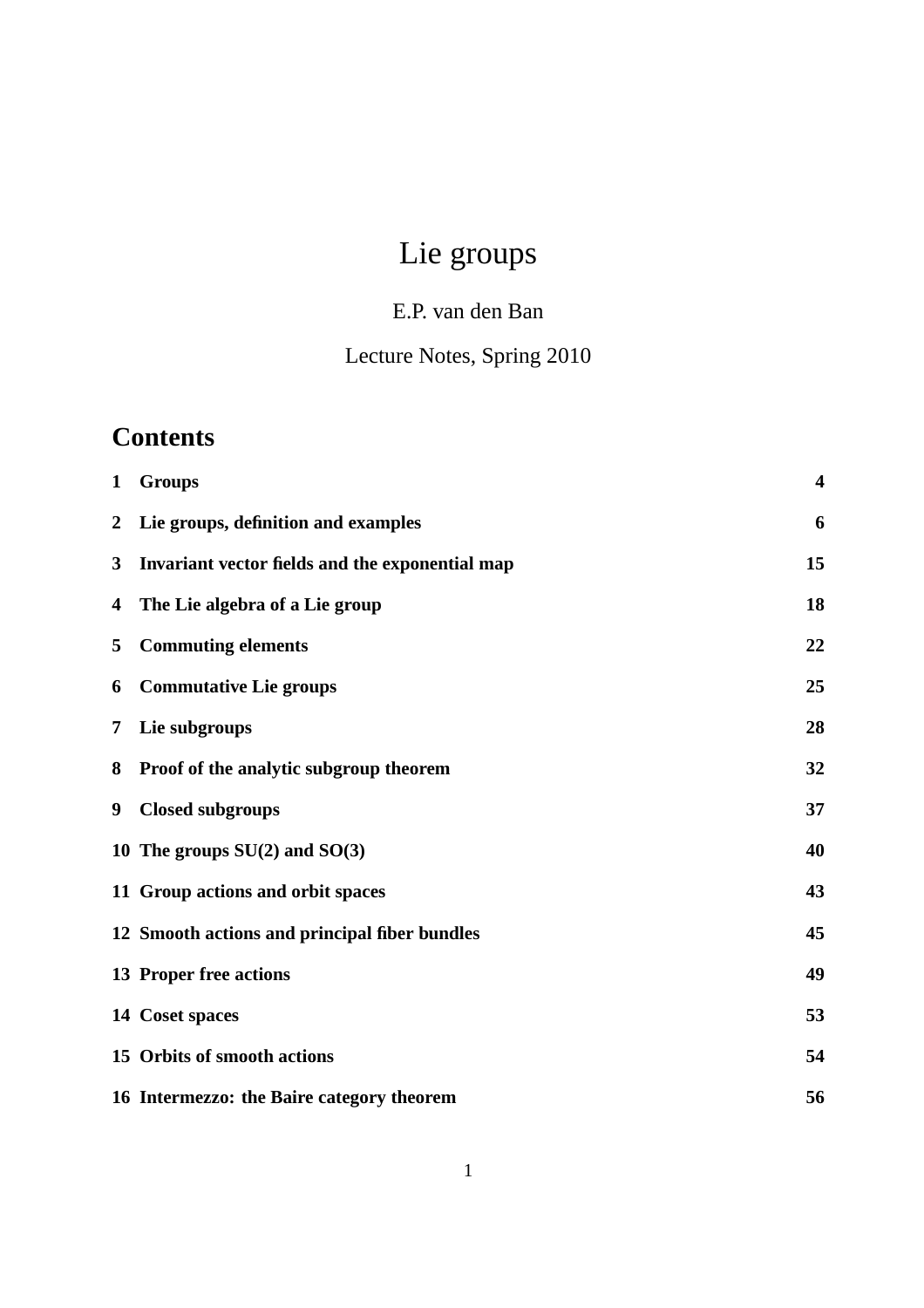| 17 Normal subgroups and ideals                                                                                                                             | 58         |
|------------------------------------------------------------------------------------------------------------------------------------------------------------|------------|
| 18 Detour: actions of discrete groups                                                                                                                      | 61         |
| 19 Densities and integration                                                                                                                               | 62         |
| <b>20 Representations</b>                                                                                                                                  | 69         |
| 21 Schur orthogonality                                                                                                                                     | 77         |
| 22 Characters                                                                                                                                              | 81         |
| 23 The Peter-Weyl theorem                                                                                                                                  | 85         |
| 24 Appendix: compact self-adjoint operators                                                                                                                | 87         |
| 25 Proof of the Peter-Weyl Theorem                                                                                                                         | 90         |
| <b>26 Class functions</b>                                                                                                                                  | 93         |
| 27 Abelian groups and Fourier series                                                                                                                       | 94         |
| 28 The group $SU(2)$                                                                                                                                       | 96         |
| 29 Lie algebra representations                                                                                                                             | 99         |
| 30 Representations of $sl(2, C)$                                                                                                                           | 101        |
| 31 Roots and weights                                                                                                                                       | 105        |
| 32 Conjugacy of maximal tori                                                                                                                               | 113        |
| 33 Automorphisms of a Lie algebra                                                                                                                          | 114        |
| 34 The Killing form                                                                                                                                        | 115        |
| 35 Compact and reductive Lie algebras                                                                                                                      | 116        |
| 36 Root systems for compact algebras                                                                                                                       | 120        |
| 37 Weyl's formulas                                                                                                                                         | 126        |
| 38 The classification of root systems<br>38.3 The rank two root systems $\ldots \ldots \ldots \ldots \ldots \ldots \ldots \ldots \ldots \ldots \ldots 135$ | 128<br>128 |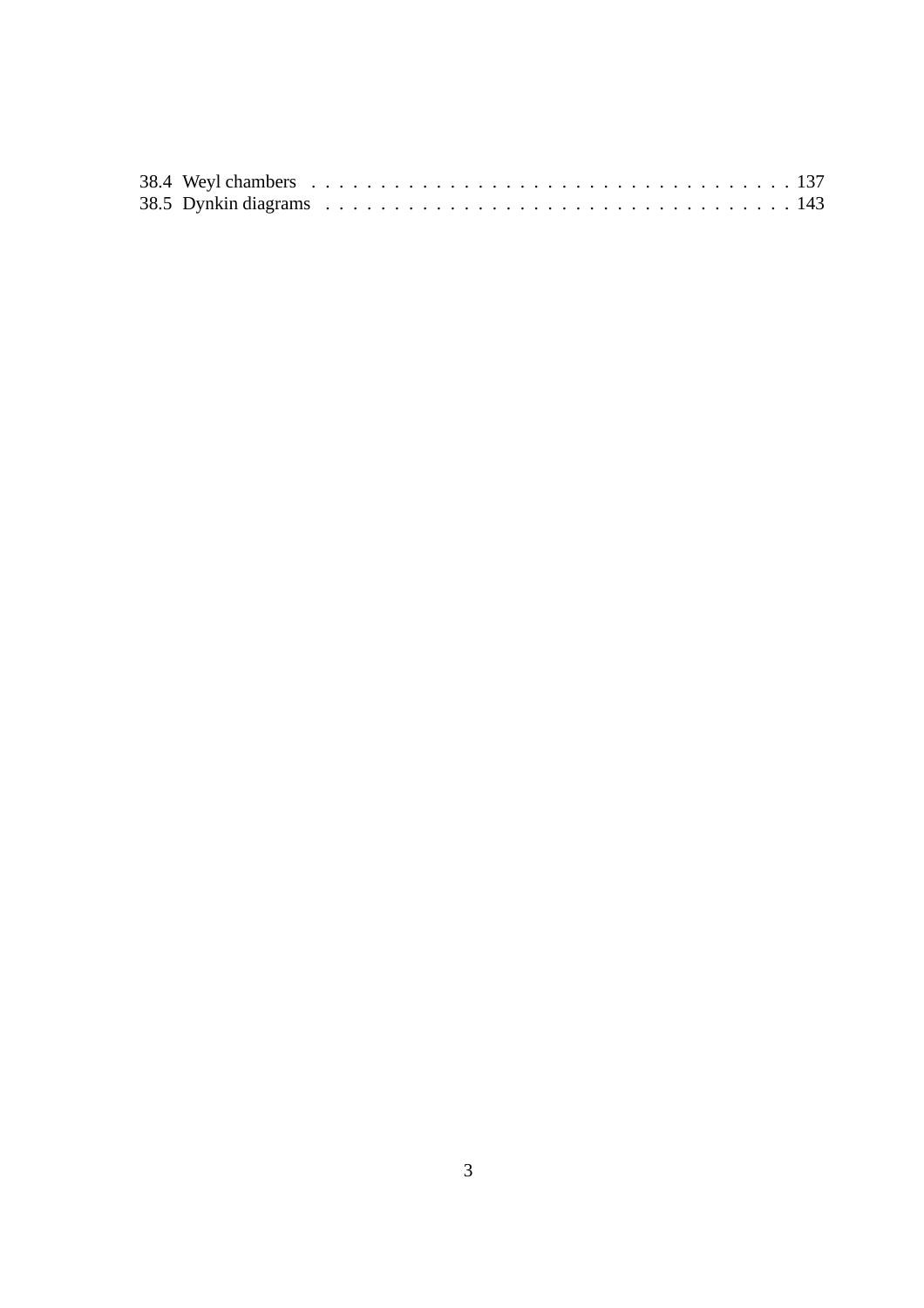#### **1 Groups**

The purpose of this section is to collect some basic facts about groups. We leave it to the reader to prove the easy statements given in the text.

We recall that a *group* is a set G together with a map  $\mu$ :  $G \times G \rightarrow G$ ,  $(x, y) \mapsto xy$  and an element  $e = e_G$ , such that the following conditions are fulfilled

- (a)  $(xy)z = x(yz)$  for all  $x, y, z \in G$ ;
- (b)  $xe = ex = x$  for all  $x \in G$ :
- (c) for every  $x \in G$  there exists an element  $x^{-1} \in G$  such that  $xx^{-1} = x^{-1}x = e$ .

**Remark 1.1** Property (a) is called *associativity* of the group operation. The element *e* is called the *neutral element* of the group.

The element  $x^{-1}$  is uniquely determined by the property (c); indeed, if  $x \in G$  is given, and  $y \in G$  an element with  $xy = e$ , then  $x^{-1}(xy) = x^{-1}e = x^{-1}$ , hence  $x^{-1} = (x^{-1}x)y = ey =$ y. The element  $x^{-1}$  is called the *inverse* of x.

**Example 1.2** Let S be a set. Then Sym(S), the set of bijections  $S \rightarrow S$ , equipped with composition, is a group. The neutral element e equals  $I_S$ , the identity map  $S \to S$ ,  $x \mapsto x$ . If  $S = \{1, \ldots, n\}$ , then Sym(S) equals  $S_n$ , the group of permutations of n elements.

A group G is said to be *commutative* or *abelian* if  $xy = yx$  for all  $x, y \in G$ . We recall that a *subgroup* of G is a subset  $H \subset G$  such that

- (a)  $e_G \in H$ ;
- (b)  $xy \in H$  for all  $x \in H$  and  $y \in H$ ;
- (c)  $x^{-1} \in H$  for every  $x \in H$ .

We note that a subgroup is a group of its own right. If G, H are groups, then a *homomorphism* from G to H is defined to be a map  $\varphi : G \to H$  such that

- (a)  $\varphi(e_G) = e_H$ ;
- (b)  $\varphi(xy) = \varphi(x)\varphi(y)$  for all  $x, y \in G$ .

We note that the *image*  $\text{im}(\varphi) := \varphi(G)$  is a subgroup of H. The *kernel* of  $\varphi$ , defined by

$$
\ker \varphi := \varphi^{-1}(\{e_H\}) = \{x \in G \mid \varphi(x) = e_H\}
$$

is also readily seen to be a subgroup of G: A surjective group homomorphism is called an *epimorphism*. An injective group homomorphism is called a *monomorphism*. We recall that a group homomorphism  $\varphi : G \to H$  is injective if and only if its kernel is trivial, i.e., ker  $\varphi = \{e_G\}$ . A bijective group homomorphism is called an *isomorphism*. The inverse  $\varphi^{-1}$  of an isomorphism  $\varphi: G \to H$  is a group homomorphism from H to G. Two groups  $G_1$  and  $G_2$  are called *isomorphic* if there exists an isomorphism from  $G_1$  onto  $G_2$ .

If G is a group, then by an automorphism of G we mean an isomorphism of G onto itself. The collection of such automorphisms, denoted  $Aut(G)$ , is a subgroup of Sym $(G)$ .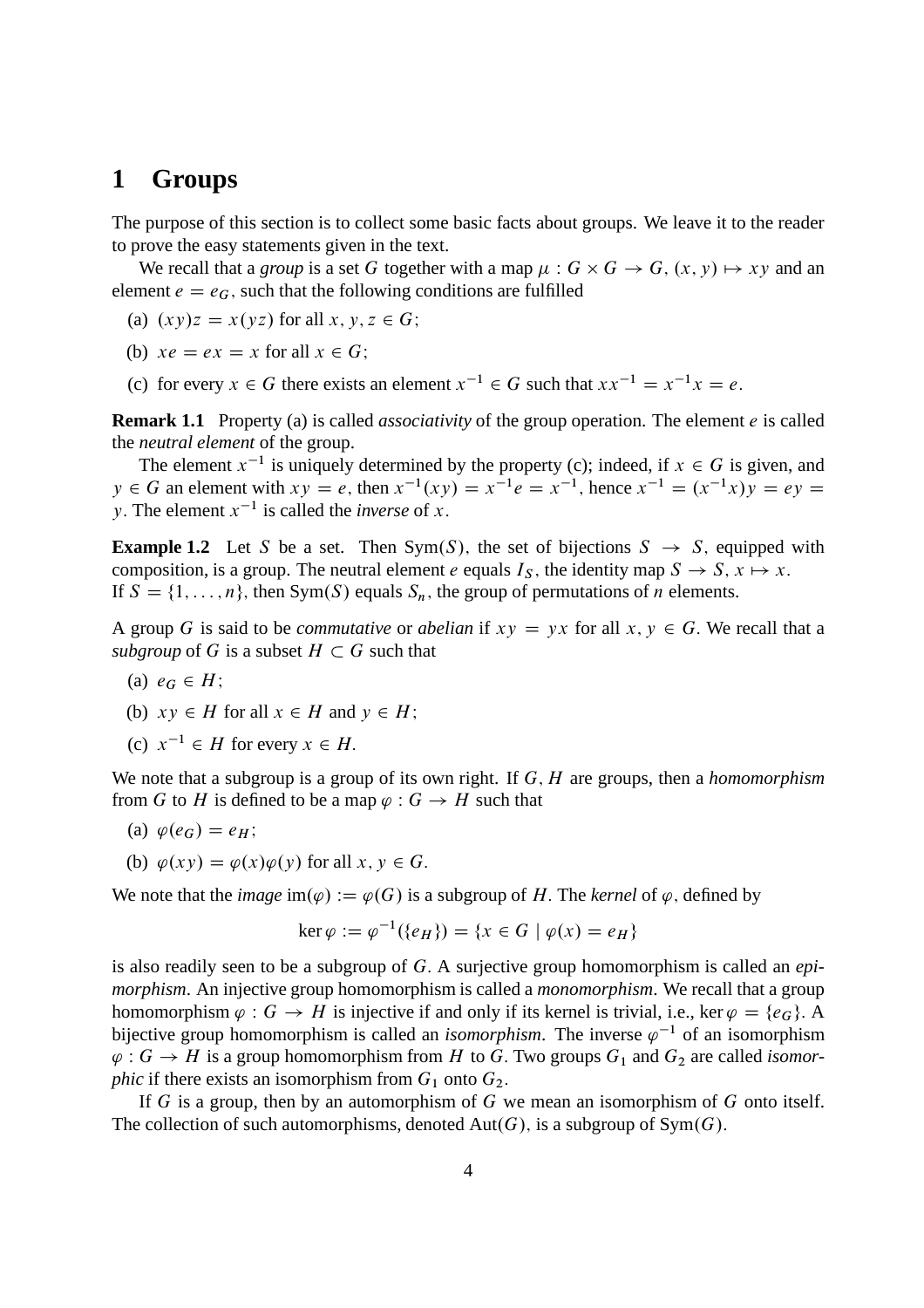**Example 1.3** If G is a group and  $x \in G$ , then the map  $l_x : G \to G$ ,  $y \mapsto xy$ , is called *left translation* by x. We leave it to the reader to verify that  $x \mapsto l_x$  is a group homomorphism from G to Sym $(G)$ .

Likewise, if  $x \in G$ , then  $r_x : G \to G$ ,  $y \mapsto yx$ , is called *right translation* by x. We leave it to the reader to verify that  $x \mapsto (r_x)^{-1}$  is a group homomorphism from G to Sym(G).

If  $x \in G$ , then  $C_x : G \to G$ ,  $y \mapsto xyx^{-1}$  is called *conjugation* by x. We note that  $C_x$  is an automorphism of G, with inverse  $\mathcal{C}_{r-1}$ . The map  $\mathcal{C}: x \to \mathcal{C}_x$  is a group homomorphism from G into Aut(G). Its kernel is the subgroup of G consisting of the elements  $x \in G$  with the property that  $xyx^{-1} = y$  for all  $y \in G$ , or, equivalently, that  $xy = yx$  for all  $y \in G$ . Thus, the kernel of  $\mathcal C$  equals the *center*  $Z(G)$  of  $G$ .

We end this preparatory section with the isomorphism theorem for groups. To start with we recall that a *relation* on a set S is a subset R of the Cartesian product  $S \times S$ . We agree to also write  $xRy$  in stead of  $(x, y) \in R$ . A relation  $\sim$  on S is called an *equivalence relation* if the following conditions are fulfilled, for all  $x, y, z \in S$ ,

- (a)  $x \sim x$  (reflexivity);
- (b)  $x \sim y \Rightarrow y \sim x$  (symmetry);
- (c)  $x \sim y \land y \sim z \Rightarrow x \sim z$  (transitivity).

If  $x \in S$ , then the collection  $[x] := \{y \in S \mid y \sim x\}$  is called the *equivalence class* of x. The collection of all equivalence classes is denoted by  $S/\sim$ .

A *partition* of a set S is a collection  $P$  of non-empty subsets of S with the following properties

- (a) if  $A, B \in \mathcal{P}$ , then  $A \cap B = \emptyset$  or  $A = B$ ;
- (b)  $\bigcup_{A \in \mathcal{P}} A = S.$

If  $\sim$  is an equivalence relation on S then  $S/\sim$  is a partition of S. Conversely, if P is a partition of S, we may define a relation  $\sim_{\mathcal{P}}$  as follows:  $x \sim_{\mathcal{P}} y$  if and only if there exists a set  $A \in \mathcal{P}$  such that x and y both belong to A. One readily verifies that  $\sim_{\mathcal{P}}$  is an equivalence relation; moreover,  $S/\sim_p = \mathcal{P}$ .

Equivalence relations naturally occur in the context of maps. If  $f : S \to T$  is a map between sets, then the relation  $\sim$  on S defined by  $x \sim y \iff f(x) = f(y)$  is an equivalence relation. If  $x \in S$  and  $f(x) = c$ , then the class [x] equals the *fiber* 

$$
f^{-1}(c) := f^{-1}(\{c\}) = \{y \in S \mid f(y) = c\}.
$$

Let  $\pi$  denote the natural map  $x \mapsto [x]$  from S onto  $S/\sim$ . Then there exists a unique map  $f: S/\sim \rightarrow T$  such that the following diagram commutes

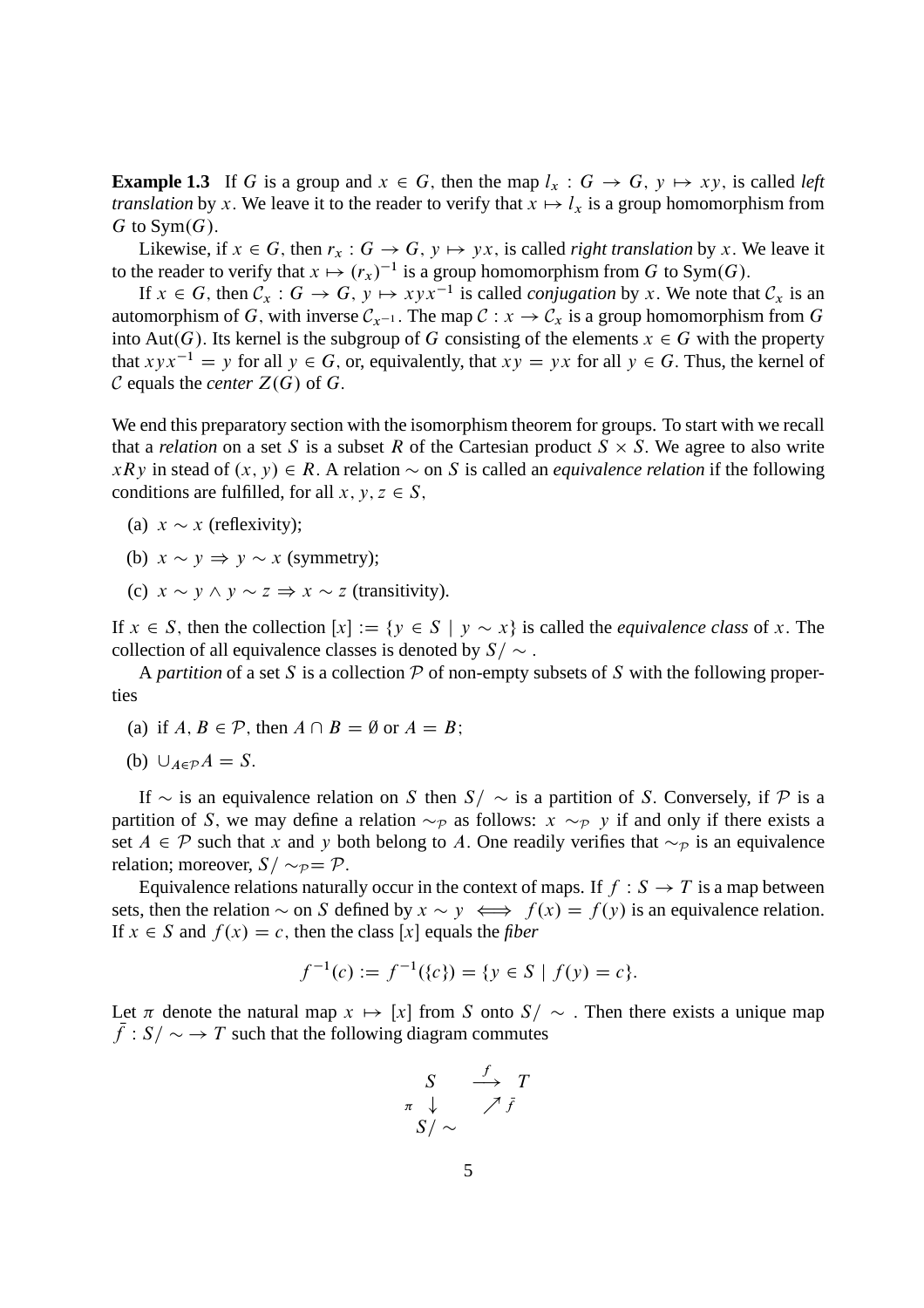We say that f *factors* through a map  $f: S \rightarrow T$ . Note that  $f([x]) = f(x)$  for all  $x \in S$ . The map f is injective, and has image equal to  $f(S)$ . Thus, if f is surjective, then f is a bijection from  $S/\sim$  onto T.

Partitions, hence equivalence relations, naturally occur in the context of subgroups. If  $K$  is a subgroup of a group G, then for every  $x \in G$  we define the *right coset* of x by  $xK := l_x(K)$ . The collection of these cosets, called the right *coset space*, is a partition of G and denoted by  $G/K$ . The associated equivalence relation is given by  $x \sim y \iff xK = yK$ , for all  $x, y \in G$ .

The subgroup K is called a *normal subgroup* if  $xKx^{-1} = K$ , for every  $x \in G$ . If K is a normal subgroup then  $G/K$  carries a unique group structure for which the natural map  $\pi : G \rightarrow$  $G/K$ ,  $x \mapsto xK$  is a homomorphism. Accordingly,  $xK \cdot yK = \pi(x)\pi(y) = \pi(xy) = xyK$ .

**Lemma 1.4** (The isomorphism theorem) Let  $f : G \rightarrow H$  be an epimorphism of groups. Then  $K := \ker f$  is a normal subgroup of G. There exists a unique map  $f: G/K \to H$ , such that  $f \circ \pi = f$ . The factor map  $f$  is an isomorphism of groups.

**Proof:** Let  $x \in G$  and  $k \in K$ . Then  $f(xkx^{-1}) = f(x)f(k)f(x)^{-1} = f(x)e_Hf(x)^{-1} = e_H$ , hence  $x k x^{-1} \in \text{ker } f = K$ . It follows that  $x K x^{-1} \subset K$ . Similarly it follows that  $x^{-1} K x \subset K$ , hence  $K \subset xKx^{-1}$  and we see that  $xKx^{-1} = K$ . It follows that K is normal.

Let  $x \in G$  and write  $f(x) = h$ . Then, for every  $y \in G$ , we have  $yK = xK \iff f(y) =$  $f(x) \iff y \in f^{-1}(h)$ . Hence  $G/K$  consists of the fibers of f. In the above we saw that there exists a unique map  $f: G/K \to H$ , such that  $f \circ \pi = f$ . The factor map is bijective, since f is surjective. It remains to be checked that f is a homomorphism. Now  $f(eK) = f(e_G) = e_H$ , since f is a homomorphism. Moreover, if  $x, y \in G$ , then  $\bar{f}(xKyK) = \bar{f}(xyK) = f(xy) = f(x)f(y)$ . This completes the proof.  $f(x) f(y)$ . This completes the proof.

#### **2 Lie groups, definition and examples**

**Definition 2.1** (Lie group) A Lie group is a smooth (i.e.,  $C^{\infty}$ ) manifold G equipped with a group structure so that the maps  $\mu : (x, y) \mapsto xy$ ,  $G \times G \rightarrow G$  and  $\iota : x \mapsto x^{-1}$ ,  $G \rightarrow G$  are smooth.

**Remark 2.2** For a Lie group, the group operation is usually denoted multiplicatively as above. The neutral element is denoted by  $e = e_G$ . Sometimes, if the group is commutative, i.e.,  $\mu(x, y) = \mu(y, x)$  for all  $x, y \in G$ , the group operation is denoted additively,  $(x, y) \mapsto x + y$ ; in this case the neutral element is denoted by 0:

**Example 2.3** We begin with a few easy examples of Lie groups.

(a)  $\mathbb{R}^n$  together with addition  $+$  and the neutral element 0 is a Lie group.

(b)  $\mathbb{C}^n \simeq \mathbb{R}^{2n}$  together with addition + and the neutral element 0 is a Lie group.

(c)  $\mathbb{R}^* := \mathbb{R} \setminus \{0\}$  is an open subset of  $\mathbb{R}$ , hence a smooth manifold. Equipped with the ordinary scalar multiplication and the neutral element 1,  $\mathbb{R}^*$  is a Lie group. Similarly,  $\mathbb{R}^+ :=$  $0, \infty$  [ together with scalar multiplication and 1 is a Lie group.

(d)  $\mathbb{C}^* := \mathbb{C} \setminus \{0\}$  is an open subset of  $\mathbb{C} \simeq \mathbb{R}^2$ , hence a smooth manifold. Together with complex scalar multiplication and  $1, \mathbb{C}^*$  is a Lie group.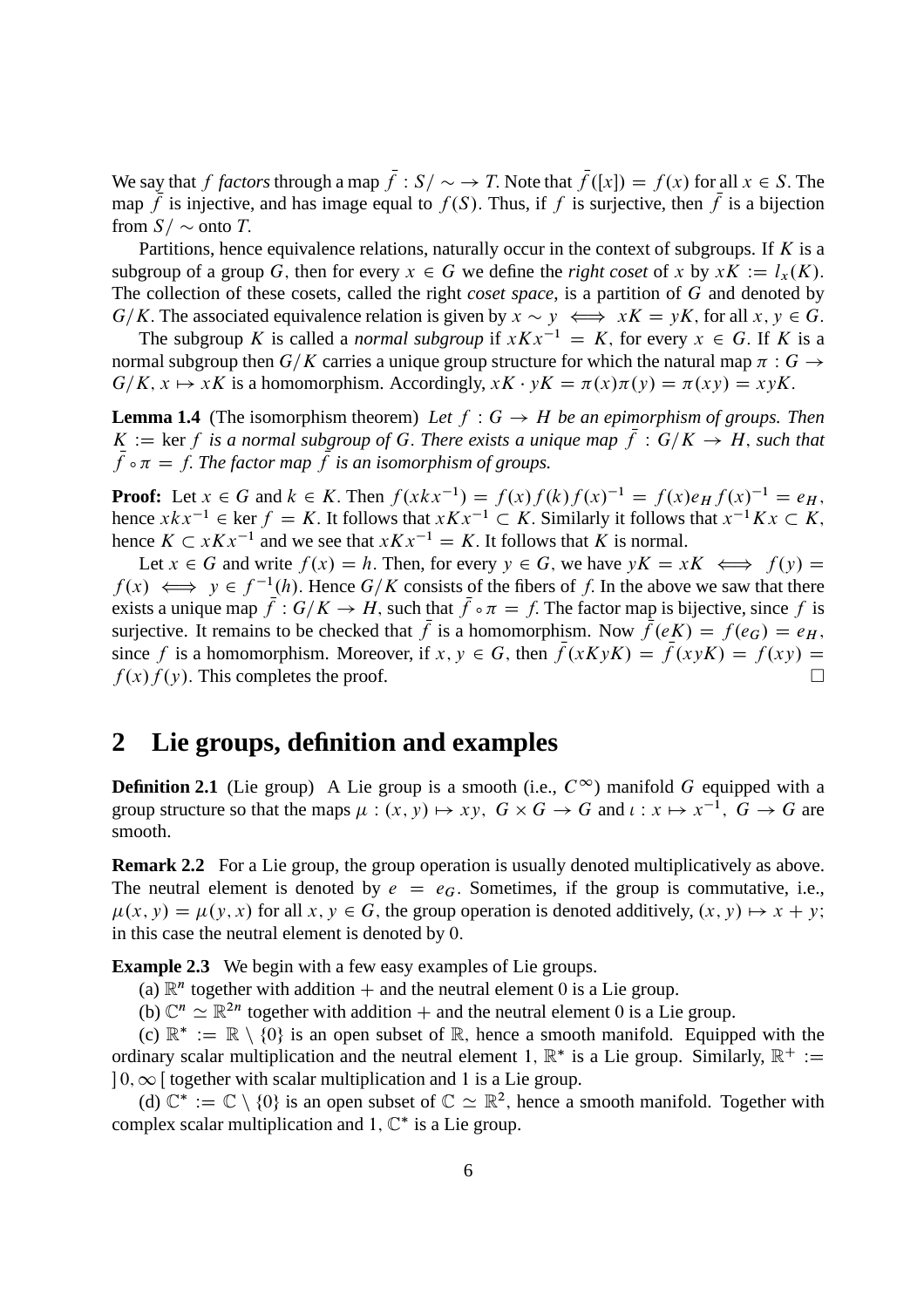If  $G_1$  and  $G_2$  are Lie groups, we may equip the product manifold  $G = G_1 \times G_2$  with the product group structure, i.e.,  $(x_1, x_2)(y_1, y_2) := (x_1y_1, x_2y_2)$ , and  $e_G = (e_{G_1}, e_{G_2})$ .

**Lemma 2.4** Let  $G_1, G_2$  be Lie groups. Then  $G := G_1 \times G_2$ , equipped with the above manifold *and group structure, is a Lie group.*

**Proof:** The multiplication map  $\mu$ :  $G \times G \rightarrow G$  is given by  $\mu((x_1, x_2), (y_1, y_2)) = [\mu_1 \times$  $\mu_2$ ]((x<sub>1</sub>, y<sub>1</sub>), (x<sub>2</sub>, y<sub>2</sub>). Hence,  $\mu = (\mu_1 \times \mu_2) \circ (I_{G_1} \times S \times I_{G_2})$ , where  $S : G_2 \times G_1 \to G_1 \times G_2$ is the 'switch' map given by  $S(x_2, y_1) = (y_1, x_2)$ . It follows that  $\mu$  is the composition of smooth maps, hence smooth.

The inversion map  $\iota$  of G is given by  $\iota = (\iota_1, \iota_2)$ , hence smooth.

**Lemma 2.5** Let G be a Lie group, and let  $H \subset G$  be both a subgroup and a smooth submani*fold. Then* H *is a Lie group.*

**Proof:** Let  $\mu = \mu_G : G \times G \to G$  be the multiplication map of G. Then the multiplication map  $\mu_H$  of H is given by  $\mu_H = \mu|_{H \times H}$ . Since  $\mu$  is smooth and  $H \times H$  a smooth submanifold of  $G \times G$ , the map  $\mu_H : H \times H \to G$  is smooth. Since H is a subgroup,  $\mu_H$  maps into the smooth submanifold H, hence is smooth as a map  $H \times H \to H$ . Likewise,  $\iota_H = \iota_G|_H$  is smooth as a map  $H \to H$ .

#### **Example 2.6**

(a) The unit circle  $\mathbb{T} := \{z \in \mathbb{C} \mid |z| = 1\}$  is a smooth submanifold as well as a subgroup of the Lie group  $\mathbb{C}^*$ . Therefore it is a Lie group.

(b) The q-dimensional torus  $\mathbb{T}^q$  is a Lie group.

So far, all of our examples of Lie groups were commutative. We shall formulate a result that asserts that interesting connected Lie groups are not to be found among the commutative ones. For this we need the concept of isomorphic Lie groups.

**Definition 2.7** Let G and H be Lie groups.

- (a) A *Lie group homomorphism* from G to H is a smooth map  $\varphi : G \to H$  that is a homomorphism of groups.
- (b) An *Lie group isomorphism* from G onto H is a bijective Lie group homomorphism  $\varphi$ :  $G \rightarrow H$  whose inverse is also a Lie group homomorphism.
- (c) An *automorphism* of G is an isomorphism of G onto itself.

**Remark 2.8** (a) If  $\varphi$  :  $G \to H$  is a Lie group isomorphism, then  $\varphi$  is smooth and bijective and its inverse is smooth as well. Hence,  $\varphi$  is a diffeomorphism.

(b) The collection of Lie group automorphisms of  $G$ , equipped with composition, forms a group, denoted  $Aut(G)$ .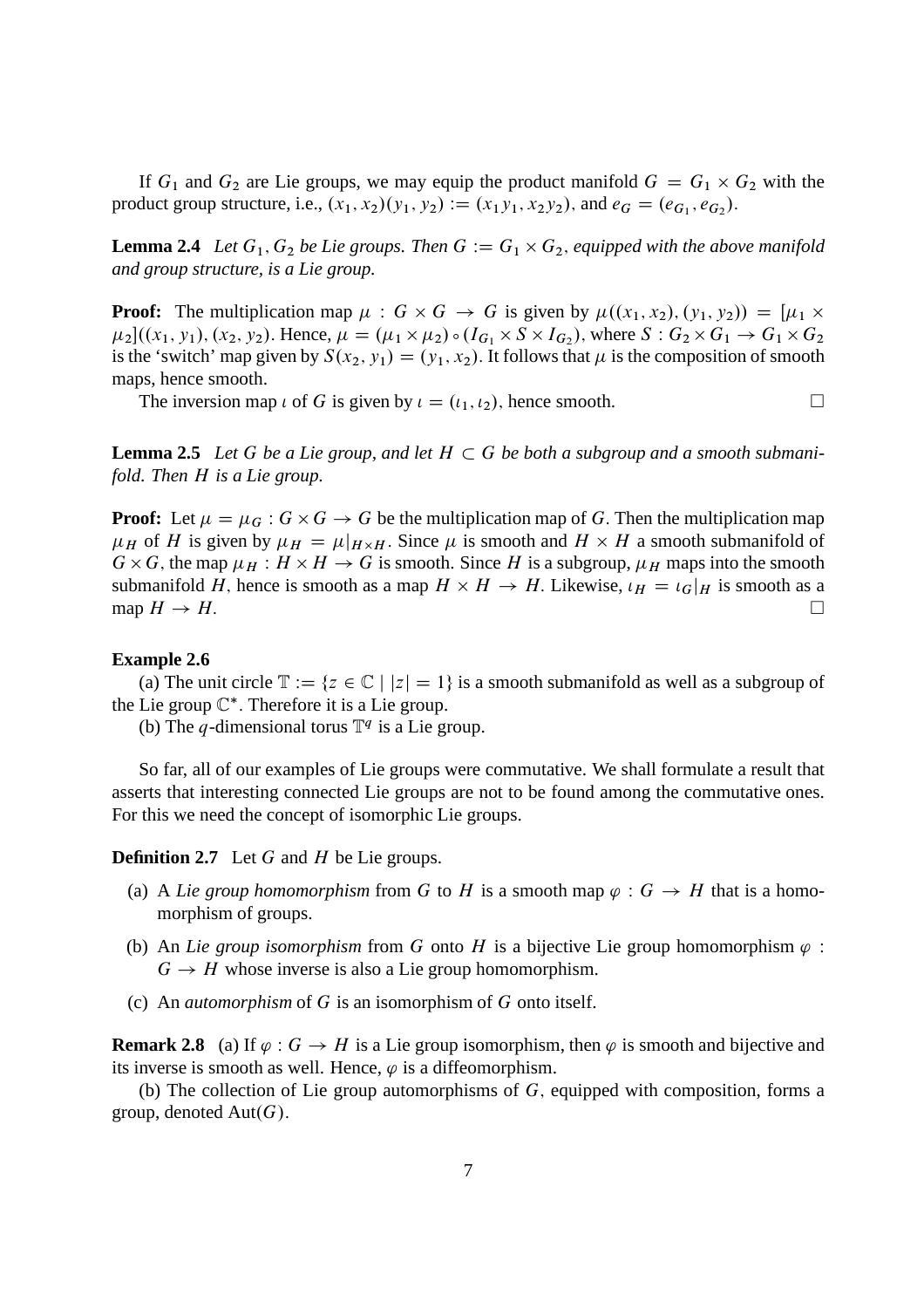We recall that a topological space  $X$  is said to be *connected* if  $\emptyset$  and  $X$  are the only subsets of X that are both open and closed. The space X is said to be *arcwise connected* if for each pair of points  $a, b \in X$  there exists a continous curve  $c : [0, 1] \rightarrow X$  with initial point a and end point b, i.e.,  $c(0) = a$  and  $c(1) = b$ . If X is a manifold then X is connected if and only if X is arcwise connected.

We can now formulate the promised results about connected commutative Lie groups.

**Theorem 2.9** Let G be a connected commutative Lie group. Then there exist integers  $p, q \ge 0$ such that G is isomorphic to  $\mathbb{T}^p \times \mathbb{R}^q$ .

The proof of this theorem will be given at a later stage, when we have developed enough technology. See Theorem 6.1.

A more interesting example is the following. In the sequel we will often discuss new general concepts in the context of this important particular example.

**Example 2.10** Let *n* be a positive integer, and let  $M(n, \mathbb{R})$  be the set of real  $n \times n$  matrices. Equipped with entry wise addition and scalar multiplication,  $M(n, \mathbb{R})$  is a linear space, which in an obvious way may be identified with  $\mathbb{R}^{n^2}$ . For  $A \in M(n, \mathbb{R})$  we denote by  $A_{ij}$  the entry of A in the *i*-th row and the *j*-th column. The maps  $\xi_{ii}$ :  $A \mapsto A_{ii}$  may be viewed as a system of (linear) coordinate functions on  $M(n, \mathbb{R})$ .

In terms of these coordinate functions, the determinant function det :  $M(n, \mathbb{R}) \to \mathbb{R}$  is given by

$$
\det = \sum_{\sigma \in S_n} \operatorname{sgn}(\sigma) \xi_{1\sigma(1)} \cdots \xi_{n\sigma(n)},
$$

where  $S_n$  denotes the group of permutations of  $\{1, \ldots, n\}$ , and where sgn denotes the sign of a permutation. It follows from this formula that det is smooth.

The set  $GL(n, \mathbb{R})$  of invertible matrices in  $M(n, \mathbb{R})$ , equipped with the multiplication of matrices, is a group. As a set it is given by

$$
GL(n, \mathbb{R}) = \{A \in M(n, \mathbb{R}) \mid \det A \neq 0\}.
$$

Thus, GL(n,  $\mathbb{R}$ ) is the pre-image of the open subset  $\mathbb{R}^* = \mathbb{R} \setminus \{0\}$  of  $\mathbb{R}$  under det. As the latter function is continuous, it follows that  $GL(n, \mathbb{R})$  is an open subset of  $M(n, \mathbb{R})$ . As such, it may be viewed as a smooth manifold of dimension  $n^2$ . In terms of the coordinate functions  $\xi_{ij}$ , the multiplication map  $\mu$ : GL $(n, \mathbb{R}) \times$  GL $(n, \mathbb{R}) \rightarrow$  GL $(n, \mathbb{R})$  is given by

$$
\xi_{kl}(\mu(A, B)) = \sum_{i=1}^{n} \xi_{ki}(A)\xi_{il}(B).
$$

It follows that  $\mu$  is smooth. Given  $A \in M(n, \mathbb{R})$  we denote by  $A^T$  the transpose of A. Moreover, for  $1 \le i, j \le n$  we denote by  $M_{ij}(A)$  the matrix obtained from A by deleting the i-th row and *j*-th column. The co-matrix of *A* is defined by  $A_{ij}^{co} = (-1)^{i+j} \text{det} M_{ij} (A^T)$ . Clearly, the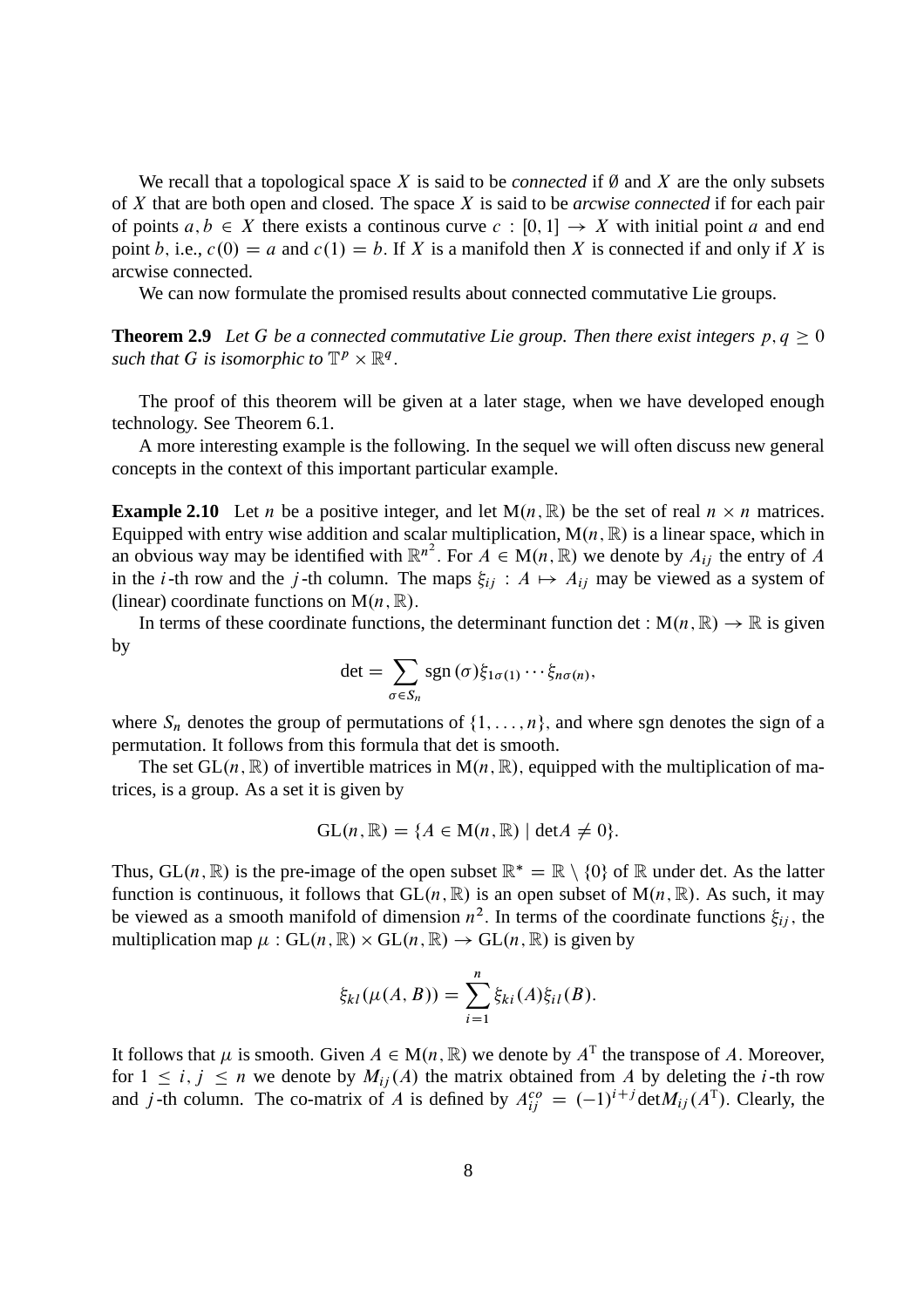map  $A \mapsto A^{co}$  is a polynomial, hence smooth map from  $M(n, \mathbb{R})$  to itself. By Cramer's rule the inversion  $\iota: GL(n, \mathbb{R}) \to GL(n, \mathbb{R})$ ,  $A \to A^{-1}$  is given by

$$
\iota(A) = (\det A)^{-1} A^{co}.
$$

It follows that *i* is smooth, and we see that  $GL(n, \mathbb{R})$  is a Lie group.

**Example 2.11** Let V be a real linear space of finite dimension n. Let  $\mathbf{v} = (v_1, \ldots, v_n)$  be an ordered basis of V. Then there is a unique linear isomorphism  $e_v$  from  $\mathbb{R}^n$  onto V, mapping the j-th standard basis vector  $e_j$  onto  $v_j$ . If **w** is a second basis, then  $L := e_v^{-1}e_w$  is a linear isomorphism of  $\mathbb{R}^n$  onto itself, hence a diffeomorphism. It follows that V has a unique structure of smooth manifold such that the map  $e_v$  is a diffeomorphism, for any choice of basis **v**.

We denote by  $End(V)$  the set of linear endomorphisms of V, i.e., linear maps of V into itself. Equipped with pointwise addition and scalar multiplication,  $End(V)$  is a linear space. Let  $\mathbf{v} = (v_1, \dots, v_n)$  be an ordered basis of V. Given  $A \in End(V)$ , we write mat $(A) = mat_v(A)$  $\sum_{i=1}^{n} A_{ij} v_i$ , for all  $1 \le j \le n$ . As in Example 2.10 we denote by  $M(n, \mathbb{R})$  the set of all real  $n \times n$ for the matrix of A with respect to **v**. The entries  $A_{ij}$  of this matrix are determined by  $Av_j =$ matrices. Equipped with entry wise addition and scalar multiplication,  $M(n, \mathbb{R})$  is a linear space. Accordingly, mat is a linear isomorphism from End $(V)$  onto  $M(n, \mathbb{R})$ . Via this map, composition in End(V) corresponds with matrix multiplication in  $M(n, \mathbb{R})$ . More precisely,

$$
\mathrm{mat}(A \circ B) = \mathrm{mat}(A) \mathrm{mat}(B)
$$

for all  $A, B \in End(V)$ .

We note that the matrix mat<sub>v</sub> $(A)$  equals the matrix of  $e_v^{-1} \circ A \circ e_v$  with respect to the standard basis of  $\mathbb{R}^n$ . Let now  $\mathbf{w} = (w_1, \dots, w_n)$  be a second ordered basis of V and let S be the matrix of the linear endomorphism  $L = e_v^{-1} \circ e_w \in \text{End}(\mathbb{R}^n)$  with respect to the standard basis. Then from  $e_{\mathbf{v}}^{-1}Ae_{\mathbf{v}} = L \circ e_{\mathbf{w}}^{-1}Ae_{\mathbf{w}} \circ L^{-1}$  it follows that

$$
\text{mat}_{\mathbf{v}}(A) = S \text{mat}_{\mathbf{w}}(A) S^{-1}.
$$

By conjugation invariance of determinant and trace, we find that

$$
detmat_v(A) = detmat_wA \text{ and } trmat_v(A) = trmat_wA
$$

for all  $A \in End(V)$ . It follows that determinant and trace are independent of the choice of basis. Hence, there exist unique maps det, tr :  $End(V) \rightarrow \mathbb{R}$  such that det $A = \text{detmat}A$  and  $tr A = tr \theta A$  for any choice of basis.

We denote by  $GL(V)$ , or also  $Aut(V)$ , the set of invertible elements of End(V). Then  $GL(V)$ is a group. Moreover, fix a basis of V, then the associated matrix map mat :  $End(V) \to M(n, \mathbb{R})$ is a diffeomorphism, mapping  $GL(V)$  onto  $GL(n, \mathbb{R})$ . It follows that  $GL(V)$  is an open subset, hence a submanifold of  $End(V)$ . Moreover, as mat restricts to a group isomorphism from  $GL(V)$ onto  $GL(n, \mathbb{R})$ , it follows from the discussion in the previous example that  $GL(V)$  is a Lie group and that mat is an isomorphism of Lie groups from  $GL(V)$  onto  $GL(n, \mathbb{R})$ .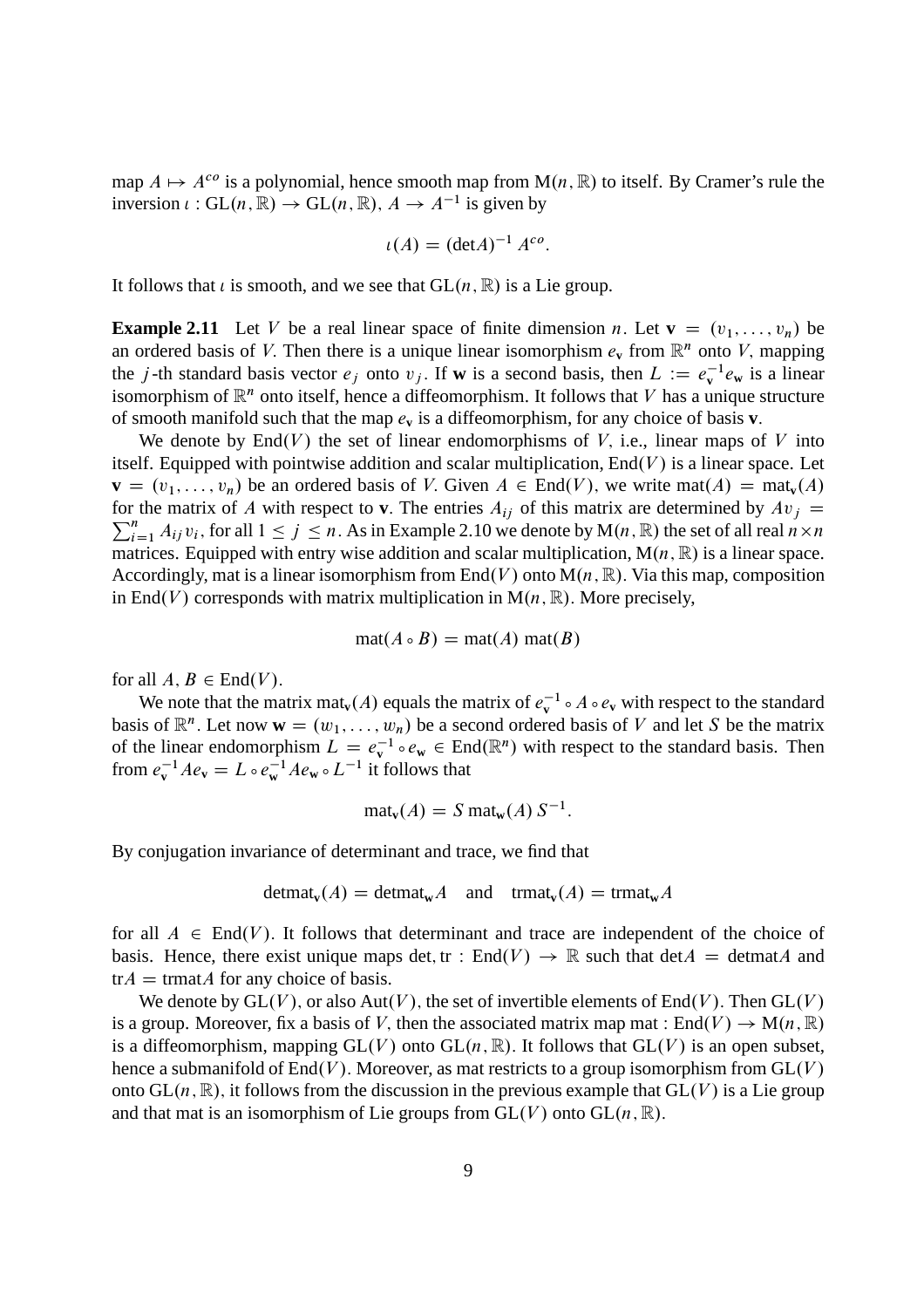**Remark 2.12** In the above example we have distinguished between linear maps and their matrices with respect to a basis. In the particular situation that  $V = \mathbb{R}^n$ , we shall often use the map mat = mat<sub>e</sub>, defined relative to the standard basis **e** of  $\mathbb{R}^n$  to identify the linear space End $(\mathbb{R}^n)$ with  $M(n, \mathbb{R})$  and to identify the Lie group  $GL(\mathbb{R}^n)$  with  $GL(n, \mathbb{R})$ .

We shall now discuss an important criterion for a subgroup of a Lie group  $G$  to be a Lie group. In particular this criterion will have useful applications for  $G = GL(V)$ . We start with a result that illustrates the idea of homogeneity.

Let G be a Lie group. If  $x \in G$ , then the left translation  $l_x : G \rightarrow G$ , see Example 1.3, is given by  $y \mapsto \mu(x, y)$ , hence smooth. The map  $l_x$  is bijective with inverse  $l_{x-1}$ , which is also smooth. Therefore,  $l_x$  is a diffeomorphism from G onto itself. Likewise, the right multiplication map  $r_x : y \mapsto yx$  is a diffeomorphism from G onto itself. Thus, for every pair of points  $a, b \in G$  both  $l_{ba^{-1}}$  and  $r_{a^{-1}b}$  are diffeomorphisms of G mapping a onto b. This allows us to compare structures on G at different points. As a first application of this idea we have the following.

**Lemma 2.13** Let G be a Lie group and H a subgroup. Let  $h \in H$  be a given point (in the *applications*  $h = e$  *will be most important). Then the following assertions are equivalent.* 

- (a)  $H$  *is a submanifold of*  $G$  *at the point h*;
- (b) H *is a submanifold of* G:

**Proof:** Obviously, (b) implies (a). Assume (a). Let n be the dimension of G and let m be the dimension of H at h. Then  $m \leq n$ . Moreover, there exists an open neighborhood U of h in G and a diffeomorphism  $\chi$  of U onto an open subset of  $\mathbb{R}^n$  such that  $\chi(h) = 0$  and such that  $\chi(U \cap H) = \chi(U) \cap (\mathbb{R}^m \times \{0\})$ . Let  $k \in H$ . Put  $a = kh^{-1}$ . Then  $l_a$  is a diffeomorphism of G onto itself, mapping h onto k. We shall use this to show that H is a submanifold of dimension m at the point k. Since  $a \in H$ , the map  $l_a$  maps the subset H bijectively onto itself. The set  $U_k := l_a(U)$  is an open neighborhood of k in G. Moreover,  $\chi_k = \chi \circ l_a^{-1}$  is a diffeomorphism of  $U_k$  onto the open subset  $\chi(U)$  of  $\mathbb{R}^n$ . Finally,

$$
\chi_k(U_k \cap H) = \chi_k(l_a U \cap l_a H) = \chi_k \circ l_a(U \cap H) = \chi(U \cap H) = \chi(U) \cap (\mathbb{R}^m \times \{0\}).
$$

This shows that H is a submanifold of dimension  $m$  at the point k. Since k was an arbitrary point of H, assertion (b) follows.

**Example 2.14** Let V be a finite dimensional real linear space. We define the *special linear group*

$$
SL(V) := \{ A \in GL(V) \mid \det A = 1 \}.
$$

Note that det is a group homomorphism from  $GL(V)$  to  $\mathbb{R}^*$ . Moreover,  $SL(V)$  is the kernel of det. In particular,  $SL(V)$  is a subgroup of  $GL(V)$ . We will show that  $SL(V)$  is a submanifold of  $GL(V)$  of codimension 1. By Lemma 2.13 it suffices to do this at the element  $I = I_V$ .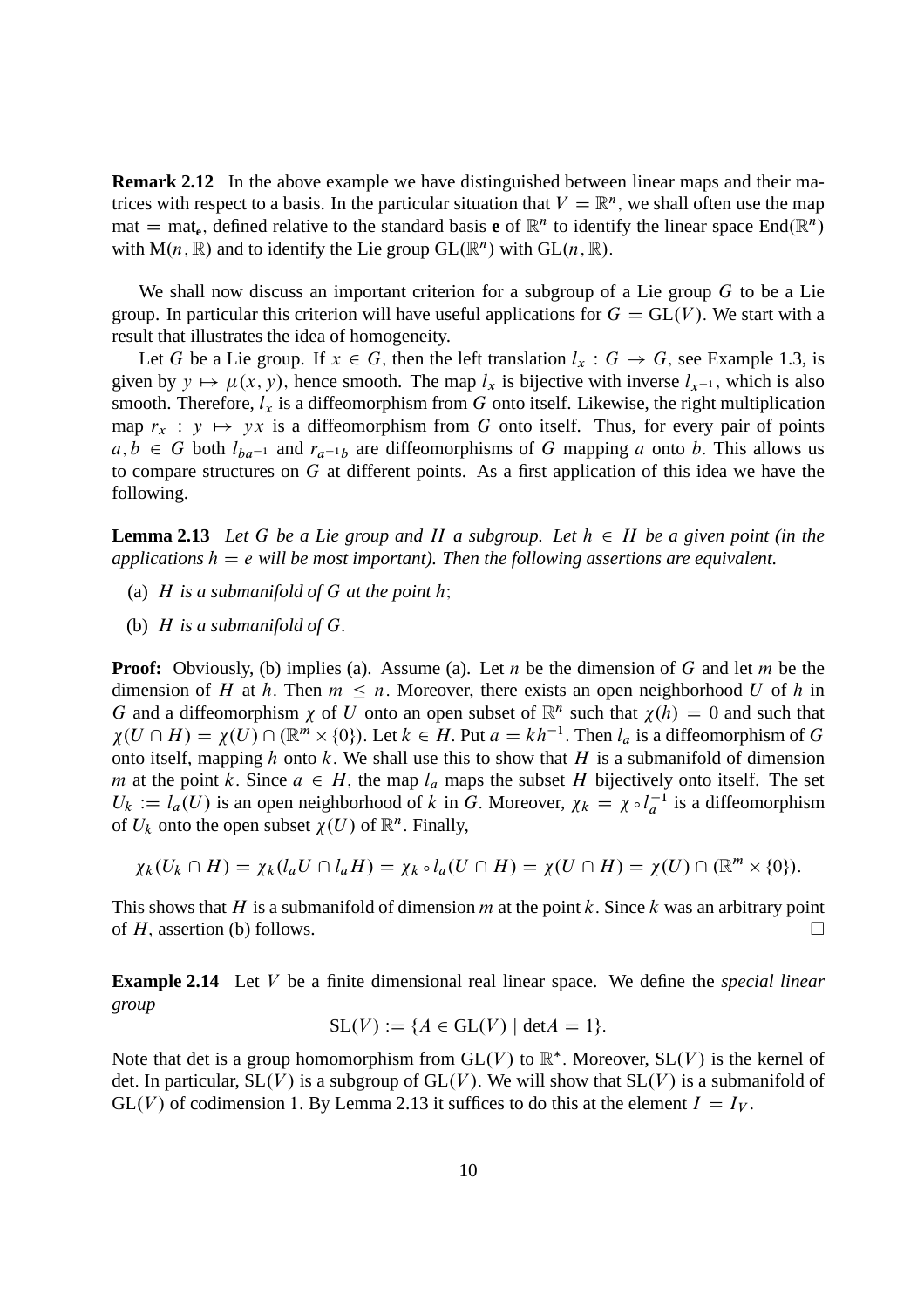Since  $G := GL(V)$  is an open subset of the linear space End(V) its tangent space  $T_I G$  may be identified with  $End(V)$ . The determinant function is smooth from G to R hence its tangent map is a linear map from End(V) to R. In Lemma 2.15 below we show that this tangent map is the trace tr : End $(V) \to \mathbb{R}$ ,  $A \mapsto \text{tr}(A)$ . Clearly tr is a surjective linear map. This implies that det is submersive at  $I$ . By the *submersion theorem*, it follows that  $SL(V)$  is a smooth codimension 1 submanifold at *I*.

**Lemma 2.15** *The function* det :  $GL(V) \rightarrow \mathbb{R}^*$  *has tangent map at I given by*  $T_I$  det = tr :  $End(V) \to \mathbb{R}, A \mapsto \text{tr}A.$ 

**Proof:** Put  $G = GL(V)$ . In the discussion in Example 2.14 we saw that  $T_iG = End(V)$  and, similarly,  $T_1 \mathbb{R}^* = \mathbb{R}$ . Thus  $T_I$  det is a linear map  $\text{End}(V) \to \mathbb{R}$ . Let  $H \in \text{End}(V)$ . Then by the chain rule,

$$
T_I(\det)(H) = \left. \frac{d}{dt} \right|_{t=0} \det(I + tH).
$$

Fix a basis  $v_1, \ldots, v_n$  of V. We denote the matrix coefficients of a map  $A \in End(V)$  with respect to this basis by  $A_{ij}$ , for  $1 \leq i, j \leq n$ . Using the definition of the determinant, we obtain

$$
\det(I + tH) = 1 + t(H_{11} + \dots + H_{nn}) + t^2 R(t, H),
$$

where R is polynomial in t and the matrix coefficients  $H_{ij}$ . Differentiating this expression with respect to t and substituting  $t = 0$  we obtain

$$
T_I(\det)(H) = H_{11} + \dots + H_{nn} = \text{tr}H.
$$

We shall now formulate a result that allows us to give many examples of Lie groups. The complete proof of this result will be given at a later stage. Of course we will make sure not to use the result in the development of the theory until then.

**Theorem 2.16** *Let* G *be a Lie group and let* H *be a subgroup of* G: *Then the following assertions are equivalent.*

- (a) H *is closed in the sense of topology.*
- (b) H *is a submanifold.*

**Proof:** For the moment we will only prove that (b) implies (a). Assume (b). Then there exists an open neighborhood U of e in G such that  $U \cap \overline{H} = U \cap H$ . Let  $y \in \overline{H}$ . Since  $l_y$  is a diffeomorphism from G onto itself, yU is an open neighborhood of y in G, hence  $yU \cap H \neq \emptyset$ . Select  $h \in yU \cap H$ . Then  $y^{-1}h \in U$ . On the other hand, from  $y \in \overline{H}$ ,  $h \in H$  it follows that  $y^{-1}h \in \bar{H}$ . Hence,  $y^{-1}h \in U \cap \bar{H} = U \cap H$ , and we see that  $y \in H$ . We conclude that  $\bar{H} \subset H$ . Therefore,  $H$  is closed.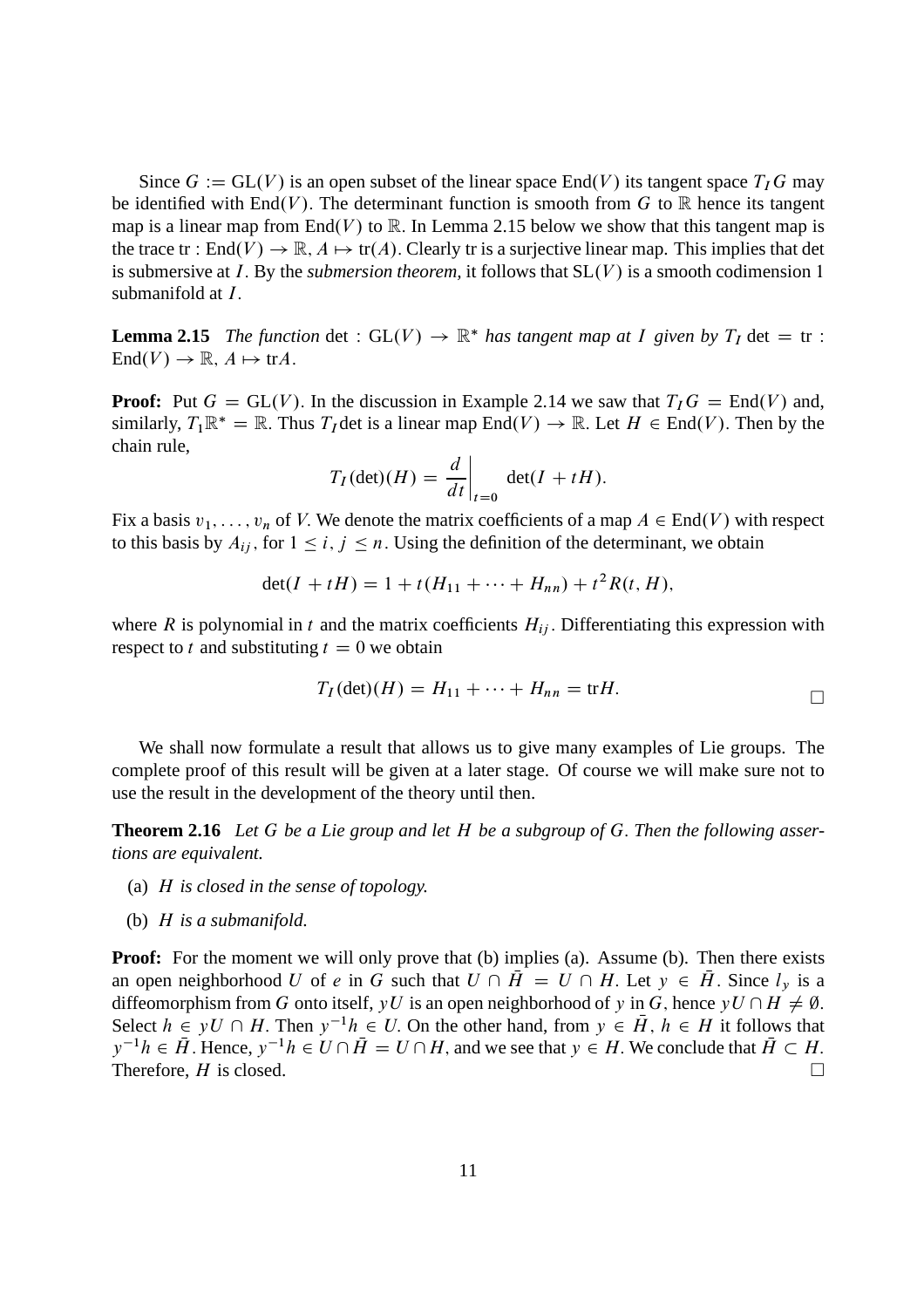By a *closed subgroup* of a Lie group G we mean a subgroup that is closed in the sense of topology.

**Corollary 2.17** *Let* G *be a Lie group. Then every closed subgroup of* G *is a Lie group.*

**Proof:** Let H be a closed subgroup of G. Then H is a smooth submanifold of  $G$ , by Theorem 2.16. By Lemma 2.5 it follows that H is a Lie group.  $\square$ 

**Corollary 2.18** Let  $\varphi$  :  $G \to H$  be a homomorphism of Lie groups. Then the kernel of  $\varphi$  is a *closed subgroup of G. In particular,* ker  $\varphi$  *is a Lie group.* 

**Proof:** Put  $K = \ker \varphi$ . Then K is a subgroup of G. Now  $\varphi$  is continuous and  $\{e_H\}$  is a closed subset of H. Hence,  $K = \varphi^{-1}(\{e_H\})$  is a closed subset of G. Now apply Corollary 2.17. subset of H. Hence,  $K = \varphi^{-1}(\{e_H\})$  is a closed subset of G. Now apply Corollary 2.17.  $\Box$ 

**Remark 2.19** We may apply the above corollary in Example 2.14 as follows. The map det :  $GL(V) \to \mathbb{R}^*$  is a Lie group homomorphism. Therefore, its kernel  $SL(V)$  is a Lie group.

**Example 2.20** Let now V be a complex linear space of finite complex dimension  $n$ . Then by  $End(V)$  we denote the complex linear space of complex linear maps from V to itself, and by  $GL(V)$  the group of invertible maps. The discussion of Examples 2.10 and 2.11 goes through with everywhere  $\mathbb R$  replaced by  $\mathbb C$ . In particular, the determinant det is a complex polynomial map End $(V) \to \mathbb{C}$ , hence continuous. Since  $\mathbb{C}^* = \mathbb{C} \setminus \{0\}$  is open in  $\mathbb{C}$ , the set  $GL(V) = det^{-1}(\mathbb{C}^*)$ is open in End(V). As in Example 2.11 we now see that  $GL(V)$  is a Lie group.

The map det :  $GL(V) \rightarrow \mathbb{C}^*$  is a Lie group homomorphism. Hence, by Corollary 2.18 its kernel,  $SL(V) := \{A \in GL(V) \mid \det A = 1\}$ , is a Lie group.

Finally, let  $\mathbf{v} = (v_1, \ldots, v_n)$  be a basis of V (over C). Then the associated matrix map mat  $=$  mat<sub>v</sub> is a complex linear isomorphism from End(V) onto the space M $(n, \mathbb{C})$  of complex  $n \times n$  matrices. It restricts to a Lie group isomorphism  $GL(V) \simeq GL(n, \mathbb{C})$  and to a Lie group isomorphism  $SL(V) \simeq SL(n, \mathbb{C})$ .

Another very useful application of Corollary 2.17 is the following. Let  $V$  be a finite dimensional real linear space, and let  $\beta : V \times V \to W$  be a bilinear map into a finite dimensional real linear space W. For  $g \in GL(V)$  we define the bilinear map  $g \cdot \beta : V \times V \rightarrow W$  by  $g \cdot \beta(u, v) = \beta(g^{-1}u, g^{-1}v)$ . From  $g_1 \cdot (g_2 \cdot \beta) = (g_1g_2) \cdot \beta$  one readily deduces that the stabilizer of  $\beta$  in GL(V),

$$
GL(V)_{\beta} = \{ g \in GL(V) \mid g \cdot \beta = \beta \}
$$

is a subgroup of GL(V). Similarly  $SL(V)_{\beta} := SL(V) \cap GL(V)_{\beta}$  is a subgroup.

**Lemma 2.21** *The groups*  $GL(V)_{\beta}$  *and*  $SL(V)_{\beta}$  *are closed subgroups of*  $GL(V)$ *. In particular, they are Lie groups.*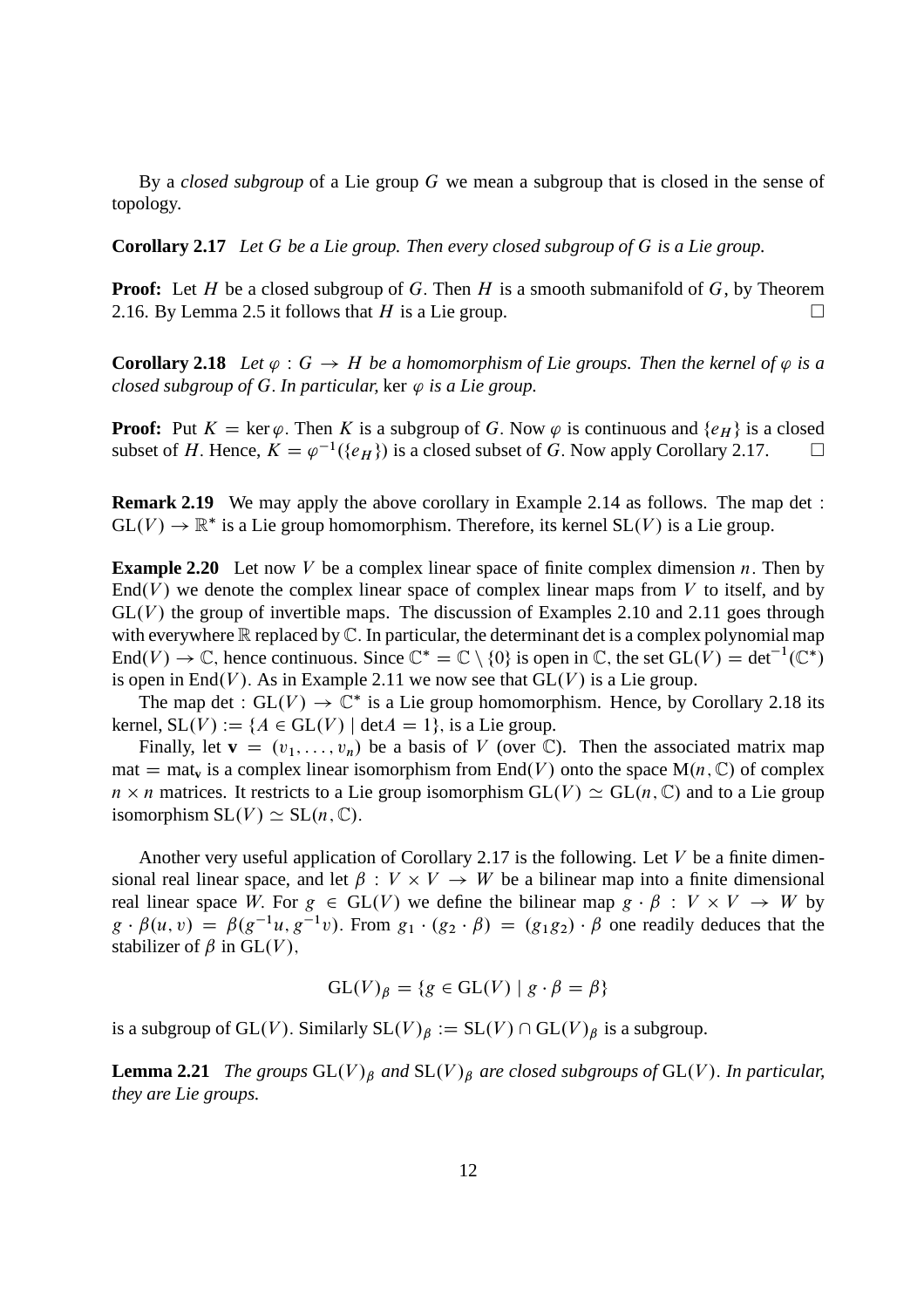**Proof:** Define  $C_{u,v} = \{g \in GL(V) \mid \beta(g^{-1}u, g^{-1}v) = \beta(u, v)\}\)$ , for  $u, v \in V$ . Then  $GL(V)_{\beta}$ is the intersection of the sets  $C_{u,v}$ , for all  $u, v \in V$ . Thus, to establish closedness of this group, it suffices to show that each of the sets  $C_{u,v}$  is closed in GL(V). For this, we consider the function f : GL(V)  $\rightarrow$  W given by  $f(g) = \beta(g^{-1}u, g^{-1}v)$ . Then  $f = \beta \circ (i, i)$ , hence f is continuous. Since  $\{\beta(u, v)\}\$ is a closed subset of W, it follows that  $C_{u,v} = f^{-1}(\{\beta(u, v)\})$  is closed in GL(V). This establishes that  $GL(V)_{\beta}$  is a closed subgroup of GL(V). By application of Corollary 2.17 it follows that  $GL(V)_{\beta}$  is a Lie group.

Since SL(V) is a closed subgroup of GL(V) as well, it follows that  $SL(V)_{\beta} = SL(V) \cap (V)_{\beta}$  is a closed subgroup, hence a Lie group.  $GL(V)_{\beta}$  is a closed subgroup, hence a Lie group.

By application of the above to particular bilinear forms, we obtain interesting Lie groups.

**Example 2.22** (a) Take  $V = \mathbb{R}^n$  and  $\beta$  the standard inner product on  $\mathbb{R}^n$ . Then  $GL(V)_{\beta}$  $O(n)$ , the *orthogonal group*. Moreover,  $SL(V)_{\beta} = SO(n)$ , the *special orthogonal group*.

**Example 2.23** Let  $n = p + q$ , with p, q positive integers and put  $V = \mathbb{R}^n$ . Let  $\beta$  be the standard inner product of signature  $(p, q)$ , i.e.,

$$
\beta(x, y) = \sum_{i=1}^{p} x_i y_i - \sum_{i=p+1}^{n} x_i y_i.
$$

Then  $GL(V)_{\beta} = O(p,q)$  and  $SL(V)_{\beta} = SO(p,q)$ . In particular, we see that the *Lorentz group*  $O(3, 1)$  is a Lie group.

**Example 2.24** Let  $V = \mathbb{R}^{2n}$  and let  $\beta$  be the standard *symplectic form* given by

$$
\beta(x, y) = \sum_{i=1}^{n} x_i y_{n+i} - \sum_{i=1}^{n} x_{n+i} y_i.
$$

Then  $GL(V)_{\beta}$  is the *real symplectic group* Sp $(n, \mathbb{R})$ .

**Example 2.25** Let V be a finite dimensional complex linear space, equipped with a complex inner product  $\beta$ . This inner product is not a complex bilinear form, since it is skew linear in its second component (this will always be our convention with complex inner products). However, as a map  $V \times V \to \mathbb{C}$  it is bilinear over  $\mathbb{R}$ ; in particular, it is continuous. As in the proof of Lemma 2.21 we infer that the associated *unitary group*  $U(V) = GL(V)_{\beta}$  is a closed subgroup of GL(V), hence a Lie group. Likewise, the *special unitary group*  $SU(V) := U(V) \cap SL(V)$  is a Lie group.

Via the standard basis of  $\mathbb{C}^n$  we identify  $End(\mathbb{C}^n) \simeq M(n, \mathbb{C})$  and  $GL(\mathbb{C}^n) \simeq GL(n, \mathbb{C})$ , see also Remark 2.12. We equip  $\mathbb{C}^n$  with the standard inner product given by

$$
\langle z \, , \, w \rangle = \sum_{i=1}^n z_i \, \bar{w}_i \qquad (z, w \in \mathbb{C}^n).
$$

The associated unitary group  $U(\mathbb{C}^n)$  may be identified with the group  $U(n)$  of unitary  $n \times n$ matrices. Similarly,  $SU(\mathbb{C}^n)$  corresponds with the special unitary matrix group  $SU(n)$ .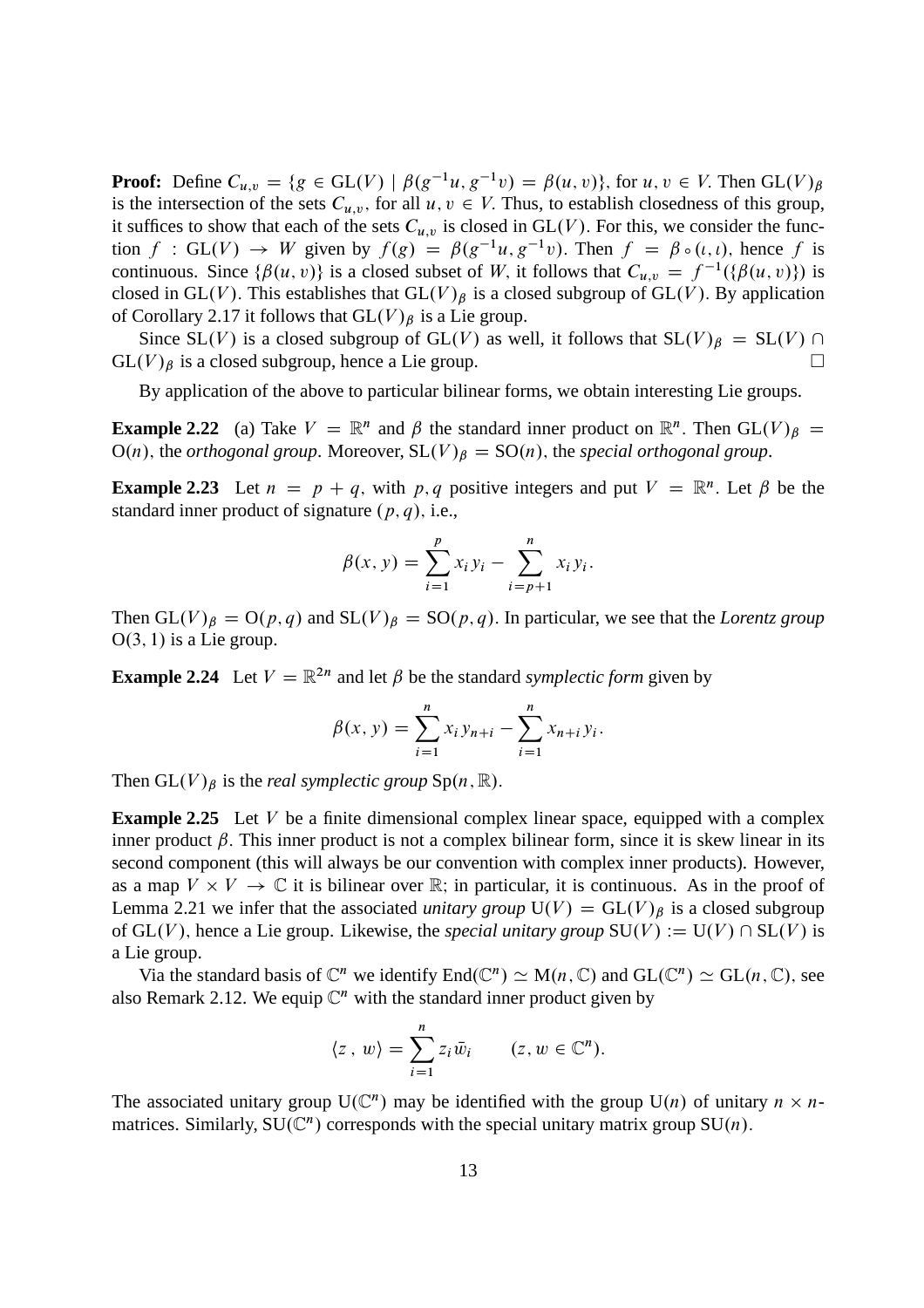**Remark 2.26** It is possible to immediately apply Lemma 2.21 in the above example, in order to conclude that  $U(n)$  is closed. For this we observe that we may forget the complex structure of V and view it as a real linear space. We write  $V_{(\mathbb{R})}$  for V viewed as a linear space. If  $n = \dim_{\mathbb{C}} V$ and if  $v_1, \ldots, v_n$  is a basis of V, then  $v_1, iv_1, \ldots, v_n, iv_n$  is a basis of the real linear space  $V_{(\mathbb{R})}$ . In particular we see that  $\dim_{\mathbb{R}} V_{(\mathbb{R})} = 2n$ . Any complex linear map  $T \in \text{End}(V)$  may be viewed. as a real linear map from V to itself, hence as an element of  $End(V_{(\mathbb{R})})$ , which we denote by  $T_{(\mathbb{R})}$ . We note that  $T \mapsto T_{(\mathbb{R})}$  is a real linear embedding of End $(V)$  into End $(V_{(\mathbb{R})})$ . Accordingly we may view End(V) as a real linear subspace of End( $V_{\text{R}}$ ). Let J denote multiplication by i, viewed as a real linear endomorphism of  $V_{(\mathbb{R})}$ . We leave it to the reader to verify that

$$
End(V) = \{ A \in End(V_{(\mathbb{R})}) \mid A \circ J = J \circ A \}.
$$

Accordingly,

$$
GL(V) = \{a \in GL(V_{(\mathbb{R})}) \mid a \circ J = J \circ A\}.
$$

From this one readily deduces that  $GL(V)$  is a closed subgroup of  $GL(V_{(\mathbb{R})})$ . In the situation of Example 2.25,  $H := GL(V_{(\mathbb{R})})_{\beta}$  is a closed subgroup of  $GL(V_{(\mathbb{R})})$ , by Lemma 2.21. Hence  $U(V) = GL(V) \cap H$  is a closed subgroup as well.

We end this section with useful descriptions of the orthogonal, unitary and symplectic groups.

**Example 2.27** For a matrix  $A \in M(n, \mathbb{R})$  we define its transpose  $A^t \in M(n, \mathbb{R})$  by  $(A^t)_{ij} =$  $A_{ji}$ . Let  $\beta = \langle \cdot, \cdot \rangle$  be the standard inner product on  $\mathbb{R}^n$ . Then  $\langle Ax, y \rangle = \langle x, A^t y \rangle$ . Let  $a \in GL(n, \mathbb{R})$ . Then for all  $x, y \in \mathbb{R}^n$ ,

$$
a^{-1} \cdot \beta(x, y) = \langle ax, ay \rangle = \langle a^t a x, y \rangle.
$$

Since  $O(n) = GL(n, \mathbb{R})_p$ , we infer that

$$
\mathrm{O}(n) = \{a \in \mathrm{GL}(n, \mathbb{R}) \mid a^t a = I\}.
$$

**Example 2.28** If  $A \in M(n, \mathbb{C})$  we denote its complex adjoint by  $(A^*)_{ij} = \overline{A}_{ji}$ . Let  $\langle \cdot, \cdot \rangle$  be the complex standard inner product on  $\mathbb{C}^n$ . Then  $\langle Ax, y \rangle = \langle x, A^*y \rangle$  for all  $x, y \in \mathbb{C}^n$ . As in the previous example we now deduce that

$$
U(n) = \{a \in GL(n, \mathbb{C}) \mid a^*a = I\}.
$$

**Example 2.29** Let  $\beta$  be the standard symplectic form on  $\mathbb{R}^{2n}$ , see Example 2.24. Let  $J \in$  $M(2n, \mathbb{R})$  be defined by

$$
J=\left(\begin{array}{cc} 0 & I \\ -I & 0 \end{array}\right),\end{array}
$$

where the indicated blocks are of size  $n \times n$ .

Let  $\langle \cdot, \cdot \rangle$  denote the standard inner product on  $\mathbb{R}^{2n}$ . Then for all  $x, y \in \mathbb{R}^{2n}$ , we have  $\beta(x, y) = \langle x, Jy \rangle$ . Let  $a \in GL(n, \mathbb{R})$ , then

$$
a^{-1} \cdot \beta(x, y) = \langle ax, \, Jay \rangle = \langle x, \, a^t \, Jay \rangle.
$$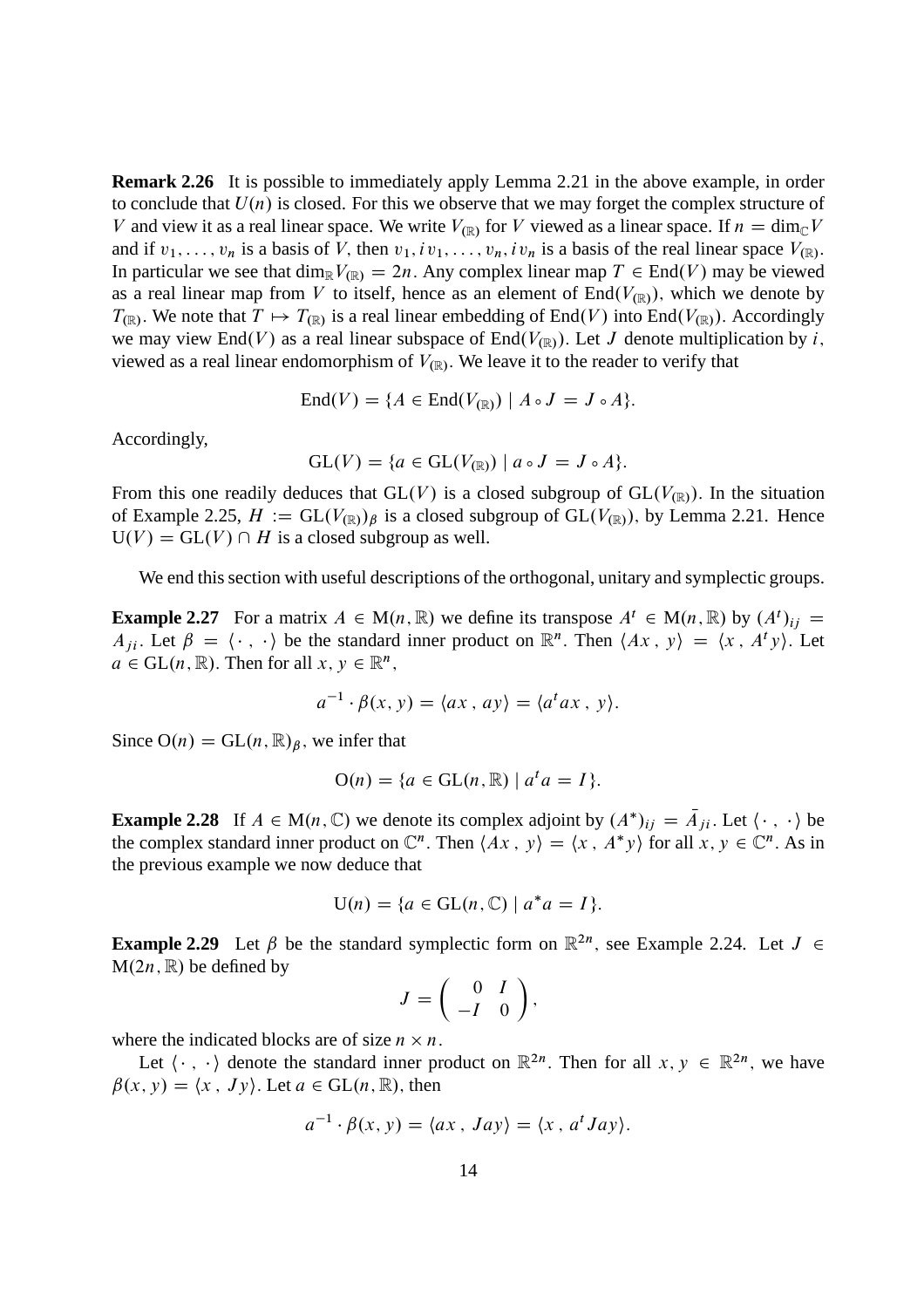From this we see that  $Sp(n, \mathbb{R}) = GL(2n, \mathbb{R})$  consists of all  $a \in GL(2n, \mathbb{R})$  with  $a^t Ja = J$ , or, equivalently, with

$$
(at)-1 = JaJ-1
$$
 (1)

This description motivates the following definition. The map  $A \mapsto A^t$  uniquely extends to a complex linear endomorphism of  $M(2n, \mathbb{C})$ . This extension is given by the usual formula  $(A^t)_{ij} = A_{ji}$ . We now define Sp $(n, \mathbb{C})$  to be the collection of  $a \in GL(2n, \mathbb{C})$  satisfying condition (1). One readily verifies that  $Sp(n, \mathbb{C})$  is a closed subgroup of  $GL(2n, \mathbb{C})$  hence a Lie group. We call it the *complex symplectic group*.

Note that  $GL(2n,\mathbb{R})$  is a closed subgroup of  $GL(2n,\mathbb{C})$  and that  $Sp(n,\mathbb{R}) = GL(2n,\mathbb{R}) \cap$  $Sp(n, \mathbb{C}).$ 

Finally, we define the *compact symplectic group* by

$$
\mathrm{Sp}(n) := \mathrm{U}(2n) \cap \mathrm{Sp}(n,\mathbb{C}).
$$

Clearly, this is a closed subgroup of  $GL(2n, \mathbb{C})$ , hence a Lie group.

**Remark 2.30** In this section we have frequently used the following principle. If G is a Lie group, and if  $H, K \subset G$  are closed subgroups, then  $H \cap K$  is a closed subgroup, hence a Lie group.

#### **3 Invariant vector fields and the exponential map**

If M is a manifold, we denote by  $V(M)$  the real linear space of smooth *vector fields* on M. A vector field  $v \in V(G)$  is called *left invariant*, if  $(l_x)_*v = v$  for all  $x \in G$ , or, equivalently if

$$
v(xy) = T_y(l_x) v(y) \qquad (x, y \in G).
$$
 (2)

The collection of smooth left invariant vector fields is a linear subspace of  $V(G)$ , which we denote by  $V_L(G)$ . From the above equation with  $y = e$  we see that a left invariant vector field is completely determined by its value  $v(e) \in T_eG$  at e. Differently said,  $v \mapsto v(e)$  defines an injective linear map from  $V_L(G)$  into  $T_eG$ . The next result asserts that this map is surjective as well. If  $X \in T_eG$ , we define the vector field  $v_X$  on G by

$$
v_X(x) = T_e(l_x)X, \qquad (x \in G). \tag{3}
$$

**Lemma 3.1** *The map*  $X \mapsto v_X$  *defines a linear isomorphism from*  $T_eG$  *onto*  $V_L(G)$ *. Its inverse is given by*  $v \mapsto v(e)$ .

**Proof:** From the fact that  $(x, y) \mapsto l_x(y)$  is a smooth map  $G \times G \rightarrow G$ , it follows by differentiation with respect to y at  $y = e$  in the direction of  $X \in T_eG$  that  $x \mapsto T_e(l_x)X$  is smooth as a map  $G \to TG$ . This implies that  $v_X$  is a smooth vector field on G. Hence  $X \mapsto v_X$  defines a real linear map  $T_eG \to V(G)$ . We claim that it maps into  $V_L(G)$ .

Fix  $X \in T_eG$ . Differentiating the relation  $l_{xy} = l_x \circ l_y$  and applying the chain rule we see that  $T_e(l_{xy}) = T_y(l_x)T_e(l_y)$ . Applying this to the definition of  $v_x$  we see that  $v_x$  satisfies (2), hence is left invariant. This establishes the claim.

From  $v_X(e) = X$  we see that the map  $\epsilon : v \mapsto v(e)$  from  $V_L(G)$  to  $T_eG$  is not only injective,<br>also surjective. Thus  $\epsilon$  is a linear isomorphism with inverse  $X \mapsto v_X$ but also surjective. Thus,  $\epsilon$  is a linear isomorphism, with inverse  $X \mapsto v_X$ .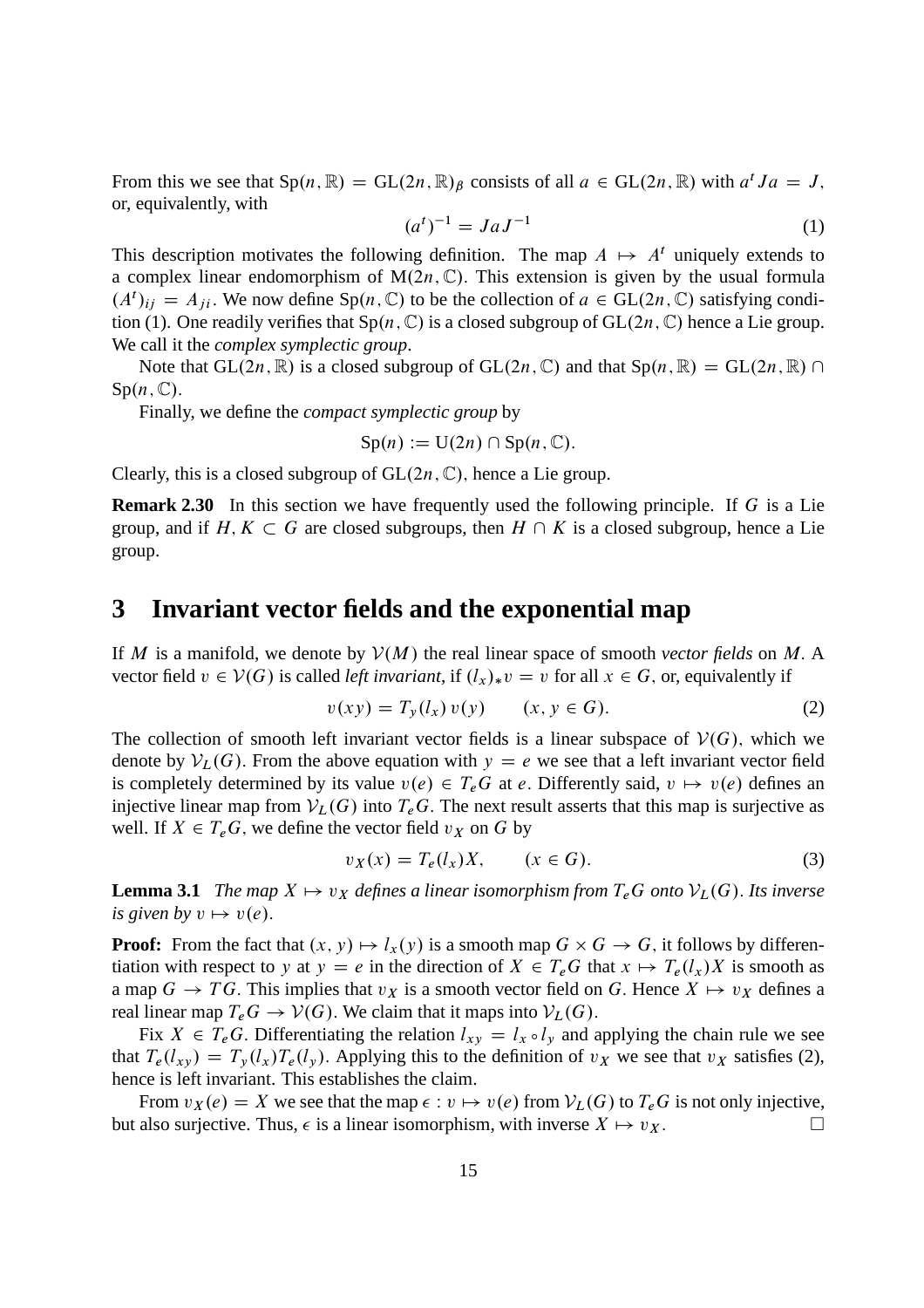If  $X \in T_eG$ , we define  $\alpha_X$  to be the *maximal integral curve* of  $v_X$  with initial point e.

**Lemma 3.2** Let  $X \in T_e$ G. Then the integral curve  $\alpha_X$  has domain R. Moreover, we have  $\alpha_X(s+t) = \alpha_X(s)\alpha_X(t)$  for all  $s, t \in \mathbb{R}$ . *Finally the map*  $(t, X) \mapsto \alpha_X(t)$ ,  $\mathbb{R} \times T_eG \to G$  is *smooth.*

**Proof:** Let  $\alpha$  be any integral curve for  $v_X$ , let  $y \in G$ , and put  $\alpha_1(t) = y\alpha(t)$ . Differentiating this relation with respect to  $t$  we obtain:

$$
\frac{d}{dt}\alpha_1(t) = T_{\alpha(t)}l_y \frac{d}{dt}\alpha(t) = T_{\alpha(t)}l_y v_X(\alpha(t)) = v_X(\alpha_1(t)),
$$

by left invariance of  $v_X$ . Hence  $\alpha_1$  is an integral curve for  $v_X$  as well.

Let now I be the domain of  $\alpha_X$ , fix  $t_1 \in I$ , and put  $x_1 = \alpha_X(t_1)$ . Then  $\alpha_1(t) := x_1 \alpha_X(t)$ is an integral curve for  $v<sub>X</sub>$  with starting point  $x<sub>1</sub>$  and domain I. On the other hand, the maximal integral curve for  $v_X$  with starting point  $x_1$  is given by  $\alpha_2 : t \mapsto \alpha_X(t+t_1)$ . It has domain  $I - t_1$ . We infer that  $I \subset I - t_1$ . It follows that  $s + t_1 \in I$  for all  $s, t_1 \in I$ . Hence,  $I = \mathbb{R}$ .

Fix  $s \in \mathbb{R}$ , then by what we saw above  $c : t \mapsto \alpha_X(s)\alpha_X(t)$  is the maximal integral curve for  $v_X$  with initial pont  $\alpha_X(s)$ . On the other hand, the same holds for  $d : t \mapsto \alpha_X(s + t)$ . Hence, by uniqueness of the maximal integral curve,  $c = d$ .

The final assertion is a consequence of the fact that the vector field  $v<sub>X</sub>$  depends linearly, hence smoothly on the parameter X. Let  $\varphi_X$  denote the flow of  $v_X$ . Then it is a well known (local) result that the map  $(X, t, x) \mapsto \varphi_X(t, x)$  is smooth. In particular,  $(t, X) \mapsto \alpha_X(t) = \varphi_X(t, e)$  is a smooth map  $\mathbb{R} \times T$   $G \to G$ a smooth map  $\mathbb{R} \times T_e G \to G$ .  $T_eG \rightarrow G.$ 

**Definition 3.3** Let G be a Lie group. The *exponential map*  $\exp = \exp_G : T_e G \to G$  is defined by

$$
\exp(X) = \alpha_X(1)
$$

where  $\alpha_X$  is defined as above; i.e.,  $\alpha_X$  is the maximal integral curve with initial point e of the left invariant vector field  $v_X$  on G determined by  $v_X(e) = X$ .

**Example 3.4** We return to the example of the group  $GL(V)$ , with V a finite dimensional real linear space. Its neutral element e equals  $I = I_V$ . Since GL(V) is open in End(V), we have  $T_e$ GL $(V)$  = End $(V)$ . If  $x \in GL(V)$ , then  $l_x$  is the restriction of the linear map  $L_x : A \mapsto$  $xA$ , End $(V) \rightarrow$  End $(V)$ , to GL $(V)$ , hence  $T_e(l_x) = L_x$ , and we see that for  $X \in End(V)$ the invariant vectorfield  $v_x$  is given by  $v_x(x) = xX$ . Hence, the integral curve  $\alpha_x$  satisfies the equation:

$$
\frac{d}{dt}\alpha(t) = \alpha(t)X.
$$

Since  $t \mapsto e^{tX}$  is a solution to this equation with the same initial value, we must have that  $\alpha_X(t) = e^{tX}$ . Thus in this case exp is the ordinary exponential map  $X \mapsto e^X$ , End $(V) \rightarrow$  $GL(V)$ .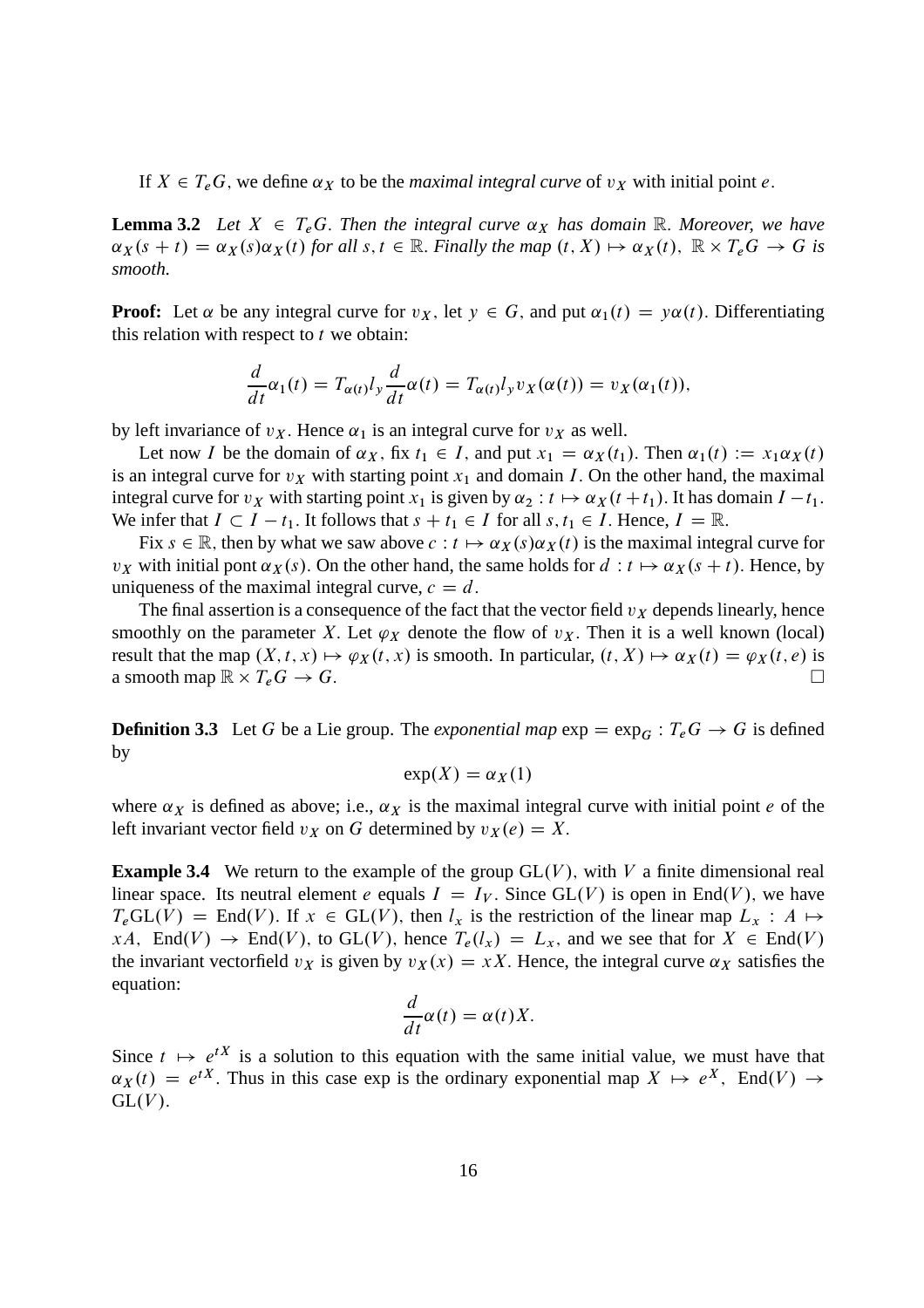**Remark 3.5** In the above example we have used the exponential  $e^A$  of an endomorphism  $A \in$  $\text{End}(V)$ . One way to define this exponential is precisely by the method of differential equations just described. Another way is to introduce it by its power series

$$
e^A = \sum_{n=0}^{\infty} \frac{1}{n!} A^n.
$$

From the theory of power series it follows that  $A \to e^A$  is a smooth map  $\text{End}(V) \to \text{End}(V)$ . Moreover,

$$
\frac{d}{dt}e^{tA} = Ae^{tA} = e^{tA}A,
$$

by termwise differentiation of power series. By multiplication of power series we obtain

$$
e^{X}e^{Y} = e^{X+Y} \quad \text{if} \quad X, Y \in \text{End}(V) \quad \text{commute, i.e.,} \quad XY = YX. \tag{4}
$$

Applying this with  $X = sA$  and  $Y = tA$ , we obtain  $e^{(s+t)A} = e^{sA}e^{tA}$ , for all  $A \in \text{End}(V)$  and  $s, t \in \mathbb{R}$ . This formula will be established in general in Lemma 3.6 (b) below.

**Lemma 3.6** *For all*  $s, t \in \mathbb{R}$ ,  $X \in T_eG$  *we have* 

- (a)  $exp(sX) = \alpha_X(s)$ .
- (b)  $\exp(s + t)X = \exp sX \exp tX$ .

*Moreover, the map*  $\exp: T_eG \to G$  *is smooth and a local diffeomorphism at* 0. Its tangent map *at the origin is given by*  $T_0 \exp = I_{T_cG}$ .

**Proof:** Consider the curve  $c(t) = \alpha_X(st)$ . Then  $c(0) = e$ , and

$$
\frac{d}{dt}c(t) = s\dot{\alpha}_X(st) = s v_X(\alpha_X(st)) = v_{sX}(c(t)).
$$

Hence c is the maximal integral curve of  $v_{sX}$  with initial point e, and we conclude that  $c(t)$  =  $\alpha_{sX}(t)$ . Now evaluate at  $t = 1$  to obtain the equality.

Formula (b) is an immediate consequence of (a) and Lemma 3.2. Finally, from Lemma 3.2 we have that  $(t, X) \mapsto \alpha_X(t)$  is a smooth map  $\mathbb{R} \times T_e G \to G$ . Substituting  $t = 1$  we obtain smoothness of exp : Moreover,

$$
T_0(\exp)X = \frac{d}{dt} \exp(tX)|_{t=0} = \dot{\alpha}_X(0) = v_X(e) = X.
$$

Hence  $T_0(\exp) = I_{T_eX}$ , and from the *inverse function theorem* it follows that  $\exp$  is a local diffeomorphism at 0, i.e., there exists an open neighborhood U of 0 in  $T_eG$  such that exp maps U diffeomorphically onto an open neighborhood of  $e$  in  $G$ .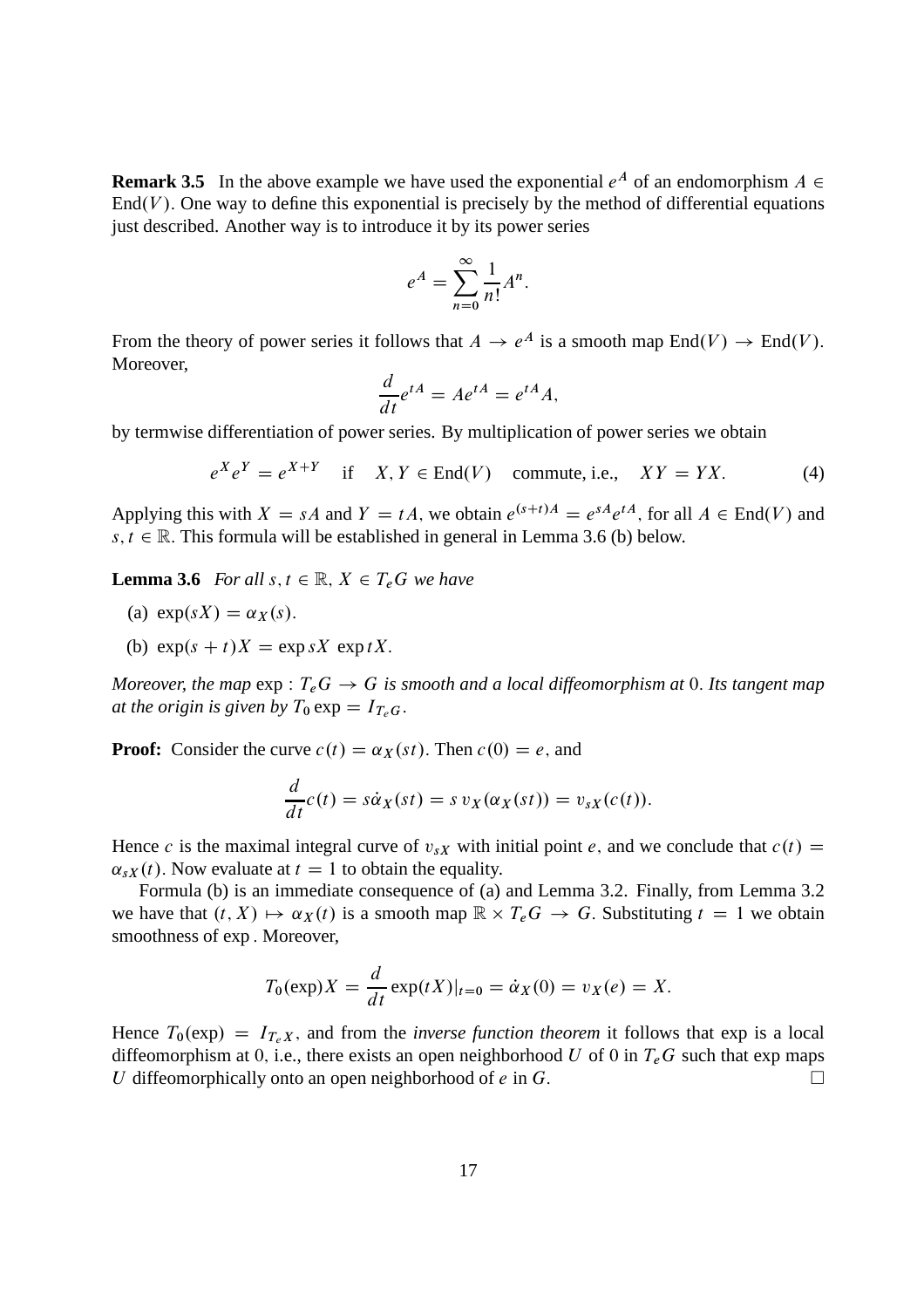**Definition 3.7** A smooth group homomorphism  $\alpha : (\mathbb{R}, +) \rightarrow G$  is called a *one-parameter subgroup* of G:

**Lemma 3.8** If  $X \in T_eG$ , then  $t \mapsto \exp tX$  is a one-parameter subgroup of G. Moreover, all *one-parameter subgroups are obtained in this way. More precisely, let*  $\alpha$  *be a one-parameter subgroup in* G, and put  $X = \dot{\alpha}(0)$ . *Then*  $\alpha(t) = \exp(tX)$  ( $t \in \mathbb{R}$ ).

**Proof:** The first assertion follows from Lemma 3.2. Let  $\alpha : \mathbb{R} \to G$  be a one-parameter subgroup. Then  $\alpha(0) = e$ , and

$$
\frac{d}{dt}\alpha(t) = \frac{d}{ds}\alpha(t+s)|_{s=0} = \frac{d}{ds}\alpha(t)\alpha(s)|_{s=0} = T_e(l_{\alpha(t)})\dot{\alpha}(0) = v_X(\alpha(t)),
$$

hence  $\alpha$  is an integral curve for  $v_X$  with initial point e. Hence  $\alpha = \alpha_X$  by the uniqueness of integral curves. Now apply Lemma 3.6. integral curves. Now apply Lemma 3.6.

We now come to a very important application.

**Lemma 3.9** Let  $\varphi$  :  $G \to H$  be a homomorphism of Lie groups. Then the following diagram *commutes:*

$$
\begin{array}{ccc}\nG & \stackrel{\varphi}{\longrightarrow} & H \\
\exp_G \uparrow & & \uparrow \exp_H \\
T_e G & \stackrel{T_e \varphi}{\longrightarrow} & T_e H\n\end{array}
$$

**Proof:** Let  $X \in T_eG$ . Then  $\alpha(t) = \varphi(\exp_G(tX))$  is a one-parameter subgroup of H. Differentiating at  $t = 0$  we obtain  $\dot{\alpha}(0) = T_e(\varphi)T_0(\exp_G)X = T_e(\varphi)X$ . Now apply the above lemma to conclude that  $\alpha(t) = \exp_H(tT_e(\varphi)X)$ . The result follows by specializing to  $t = 1$ . conclude that  $\alpha(t) = \exp_H(tT_e(\varphi)X)$ . The result follows by specializing to  $t = 1$ .

### **4 The Lie algebra of a Lie group**

In this section we assume that G is a Lie group. If  $x \in G$  then the translation maps  $l_x : y \mapsto xy$ and  $r_x : y \mapsto yx$  are diffeomorphisms from G onto itself. Therefore, so is the conjugation map  $\mathcal{C}_x = l_x \circ r_x^{-1}$ :  $y \mapsto xyx^{-1}$ . The latter map fixes the neutral element e; therefore, its tangent map at e is a linear automorphism of  $T_eG$ . Thus,  $T_eC_x \in GL(T_eG)$ .

**Definition 4.1** If  $x \in G$  we define  $\text{Ad}(x) \in \text{GL}(T_eG)$  by  $\text{Ad}(x) := T_eC_x$ . The map Ad :  $G \to$  $GL(T_eG)$  is called the *adjoint representation* of G in  $T_eG$ .

**Example 4.2** We return to the example of  $GL(V)$ , with V a finite dimensional real linear space. Since  $GL(V)$  is an open subset of the linear space  $End(V)$  we may identify its tangent space at I with End(V). If  $x \in GL(V)$ , then  $C_x$  is the restriction of the linear map  $C_x : A \mapsto xAx^{-1}$ , End $(V) \to \text{End}(V)$ . Hence Ad $(x) = T_e(C_x) = C_x$  is conjugation by  $\mathcal{X}.$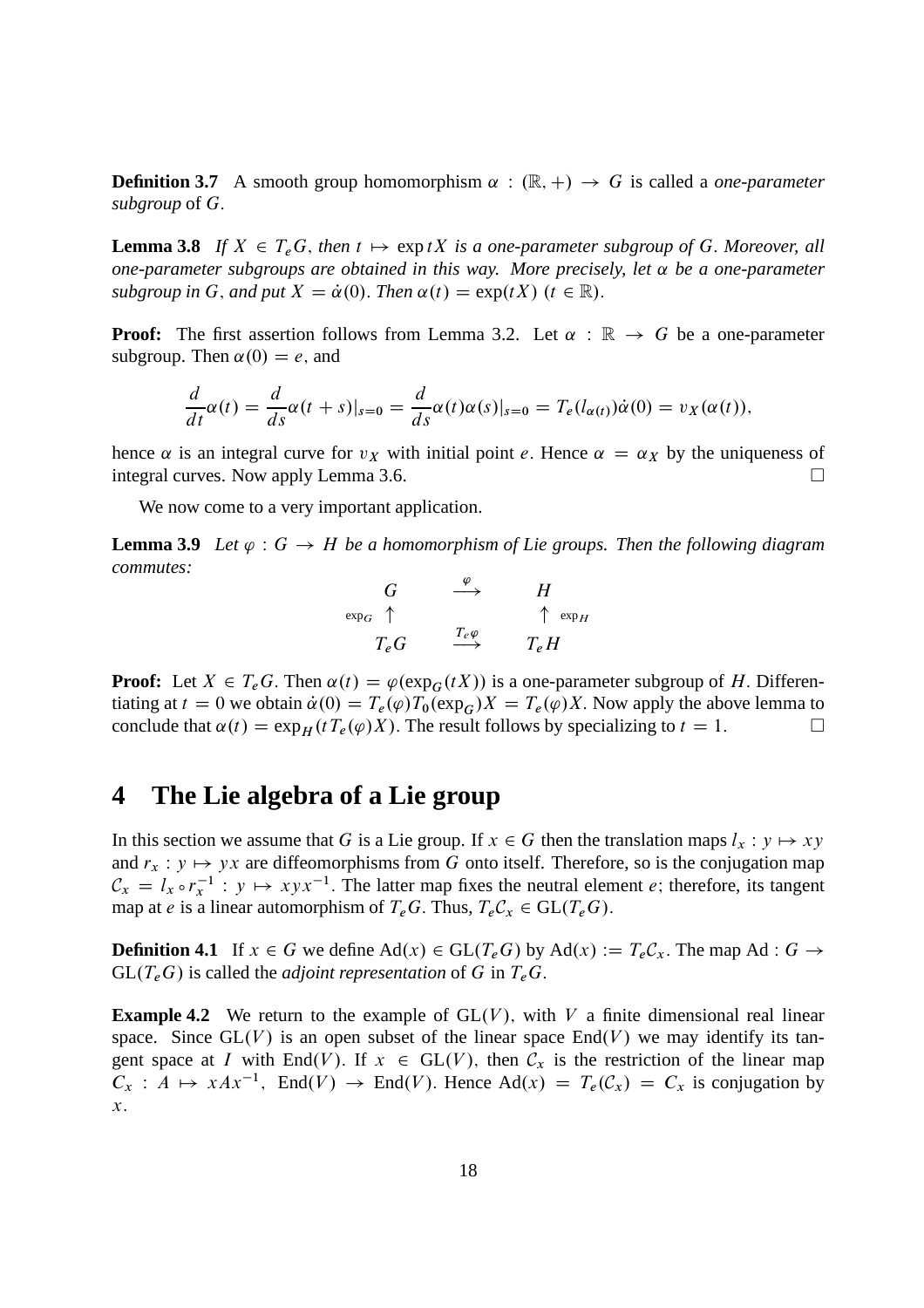The above example suggests that  $Ad(x)$  should be looked at as an action of x on  $T_eG$  by conjugation. The following result is consistent with this point of view.

**Lemma 4.3** *Let*  $x \in G$ *, then for every*  $X \in T_e$  *We have* 

 $x \exp X x^{-1} = \exp(\text{Ad}(x) X).$ 

**Proof:** We note that  $C_x$  :  $G \rightarrow G$  is a Lie group homomorphism. Hence we may apply Lemma 3.9 with  $H = G$  and  $\varphi = C_x$ . Since  $T_e C_x = \text{Ad}(x)$ , we see that the following diagram commutes:

$$
\begin{array}{ccc}\nG & \stackrel{C_x}{\longrightarrow} & G \\
\text{exp} \uparrow & & \uparrow \text{exp} \\
T_eG & \stackrel{\text{Ad}(x)}{\longrightarrow} & T_eG\n\end{array}
$$

The result follows.  $\Box$ 

**Lemma 4.4** *The map* Ad :  $G \rightarrow GL(T_eG)$  *is a Lie group homomorphism.* 

**Proof:** From the fact that  $(x, y) \mapsto xyx^{-1}$  is a smooth map  $G \times G \rightarrow G$  it follows by differentiation with respect to y at  $y = e$  that  $x \mapsto Ad(x)$  is a smooth map from G to End $(T_eG)$ . Since  $GL(V)$  is open in End $(T_eG)$  it follows that Ad :  $G \to GL(T_eG)$  is smooth.

From  $C_e = I_G$  it follows that Ad(e) =  $I_{T_eG}$ . Moreover, differentiating the relation  $C_{xy}$  =  $\mathcal{C}_x \mathcal{C}_y$  at e, we find, by application of the chain rule, that  $Ad(xy) = Ad(x)Ad(y)$  for all  $x, y \in G$ .  $\Box$ 

Since  $\text{Ad}(e) = I = I_{T_eG}$  and  $T_I \text{GL}(T_eG) = \text{End}(T_eG)$ , we see that the tangent map of Ad at e is a linear map  $T_eG \to \text{End}(T_eG)$ .

**Definition 4.5** The linear map ad :  $T_eG \rightarrow \text{End}(T_eG)$  is defined by

$$
ad := T_e Ad.
$$

We note that, by the chain rule, for all  $X \in T_eG$ ,

$$
ad(X) = \frac{d}{dt}\bigg|_{t=0} Ad(exp tX).
$$

**Lemma 4.6** *For all*  $X \in T_eG$  *we have:* 

$$
Ad(\exp X) = e^{adX}.
$$

**Proof:** In view of Lemma 4.4, we may apply Lemma 3.9 with  $H = GL(T_eG)$  and  $\varphi = Ad$ . Since  $T_e H = T_I GL(T_e G) = End(T_e G)$ , whereas  $exp_H$  is given by  $X \mapsto e^X$ , we see that the following diagram commutes:

$$
\begin{array}{ccc}\nG & \stackrel{\text{Ad}}{\longrightarrow} & GL(T_eG) \\
\text{exp }\uparrow & & \uparrow e^{(\cdot)} \\
T_eG & \stackrel{\text{ad}}{\longrightarrow} & \text{End}(T_eG)\n\end{array}
$$

The result follows.  $\Box$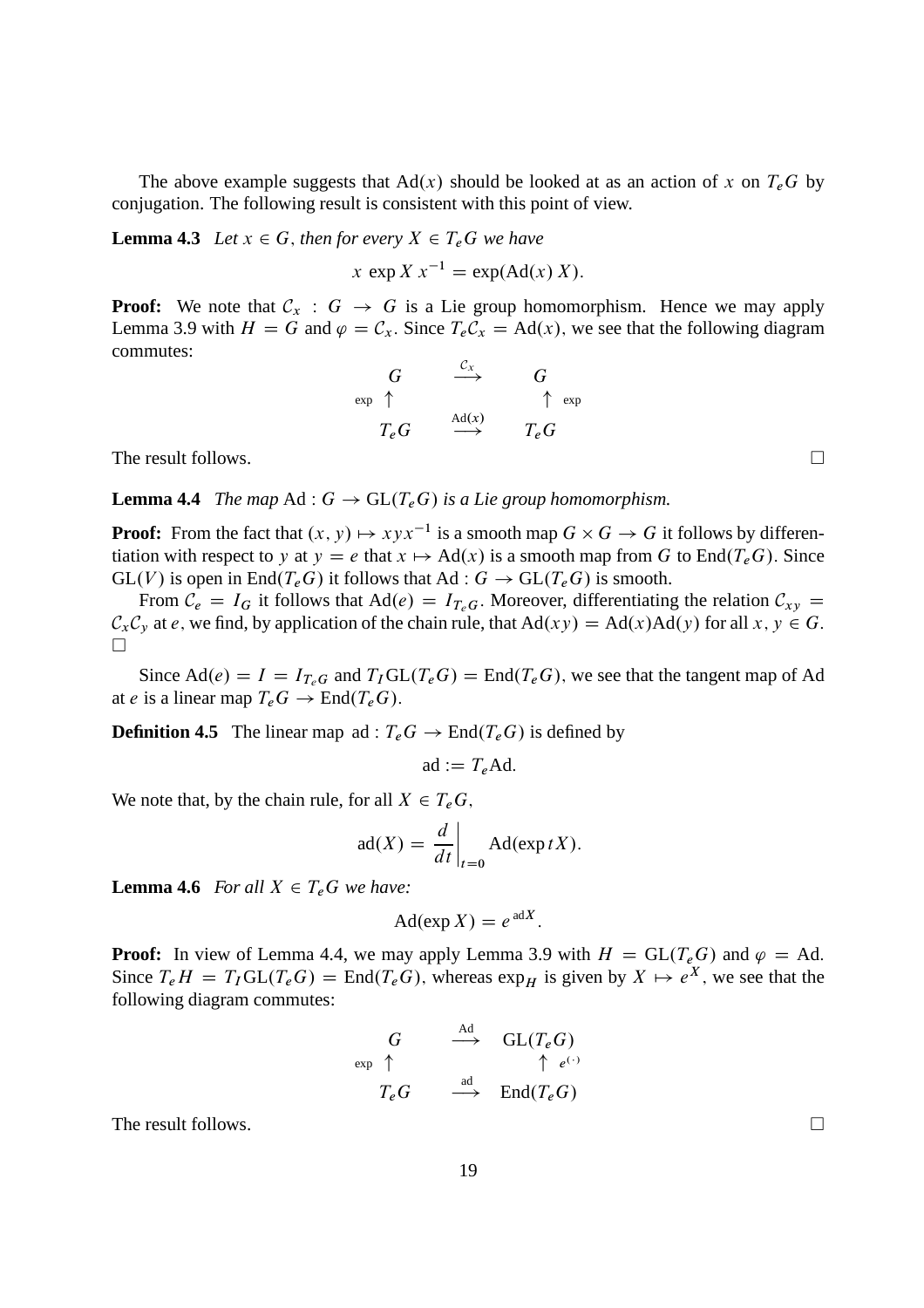**Example 4.7** Let V be finite dimensional real linear space. Then for  $x \in GL(V)$  the linear map Ad(x) : End(V)  $\rightarrow$  End(V) is given by Ad(x)Y =  $xYx^{-1}$ . Substituting  $x = e^{tX}$  and differentiating the resulting expression with respect to t at  $t = 0$  we obtain:

$$
(\mathrm{ad}X)Y = \frac{d}{dt} [e^{tX}Ye^{-tX}]_{t=0} = XY - YX.
$$

Hence in this case  $(\text{ad}X)Y$  is the commutator bracket of X and Y.

Motivated by the above example we introduce the following notation.

**Definition 4.8** For X,  $Y \in T_eG$  we define the Lie bracket  $[X, Y] \in T_eG$  by

$$
[X,Y]:=(\mathrm{ad}X)Y
$$

**Lemma 4.9** *The map*  $(X, Y) \mapsto [X, Y]$  *is bilinear*  $T_eG \times T_eG \rightarrow T_eG$ . Moreover, *it is* antisymmetric*, i.e.,*

$$
[X,Y] = -[Y,X] \qquad (X,Y \in T_e G).
$$

**Proof:** The bilinearity is an immediate consequence of the fact that ad :  $T_eG \rightarrow End(T_eG)$  is linear. Let  $Z \in T_eG$ . Then for all  $s, t \in \mathbb{R}$  we have

$$
\exp(tZ) = \exp(sZ)\exp(tZ)\exp(-sZ) = \exp(t\operatorname{Ad}(\exp(sZ))Z),
$$

by Lemmas 3.6 and 4.3. Differentiating this relation with respect to t at  $t = 0$  we obtain:

$$
Z = \mathrm{Ad}(\exp(sZ)) Z \qquad (s \in \mathbb{R}).
$$

Differentiating this with respect to s at  $s = 0$  we obtain:

$$
0 = \operatorname{ad}(Z)T_0(\exp)Z = \operatorname{ad}(Z)Z = [Z, Z].
$$

Now substitute  $Z = X + Y$  and use the bilinarity to arrive at the desired conclusion.

**Lemma 4.10** *Let*  $\varphi$  :  $G \rightarrow H$  *be a homomorphism of Lie groups. Then* 

$$
T_e \varphi([X, Y]_G) = [T_e \varphi X, T_e \varphi Y]_H, \qquad (X, Y \in T_e G).
$$
 (5)

**Proof:** One readily verifies that  $\varphi \circ C_x^G = C_{\varphi(x)}^H \circ \varphi$ . Taking the tangent map of both sides of this equation at  $e$ , we obtain that the following diagram commutes:

$$
T_e G \longrightarrow T_e H
$$
  
\n
$$
T_e G \longrightarrow T_e H
$$
  
\n
$$
T_e G \longrightarrow T_e H
$$
  
\n
$$
T_e G \longrightarrow T_e H
$$

Differentiating once more at  $x = e$ , in the direction of  $X \in T_eG$ , we obtain that the following diagram commutes:

$$
T_e G \xrightarrow{T_e \varphi} T_e H
$$
  
\n
$$
T_e G \xrightarrow{T_e \varphi} T_e H
$$
  
\n
$$
T_e G \xrightarrow{T_e \varphi} T_e H
$$

We now agree to write  $[X, Y] = ad(X)Y$ . Then by applying  $T_e\varphi \circ ad_G X$  to  $Y \in T_eG$  the commutativity of the above diagram vields (5) commutativity of the above diagram yields (5).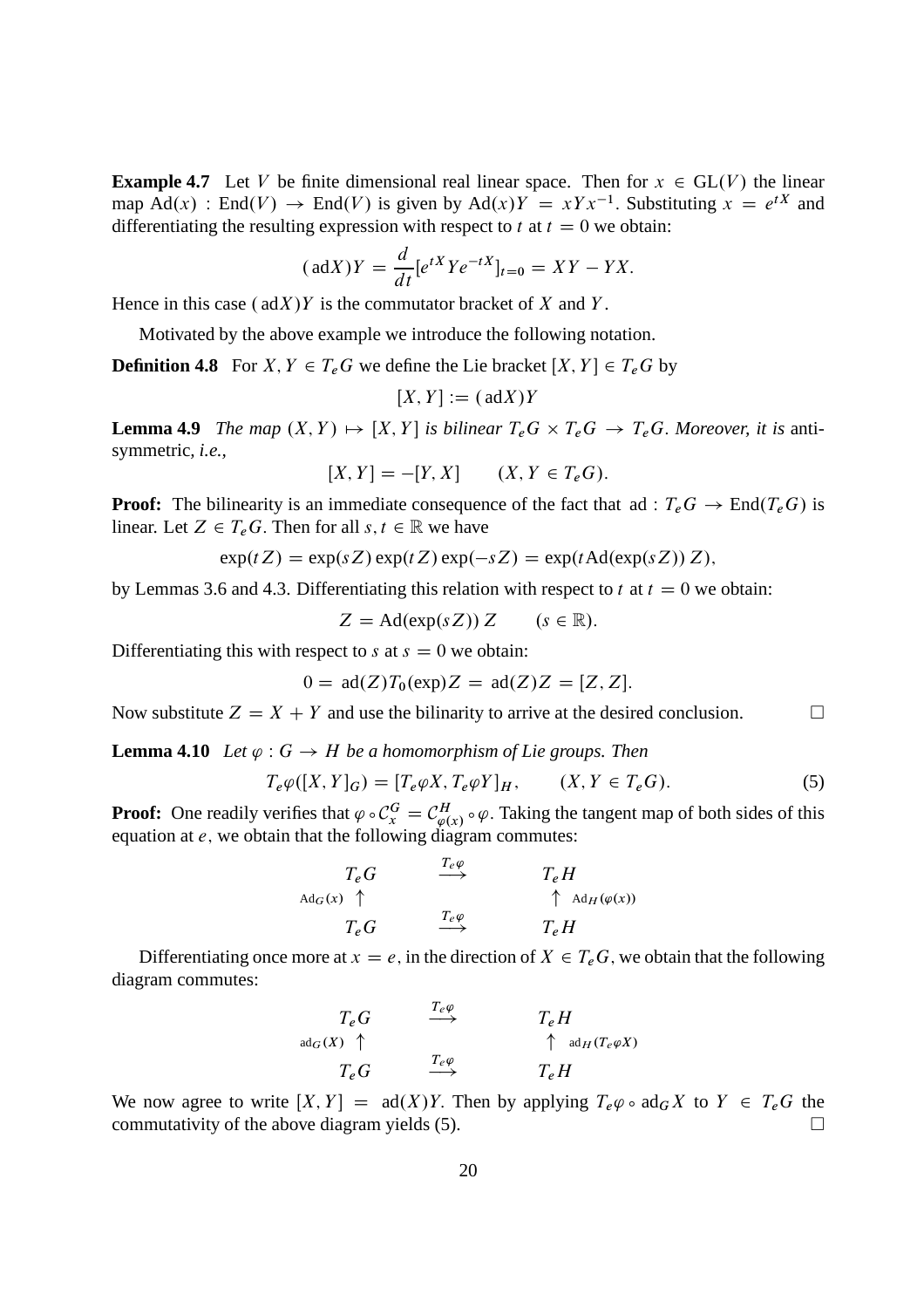**Corollary 4.11** *For all*  $X, Y, Z \in T_eG$ ,

$$
[[X, Y], Z] = [X, [Y, Z]] - [Y, [X, Z]]. \tag{6}
$$

**Proof:** Put  $\varphi$  = Ad and  $H = GL(T_eG)$ . Then  $e_H = I$  and  $T_I H = End(T_eG)$ . Moreover,  $[A, B]_H = AB - BA$  for all  $A, B \in End(T_eG)$ . Applying Lemma 4.10 and using that  $[\cdot, \cdot]_G =$  $[\cdot, \cdot]$  and  $T_e \varphi = \text{ad}$ , we obtain

$$
ad([X, Y]) = [adX, adY]_H = adX adY - adY adX.
$$

Applying the latter relation to  $Z \in T_eG$ , we obtain (6).

**Definition 4.12** A real *Lie algebra* is a real linear space a equipped with a bilinear map  $[\cdot, \cdot]$ :  $a \times a \rightarrow a$ , such that for all  $X, Y, Z \in a$  we have:

(a)  $[X, Y] = -[Y, X]$  (anti-symmetry);

(b)  $[X, [Y, Z]] + [Y, [Z, X]] + [Z, [X, Y]] = 0$  (Jacobi identity).

**Remark 4.13** Note that condition (a) may be replaced by the equivalent condition (a'):  $[X, X] =$ 0 for all  $X \in \mathfrak{a}$ . In view of the anti-symmetry (a), condition (b) may be replaced by the equivalent condition (6). We leave it to the reader to check that another equivalent form of the Jacobi identity is given by the Leibniz type rule

$$
[X, [Y, Z]] = [[X, Y], Z] + [Y, [X, Z]]. \tag{7}
$$

**Corollary 4.14** Let G be a Lie group. Then  $T_e$ G equipped with the bilinear map  $(X, Y) \mapsto$  $[X, Y] := (\text{ad}X)Y$  *is a Lie algebra.* 

**Proof:** The anti-linearity was established in Lemma 4.9. The Jacobi identity follows from (6) combined with the anti-linearity.

**Definition 4.15** Let a, b be Lie algebras. A *Lie algebra homomorphism* from a to b is a linear map  $\varphi : \mathfrak{a} \to \mathfrak{b}$  such that

$$
\varphi([X,Y]_{\mathfrak{a}})=[\varphi(X),\varphi(Y)]_{\mathfrak{b}},
$$

for all  $X, Y \in \mathfrak{a}$ .

From now on we will adopt the convention that Roman capitals denote Lie groups. The corresponding Gothic lower case letters will denote the associated Lie algebras. If  $\varphi : G \to H$ is a Lie group homomorphism then the associated tangent map  $T_e\varphi$  will be denoted by  $\varphi_*$ . We now have the following.

**Lemma 4.16** Let  $\varphi : G \to H$  be a homomorphism of Lie groups. Then the associated tan*gent map*  $\varphi_*$ :  $\varphi \to \varphi$  *is a homomorphism of Lie algebras. Moreover, the following diagram commutes:*

$$
\begin{array}{ccc}\nG & \xrightarrow{\varphi} & H \\
\exp_G & \uparrow & & \uparrow \exp_H \\
\mathfrak{g} & \xrightarrow{\varphi_*} & \mathfrak{h}\n\end{array}
$$

**Proof:** The first assertion follows from Lemma 4.10, the second from Lemma 3.9.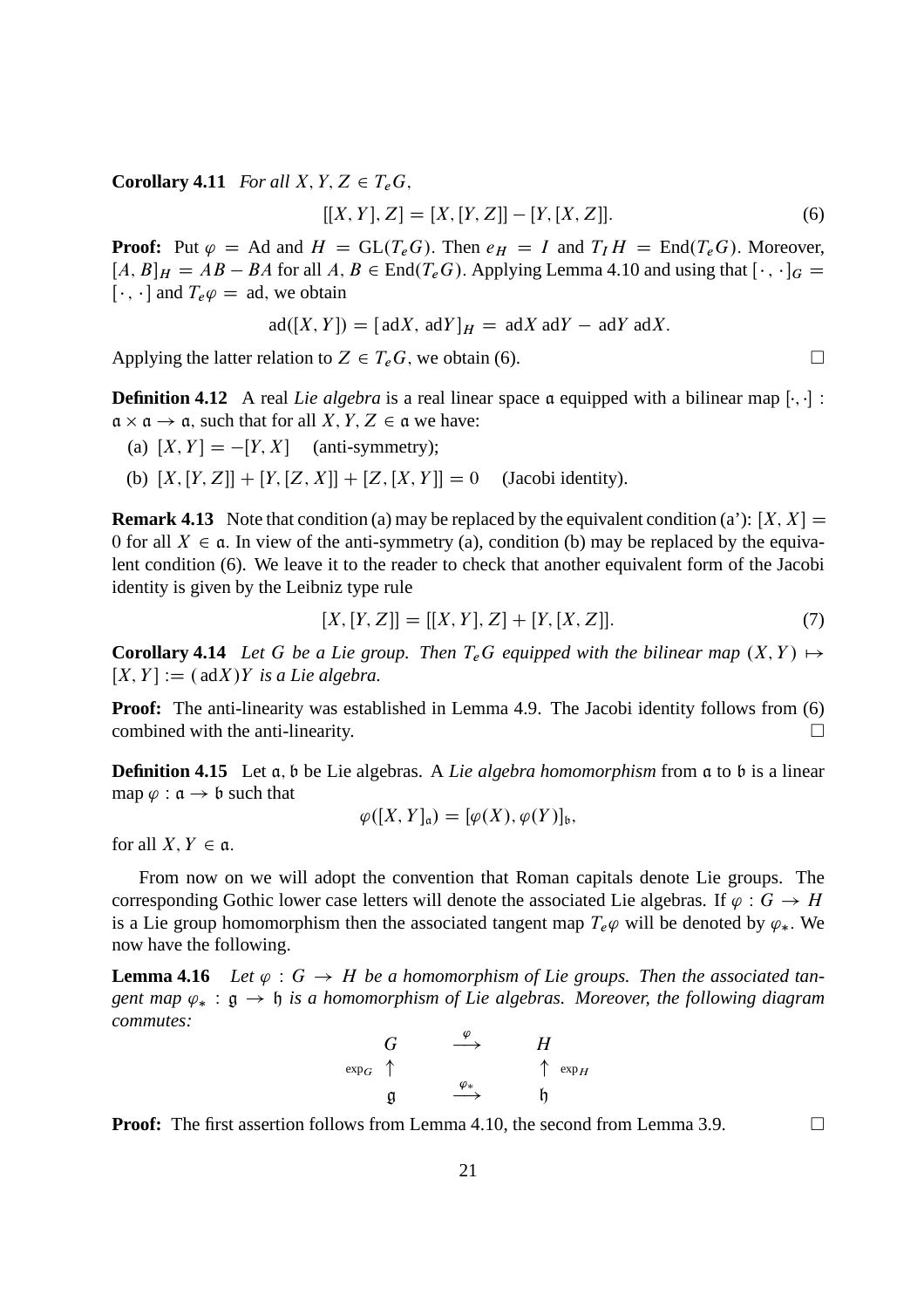**Example 4.17** We consider the Lie group  $G = \mathbb{R}^n$ . Its Lie algebra  $\mathfrak{g} = T_0 \mathbb{R}^n$  may be identified with  $\mathbb{R}^n$ . From the fact that G is commutative, it follows that  $\mathcal{C}_x = I_G$ , for all  $x \in G$ . Hence,  $\text{Ad}(x) = I_{\mathfrak{g}}$ , for all  $x \in G$ . It follows that  $\text{ad}(X) = 0$  for all  $X \in \mathfrak{g}$ . Hence  $[X, Y] = 0$  for all  $X, Y \in \mathfrak{g}.$ 

Let  $X \in \mathfrak{g} \simeq \mathbb{R}^n$ . Then the associated one-parameter subgroup  $\alpha_X$  is given by  $\alpha_X(t) = tX$ . Hence  $exp(X) = X$ , for all  $X \in \mathfrak{g}$ .

We consider the Lie group homomorphism  $\varphi = (\varphi_1, \ldots, \varphi_n) : \mathbb{R}^n \to \mathbb{T}^n$  given by  $\varphi_j(x) =$  $e^{2\pi i x_j}$ . One readily verifies that  $\varphi$  is a local diffeomorphism. Its kernel equals  $\mathbb{Z}^n$ . Hence, by the isomorphism theorem for groups, the map  $\varphi$  factors through an isomorphism of groups  $\bar{\varphi}$ :  $\mathbb{R}^n/\mathbb{Z}^n \to \mathbb{T}^n$ . Via this isomorphism we transfer the manifold structure of  $\mathbb{T}^n$  to a manifold structure on  $\mathbb{R}^n/\mathbb{Z}^n$ . Thus,  $\mathbb{R}^n/\mathbb{Z}^n$  becomes a Lie group, and  $\overline{\varphi}$  an isomorphism of Lie groups. Note that the manifold structure on  $H := \mathbb{R}^n / \mathbb{Z}^n$  is the unique manifold structure for which the canonical projection  $\pi : \mathbb{R}^n \to \mathbb{R}^n/\mathbb{Z}^n$  is a local diffeomorphism. The projection  $\pi$  is a Lie group homomorphism. The associated homomorphism of Lie algebras  $\pi_* : \mathfrak{g} \to \mathfrak{h}$  is bijective, since  $\pi$  is a local diffeomorphism. Hence,  $\pi_*$  is an isomorphism of Lie algebras. We adopt the convention to identify h with  $g \simeq \mathbb{R}^n$  via  $\pi_*$ . It then follows from Lemma 4.16 that the exponential map  $\exp_H : \mathbb{R}^n \to H = \mathbb{R}^n/\mathbb{Z}^n$  is given by  $\exp_H(X) = \pi(X) = X + \mathbb{Z}^n$ .

#### **5 Commuting elements**

In the following we assume that G is a Lie group with Lie algebra g. Two elements  $X, Y \in \mathfrak{g}$  are said to *commute* if  $[X, Y] = 0$ . The Lie algebra g is called *commutative* if every pair of elements  $X, Y \in \mathfrak{g}$  commutes.

**Example 5.1** If  $G = GL(V)$ , with V a finite dimensional real or complex linear space, then  $\mathfrak{g} = \text{End}(V)$ . In this case the Lie bracket of two elements  $A, B \in \text{End}(V)$  equals the commutator bracket  $[A, B] = AB - BA$ . Hence, the assertion that A and B commute means that  $AB = BA$ , as we are used to. In this case we know that the associated exponentials  $e^A$  and  $e^B$  commute as linear maps, hence as elements of G; moreover,  $e^A e^B = e^{A+B}$ . The following lemma generalizes this fact to arbitrary Lie algebras.

**Lemma 5.2** *Let*  $X, Y \in \mathfrak{g}$  *be commuting elements. Then the elements*  $\exp X$  *and*  $\exp Y$  *of* G *commute. Moreover,*

$$
\exp(X + Y) = \exp X \exp Y.
$$

**Proof:** We will first show that  $x = \exp X$  and  $y = \exp Y$  commute. For this we observe that, by Lemma 4.3,  $xyx^{-1} = \exp(\text{Ad}(x)Y)$ . Now  $\text{Ad}(x)Y = e^{\text{ad}X}Y$ , by Lemma 4.6. Since  $\text{ad}(X)Y = \text{ad}(X)Y$  $[X, Y] = 0$ , it follows that  $ad(X)^n Y = 0$  for all  $n \ge 1$ . Hence,  $Ad(x)Y = e^{adX}Y = Y$ . Therefore,  $xyx^{-1} = y$  and we see that x and y commute.

For every  $s, t \in \mathbb{R}$  we have that  $[sX, tY] = st[X, Y] = 0$ . Hence by the first part of this proof the elements  $\exp(sX)$  and  $\exp(tY)$  commute for all  $s, t \in \mathbb{R}$ . Define the map  $\alpha : \mathbb{R} \to G$  by

$$
\alpha(t) = \exp(tX)\exp(tY) \qquad (t \in \mathbb{R}).
$$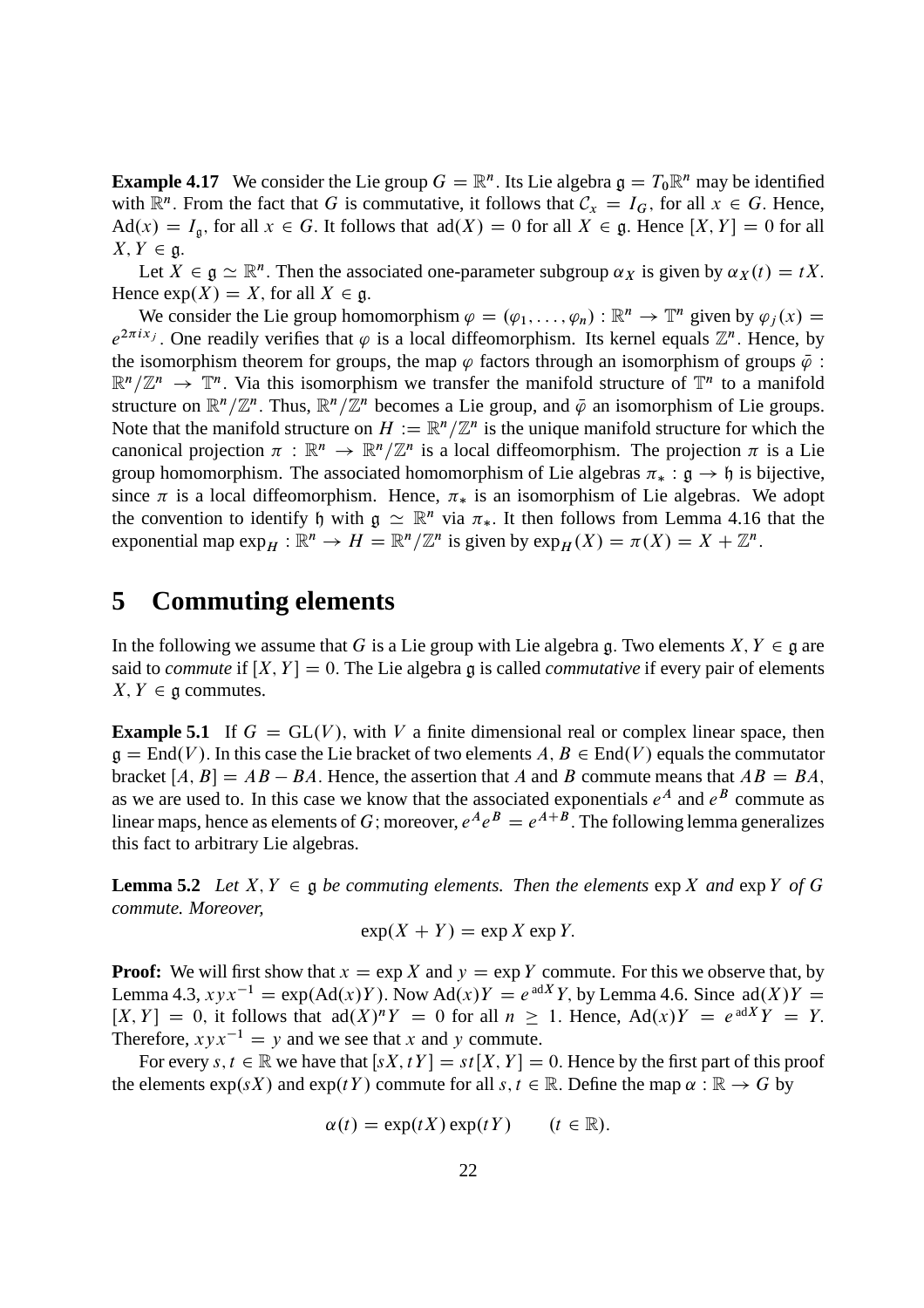Then  $\alpha(0) = e$ . Moreover, for s,  $t \in \mathbb{R}$  we have

$$
\alpha(s+t) = \exp(s+t)X \exp(s+t)Y
$$
  
=  $\exp sX \exp tX \exp sY \exp tY$   
=  $\exp sX \exp sY \exp tX \exp tY = \alpha(s)\alpha(t).$ 

It follows that  $\alpha$  is a one-parameter subgroup of G. Hence  $\alpha = \alpha_Z$  with  $Z = \alpha'(0)$ , by Lemma 3.8. Now, by Lemma 5.3 below,

$$
\alpha'(0) = \left(\frac{d}{dt}\right)_{t=0} \exp(tX) \exp(0) + \left(\frac{d}{dt}\right)_{t=0} \exp(0) \exp(tY) = X + Y.
$$

From this it follows that  $\alpha(t) = \alpha_Z(t) = \exp(tZ) = \exp(t(X + Y))$ , for  $t \in \mathbb{R}$ . The desired equality follows by substituting  $t = 1$ . equality follows by substituting  $t = 1$ .

The following lemma gives a form of the chain rule for differentiation that has been used in the above, and will often be useful to us.

**Lemma 5.3** Let M be a smooth manifold, U a neighborhood of  $(0,0)$  in  $\mathbb{R}^2$  and  $\varphi: U \to M$ *a* map that is differentiable at  $(0, 0)$ . Then

$$
\left(\frac{d}{dt}\right)_{t=0} \varphi(t,t) = \left(\frac{d}{dt}\right)_{t=0} \varphi(t,0) + \left(\frac{d}{dt}\right)_{t=0} \varphi(0,t).
$$

**Proof:** Let  $D_1\varphi(0,0)$  denote the tangent map of  $s \mapsto \varphi(s,0)$  at zero. Similarly, let  $D_2\varphi(0,0)$ denote the tangent map of  $s \mapsto \varphi(0, s)$  at zero. Then the tangent  $T_{(0,0)}\varphi : \mathbb{R}^2 \to T_{\varphi(0,0)}M$  of  $\varphi$ at the origin is given by  $T_{(0,0)}\varphi(X,Y) = D_1\varphi(0,0)X + D_2\varphi(0,0)Y$ , for  $(X,Y) \in \mathbb{R}^2$ .

Let  $d : \mathbb{R} \to \mathbb{R}^2$  be defined by  $d(t) = (t, t)$ . Then the tangent map of d at 0 is given by  $T_0d : \mathbb{R} \mapsto \mathbb{R}^2$ ,  $X \mapsto (X, X)$ . By application of the chain rule, it follows that

$$
(d/dt)_{t=0} \varphi(t,t) = (d/dt)_{t=0} \varphi(d(t)) = T_0(\varphi \circ d) 1
$$
  
= 
$$
[T_{(0,0)}\varphi \circ T_0 d] 1 = [T_{(0,0)}\varphi](1, 1)
$$
  
= 
$$
D_1\varphi(0,0)1 + D_2\varphi(0,0)1
$$
  
= 
$$
(d/dt)_{t=0} \varphi(t,0) + (d/dt)_{t=0} \varphi(0,t).
$$

**Definition 5.4** The subgroup  $G_e$  generated by the elements  $\exp X$ , for  $X \in \mathfrak{g}$ , is called the *component of the identity* of G:

**Remark 5.5** From this definition it follows that

$$
G_e = \{ \exp(X_1) \cdots \exp(X_k) \mid k \geq 1, X_1, \ldots, X_k \in \mathfrak{g} \}.
$$

In general it is not true that  $G_e = \exp(g)$ . Nevertheless, many properties of g can be lifted to analogous properties of  $G_e$ . As we will see in this section, this is in particular true for the property of commutativity.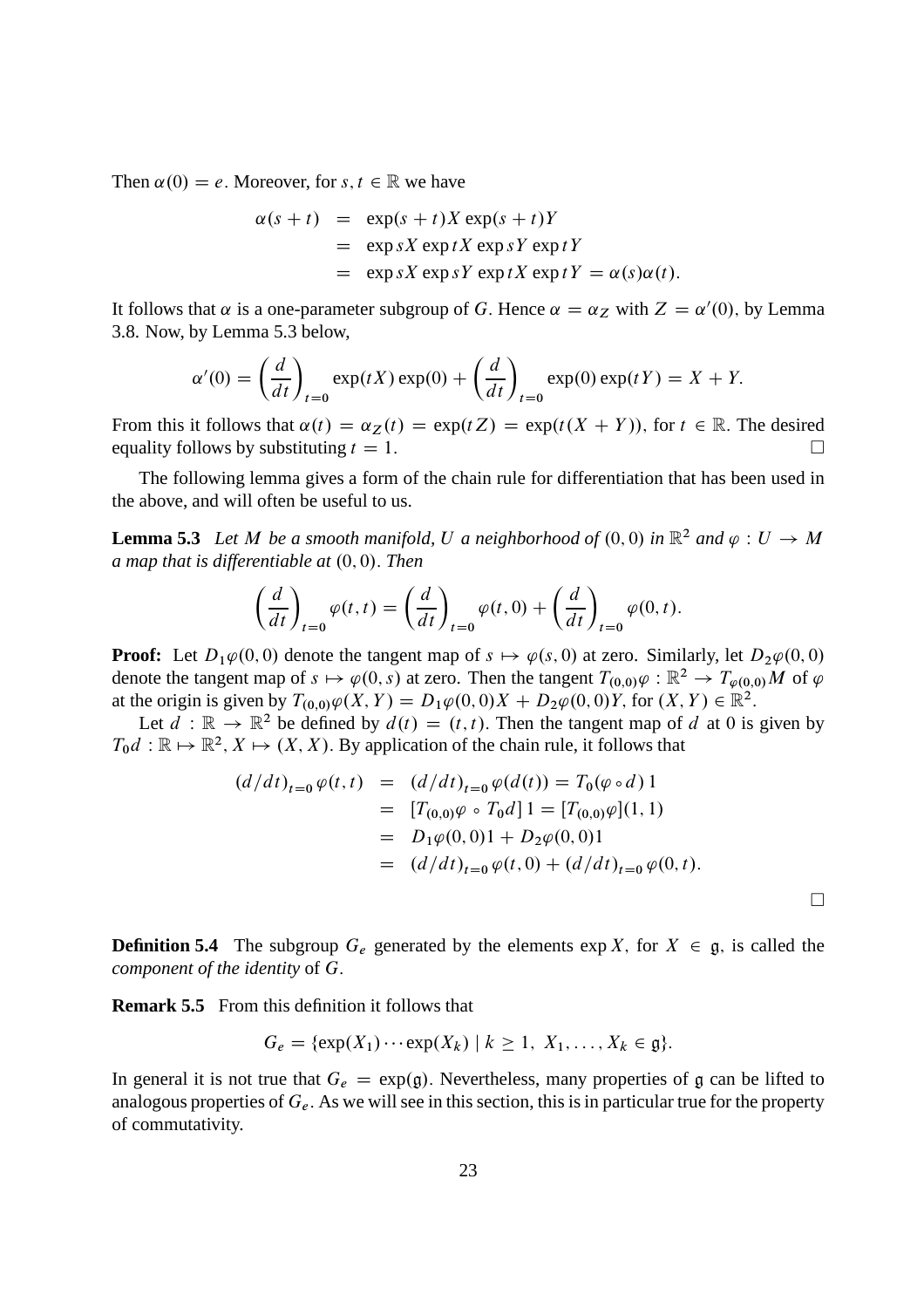By an *open subgroup* of a Lie group G we mean a subgroup H of G that is an open subset of G in the sense of topology.

#### **Lemma 5.6**  $G_e$  *is an open subgroup of*  $G$ .

**Proof:** Let  $a \in G_e$ . Then there exists a positive integer  $k \ge 1$  and elements  $X_1, \ldots, X_k \in \mathfrak{g}$  such that  $a = \exp(X_1) \dots \exp(X_k)$ . The map  $\exp : \mathfrak{g} \to G$  is a local diffeomorphism at 0 hence there exists an open neighborhood  $\Omega$  of 0 in g such that exp is a diffeomorphism of  $\Omega$  onto an open subset of G. Since  $l_a$  is a diffeomorphism, it follows that  $l_a(\exp(\Omega))$  is an open neighborhood of a. We now observe that  $l_a(\exp(\Omega)) = {\exp(X_1) \dots \exp(X_k) \exp(X) \mid X \in \Omega} \subset G_e$ . Hence a is an interior point of  $G_e$ . It follows that  $G_e$  is open in  $G$ is an interior point of  $G_e$ . It follows that  $G_e$  is open in G.

**Lemma 5.7** *Let* H *be an open subgroup of* G: *Then* H *is closed as well.*

**Proof:** For all  $x, y \in G$  we have  $xH = yH$  or  $xH \cap yH = \emptyset$ . Hence there exists a subset  $S \subset G$  such that G is the disjoint union of the sets  $sH$ ,  $s \in S$ . The complement of H in G is the disjoint union of the sets sH with  $s \in S$ ,  $s \notin H$ . Being the union of open sets, this complement is open. Hence H is closed is open. Hence  $H$  is closed.

**Lemma 5.8** G<sub>e</sub> equals the connected component of G containing e. In particular, G is con*nected if and only if*  $G_e = G$ .

**Proof:** The set  $G_e$  is open and closed in  $G$ , hence a (disjoint) union of connected components. On the other hand  $G_e$  is arcwise connected. For let  $a \in G_e$ , then we may write  $a = \exp(X_1) \dots \exp(X_k)$  with  $k \ge 1$  and  $X_1, \dots, X_k \in \mathfrak{g}$ . It follows that  $c : [0, 1] \to G$ ,  $t \mapsto$  $\exp(tX_1) \dots \exp(tX_k)$  is a continuous curve with initial point  $c(0) = e$  and end point  $c(1) = a$ . This establishes that  $G_e$  is arcwise connected, hence connected. Therefore  $G_e$  is a connected component; it obviously contains  $e$ .

**Lemma 5.9** *Let* G *be a Lie group,*  $x \in G$ *. Then the following assertions are equivalent.* 

- (a) x commutes with  $G_e$ ;
- (b)  $\text{Ad}(x) = I.$

**Proof:** Assume (a). Then for every  $Y \in \mathfrak{g}$  and  $t \in \mathbb{R}$  we have  $\exp(tY) \in G_e$ , hence

$$
\exp(t\operatorname{Ad}(x)Y) = x \exp tYx^{-1} = \exp tY
$$

Differentiating this expression at  $t = 0$  we see that  $Ad(x)Y = Y$ . This holds for any  $Y \in \mathfrak{g}$ , hence (b).

For the converse implication, assume (b). If  $Y \in \mathfrak{g}$ , then

$$
x \exp Yx^{-1} = \exp \text{Ad}(x)Y = \exp Y.
$$

Hence x commutes with  $exp(g)$ . Since the latter set generates the subgroup  $G_e$ , it follows that x commutes with  $G_e$ .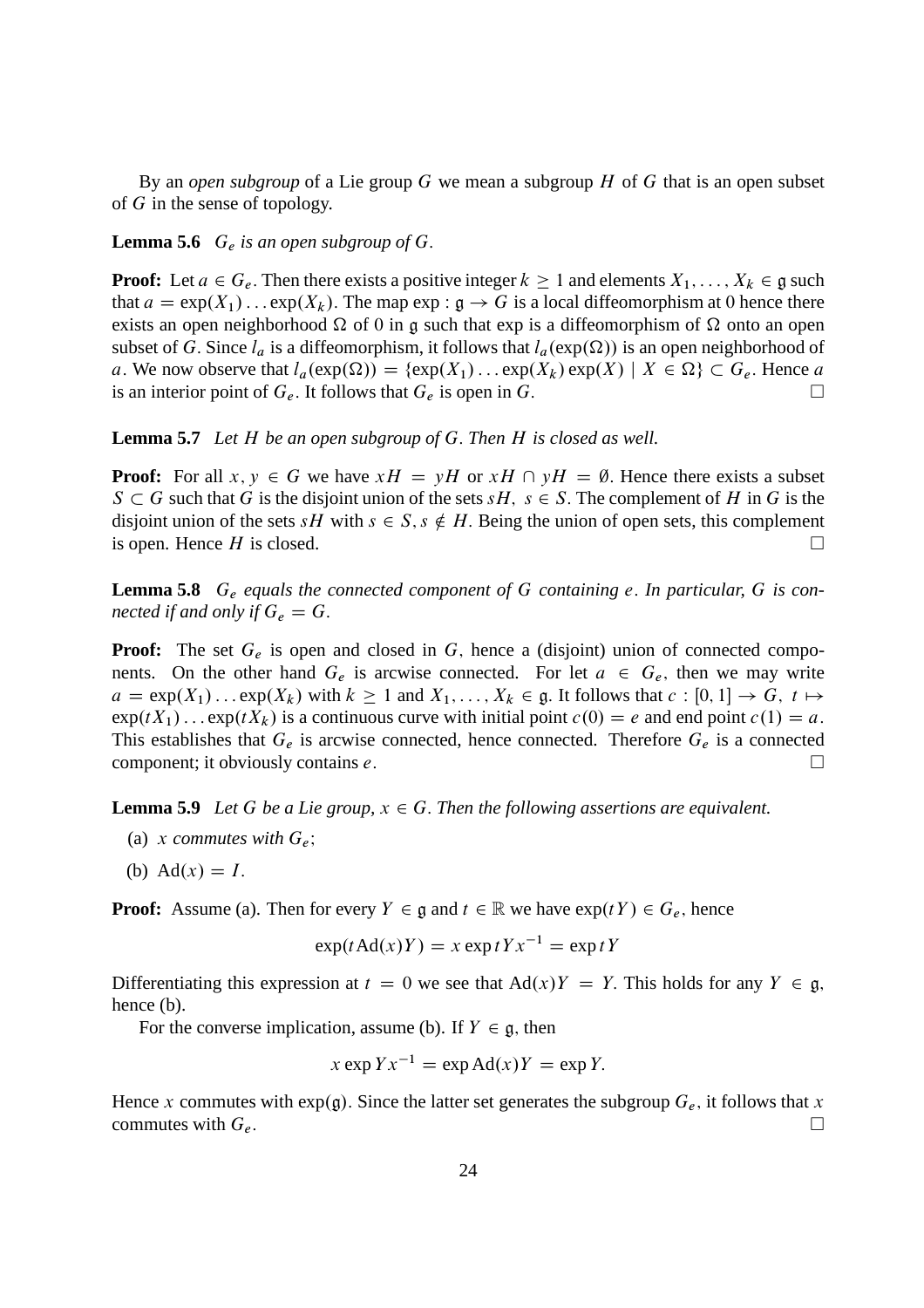**Remark 5.10** Note that the point of the above proof is that one does not need  $\exp : \mathfrak{g} \to G$ to be surjective in order to derive properties of a connected Lie group  $G$  from properties of its Lie algebra. It is often enough that G is *generated* by exp g: Another instance of this principle is given by the following theorem.

**Theorem 5.11** *Let* G *be a Lie group. The following conditions are equivalent.*

- (a) *The Lie algebra* g *is commutative.*
- (b) *The group* G<sup>e</sup> *is commutative.*

*In particular, if* G *is connected then* g *is commutative if and only if* G *is commutative.*

**Proof:** Assume (a). Then  $[X, Y] = 0$  for all  $X, Y \in \mathfrak{g}$ . Hence  $\exp X$  and  $\exp Y$  commute for all X,  $Y \in \mathfrak{g}$  and it follows that  $G_e$  is commutative.

Conversely, assume (b). Let  $x \in G_e$ . Then it follows by the previous lemma that  $Ad(x) = I$ . In particular this holds for  $x = \exp(tX)$ , with  $X \in \mathfrak{g}$  and  $t \in \mathbb{R}$ . It follows that  $e^{\operatorname{ad}(tX)} =$  $\text{Ad}(\exp(tX)) = I$ . Differentiating at  $t = 0$  we obtain  $\text{ad}(X) = 0$ . Hence  $[X, Y] = 0$  for all  $X, Y \in \mathfrak{g}$  and (a) follows.

Finally, if G is connected, then  $G_e = G$  and the last assertion follows.

### **6 Commutative Lie groups**

From Example 4.17, we recall that the group  $\mathbb{R}^p/\mathbb{Z}^p$  ( $p \in \mathbb{N}$ ) has a unique structure of manifold which turns the natural projection  $\pi : \mathbb{R}^p \to \mathbb{R}^p/\mathbb{Z}^p$  into a local diffeomorphism. With this structure of manifold, the group  $\mathbb{R}^p/\mathbb{Z}^p$  is a commutative Lie group. It is isomorphic with the *p*-dimensional torus  $\mathbb{T}^p$ .

In this section we will prove the following classification of commutative Lie groups.

**Theorem 6.1** Let G be a commutative connected Lie group. Then there exist  $p, q \in \mathbb{N}$  such that  $G \simeq \mathbb{T}^p \times \mathbb{R}^q$ .

Before we give the proof, we need to collect some results on discrete subgroups of a Lie group. A subgroup  $H$  of a Lie group is called discrete if it is discrete as a topological space for the restriction topology. Equivalently, this means that for every  $h \in H$  there exists an open neighborhood U in G such that  $U \cap H = \{h\}.$ 

**Proposition 6.2** *Let* G *be a Lie group and* H *a subgroup. Then the following statements are equivalent.*

- (a) *There exists an open neighborhood* U *of e such that*  $U \cap H = \{e\}.$
- (b) *The group* H *is discrete.*
- (c) *For every compact subset*  $C \subset G$ *, the intersection*  $C \cap H$  *is finite.*
- (d) The group  $H$  is a closed Lie subgroup with Lie algebra  $\{0\}$ .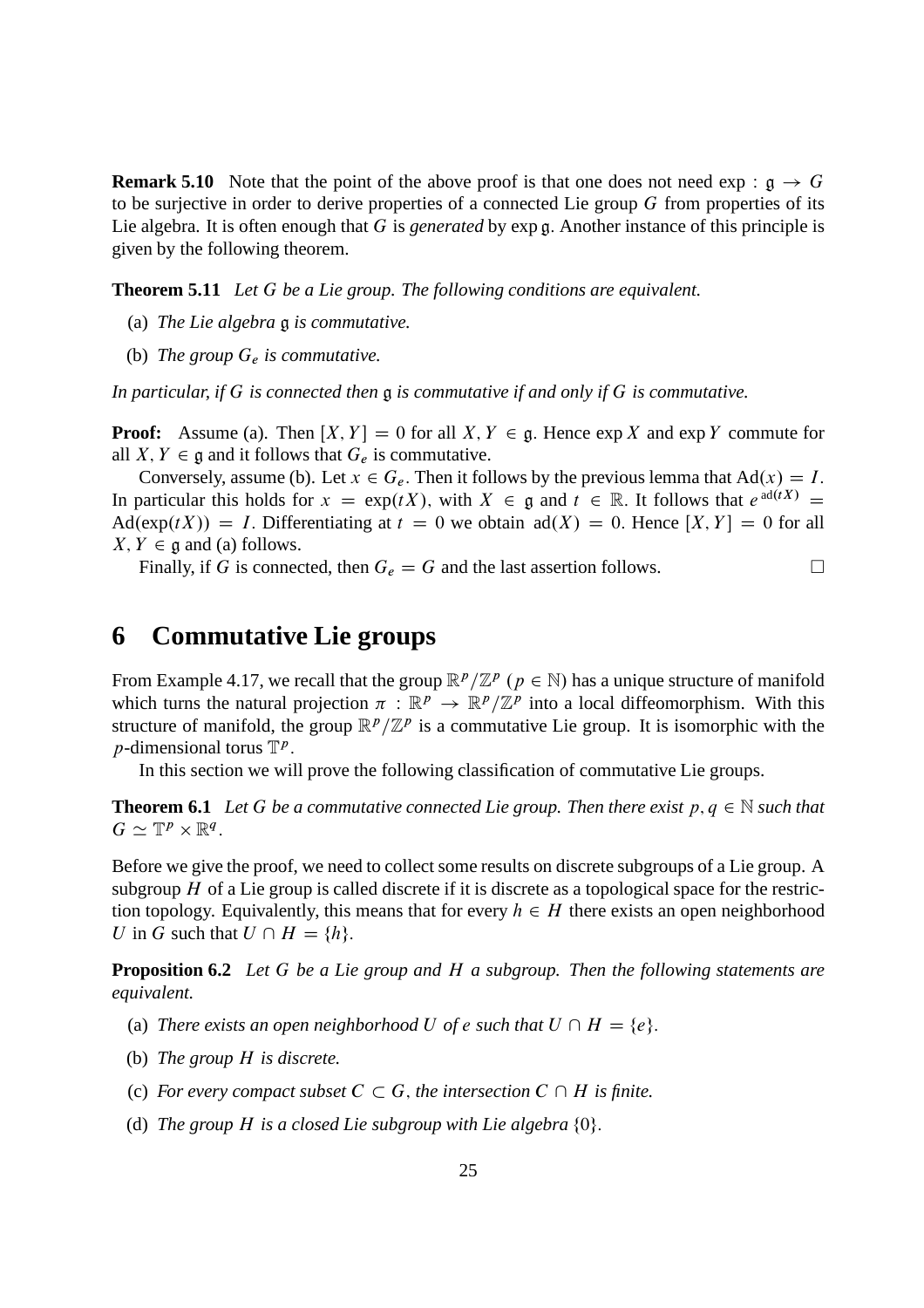**Proof:** '(a)  $\Rightarrow$  (b)': Let  $h \in H$ . Then  $U_h = hU$  is an open neighborhood of h in G. Moreover,  $U_h \cap H = hU \cap H = h(U \cap h^{-1}H) = h(U \cap H) = \{h\}.$ 

'(b)  $\Rightarrow$  (c)': We first prove that H is closed in G. Let U be an open neighborhood of e in G such that  $U \cap H = \{e\}$ . Let  $g \in G$  be a point in the closure of H. Then it suffices to show that  $g \in H$ . There exists a sequence  $\{h_j\}$  in H converging to g. It follows that  $h_{j+1}h_j^{-1} \to$  $gg^{-1} = e$ , as  $j \to \infty$ . Hence for j sufficiently large we have  $h_{j+1}h_j^{-1} \in U \cap H = \{e\}$ , hence  $h_i = h_{i+1}$ . It follows that the sequence  $h_i$  becomes stationary after a certain index; hence  $h_i = g$  for j sufficiently large and we conclude that  $g \in H$ .

It follows from the above that the set  $H \cap C$  is closed in C, hence compact. For  $h \in H \cap C$ we select an open subset of  $U_h$  of G such that  $U_h \cap H = \{h\}$ . Then  $\{U_h \mid h \in H \cap C\}$  is an open cover of  $H \cap C$  which does not contain a proper subcover. By compactness of  $H \cap C$  this cover must therefore be finite, and we conclude that  $H \cap C$  is finite.

 $'(c) \Rightarrow (d)'$  Let  $g \in G$  be a point in the closure of H. The point g has a compact neighborhood C. Now g lies in the closure of  $H \cap C$ ; the latter set is finite, hence closed. Hence  $g \in H \cap C$ H and we conclude that the closure of H is contained in H. Therefore, H is closed.

It follows that H is a closed Lie subgroup. Its Lie algebra h consists of the  $X \in \mathfrak{g}$  with  $\exp(\mathbb{R}X) \subset H$ . Since  $\exp : \mathfrak{g} \to G$  is a local diffeomorphism at 0, there exists an open neighborhood  $\Omega$  of 0 if g such that exp is injective on  $\Omega$ . Let  $X \in \mathfrak{g} \setminus \{0\}$ . Then there exists an  $\epsilon > 0$ such that  $[-\epsilon, \epsilon]X \subset \Omega$ . The curve  $c : [-\epsilon, \epsilon] \to G$ ,  $t \mapsto \exp(tX)$  has compact image; this image has a finite intersection with H. Hence  $\{t \in [-\epsilon, \epsilon] \mid \exp tX \in H\}$  is finite, and we see that  $X \notin \mathfrak{h}$ . It follows that  $\mathfrak{h} = \{0\}.$ 

 $'(d) \Rightarrow (a)'$  Assume (d). Then H is a closed smooth submanifold of X of dimension 0. By definition this implies that there exists an open neighborhood U of e in G such that  $U \cap H = \{e\}$ . Hence (a).  $\Box$ 

*Proof of Theorem 6.1:* Assume that G is a connected Lie group that is commutative. Then its Lie algebra g is commutative, i.e.,  $[X, Y] = 0$  for all  $X, Y \in \mathfrak{g}$ . From this it follows that  $\exp X \exp Y = \exp(X + Y)$  for all  $X, Y \in \mathfrak{g}$ . Therefore, the map  $\exp : \mathfrak{g} \to G$  is a homomorphism of the Lie group  $(g, +, 0)$  to G. It follows that  $exp(g)$  is already a subgroup of G, hence equals the subgroup  $G_e$  generated by it. Since G is connected,  $G_e = G$ , and it follows that exp has image G, hence is a surjective Lie group homomorphism. Let  $\Gamma$  be the closed subgroup ker(exp) of g. By the isomorphism theorem for groups we have  $G \simeq \mathfrak{g}/\Gamma$  as groups.

Since exp is a local diffeomorphism at 0, there exists an open neighborhood  $\Omega$  of 0 in g on which exp is injective. In particular this implies that  $\Omega \cap \Gamma = \{0\}$ . By Proposition 6.2 it follows that  $\Gamma$  is a discrete subgroup of g. In view of Lemma 6.4 below there exists a collection  $\gamma_1, \ldots, \gamma_n$ of linear independent elements in g such that  $\Gamma = \mathbb{Z}\gamma_1 \oplus \cdots \oplus \mathbb{Z}\gamma_p$ . We may extend the above set to a basis  $\gamma_1, \ldots, \gamma_n$  of g; here  $n = \dim g = p + q$  for some  $q \in \mathbb{N}$ . Via the basis  $\gamma_1, \ldots, \gamma_n$ we obtain a linear isomorphism  $\varphi : \mathfrak{g} \to \mathbb{R}^p \times \mathbb{R}^q$ . Let  $\epsilon = \exp \circ \varphi^{-1}$ , then  $\epsilon : \mathbb{R}^n \to G$  is a surjective Lie group homomorphism, and a local diffeomorphism everywhere. Moreover, its kernel equals  $\varphi(\Gamma) = \mathbb{Z}^p \times \{0\}$ . It follows that  $\epsilon$  factors through a bijective group homomorphism  $\bar{\epsilon}: (\mathbb{R}/\mathbb{Z})^p \times \mathbb{R}^q \simeq \mathbb{R}^n/(\mathbb{Z}^p \times \{0\}) \to G$ . The canonical map  $\pi: \mathbb{R}^n \to (\mathbb{R}/\mathbb{Z})^p \times \mathbb{R}^q$  is a local diffeomorphism. Moreover,  $\epsilon = \bar{\epsilon} \cdot \pi$  is a local diffeomorphism as well. Hence  $\bar{\epsilon}$  is a local diffeomorphism. Since  $\bar{\epsilon}$  is a bijective as well, we conclude that  $\bar{\epsilon}$  is a diffeomorphism, hence an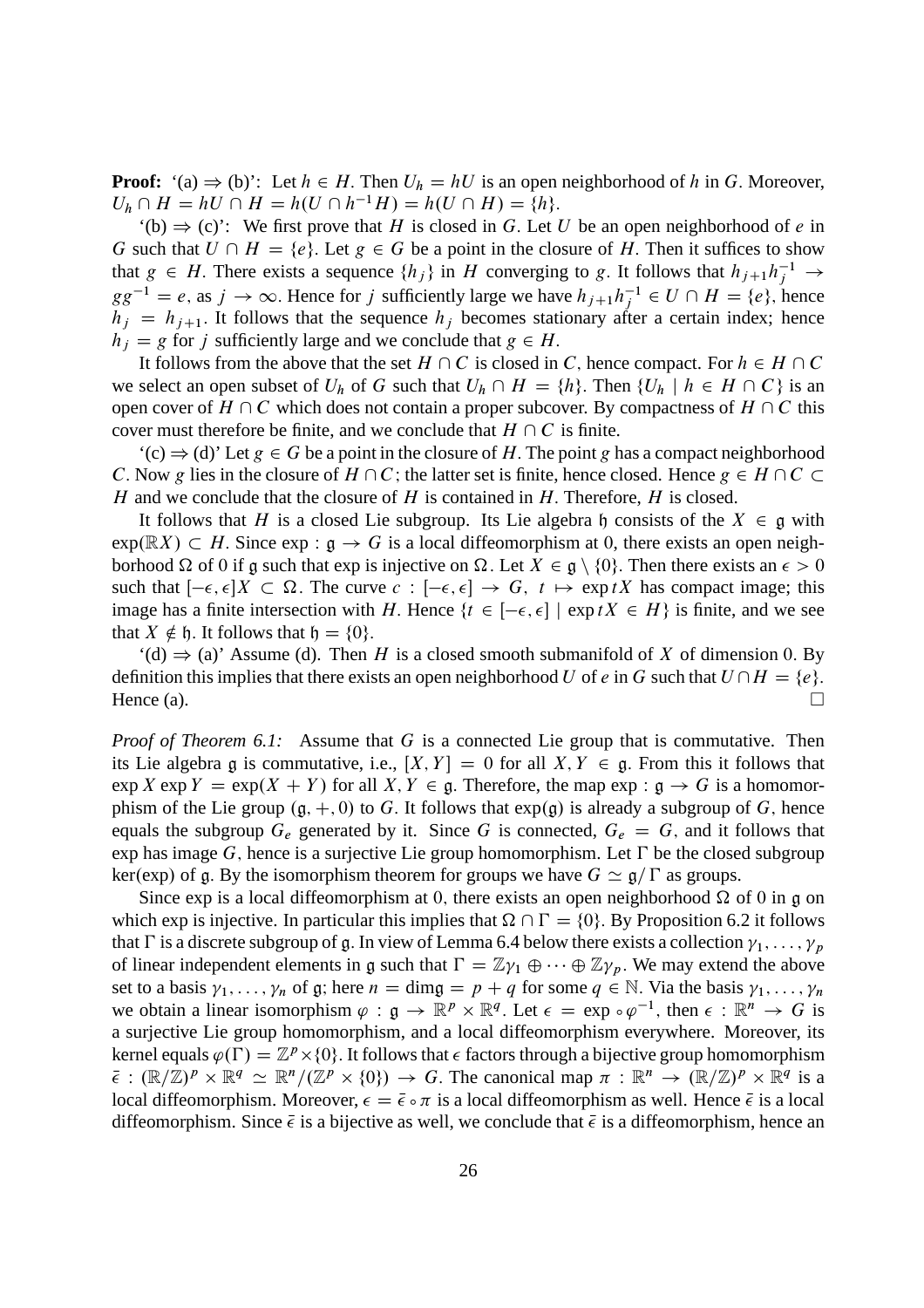isomorphism of Lie groups.

**Lemma 6.3** Let  $\varphi$  :  $G \to H$  be a homomorphism of Lie groups. If  $\varphi$  is a local diffeomorphism at  $e$ , then  $\varphi$  is a local diffeomorphism at every point of  $G$ .

**Proof:** We prove this by homogeneity. Let  $a \in G$ . Then from  $\varphi(ax) = \varphi(a)\varphi(x)$  we see that  $\varphi \circ l_{\alpha} = l_{\varphi(a)} \circ \varphi$ , hence  $\varphi = l_{\varphi(a)} \circ \varphi \circ l_a^{-1}$ . Now  $l_a$  and  $l_{\varphi(a)}$  are diffeomorphisms. Since  $l_a^{-1}$ maps a to e, whereas  $\varphi$  is a local diffeomorphism at e it follows that  $l_{\varphi(a)} \circ \varphi \circ l_a^{-1}$  is a local diffeomorphism at a; hence  $\varphi$  is a local diffeomorphism at a.

**Lemma 6.4** Let V be a finite dimensional real linear space. Let  $\Gamma$  be a discrete subgroup *of V*. Then there exists a collection of linearly independent elements  $\gamma_1, \ldots, \gamma_p$  of *V* such that  $\Gamma = \mathbb{Z}\gamma_1 \oplus \cdots \oplus \mathbb{Z}\gamma_p.$ 

**Proof:** We prove the lemma by induction on the dimension of V.

First assume that dim  $V = 1$ . Via a choice of basis we may identify V with R; then  $\Gamma$  becomes a discrete subgroup of R. Suppose  $\Gamma \neq \{0\}$ . Then there exists an element  $a \in \Gamma \setminus \{0\}$ . Passing to  $-a$  is necessary, we may assume that  $a > 0$ . Now  $\Gamma \cap [0, a]$  is finite (cf. Prop. 6.2), hence contains a smallest element  $\gamma$ . We note that  $\Gamma \cap$  | 0, 1  $\gamma = \emptyset$ . Now  $\Gamma \supset \mathbb{Z}\gamma$ . On the other hand, if  $g \in \Gamma$ , then  $g \notin \mathbb{Z}$  would imply that  $g \in \mathbb{R}$ ,  $m + 1$   $\gamma$  for a suitable  $m \in \mathbb{Z}$ . This would imply that  $g - my \in \Gamma \cap [0, 1]$   $\gamma = \emptyset$ , contradiction. It follows that  $\Gamma \subset \mathbb{Z}\gamma$ . Hence  $\Gamma = \mathbb{Z}\gamma$ . This completes the proof of the result for dim  $V = 1$ .

Now assume that dim  $V > 1$  and that the result has been established for spaces of strictly smaller dimension. If  $\Gamma = \{0\}$  we may take  $p = 0$  and we are done. Thus, assume that  $\gamma \in \Gamma \setminus \{0\}$ . Then the intersection of  $\mathbb{R}\gamma$  with  $\Gamma$  is discrete in  $\mathbb{R}\gamma$  and non-trivial, hence of the form  $\mathbb{Z}\gamma_1$  by the first part of the proof. Select a linear subspace W of V such that  $\mathbb{R}\gamma_1 \oplus W = V$ . Let  $\pi$  denote the corresponding projection  $V \to W$ . Let C be a compact subset of W. Then

$$
\pi^{-1}(C) = \mathbb{R}\gamma_1 + C = ([0,1]\gamma_1 + C) + \mathbb{Z}\gamma_1.
$$

From this it follows that

$$
C \cap \pi(\Gamma) \subset \pi(\pi^{-1}(C) \cap \Gamma) = \pi((C + [0,1]\gamma_1) \cap \Gamma + \mathbb{Z}\gamma_1)
$$
  
=  $\pi((C + [0,1]\gamma_1) \cap \Gamma);$ 

the latter set is finite by compactness of  $C + [0, 1] \gamma_1$ . Thus we see that  $\pi(\Gamma) \cap C$  is finite for every compact subset of W. By Prop. 6.2 this implies that  $\pi(\Gamma)$  is a discrete subgroup of W. By the induction hypothesis there exist linearly independent elements  $\bar{\gamma}_2, \ldots, \bar{\gamma}_p$  of  $\pi(\Gamma)$  such that  $\pi(\Gamma) = \mathbb{Z}\overline{\gamma}_2 \oplus \cdots \mathbb{Z}\overline{\gamma}_p$ . Fix  $\gamma_2, \ldots, \gamma_p \in \Gamma$  such that  $\pi(\gamma_j) = \overline{\gamma}_j$ . Then the elements  $\gamma_1, \ldots, \gamma_p$  are readily seen to be linear independent: moreover  $\Gamma = \mathbb{Z}\gamma_1 \oplus \cdots \oplus \mathbb{Z}\gamma_p$ are readily seen to be linear independent; moreover,  $\Gamma = \mathbb{Z}\gamma_1 \oplus \cdots \oplus \mathbb{Z}\gamma_p$ .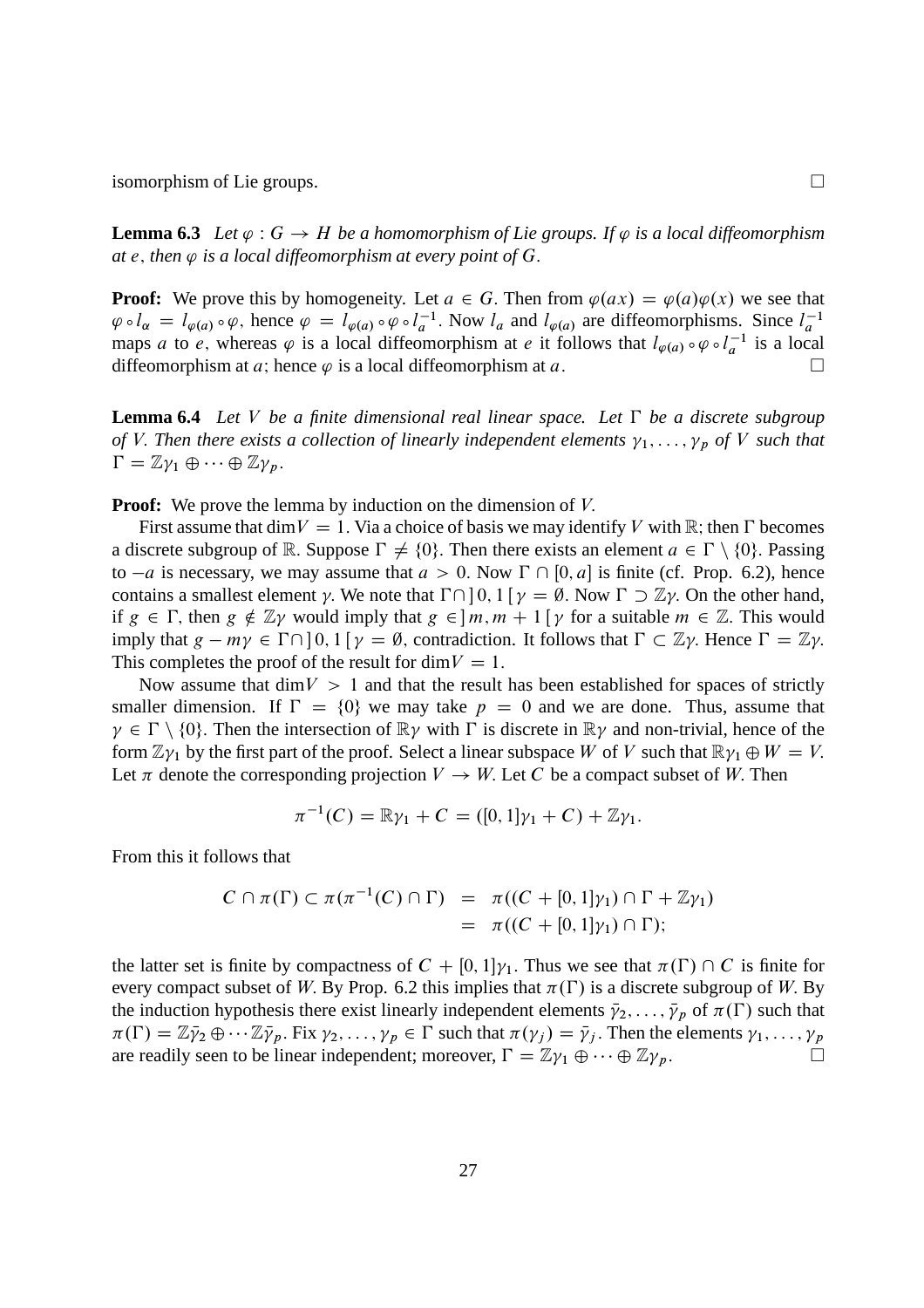#### **7 Lie subgroups**

**Definition 7.1** A *Lie subgroup* of a Lie group G is a subgroup H, equipped with the structure of a Lie group, such that the inclusion map  $\iota : H \to G$  is a Lie group homomorphism.

The above definition allows examples of Lie subgroups that are not submanifolds. This is already so if we restrict ourselves to one-parameter subgroups.

**Lemma 7.2** *Let* G *be a Lie group, and let*  $X \in \mathfrak{g}$ *. The image of the one-parameter subgroup*  $\alpha_X$  *is a Lie subgroup of G.* 

**Proof:** The result is trivial for  $X = 0$ . Thus, assume that  $X \neq 0$ . The map  $\alpha_X : \mathbb{R} \to G$  is a Lie group homorphism. Its image  $H$  is a subgroup of  $G$ .

Assume first that  $\alpha_X$  is injective. Then H has a unique structure of smooth manifold for which the bijection  $\alpha_X : \mathbb{R} \to H$  is a diffeomorphism. Clearly, this structure turns H into a Lie group and the inclusion map  $i : H \to G$  is a Lie group homomorphism.

Next, assume that  $\alpha_X$  is not injective. As  $\alpha'_X(0) = X \neq 0$ , the map  $t \mapsto \alpha_X(t) = \exp tX$  is injective on a suitable open interval I containing 0. It follows that ker  $\alpha_X$  is a discrete subgroup of R. Hence ker  $\alpha_X = \mathbb{Z} \gamma$  for some  $\gamma \in \mathbb{R}$ . This implies that there exists a unique group homomorphism  $\bar{\alpha}: \mathbb{R}/\mathbb{Z}\gamma \to \mathbb{R}$  such that  $\alpha_X = \bar{\alpha} \circ \text{pr}$ . Since pr is a local diffeomorphism, the map  $\bar{\alpha}$  is smooth, hence a Lie group homomorphism. Therefore,  $H = \text{im } \bar{\alpha}$  is compact. By homogeneity,  $\bar{\alpha}$  is an injective immersion. This implies that  $\bar{\alpha}$  is an embedding of  $\mathbb{R}/\mathbb{Z}\gamma$  onto a smooth submanifold of G. We conclude that  $H = \text{im } \bar{\alpha}$  is a smooth submanifold of G, hence a Lie subgroup. Lie subgroup.  $\square$ 

We will give an example of a one-parameter subgroup of  $\mathbb{T}^2$  whose image is everywhere dense. The following lemma is needed as a preliminary.

#### **Lemma 7.3** *Let* S *be an infinite subgroup of* T: *Then* S *is everywhere dense.*

**Proof:** If the subgroup S were discrete at 1, it would be finite, by compactness of  $T$ . It follows that there exists a sequence  $\sigma_n$  in  $S \setminus \{1\}$  such that  $\sigma_n \to 1$ . We consider the surjective Lie group homomorphism  $p : \mathbb{R} \to \mathbb{T}$  given by  $p(t) = e^{2\pi i t}$ . Since  $p : \mathbb{R} \to \mathbb{T}$  is a local diffeomorphism at 0, there exists a sequence  $s_n$  in  $\mathbb{R} \setminus \{0\}$  such that  $p(s_n) = \sigma_n$  and  $s_n \to 0$ .

Let  $\xi \in \mathbb{T}$ . Fix  $x \in \mathbb{R}$  with  $p(x) = \xi$ . For each *n* there exists a unique  $k_n \in \mathbb{Z}$  such that  $x \in [k_n s_n, (k_n + 1)s_n)$ . Thus,  $|k_n s_n - x| < |s_n|$  and it follows that  $k_n s_n \to x$ . Therefore, in T we have  $\sigma_n^{k_n} = p(k_n s_n) \rightarrow \xi$ . Since  $\sigma_n^{k_n} \in S$  for every *n*, we conclude that *x* belongs to the closure of S. Hence, S is dense.

**Corollary 7.4** Let  $\alpha : \mathbb{R} \to \mathbb{T}^2$  be an injective one-parameter subgroup of  $\mathbb{T}^2$ . Then the image *of*  $\alpha$  is dense in  $\mathbb{T}^2$ .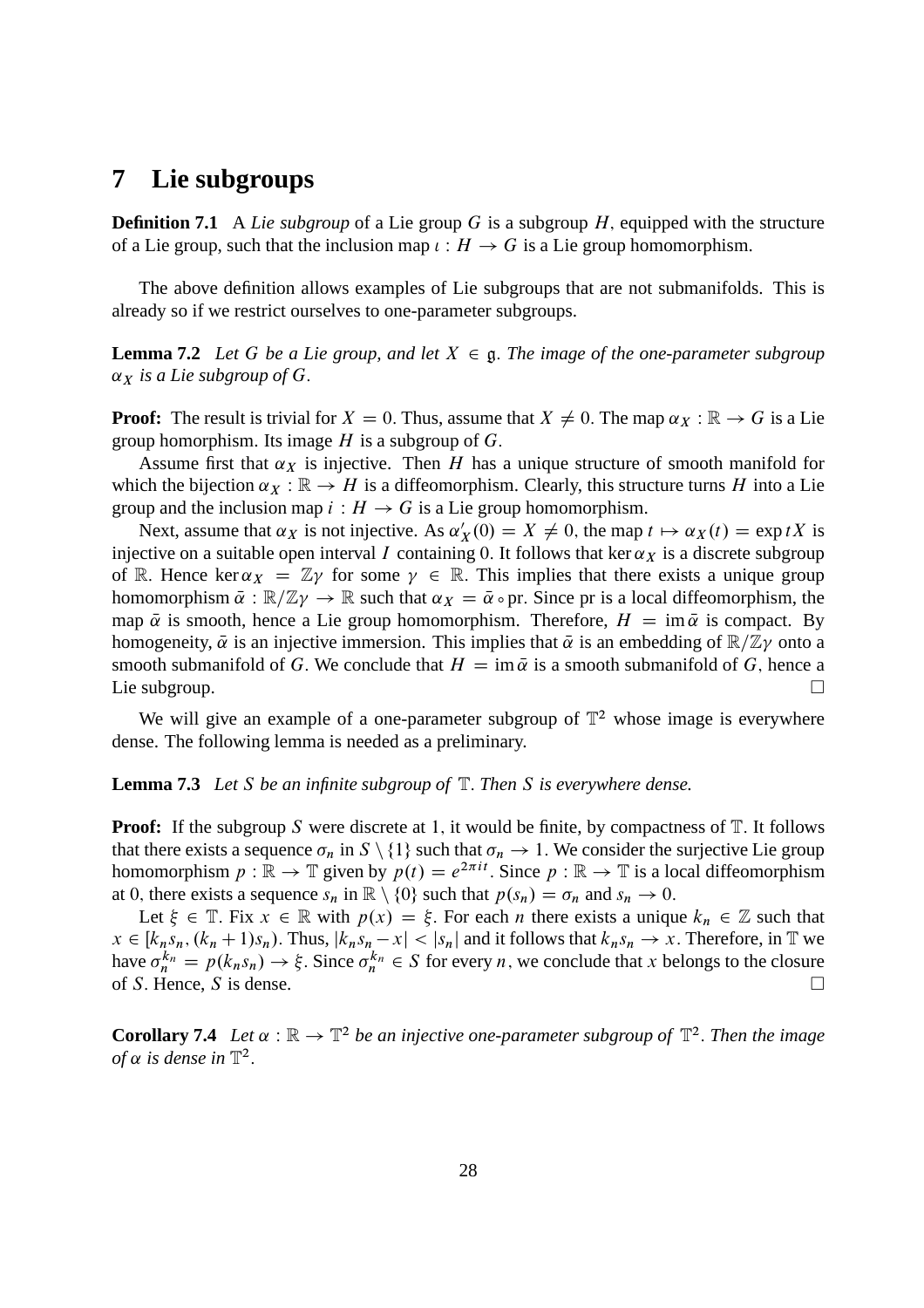**Proof:** Let H denote the image of  $\alpha$ . For  $j = 1, 2$ , let  $p_j : \mathbb{T}^2 \to \mathbb{T}$  denote the projection onto the j-th component and consider the one-parameter subgroup  $\alpha_i := p_i \circ \alpha : \mathbb{R} \to \mathbb{T}$ . Its kernel  $\Gamma_j$  is an additive subgroup of  $\mathbb R$ , hence either trivial or infinite. If  $\alpha'_j(0) = 0$  then  $\Gamma_j = \mathbb R$ . If  $\alpha'_{j}(0) \neq 0$  then  $\alpha_{j}$  is immersive at 0, hence everywhere by homogeneity. It follows that the image of  $\alpha_j$  is an open subgroup of  $\mathbb T$ , hence equal to  $\mathbb T$ , by connectedness of the latter group. It follows that  $\alpha_j$  is a local diffeomorphism from R onto T. On the other hand,  $\alpha_j$  cannot be a diffeomorphism, as  $\mathbb T$  is compact and  $\mathbb R$  is not. It follows that  $\Gamma_i$  is not trivial, hence infinite. Thus, in all cases  $\Gamma_1$  and  $\Gamma_2$  are infinite additive subgroups of R.

As  $\alpha$  is injective, we observe that  $\Gamma_1 \cap \Gamma_2 = \ker \alpha = \{0\}$ . Hence,  $\alpha$  maps  $\Gamma_2$  injectively to  $H \cap (\mathbb{T} \times \{1\})$ . Since  $\Gamma_2$  is infinite, it follows that  $H \cap (\mathbb{T} \times \{1\})$  must be infinite. By Lemma 7.3 it follows that  $H \cap (\mathbb{T} \times \{1\})$  is dense in  $\mathbb{T} \times \{1\}$ .

Likewise,  $H \cap (\{1\} \times \mathbb{T})$  is dense in  $\{1\} \times \mathbb{T}$ . Let  $z = (s, t) \in \mathbb{T}$ . Then there exists a sequence  $x_n$  in  $H \cap (\mathbb{T} \times \{1\})$  with limit  $(s, 1)$ . Similarly, there exists a sequence  $y_n$  in  $H \cap (\{1\} \times T)$ converging to  $(1, t)$ . It follows that  $x_n y_n$  is a sequence in H with limit z. Hence, H is dense.  $\Box$ 

We finally come to our example.

**Example 7.5** We consider the group  $G = \mathbb{R}^2/\mathbb{Z}^2$ . The canonical projection  $\pi : \mathbb{R}^2 \to \mathbb{R}^2/\mathbb{Z}^2$  is a homomorphism of Lie groups. We recall from Example 4.17 that  $\pi$  is a local diffeomorphism. Accordingly, we use its tangent map  $\pi_*$  to identify  $\mathbb{R}^2 = T_0 \mathbb{R}^2$  with g. Let  $X \in \mathbb{R}^2$ ; then the associated one-parameter subgroup  $\alpha = \alpha_X$  in G is given by

$$
\alpha(t) = tX + \mathbb{Z}^2, \qquad (t \in \mathbb{R}).
$$

From Lemma 7.2 it follows that the image H of  $\alpha_X$  is a Lie subgroup of G. If  $X = 0$ , then  $\alpha_X$  is constant, and its image is the trivial group. We now assume that  $X \neq 0$ . If  $X_1, X_2$  have a rational ratio, and  $X_1 \neq 0$ , then  $X_2 = pX_1/q$ , with  $p, q \in \mathbb{Z}, q > 0$ . Hence  $qX_1^{-1}X \in \mathbb{Z}^2$ , and it follows that  $\alpha_X$  is not injective. In the proof of Lemma 7.2 we saw that H is a compact submanifold of G, diffeomorphic to the circle. A similar assertion holds in case  $X_1/X_2 \in \mathbb{Q}$ .

If  $X_1, X_2$  have an irrational ratio, then  $tX \notin \mathbb{Z}^2$  for all  $t \in \mathbb{R}$ , so that  $\alpha_X$  is injective. From Corollary 7.4 it follows that  $H$  is dense in  $G$  in this case.

**Lemma 7.6** Let  $\varphi : H \to G$  be an injective homomorphism of Lie groups. Then  $\varphi$  is immersive *everywhere. In particular, the tangent map*  $\varphi_* = T_e \varphi : \mathfrak{h} \to \mathfrak{g}$  *is injective.* 

**Proof:** We will first establish the last assertion. There exists an open neighborhood  $\Omega$  of 0 in h such that  $\exp_H$  maps  $\Omega$  diffeomorphically onto an open neighborhood of e in H. The following diagram commutes:

$$
\begin{array}{ccc}\nH & \xrightarrow{\varphi} & G \\
\exp_H & \uparrow & & \uparrow \exp_G \\
\uparrow & & \xrightarrow{\varphi_*} & \mathfrak{g}\n\end{array}
$$

Since  $\exp_H$  is injective on  $\Omega$ , it follows that  $\varphi \circ \exp_H$  is injective on  $\Omega$ ; hence so is  $\exp_G \circ \varphi_*$ . It follows that  $\varphi_*$  is injective on  $\Omega$ . Hence ker $(\varphi_*) \cap \Omega = \{0\}$ . But ker $(\varphi_*)$  is a linear subspace of h; it must be trivial, since its intersection with an open neighborhood of 0 is a point.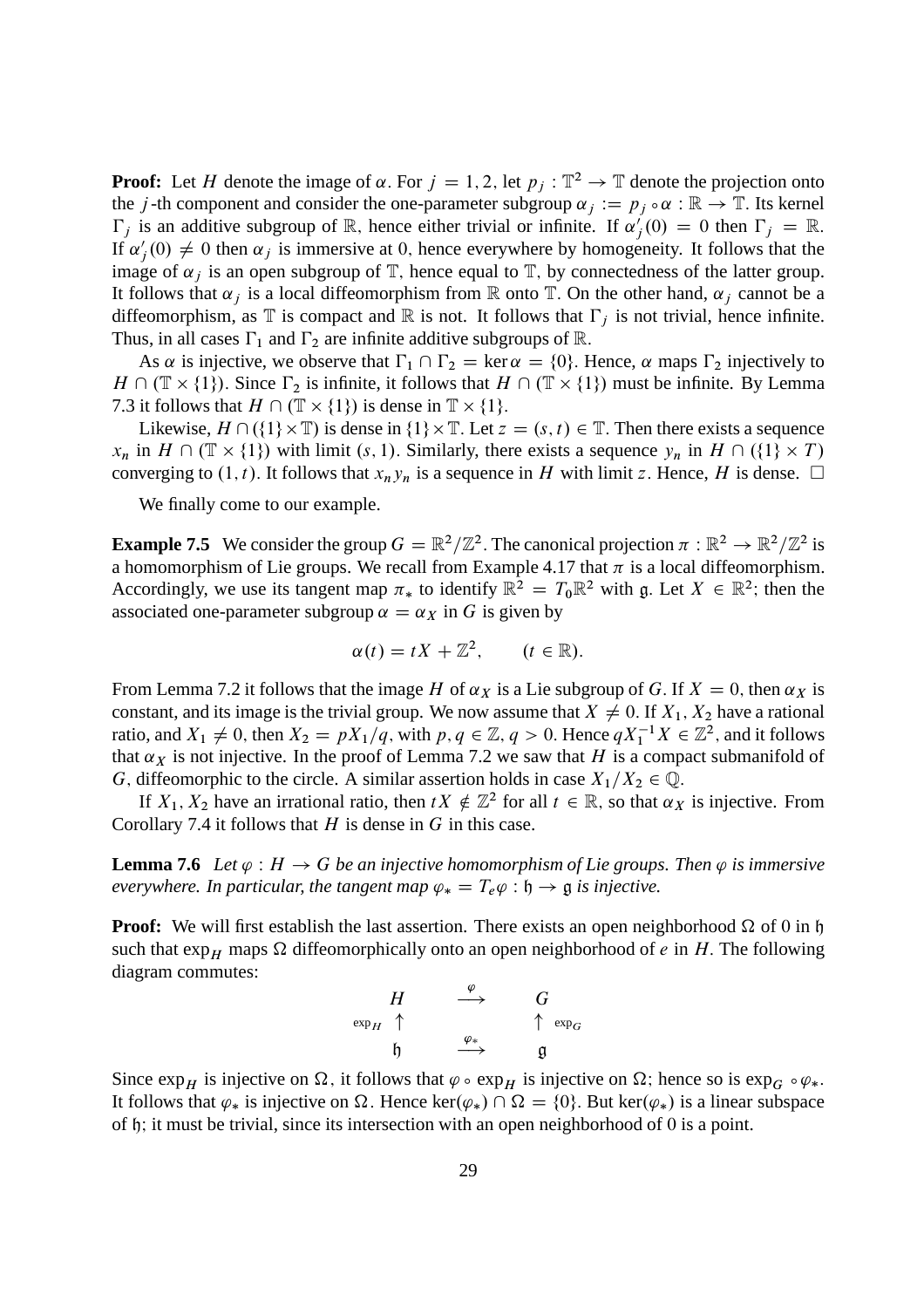We have shown that  $\varphi$  is immersive at e. We may complete the proof by homogeneity. Let  $h \in H$  be arbitrary. Then  $l_{\varphi(h)} \circ \varphi \circ l_{h^{-1}} = \varphi$ . Hence, by taking tangent maps at h it follows that  $T_h \varphi$  is injective.  $T_h\varphi$  is injective.

In the following we assume that  $H$  is a Lie subgroup of  $G$ . The inclusion map is denoted by  $\iota: H \to G$ . As usual we denote the Lie algebras of these Lie groups by h and g, respectively. The following result is an immediate consequence of the above lemma.

**Corollary 7.6'** The tangent map  $u_* := T_e u : \mathfrak{h} \to \mathfrak{g}$  is injective.

We recall that  $\iota_*$  is a homomorphism of Lie algebras. Thus, via the embedding  $\iota_*$  the Lie algebra h may be identified with a *Lie subalgebra* of g; i.e., a linear subspace that is closed under the Lie bracket. We will make this identification from now on. Note that after this identification the map  $\iota_*$  of the above diagram becomes the inclusion map.

**Lemma 7.7** *As a subalgebra of* g; *the Lie algebra of* H *is given by:*

 $\mathfrak{h} = \{X \in \mathfrak{g} \mid \forall t \in \mathbb{R} : \exp_{G}(tX) \in H\}.$ 

**Proof:** We denote the set on the right-hand side of the above equation by V.

Let  $X \in \mathfrak{h}$ . Then  $\exp_G(tX) = \iota(\exp_H tX)$  by commutativity of the above diagram with  $\varphi = \iota$ . Hence,  $\exp_G(tX) \in \iota(H) = H$  for all  $t \in \mathbb{R}$ . This shows that  $\mathfrak{h} \subset V$ .

To prove the converse inclusion, let  $X \in \mathfrak{g}$ , and assume that  $X \notin \mathfrak{h}$ . We consider the map  $\varphi : \mathbb{R} \times \mathfrak{h} \to G$  defined by

$$
\varphi(t, Y) = \exp(tX) \exp(Y).
$$

The tangent map of  $\varphi$  at  $(0, 0)$  is the linear map  $T_{(0,0)}\varphi : \mathbb{R} \times \mathfrak{h} \to \mathfrak{g}$  given by

$$
T_{(0,0)}\varphi:(\tau,Y)\mapsto \tau X+Y.
$$

Since  $X \notin \mathfrak{h}$ , its kernel is trivial. By the immersion theorem there exists a constant  $\epsilon > 0$  and an open neighbourhood  $\Omega$  of 0 in h, such that  $\varphi$  maps  $] - \epsilon$ ,  $\epsilon$  [ $\times \Omega$  injectively into G. Shrinking  $\Omega$  if necessary, we may in addition assume that  $\exp_H$  maps  $\Omega$  diffeomorphically onto an open neighborhood  $U$  of  $e$  in  $H$ .

The map  $m : (x, y) \mapsto x^{-1}y$ ,  $H \times H \to H$  is continuous, and maps  $(e, e)$  to e. Since U is an open neighborhood of e in H, there exists an open neighborhood  $U_0$  of e in H such that  $m(U_0 \times U_0) \subset U$ , or, written differently,

$$
U_0^{-1}U_0\subset U.
$$

Since H is a union of countably many compact sets, there exists a countable collection  $\{h_i \mid j \in \mathbb{Z}\}$  $\mathbb{N}\}\subset H$  such that the open sets  $h_jU_0$  cover H. For every  $j\in\mathbb{N}$  we define

$$
T_j = \{t \in \mathbb{R} \mid \exp tX \in h_jU_0\}.
$$

Let now  $j \in \mathbb{N}$  be fixed for the moment, and assume that  $s, t \in T_j$ ,  $|s - t| < \epsilon$ . Then it follows from the definition of  $T_j$  that  $exp[(t-s)X] = exp(-sX) exp(tX) \in U_0^{-1}U_0 \subset U$ .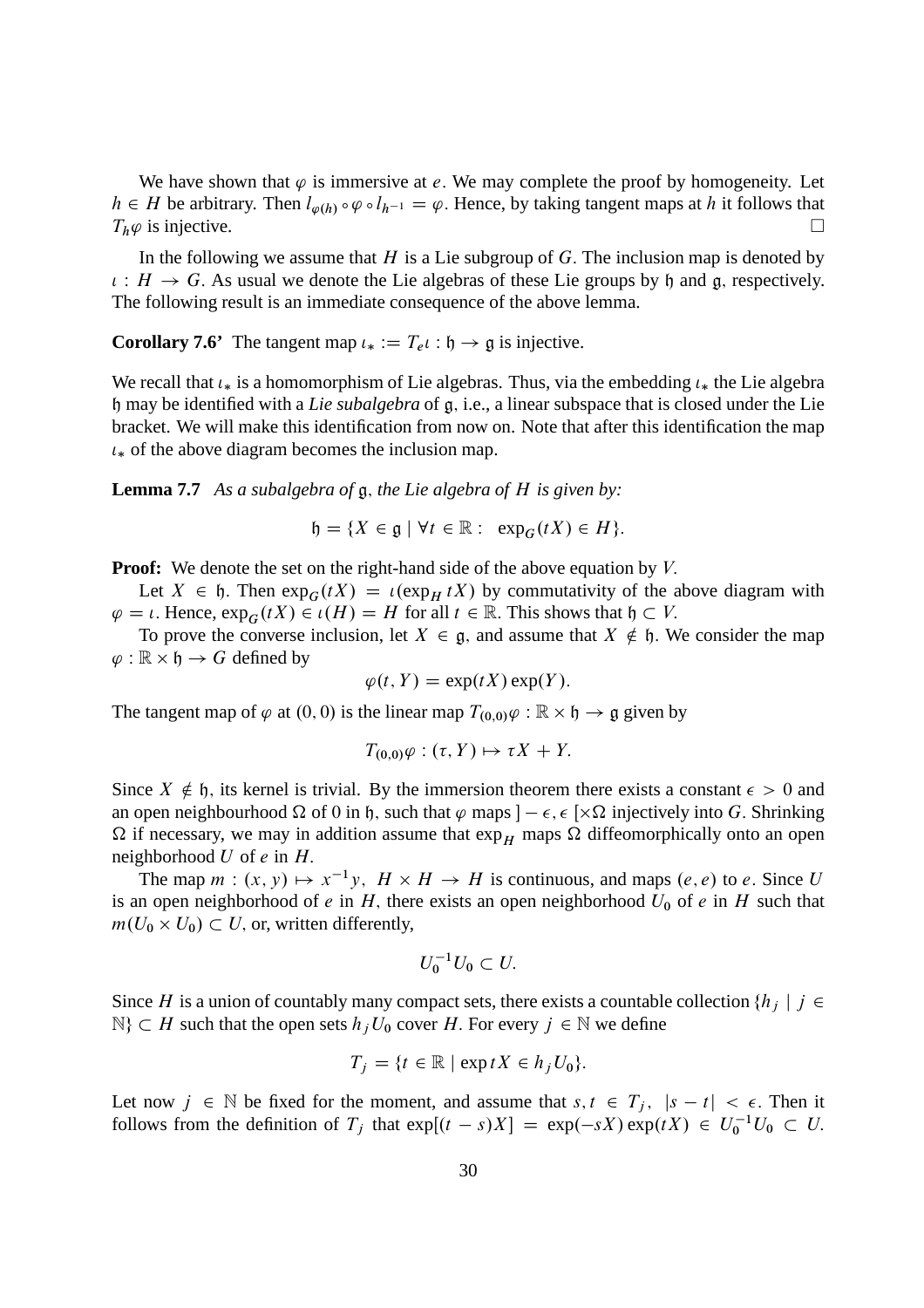Hence  $\exp[(t - s)X] = \exp Y$  for a unique  $Y \in \Omega$ , and we see that  $\varphi(t - s, 0) = \varphi(0, Y)$ . By injectivity of  $\varphi$  on  $] - \epsilon$ ,  $\epsilon$  [ $\times \Omega$  it follows that  $Y = 0$  and  $s = t$ . From the above we conclude that different elements  $s, t \in T_j$  satify  $|s - t| \ge \epsilon$ . Hence  $T_j$  is countable.

The union of countably many countable sets is countable. Hence the union of the sets  $T_i$  is properly contained in R and we see that there exists a  $t \in \mathbb{R}$  such that  $t \notin T_j$  for all  $j \in \mathbb{N}$ . This implies that  $\exp tX \notin \bigcup_{j\in \mathbb{N}} h_jU_0 = H$ . Hence  $X \notin V$ . Thus we see that  $\mathfrak{g} \setminus \mathfrak{h} \subset \mathfrak{g} \setminus V$  and it follows that  $V \subset \mathfrak{h}$ .

**Example 7.8** Let V be a finite dimensional linear space (with  $k = \mathbb{R}$  or  $\mathbb{C}$ ). In Example 2.14 we saw that  $SL(V)$  is a submanifold of  $GL(V)$ , hence a Lie subgroup. The Lie algebra of  $GL(V)$  is equal to  $\mathfrak{gl}(V) = End(V)$ , equipped with the commutator brackets. We recall from Example 2.14 that det :  $GL(V) \rightarrow k$  is a submersion at *I*. Hence the tangent space  $\mathfrak{sl}(V)$  of  $SL(V) = det^{-1}(1)$  at *I* is equal to ker(*T<sub>I</sub>* det) = ker tr. We conclude that the Lie algebra of  $SL(V)$  is given by

$$
\mathfrak{sl}(V) = \{ X \in \text{End}(V) \mid \text{tr} X = 0 \};\tag{8}
$$

in particular, it is a subalgebra of  $\mathfrak{gl}(V)$ . The validity of (8) may also be derived by using the methods of this section, as follows.

If  $X \in \mathfrak{sl}(V)$ , then by Lemma 7.7,  $\exp(tX) \in SL(V)$  for all  $t \in \mathbb{R}$ , hence

$$
\text{tr}X = \frac{d}{dt}\bigg|_{t=0} \det(e^{tX}) = \frac{d}{dt}\bigg|_{t=0} 1 = 0.
$$

It follows that  $\mathfrak{sl}(V)$  is contained in the set on the right-hand side of (8).

For the converse inclusion, let  $X \in End(V)$ , and assume that tr $X = 0$ . Then for every  $t \in \mathbb{R}$ we have det $e^{tX} = e^{\text{tr}(tX)} = 1$ , hence  $\exp(tX) = e^{tX} \in SL(V)$ . Using Lemma 7.7 we conclude that  $X \in \mathfrak{sl}(V)$ .

**Example 7.9** We consider the subgroup  $O(n)$  of  $GL(n, \mathbb{R})$  consisting of real  $n \times n$  matrices x with  $x^t x = I$ . Being a closed subgroup,  $O(n)$  is a Lie subgroup. We claim that its Lie algebra is given by

$$
\mathfrak{o}(n) = \{ X \in M(n, \mathbb{R}) \mid X^t = -X \},
$$
\n(9)

the space of anti-symmetric  $n \times n$  matrices. Indeed, let  $X \in o(n)$ . Then by Lemma 7.7,  $\exp sX \in$  $O(n)$ , for all  $s \in \mathbb{R}$ . Hence,

$$
I = (e^{sX})^t e^{sX} = e^{sX^t} e^{sX}.
$$

Differentiating with respect to s at  $s = 0$  we obtain  $X<sup>t</sup> + X = 0$ , hence X belongs to the set on the right-ghand side of (9).

For the converse inclusion, assume that  $X \in M(n, \mathbb{R})$  and  $X^t = -X$ . Then, for every  $s \in \mathbb{R}$ ,

$$
(e^{sX})^t e^{sX} = e^{sX^t} e^{sX} = e^{-sX} e^{sX} = I.
$$

Hence  $\exp sX \in O(n)$  for all  $s \in \mathbb{R}$ , and it follows that  $X \in o(n)$ .

If  $X \in \mathfrak{o}(n)$  then its diagonal elements are zero. Hence tr $X = 0$  and we conclude that  $X \in \mathfrak{sl}(n,\mathbb{R})$ . Therefore,  $\mathfrak{o}(n) \subset \mathfrak{sl}(n,\mathbb{R})$ . It follows that  $\exp(\mathfrak{o}(n)) \subset \mathrm{SL}(n,\mathbb{R})$ , hence  $\mathrm{O}(n)_e \subset$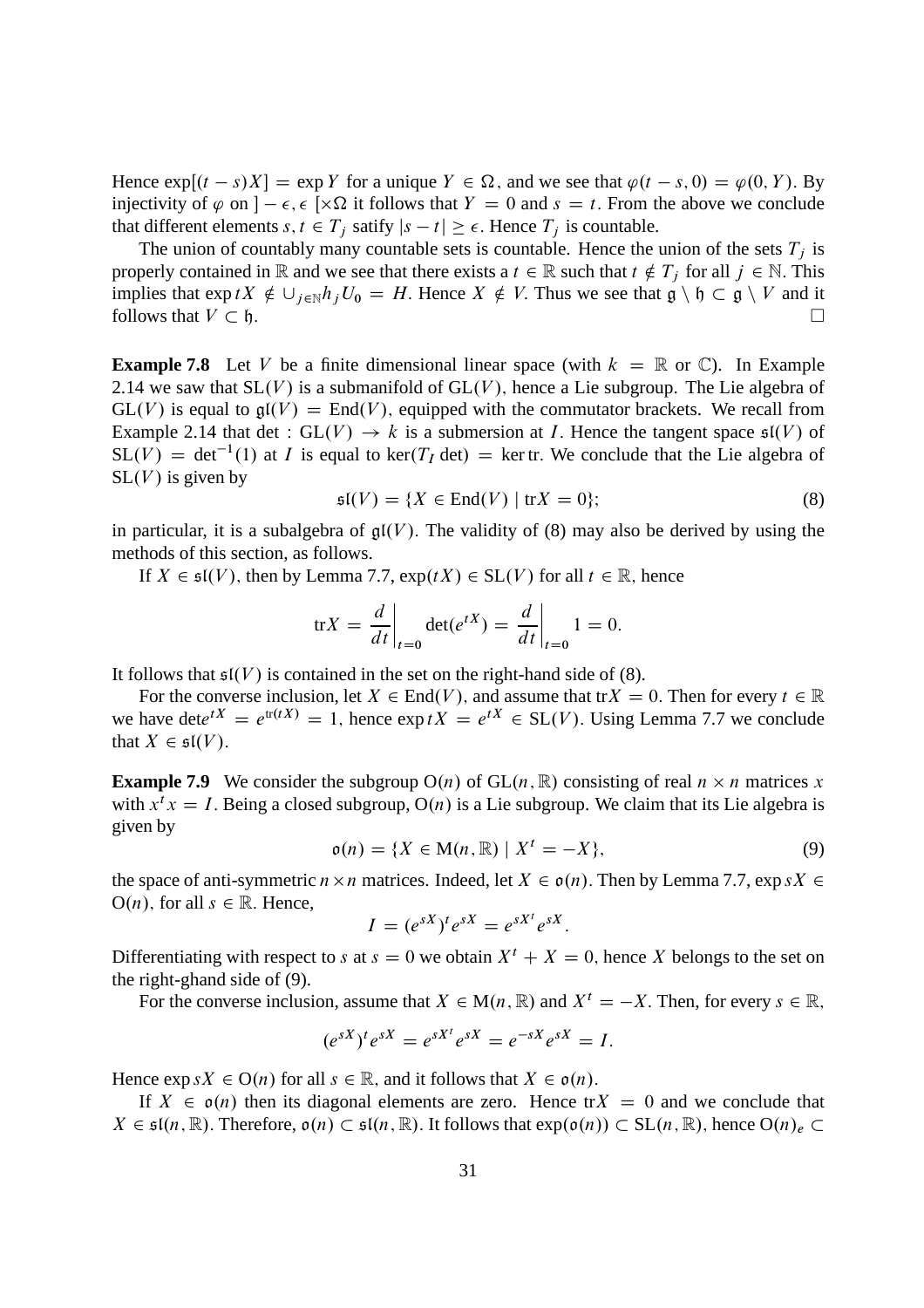$SL(n, \mathbb{R})$ . We conclude that  $O(n)_e \subset SO(n) \subset O(n)$ . Since  $SO(n)$  is connected, see exercises, it follows that

$$
O(n)_e = SO(n).
$$

The determinant det :  $O(n) \to \mathbb{R}^*$  has image  $\{-1, 1\}$  and kernel  $SO(n)$ , hence induces a group isomorphism  $O(n)/O(n_e \simeq \{-1, 1\}$ . It follows that  $O(n)$  consists of two connected components,  $O(n)_e$  and  $xO(n)_e$ , where x is any orthogonal matrix with determinant -1. Of course, one may take x to be the diagonal matrix with  $-1$  in the bottom diagonal entry, and 1 in the remaining diagonal entries, i.e., x is the reflection in the hyperplane  $x_n = 0$ .

**Lemma 7.10** Let G be a Lie group and  $H \subset G$  a subgroup. Then H allows at most one *structure of Lie subgroup.*

**Proof:** See exercises. □

We now come to a result that is the main motivation for allowing Lie subgroups that are not closed.

**Theorem 7.11** Let G be a Lie group with Lie algebra  $\mathfrak{g}$ . If  $\mathfrak{h} \subset \mathfrak{g}$  is a Lie subalgebra, then *the subgroup*  $\langle \exp \mathfrak{h} \rangle$  *generated by*  $\exp \mathfrak{h}$  *has a unique structure of Lie subgroup. Moreover, the*  $map \phi \mapsto \langle exp \phi \rangle$  *is a bijection from the collection of Lie subalgebras of* g *onto the collection of connected Lie subgroups of* G:

**Proof:** See next section. □

**Remark 7.12** In the literature, the group  $\langle \exp \phi \rangle$  is usually called the analytic subgroup of G with Lie algebra  $\mathfrak h$ .

#### **8 Proof of the analytic subgroup theorem**

The proof of Theorem 7.11 will be based on the following result. Throughout this section we assume that G is a Lie group and that  $\mathfrak h$  is a subalgebra of its Lie algebra g.

**Lemma 8.1** *There exists an open neighborhood*  $\Omega$  *of* 0 *in* g *such that*  $M = \exp(\eta \cap \Omega)$  *is a submanifold of* G *with tangent space equal to*

$$
T_m M = T_e(l_m)\mathfrak{h},\tag{10}
$$

*for every*  $m \in M$ . If  $\Omega$  is any such neighborhood, then also  $T_m M = T_e(r_m)$  for all  $m \in M$ .

In the literature one usually proves this result by using the Frobenius integrability theorem for subbundles of the tangent bundle. We will first recall this proof, and then give an independent proof based on a calculation of the derivative of the exponential map.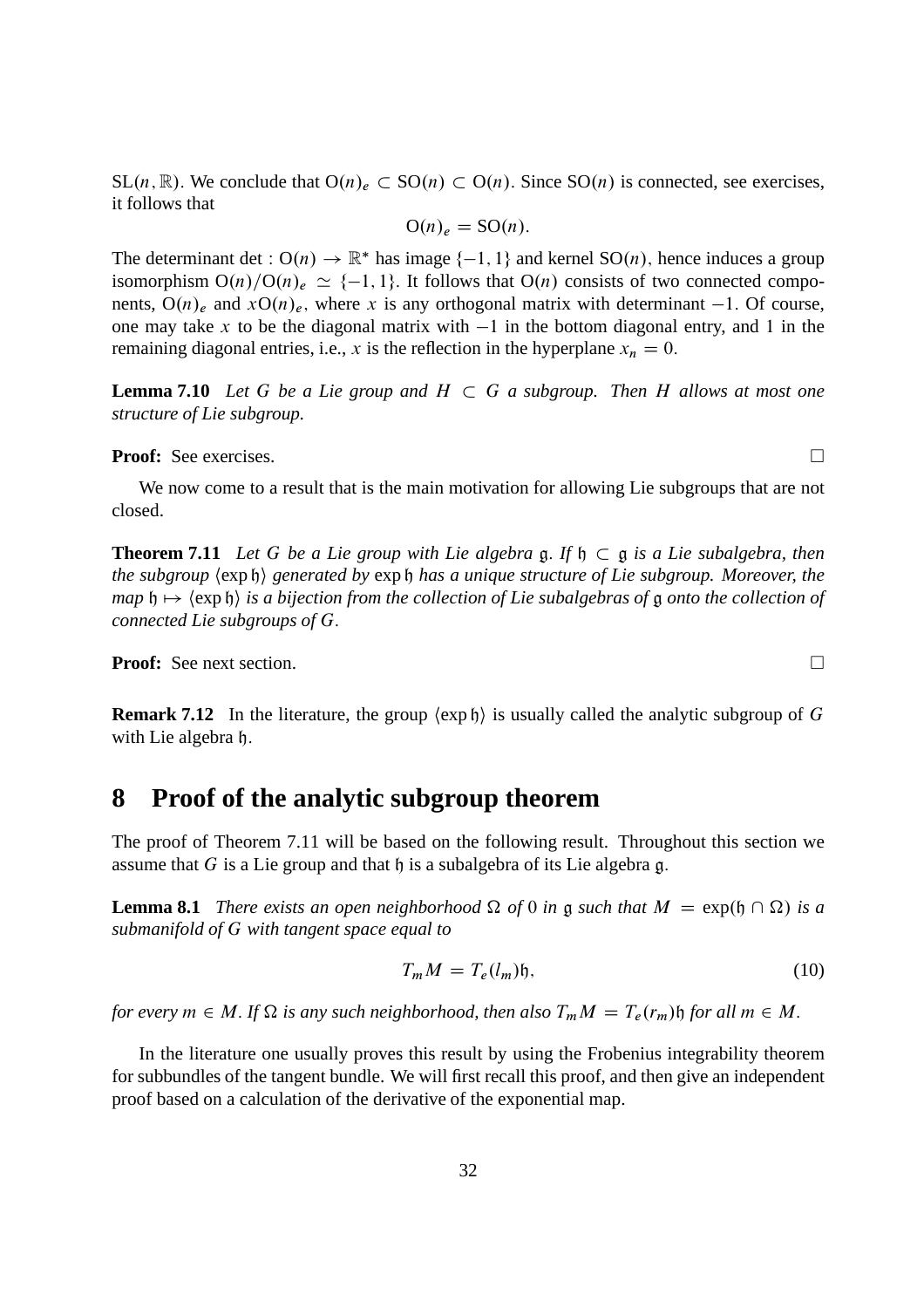**Proof:** We consider the subbundle S of TG given by  $S_x = T_e(l_x)$ . Then for all  $X \in \mathfrak{h}$  the left invariant vector field  $v_X$  is a section of S. We note that  $[v_X, v_Y] = \pm v_{[X,Y]}$  (see one of the exercises). Hence for all X,  $Y \in \mathfrak{h}$  the Lie bracket of  $v_X$  and  $v_Y$  defines a section of S as well. Let now  $X_1, \ldots, X_k$  and put  $v_j = v_{X_j}$ .

Let now  $\xi$ ,  $\eta$  be any pair of smooth sections of S; then  $\xi = \sum_{i=1}^{k} \xi^i v_i$  and  $\eta = \sum_{j=1}^{k} \eta^j v_j$ for uniquely defined smooth functions  $\xi^i$  and  $\eta^j$  on G. Since

$$
[\xi, \eta] = \sum_{i,j} \xi^i \eta^j [v_i, v_j] + \xi^i v_i (\eta^j) v_j + \eta^j v_j (\xi^i) v_i,
$$

it follows that  $[\xi, \eta]$  is a section of S. By the Frobenius integrability theorem it follows that the bundle S is integrable. In particular, there exists a  $k$ -dimensional submanifold N of G containing e, such that  $T_xN = S_x$  for all  $x \in N$ .

For  $X \in \mathfrak{h}$ , the vector field  $v_X$  is everywhere tangent to N, hence restricts to a smooth vector field  $v_X^N$  on N. By smooth parameter dependence of this vector field on X there exists an open neighborhood U of 0 in h and a positive constant  $\delta > 0$  such that for every  $X \in U$  the integral curve  $\gamma_X$  of  $v_X^N$  with initial point *e* is defined on  $I_\delta := ] - \delta, \delta[$ . This integral curve is also an integral curve for  $v_X$ , hence equals  $\alpha_X : t \mapsto \exp tX$  on  $I_\delta$ . It follows that  $\exp \delta U \subset N$ . We may now select an open neighborhood  $\Omega$  of 0 in g such that exp is a diffeomorphism from  $\Omega$ onto an open subset of G and such that  $\Omega \cap \mathfrak{h}$  is contained in  $\delta U$ . Then  $M := \exp(\Omega \cap \mathfrak{h})$  is a k-dimensional hence open submanifold of N. It follows that  $T_xM = T_xN = T_e(l_x)$  for all  $x \in M$ .

For the last assertion, we note that  $r_m = r_m l_m^{-1} l_m$  so that  $r_m = l_m C_{m-1}$  and  $T_e(r_m)$  $T_e(l_m)$ Ad $(m^{-1})$ , and it suffices to show that Ad $(m^{-1})$  leaves h invariant. Write  $m = \exp X$  with  $X \in \Omega \cap \mathfrak{h}$ . Then

$$
Ad(m^{-1}) = Ad(exp(-X)) = e^{-adX}
$$

and the result follows, since  $ad(X)$  leaves the closed subspace h invariant.

We shall now give a different proof of Lemma 8.1. The following result plays a crucial role.

**Lemma 8.2** *Let*  $X \in \mathfrak{g}$ *. Then* 

$$
T_X \exp = T_e(l_{\exp X}) \circ \int_0^1 e^{-s \text{ ad}X} ds
$$
  
=  $T_e(r_{\exp X}) \circ \int_0^1 e^{s \text{ ad}X} ds.$ 

**Proof:** For  $X, Y \in \mathfrak{g}$ , we define

$$
F(X, Y) = [T_e(l_{\exp X})]^{-1} \circ T_X(\exp)Y \in \mathfrak{g}
$$

and note that, by the chain rule,

$$
F(X,Y) = T_{\exp X}(l_{\exp(-X)})T_X(\exp)Y = \frac{\partial}{\partial t}\bigg|_{t=0} \exp(-X) \exp(X + tY).
$$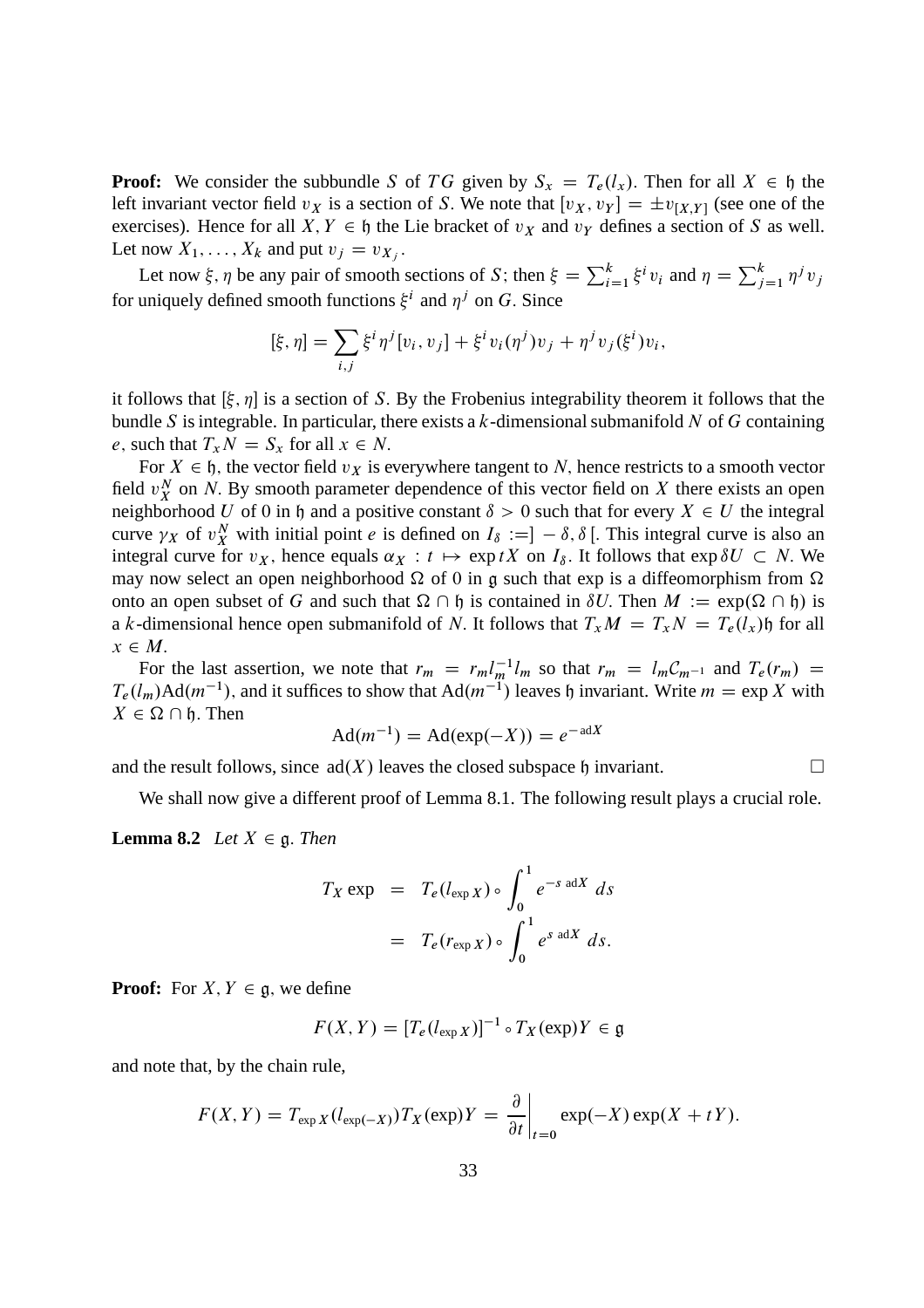From this it follows by interchanging partial derivatives, that

$$
\frac{\partial}{\partial s}F(sX,sY) = \frac{\partial}{\partial t}\bigg|_{t=0} \frac{\partial}{\partial s} \exp(-sX) \exp(sX + tsY).
$$

Now,

$$
\frac{\partial}{\partial s} \exp(-sX) \exp(sX + tsY) = \frac{\partial}{\partial \sigma} \Big|_{\sigma=0} \exp(-(s+\sigma)X) \exp((s+\sigma)(X+tY))
$$
\n
$$
= \frac{\partial}{\partial \sigma} \Big|_{\sigma=0} \exp(-sX) \exp(-\sigma X) \exp(\sigma(X+tY)) \exp(sX + tsY)
$$
\n
$$
= T_e(l_{\exp(-sX)}r_{\exp(sX+stY)}) \frac{\partial}{\partial \sigma} \Big|_{\sigma=0} \exp(-\sigma X) \exp(\sigma X + \sigma tY)
$$
\n
$$
= T_e(l_{\exp(-sX)}r_{\exp(sX+stY)})(tY),
$$

and we conclude that

$$
\frac{\partial}{\partial s} F(sX, sY) = \frac{\partial}{\partial t} \Big|_{t=0} T_e(l_{\exp(-sX)} r_{\exp(sX+stY)})(tY)
$$
\n
$$
= \frac{\partial}{\partial t} \Big|_{t=0} T_e(l_{\exp(-sX)} r_{\exp(sX+stY)})(0) + \frac{\partial}{\partial t} \Big|_{t=0} T_e(l_{\exp(-sX)} r_{\exp(sX)})(tY)
$$
\n
$$
= \text{Ad}(\exp(-sX))Y = e^{-s \text{ ad}X}Y.
$$

It follows that

$$
F(X,Y) = \int_0^1 \frac{\partial}{\partial s} F(sX, sY) \ ds = \int_0^1 e^{-s \text{ ad}X} Y \ ds,
$$

whence the first identity. The second identity may be obtained in a similar manner. It can also be derived from the first as follows. We have  $T_e(l_{exp X}) = T_e(r_{exp X}) \circ \text{Ad}(\exp X)$ , hence

$$
T_e(l_{\exp X}) \circ \int_0^1 e^{-s \operatorname{ad}X} ds = T_e(r_{\exp X}) \circ e^{\operatorname{ad}X} \int_0^1 e^{-s \operatorname{ad}X} ds
$$
  

$$
= T_e(r_{\exp X}) \circ \int_0^1 e^{(1-s) \operatorname{ad}X} ds
$$
  

$$
= T_e(r_{\exp X}) \circ \int_0^1 e^{s \operatorname{ad}X} ds.
$$

**Remark 8.3** The integral in the above expression may be expressed as a power series as follows. Let V be a finite dimensional linear space, and  $A \in End(V)$ . Then using the power series expansion for  $e^{sA}$ , we obtain

$$
\int_0^1 e^{sA} ds = \sum_{n=0}^\infty \int_0^1 \frac{1}{n!} A^n s^n ds
$$

$$
= \sum_{n=0}^\infty \frac{1}{(n+1)!} A^n.
$$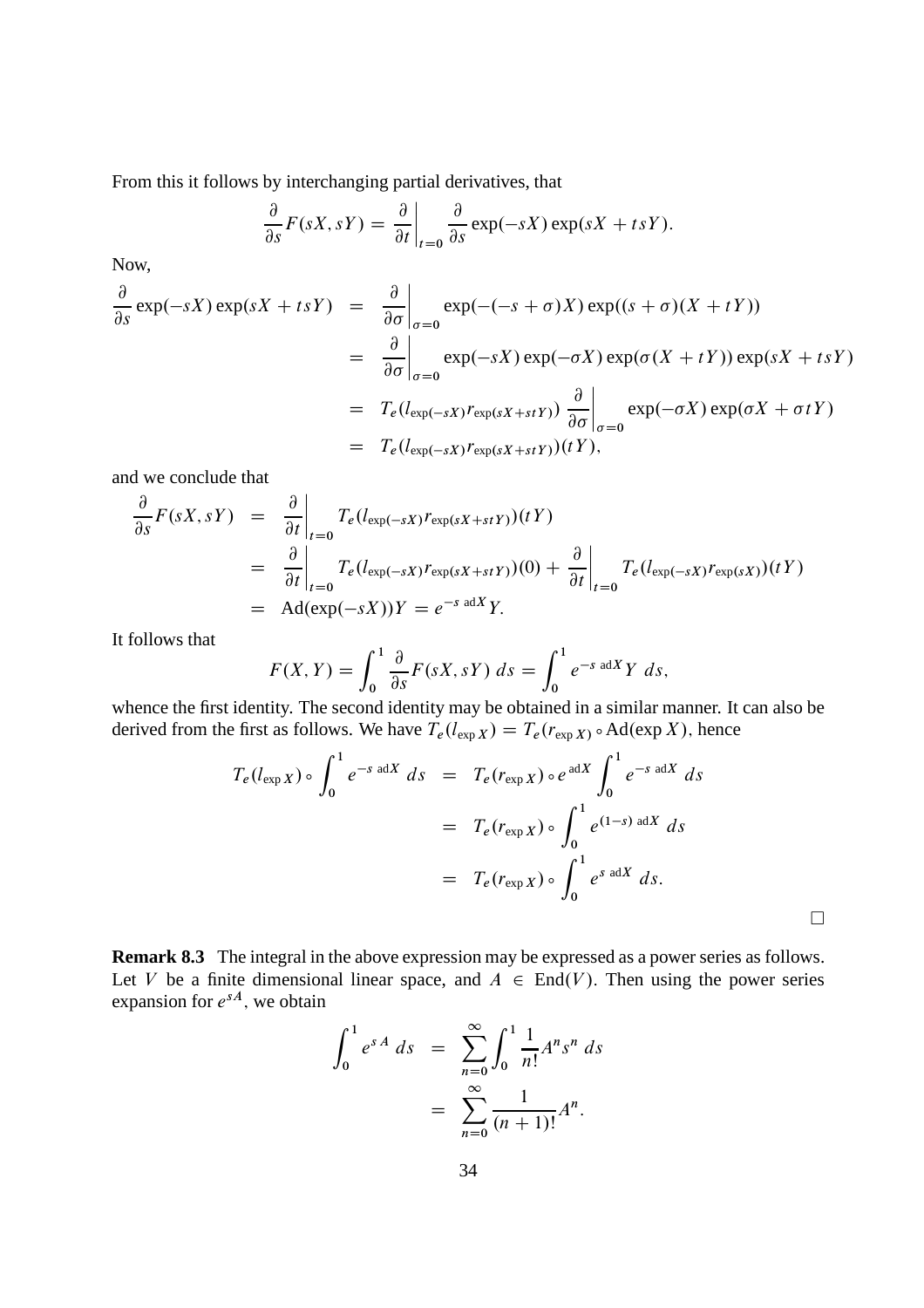For obvious reasons, the sum of the latter series is also denoted by  $(e^A - I)/A$ .

*Alternative proof of Lemma 8.1:* Let  $\Omega$  be an open neighborhood of 0 in g such that  $\exp|_{\Omega}$  is a diffeomorphism onto an open subset of G. Then  $M := \exp(\mathfrak{h} \cap \Omega)$  is a smooth submanifold of G of dimension dim $M =$  dimh. For (10), we put  $m = \exp X$ , with  $X \in \mathfrak{h} \cap \Omega$ . Since  $\mathfrak{h}$  is a subalgebra,  $(e^{-adX} - I)/adX$  leaves h invariant. Hence

$$
T_m M = T_X(\exp) \mathfrak{h} = T_e(l_m) \circ \left(\frac{I - e^{-adX}}{adX}\right) \mathfrak{h} \subset T_e(l_m) \mathfrak{h}.
$$

Equality follows for dimensional reasons. The identity with  $T_e r_m$  is proved in a similar manner.  $\Box$ 

We shall now proceed with the proof of Theorem 7.11, starting with the the result of Lemma 8.1, with  $\Omega$  and M as given there.

**Lemma 8.4** *Let* C *be a compact subset of* M: *Then there exists an open neighborhood* U *of* 0 *in*  $\frak g$  *such that*  $m \exp(\frak h \cap U)$  *is open in* M *for all*  $m \in C$ . *In particular,*  $C \exp(\frak h \cap U)$  *is an open neighborhood of* C *in* M:

**Proof:** For every  $X \in \mathfrak{h}$ , we denote by  $\Phi_X : \mathbb{R} \times G \to G$  the flow of the left invariant vectorfield  $v_X$ . We recall that  $\Phi_X(t, x) = x \exp tX$ , for all  $X \in \mathfrak{h}$ ,  $t \in \mathbb{R}$  and  $x \in G$ . For fixed  $X \in \mathfrak{h}$ ,  $x \in G$ , the map  $t \mapsto \Phi_X(x, t)$  is the maximal integral curve of  $v_X$  with initial point x.

Since the vector field  $v_X$  is everywhere tangent to M, it follows that  $v_X |_M$  is a vector field on M. For every  $X \in \mathfrak{h}$ , and  $m \in M$ , we denote by  $t \mapsto \varphi_X(t, m)$  the maximal integral curve of  $v_X |_{M}$  in M, with initial point m. By the theory of systems of ordinary differential equations with parameter dependence, it follows that  $(X, t, m) \mapsto \varphi_X(t, m)$  is smooth on its domain, which is an open subset  $D \subset \mathfrak{h} \times \mathbb{R} \times M$  containing  $\mathfrak{h} \times \{0\} \times M$ . Clearly,  $t \mapsto \varphi_X(t,m)$  is also an integral curve of  $v_X$  in G with initial point m. Therefore,  $\varphi_X(t,m) = \Phi_X(t,m)$  for all  $(X, t, m) \in D$ . We conclude that  $\Phi_X(t,m) \in M$  for all  $(X, t, m) \in D$ . Using that  $\Phi_{sX}(t,m) = \Phi_X(st,m)$  and that C is compact, we now readily deduce that there exists an open neighborhood  $U_0$  of 0 in h such that  $m \exp(tX) = \Phi_X(t, m) \in M$ , for all  $X \in U_0$ ,  $t \in [0, 1]$  and  $m \in C$ . We may now select an open neighborhood U of 0 in g such that  $\exp|_U$  is a diffeomorphism. Moreover, replacing U by a smaller subset if necessary, we may in addition assume that  $\mathfrak{h}\cap U\subset U_0$ . Then, for every  $m\in C$ ; the map  $X \mapsto m \exp X$  is an injective immersion of  $\mathfrak{h} \cap U$  into M. Since dim $M =$  dimh, the map is a diffeomorphism onto an open subset of M. The final assertion follows as  $C \exp(\mathfrak{h} \cap U)$  is the union of the open sets  $m \exp(\mathfrak{h} \cap U)$ . for  $m \in C$ . is the union of the open sets  $m \exp(\mathfrak{h} \cap U)$ , for  $m \in C$ .

**Corollary 8.5** Let  $M \subset G$  be as in Lemma 8.1. Then for every  $x_1, x_2 \in G$ , the intersection  $x_1M \cap x_2M$  *is open in both*  $x_1M$  *and*  $x_2M$ .

**Proof:** Let  $y \in x_1M \cap x_2M$ . Then by Lemma 8.4, there exists an open neighborhood U of 0 in g, such that the sets  $x_j^{-1} y \exp(U \cap \mathfrak{h})$  are open in M, for  $j = 1, 2$ . It follows that  $y \exp(U \cap \mathfrak{h})$ is open in both  $x_1M$  and  $x_2M$ .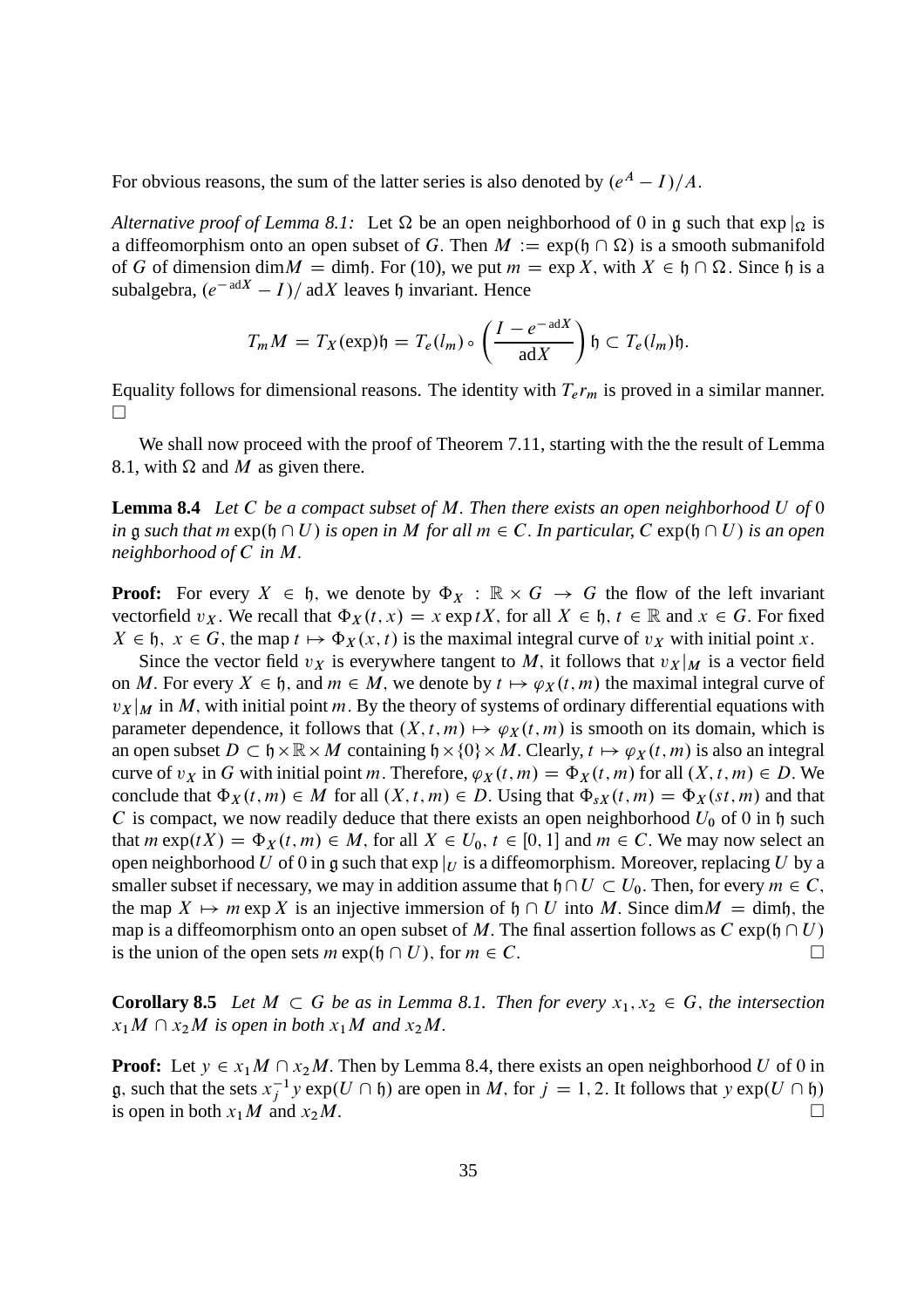*Proof of Theorem 7.11.* Let H be the group generated by  $exp \nvert h$ . We will first equip H with the structure of a manifold.

We fix  $\Omega$  and M as in Lemma 8.1. Replacing  $\Omega$  by a smaller neighborhood if necessary, we may assume that  $\exp|_{\Omega}$  is a diffeomorphism of  $\Omega$  onto an open subset of G. Then exp restricts to a diffeomorphism of  $\Omega_0 := \Omega \cap \mathfrak{h}$  onto the submanifold M of G. Accordingly, its inverse  $\chi: M \to \Omega_0$  is a diffeomorphism of manifolds as well.

Since  $M \subset H$ , it follows that H is covered by the submanifolds hM of G, where  $h \in H$ . We equip H with the finest topology that makes the inclusions  $hM \hookrightarrow H$  continuous. Then by definition a subset  $U \subset H$  is open if and only if  $U \cap hM$  is open in  $hM$  for every  $h \in H$ . We note that by Corollary 8.5, each set  $hM$ , for  $h \in H$ , is open in H. For each open subset  $\mathcal{O} \subset G$  and each  $h \in H$ , the set  $\mathcal{O} \cap hM$  is open in  $hM$ ; hence  $\mathcal{O} \cap H$  is open in H. It follows that the inclusion map  $H \hookrightarrow G$  is continuous. Since G is Hausdorff, it now follows that H; with the defined topology, is Hausdorff. For each  $h \in H$ , the map  $\chi_h = \chi \circ l_h^{-1}$  $\frac{-1}{h}: hM \to \Omega_0$ is a diffeomorphism. This automatically implies that the transition maps are smooth. Hence  $\{\chi_h \mid h \in H\}$  is an atlas.

Fix a compact neighborhood  $C_0$  of 0 in  $\Omega \cap \mathfrak{h}$ . Then  $C = \exp C_0$  is a compact neighborhood of e in M. It follows that C is compact in H. Since h is the union of the sets  $nC_0$  for  $n \in \mathbb{N}$ , it follows that  $\exp \mathfrak{h}$  is the union of the sets  $\{c^n \mid c \in C\}$ , for  $n \in \mathbb{N}$ . One now readily sees that H is the union of the sets  $C^n$ , for  $n \in \mathbb{N}$ . Each of the sets  $C^n$  is compact, being the image of the compact Cartesian product  $C \times \cdots \times C$  (*n* factors) under the continuous multiplication map. Hence the manifold  $H$  is a countable union of compact subsets, which in turn implies that its topology has a countable basis.

We will finish the proof by showing that  $H$  with the manifold structure just defined is a Lie group. If  $h \in H$  then the map  $l_h : H \to H$  is a diffeomorphism by definition of the atlas. We will first show that right multiplication  $r_h : H \to H$  is a diffeomorphism as well.

If  $X \in \mathfrak{h}$  then the linear endomorphism  $\text{Ad}(\exp X) : \mathfrak{g} \to \mathfrak{g}$  equals  $e^{\text{ad}X}$  hence leaves  $\mathfrak{h}$ invariant. Since H is generated by elements of the form  $\exp X$  with  $X \in \mathfrak{h}$ , it follows that for every  $h \in H$  the linear endomorphism Ad(h) of g leaves h invariant. Fix  $h \in H$ . Then there exists an open neighborhood  $\mathcal{O}$  of 0 in  $\Omega \subset \mathfrak{g}$  such that  $\text{Ad}(h^{-1})(\mathcal{O}) \subset \Omega$  hence also  $\text{Ad}(h^{-1})(\mathfrak{h} \cap \mathcal{O}) \subset \mathfrak{h} \cap \Omega$ . From  $\exp Xh = h \exp \text{Ad}(h^{-1})X$  we now see that

$$
\chi_h \circ r_h = \mathrm{Ad}(h)^{-1} \circ \chi_e \qquad \text{on} \quad \exp(\mathfrak{h} \cap \mathcal{O}).
$$

This implies that  $r_h : \exp(\mathfrak{h} \cap \mathcal{O}) \to M$  is smooth. Hence,  $r_h : H \to H$  is smooth at e. By left homogeneity it follows that  $r_h : H \to H$  is smooth everywhere. Since  $r_h$  is bijective with inverse  $r_{h-1}$ , it follows that  $r_h$  is a diffeomorphism from H to itself.

We will finish by showing that the multiplication map  $\mu_H : H \times H \to H$ ,  $(h, h') \mapsto hh'$ and the inversion map  $\iota_H : H \to H$ ,  $h \mapsto h^{-1}$  are both smooth. If  $h_1, h_2 \in H$  then  $\mu_H \circ (l_{h_1} \times$  $r_{h_2}$ ) =  $l_{h_1}r_{h_2} \circ \mu_H$ . Since  $l_{h_1}$  and  $r_{h_2}$  are diffeomorphisms, smoothness of  $\mu_H$  at  $(h_1, h_2)$  follows from smoothness of  $\mu_H$  at  $(e, e)$ . Thus, it suffices to show smoothness of  $\mu_H$  at  $(e, e)$ . From  $\iota_H \circ l_h = r_h^{-1}$  $\mu_h^{-1} \circ \iota_H$ , we see that it also suffices to prove smoothness of the inversion map  $\iota_H$  at *e*.

Fix an open neighborhood  $N_e$  of e in M such that  $N_e$  is a compact subset of M. Then by Lemma 8.4, there exists an open neighborhood U of 0 in g such that  $N_e \exp(\mathfrak{h} \cap U) \subset M$ .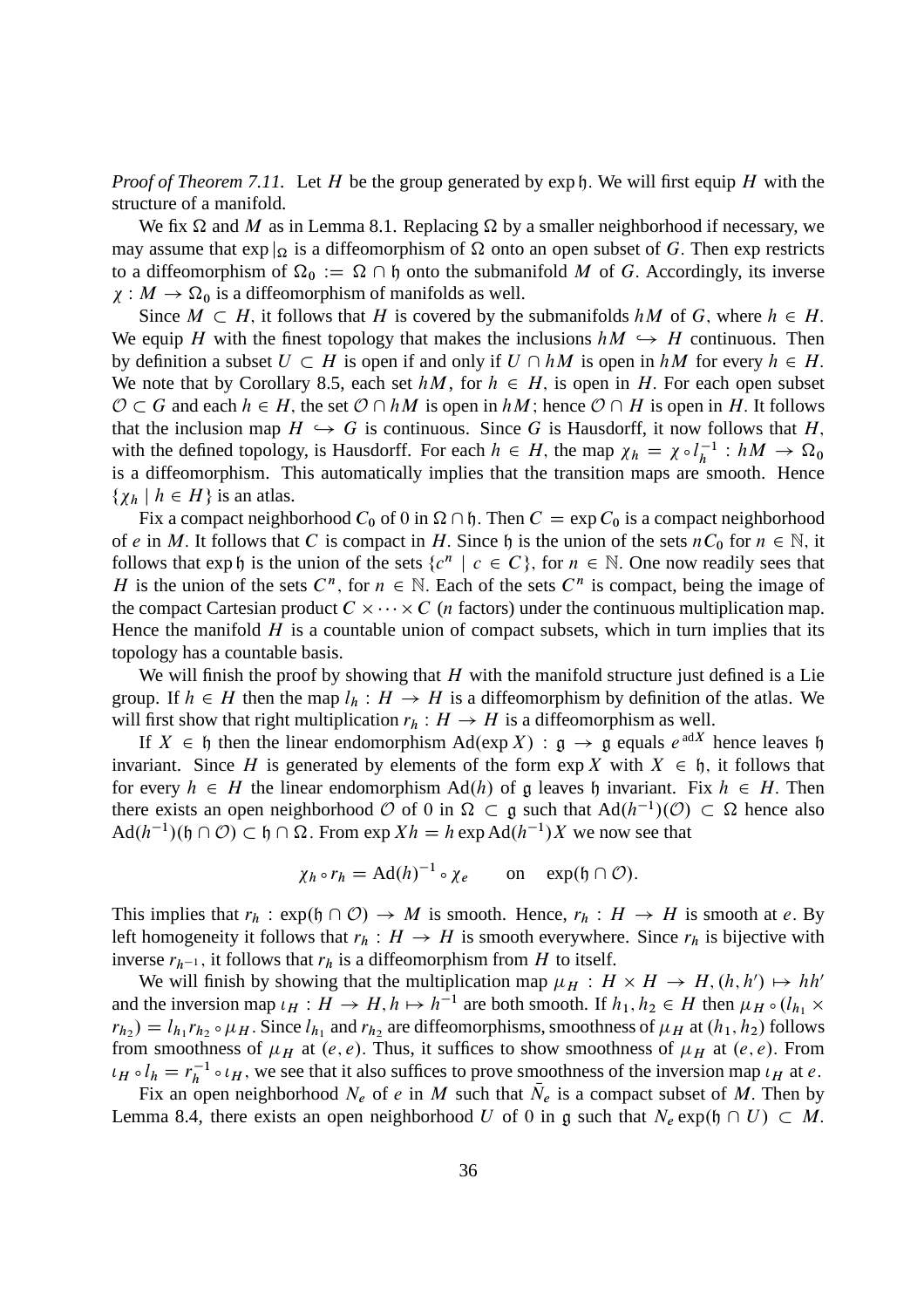Replacing U by its intersection with  $\Omega$ , we see that  $N_0 = \exp(\mathfrak{h} \cap U)$  is an open neighborhood of e in M and that  $N_e N_0 \subset M$ . It follows that the smooth map  $\mu_G$  maps  $N_e \times N_0$  into M, hence its restriction  $\mu_G|_{N_e \times N_0}$ , which equals  $\mu_H|_{N_e \times N_0}$ , maps  $N_e \times N_0$  smoothly into the smooth submanifold M of G. This implies that  $\mu_H$  is smooth in an open neighborhood of  $(e, e)$  in  $H \times H$ .

For the inversion, we note that  $\Omega_1 := \Omega \cap (-\Omega)$  is an open neighborhood of 0 in g that is stable under reflection in the origin. It follows that  $\iota_G$  maps the open neighborhood  $N_1 :=$  $exp(\Omega_1 \cap \mathfrak{h})$  of e in M into itself. Hence its restriction to  $N_1$ , which equals  $\iota_H|_{N_1}$ , maps  $N_1$ smoothly into the smooth manifold M. It follows that  $\iota_H$  is smooth in an open neighborhood of  $e$ .

## **9 Closed subgroups**

**Theorem 9.1** *Let* H *be a subgroup of a Lie group* G: *Then the following assertions are equivalent:*

- (a) H is a  $C^{\infty}$ -submanifold of G at the point e;
- (b) *H* is a  $C^{\infty}$ -submanifold of *G*:
- (c) H *is a closed subset of* G:

Note that condition (b) implies that H is a Lie subgroup of G. Indeed, the map  $\iota_H : H \to$  $H, h \mapsto h^{-1}$  is the restriction of the smooth map  $\iota_G$  to the smooth manifold H, hence smooth. Similarly  $\mu_H$  is the restriction of  $\mu_G$  to the smooth submanifold  $H \times H$  of  $G \times G$ , hence smooth.

In the proof of the theorem we will need the following result. If  $G$  is a Lie group we shall use the notation log for the map  $G \rightarrow$   $\pi$ , defined on a sufficiently small neighborhood U of e, that inverts the exponential map, i.e.,  $\exp \circ \log = I$  on U.

**Lemma 9.2** *Let*  $X, Y \in \mathfrak{g}$ *. Then* 

$$
X + Y = \lim_{n \to \infty} n \log(\exp(n^{-1}X) \exp(n^{-1}Y)).
$$

**Proof:** Being the local inverse to exp, the map log is a local diffeomorphism at e. Its tangent map at *e* is given by  $T_e \log = (T_0 \exp)^{-1} = I_g$ .

The map  $\psi : \mathfrak{g} \times \mathfrak{g} \to G$ ,  $(X, Y) \mapsto \exp X \exp Y$  has tangent map at  $(0, 0)$  given by  $T_{(0,0)}\psi : (X,Y) \mapsto X + Y$ . The composition log  $\circ \psi$  is well defined on a sufficiently small neighborhood of  $(0, 0)$  in  $g \times g$ . Moreover, by the chain rule its derivative at  $(0, 0)$  is given by  $(X, Y) \mapsto X + Y.$ 

It follows that, for  $(X, Y) \in \mathfrak{g} \times \mathfrak{g}$  sufficiently close to  $(0, 0)$ ,

$$
\log(\exp X \exp Y) = X + Y + \rho(X, Y),\tag{11}
$$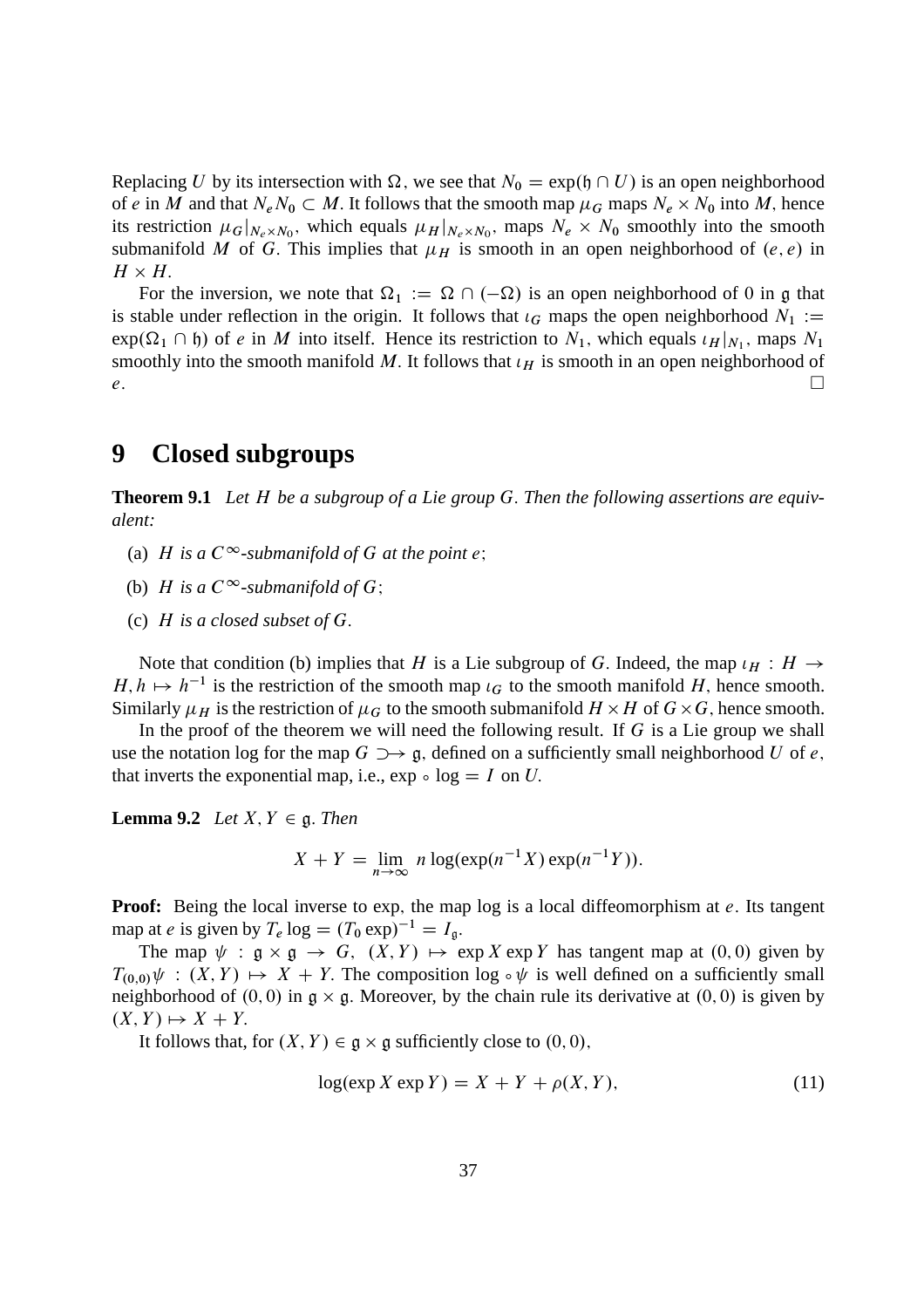where  $\rho(X, Y) = o(||X|| + ||Y||)$  as  $(X, Y) \to (0, 0)$  (here  $|| \cdot ||$  is any choice of norm on g). Hence

$$
n \log(\exp(n^{-1}X) \exp(n^{-1}Y)) = n[n^{-1}X + n^{-1}Y + \rho(n^{-1}X, n^{-1}Y)]
$$
  
=  $X + Y + n o(n^{-1}) \to X + Y$   $(n \to \infty).$ 

*Proof of Theorem 9.1.* Let  $n = \dim G$ . We first show that (a)  $\Rightarrow$  (b). Let k be the dimension of H at e. By the assumption there exists an open neighborhood U of  $e$  in G and a diffeomorphism  $\kappa$  onto an open subset of  $\mathbb{R}^n$ , such that  $\kappa(U \cap H) = \kappa(U) \cap \mathbb{R}^k \times \{0\}$ . Let now  $h \in H$ . Then  $U_h := hU = l_h(U)$  is an open neighborhood of h in G, and  $\kappa_h := \kappa \circ l_h^{-1}$  $\overline{h}^{-1}$  is a diffeomorphism from  $U_h$  onto  $\kappa(U)$ . Moreover, since  $hU \cap H = h(U \cap H)$ , it follows that  $\kappa_h(U_h \cap H) =$  $\kappa(U \cap H) = \kappa(U) \cap \mathbb{R}^k \times \{0\}$ . It follows that H is a  $C^{\infty}$ -submanifold at any of its points.

Next we show that (b)  $\Rightarrow$  (c). Assume (b). Then there exists an open neighborhood U of e in G such that  $U \cap \overline{H} = U \cap H$ . Let  $y \in \overline{H}$ . Then yU is an open neighborhood of  $y \in \overline{H}$  in G, hence there exists a  $h \in yU \cap H$ . Hence  $y^{-1}h \in U$ . On the other hand, from  $y \in \overline{H}$ ,  $h \in H$  it follows that  $y^{-1}h \in \overline{H}$ . Hence  $y^{-1}h \in U \cap \overline{H} = U \cap H$ , and we see that  $y \in H$ . We conclude that  $\overline{H} \subset H$ , hence H is closed.

Finally, we show that  $(c) \Rightarrow (a)$ . We call an element  $X \in \mathfrak{g}$  tangential to H if there exist sequences  $X_n \in \mathfrak{g}, \xi_n \in \mathbb{R}$  such that  $\lim_{n \to \infty} X_n = 0$ ,  $\exp X_n \in H$ , and  $\lim_{n \to \infty} \xi_n X_n = X$ . Let T be the set of  $X \in \mathfrak{g}$  that are tangential to H. From the definition it is obvious that for all  $X \in T$  we have  $\mathbb{R}X \subset T$ .

We claim that for every  $X \in T$  we have  $\exp X \in H$ . Indeed, let  $X \in T$ , and let  $X_n$ ,  $\xi_n$  be sequences as above. If  $X = 0$  then obviously  $\exp X \in H$ . If  $X \neq 0$ , then  $|\xi_n| \to \infty$ . Choose  $m_n \in \mathbb{Z}$  such that  $\xi_n \in [m_n, m_n + 1]$ . Then  $m_n \to \infty$  hence

$$
|\xi_n/m_n-1|\leq 1/|m_n|\to 0
$$

and it follows that  $m_n/\xi_n \to 1$ . Thus,  $m_nX_n = (m_n/\xi_n)\xi_nX_n \to X$ . Hence

$$
\exp X = \lim_{n \to \infty} (\exp X_n)^{m_n} \in \overline{H} \subset H.
$$

We also claim that T is a linear subspace of g. Let X,  $Y \in T$ . Put  $X_n = \frac{1}{n} X$  and  $Y_n \in \frac{1}{n}$  $\frac{1}{n}Y$ . Then  $X_n, Y_n \to 0$  and  $X_n, Y_n \in T$ , hence  $\exp X_n$ ,  $\exp Y_n \in H$ . For  $n \in \mathbb{N}$  sufficiently large we may define  $Z_n = \log(\exp X_n \exp Y_n)$ . Then  $\exp Z_n = \exp(X_n) \exp(Y_n) \in H$ . Moreover, by (11) we have  $Z_n \to 0$  and  $nZ_n \to X + Y$ . It follows from this that  $X + Y \in T$ .

We will finish the proof by showing that H is a  $C^{\infty}$  submanifold at the point e. Fix a linear subspace  $S \subset \mathfrak{g}$  such that

$$
\mathfrak{g}=S\oplus T.
$$

Then  $\varphi : (X, Y) \mapsto \exp X \exp Y$  is smooth as a map  $S \times T \to G$  and has tangent map at  $(0, 0)$ given by  $T_{(0,0)}\varphi:(\xi,\eta)\mapsto \xi+\eta$ ,  $S\times T\to \mathfrak{g}$ . This tangent map is bijective, and it follows that  $\varphi$  is a local diffeomorphism at (0,0). Hence, there exist open neighborhoods  $\Omega_S$  and  $\Omega_T$  of the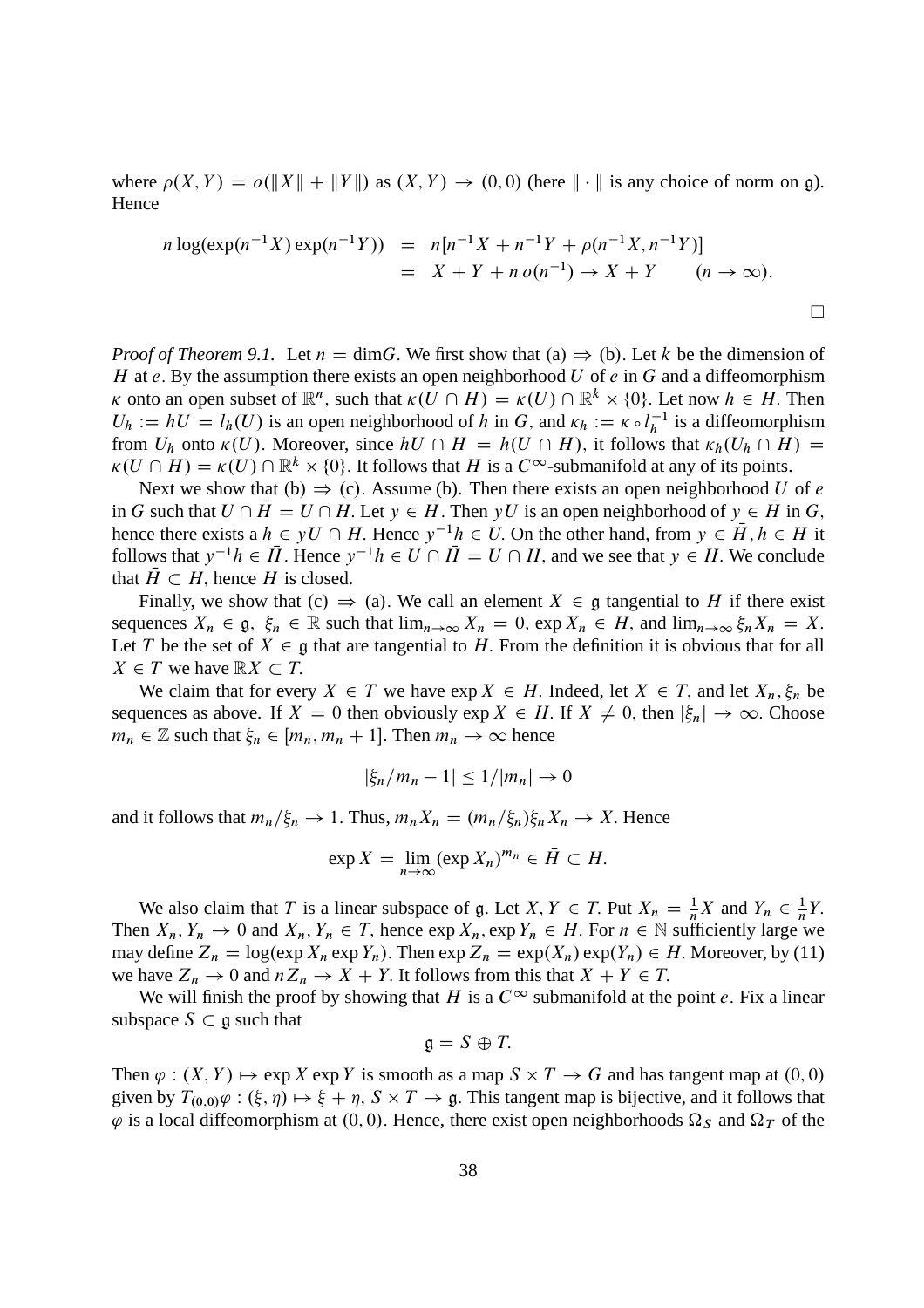origins in S and T respectively such that  $\varphi$  is a diffeomorphism from  $\Omega_S \times \Omega_T$  onto an open neighborhood  $U$  of  $e$  in  $G$ .

We will finish the proof by establishing the claim that for  $\Omega_S$  and  $\Omega_T$  sufficiently small, we have

$$
\varphi(\{0\}\times\Omega_T)=U\cap H.
$$

Assume the latter claim to be false. Fix decreasing sequences of neighborhoods  $\Omega_S^k$  and  $\Omega_T^k$  of the origins in  $\Omega_S$  and  $\Omega_T$ , respectively, with  $\Omega_S^k \times \Omega_T^k \to \{0\}$ . By the latter assertion we mean that for every open neighborhood  $\mathcal{O}$  of  $(0, 0)$  in  $S \times T$ , there exists a k such that  $\Omega_S^k \times \Omega_T^k \subset \mathcal{S}$ . By the assumed falseness of the claim, we may select  $h_k \in \varphi(\Omega_S^k \times \Omega_T^k) \cap H$  such that  $h_k \notin$  $\varphi({0\}\times\Omega^k_T)$ , for all k.

There exist unique  $X_k \in \Omega_S^k$  and  $Y_k \in \Omega_T^k$  such that  $h_k = \varphi(X_k, Y_k) = \exp X_k \exp Y_k$ . From the above it follows that  $X_k$  is a sequence in  $S \setminus \{0\}$  converging to 0. Moreover, from  $\exp X_k = h_k \exp(-Y_k)$  we see that  $\exp X_k \in H$  for all k. Fix a norm  $\| \cdot \|$  on S. Then the sequence  $X_k/\|X_k\|$  is contained in the closed unit ball in S, which is compact. Passing to a suitable subsequence we may arrange that  $||X_k||^{-1}X_k$  converges to an element  $X \in S$  of norm 1. Applying the definition of T with  $\xi_n = ||X_k||^{-1}$ , we see that also  $X \in T$ . This contradicts the assumption that  $S \cap T = \{0\}.$ 

**Corollary 9.3** Let G, H be Lie groups, and let  $\varphi$  :  $G \to H$  be a continuous homomorphism of *groups. Then*  $\varphi$  *is a*  $C^{\infty}$ -map (hence a homomorphism of Lie groups).

**Proof:** Let  $\Gamma = \{(x, \varphi(x)) \mid x \in G\}$  be the graph of  $\varphi$ . Then obviously  $\Gamma$  is a subgroup of the Lie group  $G \times H$ . From the continuity of  $\varphi$  it follows that  $\Gamma$  is closed. Indeed, let  $(g, h)$  belong to the closure of  $\Gamma$  in  $G \times H$ . Let  $\gamma_n = (g_n, h_n)$  be a sequence in  $\Gamma$  converging to  $(g, h)$ . Then  $g_n \to g$  and  $h_n \to h$  as  $n \to \infty$ . Note that  $h_n = \varphi(g_n)$ . By the continuity of  $\varphi$  it follows that  $h_n = \varphi(g_n) \to \varphi(g)$ . Hence  $\varphi(g) = h$  and we see that  $(g, h) \in \Gamma$ . Hence  $\Gamma$  is closed.

It follows that  $\Gamma$  is a  $C^{\infty}$ -submanifold of  $G \times H$ . Let  $p_1 : G \times H \to G$  and  $p_2 : G \times H \to H$ the natural projection maps. Then  $p = p_1|\Gamma$  is a smooth map from the Lie group  $\Gamma$  onto G. Note that p is a bijective Lie group homomorphism with inverse  $p^{-1}$ :  $g \mapsto (g, \varphi(g))$ . Thus  $p^{-1}$  is continuous. By the lemma below p is a diffeomorphism, hence  $p^{-1}: G \to \Gamma$  is  $C^{\infty}$ . It follows that  $\varphi = p_2 \circ p^{-1}$  is a  $C^{\infty}$ -map.

**Lemma 9.4** *Let* G, H *be Lie groups, and*  $p : G \to H$  *a bijective Lie homomorphism. If* p *is a* homeomorphism (i.e.,  $p^{-1}$  is continuous), then p is a diffeomorphism (i.e.,  $p^{-1}$  is  $C^{\infty}$ ).

**Proof:** Consider the commutative diagram

$$
\begin{array}{ccc}\nG & \xrightarrow{p} & H \\
\exp_G & \uparrow & & \uparrow \exp_H \\
\mathfrak{g} & \xrightarrow{p_*} & \mathfrak{h}\n\end{array}
$$

where  $p_* = T_e p$ . Fix open neighborhoods  $\Omega_G$ ,  $\Omega_H$  of the origins in g, h, respectively, such that  $\exp_G |_{\Omega_G}$ ,  $\exp_H |_{\Omega_H}$  are diffeomorphisms onto open subsets  $U_G$  of  $G$  and  $U_H$  of  $H$  respectively.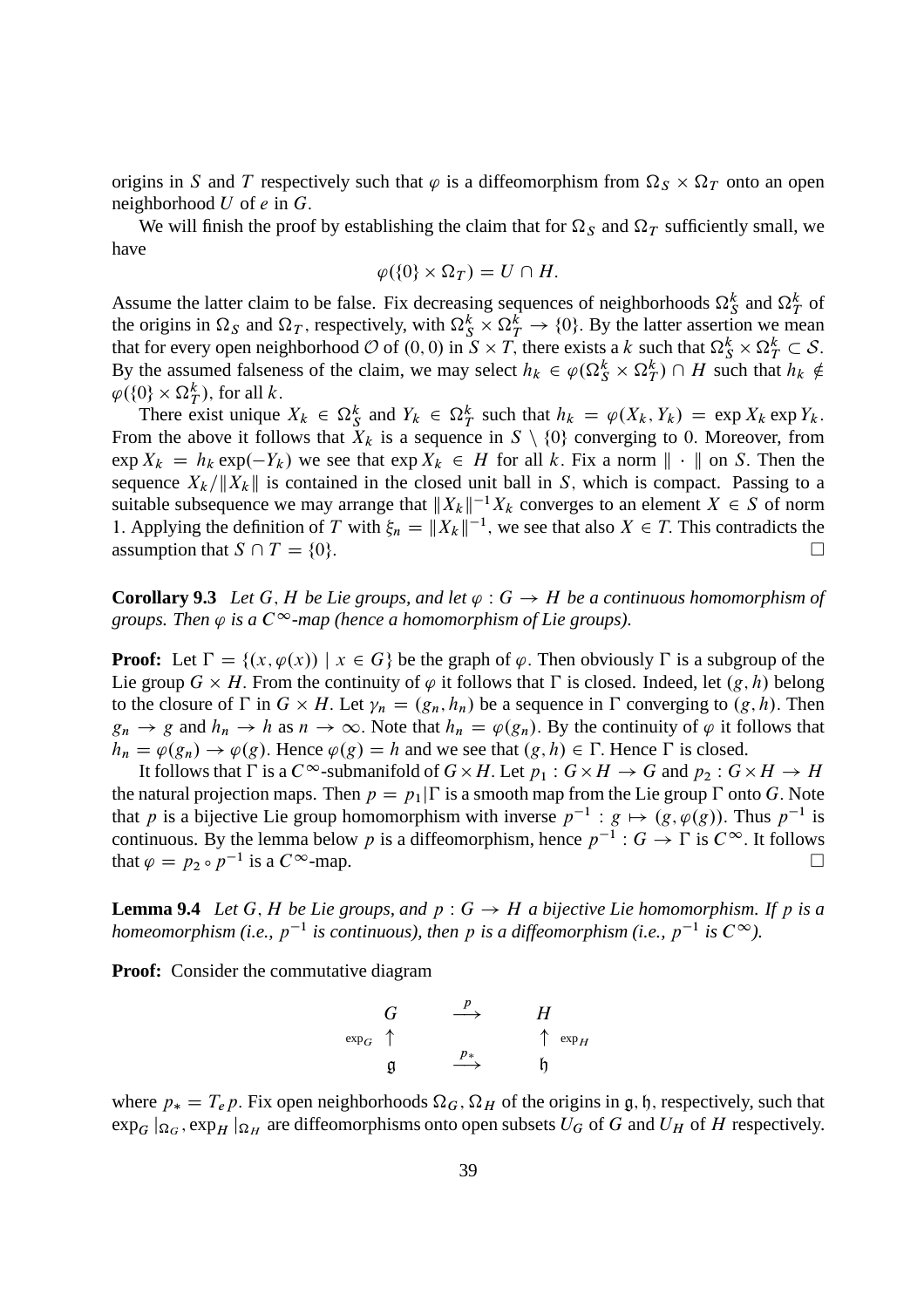Replacing  $\Omega_G$  by a smaller neigborhood if necessary we may assume that  $p(U_G) \subset U_H$  (use continuity of p). Since p is a homeomorphism,  $p(U_G)$  is an open subset of  $U_H$ , containing e. Thus  $\Omega'_H := (\exp_H)^{-1}(p(U_G)) \cap \Omega_H$  is an open neighborhood of 0 in h, contained in  $\Omega_H$ . Note that  $\exp_H$  is a diffeomorphism from  $\Omega'_H$  onto  $U'_H = p(U_G) \subset U_H$ . From the commutativity of the diagram and the bijectivity of  $\exp_G$ :  $\Omega_G \to U_G$ ,  $\exp_H$ :  $\Omega'_H \to U'_H$  and  $p: U_G \to U'_H$ it follows that  $p_*$  is a bijection of  $\Omega_G$  onto  $\Omega'_H$ . It follows from this that  $p_*$  is a bijective linear map. Its inverse  $p_*^{-1}$  is linear, hence  $C^{\infty}$ . Lifting via the exponential maps we see that  $p^{-1}$  maps  $U'_H$  smoothly onto  $U_G$ ; it follows that  $p^{-1}$  is  $C^\infty$  at e. By homogeneity it follows that  $p^{-1}$  is  $C^\infty$ everywhere. Indeed, let  $h \in H$ . Then  $p^{-1} = l_{p(h)} \circ p^{-1} \circ l_h^{-1}$  $\overline{h}^{-1}$ , since  $p^{-1}$  is a homomorphism. But  $l_h^{-1}$  maps  $hU_H'$  smoothly onto  $U_H'$ ; hence  $p^{-1}$  is  $C^\infty$  on  $hU_H'$  $H$  :  $\Box$ 

## **10 The groups SU(2) and SO(3)**

We recall that SU(2) is the closed subgroup of matrices  $x \in SL(2, \mathbb{C})$  satisfying  $x^*x = I$ . Here  $x^*$  denotes the Hermitian adjoint of x. By a simple calculation we find that SU(2) consists of all matrices

$$
\left(\begin{array}{cc} \alpha & -\bar{\beta} \\ \beta & \bar{\alpha} \end{array}\right),\tag{12}
$$

with  $(\alpha, \beta) \in \mathbb{C}^2$ ,  $|\alpha|^2 + |\beta|^2 = 1$ .

Let  $j : \mathbb{C}^2 \to M(2, \mathbb{C})$  be the map assigning to any point  $(\alpha, \beta)$  the matrix given in (12). Then *j* is an injective real linear map from  $\mathbb{C}^2 \simeq \mathbb{R}^4$  into  $M(2,\mathbb{C}) \simeq \mathbb{C}^4 \simeq \mathbb{R}^8$ . In particular, it follows that j is an embedding. Hence, the restriction of j to the unit sphere  $S \subset \mathbb{C}^2 \simeq \mathbb{R}^4$ is an embedding of S onto a compact submanifold of  $M(2, \mathbb{C}) \simeq \mathbb{R}^8$ . On the other hand, it follows from the above that  $j(S) = SU(2)$ . Hence, as a manifold,  $SU(2)$  is diffeomorphic to the 3-dimensional sphere. In particular,  $SU(2)$  is a compact and connected Lie group.

By a calculation which is completely analogous to the calculation in Example 7.9 we find that the Lie algebra  $\mathfrak{su}(2)$  of SU(2) is the algebra of  $X \in M(2,\mathbb{C})$  with

$$
X^* = -X, \qquad \text{tr}X = 0.
$$

From this one sees that as a real linear space  $\mathfrak{su}(2)$  is generated by the elements

$$
\mathbf{r}_1 = \begin{pmatrix} i & 0 \\ 0 & -i \end{pmatrix}, \quad \mathbf{r}_2 = \begin{pmatrix} 0 & 1 \\ -1 & 0 \end{pmatrix}, \quad \mathbf{r}_3 = \begin{pmatrix} 0 & i \\ i & 0 \end{pmatrix}.
$$

Note that  $\mathbf{r}_j = i\sigma_j$ , where  $\sigma_1, \sigma_2, \sigma_3$  are the famous Pauli spin matrices. One readily verifies that  $\mathbf{r}_1^2 = \mathbf{r}_2^2 = \mathbf{r}_3^2 = -I$  and  $\mathbf{r}_1 \mathbf{r}_2 = -\mathbf{r}_2 \mathbf{r}_1 = \mathbf{r}_3$ , and  $\mathbf{r}_2 \mathbf{r}_3 = -\mathbf{r}_3 \mathbf{r}_2 = \mathbf{r}_1$ .

**Remark 10.1** One often sees the notation  $\mathbf{i} = \mathbf{r}_1$ ,  $\mathbf{j} = \mathbf{r}_2$ ,  $\mathbf{k} = \mathbf{r}_3$ . Indeed, the real linear span  $\mathbb{H} = \mathbb{R}I \oplus \mathbb{R}i \oplus \mathbb{R}k$  is a realization of the quaternion algebra. The latter is the unique (up to isomorphism) associative  $\mathbb R$  algebra with unit, on the generators **i**, **j**, **k**, subject to the above well known quaternionic relations.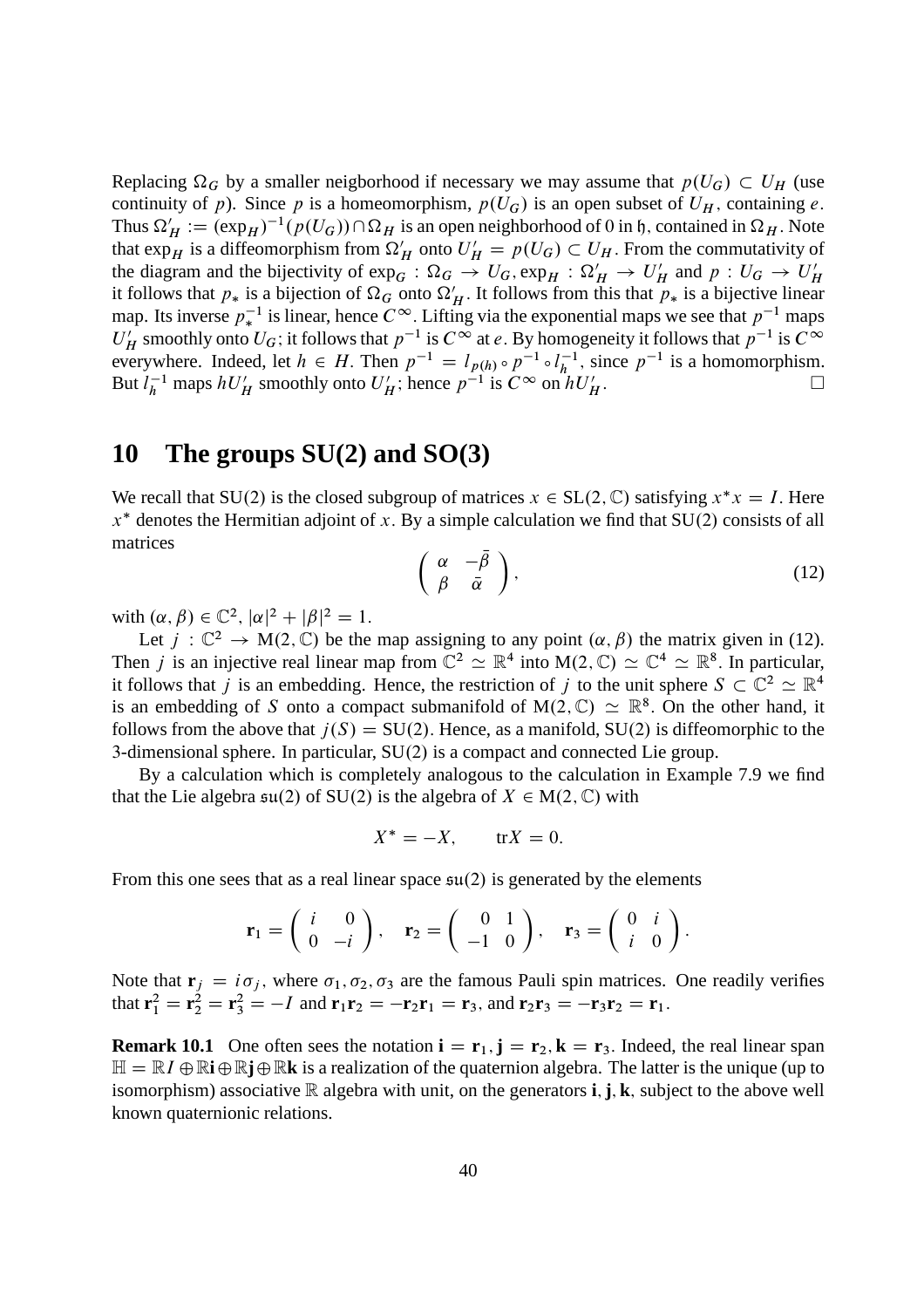It follows from the above product rules that the commutator brackets are given by

$$
[\mathbf{r}_1, \mathbf{r}_2] = 2\mathbf{r}_3
$$
,  $[\mathbf{r}_2, \mathbf{r}_3] = 2\mathbf{r}_1$ ,  $[\mathbf{r}_3, \mathbf{r}_1] = 2\mathbf{r}_2$ .

From this it follows that the endomorphisms  $ad\mathbf{r}_i \in End(\mathfrak{su}(2))$  have the following matrices with respect to the basis  $\mathbf{r}_1, \mathbf{r}_2, \mathbf{r}_3$ :

$$
\text{mat ad}\mathbf{r}_1 = \left(\begin{array}{ccc} 0 & 0 & 0 \\ 0 & 0 & -2 \\ 0 & 2 & 0 \end{array}\right), \quad \text{mat ad}\mathbf{r}_2 = \left(\begin{array}{ccc} 0 & 0 & 2 \\ 0 & 0 & 0 \\ -2 & 0 & 0 \end{array}\right), \quad \text{mat ad}\mathbf{r}_3 = \left(\begin{array}{ccc} 0 & -2 & 0 \\ 2 & 0 & 0 \\ 0 & 0 & 0 \end{array}\right).
$$

The above elements belong to

$$
\mathfrak{so}(3) = \{ X \in M(3, \mathbb{R}) \mid X^* = -X \},
$$

the Lie algebra of the group  $SO(3)$ .

If  $a \in \mathbb{R}^3$ , then the exterior product map  $X \mapsto a \times X$ ,  $\mathbb{R}^3 \to \mathbb{R}^3$  has matrix

$$
R_a = \begin{pmatrix} 0 & -a_3 & a_2 \\ a_3 & 0 & -a_1 \\ -a_2 & a_1 & 0 \end{pmatrix}
$$

with respect to the standard basis  $e_1, e_2, e_3$  of  $\mathbb{R}^3$ . Clearly  $R_a \in \mathfrak{so}(3)$ .

**Lemma 10.2** *Let*  $t \in \mathbb{R}$ . *Then*  $\exp tR_a$  *is the rotation with axis a and angle*  $t|a|$ *.* 

**Proof:** Let  $r \in SO(3)$ . Then one readily verifies that  $R_a = r \circ R_{r^{-1}a} \circ r^{-1}$ , and hence

$$
\exp tR_a = r \circ \exp[tR_{r^{-1}a}] \circ r^{-1}.
$$

Selecting r such that  $r^{-1}a = |a|e_1$ , we see that we may reduce to the case that  $a = |a|e_1$ . In that case one readily computes that:

$$
\exp tR_a = \begin{pmatrix} 1 & 0 & 0 \\ 0 & \cos t |a| & -\sin t |a| \\ 0 & \sin t |a| & \cos t |a| \end{pmatrix}.
$$

Write  $R_j = R_{e_j}$ , for  $j = 1, 2, 3$ . Then by the above formulas for mat  $ad(\mathbf{r}_j)$  we have

$$
\text{mat } \text{ad}(\mathbf{r}_j) = 2R_j \qquad (j = 1, 2, 3). \tag{13}
$$

 $\Box$ 

We now define the map  $\varphi : SU(2) \to GL(3,\mathbb{R})$  by  $\varphi(x) = \text{matAd}(x)$ , the matrix being taken with respect to the basis  $\mathbf{r}_1, \mathbf{r}_2, \mathbf{r}_3$ . Then  $\varphi$  is a homomorphism of Lie groups.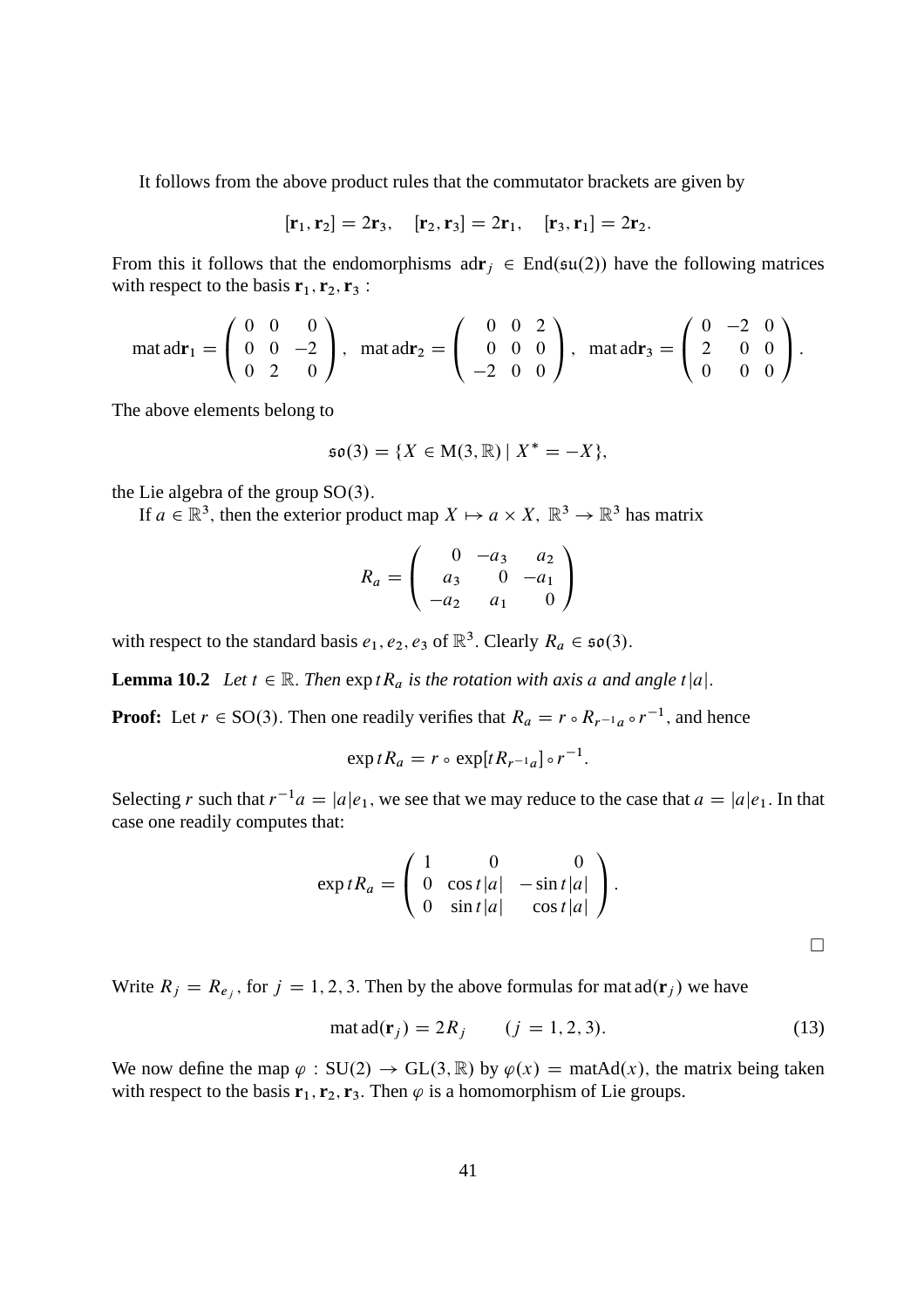**Proposition 10.3** *The map*  $\varphi$  : SU(2)  $\rightarrow$  GL(3, R),  $x \mapsto$  matAd(x) *is a surjective group homomorphism onto* SO(3), *and induces an isomorphism:* 

$$
SU(2)/\{\pm I\} \simeq SO(3).
$$

**Proof:** From

$$
\varphi(\exp X) = \text{mate}^{\text{ad}X} = e^{\text{mat} \text{ad}X}
$$

we see that  $\varphi$  maps SU(2)<sub>e</sub> into SO(3). Since SU(2) is obviously connected, we have SU(2) =  $SU(2)_e$ , so that  $\varphi$  is a Lie group homomorphism from SU(2) to SO(3). The tangent map of  $\varphi$  is given by  $\varphi_* : X \mapsto \text{mat ad } X$ . It maps the basis  $\{r_i\}$  of  $\mathfrak{su}(2)$  onto the basis  $\{2R_i\}$  of  $\mathfrak{so}(3)$ , hence is a linear isomorphism. It follows that  $\varphi$  is a local diffeomorphism at I, hence its image im $\varphi$  contains an open neighborhood of I in SO(3). By homogeneity, im $\varphi$  is an open connected subgroup of SO(3), and we see that im $\varphi = SO(3)_e$ . As SO(3) is connected, it follows that im $\varphi = SO(3)$ . From this we conclude that  $\varphi : SU(2) \rightarrow SO(3)$  is a surjective group homomorphism. Hence  $SO(3) \simeq SU(2)/\ker \varphi$ . The kernel of  $\varphi$  may be computed as follows. If  $x \in \text{ker }\varphi$ , then Ad $(x) = I$ . Hence  $x\mathbf{r}_j = \mathbf{r}_j x$  for  $j = 1, 2, 3$ . From this one sees that  $x \in \{-I, I\}$ .  $\Box$  $x \in \{-I, I\}$ . Hence ker  $\varphi = \{-I, I\}$ .

It is of particular interest to understand the restriction of  $\varphi$  to one-parameter subgroups of SU(2). We first consider the one-parameter group  $\alpha : t \mapsto \exp(t\mathbf{r}_1)$ . Its image T in SU(2) consists of the matrices

$$
u_t = \left(\begin{array}{cc} e^{it} & 0\\ 0 & e^{-it} \end{array}\right), \qquad (t \in \mathbb{R}).
$$

Obviously, T is the circle group. The image of  $u_t$  under  $\varphi$  is given by

$$
\varphi(u_t) = \varphi(e^{t\mathbf{r}_1}) = e^{\varphi_*(t\mathbf{r}_1)} = e^{2tR_1}.
$$

By a simple calculation, we deduce that, for  $\theta \in \mathbb{R}$ ,

$$
R_{\theta} := e^{\theta R_1} = \begin{pmatrix} 1 & 0 & 0 \\ 0 & \cos \theta & \sin \theta \\ 0 & -\sin \theta & \cos \theta \end{pmatrix},
$$

the rotation with angle  $\theta$  around the x<sub>1</sub>-axis. Let D be the group consisting of these rotations. Then  $\varphi$  maps T onto D. Moreover, from  $\varphi(u_t) = R_{2t}$  we see that  $\varphi$  restricts to a double covering from T onto D.

More generally, if X is any element of  $\mathfrak{su}(2)$ , different from 0, there exists a  $x \in SU(2)$  such that  $Ad(x^{-1})X = x^{-1}Xx = \tau \mathbf{r}_1$ , for some  $\tau > 0$ . It follows that the one-parameter subgroup  $\alpha_X$  has image  $\exp \R X = \exp[\text{Ad}(x)\R \mathbf{r}_1] = xT x^{-1}$  in SU(2). The image of  $xT x^{-1}$  under  $\varphi$ equals  $rDr^{-1}$ , with  $r = \varphi(x)$ . Moreover, the following diagram commutes:

$$
\begin{array}{ccc}\nT & \xrightarrow{c_x} & xTx^{-1} \\
\downarrow \varphi & & \downarrow \varphi \\
D & \xrightarrow{c_r} & rDr^{-1}.\n\end{array}
$$

The horizontal arrows being diffeomorphisms, it follows that  $\varphi|_{xTx^{-1}}$  is a double covering from  $xTx^{-1}$  onto  $rDr^{-1}$ .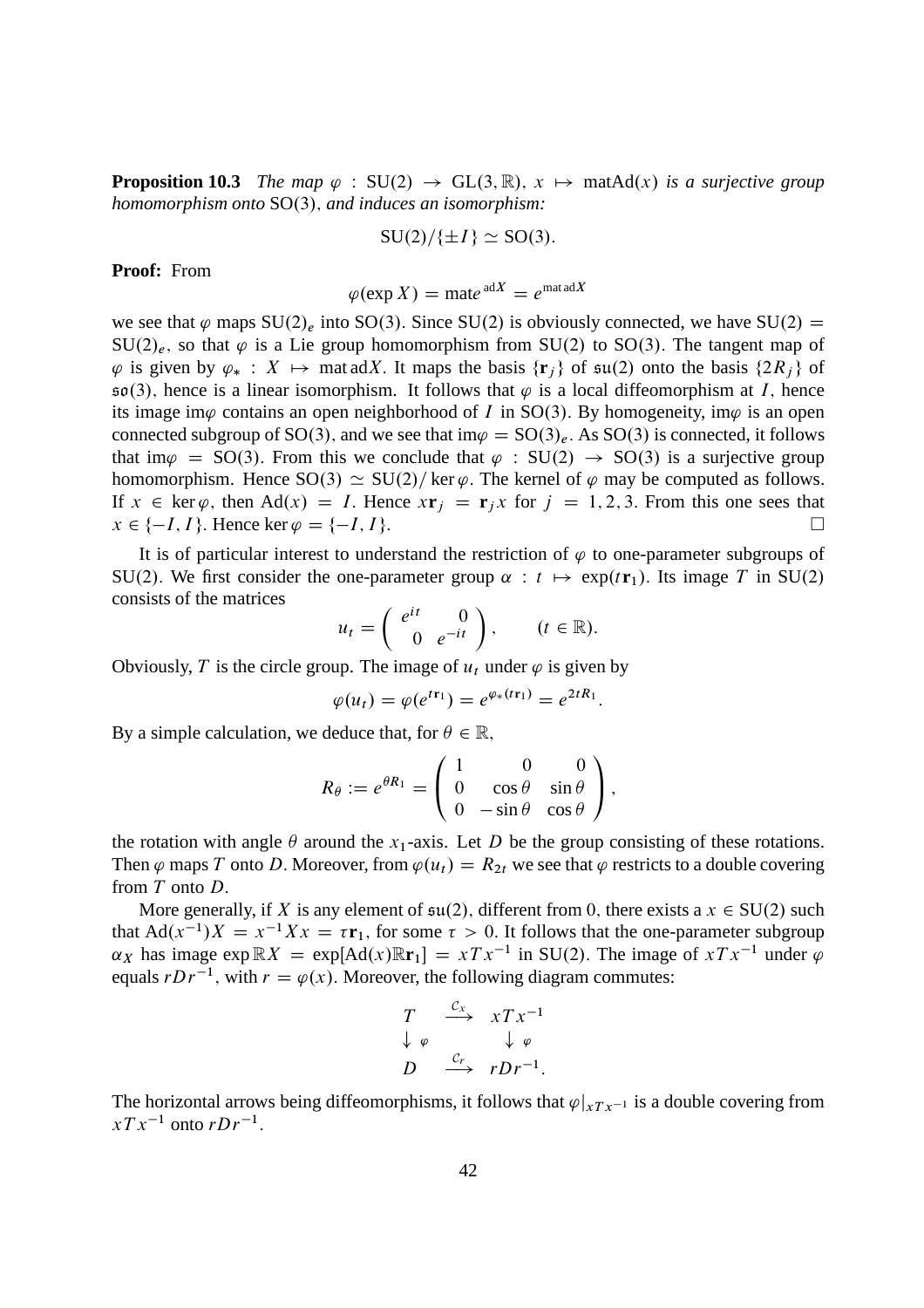### **11 Group actions and orbit spaces**

**Definition 11.1** Let M be a set and G a group. A *(left)* action of G on M is a map  $\alpha$ :  $G \times M \rightarrow$  $M$  such that

- (a)  $\alpha(g_1, \alpha(g_2, m)) = \alpha(g_1g_2, m)$   $(m \in M, g_1, g_2 \in G);$
- (b)  $\alpha(e, m) = m$   $(m \in M)$ .

Instead of the cumbersome notation  $\alpha$  we usually exploit the notation  $g \cdot m$  or gm for  $\alpha(g, m)$ . Then the above rules (a) and (b) become:  $g_1 \cdot (g_2 \cdot m) = (g_1g_2) \cdot m$ , and  $e \cdot m = m$ .

If  $g \in G$ , then we sometimes use the notation  $\alpha_g$  for the map  $m \mapsto \alpha(g, m) = gm$ ,  $M \rightarrow$ M. From (a) and (b) we see that  $\alpha_g$  is a bijection with inverse map equal to  $\alpha_{g-1}$ . Let Sym $(M)$ denote the set of bijections from M onto itself. Then  $Sym(M)$ , equipped with the composition of maps, is a group. According to (a) and (b) the map  $\alpha : g \mapsto \alpha_g$  is a group homomorphism of G into Sym $(M)$ . Conversely, any group homomorphism  $G \to Sym(M)$  comes from a unique left action of  $G$  on  $M$  in the above fashion.

Let  $M_1, M_2$  be two sets equipped with (left) G-actions. A map  $\varphi : M_1 \to M_2$  is said to *intertwine* the G-actions, or to be *equivariant*, if  $\varphi(gm) = g\varphi(m)$  for all  $m \in M_1$  and  $g \in G$ .

**Remark 11.2** Similarly, a *right action* of a group G on a set M is defined to be a map  $\alpha$ :  $M \times G \to M$ ,  $(m, g) \mapsto mg$ , such that  $me_G = m$  and  $(mg_1)g_2 = m(g_1g_2)$  for all  $m \in M$  and  $g_1, g_2 \in G$ . Notice that these requirements on  $\alpha$  are equivalent to the requirement that the map  $\alpha^{\vee}: G \times M \to M$  defined by  $\alpha^{\vee}(g,m) = mg^{-1}$  is a left action. Thus, all results for left actions have natural counterparts for right actions.

Our goal is to study smooth actions of a Lie group on a manifold. As a first step we concentrate on continuous actions. This is most naturally done for topological groups.

**Definition 11.3** A *topological group* is a group G equipped with a topology such that the multiplication map  $\mu: G \times G \to G$ ,  $(x, y) \mapsto xy$  and the inversion map  $\iota: G \to G$ ,  $x \mapsto x^{-1}$  are continuous.

Note that a Lie group is in particular a topological group.

**Definition 11.4** Let G be a topological group. By a *continuous right action* of G on a topological space M we mean an action  $\alpha : M \times G \to M$  that is continuous as a map between topological spaces. A (right) G-space is a topological space equipped with a continuous (right) G-action.

We assume that H is a topological group and that M is a topological space equipped with a continuous right action  $\alpha$  of H. Given  $h \in H$  we denote by  $\alpha_h$  the map  $M \to M$  given by  $m \mapsto mh$ . Then  $\alpha_h$  is continuous and so is its inverse  $\alpha_{h-1}$ . Therefore,  $\alpha_h$  is a homeomorphism of M onto itself.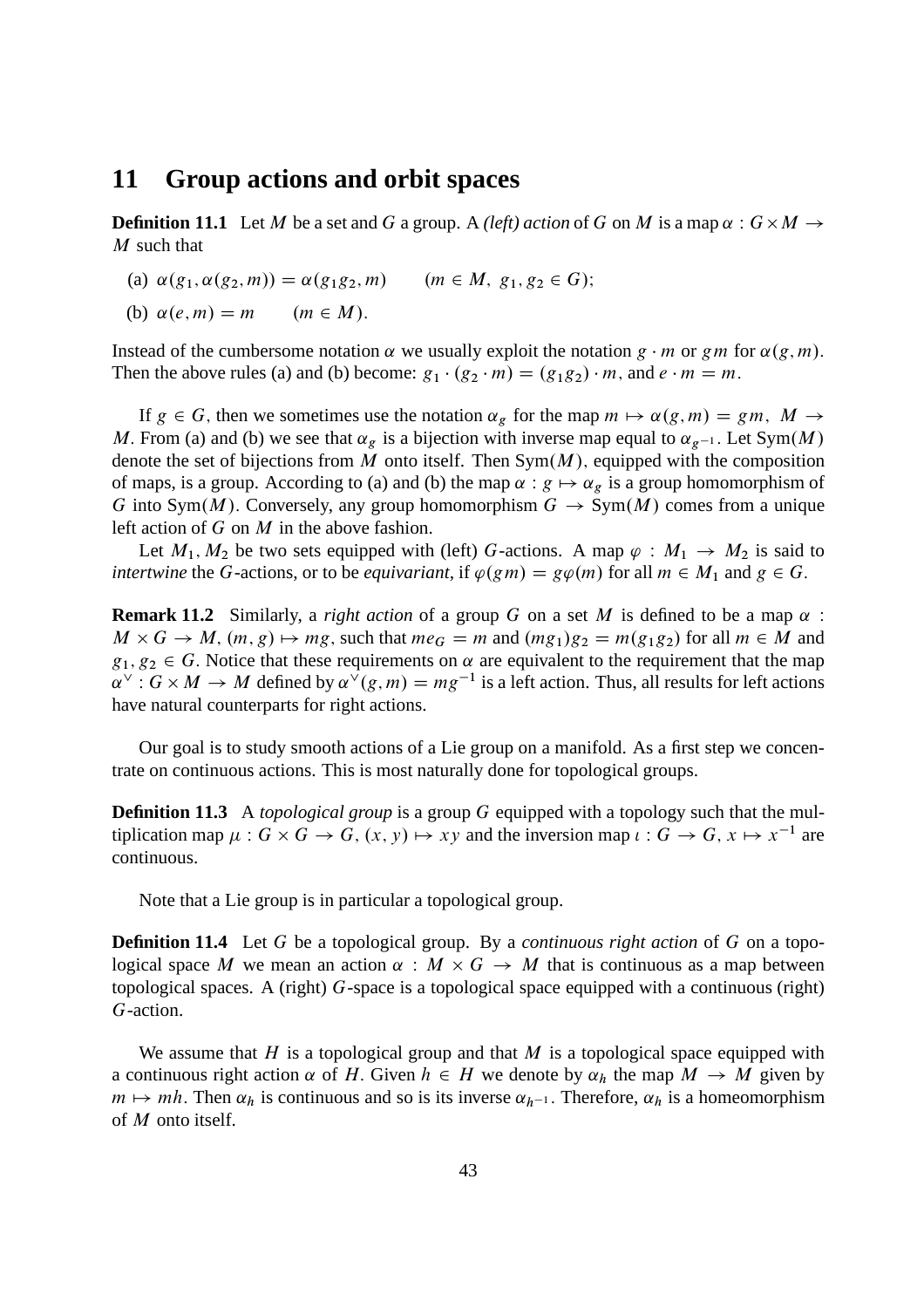Sets of the form  $mH$  ( $m \in M$ ) are called *orbits* for the action  $\alpha$ . Note that for two orbits  $m_1H, m_2H$  either  $m_1H = m_2H$  or  $m_1H \cap m_2H = \emptyset$ . Thus, the orbits constitue a partition of M. The set of all orbits, called the *orbit space*, is denoted by  $M/H$ . The canonical projection  $M \to M/H$ ,  $m \mapsto mH$  is denoted by  $\pi$ .

The orbit space  $X = M/H$  is equipped with the quotient topology. This is the finest topology for which the map  $\pi : M \to M/H$  is continuous. Thus, a subset O of X is open if and only if its preimage  $\pi^{-1}(\mathcal{O})$  is open in M.

In general this topology need not be Hausdorff even if  $M$  is Hausdorff. We will return to this issue later.

The following result is useful, but particular for group actions. It is not true for quotient topologies in general.

**Lemma 11.5** *The natural map*  $\pi : M \rightarrow M/H$  *is open.* 

**Proof:** Let  $U \subset M$  be open and put  $\mathcal{O} = \pi(U)$ . Then the preimage  $\pi^{-1}(\mathcal{O})$  equals the union of the sets  $Uh = \alpha_h(U)$ , which are open in M. It follows that  $\pi^{-1}(\mathcal{O})$  is open, hence  $\mathcal O$  is open by definition of the quotient topology.  $\Box$ 

We denote by  $\mathcal{F}(M)$  the complex linear space of functions  $M \to \mathbb{C}$ . Let  $\mathcal{F}(M)^H$  denote the subspace of  $\mathcal{F}(M)$  consisting of functions  $g : M \to \mathbb{C}$  that are H-invariant, i.e.,  $g(mh) = g(m)$ for all  $m \in M$ ,  $h \in H$ .

If  $f : M/H \to \mathbb{C}$  is a function, then the pull-back of f by  $\pi$ , defined by  $\pi^*(f) := f \circ \pi$ , is a function on M that is H-invariant, i.e., it belongs to  $\mathcal{F}(M)^H$ . One readily verifies that  $\pi^*$  is a linear isomorphism from  $\mathcal{F}(M/H)$  onto  $\mathcal{F}(M)^H$ .

Let  $C(M)^H$  be the space  $C(M) \cap \mathcal{F}(M)^H$  of continuous functions  $M \to \mathbb{C}$  which are H-invariant.

# **Lemma 11.6** *The pull-back map*  $\pi^*$  :  $f \mapsto f \circ \pi$  *maps*  $C(M/H)$  *bijectively onto*  $C(M)^H$ .

**Proof:** Obviously  $\pi^*$  maps  $C(M/H)$  injectively into  $C(M)^H$ . It remains to establish surjectivity. Let  $f \in C(M)^H$ . Then  $f = \pi^*(g)$  for a unique function  $g : M/H \to \mathbb{C}$ . We must show that g is continuous. Let  $\Omega$  be an open subset of  $\mathbb{C}$ . Then  $U = f^{-1}(\Omega)$  is open in M. From the H-invariance of f it follows that U is right H-invariant. Hence  $U = \pi^{-1}(\pi(U))$  and it follows that  $\pi(U)$  is open in  $M/H$ . But  $\pi(U) = g^{-1}(\Omega)$ . Thus, g is continuous.

**Remark 11.7** With exactly the same proof it follows: if X is an arbitrary topological space, then  $\pi^*$  maps  $C(M/H, X)$  (bijectively) onto  $C(M, X)^H$ . In fact, the quotient topology on  $M/H$  is uniquely characterized by this property for all  $X$ .

In what follows we shall mainly be interested in actions on locally compact Hausdorff spaces. Recall that the topological space  $M$  is said to be Hausdorff if for each pair of distinct points  $m_1, m_2$  of M there exist open neighborhoods  $U_i$  of  $m_i$  such that  $U_1 \cap U_2 = \emptyset$ . The space M is said to be locally compact if each point in  $M$  has a compact neighborhood. Note that in a Hausdorff space  $M$  each compact subset is closed. Moreover, if  $M$  is locally compact Hausdorff, then for every point  $m \in M$  and every open neighborhood U of m there exists a compact neighborhood  $N$  of  $m$  contained in  $U$ .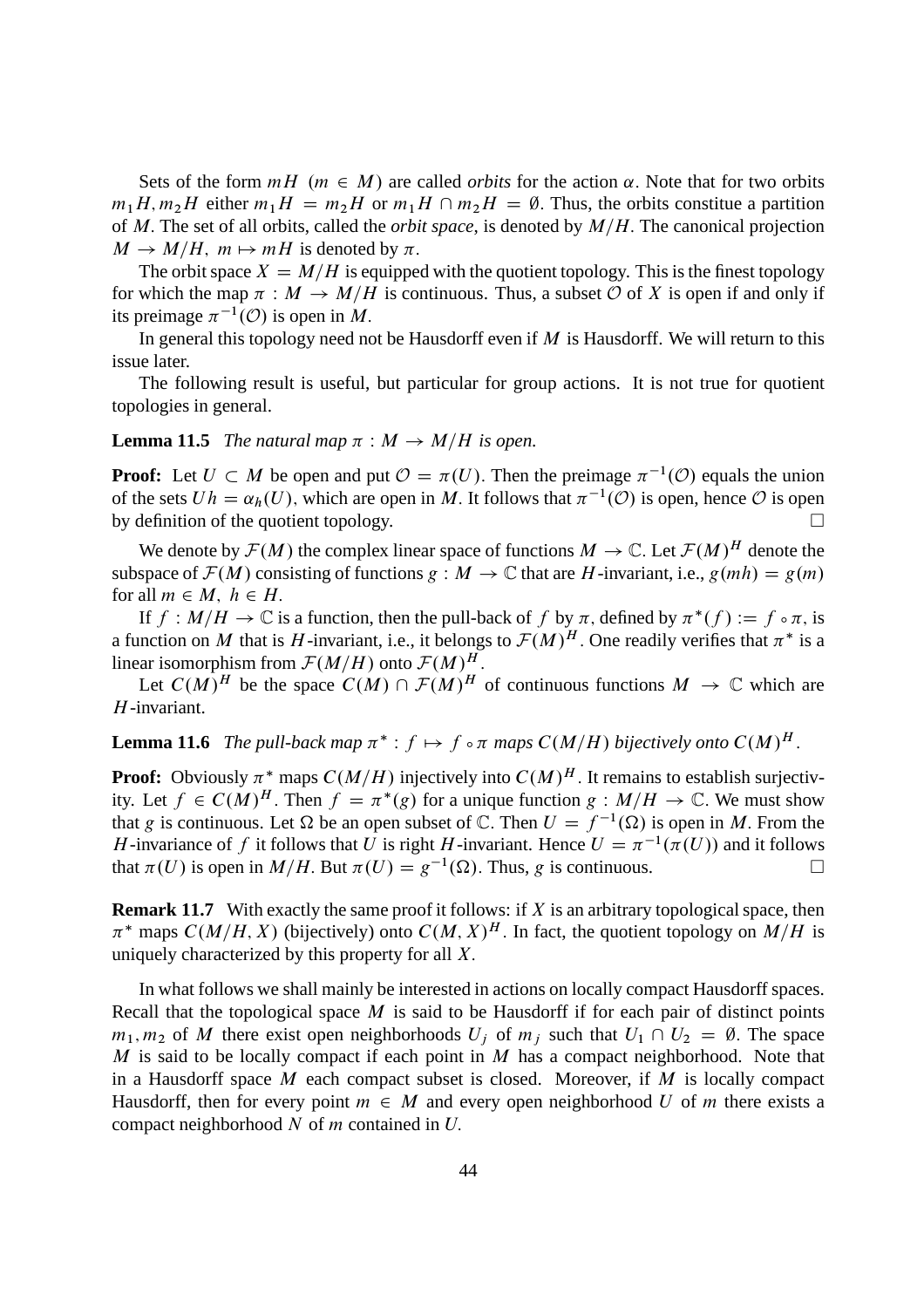**Lemma 11.8** *Let* M *be a locally compact Hausdorff space, equipped with a continuous right action of a topological group* H: *Then the following assertions are equivalent.*

- (a) *The orbit space*  $M/H$  *is Hausdorff.*
- (b) For each compact subset  $C \subset M$  the set  $CH$  is closed.

**Proof:** Assume (a) and let  $C \subset M$  be compact. Then  $\pi(C)$  is compact. As  $M/H$  is Hausdorff, it follows that  $\pi(C)$  is closed. As  $CH = \pi^{-1}(\pi(C))$ , it follows that CH is closed.

Next, assume (b). From the fact that  $\{m\}$  is compact, for  $m \in M$ , it follows that the orbit  $mH$  is closed. Let  $x_1, x_2 \in X = M/H$  be distinct points. Select  $m_j \in \pi^{-1}(x_j)$ . Then  $x_i = m_iH$ , with  $m_1H \cap m_2H = \emptyset$ . The complement V of  $m_2H$  in M is open, right Hinvariant, and contains  $m_1H$ . Select an open neighborhood  $U_1$  of  $m_1$  in M such that  $U_1$  is compact and contained in V. Then by (a), the set  $U_1H$  is closed and still contained in V. Its complement  $V_2$  is open and containes  $m_2H$ . Hence,  $\pi(V_2)$  is open in X and contains  $x_2$ .

On the other hand,  $V_1 = U_1H$  is the union of the open sets  $U_1h$ , hence open in M. Moreover,  $V_1$  contains  $m_1$ , so that  $\pi(V_1)$  is an open neighborhood of  $x_1$  in X. Clearly, the sets  $V_1$  and  $V_2$  are right H-invariant and disjoint. It follows that the sets  $\pi(V_1)$  and  $\pi(V_2)$  are disjoint open subsets of X containing the points  $x_1$  and  $x_2$ , respectively. This establishes the Hausdorff property.  $\Box$ 

## **12 Smooth actions and principal fiber bundles**

**Definition 12.1** Let M be a smooth manifold and H a Lie group. An action of H on M is said to be *smooth* if the action map  $\alpha : M \times H \to M$ ,  $(m, h) \mapsto mh$  is a  $C^{\infty}$  map of manifolds.

In the rest of this section we will always assume that M is a smooth manifold on which  $H$ has a smooth right action. We will first study smooth actions for which the quotient  $M/H$  allows a natural structure of smooth manifold.

If  $\Omega$  is a smooth manifold, then H has a right action on the manifold  $\Omega \times H$ , given by  $(x, g) \cdot h = (x, gh)$ . We will say that such an action is of trivial principal fiber bundle (or trivial  $PFB)$  type.<sup>1</sup>

More generally, the right action of  $H$  on a manifold  $M$  is called of trivial PFB type if there exist a smooth manifold  $\Omega$  and a diffeomorphism  $\tau : M \to \Omega \times H$  that intertwines the Hactions. Such a map  $\tau$  is called a trivialization of the action. Note that dim  $\Omega = \dim M - \dim H$ .

**Definition 12.2** The right action of H on M is called of principal fiber bundle (PFB) type if the following two conditions are fulfilled.

- (a) Every point m of M possesses an open H-invariant neighborhood U such that the right  $H$ -action on  $U$  is of trivial PFB type.
- (b) If C is a compact subset of  $M$ , then  $CH$  is closed.

<sup>&</sup>lt;sup>1</sup>The terminology 'principal fiber bundle type' is not standard, but used here for purposes of exposition.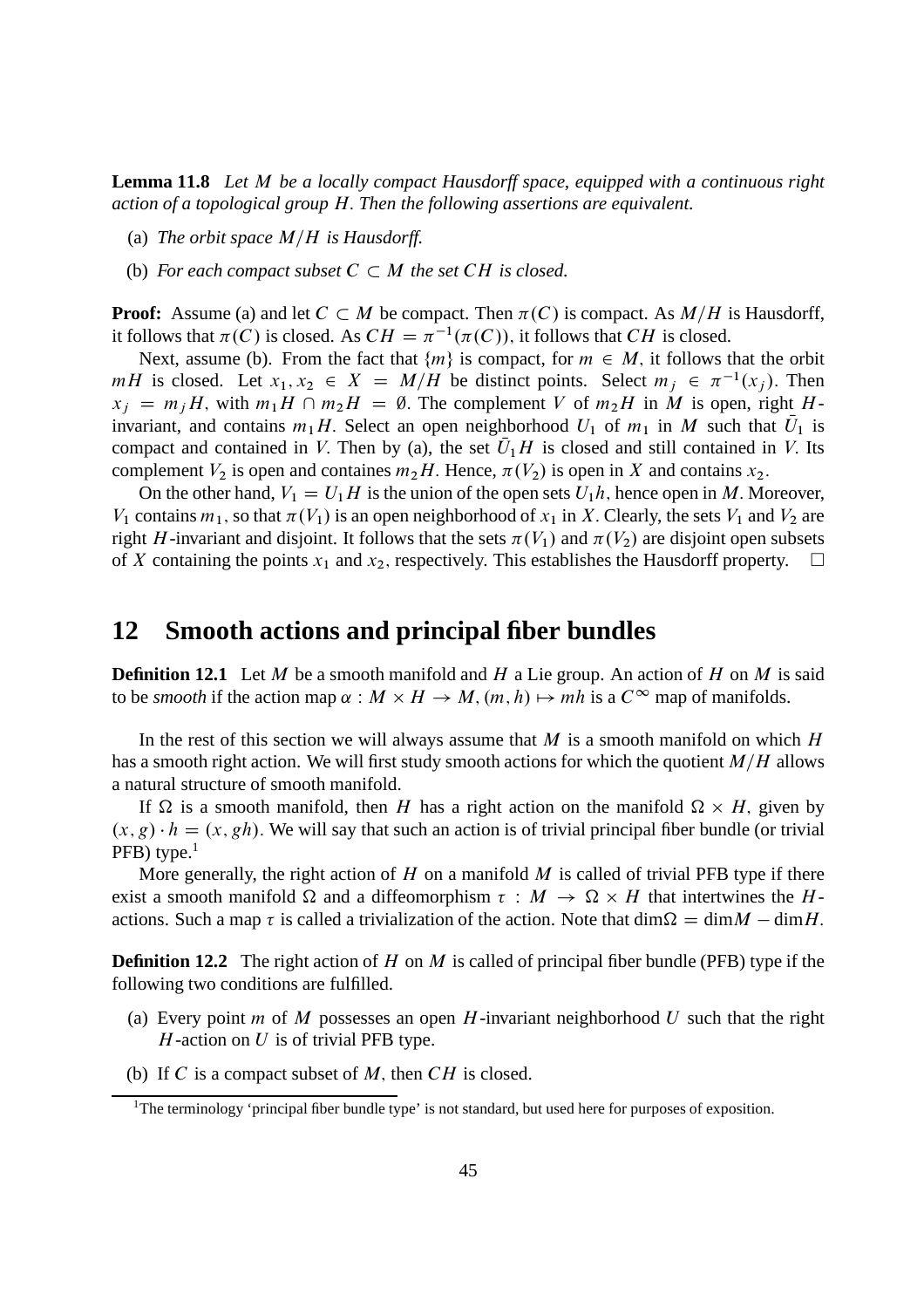In view of Lemma 11.8, the second condition is equivalent to the condition that the quotient space  $M/H$  is Hausdorff.

We call the pair  $(U, \tau)$  of condition (a) a local trivialization of the right H-space M at the point m. Clearly, if the right H-space M is of PFB type, then there exists a collection  $\{(U_\alpha, \tau_\alpha) \mid$  $\alpha \in \mathcal{A}$  of local trivializations such that the open sets  $U_\alpha$  cover M. Such a covering is called a trivializing covering.

**Remark 12.3** If H is a closed subgroup of a Lie group G, then the map  $(h, g) \mapsto gh, H \times G \rightarrow$ G defines a smooth right action of H on G. At a later stage we will see that this action is of PFBtype.

If the right H-action on M is of PFB type, then the quotient  $M/H$  admits a unique natural structure of smooth manifolds. In order to understand the uniqueness, the following preliminary result about submersions will prove to be very useful.

**Lemma 12.4** *Let* X, Y, Z *be smooth manifolds, and let*  $\pi : X \to Y$ ,  $\varphi : X \to Z$  *and*  $\psi : Y \to Z$ Z *be maps such that the following diagram commutes*

$$
\begin{array}{ccc}\nX & \xrightarrow{\varphi} & Z \\
\pi & \downarrow & \nearrow & \psi \\
Y & & & \n\end{array}
$$

*If*  $\varphi$  *is smooth and*  $\pi$  *a submersion, then*  $\psi$  *is smooth on*  $\pi(X)$ *.* 

**Proof:** The map  $\pi$ , being a submersion, is open. In particular,  $\pi(X)$  is an open subset of Y. Let  $y_0 \in \pi(X)$ . Fix  $x_0 \in X$  such that  $\pi(x_0) = y_0$ . Since  $\pi$  is a submersion, there exists an open neighborhood U of  $x_0$  and a diffeomorphism  $\varphi : U \to \pi(U) \times F$ , with F a smooth manifold of dimension dim X – dim Y, such that  $\pi = \text{pr}_2 \circ \varphi$ . Here  $\text{pr}_2$  denotes the projection  $\pi(U) \times F \to F$ onto the second component. Let  $b = \text{pr}_2 \varphi(x_0)$ . Then the smooth map  $\sigma : \pi(U) \to X$  defined by  $\sigma(y) = \varphi^{-1}(y, b)$  satisfies  $\pi \circ \sigma = I$  on  $\pi(U)$  and  $\sigma(y_0) = x_0$ . In other words,  $\pi$  admits a smooth locally defined section  $\sigma$  with  $\sigma(y_0) = x_0$ . From this it follows that  $\psi = \psi \circ \pi \circ \sigma = \varphi \circ \sigma$  on  $\pi(U)$ . Hence,  $\psi$  is smooth on  $\pi(U)$ .  $\varphi \circ \sigma$  on  $\pi(U)$ . Hence,  $\psi$  is smooth on  $\pi(U)$ .

**Theorem 12.5** Let the right H action on M be of PFB type. Then M/H carries a unique *structure of*  $C^{\infty}$ -manifold (compatible with the topology) such that the canonical projection  $\pi : M \to M/H$  is a smooth submersion.

*If*  $m \in M$ , *then the tangent map*  $T_m \pi : T_m M \to T_{\pi(m)} (M/H)$  *has kernel*  $T_m (mH)$ , *the tangent space of the orbit* mH *at* m: *Accordingly, it induces a linear isomorphism from*  $T_m M/T_m(mH)$  onto  $T_{\pi(m)}(M/H)$ .

Finally,  $\pi^*: f \mapsto f \circ \pi$  restricts to a bijective linear map from  $C^\infty(M/H)$  onto  $C^\infty(M)^H$  .

**Remark 12.6** It follows from the assertion on the tangent maps that the dimension of  $M/H$ equals dim $M - \text{dim}H$ .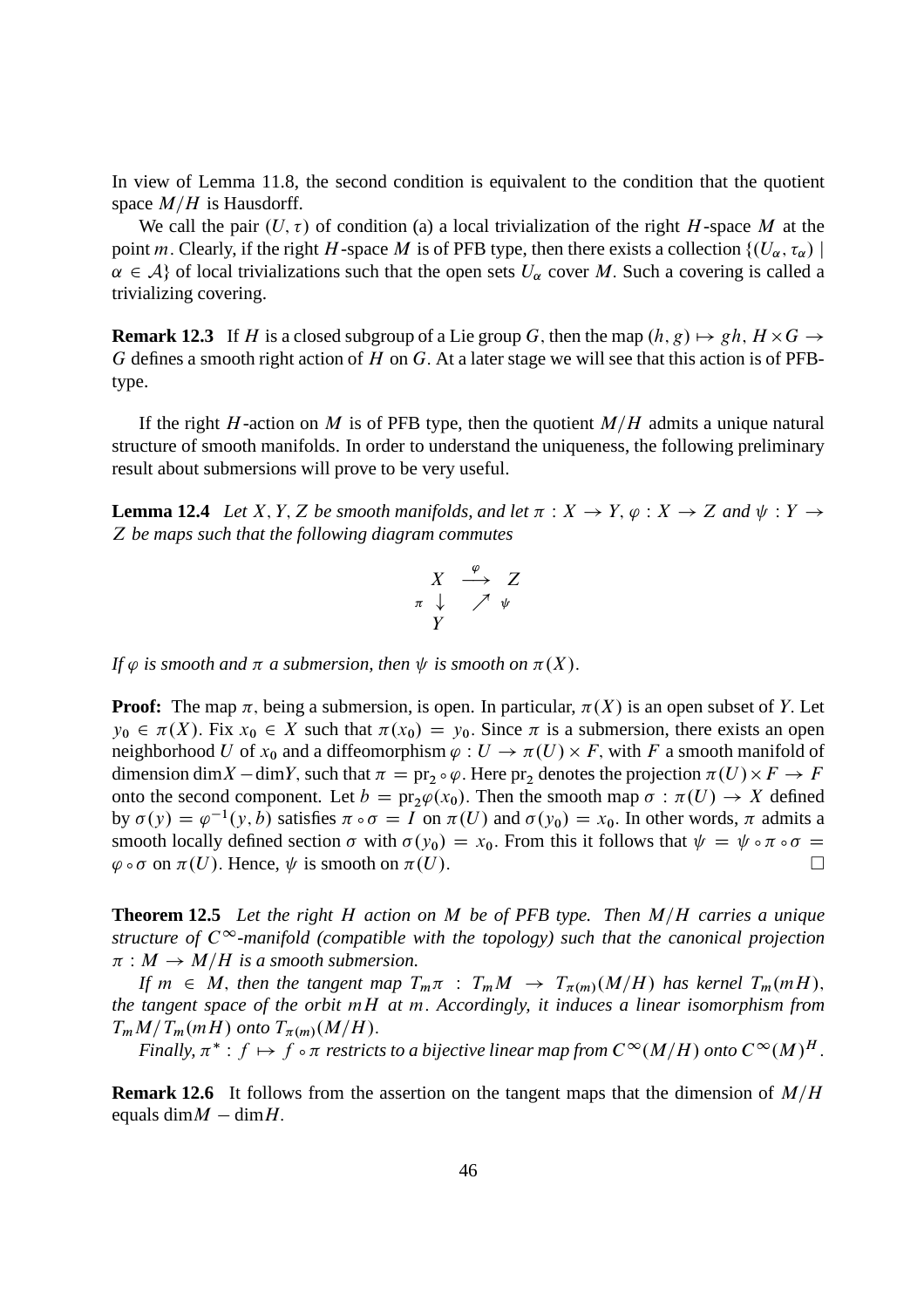**Proof:** We will first show that the manifold structure, if it exists, is unique. Let  $X_i$  denote  $M/H$ , equipped with a manifold structure labeled by  $j \in \{1, 2\}$  and assume that the projection map  $\pi : M \to M/H$  is submersive for both manifold structures. We will show the identity map  $I: X_1 \rightarrow X_2$  is smooth for the given manifold structures. The following diagram commutes



Since  $\pi : M \to X_1$  is a submersion and  $\pi : M \to X_2$  smooth, it follows by Lemma 12.4 that  $I: X_1 \to X_2$  is smooth. By symmetry of the argument it follows that the inverse to I is smooth as well. Hence,  $X_1$  and  $X_2$  are diffeomorphic manifolds. This establishes uniqueness of the manifold structure.

We defer the treatment of existence until the end of the proof, and will first derive the other assertions as consequences.

We first address the assertion about the tangent map of  $\pi$ . Let  $m \in M$ . Since  $\pi$  is a submersion,  $T_m \pi : T_m M \to T_{\pi(m)}(M/H)$  is a surjective linear map, with kernel equal to the tangent space of the fiber  $\pi^{-1}(\pi(m))$ . This fiber equals  $mH$ . Hence ker  $T_m \pi = T_m(mH)$ .

Finally, it is obvious that  $\pi^*$  restricts to a linear injection from  $C^{\infty}(M/H)$  into  $C^{\infty}(M)^H$ . Let  $g \in C^{\infty}(M)^{H}$ . Then  $g = f \circ \pi$  for a unique function  $f : M \to \mathbb{C}$ . Since g is smooth and  $\pi$  a smooth submersion, it follows by application of Lemma 12.4 that f is smooth. This establishes the surjectivity, and hence the bijectivity of  $\pi^*$ .

We end the proof by establishing the existence of a manifold structure on  $X = M/H$  for which  $\pi$  becomes a smooth submersion. First of all, X is a topological space, which is Hausdorff because of Lemma 11.8.

Let  $\{(U_\alpha, \tau_\alpha)\}_{\alpha \in A}$  be a trivializing covering of M as above. Thus,  $\tau_\alpha$  is a diffeomorphism of  $U_{\alpha}$  onto  $\Omega_{\alpha} \times H$  which intertwines the right H-actions. Writing the manifolds  $\Omega_{\alpha}$  as unions of charts, we see that we may replace the trivializing covering by one for which each  $\Omega_{\alpha}$  equals an open subset of  $\mathbb{R}^n$ . We write  $i_\alpha$  for the injection  $x \mapsto (x, e)$ ,  $\Omega_\alpha \to \Omega_\alpha \times H$  and  $p_\alpha$  for the projection  $\Omega_{\alpha} \times H \to \Omega_{\alpha}$  onto the first coordinate.

We will use the trivializing covering to define a smooth atlas of X. The map  $\tau_{\alpha}: U_{\alpha} \to$  $\Omega_{\alpha} \times H$  is a diffeomorphism intertwining the H-actions, hence induces a homeomorphism  $\chi_{\alpha}$ :  $\pi(U_{\alpha}) \to (\Omega_{\alpha} \times H)/H$ . The projection map  $p_{\alpha}$  induces a homeomorphism of the latter space onto  $\Omega_{\alpha}$ , by which we shall identify. Put  $V_{\alpha} = \pi(U_{\alpha})$ . Then the following diagram commutes:

$$
U_{\alpha} \xrightarrow{\tau_{\alpha}} \Omega_{\alpha} \times H
$$
  
\n
$$
\tau \downarrow \qquad \qquad \downarrow \qquad p_{\alpha}
$$
  
\n
$$
V_{\alpha} \xrightarrow{\chi_{\alpha}} \Omega_{\alpha}
$$
 (14)

The sets  $V_\alpha$ , for  $\alpha \in A$ , constitute an open covering of X, and the maps  $\chi_\alpha : V_\alpha \to \Omega_\alpha$  are homeomorphisms. We will show that the pairs  $(V_\alpha, \chi_\alpha)$ , for  $\alpha \in \mathcal{A}$ , constitute a smooth atlas. Put  $\Omega_{\beta}^{\alpha} = \chi_{\beta}(V_{\alpha} \cap V_{\beta})$ . Then the transition map

$$
\chi_{\beta\alpha}:=\chi_{\beta}\circ\chi_{\alpha}^{-1}
$$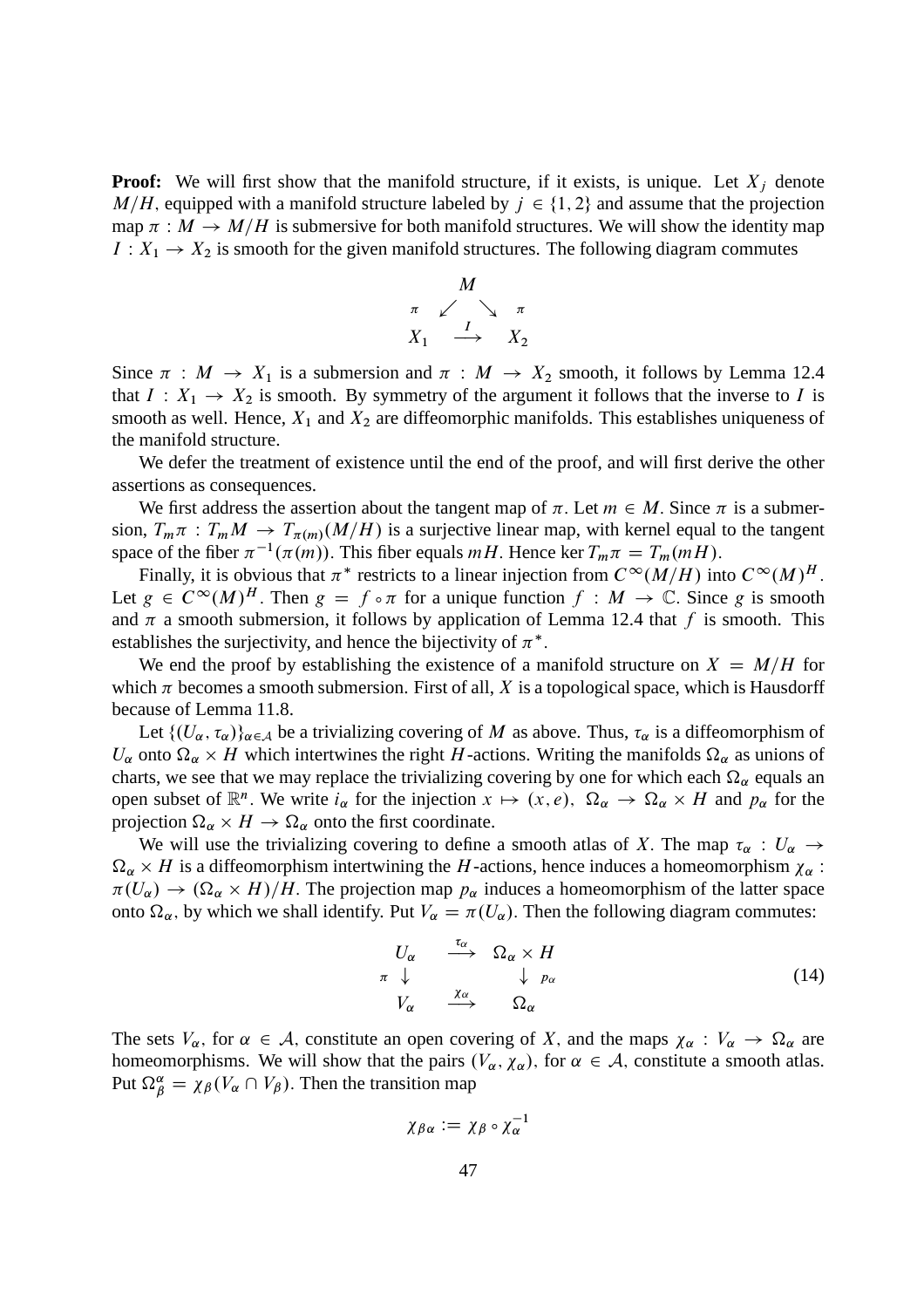is a homeomorphism from  $\Omega^{\beta}_{\alpha}$  onto  $\Omega^{\alpha}_{\beta}$ . We must show it is smooth.

The transition map  $\tau_{\beta\alpha} = \tau_{\beta} \circ \tau_{\alpha}^{-1}$  is a diffeomorphism from  $\Omega_{\alpha}^{\beta} \times H$  onto  $\Omega_{\beta}^{\alpha} \times H$ . Moreover, the diagram

$$
\begin{array}{ccc}\n\Omega^{\beta}_{\alpha} \times H & \stackrel{\tau_{\beta\alpha}}{\longrightarrow} & \Omega^{\alpha}_{\beta} \times H \\
p_{\alpha} & \downarrow & & \downarrow p_{\beta} \\
\Omega^{\beta}_{\alpha} & \stackrel{\chi_{\beta\alpha}}{\longrightarrow} & \Omega^{\alpha}_{\beta}\n\end{array}
$$

commutes. As the vertical arrow represent smooth submersions, it follows by application of Lemma 12.4 that  $\chi_{\beta\alpha}$  is smooth.

Let X be equipped with the structure of  $C^{\infty}$ -manifold determined by the atlas defined above. The map  $\pi$  maps  $U_{\alpha}$  onto  $V_{\alpha}$ . Moreover, from the commutativity of the diagram (14) we see that  $\pi|_{U_\alpha}$  corresponds via the horizontal diffeomorphisms  $\chi_\alpha$  and  $\tau_\alpha$  with the smooth projection  $p_\alpha$ . Hence  $\pi$  is smooth and submersive on each  $U_{\alpha}$ ; it follows that  $\pi$  is a smooth submersion.  $\square$ 

The following terminology is standard in the literature, and explains the terminology 'PFB type' used so far. We assume that  $X$  is a smooth manifold.

**Definition 12.7** A *principal fiber bundle* over X with *structure group* H is a pair  $(P, \pi)$  consisting of a smooth right H-manifold P and a smooth map  $\pi$ :  $P \to X$  with the following property. For every point  $x \in X$  there exists an open neighborhood V of x in X and a diffeomorphism  $\tau : \pi^{-1}(V) \to V \times H$  such that

(a)  $\pi = \text{pr}_V \circ \tau$  on  $\pi^{-1}(V)$ , where  $\text{pr}_V$  denotes the projection  $V \times H \to V$ ;

(b)  $\tau$  intertwines the right *H*-actions.

The manifold P is called the *total space*, X is called the *base space* of the bundle. A map  $\tau$  as above is called a *local trivialization* of the bundle.

The terminology 'action of PFB type' is finally justified by the following result.

#### **Lemma 12.8** *Let* H *be a Lie group.*

(a) If  $\pi$  :  $P \to X$  *is a principal bundle with structure group* H, *then the right action of* H *on* P is of PFB-type. Moreover,  $\pi$  factors through a diffeomorphism  $P/H \stackrel{\simeq}{\longrightarrow} X$ .

(b) *Conversely, if* M *is a smooth manifold equipped with a smooth right-action of* H *that is of PFB type, then*  $\pi : M \to M/H$  *is a principal fiber bundle with structure group* H.

**Proof:** Assertion (a) is a straightforward consequence of Definition 12.7. Assertion (b) is easily seen from the proof of Theorem 12.5.

**Example 12.9** (Frame bundle of a vector bundle) Let V be a finite dimensional real vector space of dimension k. Let Hom( $\mathbb{R}^k$ , V) denote the linear space of linear maps  $\mathbb{R}^k \to V$ . A frame in V is defined to be an injective linear map  $f : \mathbb{R}^k \to V$ . The set of frames, denoted  $F(V)$ , is a dense open subset of  $Hom(\mathbb{R}^k, V)$ . Let  $e_1, \ldots, e_k$  be the standard basis of  $\mathbb{R}^k$ . Then the map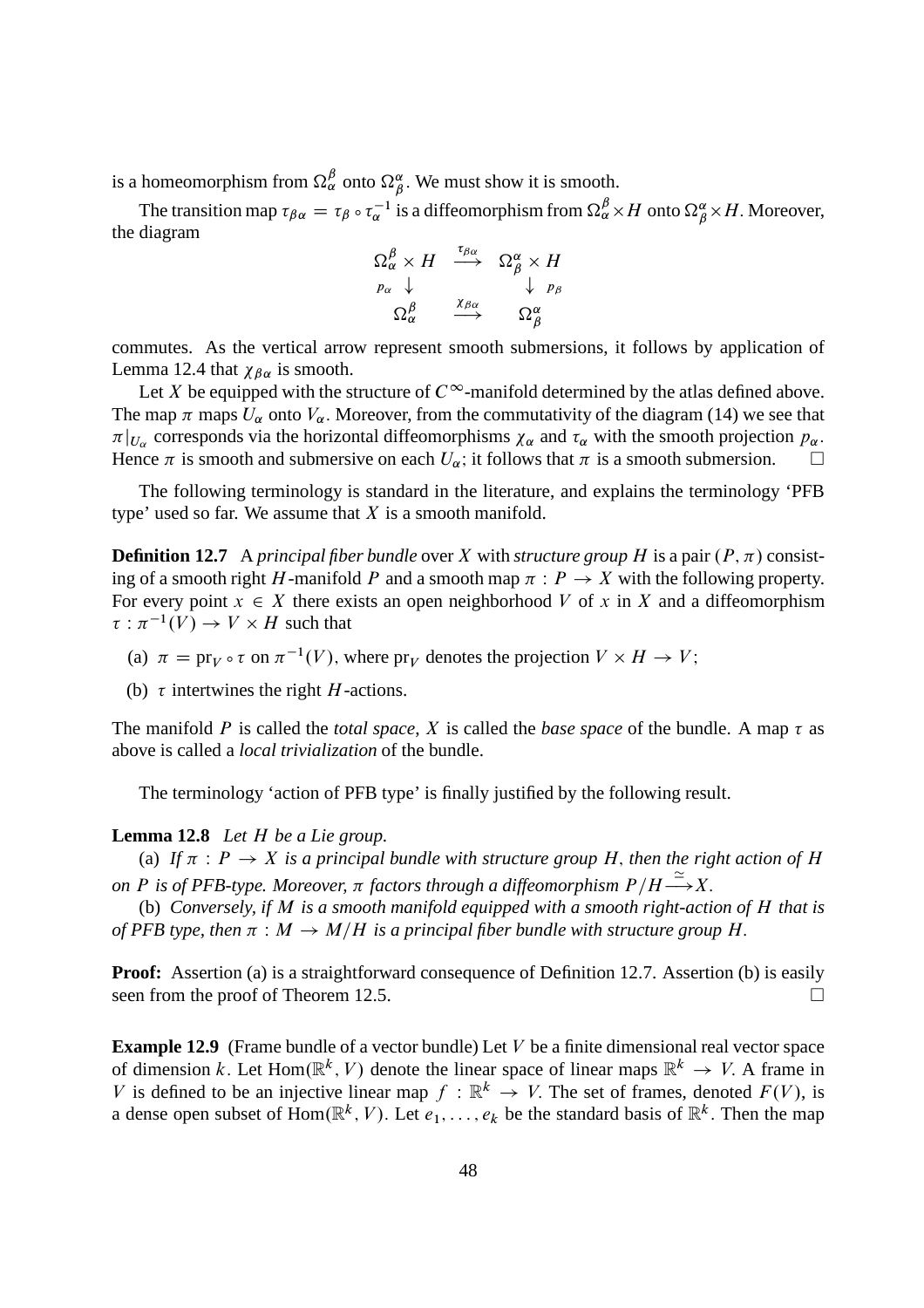$f \mapsto (f(e_1), \ldots, f(e_k))$  is a bijection from  $F(V)$  onto the set of ordered bases of V. Thus, a frame may be specified by giving an ordered basis of V:

The group  $H := GL(k, \mathbb{R}) \simeq GL(\mathbb{R}^k)$  acts on  $F(V)$  from the right; indeed the action is given by  $(f, a) \mapsto f \circ a$ . This action is free and transitive; see the text preceding Theorem 13.5 and Proposition 15.5 for the definitions of these notions. Thus, for each  $f \in F(V)$  the map  $a \mapsto fa$  is a diffeomorphism from H onto  $F(V)$ .

Let now  $p : E \to M$  be a vector bundle of rank k over a smooth manifold M. For an open subset  $U \subset M$  we write  $E_U := p^{-1}(U)$ . Then  $p : E_U \to U$  is a vector bundle over U, called the restriction of E to U. A trivialization of E over an open subset  $U \subset M$  is defined to be an isomorphism  $\tau: E_U \to U \times \mathbb{R}^k$  of vector bundles. For  $x \in U$  we define the linear isomorphism  $\tau_x : E_x \to \mathbb{R}^k$  by  $\tau = (x, \tau_x)$  on  $E_x$ . Let  $\mathbb{R}^k_M$  denote the trivial vector bundle  $M \times \mathbb{R}^k$  over M. Then the vector bundle  $\text{Hom}(\mathbb{R}^k, E)$  has fiber  $\text{Hom}(\mathbb{R}^k, E_x)$  at the point  $x \in M$ . A trivialization  $(U, \tau)$  of E induces a trivialization  $\tau'$  of Hom( $\mathbb{R}^k$ , E) given by  $\tau'_x(T_x) = \tau_x \circ T_x$  for  $T_x \in$  $\text{Hom}(\mathbb{R}^k, E_x)$ .

We define  $F(E)$  to be the subset  $\cup_{x \in M} F(E_x)$  of  $\text{Hom}(\mathbb{R}^k_M, E)$ . This subset is readily seen to be open; the natural map  $F(E) \rightarrow M$  mapping  $F(E)_x$  to x defines a sub fiber bundle of Hom( $\mathbb{R}^k_M$ , E). A trivialization  $\tau$  of E over U induces a trivialization  $\tau''$  of  $F(E)$  over U given by  $\tau''_x(f) = \tau_x \circ f$  for  $f \in F(E_x)$ . The group H acts from the right on each fiber  $F(E_x)$ . By looking at trivializations we see that these actions together constitute a smooth right action of H on  $F(E)$  which turns  $F(E)$  into a principal fiber bundle with structure group H.

#### **13 Proper free actions**

In this section we discuss a useful criterion for smooth actions to be of PFB type.

We recall that a continuous map  $f : X \rightarrow Y$  between locally compact Hausdorff (topological) spaces X and Y is said to be *proper* if for every compact subset  $C \subset Y$  the preimage  $f^{-1}(C)$  is compact.

For the moment we assume that  $M$  is a locally compact Hausdorff space equipped with a continuous right action of a locally compact Hausdorff topological group H:

**Definition 13.1** The action of H on M is called *proper* if  $(m, h) \mapsto (m, mh)$  is a proper map  $M \times H \to M \times M$ .

**Remark 13.2** Note that a continuous action of a compact (in particular of a finite) group is always proper.

**Lemma 13.3** *The following conditions are equivalent.*

- (a) *The action is proper.*
- (b) For every pair of compact subsets  $C_1, C_2 \subset M$  the set  $H_{C_1,C_2} := \{h \in H \mid C_1h\cap C_2 \neq \emptyset\}$ *is compact.*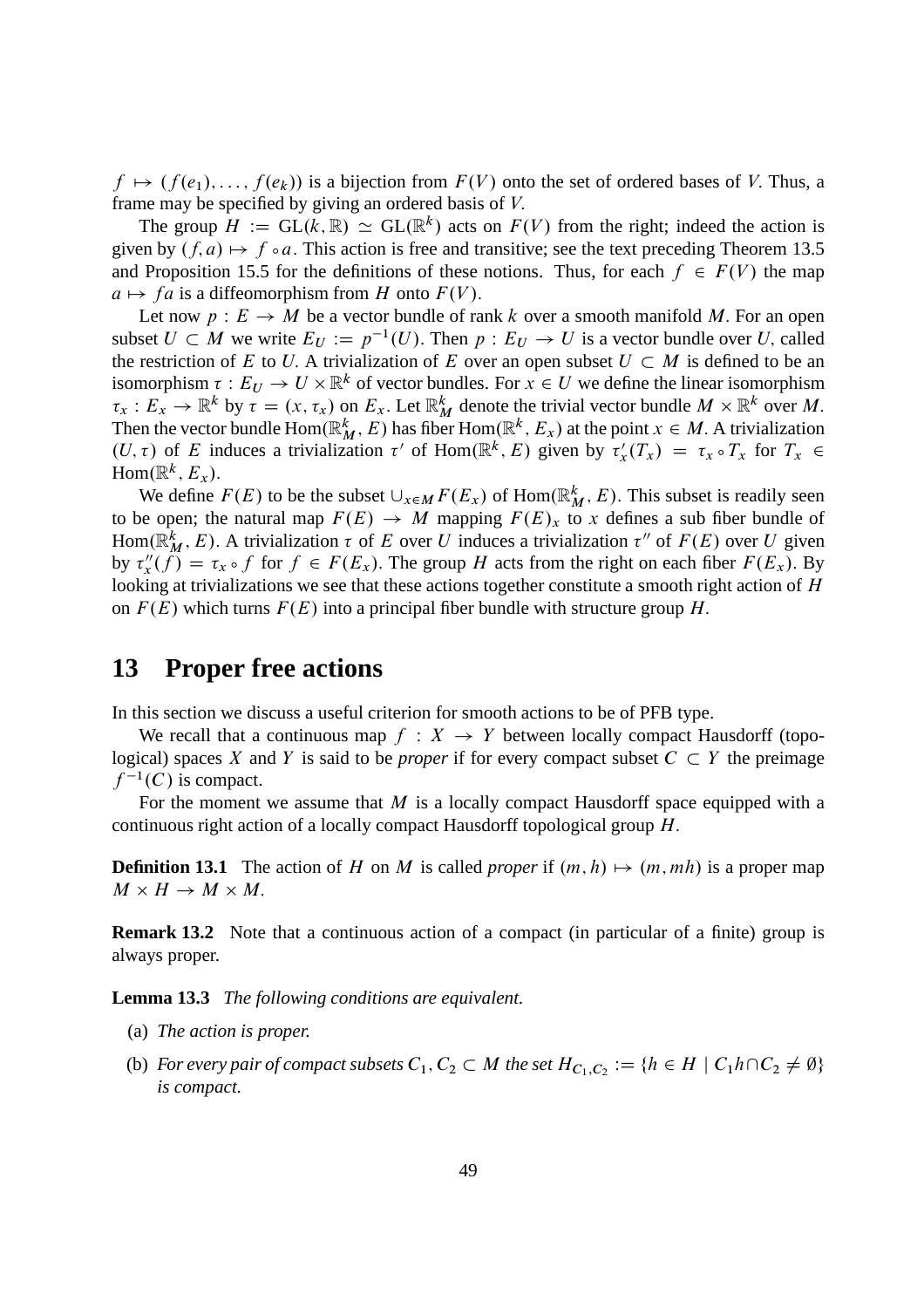**Proof:** Let  $\varphi : M \times H \to M \times M$ ,  $(m, h) \mapsto (m, mh)$ . Assume (a) and let  $C_1, C_2 \subset M$  be compact sets. Then  $C_1 \times C_2$  is compact, hence  $\varphi^{-1}(C_1 \times C_2)$  is a compact subset of  $M \times H$ . Now

$$
\varphi^{-1}(C_1 \times C_2) = \{(m, h) \mid m \in C_1, mh \in C_2\},\
$$

hence  $H_{C_1, C_2} = p_2(\varphi^{-1}(C_1 \times C_2))$ , with  $p_2$  denoting the projection  $M \times H \to H$ . It follows that  $H_{C_1, C_2}$  is compact. Hence (b).

Now assume that (b) holds, and let C be a compact subset of  $M \times M$ . Then there exist compact subsets  $C_1, C_2 \subset M$  such that  $C \subset C_1 \times C_2$ . Now  $\varphi^{-1}(C)$  is a closed subset of  $\varphi^{-1}(C_1 \times C_2)$ , hence it suffices to show that the latter set is compact. The latter set is clearly closed; moreover, it is contained in  $C_1 \times H_{C_1, C_2}$ , hence compact.

**Remark 13.4** We leave it to the reader to verify that condition (b) is equivalent to the condition that  $\{h \in H \mid Ch \cap C \neq \emptyset\}$  be compact, for any compact set  $C \subset M$ .

The action of H on M is called *free* if for all  $m \in M$ ,  $h \in H$  we have  $mh = m \Rightarrow h = e$ . From now on we assume that  $H$  is a Lie group.

**Theorem 13.5** *Let* M *be a smooth manifold equipped with a smooth right* H*-action. Then the following statements are equivalent.*

- (a) *the action of* H *on* M *is proper and free;*
- (b) *the action of* H *on* M *is of PFB type.*

As a preparation for the proof we need the following lemma.

**Lemma 13.6** Let M be a smooth right H-manifold. If  $C \subset H$  is compact, and  $m \in M$  a point *such that*  $m \notin mC$ , *then there exists an open neighborhood* U *of* m *in* M *such that*  $Uh \cap U = \emptyset$ *for all*  $h \in C$ .

**Proof:** Since  $mC$  is compact, there exist disjoint open neighborhoods  $\Omega_1$ ,  $\Omega_2$  of m and  $mC$  in M. By continuity of the action and compactness of  $C$  there exists an open neighborhood  $U$  of  $m$ in  $\Omega_1$  such that  $UC \subset \Omega_2$ . It follows that  $UC \cap U = \emptyset$ .

The following lemma is the key to the proof of Theorem 13.5.

**Lemma 13.7** (Slice Lemma). *Let* M *be a smooth manifold equipped with a smooth right* H *action which is proper and free. Then for each*  $m \in M$  *there exists a smooth submanifold* S *of* M containing m such that the map  $(s, h) \mapsto sh$  maps  $S \times H$  diffeomorphically onto an open H*-invariant neighborhood of* m *in* M:

**Remark 13.8** The manifold S is called a *slice* for the H-action at the point m.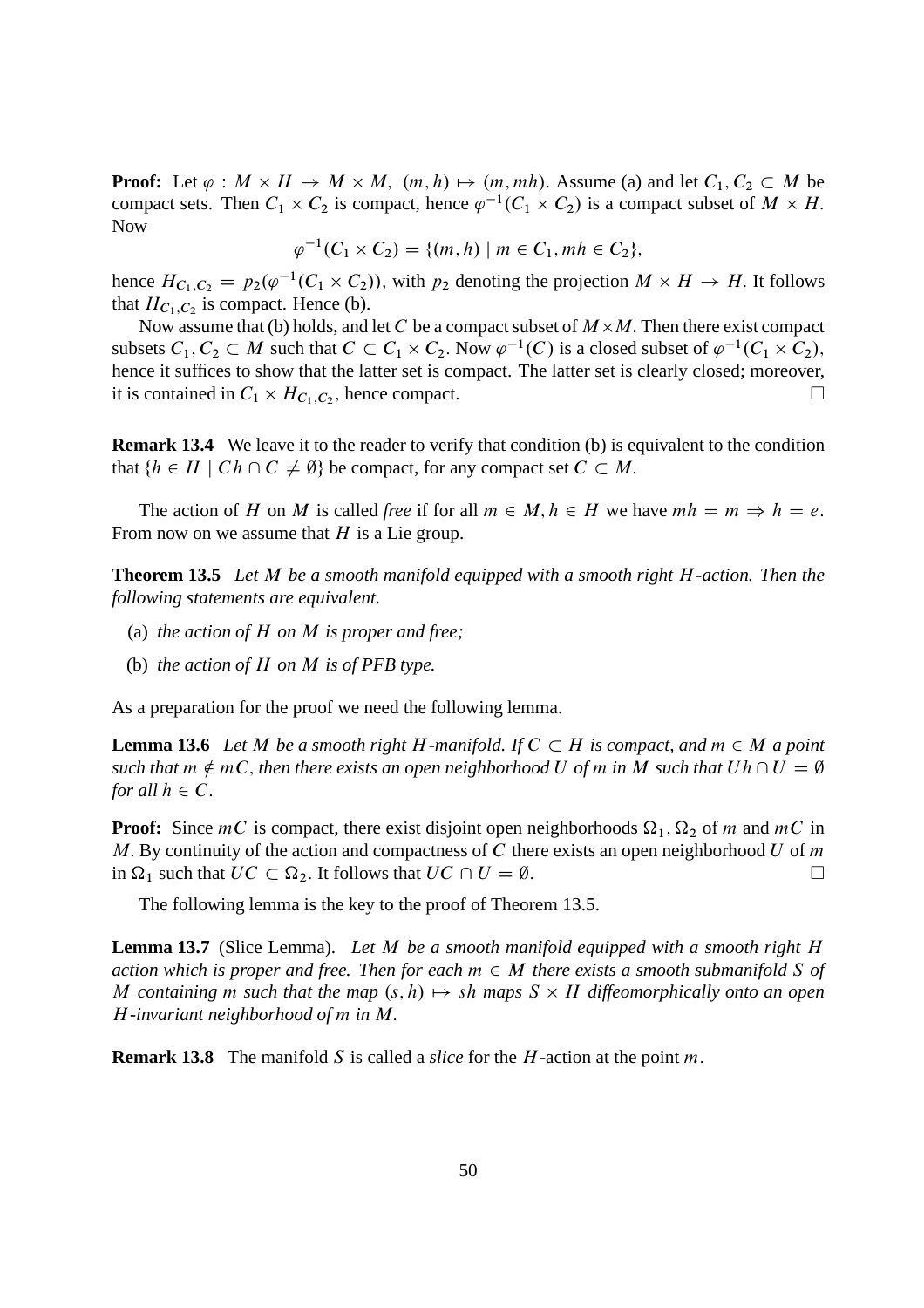**Proof:** Fix  $m \in M$  and define the map  $\alpha_m : H \to M$  by  $h \mapsto mh$ . By freeness of the action, this map is injective. We claim that its tangent map at e is an injective linear map  $h \to T_mM$ .

Given  $X \in \mathfrak{h}$  we define the smooth vector field  $v_X$  on M by

$$
v_X(m) = \frac{d}{dt}\bigg|_{t=0} m \exp tX.
$$

By application of the chain rule we see that

$$
v_X(m) = T_e(\alpha_m)(X).
$$

One readily sees that the integral curve of  $v<sub>X</sub>$  with initial point m is given by  $c : t \mapsto m \exp tX$ . From  $v_X(m) = 0$  it follows that c is constant; by freeness of the action this implies that  $\exp tX =$ e for all  $t \in \mathbb{R}$ , hence  $X = 0$ . Thus  $v_X(m) = 0 \Rightarrow X = 0$  and it follows that the linear map  $T_e(\alpha_m)$  has trivial kernel, hence is injective.

We now select a linear space  $\epsilon \subset T_mM$  such that  $\epsilon \oplus T_e(\alpha_m)(\mathfrak{h}) = T_mM$ . Moreover, we select a submanifold S' of M of dimension dim $M - \text{dim}H$  which has tangent space at m equal to s. Consider the map  $\varphi : S' \times H \to M$ ,  $(s, h) \mapsto sh$ . Then  $T_{(m,e)}\varphi : s \times h \to T_mM$  is given by  $(X, Y) \mapsto X + T_e(\alpha_m)Y$ , hence bijective. Replacing S' by a neighborhood (in S') of its point  $m$  we may as well assume that  $S'$  has compact closure and that there exists an open neighborhood O of e in H such that  $\varphi$  maps  $S' \times \mathcal{O}$  diffeomorphically onto an open subset of M. In particular it follows that the tangent map  $T_{(s,e)}\varphi$  is injective for every  $s \in S'$ . Using the homogeneity  $\alpha_h \circ \varphi \circ (I \times r_h^{-1})$  $h<sup>-1</sup>$  =  $\varphi$  for all  $h \in H$  we see that  $\varphi$  has bijective tangent map at every point of  $S' \times H$ .

Let  $C = H_{\bar{S}', \bar{S}'}$ . Then C is a compact subset of H. Hence  $C_0 = C \setminus \mathcal{O}$  is a compact subset of H, not containing e. Note that  $m \notin mC_0$  by freeness of the action. Hence there exists an open subset S of S' containing m such that  $S \cap Sh = \emptyset$  for all  $h \in C_0$  (use Lemma 13.6).

We claim that the map  $\varphi$  is injective on  $S \times H$ . Indeed, assume  $\varphi(s_1, h_1) = \varphi(s_2, h_2)$ , for  $s_1, s_2 \in S$ ,  $h_1, h_2 \in H$ . Then  $s_2 = s_1(h_1h_2^{-1})$ , hence  $h_1h_2^{-1}$  belongs to the compact set  $C = H_{\bar{S}', \bar{S}'}$ . From the definition of S it follows that  $h_1 h_2^{-1} \in C \setminus C_0 \subset \mathcal{O}$ . From the injectivity of  $\varphi$  on  $S^7 \times \mathcal{O}$  it now follows that  $s_1 = s_2$  and  $h_1 h_2^{-1} = e$ . Hence  $\varphi$  is injective on  $S \times H$ .

Since we established already that  $\varphi$  has a bijective tangent map at every point of  $S \times H$  it now follows that  $\varphi$  is a diffeomorphism from  $S \times H$  onto an open subset U of M. As  $\varphi(m, e) = m$ , it follows that  $m \in U$ . Moreover,  $\varphi$  intertwines the H-action on  $S \times H$  with the H-action on U. Therefore, U is H-invariant.

*Proof of Theorem 13.5.* '(a)  $\Rightarrow$  (b)': Assume (a). We shall first prove that the first condition of Definition 12.2 holds. Let  $m \in M$  and let S be a slice through m as in the above lemma. Then the map  $\varphi : S \times H \to M$  given in the lemma is an H-equivariant diffeomorphism onto an Hinvariant open neighborhood U of m in M. It follows that the inverse map  $\tau = \varphi^{-1} : U \to S \times H$ is a trivialization of the  $H$ -action on  $U$ .

We now turn to the second condition of Definition 12.2. Let  $C \subset M$  be compact and let x be a point in the closure of CH. Fix a compact neighborhood  $C'$  of x in M. Then there exists a sequence  $(x_n)_{n\geq 1}$  in  $C' \cap CH$  such that  $x_n \to x$  as  $n \to \infty$ . Write  $x_n = c_n h_n$ , with  $c_n \in C$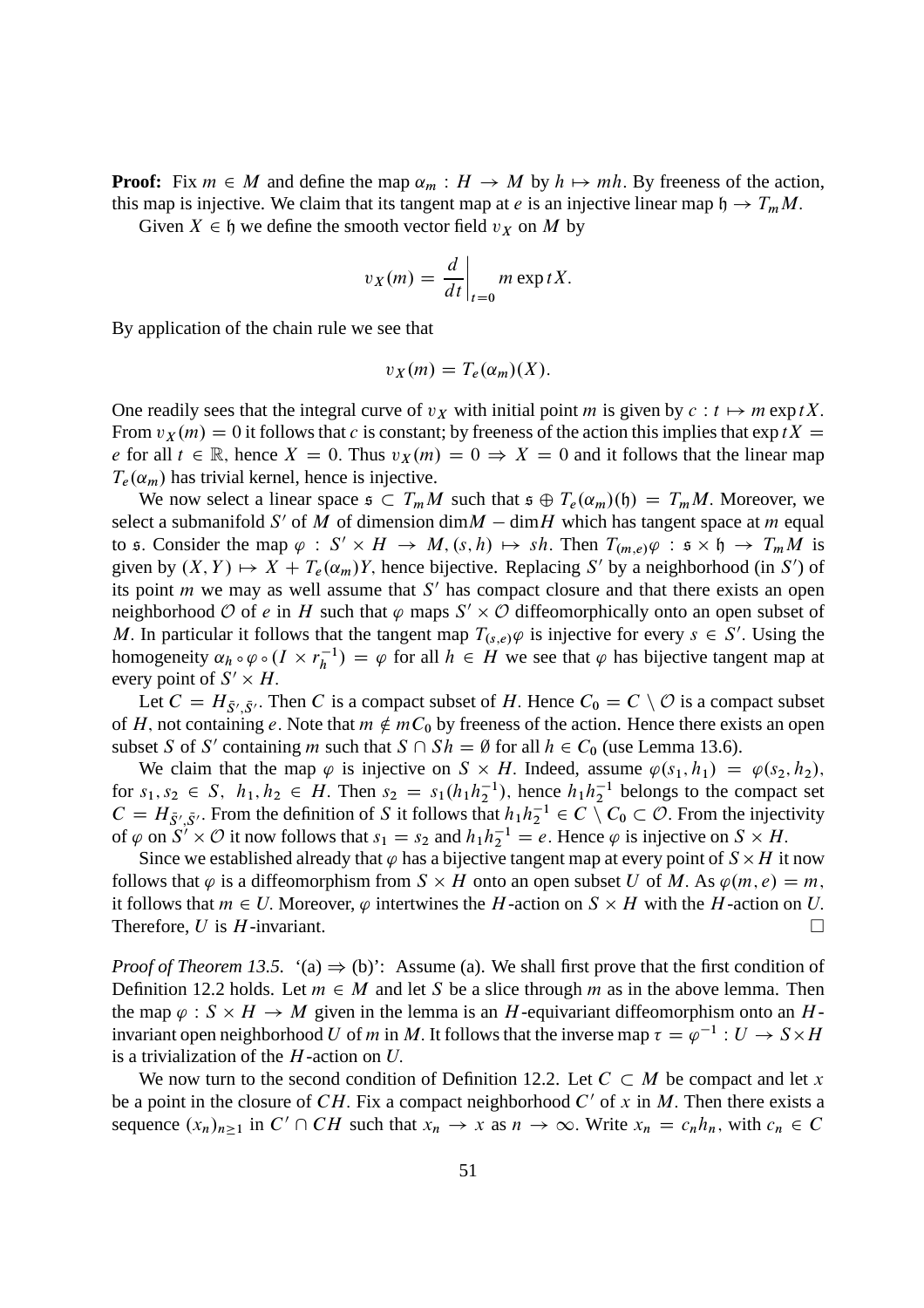and  $h_n \in H$ . Then  $h_n$  is contained in  $H_{C,C'}$ ; the latter set is compact by condition (a). By passing to subsequences if necessary, we arrive in the situation that the sequences  $(c_n)$  and  $(h_n)$ are convergent, say with limits  $c \in C$  and  $h \in H$ , respectively. Now  $x = \lim_{n \to \infty} c_n h_n = ch \in CH$ . It follows CH contains its closure, hence is closed. This establishes the second condition of Definition 12.2. Thus, (b) follows.

 $'(b) \Rightarrow (a)$ : Assume (b) holds. To see that the action of H on M is free, let  $x \in M$ ,  $h \in H$ and assume that  $xh = x$ . There exists an H-invariant open neighborhood U of x on which the H-action is of trivial PFB-type. Let  $\tau : U \to \Omega \times H$  be a trivialization of the action. Then from  $\tau(xh) = \tau(x)$  and  $\tau(xh) = \tau(x)h$  it follows that  $\tau(x)h = \tau(x)$ . Hence  $h = e$ . This establishes freeness of the action.

To see that the action of H on M is proper, let  $C, C' \subset M$  be compact subsets. Then it suffices to show that  $H_{C,C'} = \{h \in H \mid Ch \cap C' \neq \emptyset\}$  is compact. For every  $x \in C$ there exists an H-invariant open neighborhood  $U_x$  of x on which the action is of trivial type. Moreover, there exists a compact neighborhood  $C_x$  of x contained in  $U_x$ . The interiors of the sets  $C_x$  form an open cover of C, hence contain a finite subcover, parametrized by finitely many elements  $x_1, \ldots, x_n \in M$ . Put  $C_i = C_{x_i}$ , then  $C \subset \bigcup_{i=1}^n C_i$  where  $C_i$  is contained in  $U_{x_i}$ . One easily verifies that  $H_{\cup_i C_i, C'} = \cup_i H_{C_i, C'}$ . Therefore it suffices to prove that  $H_{C, C'}$  is compact under the assumption that  $C$  is contained in an  $H$ -invariant open set  $U$  on which the action is of trivial type. Now CH is closed, hence  $C'' = CH \cap C'$  is compact and contained in U. Moreover,  $H_{C,C'} = H_{C,C''}$ . Thus, we may as well assume that  $C' \subset U$ . Using a trivializing diffeomorphism we see that we may as well assume that M is of the form  $\Omega \times H$ . Let D and D' be the projections of C and C' onto H, respectively. Then D and D' are compact. Moreover,  $H_{C,C'}$  is a closed subset of  $\{h \in H \mid Dh \cap D' \neq \emptyset\} = D^{-1}D'$ . The latter set is the image of the compact set  $D \times D'$  under the continuous map  $H \times H \to H$ ,  $(h_1, h_2) \mapsto h_1^{-1}h_2$ , hence compact. It follows that  $H_{C,C'}$  is compact as well. This establishes (a).

**Example 13.9** We return to the setting of Example 12.9, with  $p: E \rightarrow M$  a rank k-vector bundle. The frame bundle  $\pi : F(E) \to M$  is a principal fiber bundle with structure group  $H =$  $GL(k, \mathbb{R})$ . Thus, the action of H on  $F(E)$  is proper and free, with quotient space  $F(E)/H \simeq M$ .

We observe that the bundle E can be retrieved from  $F(E)$  as follows. The map  $\varphi : F(E) \times$  $\mathbb{R}^k \to E$  defined by  $(f, v) \mapsto f(v)$  on  $F(E)_x \times \mathbb{R}^k$ , for  $x \in M$ , is a surjective smooth map. Using trivializations of E one sees that  $\varphi$  is a submersion. Two elements  $(f_1, v_1)$  and  $(f_2, v_2)$ have the same image if and only if they belong to the same fiber  $F(E)_x \times \mathbb{R}^k$  and there exists a  $h \in H$  such that  $(f_2, v_2) = (f_1 \circ h, h^{-1}v_1)$ . Define the right action of H on  $F(E) \times \mathbb{R}^k$  by  $(f, v)a = (fh, h^{-1}v)$ . Then it follows that the fibers of  $\varphi$  are precisely the orbits for the right action of H on  $F(E) \times \mathbb{R}^k$ .

Via the projection  $q: F(E) \times \mathbb{R}^k \to F(E)$  we view  $F(E) \times \mathbb{R}^k$  as a trivial vector bundle over  $F(E)$ . The map q intertwines the given right actions of H. As the action of H on  $F(E)$  is proper and free, so is the action of H on  $F(E) \times \mathbb{R}^k$  (argument left to the reader). It follows that the induced map  $\bar{q}$  :  $(F(E) \times \mathbb{R}^k)/H \to F(E)/H = M$  is smooth (show this). Using trivializations of E, hence of  $F(E)$ , one readily checks that the projection  $\bar{q}$  defines a smooth rank k vector bundle over M: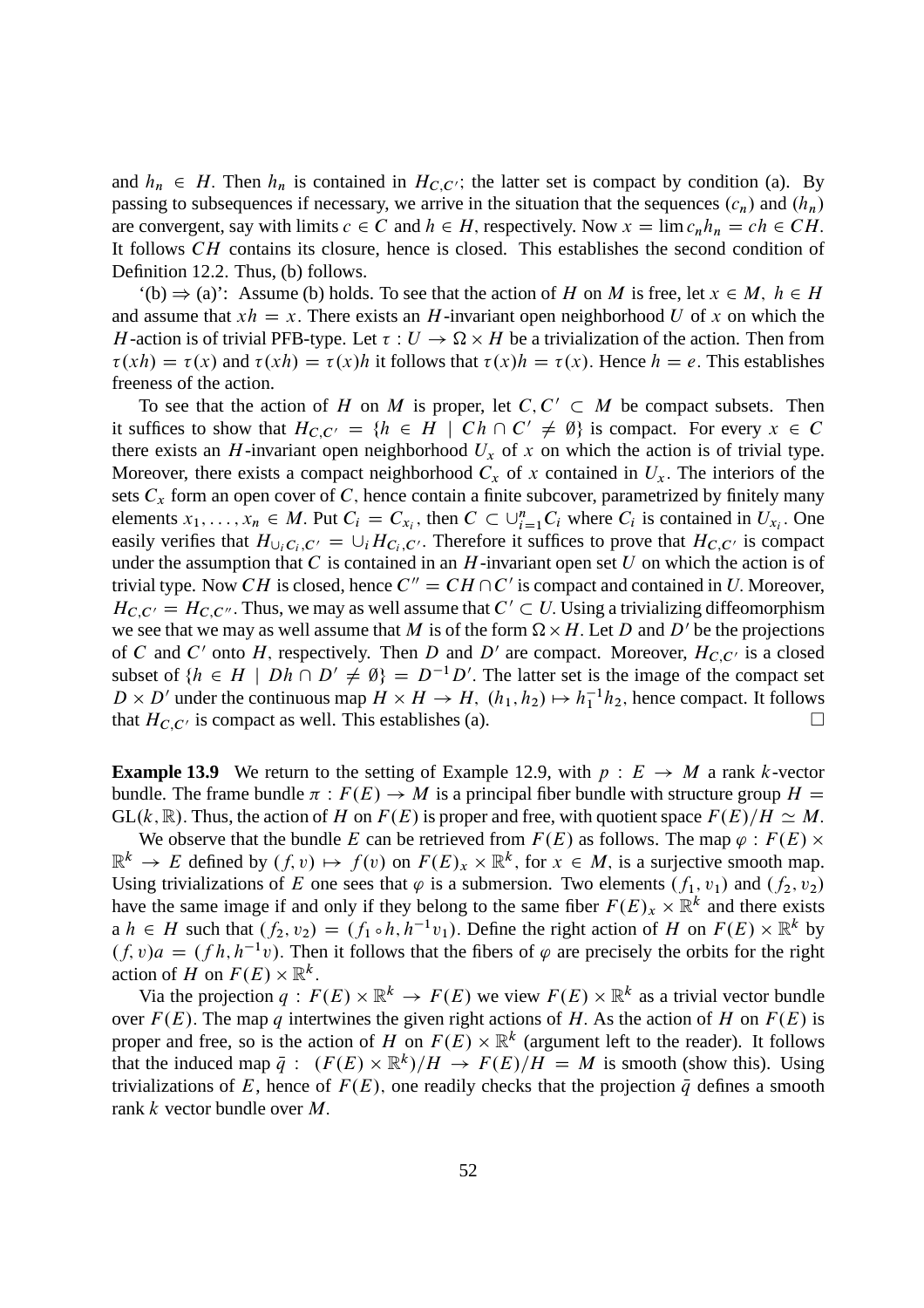The map  $\varphi : F(E) \times \mathbb{R}^k \to E$  defined above induces a smooth map  $\bar{\varphi} : (F(E) \times \mathbb{R}^k)/H \to E$ (give the argument). Again using trivializations of E one checks that  $\bar{\varphi}$  is an isomorphism of vector bundles. Thus, the vector bundle  $\bar{q}$  :  $(F(E) \times \mathbb{R}^k)/GL(k, \mathbb{R}) \rightarrow M$  is naturally isomorphic to  $E$ .

## **14 Coset spaces**

We now consider a type of proper and free action that naturally occurs in many situations. Let G be a Lie group and H a closed subgroup. The map  $(g, h) \mapsto gh$  defines a smooth right action of H on G. The associated orbit space is the coset space  $G/H$ , consisting of the right cosets  $gH, g \in G.$ 

**Lemma 14.1** *Let* H *be a closed subgroup of the Lie group* G: *Then the right action of* H *on* G *is proper and free.*

**Proof:** It is clear that the action is free. To prove it is proper, let  $C_1$ ,  $C_2$  be compact subsets of G. Then  $H_{C_1, C_2} = C_1^{-1} C_2 \cap H$ . Now  $C_1^{-1} C_2$  is the image of  $C_1 \times C_2$  under the continuous map  $(x, y) \mapsto x^{-1}y$ , hence compact. Moreover, H is closed, hence  $H_{C_1, C_2}$  is compact.

**Corollary 14.2** *Let* G *be a Lie group and* H *a closed subgroup. Then the coset space* G/H *has a unique structure of smooth manifold such that the canonical projection*  $\pi : G \to G/H$  *is a smooth submersion. Relative to this manifold structure, the following hold.*

- (a) The map  $\pi : G \to G/H$  is a principal fiber bundle with structure group H.
- (b) *The left action of G on G/H given by*  $(g, xH) \mapsto gxH$  *is smooth.*

**Proof:** From Lemma 14.1 and Theorem 13.5 it follows that the right action of H on G is of PFB type. Hence, the first assertion is an immediate consequence of Theorem 12.5. Moreover, assertion (a) follows from Lemma 12.8 (b). Finally, put  $X = G/H$  and let  $\alpha$  denote the action map  $G \times X \to X$ . Then the following diagram commutes:

$$
G \times G \xrightarrow{\mu} G
$$
  

$$
\downarrow I \times \pi \xrightarrow{\alpha} \downarrow \pi
$$
  

$$
G \times X \xrightarrow{\alpha} X.
$$

Since the vertical map on the left side of the diagram is a submersion, whereas  $\mu$  and  $\pi$  are smooth, it follows that  $\alpha$  is smooth (see Lemma 12.4).

**Corollary 14.3** Let G be a Lie group and H a closed subgroup. The tangent map  $T_e\pi$  of  $\pi: G \to G/H$  is surjective and has kernel equal to  $\mathfrak h$ .

**Proof:** This is an immediate consequence of the fact that  $\pi$  is a submersion with fiber  $\pi^{-1}(eH)$  =  $H.$ 

**Remark 14.4** It follows from the above that the tangent map  $T_e \pi$  induces a linear isomorphism from  $g/\mathfrak{h}$  onto  $T_{eH}(G/H)$ ; we agree to identify the two spaces via this isomorphism from now on. With this identification,  $T_e \pi$  becomes identified with the canonical projection  $\mathfrak{g} \to \mathfrak{g}/\mathfrak{h}$ .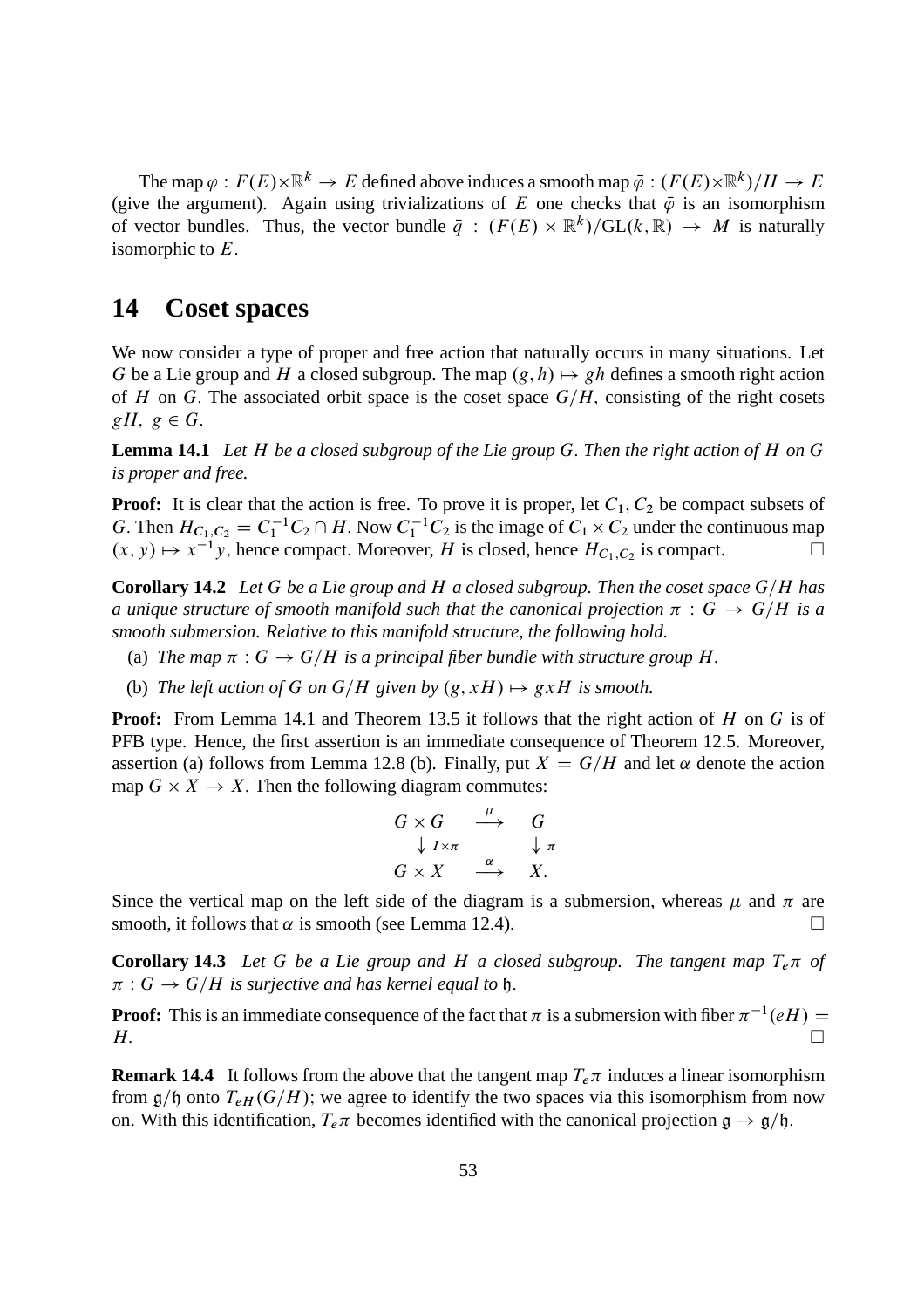### **15 Orbits of smooth actions**

In this section we assume that G is a Lie group and that M is a smooth manifold equipped with a smooth left  $G$ -action  $\alpha$ .

Given  $X \in \mathfrak{g}$ , we denote by  $\alpha_X$  the smooth vector field on M defined by

$$
\alpha_X(m) := \frac{d}{dt}\bigg|_{t=0} (\exp tX) m
$$

We leave it to the reader to verify that for every  $m \in M$ , the curve  $t \mapsto (\exp tX) m$  is the maximal integral curve of  $\alpha_X$  with initial point m.

**Lemma 15.1** *The map*  $X \mapsto \alpha_X$  *is a Lie algebra anti-homomorphism from* g *into the Lie algebra*  $V(M)$  *of smooth vector fields on* M.

**Proof:** Fix  $m \in M$ , and let  $\alpha_m : G \to M$ ,  $g \mapsto gm$ . Then  $\alpha_X(m) = T_e(\alpha_m)X$ . It follows that  $X \mapsto \alpha_X(m)$  is a linear map  $\mathfrak{g} \to T_mM$ . This shows that  $X \mapsto \alpha_X$  is a linear map  $\mathfrak{g} \to V(M)$ .

It remains to be shown that  $[\alpha_X, \alpha_Y] = \alpha_{[Y,X]}$ , for all  $X, Y \in \mathfrak{g}$ . Since  $(t, m) \mapsto (\exp tX) m =$  $\alpha_{\exp tX}(m)$  is the flow of  $\alpha_X$ , the Lie bracket of the vector fields  $\alpha_X$  and  $\alpha_Y$  is given by

$$
[\alpha_X, \alpha_Y](m) = \frac{d}{dt}\Big|_{t=0} \alpha_{\exp tX}^* \alpha_Y(m)
$$
  
\n
$$
= \frac{d}{dt}\Big|_{t=0} T_{(\exp tX)m} (\alpha_{\exp-tX}) \alpha_Y((\exp tX)m)
$$
  
\n
$$
= \frac{d}{dt}\Big|_{t=0} \frac{d}{ds}\Big|_{s=0} (\exp -tX)(\exp sY)(\exp tX)m
$$
  
\n
$$
= \frac{d}{dt}\Big|_{t=0} \frac{d}{ds}\Big|_{s=0} (\exp s e^{-t \text{ ad } X} Y)m
$$
  
\n
$$
= \frac{d}{dt}\Big|_{t=0} \alpha_{e^{-t \text{ ad } X} Y}(m).
$$

By linearity of  $Z \mapsto \alpha_Z(m)$  it follows from this that  $[\alpha_X, \alpha_Y](m) = \alpha_Z(m)$ , where  $Z = (d/dt)e^{-t \text{ ad }X}Y|_{t=0} = -[X, Y]$  $\left(d/dt\right)e^{-t}$  ad  $Y|_{t=0} = -[X, Y].$ 

**Remark 15.2** Right multiplication  $x \mapsto r_x$  defines a right action of G on itself. The associated map  $\mathfrak{g} \to \mathcal{V}(G)$  is given by the map  $X \mapsto v_X$  of Lemma 3.1 and defines a linear isomorphism of g onto the space  $V_L(G)$  of left invariant vector fields on g. It follows from the above that  $V_L(G)$ is a Lie subalgebra of  $V(G)$  and that  $X \mapsto v_X$  is an isomorphism of Lie algebras from g onto  $\mathcal{V}_L(G)$ .

If  $x \in M$ , then the *stabilizer*  $G_x$  of x in G is defined by

$$
G_x = \{ g \in G \mid gx = x \}.
$$

Being the pre-image of x under the continuous map  $g \mapsto gx$ , the stabilizer is a closed subgroup of  $G$ .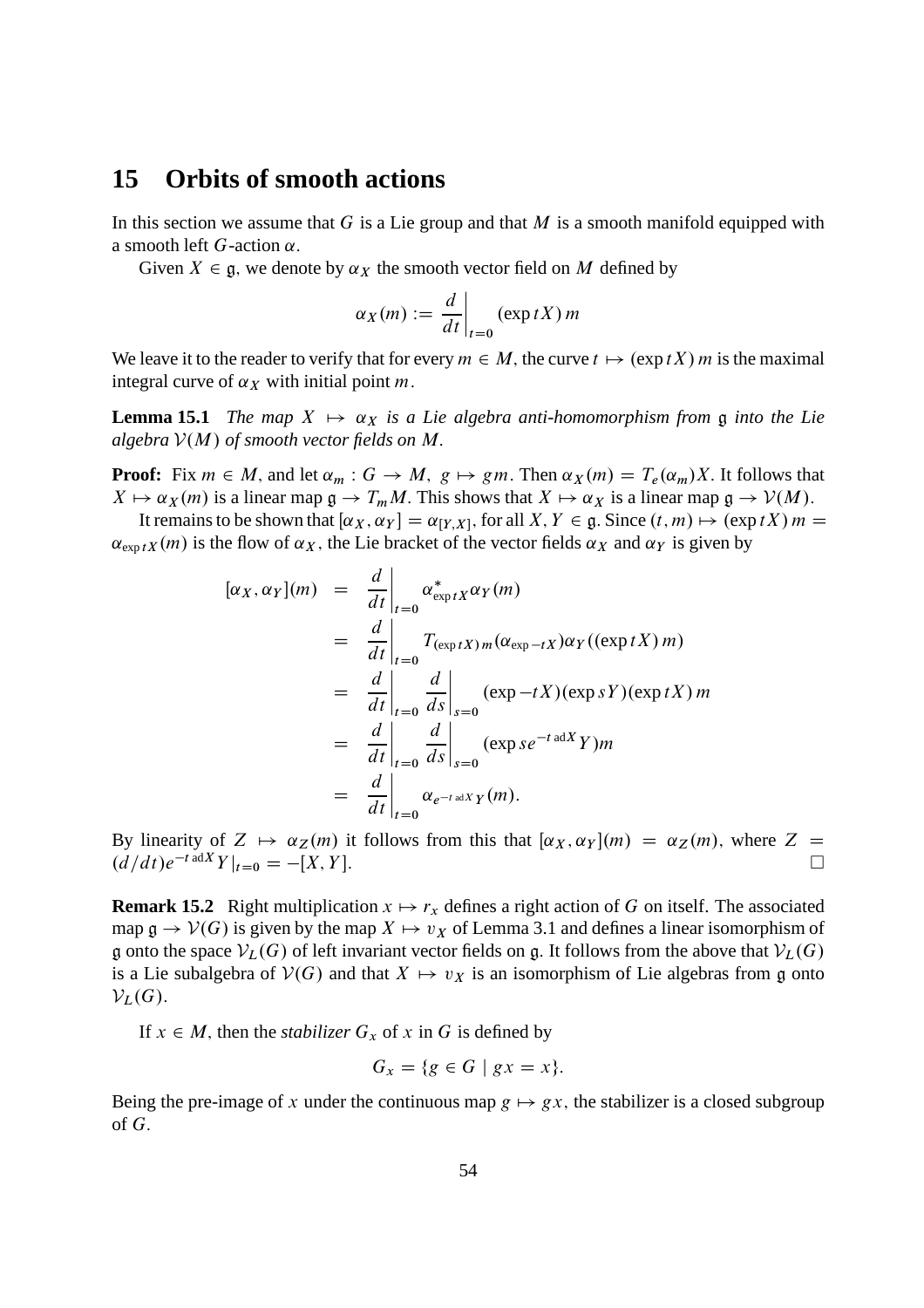**Lemma 15.3** *Let*  $x \in M$ *. The Lie algebra*  $\mathfrak{g}_x$  *of*  $G_x$  *is given by* 

$$
\mathfrak{g}_x = \{ X \in \mathfrak{g} \mid \alpha_X(x) = 0 \}. \tag{15}
$$

**Proof:** Let  $g_x$  denote the Lie algebra of  $G_x$ . Then for all  $t \in \mathbb{R}$  we have  $\exp(tX) \in G_x$ , hence  $(\exp tX)x = x.$  Differentiating this expression with respect to t at  $t = 0$  we see that  $\alpha_X(x) = 0$ . It follows that  $g_x$  is contained in the set on the right-hand side of (15).

To establish the converse inclusion, assume that  $\alpha_X(x) = 0$ . Then  $c(t) = (\exp tX) x$  is the maximal integral curve of the vector field  $\alpha_X$  with initial point x. On the other hand, since  $\alpha_X(x) = 0$ , the constant curve  $d(t) = x$  is also an integral curve. It follows that exp tX x =  $c(t) = d(t) = x$ , hence  $\exp tX \in G_x$  for all  $t \in \mathbb{R}$ . In view of Lemma 7.7 it now follows that  $X \in \mathfrak{g}_x$ .  $X \in \mathfrak{g}_x.$ 

As  $G_x$  is a closed subgroup of G, it follows from Corollary 14.2 that the coset space  $G/G_x$ has the structure of a smooth manifold. Moreover, let  $\pi : G \to G/G_x$  denote the canonical projection. Then  $\pi$  is a submersion, and the tangent space of  $G/G_x$  at  $\bar{e} := \pi(e)$  is given by  $T_{\bar{e}}(G/G_x) \simeq \mathfrak{g}/\ker T_e \pi = \mathfrak{g}/\mathfrak{g}_x.$ 

The map  $\alpha_x : g \mapsto gx$  factors through a bijection  $\overline{\alpha}_x$  of  $G/G_x$  onto the orbit  $Gx$ .

**Lemma 15.4** *The map*  $\bar{\alpha}_x$  :  $G/G_x \rightarrow M$  *is a smooth immersion.* 

**Proof:** It follows from Corollary 14.2 that the natural projection  $\pi$ :  $G \rightarrow G/G_x$  is a smooth submersion. Since  $\alpha_x = \overline{\alpha}_x \circ \pi$ , it follows by application of Lemma 12.4 that  $\overline{\alpha}_x$  is smooth.

From  $\alpha_x = \bar{\alpha}_x \circ \pi$  it follows by taking tangent maps at *e* and application of the chain rule that

$$
T_e \alpha_x = T_{\bar{e}}(\bar{\alpha}_x) \circ T_e \pi.
$$
 (16)

Now  $T_e \pi$  is identified with the canonical projection  $\mathfrak{g} \to \mathfrak{g}/\mathfrak{g}_x$ . Moreover, if  $X \in \mathfrak{g}$ , then  $T_e(\alpha_x)(X) = d/dt \alpha_x(\exp tX)|_{t=0} = \alpha_X(x)$ . Hence ker  $T_e(\alpha_x) = \mathfrak{g}_x = \ker T_e \pi$ . Combining this with (16) we conclude that  $T_{\bar{e}}\bar{\alpha}_x$  is injective  $\mathfrak{g}/\mathfrak{g}_x \to T_xM$ . Hence,  $\bar{\alpha}_x$  is immersive at  $\bar{e}$ .

We finish the proof by applying homogeneity. For  $g \in G$ , let  $l_g$  denote the left action of g on  $G/G_x$ , and let  $\alpha_g$  denote the left action of g on M. Then the maps  $l_g$  and  $\alpha_g$  are diffeomorphisms of  $G/G_x$  and M respectively, and

$$
\alpha_g \circ \bar{\alpha}_x \circ l_{g^{-1}} = \bar{\alpha}_x.
$$

By taking the tangent map of both sides at  $\pi(g)$  and applying the chain rule we may now conclude that  $\bar{\alpha}_x$  is immersive at  $\pi(g)$ .

The action of G on M is called *transitive* if it has only one orbit, namely the full manifold M: In this case the G-manifold M is said to be a *homogeneous space* for G: The following result asserts that all homogeneous spaces for G are of the form  $G/H$  with H a closed subgroup of G.

**Proposition 15.5** Let the smooth action of G on M be transitive, and let  $x \in M$ . Then the map  $\alpha_x : G \to M$ ,  $g \mapsto gx$  *induces a diffeomorphism*  $G/G_x \simeq M$ .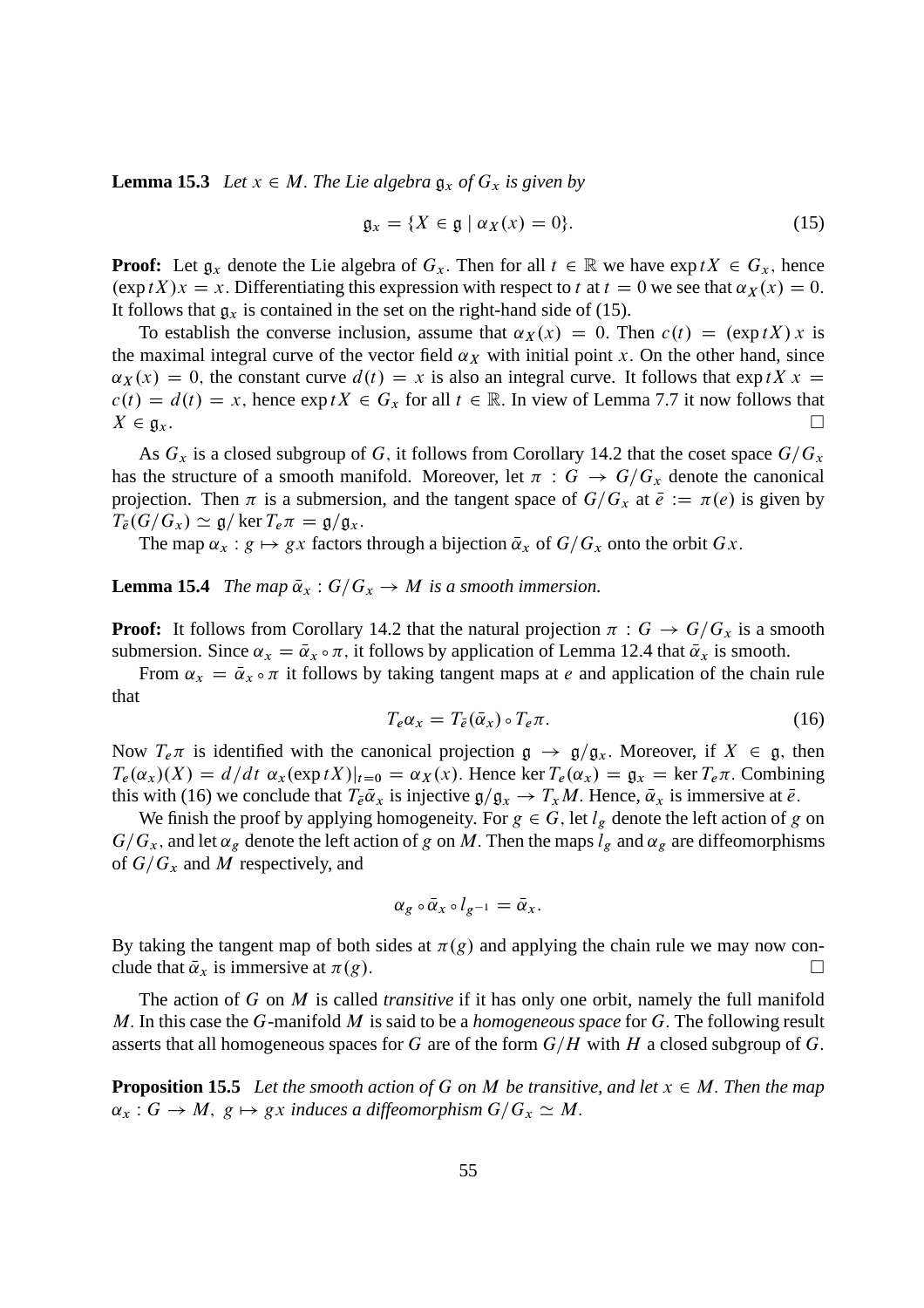**Proof:** The map  $\bar{\alpha}_x$ :  $G/G_x \rightarrow M$  is a smooth immersion and a bijection. By Corollary 16.6 (see intermezzo on the Baire theorem) it must be a submersion at some point of  $G/G_x$ . By homogeneity it must be a submersion everywhere. Hence  $\bar{\alpha}_x$  is a local diffeomorphism. Since  $\bar{\alpha}_x$  is a bijection, we conclude that it is a diffeomorphism.  $\overline{\alpha}_x$  is a bijection, we conclude that it is a diffeomorphism.

**Example 15.6** Let  $n \ge 0$ . The special orthogonal group  $SO(n + 1)$  acts smoothly and naturally on  $\mathbb{R}^{n+1}$ . Let  $e_1$  be the first standard basis vector in  $\mathbb{R}^{n+1}$ . Then the orbit  $SO(n + 1)e_1$  equals the *n*-dimensional unit sphere  $S = S^n$  in  $\mathbb{R}^{n+1}$ . Since S is a smooth submanifold of  $\mathbb{R}^{n+1}$ , it follows that the action of  $SO(n + 1)$  on S is smooth and transitive. The stabilizer  $SO(n + 1)_{e_1}$ equals the subgroup consisting of  $(n + 1) \times (n + 1)$  matrices of the form

$$
\left(\begin{array}{cc} 1 & 0 \\ 0 & B \end{array}\right), \quad \text{with} \qquad B \in \text{SO}(n).
$$

It follows that  $S^n$  is diffeomorphic to  $SO(n + 1)/SO(n + 1)_{e_1} \simeq SO(n + 1)/SO(n)$ .

**Example 15.7** Let  $n \geq 0$ . We recall that *n*-dimensional real projective space  $\mathbb{P} := \mathbb{P}^n(\mathbb{R})$  is defined to be the space of 1-dimensional linear subspaces of  $\mathbb{R}^{n+1}$ . It has a structure of smooth manifold, characterized by the requirement that the natural map  $\pi : \mathbb{R}^{n+1} \setminus \{0\} \to \mathbb{P}, v \mapsto \mathbb{R}v$ is a smooth submersion.

We consider the natural smooth action of  $G := GL(n + 1, \mathbb{R})$  on  $\mathbb{R}^{n+1} \setminus \{0\}$  given by  $(g, x) \mapsto gx$ . Then G maps fibers of  $\pi$  onto fibers, hence the given action induces an action  $G \times \mathbb{P} \to \mathbb{P}$ . Since  $\pi$  is a submersion, it follows by application of Lemma 12.4 that the action of G on  $\mathbb P$  is smooth. Let  $m \in \mathbb P$  be the line spanned by the first standard basis vector  $e_1$  of  $\mathbb R^{n+1}$ . Then  $G_m$  equals the group of invertible  $(n + 1) \times (n + 1)$  matrices with first column a multiple of  $e_1$ . One readily sees that the action is transitive. Therefore, the induced map  $G/G_m \to \mathbb{P}$  is a diffeomorphism of manifolds.

We now consider the subgroup  $K = O(n + 1)$  of G. One readily sees that K already acts transitively on  $\mathbb P$ . Hence the action induces a diffeomorphism from  $K/K_m$  onto  $\mathbb P$ . Here we note that  $K_m = K \cap G_m$  consists of the matrices

$$
\left(\begin{array}{cc}a&0\\0&B\end{array}\right),
$$

with  $a = \pm 1$  and  $B \in O(n)$ . Thus,  $K_m \simeq O(1) \times O(n)$ , and we see that

$$
\mathbb{P}^n(\mathbb{R}) \simeq \mathrm{O}(n+1)/( \mathrm{O}(1) \times \mathrm{O}(n)).
$$

## **16 Intermezzo: the Baire category theorem**

Let X be a topological space. A subset  $A \subset X$  whose closure equals X is said to be dense. Equivalently this means that  $A \cap U \neq \emptyset$  for every non-empty open subset U of X.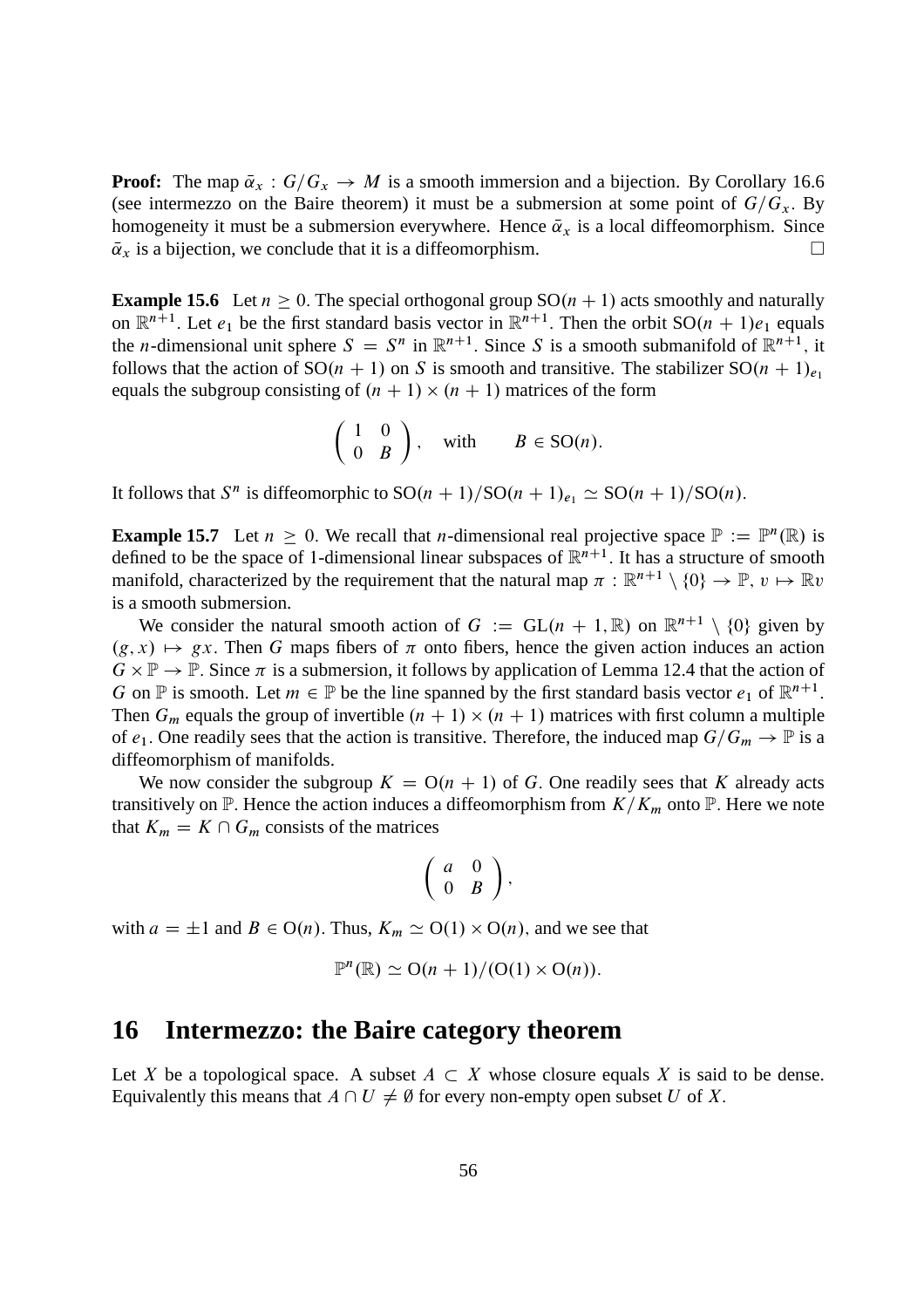If  $\mathcal{O}_1$ ,  $\mathcal{O}_2$  are two open dense subsets of X, then  $\mathcal{O}_1\cap\mathcal{O}_2$  is still open dense. Indeed, if  $U \subset X$ is open non-empty, then  $U \cap \mathcal{O}_1$  is open non-empty by density of  $\mathcal{O}_1$ . Hence,  $U \cap \mathcal{O}_1 \cap \mathcal{O}_2$  is open non-empty by density of  $\mathcal{O}_2$ .

It follows that the intersection of finitely many open dense subsets of  $X$  is still open and dense.

**Definition 16.1** The topological space X is called a Baire space if every *countable* intersection of open dense subsets is dense.

**Remark 16.2** Let X be a topological space. A subset  $S \subset X$  is said to be nowhere dense in X if its closure  $\bar{S}$  has empty interior. We leave it to the reader to verify that X is Baire if and only if every countable union of nowhere dense subsets of  $X$  has empty interior.

We recall that a topological space X is said to be locally compact if every point  $p$  of X is contained in a compact neighborhood  $C$ . If  $X$  is assumed to be locally compact and Hausdorff, then it is known that for every point  $p \in X$  and every neighborhood N of p there exists a compact neighborhood  $C$  of  $p$  contained in  $N$ .

**Theorem 16.3** (Baire category theorem) *Let* X *be a Hausdorff topological space. Then* X *is a Baire space as soon as one of the following two conditions if fulfilled.*

- (a) X *is locally compact.*
- (b) *There exists a complete metric on* X *that induces the topology of* X:

**Proof:** Let  $\{O_k \mid k \in \mathbb{N}\}\$  be a countable collection of open dense subsets of X. Let  $x_0 \in X$  be any point and let  $U_0$  be an open neighborhood of  $x_0$ . In case (a) we assume that  $\overline{U}_0$  is compact, in case (b) assume that  $U_0$  is contained in a ball of radius 1. It now suffices to show that  $U_0$  has a non-empty intersection with  $\cap_{n\in\mathbb{N}}O_n$ .

We will show inductively that we may select a sequence of non-empty open subsets  $U_k$  of X, for  $k \in \mathbb{N}$ , with the property that  $\overline{U}_{k+1} \subset O_k \cap U_k$  for all  $k \in \mathbb{N}$ . In case (b) we will show that this can be done with the additional assumption that  $U_k$  is contained in a ball of radius  $1/(k+1)$ .

Suppose that  $U_0, \ldots, U_n$  have been selected. Since  $O_n$  is open dense,  $O_n \cap U_n \neq \emptyset$ . Select a point  $x_{n+1}$  of the latter set, then in either of the cases (a) and (b) we may select an open neighborhood  $U_{n+1}$  of  $x_{n+1}$  whose closure is contained in  $O_n \cap U_n$ . In case (b) we may select  $U_{n+1}$  with the additional property that it is contained in the ball of radius  $1/(n+2)$  around  $x_{n+1}$ .

The sequence  $(\overline{U}_n)$  is a descending sequence of non-empty closed subsets of the subset  $U_0$ . At the end of the proof we will show that its intersection is non-empty. Since obviously  $\cap_{n>U_n}$ is contained in  $U_0 \cap \cap_{n \in \mathbb{N}} O_n$ , it then follows that the latter intersection is non-empty.

Thus, it remains to show that the intersection of the sets  $\overline{U}_n$  is non-empty. In case (b) this follows from the lemma below. In case (a), the sequence  $(\overline{U}_n)$  is a decreasing sequence of closed subsets of the compact set  $\overline{U}_0$ . Since each finite intersection contains a set  $U_m$ , it is non-empty. Hence, by compactness, the intersection is non-empty.  $\Box$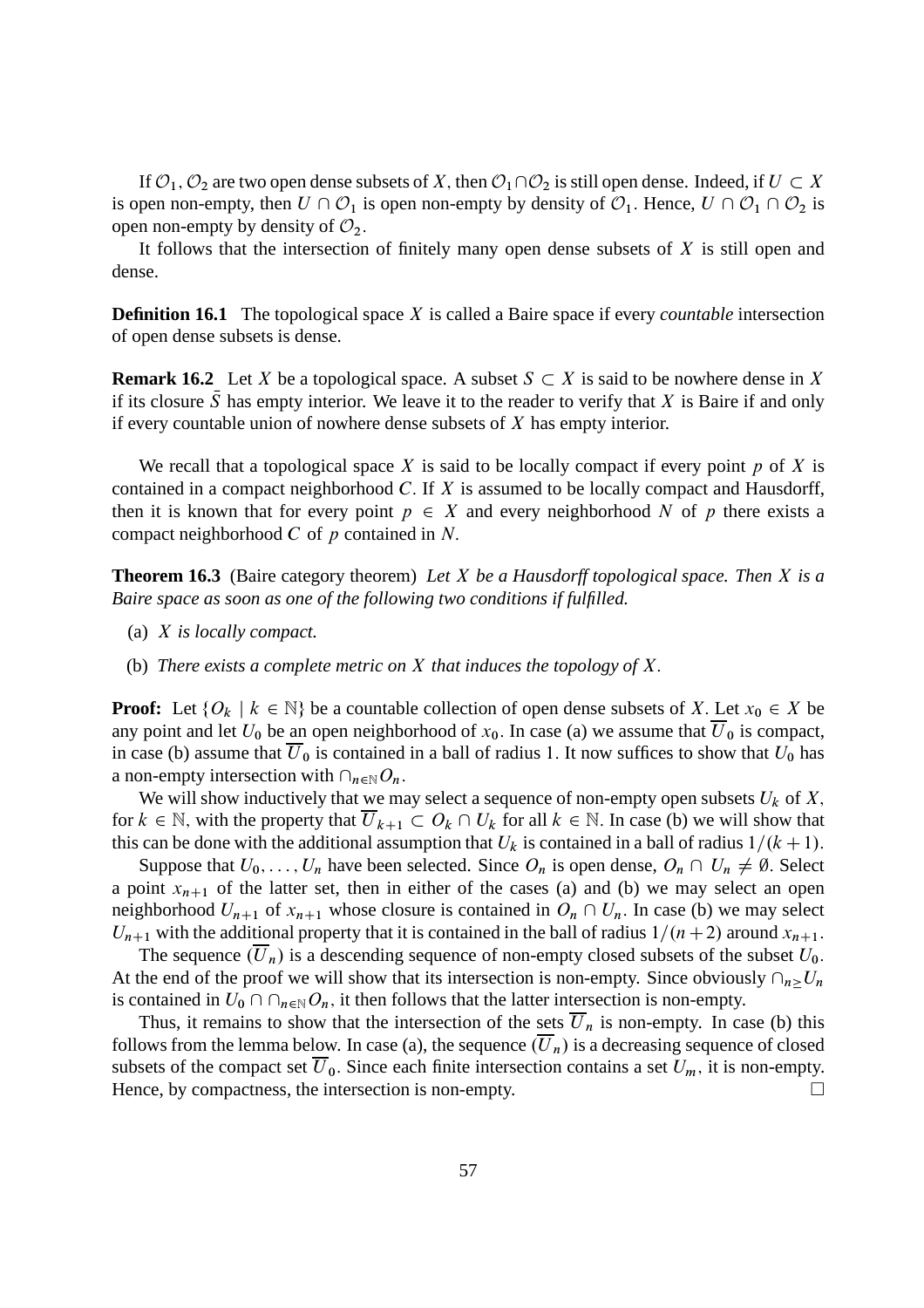**Lemma 16.4** *Let*  $(X, d)$  *be a complete metric space and let*  $C_k$  *be a decreasing sequence of non-empty closed subsets of* X *whose diameters*  $d(C_k)$  *tend to zero. Then*  $\bigcap_{k\in\mathbb{N}} C_k$  *consists of precisely one point.*

**Proof:** The condition about the diameter means that we may select a ball of radius  $r_k$  containing the set  $C_k$ , for  $k \in \mathbb{N}$ , such that  $r_k \to 0$  as  $k \to \infty$ . For each k we may select  $x_k \in C_k$ . Then  $d(x_m, x_n) < 2r_k$  for all  $m, n \geq k$ , hence  $(x_n)$  is a Cauchy sequence. By completeness of the metric, the sequence  $(x_n)$  has a limit x.

Fix  $k \in \mathbb{N}$ . Let  $\delta > 0$ , then there exists  $n \geq k$  such that  $x_n \in B(x;\delta)$ . Hence  $B(x;\delta) \cap$  $C_k \neq \emptyset$ . It follows that x belongs to the closure of  $C_k$ , hence to  $C_k$ , for every  $k \in \mathbb{N}$ . Hence  $x \in \bigcap_{k \in \mathbb{N}} C_k$ . If y is a second point in the intersection, then for every k; both x; y belong to  $C_k$ ;<br>hence  $d(x, y) < 2r_k$ . It follows that  $d(x, y) = 0$  hence  $x = y$ hence  $d(x, y) < 2r_k$ . It follows that  $d(x, y) = 0$ , hence  $x = y$ .

A useful application of the above is the following result.

**Proposition 16.5** Let X be a manifold of dimension n. Let  ${Y_k \mid k \in \mathbb{N}}$  be a countable *collection of submanifolds of* X *of dimension strictly smaller than* n. Then the union  $\bigcup_{k\in\mathbb{N}}Y_k$  has *empty interior.*

**Proof:** Since X is locally compact, it is a Baire space. Fix  $k \in \mathbb{N}$ . If  $y \in Y_k$ , then by the definition of submanifold, there exists an open neighborhood  $U_y$  of y in  $Y_k$  such that  $U_y$  is nowhere dense in X. By the second countability assumption for manifolds, it follows that  $Y_k$ can be covered with countably many neighborhoods  $U_{k,j}$  that are nowhere dense in X. Thus, the union  $\bigcup_{k\in\mathbb{N}}Y_k$  is the countable union of the sets  $U_{k,j}$ . Since all of them are nowhere dense, their union has empty interior union has empty interior.

**Corollary 16.6** *Let* X and Y *be smooth manifolds with* dim  $X <$  dim Y. Let  $\varphi : X \to Y$  *be a smooth immersion. Then*  $\varphi(X)$  *has empty interior.* 

**Proof:** Put  $d = \dim X$ . For every  $x \in X$  there exists an open neighborhood  $U_x$  of x in X such that  $\varphi(U_x)$  is a smooth submanifold of Y of dimension d. By the second countability assumption there exists a countable covering of X by open subsets  $U_k$  of X such that  $\varphi(U_k)$  is a smooth submanifold of Y of dimension d. It follows that  $\varphi(X) = \bigcup_{k \in \mathbb{N}} \varphi(U_k)$  has empty interior.  $\square$ 

# **17 Normal subgroups and ideals**

If G is a Lie group and H a closed subgroup, then the coset space  $G/H$  is a smooth manifold in a natural way. If H is a normal subgroup, i.e.,  $gHg^{-1} = H$  for all  $g \in G$ , then  $G/H$  is a group as well. The following result asserts that these structures are compatible and turn  $G/H$  into a Lie group.

**Proposition 17.1** *Let* G *be a Lie group and* H *a closed normal subgroup. Then* G/H *has a unique structure of Lie group such that the canonical map*  $\pi$  :  $G \rightarrow G/H$  *is a homomorphism of Lie groups.*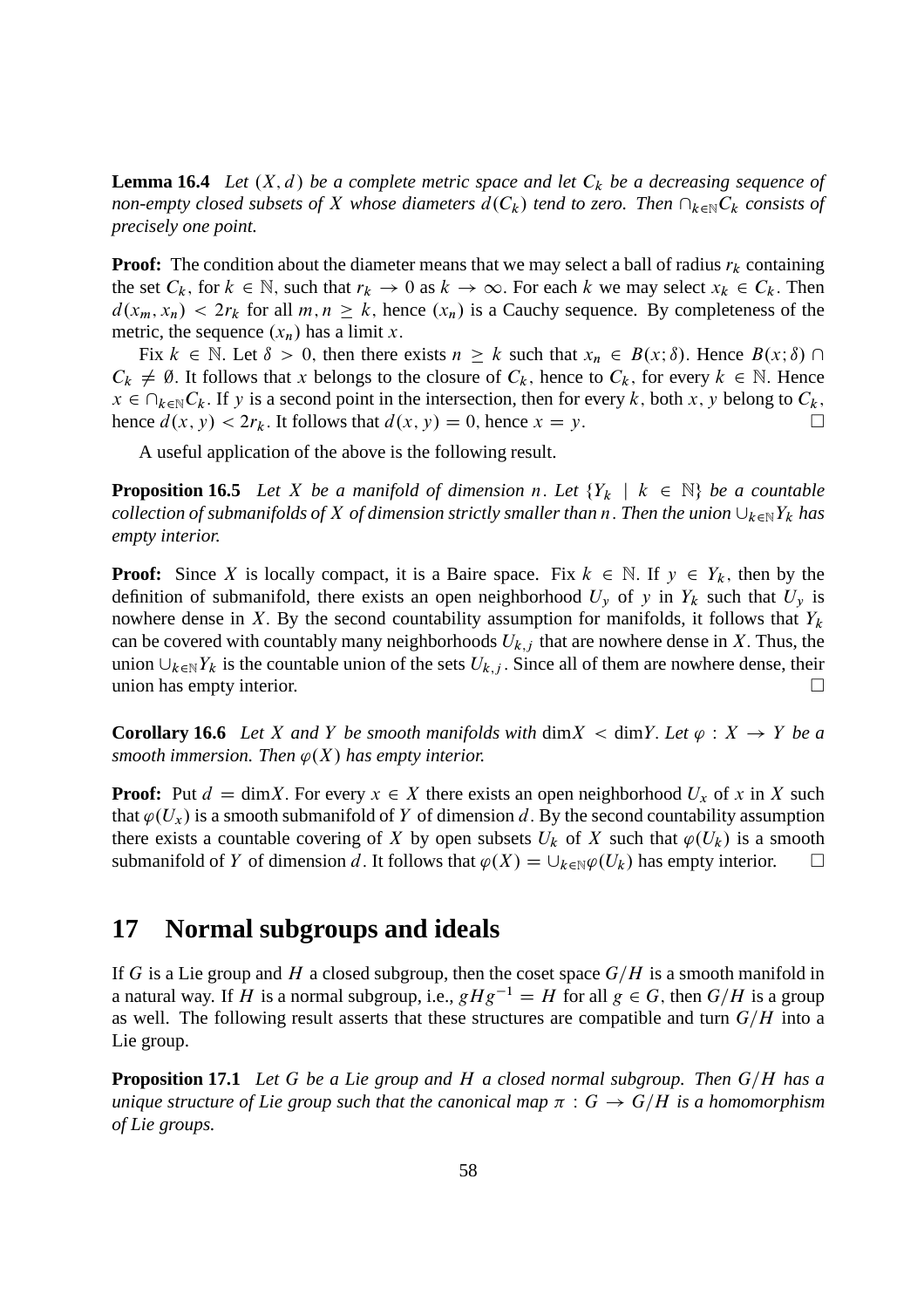**Proof:** We equip  $G/H$  with the unique manifold structure for which  $\pi$  is a submersion. Since H is normal,  $G/H$  has a unique group structure such that  $\pi$  is a group homomorphism. Let  $\bar{\mu}$ denote the multiplication map of the quotient group  $G/H$ . Then the following diagram commutes

$$
G \times G \qquad \xrightarrow{\mu} \qquad G
$$
  

$$
\downarrow \pi \times \pi \qquad \qquad \downarrow \pi
$$
  

$$
G/H \times G/H \qquad \xrightarrow{\bar{\mu}} \qquad G/H
$$

Since  $\mu$  and  $\pi$  are smooth, so is  $\pi \circ \mu$ . Since the left vertical map is a submersion, it follows from Lemma 12.4 that  $\bar{\mu}$  is smooth. In a similar fashion it follows that the inversion map of  $G/H$  is smooth. Hence  $G/H$  is a Lie group, and  $\pi$  is a Lie group homomorphism.

Suppose that  $G/H$  is equipped with a second structure of Lie group such that  $\pi : G \to G/H$ is a Lie group homomorphism. We shall denote  $G/H$ , equipped with this structure of Lie group, by  $(G/H)'$ . The identity map  $I : G/H \to (G/H)'$  clearly is an injective homomorphism of groups. Since  $\pi$  is a submersion, it follows by application of Lemma 12.4 that I is smooth, hence a Lie group homomorphism. Since  $I$  is injective, it follows by Lemma 7.6 that  $I$  is immersive everywhere. Hence, by Lemma 17.2 below we see that  $I$  is a submersion. Thus,  $I$ is a bijective local diffeomorphism, hence a diffeomorphism. Therefore,  $I$  is an isomorphism of Lie groups, establishing the uniqueness.

**Lemma 17.2** Let  $\varphi$  :  $G \to G'$  be an immersive homomorphism of Lie groups. Then  $\varphi$  is a submersion if and only if  $\varphi(G)$  is an open subgroup of  $G'$ .

**Remark 17.3** In Proposition 17.7 we will see that the assumption that  $\varphi$  be immersive is superfluous.

**Proof:** If  $\varphi$  is a submersion, then  $\varphi(G)$  is open in G'. Conversely, assume that  $\varphi(G)$  is open in G'. Then it follows by Corollary 16.6 that  $\dim G = \dim G'$ . Hence  $T_e \varphi : T_e G \to T_e G'$  is an injective linear map between spaces of equal dimension. Therefore, it is surjective as well. By homogeneity it follows that  $\varphi$  is a submersion everywhere.

**Theorem 17.4** (The isomorphism theorem for Lie groups). Let  $\varphi : G \to G'$  be a homomor*phism of Lie groups. Then*  $H := \ker \varphi$  *is a closed normal subgroup of G. Moreover, the induced homomorphism*  $\bar{\varphi}$  :  $G/H \to G'$  is a smooth injective immersion. If  $\varphi$  is surjective, then  $\bar{\varphi}$  is an *isomorphism of Lie groups.*

**Proof:** The following diagram is a commutative diagram of group homomorphisms

$$
\begin{array}{ccc}G&\stackrel{\varphi}{\longrightarrow}&G'\\ \downarrow_{\pi}&\nearrow_{\bar{\varphi}}\\ G/H\end{array}
$$

Moreover, since  $\pi$  is a submersion, whereas  $\varphi$  is smooth, it follows that  $\bar{\varphi}$  is smooth. Hence  $\bar{\varphi}$  is an injective homomorphism of Lie groups. It follows by Lemma 7.6 that  $\varphi$  is an immersion. Now assume that  $\varphi$  is surjective. Then  $\bar{\varphi}$  is surjective, and it follows by application of Lemma 17.2 that  $\overline{\varphi}$  is a submersion. We conclude that  $\overline{\varphi}$  is a local diffeomorphism, hence a diffeomorphism, hence an isomorphism of Lie groups. hence an isomorphism of Lie groups.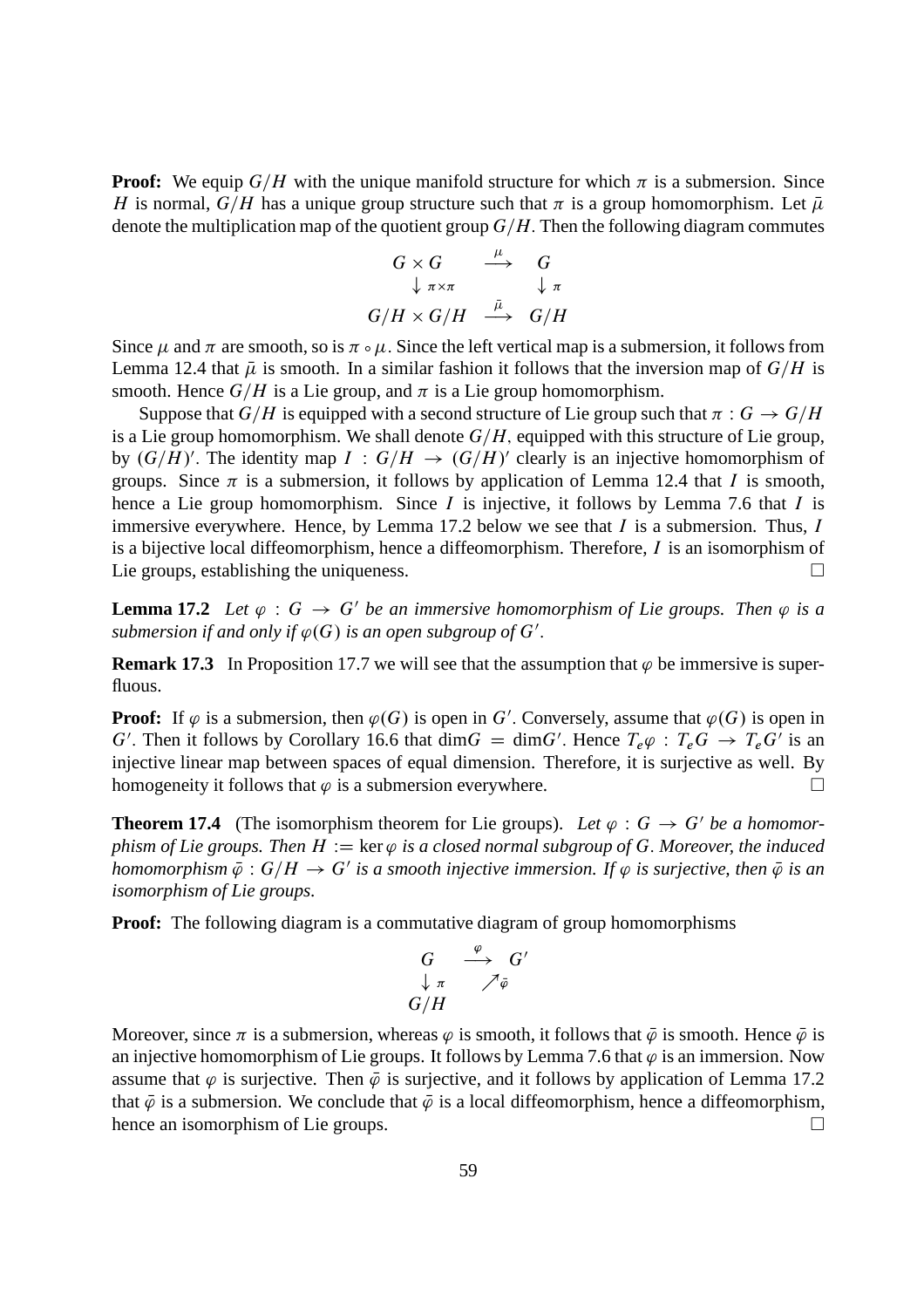**Example 17.5** The isomorphism of Proposition 10.3 is an isomorphism of Lie groups.

**Example 17.6** Let G be a Lie group. Then Ad is a Lie group homomorphism from G into  $GL(\mathfrak{g})$ . It induces an injective Lie group homomorphism  $G/\text{ker Ad} \rightarrow GL(\mathfrak{g})$ , realizing the image Ad(G) as a Lie subgroup of  $GL(\mathfrak{g})$ . If G is connected, then ker Ad is the center  $Z(G)$  of G, see exercises. Consequently,  $\text{Ad}(G) \simeq G/Z(G)$  in this case.

**Proposition 17.7** Let  $\varphi$ :  $G \to G'$  be a homomorphism of Lie groups. Then  $\varphi(G)$  is an open subgroup of  $G'$  if and only if  $\varphi$  is submersive.

**Proof:** If  $\varphi$  is submersive, then  $\varphi(G)$  is open. Thus, it remains to prove the 'only if' statement. Let H be the kernel of  $\varphi$ . Then by Theorem 17.4 it follows that the induced map  $\bar{\varphi}: G/H \to G'$ is an injective homomorphism of Lie groups. By application of Lemma 17.2 it follows that  $\bar{\varphi}$  is a submersion. Since  $\bar{\varphi} = \varphi \circ \pi$ , whereas  $\pi$  is surjective, we now deduce that  $\varphi$  is a submersion everywhere everywhere.

We end this section with a discussion of the Lie algebra of a quotient of a Lie group by a closed normal subgroup.

**Definition 17.8** Let I be a Lie algebra. An *ideal* of I is by definition a linear subspace a of I such that  $[I, \mathfrak{a}] \subset \mathfrak{a}$ , i.e.  $[X, Y] \in \mathfrak{a}$  for all  $X \in I, Y \in \mathfrak{a}$ .

**Remark 17.9** Note that an ideal is always a Lie subalgebra.

**Lemma 17.10** (a) Let I be a Lie algebra,  $a \subset I$  an ideal. Then the quotient (linear) space l/ $\alpha$  *has a unique structure of Lie algebra such that the canonical projection*  $\pi$  :  $\iota \rightarrow \iota/\alpha$  *is a homomorphism of Lie algebras.*

(b) Let  $\varphi : I \to I'$  be a homomorphism of Lie algebras, with kernel  $\mathfrak{a}$ . Then  $\mathfrak{a}$  *is an ideal in* l and  $\varphi$  factors through an injective homomorphism of Lie algebras  $\bar{\varphi}$  : l/ $\mathfrak{a} \to \mathfrak{l}'$ .

**Proof:** Left as an exercise for the reader. □

**Lemma 17.11** *Let* G *be a Lie group and let* h *be a subalgebra of its Lie algebra* g:

(a) h *is an ideal if and only if* h *is invariant under*  $Ad(G_e)$ .

*Let* H *be a Lie subgroup of* G *with Lie algebra* h:

(b) *If* H *is normal in* G; *then* h *is an ideal in* g:

(c) If  $\mathfrak h$  *is an ideal in*  $\mathfrak g$ , *then*  $H_e$  *is normal in*  $G_e$ .

**Proof:** Left to the reader. Use Lemmas 4.3 and 4.6. □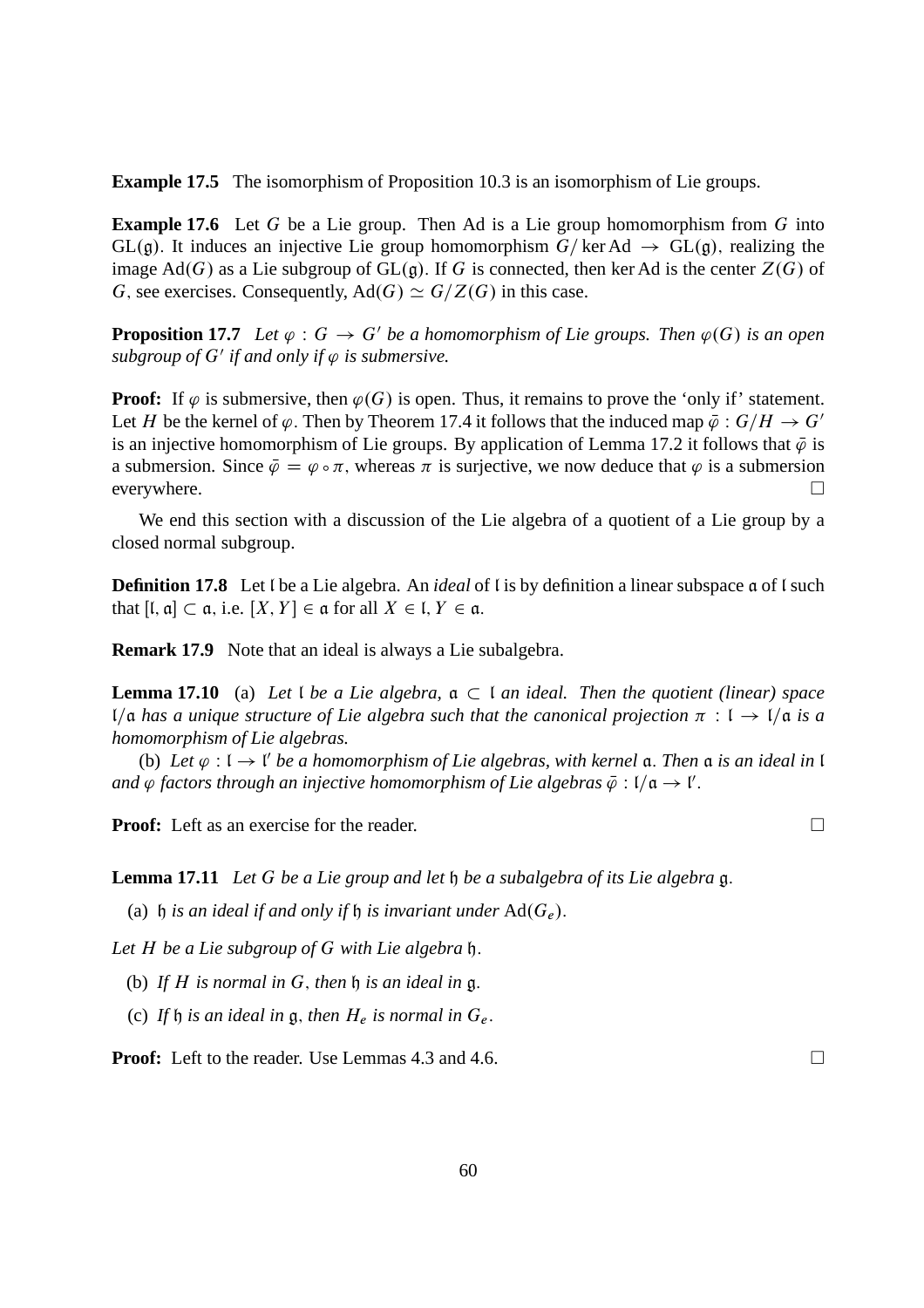**Lemma 17.12** *Let* H *be a closed subgroup of the Lie group* G: *If* H *is normal, then its Lie algebra* h *is an ideal in* g. Moreover, the tangent map at e of the canonical projection  $\pi$  :  $G \rightarrow$  $G/H$  *induces an isomorphism from the quotient Lie algebra*  $\mathfrak{g}/\mathfrak{h}$  *onto the Lie algebra of the Lie group*  $G/H$ .

**Proof:** Let  $I = T_{\pi(e)}(G/H)$  be equipped with the Lie algebra structure induced by the Lie group structure of  $G/H$ . The tangent map  $\pi_*$  of the canonical projection  $\pi : G \to G/H$  is a Lie algebra homomorphism from g onto l. On the other hand, its kernel is h. Hence, by Lemma 17.10,  $\pi_*$  factors through a Lie algebra isomorphism from  $g/\mathfrak{h}$  onto l.

**Remark 17.13** Accordingly, if G is a Lie group and H a closed normal subgroup, then we shall identify the Lie algebra of  $G/H$  with  $g/\mathfrak{h}$  via the isomorphism described above. In this fashion,  $\pi_*$  becomes the canonical projection  $\mathfrak{g} \to \mathfrak{g}/\mathfrak{h}$ .

**Corollary 17.14** *Let*  $\varphi$  :  $G \to G'$  *be a homomorphism of Lie groups, with kernel H.* 

- (a) The induced map  $\bar{\varphi}$  :  $G/H \to G'$  is a homomorphism of Lie groups.
- (b) *Put*  $\varphi_* = T_e \varphi$ . *Then* ker  $\varphi_*$  *equals the Lie algebra*  $\varphi$  *of H*.
- (c) The tangent map  $\bar{\varphi}_* = T_{\bar{e}}(\bar{\varphi})$  is the linear map  $\mathfrak{g}/\mathfrak{h} \to \mathfrak{g}'$  induced by  $\varphi_*$ .
- (d) If  $\varphi$  is surjective, then  $\bar{\varphi}$  and  $\bar{\varphi}_*$  are isomorphisms.

**Proof:** Assertion (a) follows by application of Theorem 17.4. Let  $\pi : G \rightarrow G/H$  be the canonical projection. Then  $\pi$  is a homomorphism and a smooth submersion. By the preceding remark, its tangent map  $\pi_*$  is identified with the natural projection  $g \to g/h$ . From  $\bar{\varphi} \circ \pi = \varphi$ it follows by differentiation at e and application of the chain rule that  $\bar{\varphi}_* \circ \pi_* = \varphi_*$ . Since  $\bar{\varphi}$  is a smooth immersion by Theorem 17.4, it follows that ker  $\varphi_* = \ker \pi_* = \mathfrak{h}$ . Hence, (b). From  $\bar{\varphi}_* \circ \pi_* = \varphi_*$  we also deduce (c). If  $\varphi$  is surjective, then  $\bar{\varphi}$  is an isomorphism of Lie groups by Theorem 17.4. Hence  $\bar{\varphi}_*$  is an isomorphism of Lie algebras. Theorem 17.4. Hence,  $\bar{\varphi}_*$  is an isomorphism of Lie algebras.

## **18 Detour: actions of discrete groups**

Let H be a group (without additional structure) acting on a topological space  $M$  from the right by continuous transformations. Equivalently, this means that the action map  $M \times H \to M$  is continuous relative to the discrete topology on  $H$  (the topology for which all subsets of  $H$  are open).

The action of H on M is said to be *properly discontinuous* if for each  $m \in M$  there exists an open neighborhood U of m such that  $Uh \cap U = \emptyset$  for all  $h \in H \setminus \{e\}$ . This condition amounts to saying that the action of  $H$  is locally of trivial PFB type relative to the discrete topology on H. A third equivalent way of phrasing the condition is that the action of  $H$  is free and that the canonical projection  $\pi : M \to M/H$  is a covering map.

Now assume that  $M$  is locally compact and Hausdorff. Then in the setting of an action by diffeomorphisms on a smooth manifold  $M$  the following result may be viewed as a consequence of Theorem 13.5. We will give a direct proof to cover the topological setting.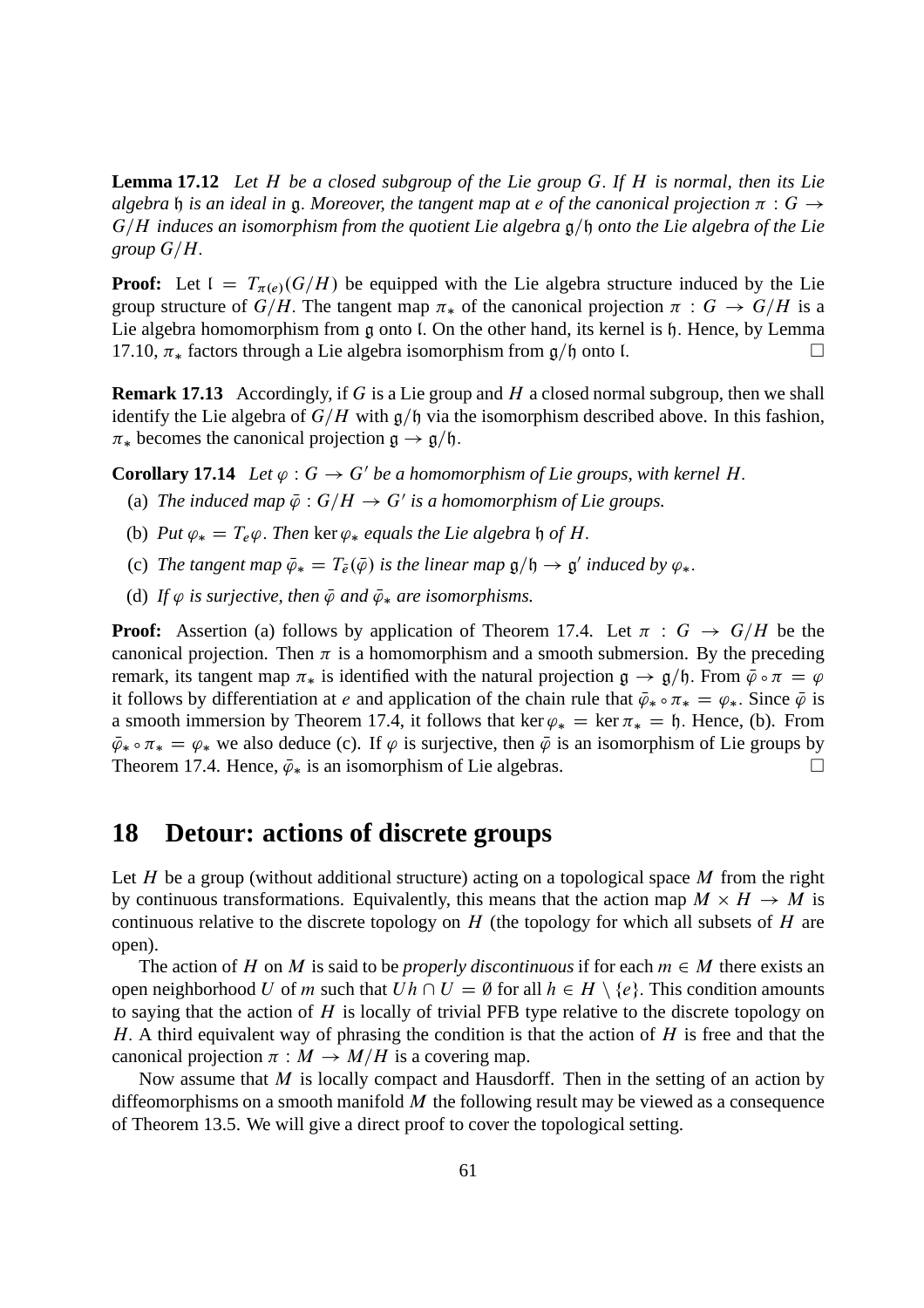**Lemma 18.1** *Let* M *be a locally compact Hausdorff space equipped with a right* H*-action by continuous transformations. Then the following assertions are equivalent.*

- (a) *The action of* H *on* M *is continuous, proper and free for the discrete topology on* H:
- (b) The action of H on M is properly discontinuous and the associated quotient space  $M/H$ *is Hausdorff.*

**Proof:** Assume (a), and fix  $m \in M$ . Then there exists a compact neighborhood N of m. The set  $H_{N,N}$  of  $h \in H$  with  $Nh \cap N \neq \emptyset$  is compact in H, hence finite. Put  $C = H_{N,N} \setminus \{e\}$ . For every  $h \in C$  we may select an open neighborhood  $U_h \ni m$  such that  $U_h h \cap U_h = \emptyset$  (observe that  $mh \neq m$  by freeness and use continuity of the action). Let U be the intersection of the finite collection of open sets  $U_h$   $(h \in C)$  with the interior of N. Then U is open and  $Uh \cap U = \emptyset$  for all  $h \in H \setminus \{e\}$ . It follows that the action of H is properly discontinuous. By the same argument as in the proof of Theorem 13.5 it follows that CH is closed for every compact subset  $C \subset M$ . By Lemma 11.8 we conclude that  $G/H$  is Hausdorff.

Next assume (b), and let  $H$  be equipped with the discrete topology. We will first show that the action map  $\alpha : M \times H \to M$  is continuous. Let  $U \subset M$  be open. Then for each  $h \in H$  the set  $Uh^{-1}$  is open in M. Hence  $Uh^{-1} \times \{h\}$  is open in  $M \times H$ . The preimage  $\alpha^{-1}(U)$  equals the union of these sets for  $h \in H$ , hence is open.

Now suppose that  $C_1$ ,  $C_2$  are compact subsets of M. We will show that the set

$$
H_{C_1,C_2} = \{ h \in H \mid C_1 h \cap C_2 \neq \emptyset \}
$$

is finite hence compact; from this (a) will follow.

For every  $m \in M$  there exists an open neighborhood  $U_m$  of m such that  $U_m \cap U_m h = \emptyset$ for  $h \in H, h \neq e$ . It follows that  $U_m h_1 \cap U_m h_2 = \emptyset$  for distinct  $h_1, h_2 \in H$ . Let  $N_m$  be a compact neighborhood of m contained in  $U_m$ . By compactness there exists a finite collection F of points from  $C_1$  such that  $C_1 \subset \bigcup_{m \in F} U_m$ . It follows that  $H_{C_1,C_2}$  is contained in the finite union  $\bigcup_{m \in F} H_{N_m, C_2}$ . Therefore, it suffices to show that the set  $H_m := H_{N_m, C_2}$  is finite.

It follows from Lemma 11.8 that  $N_mH$  is closed. The complement  $U_0 := M \setminus N_mH$  is open in M. The sets  $U_0$  and  $U_m h$ ,  $h \in H_m$ , form an open cover of  $C_2$ . Hence, there exists a finite subset  $S \subset H_m$  such that  $C_2$  is contained in the union of  $U_0$  and  $\cup_{h \in S} N_m h$ . Let  $h \in H_m$ . Then  $N_m h \cap C_2$  is non-empty; let c be one of its points. As  $c \notin U_0$  there exists a  $h' \in S$  such that  $c \in U_m h'$ . From  $c \in N_m h \cap U_m h' \subset U_m h \cap U_m h'$  it follows that the intersection  $U_m h \cap U_m h'$  is non-empty. Hence  $h = h'$  and we see that  $h \in S$ . We conclude that  $H_m$  is contained in S hence is finite.  $\Box$ 

## **19 Densities and integration**

If V is an *n*-dimensional real linear space, then a *density* on V is a map  $\omega : V^n \to \mathbb{C}$  transforming according to the rule:

$$
T^*\omega := \omega \circ T^n = |\text{det} T| \omega \qquad (T \in \text{End}(V)).
$$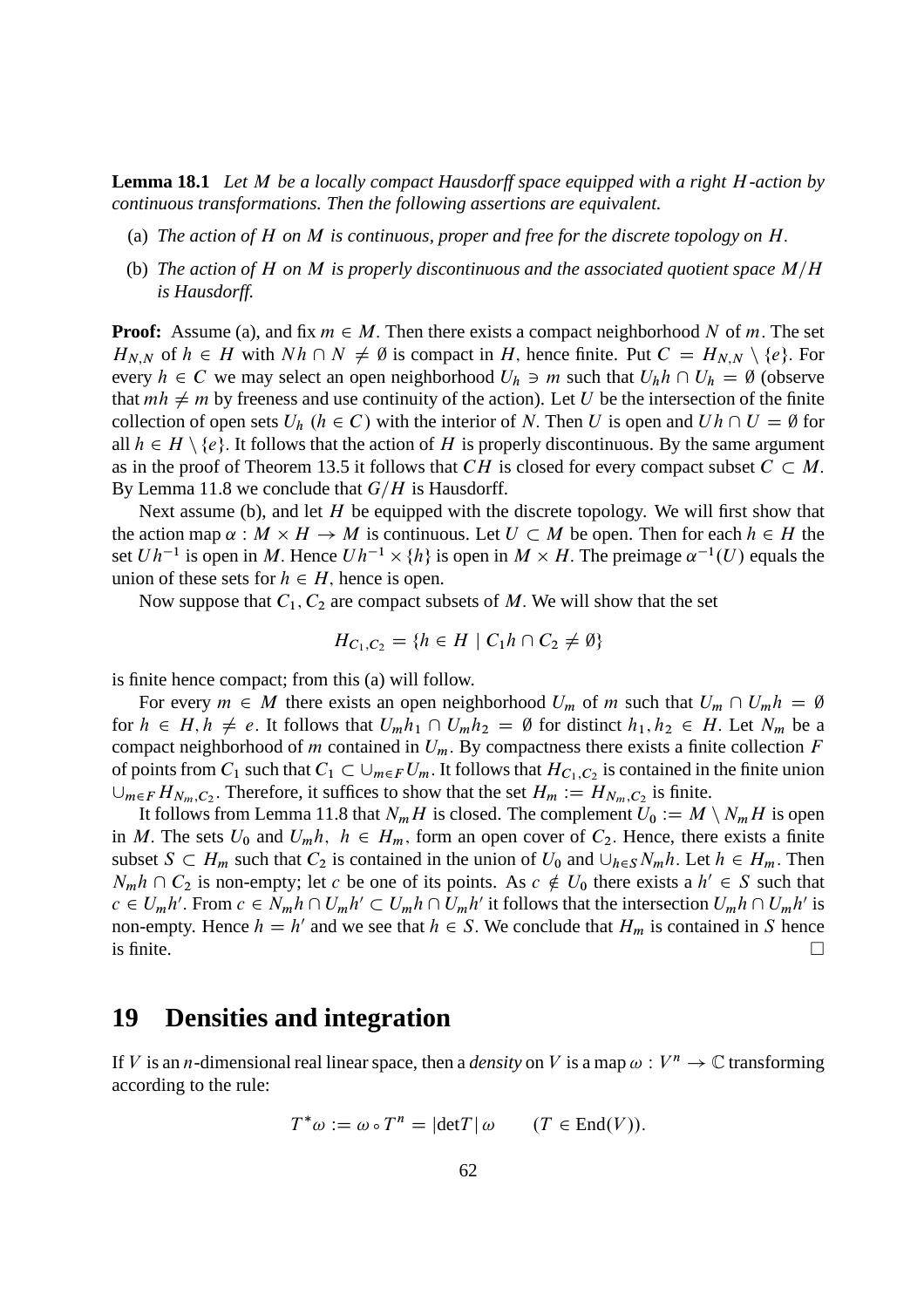In these notes the (complex linear) space of densities on V is denoted by  $\mathcal{D}V$ . A density  $\omega \in \mathcal{D}V$ is called *positive* if it is non-zero and has values in  $[0, \infty]$ . The set of such densities is denoted by  $\mathcal{D}_+ V$ . It is obviously non-empty.

**Example 19.1** If  $\omega$  is an element of  $\wedge^n V^*$ , the space of alternating multilinear maps  $V^n \to \mathbb{R}$ , then  $|\omega|$  is a positive density on V.

If  $\varphi$  is a linear isomorphism from V onto a real linear space W, then the map  $\varphi^* : \omega \mapsto \omega \circ \varphi^n$ is a linear isomorphism  $DW \to DV$  of the associated spaces of densities. Indeed, if  $\omega \in DW$ ,  $T \in End(V)$ , then

$$
[\varphi^* \omega] \circ T^n = \omega \circ [\varphi \circ T]^n = (\omega \circ [\varphi \circ T \circ \varphi^{-1}]^n) \circ \varphi^n
$$
  
= 
$$
|\det(\varphi \circ T \circ \varphi^{-1})| \varphi^* \omega = |\det T| \varphi^* \omega.
$$

Note that  $\varphi^*$  maps  $\mathcal{D}_+W$  onto  $\mathcal{D}_+V$ .

The space DV is one dimensional; in fact, if  $v_1, \ldots, v_n$  is a basis of V then the map  $\omega \mapsto$  $\omega(v_1, \ldots, v_n)$  is a linear isomorphism from DV onto C, mapping  $\mathcal{D}_+ V$  onto  $]0, \infty[$ .

If X is a smooth manifold, then by  $T<sub>x</sub>X$  we denote the tangent space of X at a point x. By a well known procedure we may define the *bundle* DTX of densities on X; it is a complex line bundle with fiber  $(\mathcal{D}TX)_x \simeq \mathcal{D}(T_xX)$ . The space of continuous sections of  $\mathcal{D}TX$  is denoted by  $\Gamma(DTX)$ ; this space is called the space of *continuous densities* on X. The space of smooth densities on X is denoted by  $\Gamma^{\infty}(\mathcal{D}TX)$ . We also have the fiber bundle  $\mathcal{D}_+TX$  of positive densities on X. Its fiber above x equals  $\mathcal{D}_+T_xX$ . Its continuous sections are called the *positive continuous densities* on X:

If  $\varphi$  is a diffeomorphism of X onto a manifold Y, then we define the (pull-back) map  $\varphi^*$ :  $\Gamma(DTY) \to \Gamma(DTX)$  by

$$
(\varphi^*\omega)(x) = D\varphi(x)^*\omega(\varphi(x)).
$$

Note that  $\varphi^*$  maps positive densities to positive densities.

Let  $e_1, \ldots, e_n$  be the standard basis of  $\mathbb{R}^n$ . The density  $\lambda \in \mathcal{D}\mathbb{R}^n$  given by  $\lambda(e_1, \ldots, e_n) = 1$ is called the standard density on  $\mathbb{R}^n$ . Let  $U \subset \mathbb{R}^n$  be an open subset. Then by triviality of the tangent bundle  $TU \simeq U \times \mathbb{R}^n$ , the map  $f \mapsto f\lambda$  defines a linear isomorphism from  $C^{\infty}(U)$ onto  $\Gamma^{\infty}(\mathcal{D}TU)$ . If f belongs to the space  $C_c(U)$  of compactly supported continuous functions  $U \rightarrow \mathbb{C}$ , we define the integral

$$
\int_U f\lambda := \int_{\mathbb{R}^n} f(x) \, dx,
$$

where dx denotes normalized Lebesgue measure. If  $\varphi$  is a diffeomorphism from U onto a second open subset  $V \subset \mathbb{R}^n$ , then, for  $g \in C_c(V)$ , we have  $\varphi^*(g\lambda)(x) = g(\varphi(x)) |\text{det} D\varphi(x)| \lambda(\varphi(x)).$ Thus, by the substitution of variables theorem:

$$
\int_{U} \varphi^* \omega = \int_{V} \omega \qquad (\omega \in \Gamma_c(\mathcal{D}TV)).
$$
\n(17)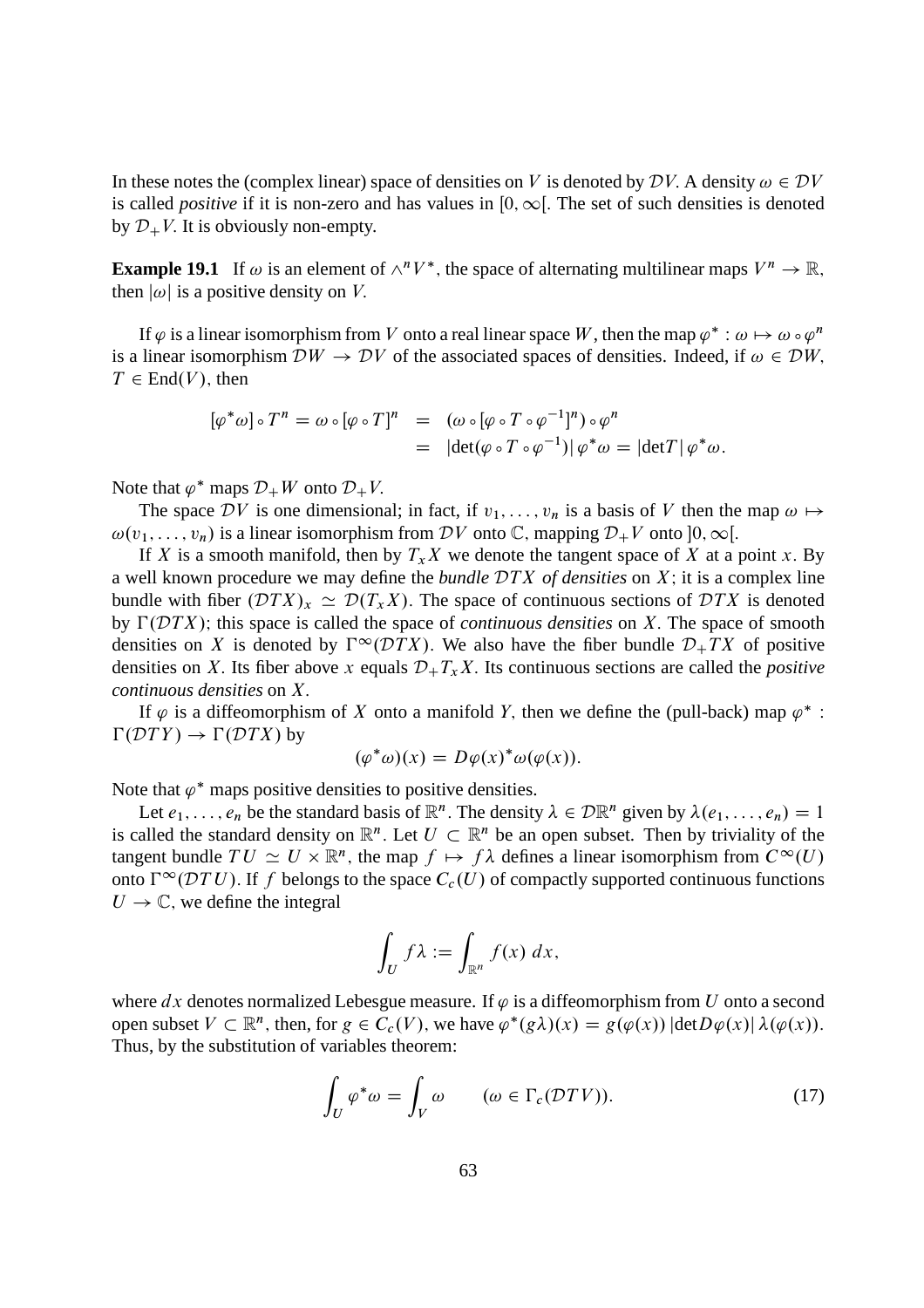Let now  $(\Omega, \chi)$  be a coordinate chart of X. If  $\omega$  is a continuous density on X with compact support supp  $\omega \subset \Omega$ , then we define

$$
\int_X \omega := \int_{\chi(\Omega)} (\chi^{-1})^* \omega.
$$

This definition is unambiguous, because if  $(\Omega', \chi')$  is a second chart such that supp  $\omega \subset \Omega'$ , then

$$
\int_{\chi'(\Omega')} (\chi')^{-1*}\omega = \int_{\chi(\Omega)} (\chi' \circ \chi^{-1})^*(\chi')^{-1*}\omega = \int_{\chi(\Omega)} (\chi^{-1})^*\omega
$$

by the substitution of variables theorem.

We can now define the *integral of a compactly supported density* on the manifold X as follows. Let  $\{\Omega_{\alpha} \mid \alpha \in \mathcal{A}\}$  be an open cover of the manifold X with coordinate neighborhoods. Then there exists a partition of unity  $\{\psi_\alpha \mid \alpha \in A\}$  subordinate to this cover. We recall that the  $\psi_{\alpha}$  are functions in  $C_c^{\infty}(X)$  with  $0 \le \psi_{\alpha} \le 1$ . Moreover, the collection of supports {supp $\psi_{\alpha}$ } is locally finite and  $\sum_{\alpha \in A} \psi_{\alpha} = 1$  on X (note that the sum is finite at every point of X, by the local finiteness of the collection of supports). Let  $\omega \in \Gamma_c(\mathcal{D}TX)$  be a continuous density on X with compact support. Then we define

$$
\int_X \omega = \sum_{\alpha \in A} \int_{\Omega_{\alpha}} \psi_{\alpha} \omega.
$$

Just as in the theory of integration of differential forms one shows that this definition is independent of the particular choice of partition of unity. Note that integration of forms is oriented, whereas the present integration of densities is non-oriented.

We note that  $\omega \mapsto \int_X \omega$  is a linear map  $\Gamma_c DTX \to \mathbb{C}$ . Moreover, the following lemma is an easy consequence of the definitions (reduction to charts et cetera).

**Lemma 19.2** Let  $\omega$  be a positive density on X. Then for every  $f \in C_c(X)$  with  $f \ge 0$  everywhere we have  $\int_X f \omega \ge 0$ . Moreover,  $\int_X f \omega = 0 \Rightarrow f = 0$ .

Also, by a straightforward reduction to charts we can prove the following *substitution of variables theorem*.

**Proposition 19.3** Let  $\varphi : X \to Y$  be a diffeomorphism of  $C^{\infty}$ -manifolds. Then for every  $\omega \in \Gamma_c(DTY)$  *we have:* 

$$
\int_X \varphi^* \omega = \int_Y \omega.
$$

We now turn to the situation that  $G$  is a Lie group acting smoothly from the left on a smooth manifold M. If  $g \in G$ , we write  $l_g$  for the diffeomorphism  $M \to M$ ,  $m \mapsto gm$ .

**Definition 19.4** A density  $\omega \in \Gamma(DTM)$  is said to be G-invariant if  $l_g^* \omega = \omega$  for all  $g \in G$ . The space of G-invariant continuous densities on M is denoted by  $\Gamma(DTM)^G$ .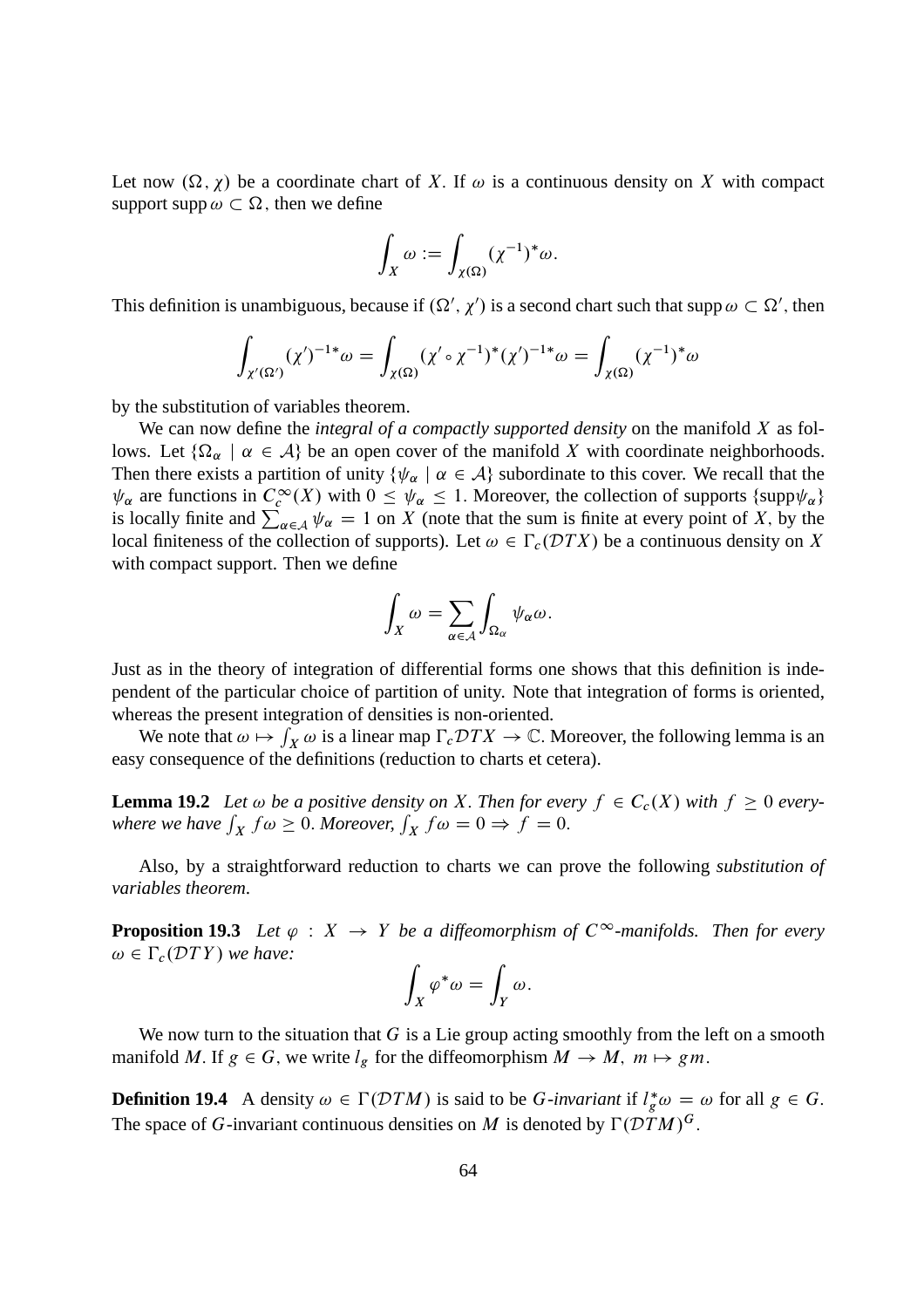The following result will be very important for applications.

**Lemma 19.5** Let  $\omega$  be a G-invariant continuous density on M. Then for every  $f \in C_c(M)$  and *all*  $g \in G$  *we have:* 

$$
\int_{M} l_{g}^{*}(f) \omega = \int_{M} f \omega.
$$
\n(18)

*Here*  $l_g^* f := f \circ l_g$ .

**Proof:** We note that by invariance of  $\omega$  we have  $l_g^*(f)\omega = l_g^*(f)l_g^*(\omega) = l_g^*(f\omega)$ . Now observe that  $l_g$  is a diffeomorphism of M and apply the substitution of variables theorem (Proposition 19.3) with  $\varphi = l_g$ .

**Lemma 19.6** Let G be a Lie group and let  $\Gamma(DTG)^G$  denote the space of left invariant contin*uous densities on* G:

- (a) The evaluation map  $\epsilon : \omega \mapsto \omega(e)$  defines a linear isomorphism  $\Gamma(\mathcal{D}TG)^G \stackrel{\simeq}{\longrightarrow} \mathcal{D} \mathfrak{g}$ .
- (b) *A density*  $\omega \in \Gamma(DTG)^G$  *is positive if and only if*  $\omega(e)$  *is positive.*

**Proof:** The map  $\epsilon$  is linear. If  $\omega$  is a left invariant continuous density on G, then  $\omega(g)$  =  $((l_g^{-1})^*\omega)(g) = T_e(l_g)^{-1*}\omega(e)$  for all  $g \in G$ . Hence,  $\epsilon$  has trivial kernel. On the other hand, if  $\omega_0$  is a density in  $\mathcal{D}$ g then the formula

$$
\omega(g) := T_e(l_g)^{-1*} \omega_0 \tag{19}
$$

defines a continuous density on G whose value at e is  $\omega_0$ . By application of the chain rule for tangent maps it follows that this density is left G-invariant. Thus, (a) follows. Assertion (b) follows from (19).  $\Box$ 

The following result is an immediate consequence of the above lemma.

**Corollary 19.7** *Every Lie group* G *has a left (resp. right) invariant positive density. Two such densities differ by a positive factor.*

If  $\omega$  is a density on G, then the map  $C_c(G) \to \mathbb{R}$ ,  $f \mapsto I(f) = \int_G f \omega$  is continuous linear, hence a *Radon measure* on G. For this reason we shall often write dx for an invariant density on G, and  $\int_G f(x) dx$  for the associated invariant integral of a function  $f \in C_c(G)$ . Note that in the example of  $G = \mathbb{R}^n$  with addition, dx is a (complex) multiple of Lebesgue measure. Positivity then means that the multiple is positive, and invariance corresponds with translation invariance of the Lebesge measure.

We now recollect some of the above results in the present notation. Let  $dx$  be a left invariant positive density on G: (Analogous statements will be valid for right invariant positive densities.)

**Proposition 19.8** *The map*  $f \mapsto I(f) = \int_G f(x) dx$  *is a complex linear functional on*  $C_c(G)$ . *It satisfies the following, for every*  $f \in C_c(\bar{G})$ .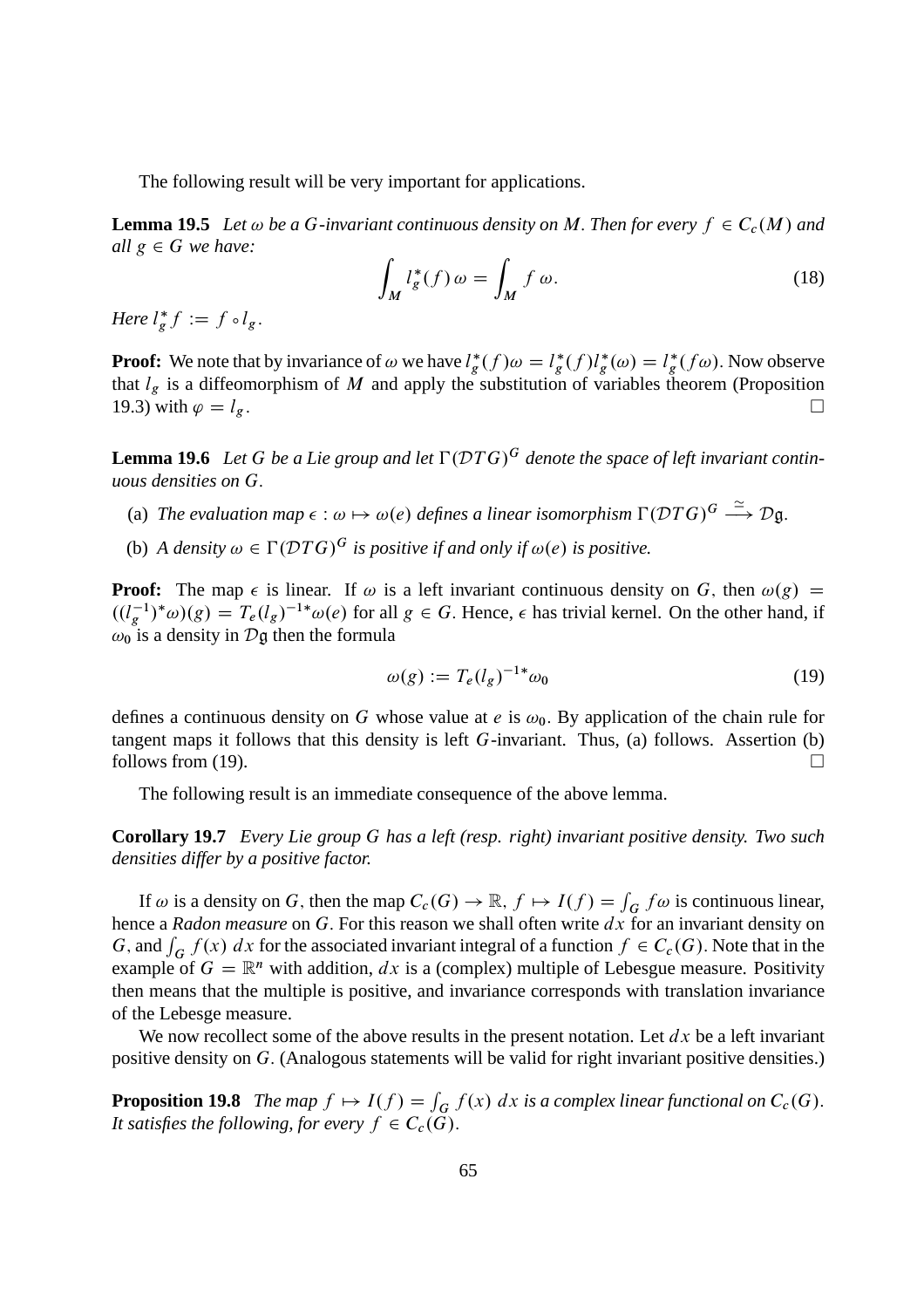- (a) If f is real then so is  $I(f)$ ; if  $f \ge 0$  then  $I(f) \ge 0$ .
- (b) If  $f \ge 0$  and  $I(f) = 0$  then  $f = 0$ .
- (c) *For every*  $y \in G$  :

$$
\int_{G} f(yx) dx = \int_{G} f(x) dx.
$$
\n(20)

**Proof:** Assertion (a) follows from the positivity of  $\omega$ . Assertion (b) is immediate from Lemma 19.2. Finally (c) is a reformulation of Lemma 19.5.  $\Box$ 

**Remark 19.9** One can show that up to a positive factor the linear functional I is uniquely determined by the requirement  $I \neq 0$  and the properties (a) and (c). In particular property (b) is a consequence. For details we refer the reader to the book by Bröcker and tom Dieck.

It follows from the proposition that the Radon measure associated with a left invariant density is left invariant, non-trivial and positive.

In the literature a left G-invariant positive Radon measure on G is called a left *Haar measure* of G. The above statement about the uniqueness of I is referred to as 'uniqueness of the Haar measure.' More generally a left (resp. right) Haar measure exists (and is unique up to a positive factor) for any locally compact topological group. Of course one cannot use the present differential geometric method of proof to establish the existence and uniqueness result in that generality.

**Lemma 19.10** *Let* G *be a compact Lie group. Then there exists a unique left invariant density* dx *on* G *with*

$$
\int_G dx = 1.
$$

*This density is positive.*

**Proof:** Fix a positive density  $\lambda$  on G. Then it follows from assertions (a) and (b) of Proposition 19.8 for  $f = 1$ , that  $\int_G \lambda$  equals a positive constant  $c > 0$ . The densitity  $dx = c^{-1}\lambda$  satifies the above. This proves existence. If  $\omega$  is a density with the same property, then  $\omega = C dx$  for a constant  $C \in C$ . Integration over G shows that  $C = 1$ . This establishes uniqueness. constant  $C \in C$ . Integration over G shows that  $C = 1$ . This establishes uniqueness.

**Remark 19.11** The density of the above lemma is called the normalized left invariant density of G: The associated Haar measure is called *normalized Haar measure.*

The following result expresses how left invariant densities behave under right translation.

**Lemma 19.12** Let  $dx$  be a left invariant density on a Lie group G. Then for every  $g \in G$ ,

$$
r_g^*(dx) = |\text{detAd}(g)|^{-1} dx.
$$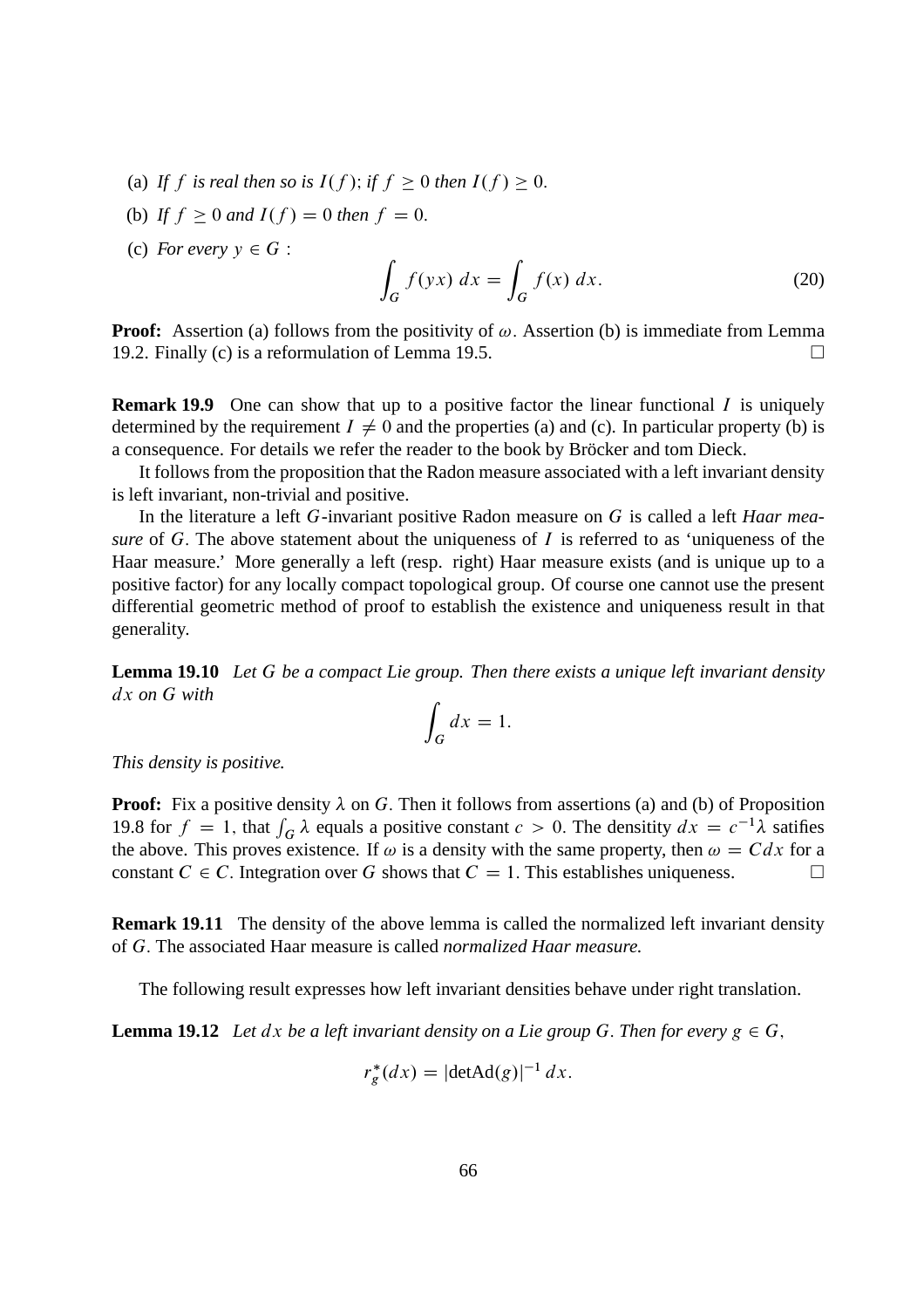**Proof:** Without loss of generality we may assume that  $dx$  is non-zero. For  $g, h \in G$  we have that  $l_h r_g = r_g l_h$ , hence  $r_g^* l_h^* = l_h^*$  ${}_{h}^{*}r_{g}^{*}$  and we see that  $l_{h}^{*}$  $r_h^*(r_g^*(dx)) = r_g^*(l_h^*dx) = r_g^*(dx)$ . It follows that  $r_g^*(dx)$  is a left invariant positive density. This implies that  $r_g^*(dx) = c dx$  for a non-zero constant c. Applying  $l_{g^{-1}}^*$  to both sides of this equation we find  $\mathcal{C}_{g^{-1}}^* dx = c dx$ . Evaluating both sides of the latter identity in  $e$  we obtain

$$
c dx(e) = T_e(C_{g^{-1}})^* dx(e) = \text{Ad}(g^{-1})^* dx(e) = |\text{detAd}(g^{-1})| dx(e).
$$
  
at  $c = |\text{detAd}(g)|^{-1}$ .

It follows that  $c = |\text{detAd}(g)|^{-1}$ 

A Lie group G with  $|\text{detAd}(g)| = 1$  for all  $g \in G$  is said to be *unimodular*. The following result is an immediate consequence of the lemma.

**Corollary 19.13** *Let* G *be a unimodular Lie group. Then every left invariant density is also right invariant.*

#### **Lemma 19.14** *Let* G *be a compact Lie group. Then* G *is unimodular.*

**Remark 19.15** It follows that the normalized Haar measure of a compact Lie group is biinvariant.

**Proof:** The map  $x \mapsto |\text{detAd}(x)|$  is a continuous group homomorphism from G into the group  $(\mathbb{R}_+, \cdot)$  of positive real numbers equipped with multiplication. Its image H is a compact subgroup of  $(\mathbb{R}_+, \cdot)$ . Now apply the lemma below to conclude that  $H = \{1\}$ . group of  $(\mathbb{R}_+, \cdot)$ . Now apply the lemma below to conclude that  $H = \{1\}$ .

**Lemma 19.16** *The only compact subgroup of*  $(\mathbb{R}_+, \cdot)$  *is*  $\{1\}$ *.* 

**Proof:** Let  $\Gamma$  be a compact subgroup of  $(\mathbb{R}_+, \cdot)$ . Then  $1 \in \Gamma$ . Assume  $\Gamma$  contains an element  $\gamma > 0$  different from 1. Since  $\Gamma$  contains both  $\gamma$  and  $\gamma^{-1}$  we may as well assume that  $\gamma > 1$ . The sequence  $(\gamma^n)_{n\geq 1}$  belongs to  $\Gamma$  and is unbounded from above, contradicting the compactness of  $\Gamma$ . It follows that  $\Gamma = \{1\}$ .

We shall now investigate the existence of invariant densities on homogeneous spaces for G. According to Proposition 15.5 such a space is of the form  $X = G/H$ , with H a closed subgroup of G. Here G acts on X by left translation. For  $g \in G$  we write  $l_g : X \to X, xH \mapsto gxH$ .

The tangent map at e of the canonical projection  $\pi: G \to G/H$  induces a linear isomorphism  $g/\mathfrak{h} \simeq T_{eH} (G/H)$  by which we identify. If  $h \in H$ , then  $\mathcal{C}_h : G \to G$ ,  $g \mapsto hgh^{-1}$ leaves H invariant. Differentiation at e gives that  $Ad(h)$  leaves the subspace h of g invariant, hence induces a linear automorphism  $A(h)$  of the quotient space  $\mathfrak{g}/\mathfrak{h}$ . The following lemma will be useful in the sequel.

**Lemma 19.17** Let  $h \in H$ . Then the tangent map of  $l_h : G/H \rightarrow G/H$ ,  $xH \mapsto hxH$  at e is *given by*

$$
T_{eH}(l_h) = A(h).
$$

**Proof:** Let  $h \in H$ . Recall that  $C_h : G \to G$ ,  $x \mapsto hxh^{-1}$  has tangent map Ad(h) at e. We note that  $\pi \circ C_h = l_h \circ \pi$ . Differentiating at e and applying the chain rule we find  $T_e \pi \circ Ad(h) =$  $T_{eH}(l_h) \circ T_e\pi$ . It follows from this that  $T_{eH}(l_h)$  is the endomorphism of  $g/\mathfrak{h}$  induced by Ad(h).  $\Box$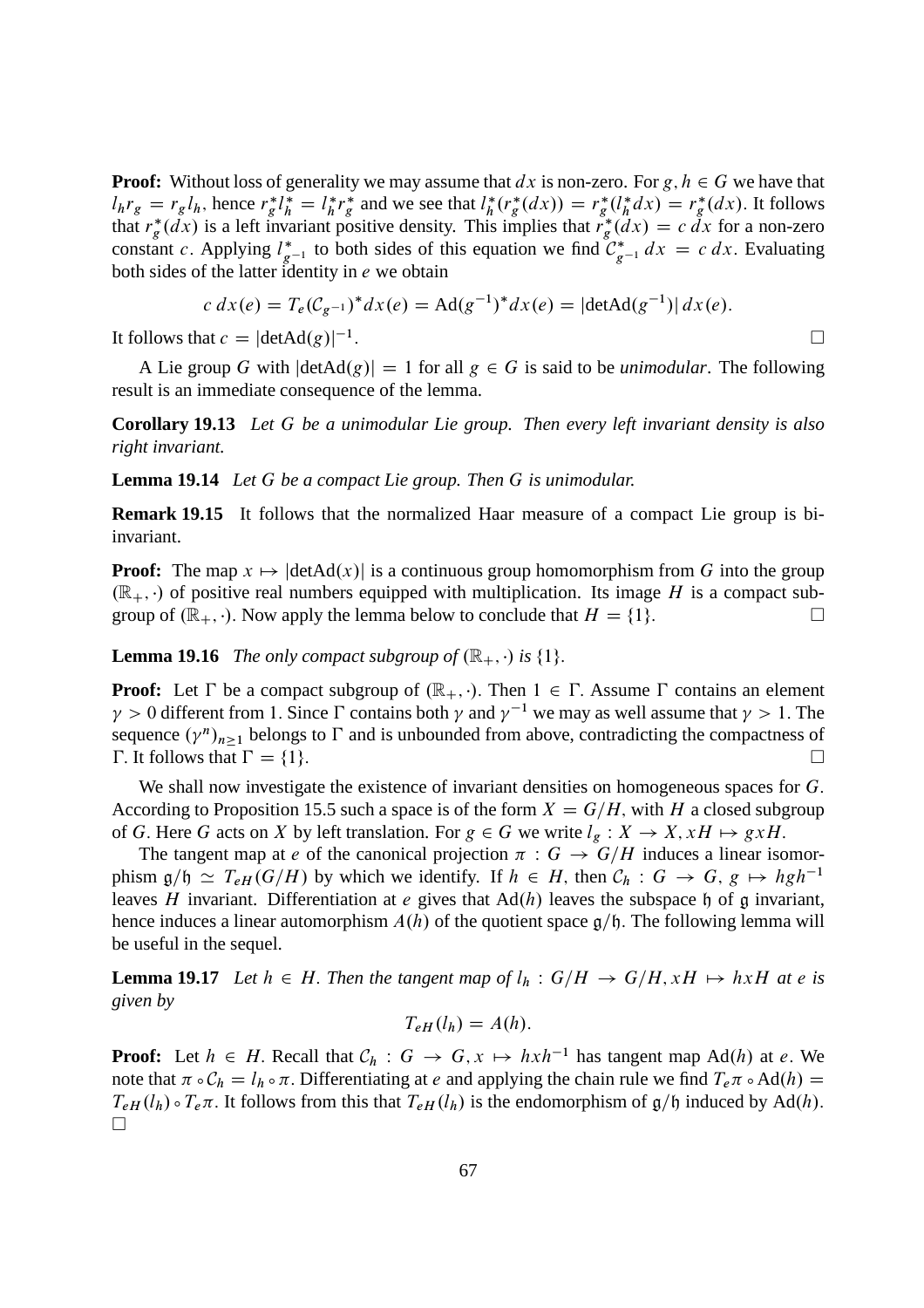The fiber of the bundle  $DT(G/H)$  over eH is identified with  $D(g/h)$ . Thus  $A(h)^*$  is an automorphism of the associated space of densities  $\mathcal{D}(\mathfrak{g}/\mathfrak{h})$ . Note that for  $\omega \in \mathcal{D}(\mathfrak{g}/\mathfrak{h})$  we have:

$$
A(h)^{*}\omega = |\det A(h)| \omega = \frac{|\det \text{Ad}(h)|_{\mathfrak{g}}|}{|\det \text{Ad}(h)|_{\mathfrak{h}}|} \omega.
$$
 (21)

We write  $\mathcal{D}(\mathfrak{g}/\mathfrak{h})^H$  for the linear space of densities  $\omega$  on  $\mathfrak{g}/\mathfrak{h}$  satisfying  $A(h)^*\omega = \omega$ . Such densities are called H-invariant. Since  $\mathcal{D}(\mathfrak{g}/\mathfrak{h})$  is one dimensional, the space of H-invariant densities is either 0 or 1 dimensional. In view of (21) the latter is the case if and only if  $|\text{detAd}(h)|_{\mathfrak{g}}| = |\text{detAd}(h)|_{\mathfrak{h}}|$  for all  $h \in H$ .

#### **Lemma 19.18**

- (a) The evaluation map  $\epsilon$  :  $\omega \mapsto \omega(eH)$  defines a bijection from  $\Gamma(\mathcal{D}(\mathcal{T}(G/H))^G$  onto  $\mathcal{D}(\mathfrak{g}/\mathfrak{h})^H$ . This bijection maps positive densities onto positive densities.
- (b) The space of G-invariant densities on  $G/H$  is at most one dimensional. It is one dimen*sional if and only if*

$$
|\det \mathrm{Ad}(h)|_{\mathfrak{g}}| = |\det \mathrm{Ad}(h)|_{\mathfrak{h}}| \qquad (h \in H).
$$

**Proof:** Clearly  $\epsilon$  is a linear map. Assume that  $\omega$  is a G-invariant density on  $G/H$ . Then for  $g \in G$  we have:  $T_{eH}(l_g)^* \omega(gH) = l_g^*(\omega)(eH) = \epsilon(\omega)$ , hence

$$
\omega(gH) = (T_{eH}(l_g)^{-1})^* \epsilon(\omega) = A(g)^{*-1} \epsilon(\omega).
$$

This shows that the map  $\epsilon$  has a trivial kernel, hence is injective, and that its image is contained in  $\mathcal{D}(\mathfrak{g}/\mathfrak{h})^H$ . To establish its surjectivity, let  $\omega_0 \in \mathcal{D}(\mathfrak{g}/\mathfrak{h})^H$ . Then for all  $h \in H$  we have

$$
(T_{eH}(l_h)^{-1})^*\omega_0 = A(h)^{*-1}\omega_0 = \omega_0,
$$

hence we may define a density on  $G/H$  by

$$
\omega(gH) = (T_{eH}(l_g)^{-1})^* \omega_0.
$$

Note that the right hand side of this equation stays the same if g is replaced by  $gh$ ,  $h \in H$ . Hence the definition is unambiguous. One readily verifies that  $\omega$  thus defined is smooth, G-invariant, and has image  $\omega_0$  under  $\epsilon$ . This proves (a); the statement about positivity is obvious from the above.

From (a) it follows that the dimension of  $\Gamma(\mathcal{D}T(G/H))^G$  equals dim $\mathcal{D}(\mathfrak{g}/\mathfrak{h})$ ; hence, it is at st one. The final assertion now follows from what was said in the preceding text. most one. The final assertion now follows from what was said in the preceding text.

**Corollary 19.19** *Let* G *be a Lie group, H a compact subgroup. Then*  $G/H$  *has a* G-invariant *positive density. Two such densities differ by a positive factor.*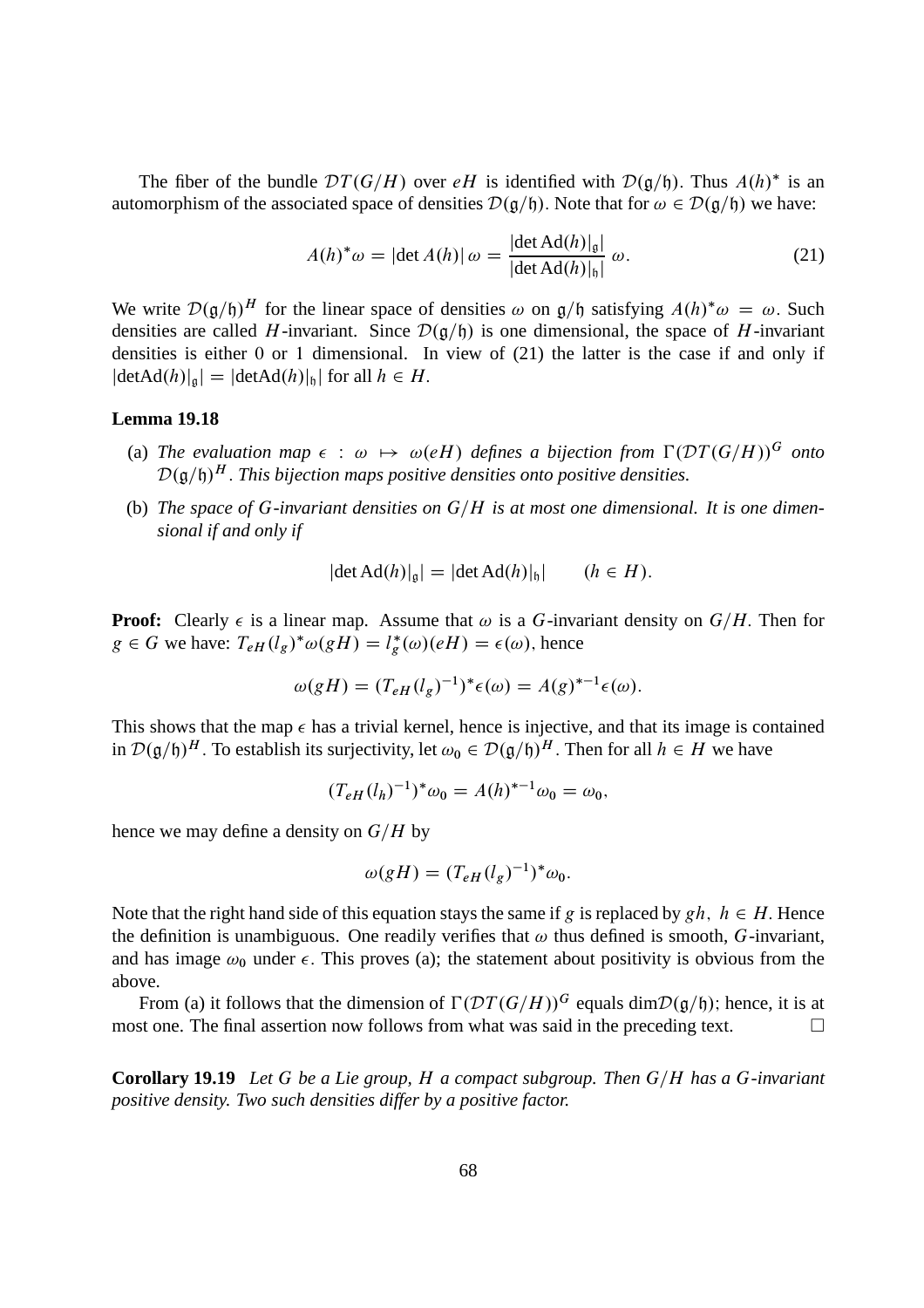**Proof:** For  $h \in H$ , we put

$$
\Delta(h) = \frac{|\text{detAd}(h)|_{\mathfrak{g}}|}{|\text{detAd}(h)|_{\mathfrak{h}}|}.
$$

Clearly  $\Delta$  is a Lie group homomorphism from H to the group  $R^+$  consisting of the positive real numbers, equipped with multiplication. Thus,  $\Delta(H)$  is a compact subgroup of  $\mathbb{R}^+$ . In view of Lemma 19.16 this implies that  $\Delta(H) = \{1\}$ . The result follows.

**Example 19.20** As  $S^n \simeq SO(n+1)/SO(n)$ , see Example 15.6, it follows that  $S^n$  has a unique SO(*n* + 1)-invariant density of total volume 1. Similarly,  $\mathbb{P}^n(\mathbb{R})$  has a unique SO(*n* + 1)-invariant density of total volume 1; see Example 15.7. Real projective space is non-orientable, so it does not have a volume form, i.e., a nowhere vanishing exterior differential form of top degree. This problem of possible non-orientability of homogeneous spaces has been our motivation in using densities rather than forms to define invariant integration.

## **20 Representations**

In this section G will always be a Lie group.

In the following we will give some of the basic definitions of representation theory with  $V$  a complete *locally convex space* over C: Every *Banach space* is an example of such a space. Natural spaces of importance for analysis, like  $C(M)$ ,  $C_c(M)$ ,  $C^{\infty}(M)$ ,  $C_c^{\infty}(M)$ , with M a smooth manifold, and also the spaces  $\mathcal{D}'(M)$  and  $\mathcal{E}'(M)$  of distributions and compactly supported distributions, respectively, are complete locally convex, but in general not Banach. Of course *Hilbert spaces* are Banach spaces; thus, they are covered as well.

**Definition 20.1** Let V be a locally convex space. A *continuous representation*  $\pi = (\pi, V)$  of G in V is a continuous left action  $\pi : G \times V \to V$ , such that  $\pi(x) : v \mapsto \pi(x)v = \pi(x, v)$  is a linear endomorphism of V, for every  $x \in G$ . The representation is called *finite dimensional* if  $\dim V < \infty$ .

**Remark 20.2** If G is just a group, and V just a linear space, one defines a representation of G in  $V$  similarly, but without the requirement of continuity.

#### **Example 20.3**

(a) Let  $G \times X \to X$ ,  $(g, x) \mapsto gx$  be a left action of G on a set X, and let  $\mathcal{F}(X)$  denote the space of functions  $X \to \mathbb{C}$ . Then the action naturally induces the representation L of G on  $\mathcal{F}(X)$  given by

$$
L_g \varphi(x) = \varphi(g^{-1}x),
$$

for  $\varphi \in \mathcal{F}(X), g \in G$  and  $x \in X$ .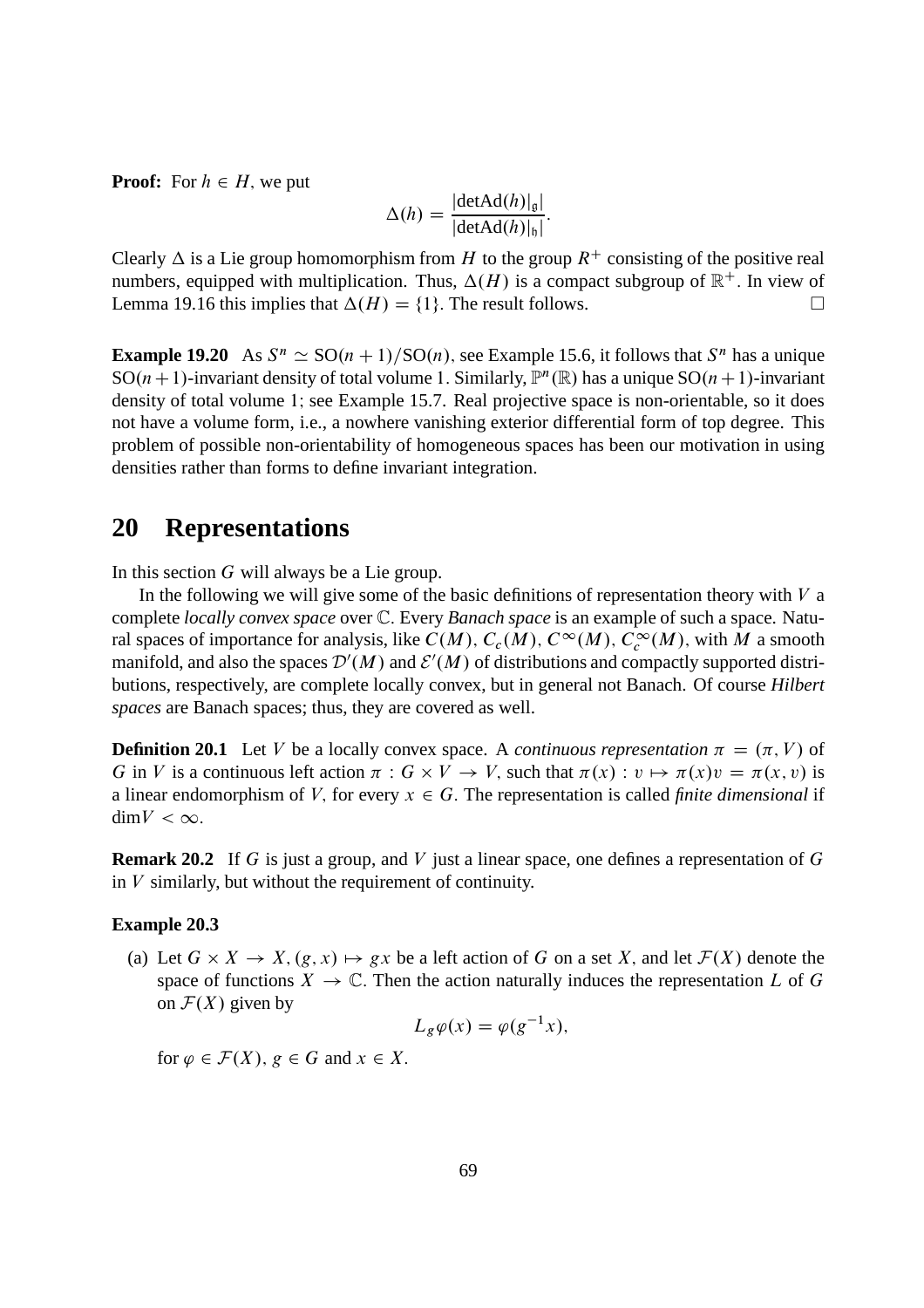(b) Let L be the action of G on  $\mathcal{F}(G)$  induced by the left action  $G \times G \to G$ ,  $(g, x) \mapsto gx$ . This is called the *left regular representation* of G. It is given by the formula  $L_g \varphi(x) =$  $\varphi(g^{-1}x)$ , for  $x, g \in G$ .

Similarly, the right multiplication of G on itself induces the *right regular representation* of G on  $\mathcal{F}(G)$  given by

$$
R_g\varphi(x)=\varphi(xg),
$$

for  $\varphi \in \mathcal{F}(G)$ ,  $g, x \in G$ . These representations leave the subspace  $C(G) \subset \mathcal{F}(G)$  invariant. Similarly, if  $dx$  is a left or right invariant Haar measure on  $G$ , then the associated space  $L^2(G)$  of square integrable functions is invariant under both L and R. One can show that the restrictions of L and R to  $L^2(G)$  are continuous, see Proposition 20.10.

(c) The natural action of SU(2) on  $\mathbb{C}^2$  induces a representation  $\pi$  of SU(2) on  $\mathcal{F}(\mathbb{C}^2)$  given by

$$
\pi(x)\varphi(z) = \varphi(x^{-1}z) = \varphi(\bar{\alpha}z_1 + \bar{\beta}z_2, -\beta z_1 + \alpha z_2),
$$

for  $\varphi \in \mathcal{F}(\mathbb{C}^2)$ ,  $z \in \mathbb{C}^2$  and

$$
x = \begin{pmatrix} \alpha & -\bar{\beta} \\ \beta & \bar{\alpha} \end{pmatrix} \in \text{SU}(2),
$$

i.e.,  $\alpha, \beta \in \mathbb{C}$ , and  $|\alpha|^2 + |\beta|^2 = 1$ .

**Lemma 20.4** *Let*  $(\pi, V)$  *be a finite dimensional representation of G. If*  $\pi$  *is continuous, then*  $\pi$ *is smooth.*

**Proof:** By finite dimensionality of V, the group GL(V) is a Lie group. The map  $\pi : x \mapsto \pi(x)$  is a homomorphism from  $G$  to  $GL(V)$ . The hypothesis that the representation is continuous means that the map  $(x, v) \mapsto \pi(x)v$  is continuous. By finite dimensionality of V this implies that  $\pi : G \to GL(V)$  is continuous. By Corollary 9.3 it follows that  $\pi : G \to GL(V)$  is smooth.<br>This in turn implies that  $(\varrho, v) \mapsto \pi(\varrho)v$  is smooth  $G \times V \to V$ . This in turn implies that  $(g, v) \mapsto \pi(g)v$  is smooth  $G \times V \to V$ .

In the setting of the above lemma, the tangent map of  $\pi : G \to GL(V)$  at e is a Lie algebra homomorphism  $\pi_* : \mathfrak{g} \to \text{End}(V)$ , where the latter space is equipped with the commutator bracket. This motivates the following definition.

**Definition 20.5** By a *representation* of l in V we mean a Lie algebra homomorphism  $\rho : I \rightarrow$ End(V), i.e.,  $\rho$  is a linear map such that for all  $X, Y \in I$  we have:

$$
\rho([X,Y]) = \rho(X)\rho(Y) - \rho(Y)\rho(X).
$$

A representation of  $\mathfrak l$  in  $V$  is also called a structure of  $\mathfrak l$ -module on  $V$ . Accordingly,  $\rho$  is often suppressed in the notation, by writing  $\rho(X)v = Xv$ , for  $X \in I$ ,  $v \in V$ . With this notation, the above rule becomes

$$
[X,Y]v = XYv - YXv \qquad (X,Y \in \mathfrak{l}, v \in V).
$$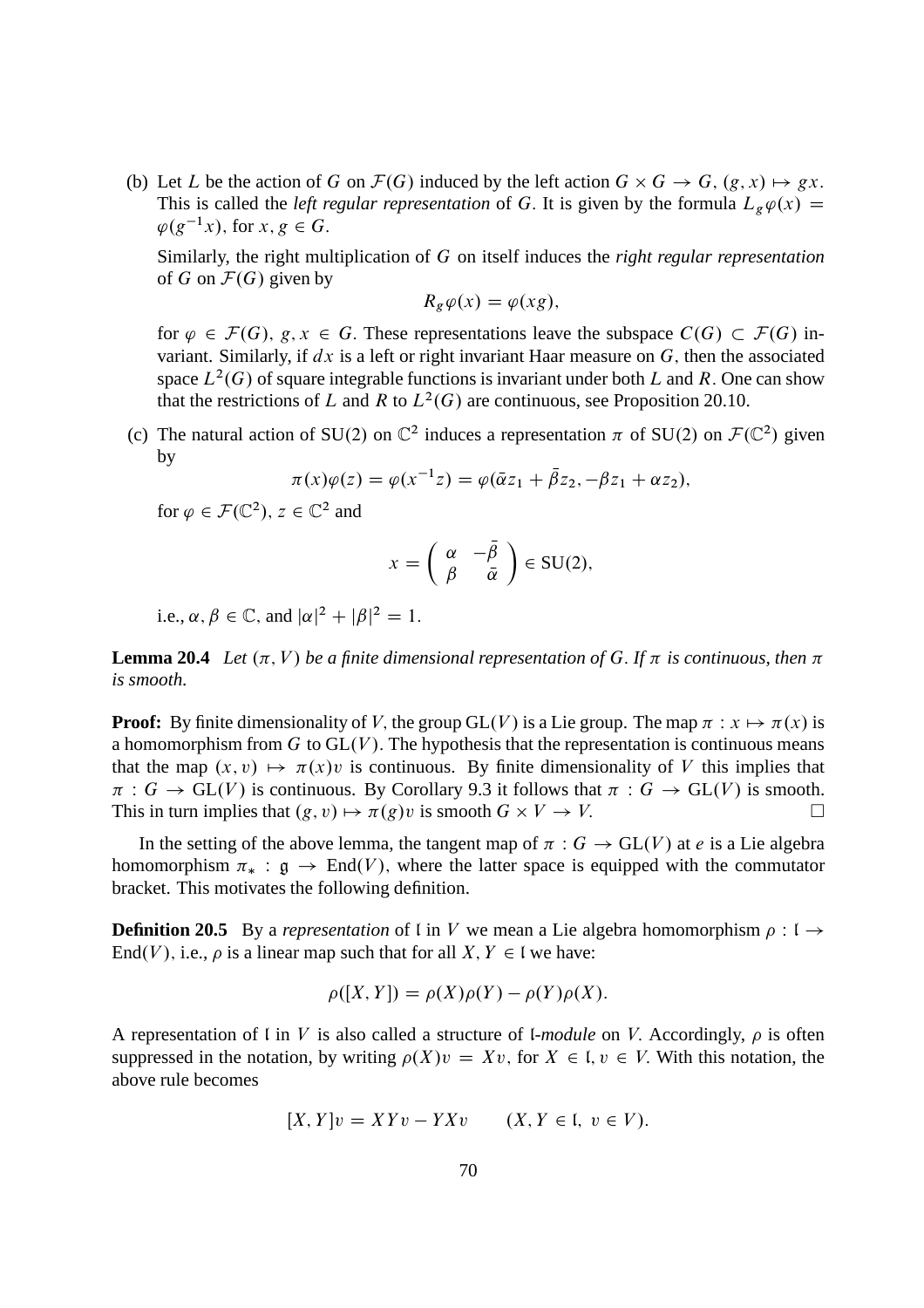**Remark 20.6** Similarly, a complete locally convex space V, equipped with a continuous representation of a Lie group G; will sometimes be called a G-*module*

**Example 20.7** Ad :  $G \rightarrow GL(\mathfrak{g})$  is a continuous representation of G in g. The associated infinitesimal representation of g in End(g) is given by  $(X, Y) \mapsto (adX)Y = [X, Y]$ .

**Proposition 20.8** Let  $\pi$  be a representation of G in a Banach space V. Then the following *conditions are equivalent:*

- (a)  $\pi: G \times V \to V$  *is continuous.*
- (b) *For every*  $x \in G$  *the map*  $\pi(x)$  *is continuous, and for every*  $v \in V$  *the map*  $G \to V$ ,  $x \mapsto$  $\pi(x)v$  *is continuous at e.*

**Proof:** That (b) follows from (a) is obvious. We will establish the converse implication by application of the *Banach-Steinhaus* (or uniform boundedness) theorem.

Assume (b). Fix  $x_0 \in G$ . If  $v \in V$  then  $\pi(x)v = \pi(x_0)\pi(x_0^{-1}x)v$ ; using (b) we see that  $x \mapsto \pi(x)v$  is continuous at  $x_0$ .

Now fix  $v_0 \in V$ . Select a compact neighborhood N of  $x_0$  in G. Then  $\{\pi(x) \mid x \in N\}$  is a collection of continuous linear maps  $V \to V$ . Moreover, for every  $v \in V$ , the map  $x \mapsto ||\pi(x)v||$ is continuous, hence bounded on  $N$ . By the uniform boundedness theorem it follows that the collection of operator norms  $\|\pi(x)\|$ , for  $x \in N$  is bounded, say by a constant  $C > 0$ . It follows that for  $x \in N$ ,  $v \in V$  we have

$$
\begin{array}{rcl}\n\|\pi(x)v - \pi(x_0)v_0\| & \leq & \|\pi(x)v - \pi(x)v_0\| + \|\pi(x)v_0 - \pi(x_0)v_0\| \\
& \leq & C\|v - v_0\| + \|\pi(x)v_0 - \pi(x_0)v_0\|.\n\end{array}
$$

The second term on the right-hand side tends to 0 if  $x \to x_0$ , by (b). Hence  $(x, v) \mapsto \pi(x)v$  is continuous in  $(x_0, v_0)$ . continuous in  $(x_0, v_0)$ .

**Remark 20.9** The above proof is based on the principle of uniform boundedness, and readily generalizes to the category of complete locally convex spaces for which this principle holds, the so called barrelled spaces.

The following result is in particular of interest if  $X = G$  and dx a left invariant positive density on  $X$ .

**Proposition 20.10** *Let* X *be a manifold equipped with a continuous left* G*-action. Let* dx *be a* G-invariant positive continuous density on X. Then the natural representation L of G in  $L^2(X)$ *is continuous.*

**Proof:** In view of the previous proposition it suffices to show that for every  $\varphi \in L^2(X)$  the map  $\Phi: x \mapsto L_x\varphi$ ,  $G \to L^2(X)$  is continuous at e. Thus we must estimate the  $L^2$ -norm of the function  $L_x\varphi-\varphi$  as  $x\to e$ . Let  $\epsilon>0$ . Then there exists a  $\psi\in C_c(X)$  such that  $\|\varphi-\psi\|_2<\frac{1}{3}$  $rac{1}{3}\epsilon$ .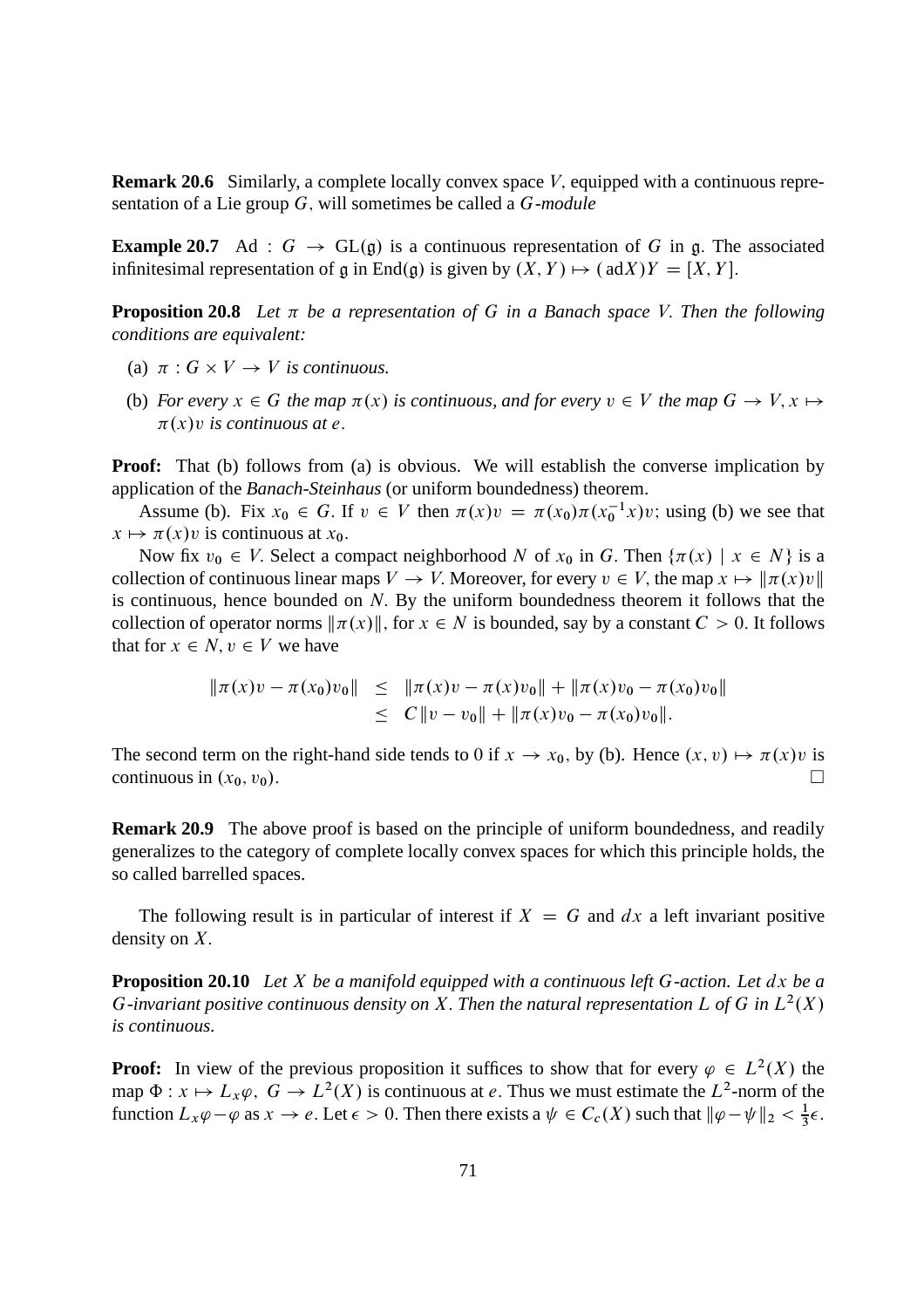Let  $g \in C_c(G)$  be a non-negative function such that  $g = 1$  on an open neigbourhood of supp $\psi$ . Then for x sufficiently close to e we have  $g = 1$  on  $\text{supp}L_x \psi$ . Thus for such x we have:

$$
||L_x \varphi - \varphi||_2 \leq \frac{2}{3}\epsilon + ||L_x \psi - \psi||_2
$$
  
= 
$$
\frac{2}{3}\epsilon + ||(L_x \psi - \psi)g||_2
$$
  

$$
\leq \frac{2}{3}\epsilon + ||L_x \psi - \psi||_{\infty}||g||_2.
$$

Fix a compact neighborhood N of supp $\psi$ . For x sufficiently close to e one has supp $L_x \psi \subset N$ . By uniform continuity of  $\psi$  on N, it now follows that  $||L_x \psi - \psi||_{\infty} ||g||_2 < \frac{\epsilon}{3}$  $\frac{\epsilon}{3}$  for x sufficiently close to  $e$ .

**Definition 20.11** Let  $\pi$  be a representation of G in a (complex) linear space V. By an *invariant subspace* we mean a linear subspace  $W \subset V$  such that  $\pi(x)W \subset W$  for every  $x \in G$ .

A continuous representation  $\pi$  of G in a complete locally convex space V is called *irreducible*, if 0 and *V* are the only closed invariant subspaces of *V*.

**Remark 20.12** Note that for a finite dimensional representation  $(\pi, V)$  an invariant subspace is automatically closed. Thus, such a representation is irreducible if the only invariant subspaces are  $0$  and  $V$ .

**Definition 20.13** By a *unitary representation* of G we will always mean a continuous representation  $\pi$  of G in a (complex) Hilbert space H, such that  $\pi(x)$  is unitary for every  $x \in G$ .

**Remark 20.14** Let V be a complex linear space. Then by a *sesquilinear form* on V we mean a map  $\beta : V \times V \to \mathbb{C}$  which is linear in the first variable, and conjugate linear in the second, i.e.,  $\beta(v, \lambda w + w') = \overline{\lambda}\beta(v, w) + \beta(v, w')$  for all  $v, w, w' \in V$ ,  $\lambda \in \mathbb{C}$ .

A *Hermitian inner product* on V is a sesquilinear form  $\langle \cdot, \cdot \rangle$  that is conjugate symmetric, i.e.  $\langle v, w \rangle = \langle w, v \rangle$ , and positive definite, i.e.,  $\langle v, v \rangle \ge 0$  and  $\langle v, v \rangle = 0 \Rightarrow v = 0$  for all  $v \in V$ .

Finally, we recall that a *complex Hilbert space* is a complex linear space H equipped with a Hermitian inner product  $\langle \cdot, \cdot \rangle$ , whose associated norm is complete.

**Remark 20.15** According to the above definition, a continuous representation of G in  $H$  is unitary if and only if

$$
\langle \pi(x)v, w \rangle = \langle v, \pi(x^{-1})w \rangle \qquad (v, w \in \mathcal{H}, x \in G).
$$

**Definition 20.16** A continuous finite dimensional representation  $(\pi, V)$  of G will be called *unitarizable* if there exists a Hermitian inner product on V for which  $\pi$  is unitary.

**Proposition 20.17** Let G be compact, and suppose that  $(\pi, V)$  is a continuous finite dimen*sional representation of* G: *Then is unitarizable.*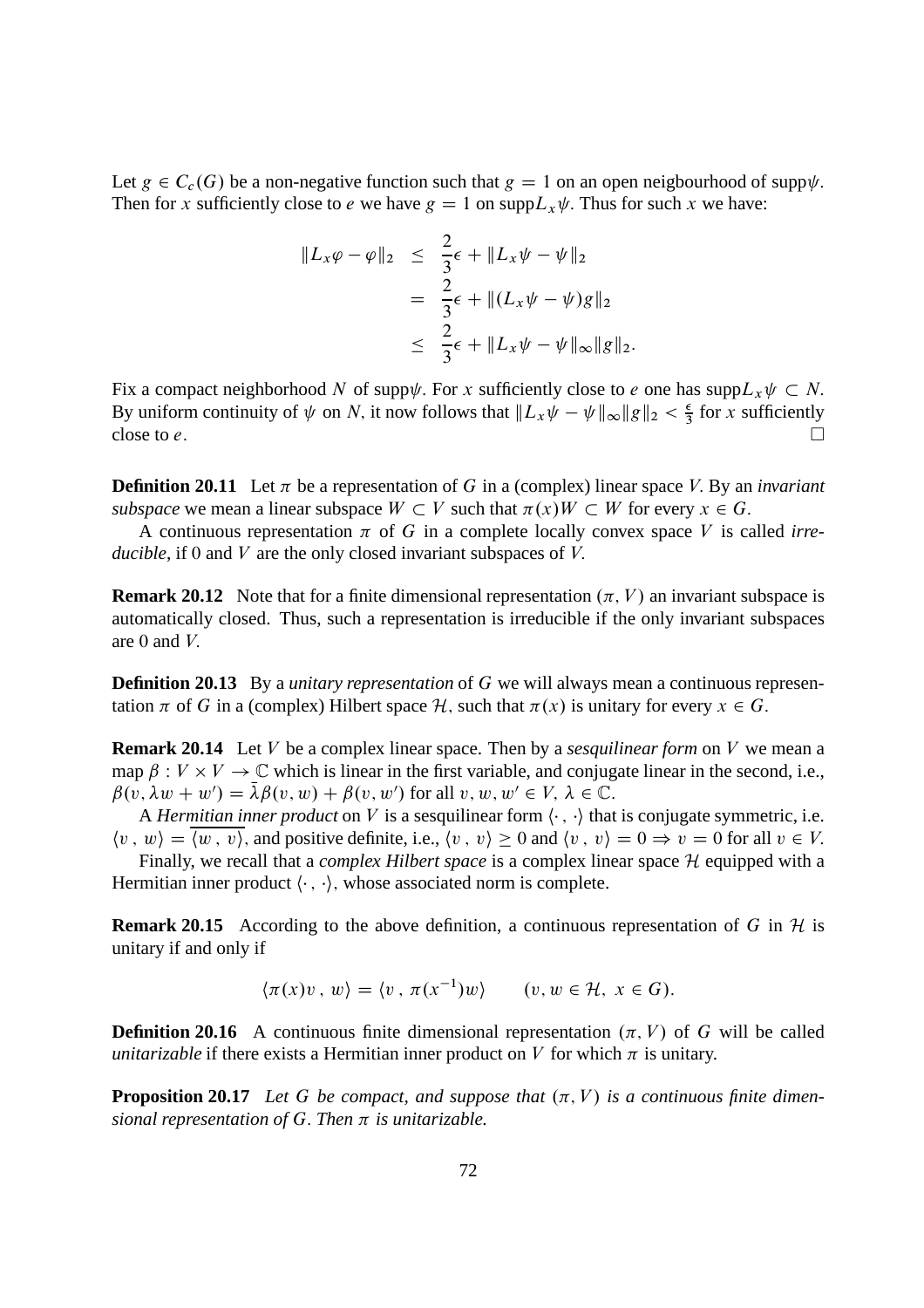**Proof:** Let dx denote right Haar measure on G, and fix any positive definite Hermitian inner product  $\langle \cdot, \cdot \rangle_1$  on V. Then we define a new Hermitian pairing on V by

$$
\langle v \, , \, w \rangle = \int_G \langle \pi(x)v \, , \, \pi(x)w \rangle_1 \, dx \qquad (v, w \in V).
$$

Notice that the integrand  $u_{v,w}(x) = \langle \pi(x)v, \pi(x)w \rangle_1$  in the above equation is a continuous function of x. We claim that the pairing thus defined is positive definite. Indeed, if  $v \in V$ then the function  $u_{v,v}$  is continuous and positive on G. Hence  $\langle v, v \rangle = \int_G u_{v,v}(x) dx \ge 0$ by positivity of the measure. Also, if  $\langle v, v \rangle = 0$ , then  $\iota_{v,v} \equiv 0$  by Lemma 19.2, and hence  $\langle v, v \rangle = \iota_{v,v}(e) = 0$ , and positive definiteness follows.

Finally we claim that  $\pi$  is unitary for the inner product thus defined. Indeed this follows from the invariance of the measure. If  $y \in G$ , and  $v, w \in V$ , then

$$
\langle \pi(y)v, \pi(y)w \rangle = \int_G \iota_{v,w}(xy) dx = \int_G \iota_{v,w}(x) dx = \langle v, w \rangle.
$$

**Lemma 20.18** *Let*  $(\pi, \mathcal{H})$  *be a unitary representation of* G. If  $\mathcal{H}_1$  *is an invariant subspace for*  $\pi$ , then its orthocomplement  $\mathcal{H}_2 = \mathcal{H}_1^\perp$  is a closed invariant subspace for  $\pi$ . If  $\mathcal{H}_1$  is closed, then *we have the direct sum*  $H = H_1 \oplus H_2$  *of closed invariant subspaces.* 

**Proof:** Let  $v \in \mathcal{H}_2$  and let  $x \in G$ . We will show that  $\pi(x)v \in \mathcal{H}_2$ . If  $w \in \mathcal{H}_1$ , then  $\pi(x^{-1})w$ belongs to  $\mathcal{H}_1$  as well, so that  $\langle \pi(x)v, w \rangle = \langle v, \pi(x^{-1})w \rangle = 0$ . It follows that  $\pi(x)v \in \mathcal{H}_1^{\perp}$ .  $\Box$ 

**Corollary 20.19** Let  $(\pi, V)$  be a continuous finite dimensional representation of G. If  $\pi$  is *unitarizable, then it decomposes as a finite direct sum of irreducibles; i.e., there exists a direct sum decomposition*  $V = \bigoplus_{1 \leq j \leq n} V_j$  *of* V *into invariant subspaces such that for every j the representation*  $\pi_j$  *defined by*  $\pi_j(x) = \pi(x)|_{V_j}$  *is irreducible.* 

**Proof:** Fix an inner product for which  $\pi$  is unitary, and apply the above lemma repeatedly.  $\square$ 

**Corollary 20.20** *Let*  $(\pi, V)$  *be a continuous finite dimensional representation of a compact Lie group. Then every invariant subspace of* V *has a complementary invariant subspace. Moreover, admits a decomposition as a finite direct sum of irreducible representations.*

**Proof:** By Proposition 20.17  $\pi$  is unitarizable. Now apply Lemma 20.18 and Corollary 20.19.

**Definition 20.21** Let  $(\pi, V)$  be a finite dimensional continuous representation of G. Then by a *matrix coefficient* of  $\pi$  we mean any function  $m : G \to \mathbb{C}$  of the form

$$
m(x) = m_{v,\eta}(x) := \langle \pi(x)v, \eta \rangle
$$

with  $v \in V$  and  $\eta \in V^*$ .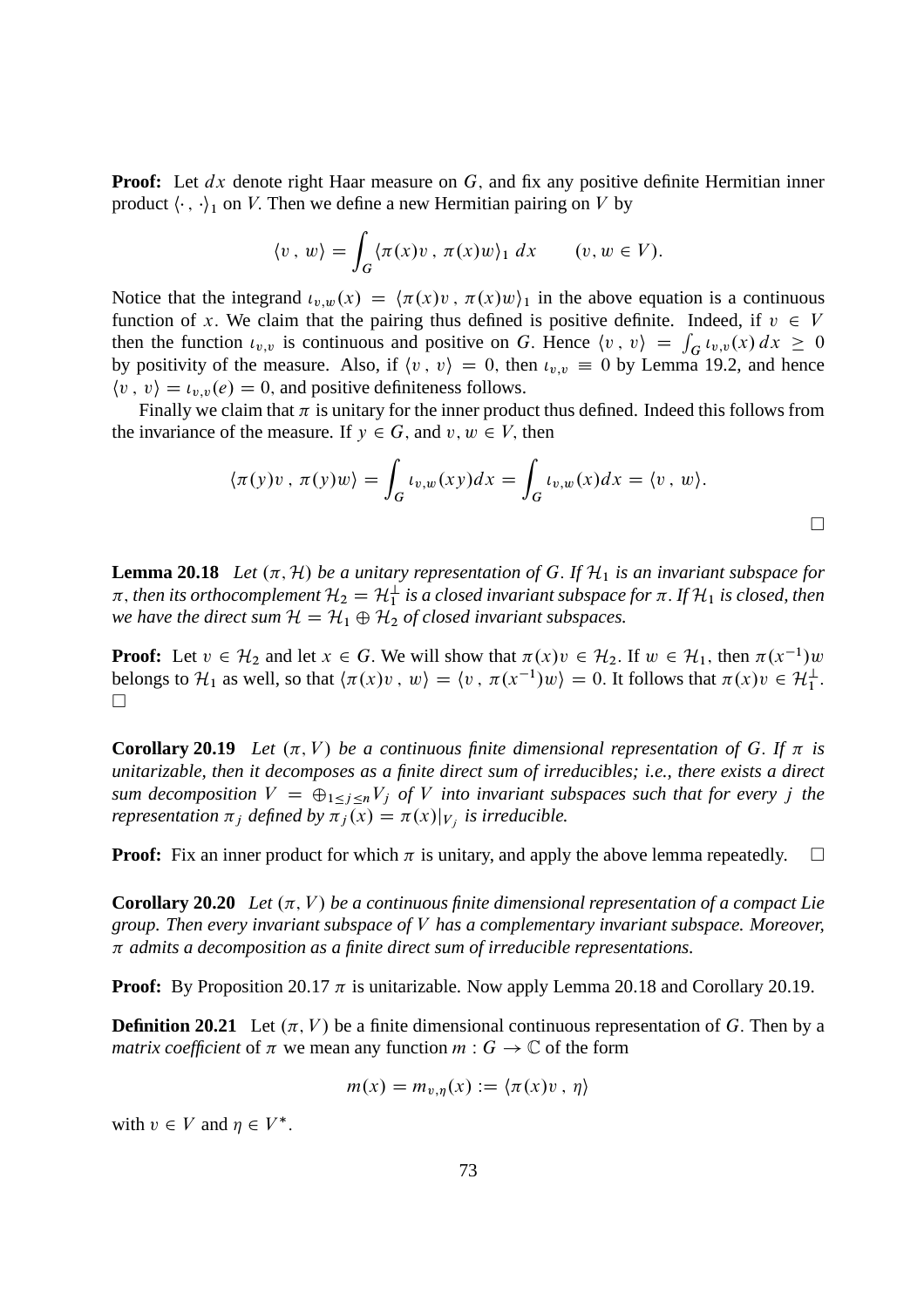**Remark 20.22** Note that the map  $x \mapsto \pi(x)$  is smooth, so that every matrix coefficient belongs to  $C^{\infty}(G)$ .

If  $\langle \cdot, \cdot \rangle$  is a Hermitian inner product on V, then a matrix coefficient of  $\pi$  may also be characterized as a function of the form

$$
m = m_{v,w} : x \mapsto \langle \pi(x)v, w \rangle,
$$

with  $v, w \in V$ , since  $w \mapsto \langle \cdot, w \rangle$  is a conjugate linear bijection from V onto  $V^*$ .

Let now  $(\pi, V)$  be a finite dimensional unitary representation of G, and fix an orthonormal basis  $u_1, \ldots, u_n$  of V. Then for every  $x \in G$  we define the matrix  $M(x) = M_u(x)$  by

$$
M(x)_{ij} = m_{u_i, u_j}(x).
$$

This is just the matrix of  $\pi(x)$  with respect to the basis u. Note that it is unitary. Note also that  $M(xy) = M(x)M(y)$ . Thus M is a continuous group homomorphism from G to the group  $U(n)$  of unitary  $n \times n$  matrices.

**Definition 20.23** If  $(\pi_j, V_j)$ , for  $j = 1, 2$ , are continuous representations of G in complete locally convex spaces, then a continuous linear map  $T: V_1 \to V_2$  is said to be *equivariant*, or *intertwining* if the following diagram commutes for every  $x \in G$ :

$$
\begin{array}{ccc}\nV_1 & \xrightarrow{T} & V_2 \\
\pi_1(x) & \uparrow & \uparrow & \pi_2(x) \\
V_1 & \xrightarrow{T} & V_2\n\end{array}
$$

The representations  $\pi_1$  and  $\pi_2$  are said to be *equivalent* if there exists a topological linear isomorphism  $T$  from  $V_1$  onto  $V_2$  which is equivariant.

If the above representations are finite dimensional, then one does not need to require  $T$  to be continuous, since every linear map  $V_1 \rightarrow V_2$  has this property. In the case of finite dimensional representations we shall write  $\text{Hom}_G(V_1, V_2)$  for the linear space of interwining linear maps  $V_1 \rightarrow V_2$  and End<sub>G</sub>( $V_1$ ) for the space of intertwining linear endomorphisms of  $V_1$ .

If V is a complex linear space, we write  $End(V)$  for the space of linear maps from V to itself, and GL(V) for the group of invertible elements in End(V). If  $\pi$  is a representation of G in V, then we may define a representation  $\tilde{\pi}$  of G in End(V) by

$$
\tilde{\pi}(g)A = \pi(g)A\pi(g)^{-1}.
$$

Note that if  $\pi$  is finite dimensional and continuous, then so is  $\tilde{\pi}$ . Note also that the space

$$
End(V)^G = \{ A \in End(V) \mid \tilde{\pi}(g)A = A \}
$$

of G-invariants in V is just the space  $\text{End}_G(V)$  of G-equivariant linear maps  $V \to V$ .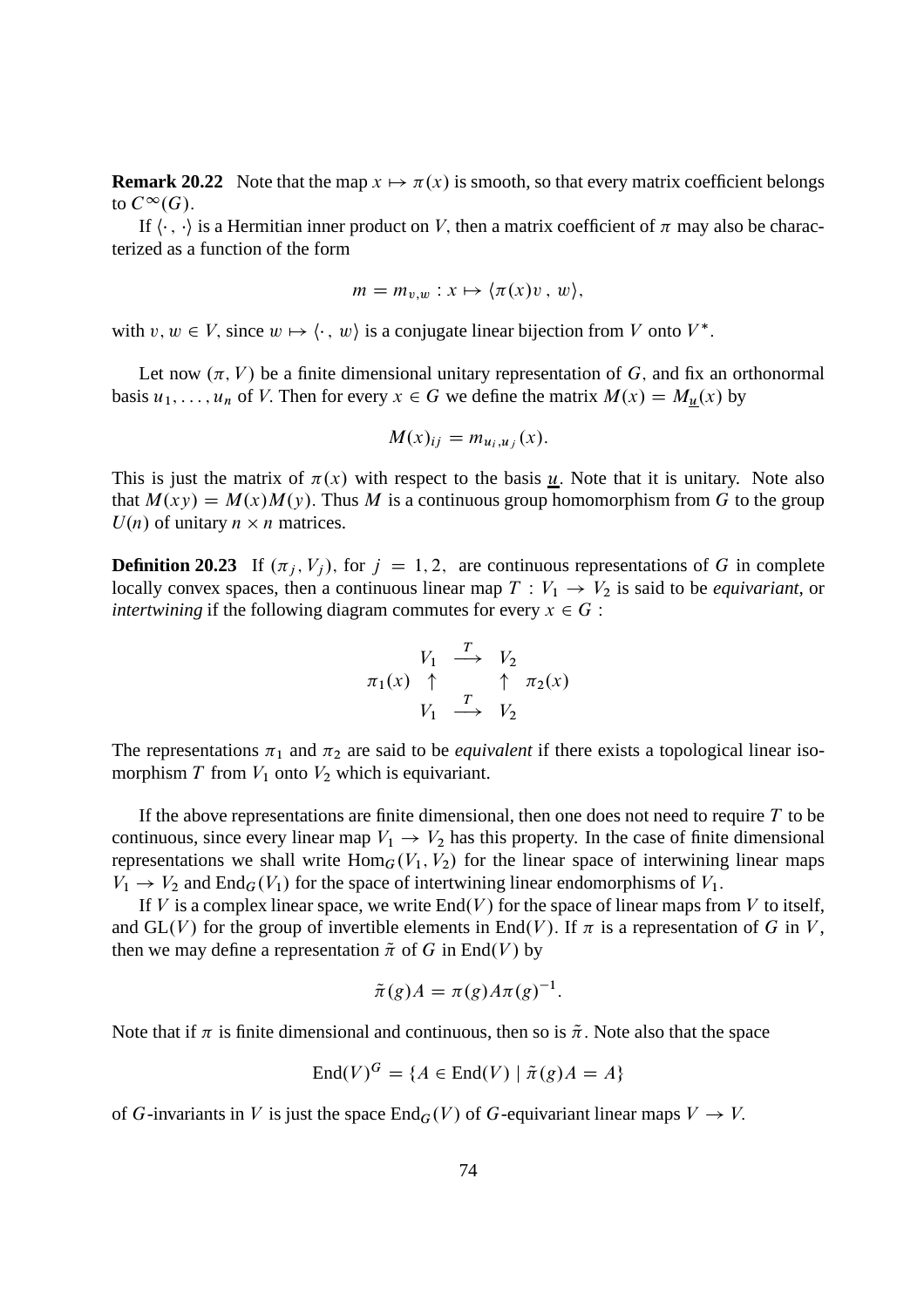**Exercise 20.24** Let  $(\pi_j, V_j)$ , for  $j = 1, 2$ , be two finite dimensional representations of G. Show that  $\pi_1$  and  $\pi_2$  are equivalent if and only if there exist choices of bases for  $V_1$  and  $V_2$ , such that for the associated matrices one has:

$$
\text{mat}\pi_1(x) = \text{mat}\pi_2(x).
$$

**Example 20.25** We recall that  $SU(2)$  is the group of matrices of the form

$$
g=\left(\begin{array}{cc} \alpha & -\bar{\beta} \\ \beta & \bar{\alpha} \end{array}\right)
$$

with  $\alpha, \beta \in \mathbb{C}$  and  $|\alpha|^2 + |\beta|^2 = 1$ . The group SU(2) acts on  $\mathbb{C}^2$  in a natural way, and we have the associated representation  $\pi$  on the space  $P(\mathbb{C})$  of polynomial functions  $p : \mathbb{C}^2 \to \mathbb{C}$ . It is given by the formula

$$
\pi(g)p(z) = p(g^{-1}z) = p(\bar{\alpha}z_1 + \bar{\beta}z_2, -\beta z_1 + \alpha z_2)
$$

The subspace  $P_n = P_n(\mathbb{C}^2)$  of homogeneous polynomials of degree *n* is an invariant subspace for  $\pi$ . We write  $\pi_n$  for the restriction of  $\pi$  to  $P_n$ .

We will now discuss a result that will allow us to show that the representations  $\pi_n$  of the above example are irreducible. We first need the following lemma from linear algebra.

**Lemma 20.26** Let V be a finite dimensional complex linear space, and let  $A, B \in End(V)$  be *such that*  $AB = BA$ . *Then* A *leaves* ker B, imB *and all the eigenspaces of* B *invariant.* 

**Proof:** Elementary, and left to the reader. □

From now on all representations of G are assumed to be continuous.

**Lemma 20.27** (Schur's lemma) Let  $(\pi, V)$  be a finite dimensional representation of G. Then *the following holds.*

- (a) If  $\pi$  is irreducible then  $\text{End}_G(V) = \mathbb{C} I_V$ .
- (b) *Conversely, if*  $\pi$  *is unitarizable and*  $\text{End}_G(V) = \mathbb{C} I_V$ *, then*  $\pi$  *is irreducible.*

**Proof:** '(a)' Suppose that  $\pi$  is irreducible, and let  $A \in End(V)^G$ . Let  $\lambda \in \mathbb{C}$  be an eigenvalue of A, and let  $E_{\lambda} = \text{ker}(A - \lambda I)$  be the associated eigenspace. Note that for non-triviality of this eigenspace we need V to be complex. For every  $x \in G$  we have that  $\pi(x)$  commutes with A, hence leaves  $E_{\lambda}$  invariant. In view of the irreducibility of  $\pi$  it now follows that  $E_{\lambda} = V$ , hence  $A = \lambda I.$ 

'(b)' By unitarizability of  $\pi$ , there exists a positive definite inner product  $\langle \cdot, \cdot \rangle$  for which  $\pi$ is unitary.

Let  $0 \neq W \subset V$  be a G-invariant subspace. For the proof that  $\pi$  is irreducible it suffices to show that we must have  $W = V$ . Let P be the orthogonal projection  $V \rightarrow W$ . Since W and  $W^{\perp}$  are both G-invariant, we have, for  $g \in G$ , that  $\pi(g)P = \pi(g) = P \pi(g)$  on W, and  $\pi(g)P = 0 = P \pi(g)$  on  $W^{\perp}$ . Hence  $P \in \text{End}_G(V)$ , and it follows that  $P = \lambda I$  for some  $\lambda \in \mathbb{C}$ . Now  $P \neq 0$ , hence  $\lambda \neq 0$ . Also,  $P^2 = P$ , hence  $\lambda^2 = \lambda$ , and we see that  $\lambda = 1$ . Therefore  $P = I$ , and  $W = V$ .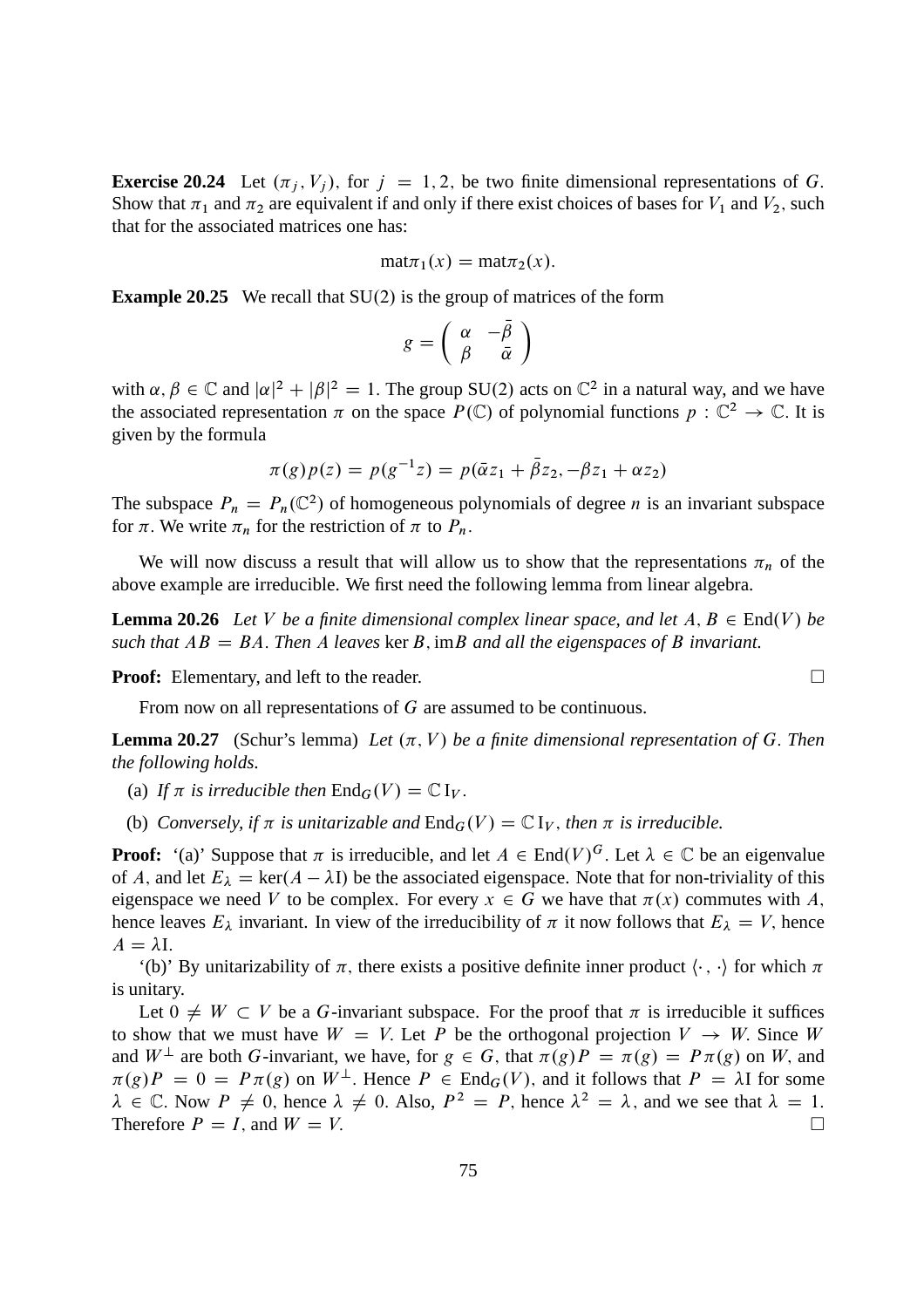We will now apply the above lemma to prove the following.

**Proposition 20.28** *The representations*  $(\pi_n, P_n(\mathbb{C}^2))$  *of* SU(2), *for*  $n \in \mathbb{N}$ *, are irreducible.* 

For the proof we will need compactness of  $SU(2)$ . In fact we have the following more general result.

**Exercise 20.29** For  $n \ge 1$ , let  $M(n, \mathbb{R})$  and  $M(n, \mathbb{C})$  denote the linear spaces of  $n \times n$  matrices with entries in  $\mathbb R$  and  $\mathbb C$  respectively. Show that  $SU(n)$  is a closed and bounded subset of  $M(n, \mathbb C)$ . Show that  $SO(n) = SU(n) \cap M(n, \mathbb{R})$ . Finally show that the Lie groups  $SO(n)$  and  $SU(n)$  are compact.

**Proof of Proposition 20.28:** Let  $n \ge 0$  be fixed, and put  $\pi = \pi_n$  and  $V = P_n(\mathbb{C}^2)$ . Then  $\pi_n$  is unitarizable, since SU(2) is compact. Suppose that  $A \in End(V)$  is equivariant. Then in view of Lemma 20.27 (b) it suffices to show that  $A$  is a scalar.

For  $0 \le k \le n$  we define the polynomial  $p_k \in V$  by

$$
p_k(z) = z_1^{n-k} z_2^k.
$$

Then  ${p_k \mid 0 \le k \le n}$  is a basis for V. For  $\varphi \in \mathbb{R}$  we put

$$
t_{\varphi} = \begin{pmatrix} e^{i\varphi} & 0 \\ 0 & e^{-i\varphi} \end{pmatrix}, \qquad r_{\varphi} = \begin{pmatrix} \cos\varphi & -\sin\varphi \\ \sin\varphi & \cos\varphi \end{pmatrix}.
$$

Then

$$
T = \{ t_{\varphi} \mid \varphi \in \mathbb{R} \} \quad \text{and} \quad R = \{ r_{\varphi} \mid \varphi \in \mathbb{R} \}
$$

are (closed) subgroups of SU(2). One readily verifies that for  $0 \le k \le n$  and  $\varphi \in \mathbb{R}$  we have:

$$
\pi(t_{\varphi})p_k = e^{i(2k-n)\varphi}p_k.
$$

Thus every  $p_k$  is a joint eigenvector for T. Fix a  $\varphi$  such that the numbers  $e^{i(2k-n)\varphi}$  are mutually different. Then for every  $0 \le k \le n$  the space  $\mathbb{C} p_k$  is eigenspace for  $\pi(t_\varphi)$  with eigenvalue  $e^{i(2k-n)\varphi}$ . Since A and  $\pi(t_{\varphi})$  commute it follows that A leaves all the spaces  $\mathbb{C} p_k$  invariant. Hence there exist  $\lambda_k \in \mathbb{C}$  such that

$$
Ap_k = \lambda_k p_k, \quad 0 \le k \le n.
$$

Let  $E_0$  be the eigenspace of A with eigenvalue  $\lambda_0$ . We will show that  $E_0 = V$ , thereby completing the proof. The space  $E_0$  is SU(2)-invariant, and contains  $p_0$ . Hence it contains  $\pi(r_\varphi)p_0$  for every  $\varphi \in \mathbb{R}$ . By a straightforward computation one sees that

$$
\pi(r_{\varphi})p_0(z_1, z_2) = (\cos \varphi z_1 + \sin \varphi z_2)^n = \sum_{k=0}^n {n \choose k} \cos^{n-k} \varphi \sin^k \varphi p_k.
$$

From this one sees by application of A and using the intertwining property, that

$$
\sum_{k=0}^{n} {n \choose k} \cos^{n-k} \varphi \sin^{k} \varphi (\lambda_0 - \lambda_k) p_k = 0,
$$

for all  $\varphi \in \mathbb{R}$ . By linear independence of the  $p_k$ , it follows that  $\lambda_k = \lambda_0$ , for every  $0 \le k \le n$ .<br>Hence  $F_0 = V$ Hence  $E_0 = V$ .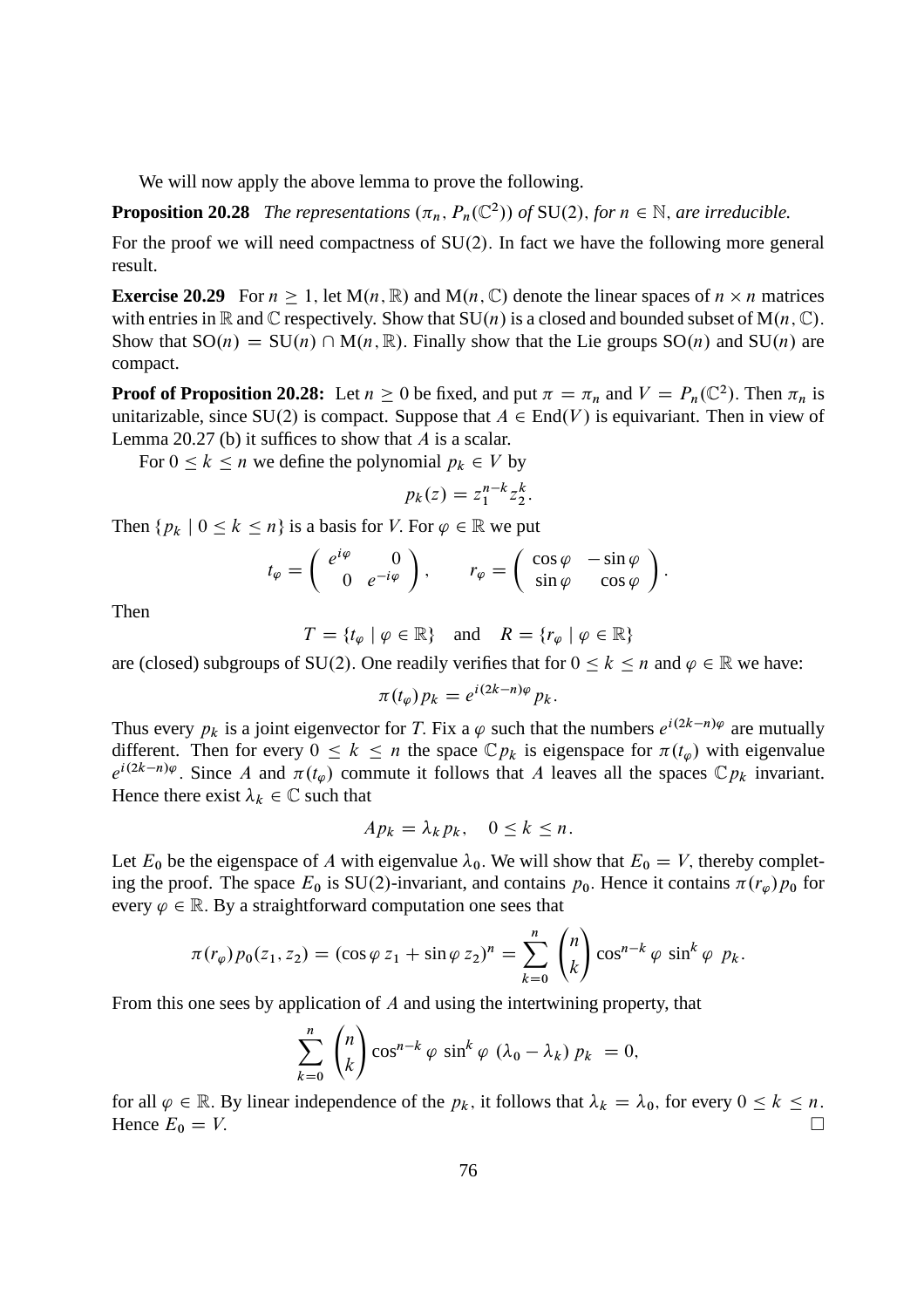We end this section with two useful consequences of Schur's lemma.

**Lemma 20.30** Let  $(\pi, V)$ ,  $(\pi', V')$  be two irreducible finite dimensional representations of G. *If*  $\pi$  and  $\pi'$  are not equivalent, then every intertwining linear map  $T: V \to V'$  is trivial.

**Proof:** Let T be intertwining, and non-trivial. Then ker  $T \subset V$  is a proper G-invariant subspace. Hence ker  $T = 0$ , and it follows that T is injective. Therefore its image imT is a non-trivial Ginvariant subspace of V'. It follows that  $\text{im} T = V'$ , hence T is a bijection, contradicting the inequivalence.

If  $(\pi, V)$  is a representation for a group G, then a sesquilinear form  $\beta$  on V is called equivariant if  $\beta(\pi(g)v, \pi(g)w) = \beta(v, w)$  for all  $v, w \in V$ ,  $g \in G$ .

**Lemma 20.31** Let  $(\pi, V)$  be an irreducible finite dimensional unitary representation of a lo*cally compact group* G: *Then the equivariant sesquilinear forms on* V *are precisely the maps*  $\beta: V \times V \to \mathbb{C}$  *of the form*  $\beta = \lambda \langle \cdot, \cdot \rangle$ ,  $\lambda \in \mathbb{C}$ . *Here*  $\langle \cdot, \cdot \rangle$  *denotes the (equivariant) inner product of the Hilbert space* V:

**Proof:** Let  $\beta : V \times V \to \mathbb{C}$  be sesquilinear. Then for every  $w \in V$  the map  $v \mapsto \beta(v, w)$  is a linear functional on V. Hence there exists a unique  $A(w) \in V$  such that  $\beta(v, w) = \langle v, A(w), \cdot \rangle$ One readily verifies that  $A: V \to V$  is a linear map. Moreover, the equivariance of  $\beta$  and  $\langle \cdot, \cdot \rangle$ imply that A is equivariant. Since  $\pi$  is irreducible it follows by Schur's lemma that  $A = \lambda I$  for some  $\lambda \in \mathbb{C}$  whence the result some  $\lambda \in \mathbb{C}$ , whence the result.

# **21 Schur orthogonality**

**Assumption** In the rest of these notes every finite dimensional representation of <sup>a</sup> Lie group will be assumed to be continuous, unless specified otherwise.

In this section G will be a compact Lie group, unless stated otherwise. Let  $dx$  be the unique left invariant density on G with  $\int_G dx = 1$ ; for its existence, see Lemma 19.10. Then  $dx$  is positive. By Remark 19.15, the density  $dx$  is right invariant as well.

If  $\pi$  is a finite dimensional irreducible unitary representation of G we write

$$
C(G)_{\pi} \tag{22}
$$

for the linear span of the space of matrix coefficients of  $\pi$ . Notice that the space  $C(G)_{\pi}$  does not depend on the chosen (unitary) inner product on  $V$ . Thus, by Proposition 20.17 we may define  $C(G)_{\pi}$  for any irreducible finite dimensional (continous) representation  $\pi$  of G.

There is a nice way to express sums of matrix coefficients of a finite dimensional unitary representation  $(\pi, V)$  of G by means of the trace of a linear map. Let  $v, w \in V$ . Then we shall write  $L_{v,w}$  for the linear map  $V \to V$  given by

$$
L_{v,w}(u) = \langle u \, , \, w \rangle v.
$$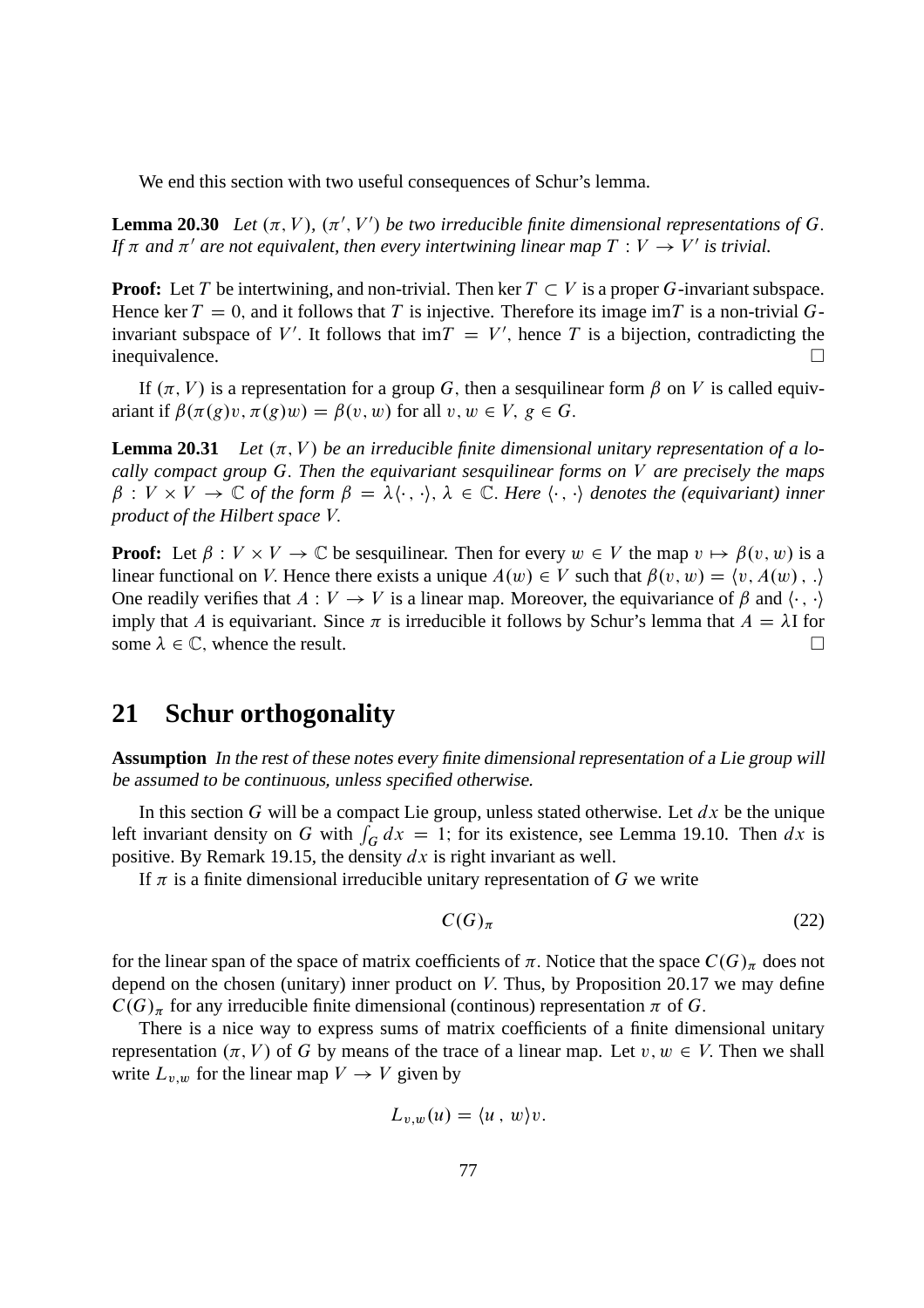One readily sees that

$$
tr(L_{v,w}) = \langle v, w \rangle, \qquad v, w \in V. \tag{23}
$$

Indeed both sides of the above equation are sesquilinear forms in  $(v, w)$ , so it suffices to check the equation for  $v, w$  members of an orthonormal basis, which is easily done.

It follows from the above equation that

$$
m_{v,w}(x) = \text{tr}(\pi(x)L_{v,w}).
$$

Hence every sum *m* of matrix coefficients is of the form  $m(x) = \text{tr}(\pi(x)A)$ , with  $A \in \text{End}(V)$ . Conversely if  $\{e_k \mid 1 \le k \le n\}$  is an orthonormal basis for V, then one readily sees that any endomorphism  $A \in End(V)$  may be expressed as

$$
A = \sum_{1 \leq i,j \leq n} \langle Ae_j, e_i \rangle L_{e_i,e_j}.
$$

Using this one may express every function of the form  $x \mapsto \text{tr}(\pi(x)A)$  as a sum of matrix coefficients.

We now define the linear map  $T_\pi : \text{End}(V) \to C(G)$  by

$$
T_{\pi}(A)(x) = \text{tr}(\pi(x)A), \qquad x \in G,
$$

for every  $A \in End(V)$ . Let  $\pi$  be irreducible, then it follows from the above discussion that  $T_{\pi}$ maps V onto  $C(G)_{\pi}$ . Define the representation  $\pi \otimes \pi^*$  of  $G \times G$  on End(V) by

$$
[\pi \otimes \pi^*](x, y)A = \pi(x)A\pi(y)^{-1},
$$

for  $A \in End(V)$  and  $x, y \in G$ .

We define the representation  $R \times L$  of  $G \times G$  on  $C(G)$  by

$$
(R \times L)(x, y) := R_x \circ L_y = L_y \circ R_x.
$$

**Lemma 21.1** Let  $(\pi, V)$  be a finite dimensional irreducible representation of G. Then  $C(G)_{\pi}$ is invariant under  $R \times L$ . The map  $T_\pi : V \to C(G)_\pi$  is surjective, and intertwines the represen*tations*  $\pi \otimes \pi^*$  *and*  $R \times L$  *of*  $G \times G$ .

**Proof:** We first prove the equivariance of  $T_\pi$ : End $(V) \to C(G)$ . Let  $A \in End(V)$  and  $x, y \in G$ , then for all  $g \in G$ ,

$$
T_{\pi}([\pi \otimes \pi^*](x, y)A)(g) = \text{tr}(\pi(g)\pi(x)A\pi(y^{-1})) = \text{tr}(\pi(y^{-1}gx)A) = R_xL_y(T_{\pi}(A))(g).
$$

Note that it follows from this equivariance that the image of  $T_{\pi}$  is  $R \times L$ -invariant. In an earlier discussion we showed already that  $\text{im}(T_\pi) = C(G)_{\pi}$ .

**Corollary 21.2** If  $\pi$  and  $\pi'$  are equivalent finite dimensional irreducible representations of G, *then*  $C(G)_{\pi} = C(G)_{\pi'}$ .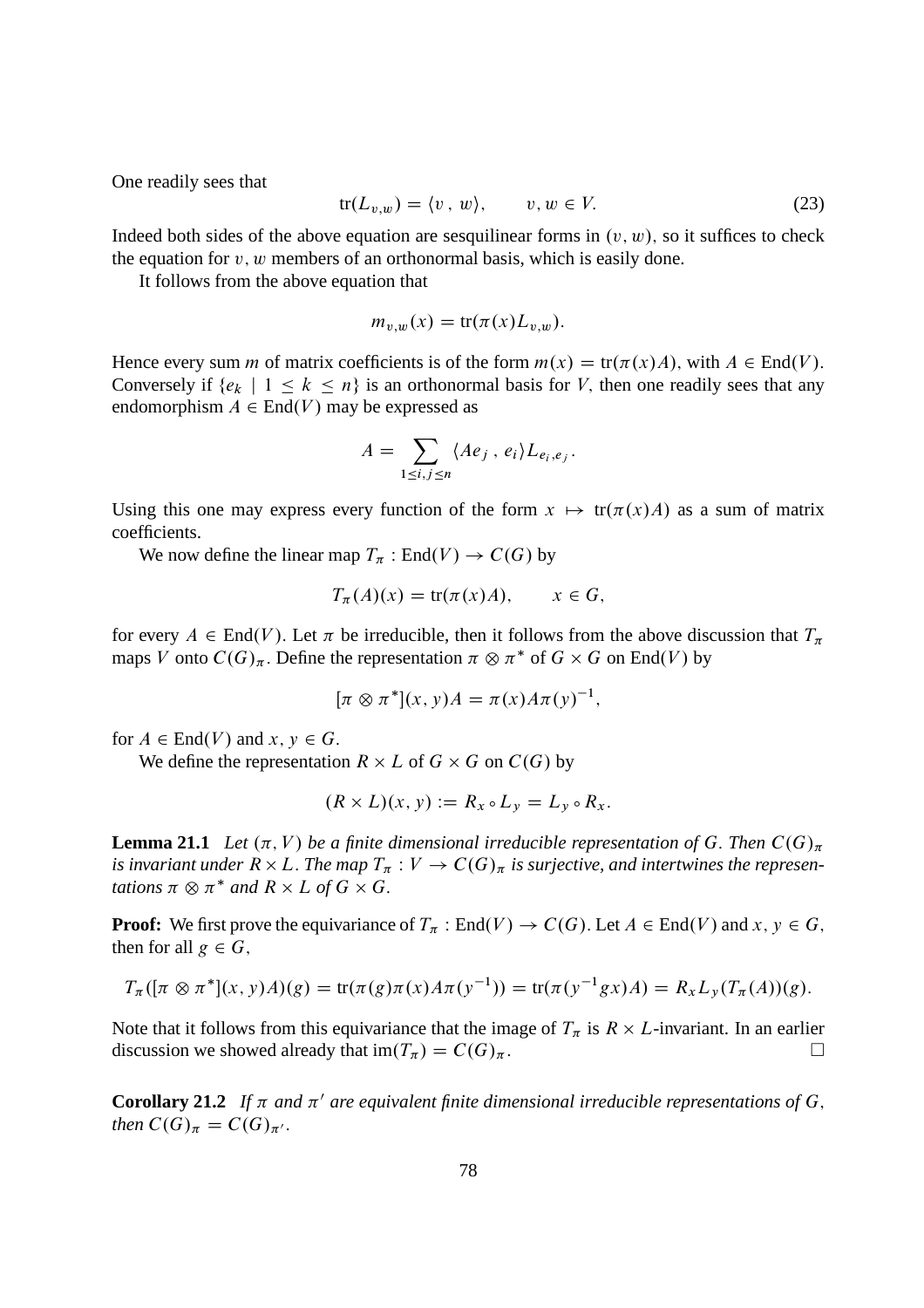**Proof:** Let  $V, V'$  be the associated representation spaces. Then by equivalence there exists a linear isomorphism  $T: V \to V'$  such that  $T \circ \pi(x) = \pi'(x) \circ T$  for all  $x \in G$ . Hence for  $A \in End(V)$  and  $x \in G$ ,

$$
T_{\pi'}(TAT^{-1})(x) = \text{tr}(\pi'(x)TAT^{-1}) = \text{tr}(T^{-1}\pi'(x)TA) = \text{tr}(\pi(x)A) = T_{\pi}(A)(x).
$$

Now use that  $T_{\pi}$  and  $T_{\pi'}$  have images  $C(G)_{\pi}$  and  $C(G)_{\pi'}$ , respectively, by Lemma 21.1.  $\square$ 

We now have the following.

**Theorem 21.3** (Schur orthogonality). Let  $(\pi, V)$  and  $(\pi', V')$  be two irreducible finite dimen*sional representations of* G: *Then the following holds.*

- (a) If  $\pi$  and  $\pi'$  are not equivalent, then  $C(G)_{\pi} \perp C(G)_{\pi'}$  (with respect to the Hilbert structure of  $L^2(G)$ ).
- (b) Let V be equipped with an inner product for which  $\pi$  is unitary. If  $v, w, v', w' \in V$ , then *the*  $L^2$ -inner product of the matrix coefficients  $m_{v,w}$  and  $m_{v',w'}$  is given by:

$$
\int_G m_{v,w}(x) \overline{m_{v',w'}(x)} dx = \dim(\pi)^{-1} \langle v, v' \rangle \overline{\langle w, w' \rangle}
$$
 (24)

**Remark 21.4** The relations (24) are known as the *Schur orthogonality relations*. Of course the assumption that  $dx$  is normalized is a necessary assumption for (24) to hold.

**Proof:** For  $w \in V$  and  $w' \in V'$  we define the linear map  $L_{w',w} : V \to V'$  by  $L_{w',w}u =$  $\langle u, w \rangle w'$ . Consider the following linear map  $V \to V'$ , defined by averaging,

$$
I_{w',w} = \int_G \pi'(x)^{-1} \circ L_{w',w} \circ \pi(x) \, dx.
$$

One readily verifies that

$$
\langle I_{w',w}v \, , \, v' \rangle = \langle m_{v,w} \, , \, m_{v',w'} \rangle_{L^2}.\tag{25}
$$

Moreover, by right invariance of the measure dx it readily follows that  $I_{w',w}$  is an intertwining map from  $(V, \pi)$  to  $(V', \pi').$ 

(a): If  $\pi$  and  $\pi'$  are inequivalent then the intertwining map  $I_{w',w}$  is trivial by Lemma 20.30. Now apply (25) to prove (a).

(b): Now assume  $V = V'$ . Then for all  $w, w' \in V$  we have  $I_{w',w} \in \text{End}_G(V)$ , hence  $I_{w',w}$ is a scalar. It follows that there exists a sesquilinear form  $\beta$  on V such that

$$
I_{w',w} = \beta(w',w) \mathbf{I}_V.
$$

Applying the trace to both sides of the above equation we find that  $tr(I_{w',w}) = d_{\pi}\beta(w', w)$ . Here we have abbreviated  $d_{\pi} = \dim(\pi)$ . On the other hand, since tr is linear,

$$
\text{tr}(I_{w',w}) = \int_G \text{tr}(\pi(x)^{-1} L_{w',w} \pi(x)) \ dx = \int_G \text{tr}(L_{w',w}) \ dx = \text{tr}(L_{w',w}) = \langle w', w \rangle.
$$

Hence

$$
I_{w',w} = \beta(w', w) I_V = d_{\pi}^{-1} \langle w', w \rangle I_V.
$$

Now apply (25) to prove (b).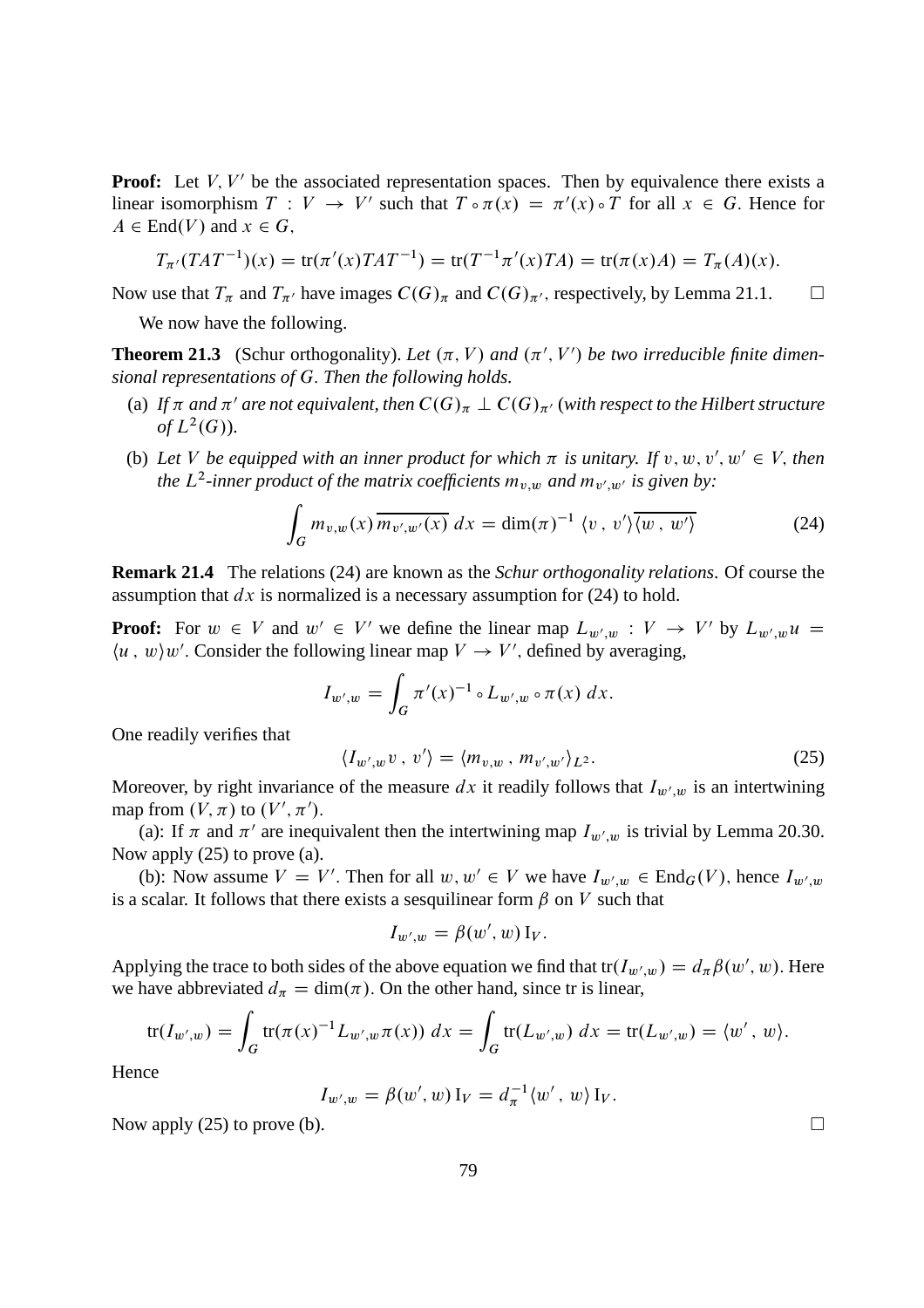Another way to formulate the orthogonality relations is the following  $(V)$  is assumed to be equipped with an inner product for which  $\pi$  is unitary). If  $A \in End(V)$ , let  $A^*$  denote the Hermitian adjoint of  $A$ . Then one readily verifies that

$$
(A, B) \mapsto \langle A, B \rangle := \text{tr} B^* A
$$

defines a Hermitian inner product on End $(V)$ . Moreover, the representation  $\pi \otimes \pi^*$  is readily seen to be unitary for this inner product.

**Corollary 21.5** *The map*  ${}^{\circ}T_{\pi} := \sqrt{d_{\pi}} T_{\pi}$  *is a unitary G-equivariant isomorphism from* End(V) *onto*  $C(G)_{\pi}$ .

**Proof:** We begin by establishing a few properties of the endomorphisms  $L_{v,w}$ , for  $v, w \in V$ . From the definition one readily sees that, for  $v', w' \in V$  the adjoint of  $L_{v',w'}$  is given by

$$
L^*_{v',w'}=L_{w',v'}.
$$

Moreover, one also readily checks that

$$
L_{w',v'} \circ L_{v,w} = \langle v \, , \, v' \rangle L_{w',w}.
$$

From these two properties it follows in turn that

$$
\langle L_{v,w}, L_{v',w'} \rangle = \text{tr}(L_{w',v'} \circ L_{v,w}) = \langle v, v' \rangle \overline{\langle w, w' \rangle}.
$$
 (26)

Finally, we recall that

$$
T_{\pi}(L_{v,w})(x) = \text{tr}(\pi(x)L_{v,w}) = m_{v,w}(x) \qquad (x \in G),
$$

hence

$$
\langle \,^{\circ}T_{\pi}(L_{v,w}) \, , \,^{\circ}T_{\pi}(L_{v',w'}) \rangle_{L^{2}} = d_{\pi}\langle m_{v,w} \, , \, m_{v',w'} \rangle_{L^{2}}.
$$

From (26) and (27) we see that the Schur orthogonality relations may be reformulated as

$$
\langle {}^{\circ}T_{\pi}(L_{v,w})\, , \, {}^{\circ}T_{\pi}(L_{v',w'})\rangle_{L^{2}} = \langle L_{v,w}\, , \, L_{v',w'}\rangle, \tag{28}
$$

for all  $v, v', w, w' \in V$ . The maps  $L_{v,w}$ , for  $v, w \in V$ , span the space End $(V_{\pi})$ . Hence the Schur orthogonality relations are equivalent to the assertion that  ${}^{\circ}T_{\pi}$  is an isometry from End(V) into  $C(G)_{\pi}$ . We proved already that  ${}^{\circ}T_{\pi}$  is surjective onto  $C(G)_{\pi}$ ; hence  ${}^{\circ}T_{\pi}$  is a unitary isomor-<br>phism. The equivariance of  ${}^{\circ}T_{\pi}$  has been established before. phism. The equivariance of  ${}^{\circ}T_{\pi}$  has been established before.

**Definition 21.6** Let  $(V, \pi)$  be a finite dimensional representation of G. The function  $\chi_{\pi}: G \to$ C defined by

$$
\chi_{\pi}(x) = \operatorname{tr}\pi(x), \qquad (x \in G),
$$

is called the *character* of  $\pi$ .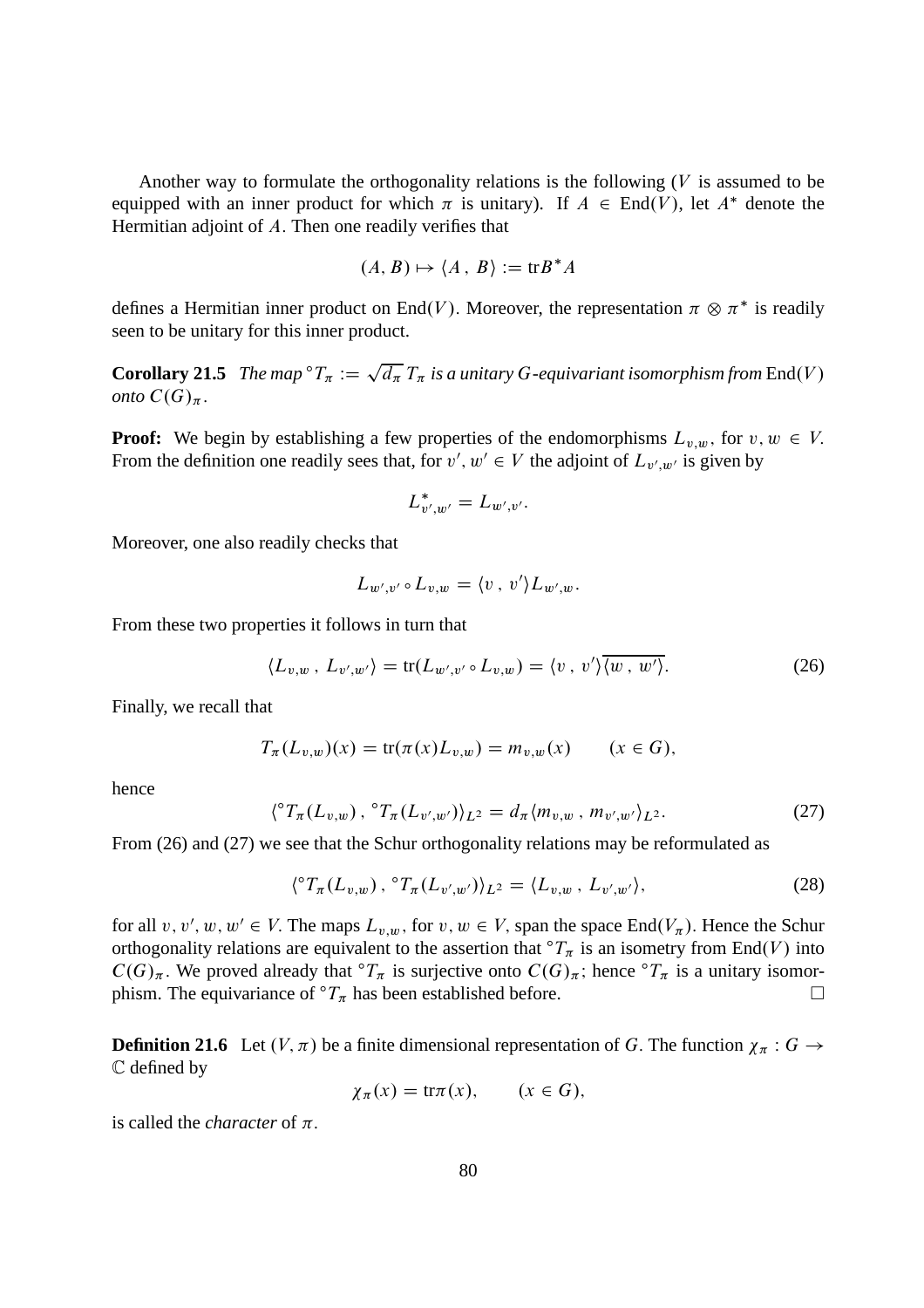**Remark 21.7** Since the representation  $\pi$  is continuous, it is also smooth, hence  $\chi_{\pi} \in C^{\infty}(G)$ . Note that  $\chi_{\pi}$  is a sum of matrix coefficients of  $\pi$ . Thus, if G is compact and  $\pi$  irreducible, then  $\chi_{\pi} \in C(G)_{\pi}.$ 

**Lemma 21.8** Let  $(\pi, V)$  be an irreducible finite dimensional representation of G. Then  $\chi_{\pi}$  is *the unique conjugation invariant function in*  $C(G)_{\pi}$  with  $\chi_{\pi}(e) = d_{\pi}$ . Its  $L^2$ -norm relative to *the normalized Haar measure is*  $\|\chi_{\pi}\|_2 = 1$ .

**Proof:** We equip V with an inner product for which  $\pi$  is unitary, and define the associated inner product on End(V) as above. Let  $\varphi \in C(G)_{\pi}$ . Then  $\varphi = {}^{\circ}T_{\pi}(A)$  for a unique  $A \in End(V)$ . By equivariance of  $T_{\pi}$ , the function  $\varphi$  is conjugation invariant if and only if A is G-intertwining, which in turn is equivalent to  $A = cI_V$  for a constant  $c \in \mathbb{C}$ . We observe that  $c = \varphi(e)/d_{\pi}^{3/2}$ . This implies that there exists a unique conjugation invariant function  $\varphi$  with  $\varphi(e) = d_{\pi}$ . For this function we have  $c = 1/\sqrt{d_{\pi}}$  and

$$
\varphi(x) = {}^{\circ}T_{\pi}(cI_V)(x) = \sqrt{d_{\pi}} \text{tr}(\pi(x)cI_V) = \text{tr}\pi(x) = \chi_{\pi}(x).
$$

The assertion about the  $L^2$ -norm follows from

$$
\|\chi_{\pi}\|_2 = \text{tr}[(cI)^* cI] = c^2 \text{tr}(I) = c^2 d_{\pi} = 1.
$$

### **22 Characters**

In this section we assume that  $G$  is a Lie group. We shall discuss properties of characters of finite dimensional representations of G:

If V is a finite dimensional complex linear space, we write  $End(V)$  for the space of complex linear maps from V to itself, and det  $=\det_V$  and tr  $=\operatorname{tr}_V$  for the complex determinant and trace functions  $End(V) \to \mathbb{C}$ .

**Lemma 22.1** Let  $T: V \rightarrow W$  be a linear isomorphism of finite dimensional linear spaces. *Then for every linear map*  $A: V \rightarrow V$ ,

 $\det_W(T \circ A \circ T^{-1}) = \det_V A$  *and*  $\operatorname{tr}_W(T \circ A \circ T^{-1}) = \operatorname{tr}_V A$ .

Let V be a finite dimensional linear space. Then for all  $A, B \in End(V)$ ,

$$
tr(A \circ B) = tr(B \circ A).
$$

**Proof:** Exercise for the reader. □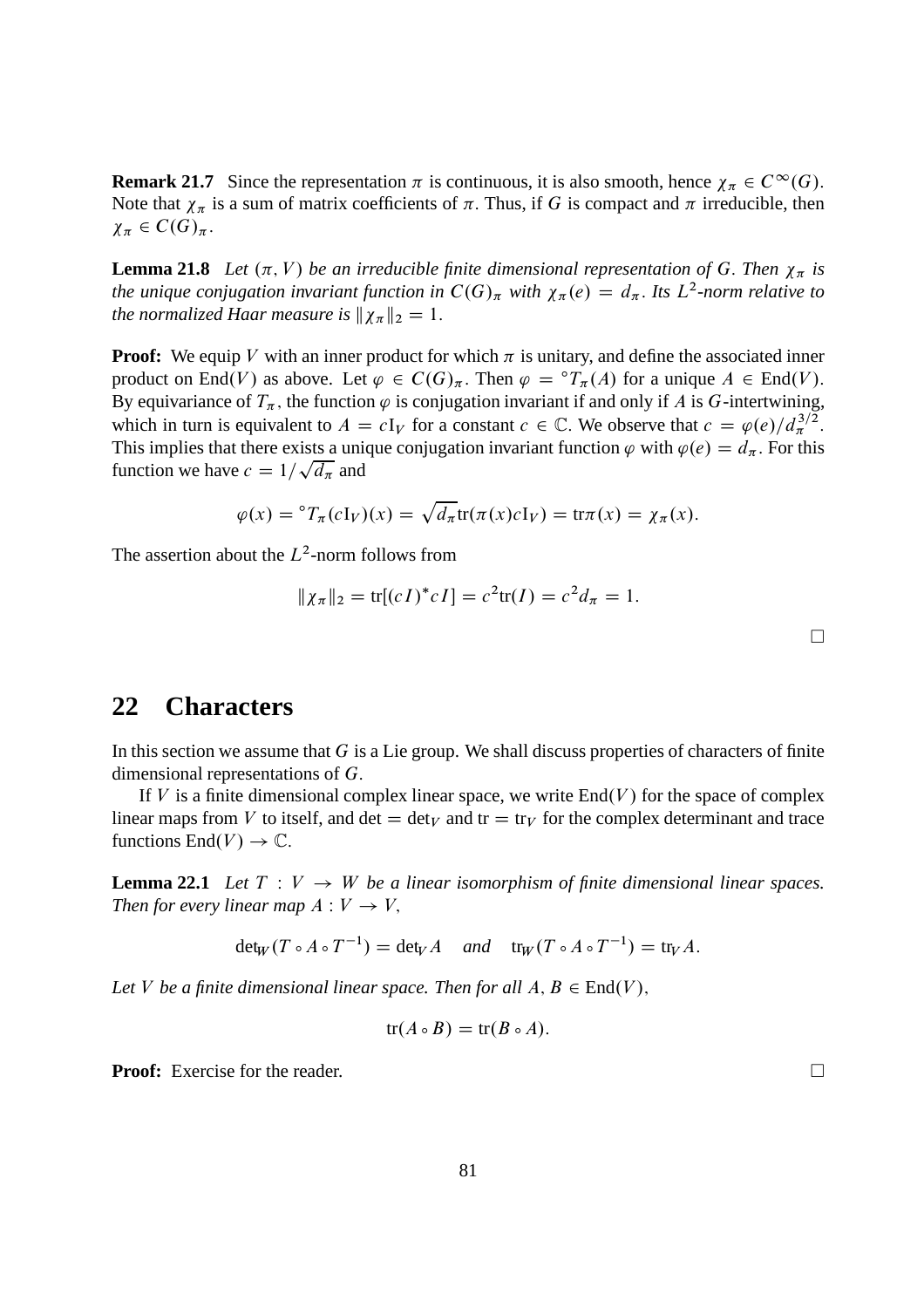The character  $\chi_{\pi}$  of a finite dimensional representation  $(\pi, V_{\pi})$  of G is defined as in Definition 21.6.

**Lemma 22.2** *Let*  $\pi$ ,  $\rho$  *be finite dimensional representations of* G. If  $\pi$  *and*  $\rho$  *are equivalent, their characters are equal:*  $\chi_{\pi} = \chi_{\rho}$ .

**Proof:** Let  $T: V_{\pi} \to V_{\rho}$  be an equivariant linear isomorphism. Then  $\rho(x) = T \circ \pi(x) \circ T^{-1}$ for every  $x \in G$ . The result now follows by application of Lemma 22.1.

**Lemma 22.3** *Let*  $(\pi, V)$  *be a finite dimensional representation of G. Then, for all*  $x, y \in G$ ,

$$
\chi_{\pi}(xyx^{-1}) = \chi_{\pi}(y).
$$

**Proof:** Exercise for the reader. □

**Definition 22.4** Let  $\pi$  be a representation of G in a finite dimensional complex linear space V. We define the *contragredient* or *dual* of  $\pi$  to be the representation  $\pi^{\vee}$  of G in the dual linear space  $V^*$  given by

$$
\pi^{\vee}(x) = \pi(x^{-1})^* : v^* \mapsto v^* \circ \pi(x^{-1}), \qquad (x \in G).
$$

**Lemma 22.5** *Let*  $(\pi, V)$  *be a finite dimensional representation of G.* 

- (a) If  $\pi$  is continuous, then  $\pi^{\vee}$  is continuous as well.
- (b) The character of  $\pi^{\vee}$  is given by

$$
\chi_{\pi^{\vee}}(x) = \chi_{\pi}(x^{-1}) \qquad (x \in G).
$$

**Proof:** Let  $v_1, \ldots, v_n$  be a basis for V and let  $v^1, \ldots, v^n$  be the dual basis for  $V^*$ , i.e.,  $v^i(v_j)$  =  $\delta_{ij}$ . Then, for  $x \in G$ , the matrix of  $\pi^{\vee}(x)$  with respect to the basis  $v_1, \ldots, v_n$  is given by

$$
\pi^{\vee}(x)_{ij} = \langle \pi(x^{-1})^* v^j, v_i \rangle = \langle v^j, \pi(x^{-1}) v_i \rangle = \pi(x^{-1})_{ji}.
$$

If  $\pi$  is continuous, then its matrix coefficients are continuous functions. Therefore, so are the matrix coefficients of  $\pi^{\vee}$ , and (a) follows. Assertion (b) follows from the above identity as well.  $\Box$ 

Characters of unitarizable representations have the following special property.

**Lemma 22.6** Let  $\pi$  be a finite dimensional representation of G. If  $\pi$  is unitarizable, then

$$
\chi_{\pi}(x^{-1}) = \overline{\chi_{\pi}(x)}, \qquad (x \in G).
$$

**Proof:** Exercise for the reader. □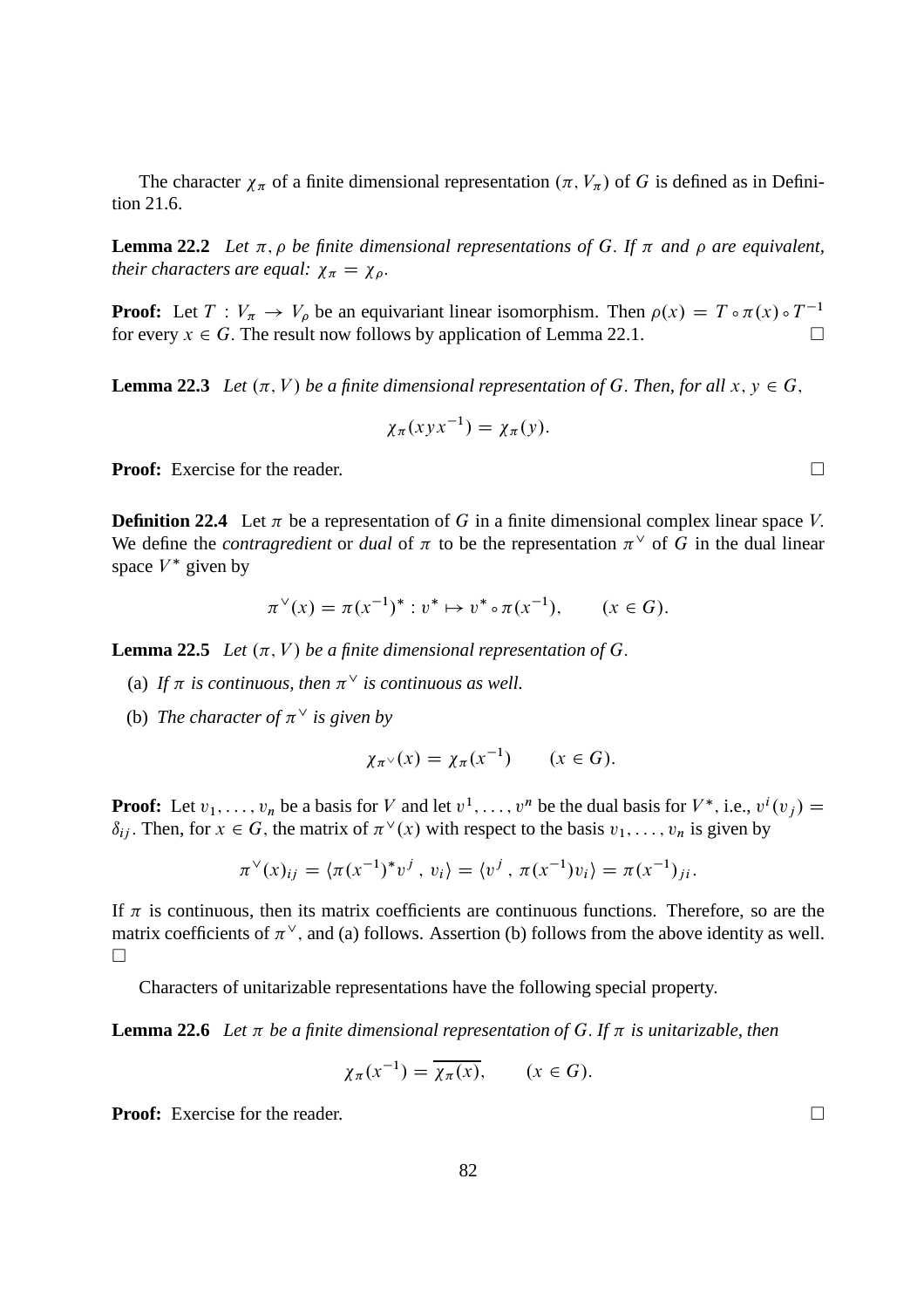If  $(\pi_1, V_1)$  and  $(\pi_2, V_2)$  are two continuous representations of G, then we define the *direct sum* representation  $\pi = \pi_1 \oplus \pi_2$  in the direct sum  $V = V_1 \oplus V_2$  by

$$
\pi(x)(v_1, v_2) = (\pi_1(x)v_1, \pi_2(x)v_2) \qquad (v_1 \in V_1, v_2 \in V_2, x \in G).
$$

**Lemma 22.7** *Let*  $\pi_1$ ,  $\pi_2$  *be finite dimensional representations of G. Then* 

$$
\chi_{\pi_1\oplus\pi_2}=\chi_{\pi_1}+\chi_{\pi_2}.
$$

**Proof:** Exercise for the reader. □

If  $(\pi_1, V_1)$  and  $(\pi_2, V_2)$  are two finite dimensional representations of G, we define their *tensor product*  $\pi_1 \otimes \pi_2$  to be the representation of G in the tensor product space  $V_1 \otimes V_2$  given by  $(\pi_1 \otimes \pi_2)(x) = \pi_1(x) \otimes \pi_2(x)$ . Thus, for  $x \in G$ , the linear endomorphism  $(\pi_1 \otimes \pi_2)(x)$  of  $V_1 \otimes V_2$  is determined by

$$
(\pi_1 \otimes \pi_2)(x)(v_1 \otimes v_2) = \pi_1(x)v_1 \otimes \pi_2(x)v_2,
$$

for all  $v_1 \in V_1$ ,  $v_2 \in V_2$ .

**Lemma 22.8** *Let*  $(\pi_1, V_1)$  *and*  $(\pi_2, V_2)$  *be finite dimensional representations of* G. *Then the character of their tensor product*  $\pi_1 \otimes \pi_2$  *is given by* 

$$
\chi_{\pi_1\otimes\pi_2}=\chi_{\pi_1}\,\chi_{\pi_2}.
$$

**Proof:** Exercise for the reader. Establish, more generally, an identity of the form  $tr(A \otimes B) = tr(A)tr(B)$  by choosing suitable bases  $tr(A)tr(B)$ , by choosing suitable bases.

**Exercise 22.9** Recall the definition, for  $n \in \mathbb{N}$ , of the representation  $\pi_n$  of SU(2) in the finite dimensional space  $P_n(\mathbb{C}^2)$  of homogeneous polynomial functions  $\mathbb{C}^2 \to \mathbb{C}$  of degree *n*. Show that the character  $\chi_n$  of  $\pi_n$  is completely determined by its restriction to  $T = \{t_{\varphi} \mid \varphi \in \mathbb{R}\}\.$  Hint: use that every matrix in  $SU(2)$  is conjugate to a matrix of T.

Show that:

$$
\chi_n(t_\varphi)=\frac{\sin((n+1)\varphi)}{\sin\varphi},
$$

for  $\varphi \in \mathbb{R}$ . Here  $t_{\varphi}$  denotes the diagonal matrix with entries  $e^{i\varphi}$  and  $e^{-i\varphi}$ .

**Assumption:** In the rest of this section we assume that the Lie group G is compact. We denote by  $\langle \cdot, \cdot \rangle$  the  $L^2$ -inner product with respect to the normalized Haar measure dx on G.

**Lemma 22.10** Let  $\pi$ ,  $\rho$  be finite dimensional irreducible representations of G.

(a) If 
$$
\pi \sim \rho
$$
 then  $\langle \chi_{\pi}, \chi_{\rho} \rangle = 1$ .

(b) If  $\pi \nsim \rho$  then  $\langle \chi_{\pi}, \chi_{\rho} \rangle = 0$ .

**Proof:** This follows easily from Theorem 21.3. □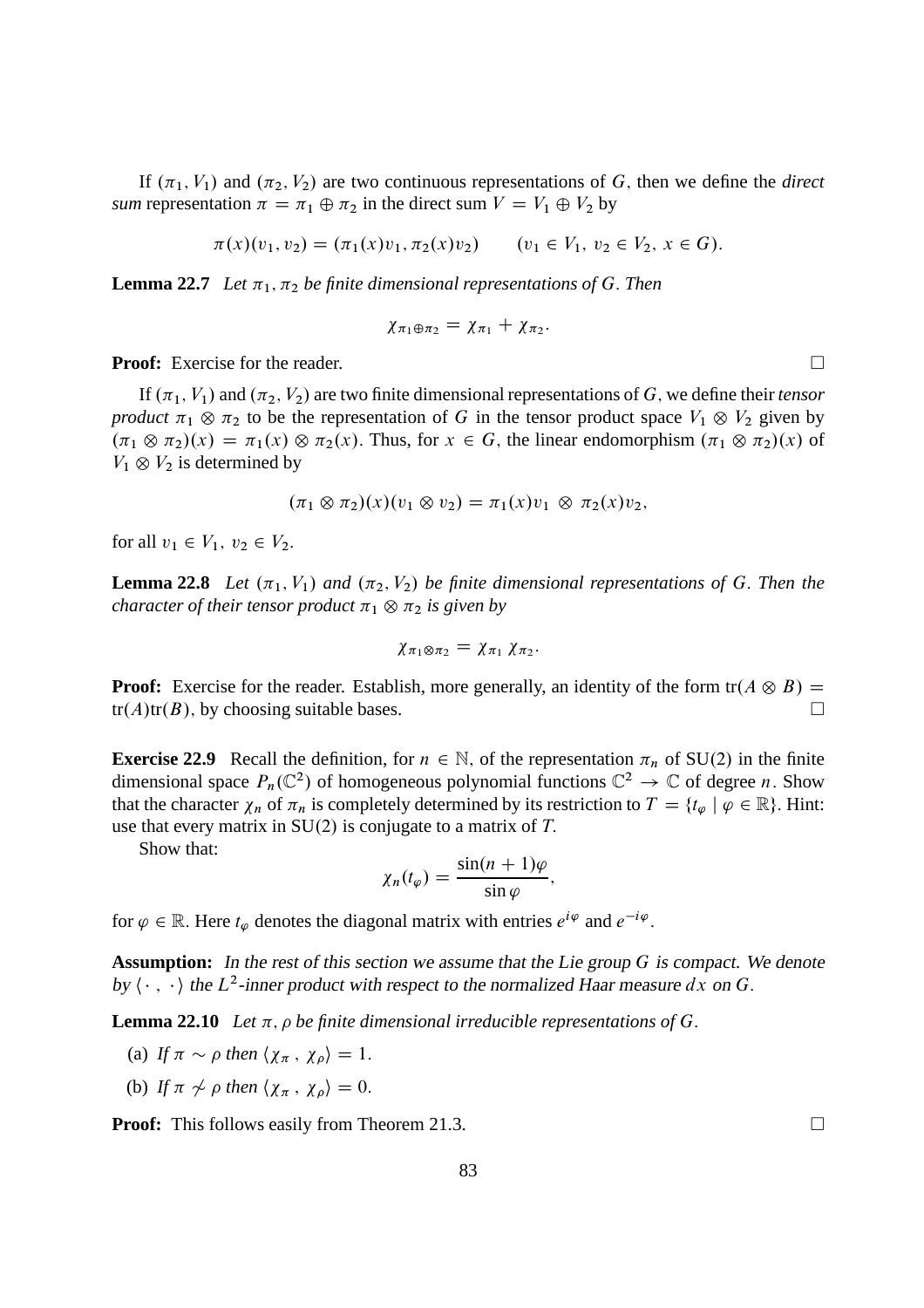Let  $\pi$  be a finite dimensional representation of the compact group G. Then  $\pi$  is unitarizable, and therefore equivalent to a direct sum  $\bigoplus_{i=1}^{n} \pi_i$  of irreducible representations. It follows that  $\chi_{\pi} = \sum_{i=1}^{n} \chi_{\pi_i}$ . Using the lemma above we see that for every irreducible representation  $\delta$  of G we have

$$
\#\{i \mid \pi_i \sim \delta\} = \langle \chi_{\pi}, \chi_{\delta} \rangle. \tag{29}
$$

In particular this number is independent of the particular decomposition of  $\pi$  into irreducibles. For obvious reasons the number (29) is called the *multiplicity* of  $\delta$  in  $\pi$ . We shall also denote it by  $m(\delta, \pi)$ .

Let  $\widehat{G}$  denote the set of equivalence classes of finite dimensional irreducible representations of G. Then by abuse of language we shall write  $\delta \in \widehat{G}$  to indicate that  $\delta$  is a representative for an element of  $\widehat{G}$ . (A better notation would perhaps be  $\delta | \in \widehat{G}$ .) If  $\delta \in \widehat{G}$  and  $m \in \mathbb{N}$ , then we write  $m\delta$  for (the equivalence class of) the direct sum of m copies of  $\delta$ .

We have proved the folllowing lemma.

**Lemma 22.11** Let  $\pi$  be a finite dimensional representation of the compact group G. Then

$$
\pi \sim \bigoplus_{\delta \in \widehat{G}} m(\delta, \pi) \delta,
$$

*where*  $m(\delta, \pi) = \langle \chi_{\pi}, \chi_{\delta} \rangle \in \mathbb{N}$ , *for every*  $\delta \in \widehat{G}$ . Any decomposition of  $\pi$  into irreducibles is *equivalent to the above one.*

**Exercise 22.12** This exercise is meant to illustrate that a decomposition of a representation into irreducibles is not unique. Let  $\pi_1$ ,  $\pi_2$  be irreducible representations in  $V_1$ ,  $V_2$  respectively. Assume that  $\pi_1$ ,  $\pi_2$  are equivalent, and let  $T : V_1 \to V_2$  be an intertwining isomorphism.

Equip  $V = V_1 \oplus V_2$  with the direct sum representation  $\pi$ , and show that  $W_1 = \{(v, Tv) \mid$  $v \in V_1$  is an invariant subspace of V. Show that the restriction of  $\pi$  to  $W_1$  is irreducible, and equivalent to  $\pi_1$ . Find a complementary invariant subspace  $W_2$  and show that the restriction of  $\pi$ to this space is also equivalent to  $\pi_1$ .

The following result expresses that the character is a powerful invariant.

**Corollary 22.13** Let  $\pi$ ,  $\rho$  be two finite dimensional continuous representations of G. Then

$$
\pi \sim \rho \iff \chi_{\pi} = \chi_{\rho}.
$$

**Proof:** The implication  $\Rightarrow$  ' follows from Lemma 22.2. For the converse implication, assume that  $\chi_{\pi} = \chi_{\rho}$ . Then for every  $\delta \in \widehat{G}$  we have  $m(\delta, \pi) = \langle \chi_{\pi}, \chi_{\delta} \rangle = \langle \chi_{\rho}, \chi_{\delta} \rangle = m(\delta, \rho)$ . Now use the previous lemma. use the previous lemma.

**Corollary 22.14** Let  $\pi$  be a finite dimensional representation of G. Then  $\pi$  is irreducible if and *only if its character*  $\chi_{\pi}$  *has*  $L^2$ -norm one.

**Proof:** By Schur orthogonality, the characters  $\chi_{\delta}$ , for  $\delta \in \widehat{G}$  form an orthonormal set in  $L^2(G)$ . It follows that  $\|\chi_{\pi}\|^2 = \sum_{\delta} m(\delta, \pi)^2$ . The result now easily follows.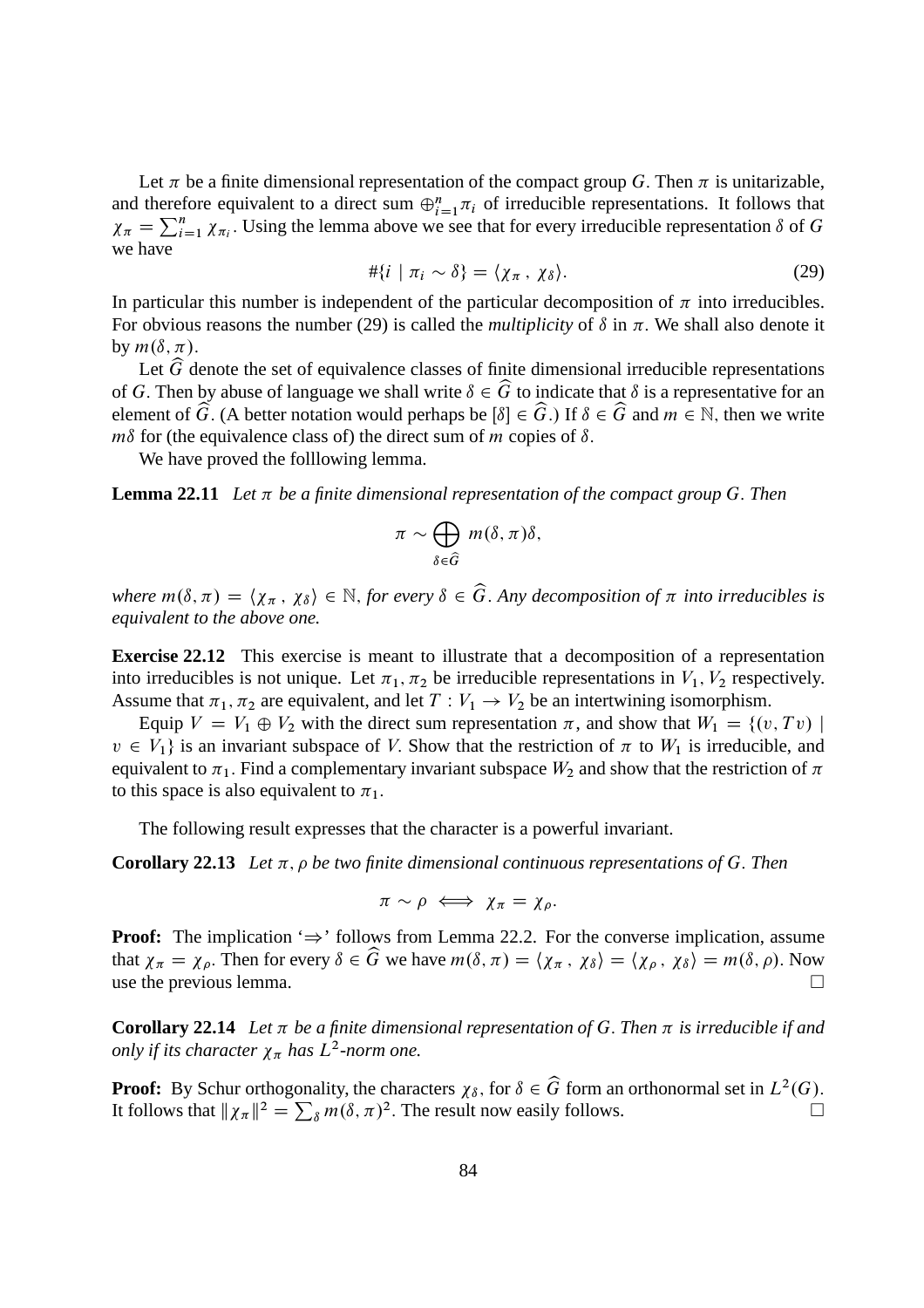#### **23 The Peter-Weyl theorem**

In this section we assume that G is a compact Lie group. We denote by  $\widehat{G}$  the set of (equivalence classes of) irreducible continuous finite dimensional representations of G:

**Definition 23.1** We define the space  $\mathcal{R}(G)$  of *representative functions* to be the space of functions  $f: G \to \mathbb{C}$  that may be written as a finite sum of functions  $f_{\delta} \in C(G)_{\delta}$ , for  $\delta \in \widehat{G}$ .

Note that the space  $\mathcal{R}(G)$  is contained in  $C^{\infty}(G)$ . Moreover, it is invariant under both the left- and the right regular representations of G:

**Exercise 23.2** Show that  $\mathcal{R}(G)$  is the linear span of the set of all matrix coefficients of finite dimensional continuous representations of G. Hint: consider the decomposition of finite dimensional representations into irreducibles.

**Proposition 23.3** *The space of representative functions decomposes according to the algebraic direct sum*

$$
\mathcal{R}(G) = \bigoplus_{\delta \in \widehat{G}} C(G)_{\delta}.
$$

The summands are mutually orthogonal with respect to the L<sup>2</sup>-inner product. Every summand  $C(G)_{\delta}$  is invariant under the representation  $R \times L$  of  $G \times G$ . Moreover, the restriction of  $R \times L$ to that summand is an irreducible representation of  $G\times G.$ 

**Proof:** The orthogonality of the summands follows from Schur orthogonality. It follows that the above sum is direct.

The map  $T_{\delta}$ : End $(V_{\delta}) \to C(G)_{\delta}$  is bijective and intertwines  $\delta \otimes \delta^*$  with  $R \times L$ . Hence it suffices to show that  $\delta \otimes \delta^*$  is an irreducible representation of  $G \times G$ .

By a straightforward computation one checks that

$$
\chi_{\delta\otimes\delta^*}(x,y)=\chi_{\delta}(x)\chi_{\delta}(y),
$$

for  $(x, y) \in G \times G$ . If dx and dy are normalized right Haar measure on G, then the product measure  $dx dy$  is the normalized right Haar measure on  $G \times G$ . Moreover, by Fubini's theorem,

$$
\|\chi_{\delta \otimes \delta^*}\|_{L^2(G \times G)}^2 = \int_{G \times G} |\chi_{\delta}(x)|^2 |\chi_{\delta}(y)|^2 dx dy
$$
  
= 
$$
\int_G \left( \int_G |\chi_{\delta}(x)|^2 |\chi_{\delta}(y)|^2 dx \right) dy
$$
  
= 
$$
\|\chi_{\delta}\|_{L^2(G)}^2 \|\chi_{\delta}\|_{L^2(G)}^2 = 1,
$$

since  $\delta$  is an irreducible representation of G. It follows from Corollary 22.14 that  $\delta \otimes \delta^*$  is an irreducible representation of  $G \times G$ .  $G.$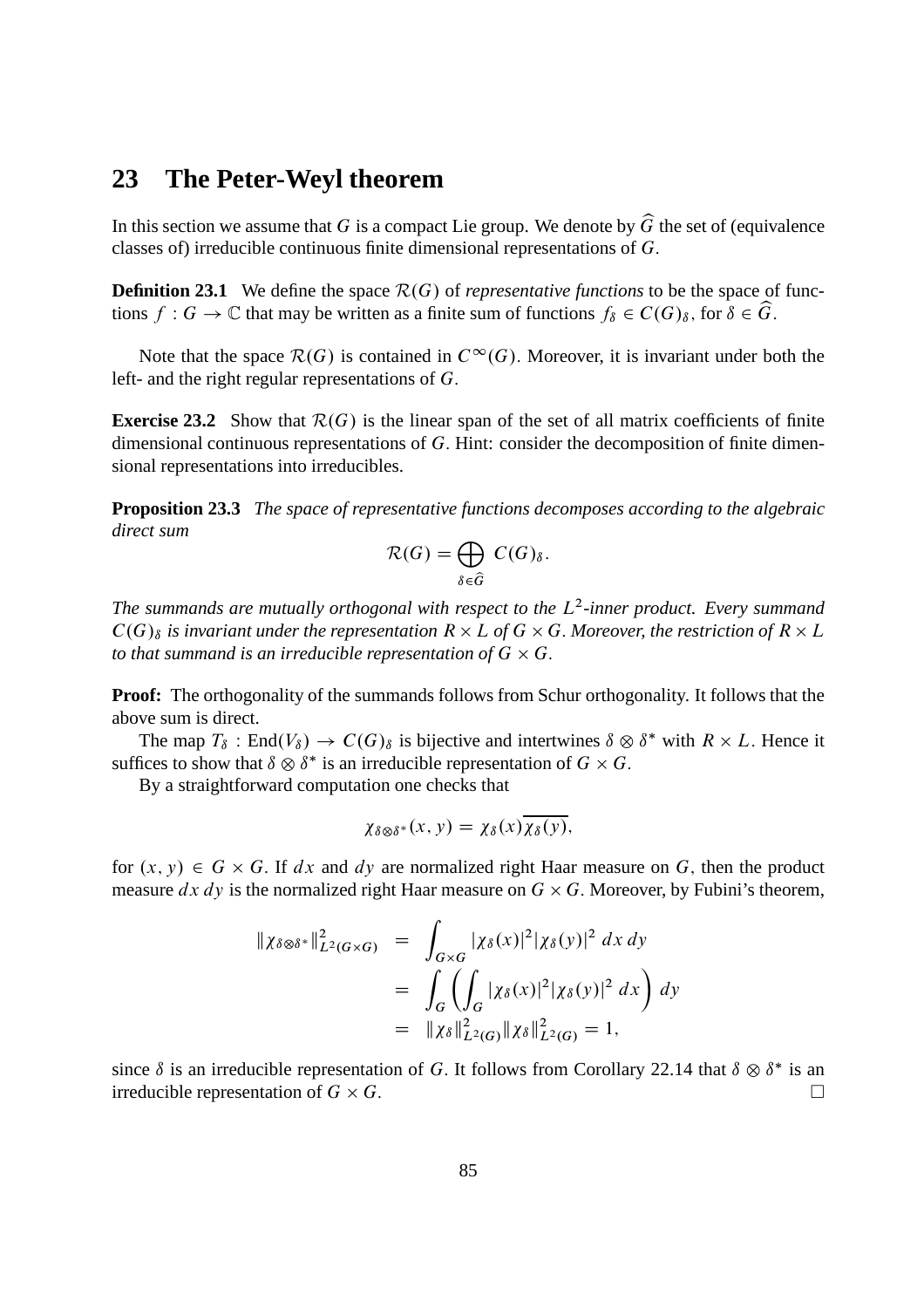The proof of the following result is based on the spectral theorem for compact self-adjoint operators in a Hilbert space. It will be given in the next section.

#### **Proposition 23.4** *The space*  $\mathcal{R}(G)$  *is dense in*  $L^2(G)$ *.*

Let  $\mathcal{H}_{\alpha}$  be a collection of Hilbert spaces, indexed by a set A. Then the algebraic direct sum

$$
\bigoplus_{\alpha\in\mathcal{A}}\mathcal{H}_\alpha
$$

is a pre-Hilbert space when equipped with the direct sum inner product:  $\langle \sum_{\alpha} v_{\alpha}, \sum_{\alpha} w_{\alpha} \rangle = \sum_{\alpha} \langle v_{\alpha}, w_{\alpha} \rangle$ . Its completion is called the Hilbert direct sum of the spaces  $\mathcal{H}_{\alpha}$ , and denoted by  $_{\alpha}(v_{\alpha}, w_{\alpha})$ . Its completion is called the Hilbert direct sum of the spaces  $\mathcal{H}_{\alpha}$ , and denoted by

$$
\bigoplus_{\alpha \in \mathcal{A}}^{\wedge} \mathcal{H}_{\alpha}.
$$
\n(30)

This completion may be realized as the space of sequences  $v = (v_\alpha)_{\alpha \in A}$  with  $v_\alpha \in \mathcal{H}_\alpha$  and

$$
||v||^2 = \sum_{\alpha \in \mathcal{A}} ||v_{\alpha}||^2 < \infty.
$$

Its inner product is given by

$$
\langle v \, , \, w \rangle = \sum_{\alpha \in A} \langle v_{\alpha} \, , \, w_{\alpha} \rangle.
$$

If  $\pi_\alpha$  is a unitary representation of G in  $\mathcal{H}_\alpha$ , for every  $\alpha \in \mathcal{A}$ , then the direct sum of the  $\pi_\alpha$ extends to a unitary representation of G in (30). We call this representation the Hilbert sum of the  $\pi_{\alpha}$ .

**Theorem 23.5** (The Peter-Weyl Theorem). *The space*  $L^2(G)$  *decomposes as the Hilbert sum* 

$$
L^2(G) = \bigoplus_{\delta \in \widehat{G}}^{\wedge} C(G)_{\delta},
$$

each of the summands being an irreducible invariant subspace for the representation  $R \times L$  of  $G\times G.$ 

**Proof:** This follows from Propositions 23.3 and 23.4. □

**Exercise 23.6** Fix, for every (equivalence class of an) ireducible unitary representation  $(\delta, V_{\delta})$ an orthonormal basis  $e_{\delta,1}, \ldots, e_{\delta,\dim(\delta)}$ . Denote the matrix coefficient associated to  $e_{\delta,i}$  and  $e_{\delta,j}$ by  $m_{\delta,ij}$ . Use Schur orthogonality and the Peter-Weyl theorem to show that the functions

$$
\sqrt{\dim(\delta)} m_{\delta,ij} \qquad \delta \in \widehat{G}, \ \ 1 \le i,j \le \dim(\delta)
$$

constitute a complete orthonormal system for  $L^2(G)$ .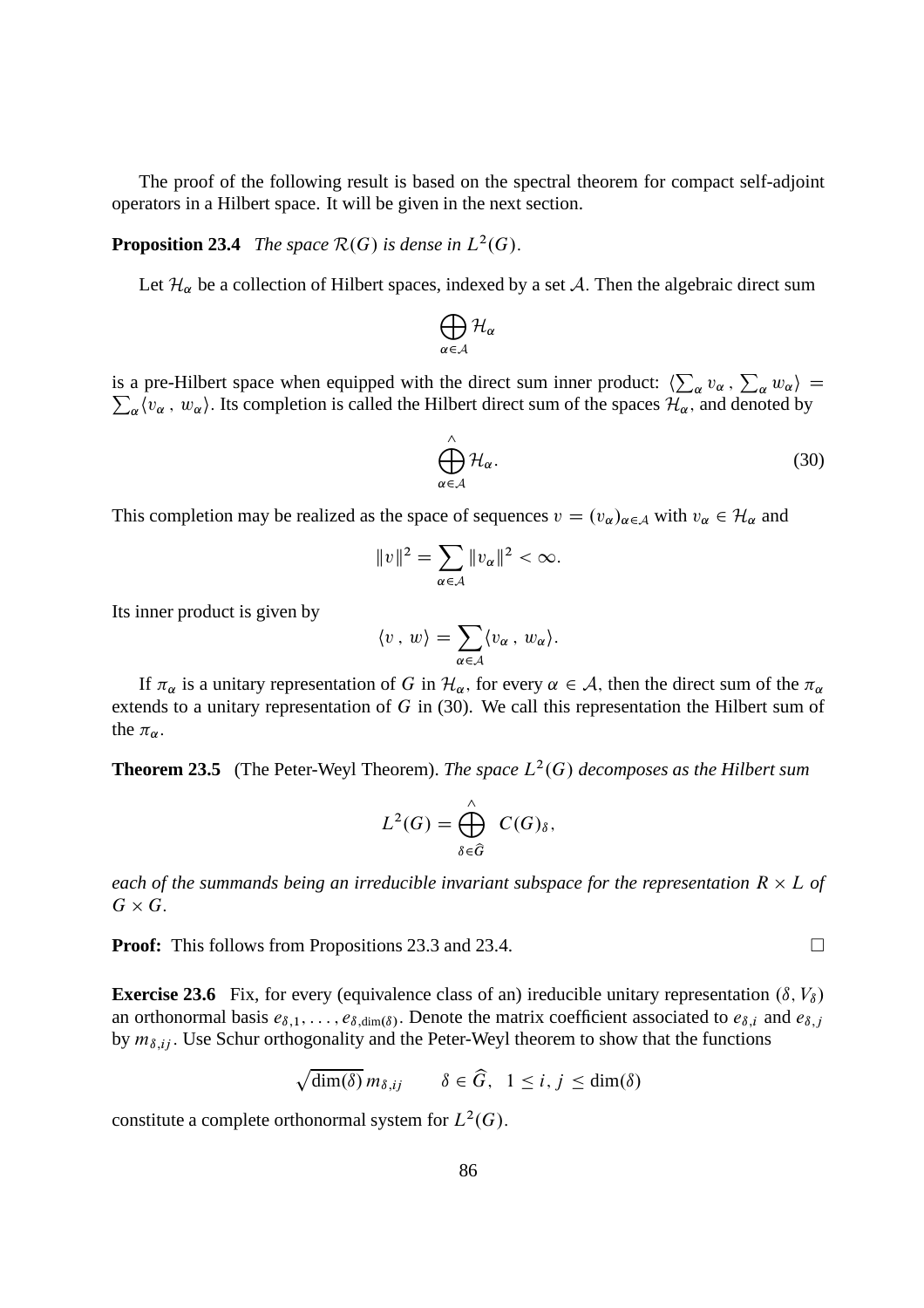#### **24 Appendix: compact self-adjoint operators**

**Definition 24.1** Let V, W be Banach spaces. A linear map  $T: V \rightarrow W$  is said to be *compact* if the image  $T(B)$  of the unit ball  $B = B(0, 1) \subset V$  has compact closure in W.

A compact operator  $T: V \to W$  is obviously bounded. The set of compact operators forms a linear subspace of the space  $L(V, W)$  of bounded linear operators  $V \to W$ . The latter space is a Banach space for the operator norm.

**Lemma 24.2** *Let* V, W *be Banach spaces, and let*  $L(V, W)$  *be the Banach space of bounded linear operators*  $V \rightarrow W$ , *equipped with the operator norm. Then the subspace of compact linear operators*  $V \to W$  *is closed in*  $L(V, W)$ .

**Proof:** See a standard textbook on functional analysis. □

**Remark 24.3** A linear map  $T: V \to W$  is said to be of finite rank if its image  $T(V)$  is finite dimensional. Clearly an operator of finite rank is compact. Thus, if  $T_i$  is a sequence of operators in  $L(V, W)$  all of which are of finite rank, and if  $T_i \to T$  with respect to the operator norm, then it follows from the above result that  $T$  is compact.

We recall that a bounded linear operator T from a complex Hilbert space  $H$  to itself is said to self-adjoint if  $T^* = T$ , or, equivalently, if  $\langle Tv, w \rangle = \langle v, Tw \rangle$  for all  $v, w \in \mathcal{H}$ .

We now recall the important *spectral theorem* for compact self-adjoint operators in Hilbert space. It will play a crucial role in the proof of the Peter-Weyl theorem in the next section. For a proof of the spectral theorem, we refer to a standard text book on functional analysis.

**Theorem 24.4** Let T be a compact self-adjoint operator in the (complex) Hilbert space H. Then *there exists a discrete subset*  $\Lambda \subset \mathbb{R} \setminus \{0\}$  *such that the following hold.* 

- (a) *For every*  $\lambda \in \Lambda$  *the associated eigenspace*  $\mathcal{H}_{\lambda}$  *of T in*  $\mathcal{H}$  *is finite dimensional.*
- (b) If  $\lambda, \mu \in \Lambda, \lambda \neq \mu$  then  $\mathcal{H}_{\lambda} \perp \mathcal{H}_{\mu}$ .
- (c) *For every*  $\lambda \in \Lambda$ , *let*  $P_{\lambda}$  *denote the orthogonal projection*  $\mathcal{H} \to \mathcal{H}_{\lambda}$ *. Then*

$$
T=\sum_{\lambda\in\Lambda}\lambda P_{\lambda},
$$

*the convergence being absolute with respect to the operator norm.*

(d) The set  $\Lambda$  is bounded in  $\mathbb R$  and has 0 as its only limit point.

We will end this section by describing a nice class of compact self-adjoint operators in  $L^2(G)$ , for G a compact Lie group. First we examine the space of compactly supported continuous functions on product space.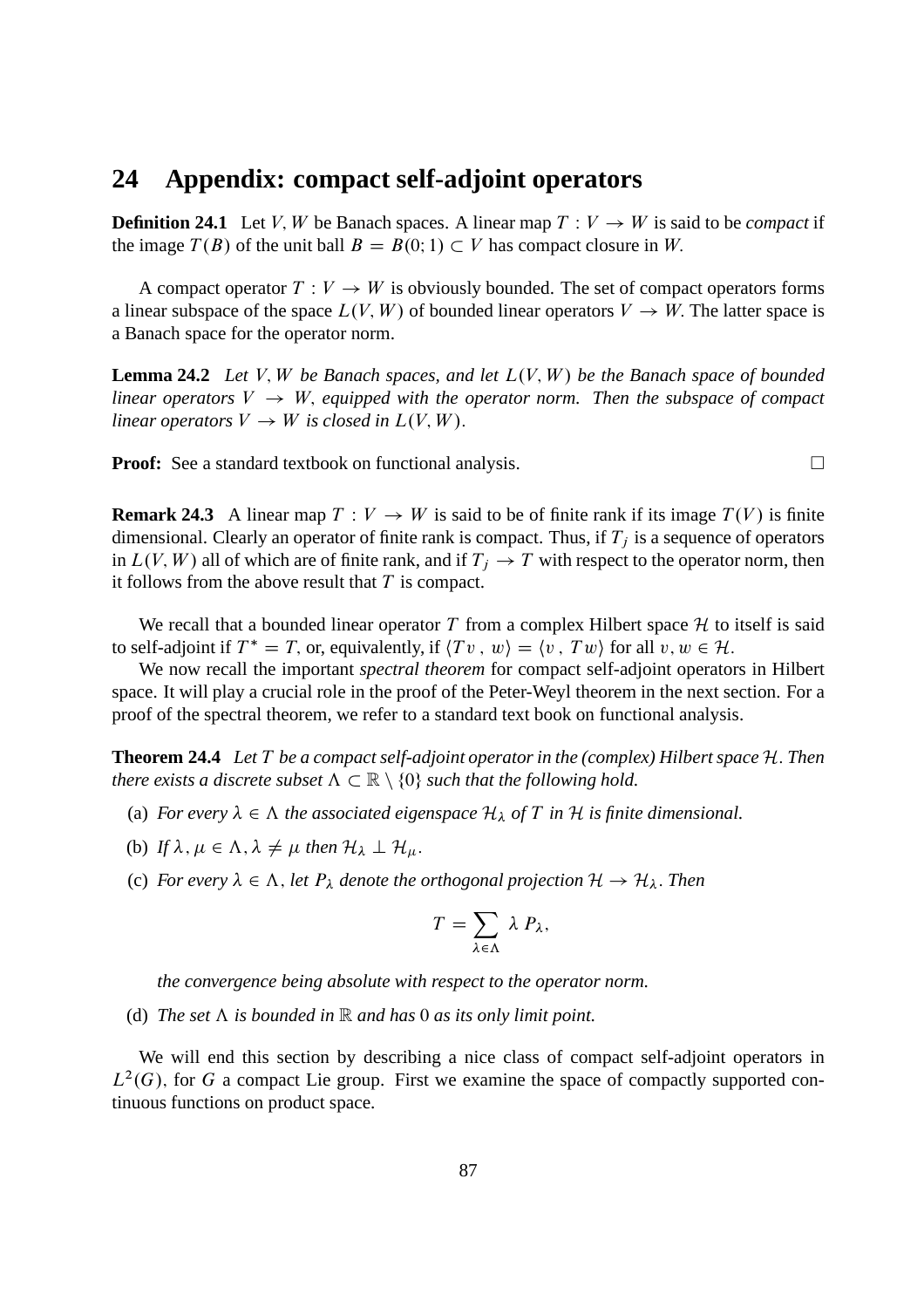Let X, Y be locally compact topological Hausdorff spaces. If  $\varphi \in C(X)$ , and  $\psi \in C(Y)$ . then we write  $\varphi \otimes \psi$  for the continuous function on  $X \times Y$  defined by:

$$
\varphi \otimes \psi : (x, y) \mapsto \varphi(x)\psi(y).
$$

The linear span of such functions in  $C(X \times Y)$  is denoted by  $C(X) \otimes C(Y)$ . If  $\varphi \in C_c(X)$ and  $\psi \in C_c(Y)$  then  $\varphi \otimes \psi$  is compactly supported. Hence the span  $C_c(X) \otimes C_c(Y)$  of such functions is a subspace of  $C_c(X \times Y)$ .

**Proposition 24.5** *Let* X; Y *be locally compact Hausdorff spaces. Then for every open subset*  $U \subset X \times Y$  with compact closure, every  $\Phi \in C_c(U)$  and every  $\epsilon > 0$ , there exists a function  $\varphi \in C_c(X) \otimes C_c(Y)$  with supp $\varphi \subset U$  and  $\sup_{z \in U} |\Phi(z) - \varphi(z)| < \epsilon$ . In particular, the space  $C_c(X) \otimes C_c(Y)$  is dense in  $C_c(X \times Y)$ .

**Proof:** Using  $C_c$ -partitions of unity for X and Y, we see that we may reduce to the case that  $U = U_X \times U_Y$ , with  $U_X$  and  $U_Y$  open neighborhoods with compact closures in X and Y respectively.

Fix  $\Phi \in C_c(X \times Y)$ , with  $K = \text{supp}\Phi \subset U$ . Then, by compactness,  $K \subset K_X \times K_Y$  for compact subsets  $K_X \subset U_X$  and  $K_Y \subset U_Y$ . Let  $\epsilon > 0$ . Then by compactness there exists a finite open covering  $\{V_i\}$  of  $K_X$  such that for every j and all  $x_1, x_2 \in V_j$ ,  $y \in K_Y$  one has

$$
\Phi(x_1, y) - \Phi(x_2, y) < \epsilon.
$$

Without loss of generality we may assume that  $V_j \subset U_X$  for all j. Select a partition of unity  $\{\varphi_j\}$ which is subordinate to the covering  $\{V_i\}$ , and fix for every j a point  $\xi_i \in V_i$ . Let  $x \in K_X$ ,  $y \in$  $K_Y$ . If j is such that  $x \in V_j$ , then  $|\Phi(x_j, y) - \Phi(x, y)| < \epsilon$ . It follows from this that

$$
\begin{aligned} |[\sum_j \varphi_j(x)\Phi(x_j, y)] - \Phi(x, y)| &= | \sum_j [\varphi_j(x)\Phi(x_j, y) - \varphi_j(x)\Phi(x, y)] | \\ &\leq \sum_j \varphi_j(x) |\Phi(x_j, y) - \Phi(x, y)| \\ &< \sum_j \varphi_j(x)\epsilon = \epsilon. \end{aligned}
$$

Hence, if we put  $\psi_i(y) = \Phi(x_i, y)$ , then

$$
\|\sum_j \varphi_j \otimes \psi_j - \Phi\|_{\infty} < \epsilon.
$$

Moreover,  $\text{supp}\varphi_j \otimes \psi_j \subset U_X \times U_Y \subset U_X \times K_Y \subset U.$ 

Let now G be a Lie group. We fix a left invariant density  $dx$  on G and equip  $G \times G$  with the left invariant product of  $dx$  with itself. This *product density*, denoted  $dx dy$ , is determined by the formula

$$
\int_{G\times G} f(x, y) dx dy = \int_G \left( \int_G f(x, y) dx \right) dy = \int_G \left( \int_G f(x, y) dy \right) dx,
$$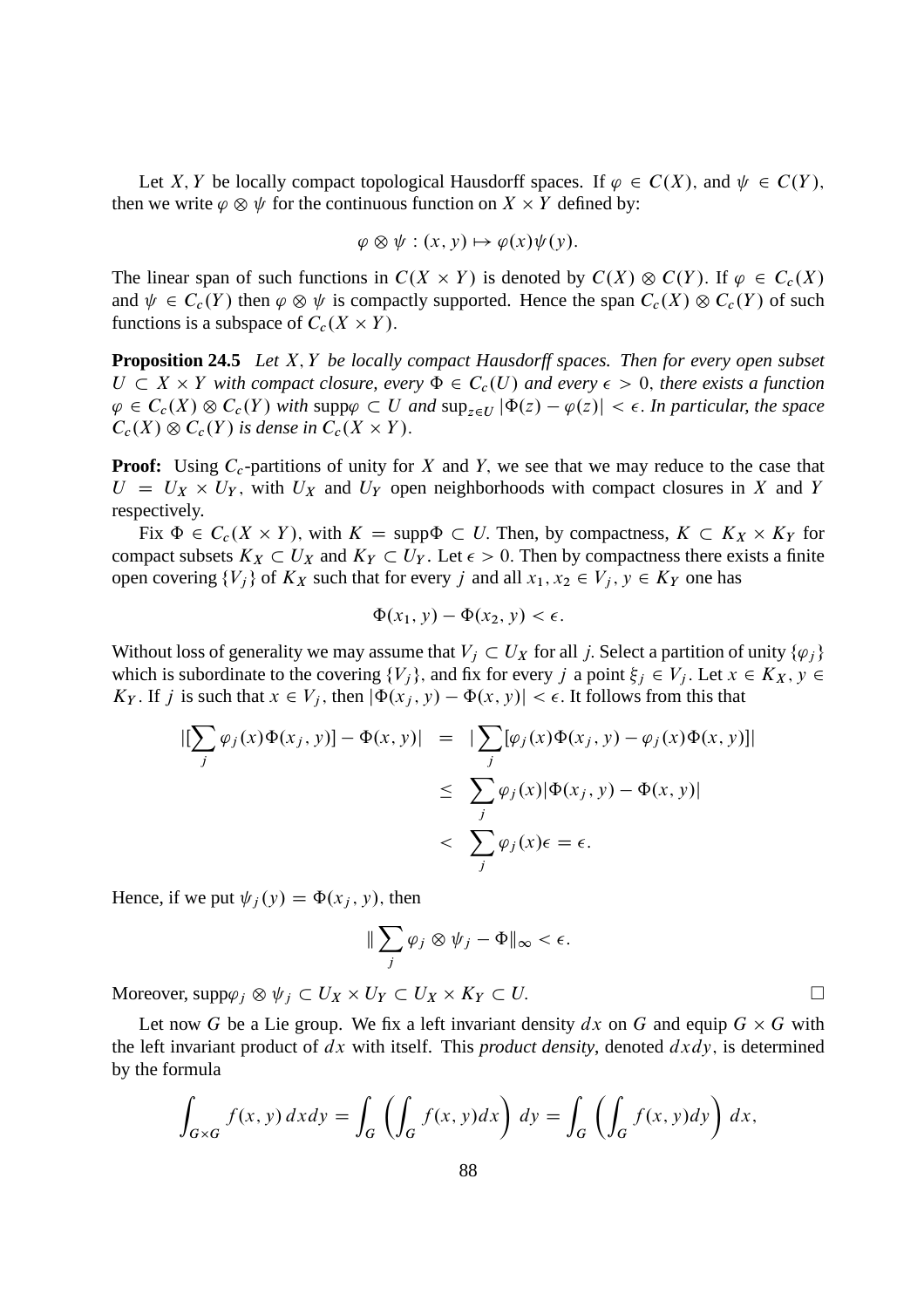for  $f \in C_c(X \times Y)$ .

If  $K \in C_c(G \times G)$ , then we define the linear operator  $T_K : C_c(G) \to C_c(G)$  by

$$
T_K(\varphi)(x) = \int_G K(x, y)\varphi(y)dy.
$$

For obvious reasons this is called an *integral operator* with *kernel* K:

**Lemma 24.6** *Let*  $K \in C_c(G \otimes G)$ . *Then the operator*  $T_K$  *extends uniquely to a bounded* linear endomorphism of  $L^2(G)$  with operator norm  $||T_K||_{\text{op}} \le ||K||_2$ . Moreover, this extension *is compact.*

**Proof:** Let  $\varphi \in C_c(G)$ . Then

$$
\langle T_K(\varphi), \psi \rangle = \int_G T_K(\varphi)(x) \overline{\psi(x)} dx
$$
  
= 
$$
\int_G \left( \int_G K(x, y) \varphi(y) dy \right) \overline{\psi(x)} dx
$$
  
= 
$$
\langle K, \varphi \otimes \overline{\psi} \rangle_{L^2(G \times G)}
$$
  

$$
\leq ||K||_{L^2(G \times G)} ||\varphi \otimes \overline{\psi}||_{L^2(G \times G)} = ||K||_2 ||\varphi||_2 ||\psi||_2.
$$

Hence  $||T_K\varphi||_2 \le ||K||_2 ||\varphi||_2$ . This implies the first assertion, since  $C_c(G)$  is dense in  $L^2(G)$ .

For the second assertion, note that by Proposition 24.5 there exists a sequence  $K_i$  in  $C_c(G)$   $\otimes$  $C_c(G)$  which converges to K with respect to the  $L^2$ -norm on  $G \times G$ . It follows that

$$
||T_{K_j} - T_K||_{op} \le ||K_j - K||_2 \to 0.
$$

Every operator  $T_{K_j}$  has a finite dimensional image hence is compact. The subspace of compact endomorphisms of  $L^2(G)$  is closed for the operator norm, by Lemma 24.2. Therefore,  $T_K$  is  $\Box$ compact.

Let G be a Lie group, equipped with a left invariant density dx. If  $(\pi, V)$  is a continuous finite dimensional representation of G, then for  $f \in C_c(G)$  we define the linear operator  $\pi(f)$ :  $V \rightarrow V$  by

$$
\pi(f)v = \int_G f(x)\pi(x)v \ dx.
$$

Referring to integration with values in a Banach space, this definition actually makes sense if  $\pi$ is a continuous representation in a Banach space; it is readily seen that then  $\pi(f)$  is a continuous linear operator. In particular, the definition may be applied to the regular representations L and R of G in  $L^2(G)$ . Thus, for  $f \in C_c(G)$  and  $\varphi \in L^2(G)$ ,

$$
[R(f)\varphi](x) = \int_G f(y)\varphi(xy) \, dy = \int_G f(x^{-1}y)\varphi(y) \, dy \qquad (x \in G). \tag{31}
$$

Of course, this formula can also be used as the defining formula, without reference to Banachvalued integration.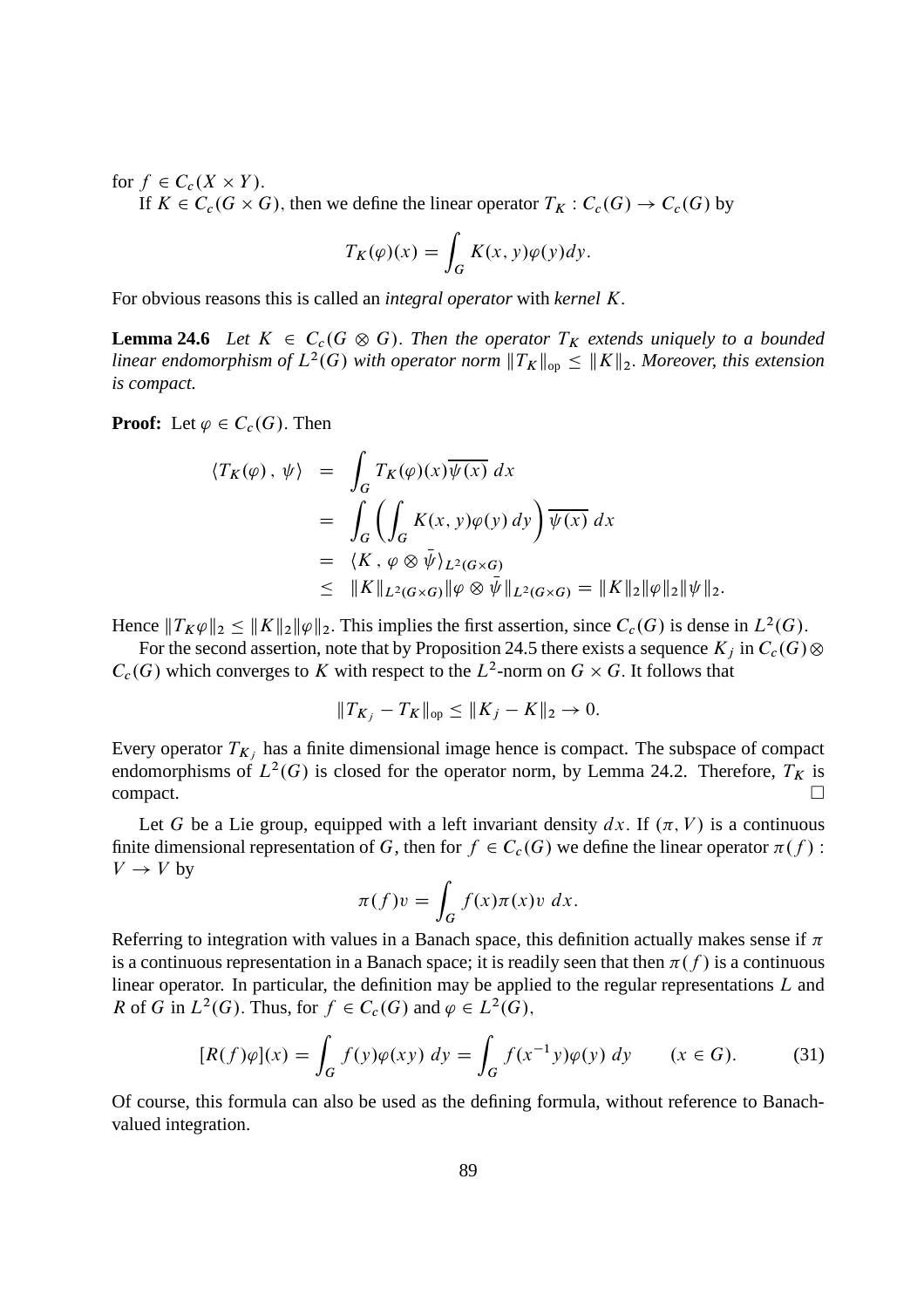**Corollary 24.7** *Assume that* G *is compact, and let*  $f \in C(G)$ *. Then the operator*  $R(f)$  :  $L^2(G) \to L^2(G)$  is compact.

**Proof:** If  $\varphi \in C(G)$ , then from (31) we see that  $R(f) = T_K$ , with  $K(x, y) = f(x^{-1}y)$ . The result now follows by application of Lemma 24.6 result now follows by application of Lemma 24.6.

**Remark 24.8** Note that for this argument it is crucial that G is compact. For if not, and  $f \in$  $C_c(G)$ , then the associated integral kernel K need not be compactly supported.

The following lemmas will in particular be needed for the right regular representation  $R$ .

**Lemma 24.9** *Let*  $(\pi, \mathcal{H})$  *be a unitary representation of* G *in a Hilbert space. Let*  $f \in C_c(G)$ , *then*

$$
\pi(f)^* = \pi(f^*),
$$

*where*  $f^*(x) = \overline{f(x^{-1})}.$ 

**Proof:** Straightforward and left to the reader.

**Lemma 24.10** Let  $\pi$  be a continuous representation of G in a Banach space V. If  $f \in C_c(G)$ *is conjugation invariant, then*  $\pi(f)$  *is intertwining.* 

**Proof:** Straightforward and left to the reader. □

**Corollary 24.11** Assume that G is compact, and let  $f \in C(G)$  be such that  $f^* = f$ . Then  $R(f)$  (and  $L(f)$  as well) is a compact self-adjoint operator. If, in addition, f is conjugation *invariant then*  $R(f)$  *is* G-equivariant.

**Proof:** This follows by combining Corollary 24.11 and Lemmas 24.9 and 24.10. □

#### **25 Proof of the Peter-Weyl Theorem**

In the beginning of this section we assume that  $G$  is any Lie group. At a later stage we will restrict our attention to compact  $G$ . We assume that  $G$  is equipped with a positive left invariant density  $dx$ .

**Lemma 25.1** *Let*  $\varphi \in C_c(G)$ *. Then*  $R(\varphi)$  *maps*  $L^2(G)$  *into*  $C(G)$ *.*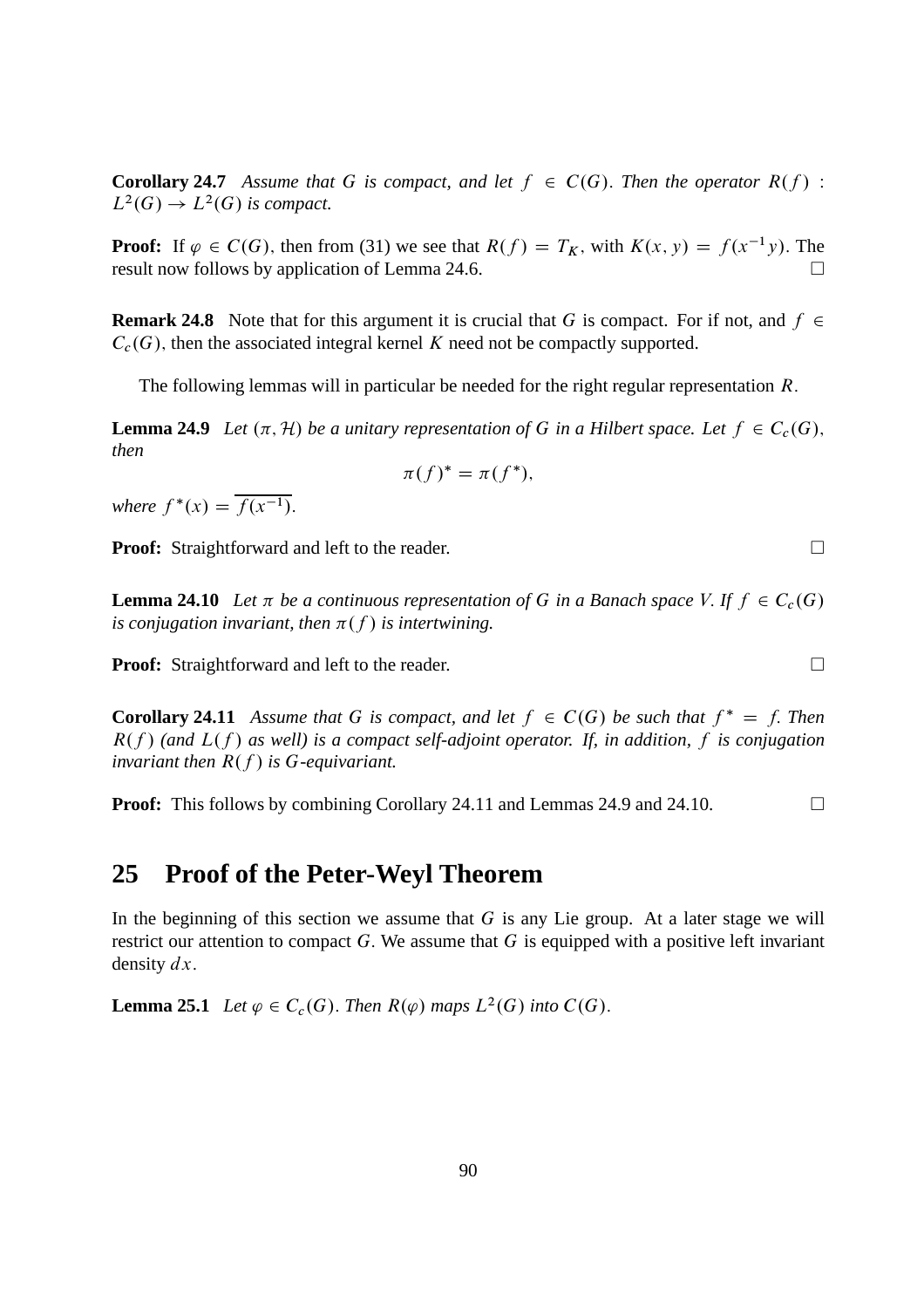**Proof:** Let  $x_0 \in G$  and let  $\epsilon > 0$ . Since  $\varphi$  has compact support  $C := \text{supp}\varphi$ , it follows by the principle of uniform continuity that there exists a compact neighborhood  $\hat{U}$  of  $e$  in  $G$  such that  $|\varphi(u) - \varphi(v)| < \epsilon (2||1_C||_2 + 1)^{-1}$  for all  $u, v \in G$  with  $vu^{-1} \in U$ .

Let now  $f \in L^2(G)$ . For  $x, y \in G$  with  $x \in x_0U$  we have  $(x_0^{-1}y)(x^{-1}y)^{-1} = x_0^{-1}x \in U$ , hence

$$
|R(\varphi)f(x) - R(\varphi)f(x_0)| = |\int_G [\varphi(x^{-1}y) - \varphi(x_0^{-1}y)]f(y) \, dy|
$$
  
\n
$$
\leq \int_{xC \cup x_0C} \epsilon |f(y)| \, dy = \epsilon \int_G 1_{xC \cup x_0C} |f(y)| \, dy
$$
  
\n
$$
\leq \epsilon ||1_{xC \cup yC}||_2 ||f||_2 \leq 2\epsilon ||1_C||_2 ||f||_2 \leq \epsilon ||f||_2.
$$

From this we deduce that  $R(\varphi) f$  is continuous in  $x_0$ .

**Lemma 25.2** Let  $f \in L^2(G)$  and let  $\epsilon > 0$ . There exists an open neighborhood U of e in G *such that for all*  $x \in U$  *we have*  $||R_x f - f||_2 < \epsilon$ *. Moreover, if* U *is any neighborhood with this property and if*  $\varphi \in C_c(U)$  *satisfies*  $\varphi \geq 0$  *and*  $\int_G \varphi(x) dx = 1$ *, then* 

$$
||R(\varphi)f - f||_2 < \epsilon. \tag{32}
$$

**Proof:** The first assertion follows from the continuity of the map  $x \mapsto R_x f$ , see Proposition 20.10. Let U,  $\varphi$  be as stated. Then, for all  $x \in G$ ,

$$
R(\varphi)f(x) - f(x) = \int_G \varphi(y)[f(xy) - f(x)] dy.
$$

Hence, for every  $g \in L^2(G)$  we have

$$
\begin{aligned} |\langle R(\varphi)f - f, g \rangle| &\leq \int_G \int_G \varphi(y) |f(xy) - f(x)| g(x) \, dy \, dx \\ &= \int_G \int_G \varphi(y) |f(xy) - f(x)| g(x) \, dx \, dy \\ &\leq \int_G \varphi(y) \|R_y f - f\|_2 \|g\|_2 \, dy \\ &\leq \epsilon \|g\|_2. \end{aligned}
$$

From this the estimate (32) follows.  $\Box$ 

From now on we assume that the group G is compact.

**Lemma 25.3** Let V be a finite dimensional right G-invariant subspace of  $L^2(G)$ . Then  $V \subset$  $\mathcal{R}(G)$ .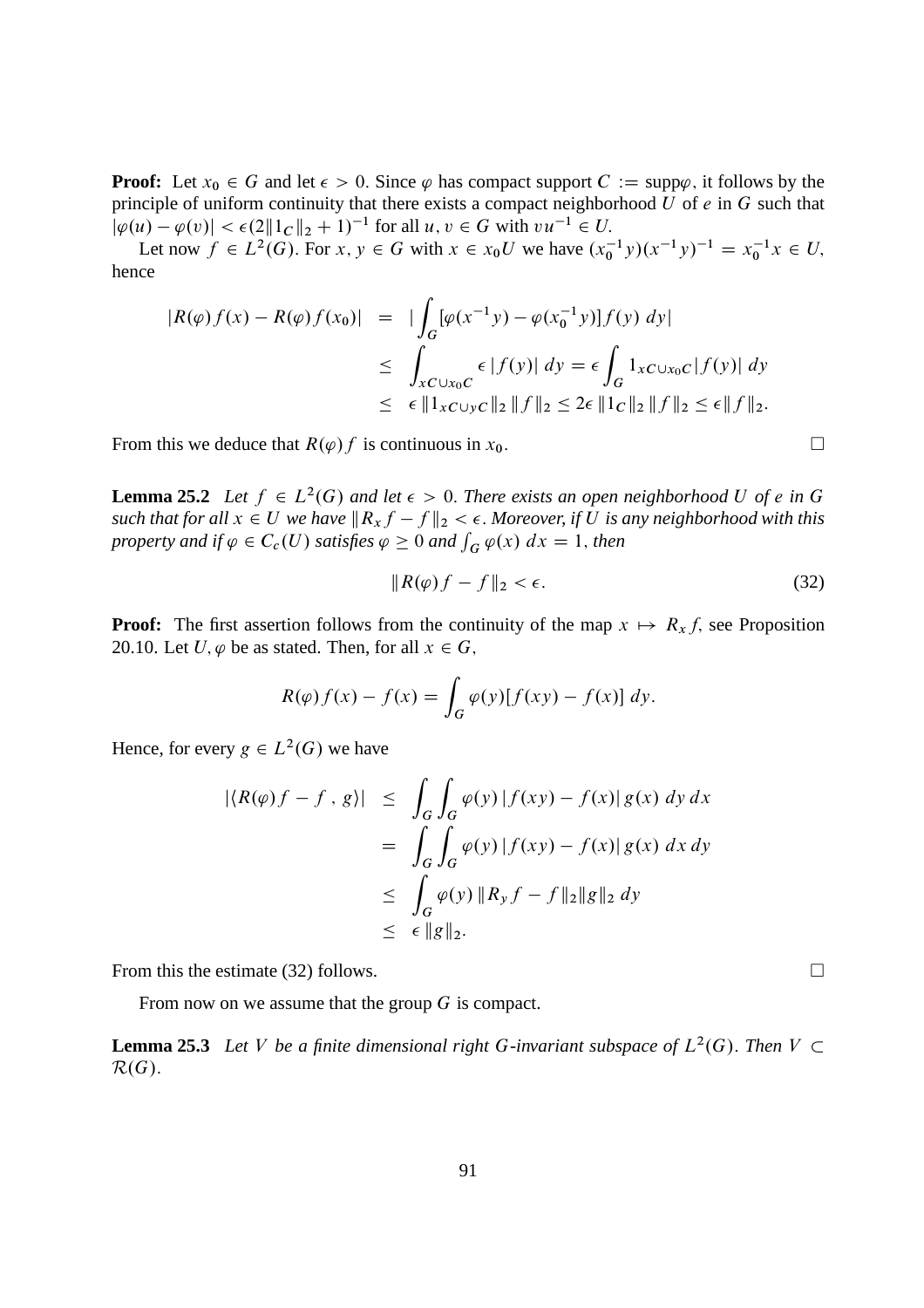**Proof:** Decomposing V into a direct sum of irreducible subspaces, we see that we may reduce the case that  $V$  is irreducible. We claim that  $V$  consists of continuous functions. For this we observe that  $C(G) \cap V$  is an invariant subspace. Hence it suffices to show that V contains a non-trivial continuous function. Fix  $f \in V \setminus \{0\}$  and fix  $0 < \epsilon < 1/2 || f ||_2$ . Choose U and  $\varphi$ as in Lemma 25.2. Then  $||R(\varphi)f|| > 1/2\epsilon$ , hence  $R(\varphi)f \neq 0$ . From Lemma 25.1 it follows that  $R(\varphi)f \in C(G)$ . Moreover, since V is right invariant, it follows that  $R(\varphi)f \in V$ . This establishes the claim that  $V \subset C(G)$ .

Choose an orthonormal basis  $(\psi_i)$  of V. Then for  $f \in V$  we have

$$
R_x f = \sum_i \langle R_x f, \psi_i \rangle \psi_i,
$$

hence by evaluation in  $e$ ,

$$
f(x) = \sum_{i} \langle R_x f, \psi_i \rangle \psi_i(e).
$$

By definition of  $\mathcal{R}(G)$  it now follows that  $f \in \mathcal{R}(G)$ .

**Lemma 25.4** Let U be an open neighborhood of e in G. Then there exists a  $\varphi \in C_c(U)$  such *that:*

(a)  $\varphi \ge 0$  and  $\int_G \varphi(x) dx = 1$ ;

$$
(b) \varphi^* = \varphi;
$$

(c)  $\varphi$  *is conjugation invariant.* 

**Proof:** From the continuity of the map  $x \mapsto x^{-1}$  one sees that there exists a compact neighborhood V of e such that  $V \subset U$  and  $V^{-1} \subset U$ . For every  $x \in G$  there exist an open neighborhood  $N_x$  of x and a compact neighborhood  $V_x$  of e in V such that  $zyz^{-1} \in V$  for all  $z \in N_x$ ,  $y \in V_x$ . By compactness of G finitely many of the  $N_x$  cover G. Let  $\Omega$  be the intersection of the corresponding  $V_x$ . Then  $\Omega$  is a compact neighborhood of e and for all  $x \in G$  and  $y \in \Omega$  we have  $xyx^{-1} \in V.$ 

Now select  $\psi_0 \in C_c(\Omega)$  such that  $\psi_0 \ge 0$  and  $\int_G \psi_0(x) dx = 1$ . Define

$$
\psi(x) = \int_G \psi_0(yxy^{-1}) dy.
$$

Since  $(x, y) \mapsto \psi(yxy^{-1})$  is a continuous function, it follows that  $\psi$  is a continuous function. Clearly  $\psi \geq 0$ . Moreover, by interchanging the order of integration, and using the fact that dx is bi-invariant and normalized, we deduce that  $\int_G \psi(x) dx = 1$ . If  $\psi(x) \neq 0$ , then  $yxy^{-1} \in$  $\text{supp}\psi_0$  for some  $y \in G$ , hence  $x \in \bigcup_{y \in G} y^{-1} \Omega y \subset V$ . It follows that  $\text{supp}\psi \subset V$ . One now readily verifies that the function  $\varphi = \frac{1}{2}(\psi + \psi^*)$  satisfies all our requirements.

**Corollary 25.5** Let  $f \in L^2(G)$ ,  $f \neq 0$ . Then there exists a left and right G-equivariant bounded linear operator  $T: L^2(G) \to L^2(G)$  with: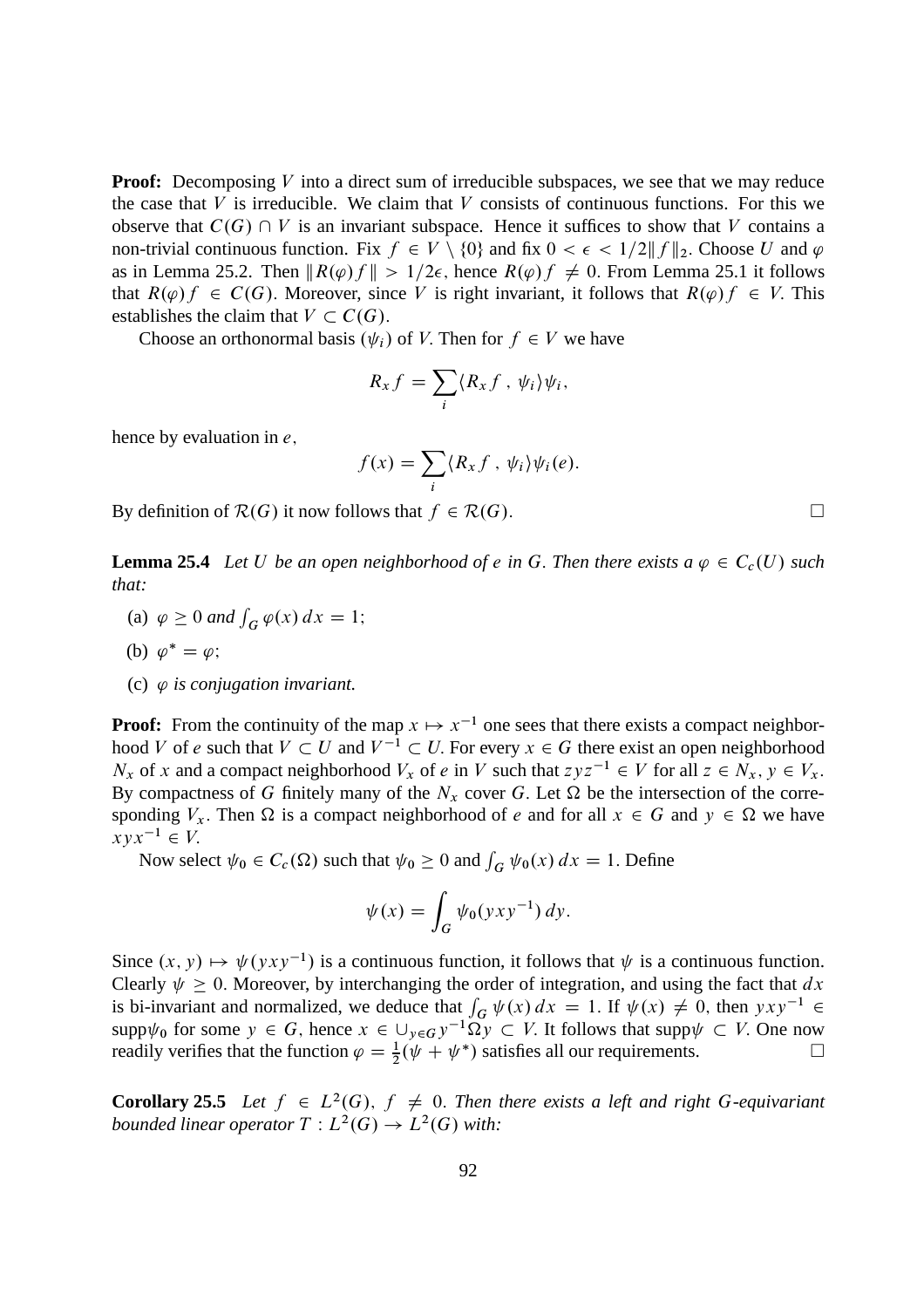- (a)  $Tf \neq 0$ .
- (b) T *is self-adjoint and compact;*
- (c) T maps every right G-invariant closed subspace of  $L^2(G)$  into itself.

**Proof:** Let  $\epsilon = \frac{1}{2} ||f||_2$ , and fix an open neighborhood U of e in G that satisfies the assertion of Lemma 25.2 Let  $\varphi \in C_c(U)$  be as in Lemma 25.4, and define  $T = R(\varphi)$ . Then  $||Tf$  $f \| < \epsilon$ , hence (a). Moreover, every closed right invariant subspace V of  $L^2(G)$  equipped with the restriction of  $R$  is a continuous representation in a Banach space, hence invariant under  $T = R(\varphi)$ . This implies (c).

The operator T is left G-equivariant, since L and R commute. It is right G-equivariant because  $\varphi$  is conjugation invariant, cf. Lemma 24.10. Finally (b) follows from Corollary 24.11.  $\Box$ 

*Proof of Propostion 23.4.* The space  $\mathcal{R}(G)$  is left and right G-invariant, and by unitarity so is its orthocomplement V. Suppose that V contains a non-trivial element f. Let T be as in Corollary 25.5. Then  $T|_V : V \to V$  is a non-trivial compact self-adjoint operator which is both left and right G-equivariant. By the spectral theorem for compact self-adjoint operators, Theorem 24.4, there exists a  $\lambda \in \mathbb{R}$ ,  $\lambda \neq 0$ , such that the eigenspace  $V_{\lambda} = \text{ker}(T - \lambda I_V)$  is non-trivial. By compactness of T the eigenspace  $V_{\lambda}$  is finite dimensional, and by equivariance of T it is both left and right G-invariant. By Lemma 25.3 it now follows that  $V_{\lambda} \subset \mathcal{R}(G)$ , contradiction. Therefore, <br>V must be trivial. V must be trivial.

#### **26 Class functions**

By a *class function* on a compact Lie group G we mean a function  $f : G \to \mathbb{C}$  that is conjugation invariant, i.e.,  $L_x R_x f = f$  for all  $x \in G$ . The name class function comes from the fact that a conjugation invariant function is constant on the conjugacy classes, hence may be viewed as a function on the set of conjugacy classes.

The space  $C(G, class)$  of continuous class functions is a closed subspace of  $C(G)$  (with respect to the sup norm). Its closure in  $L^2(G)$  equals  $L^2(G)$ , class), the space of square integrable class functions on G:

If  $\delta \in \widehat{G}$ , we denote the orthogonal projection from  $L^2(G)$  onto the finite dimensional subspace  $C(G)_{\delta}$  by

$$
P_{\delta}:L^2(G)\to C(G)_{\delta}
$$

Note that  $P_{\delta}$  is equivariant for both the representations R and L of G. In particular, this implies that  $P_\delta$  maps  $C(G, class)$  into its intersection with  $C(G)_\delta$ . Hence, by Lemma 21.8

$$
P_{\delta}(C(G, \text{class})) = C(G)_{\delta} \cap C(G, \text{class}) = \mathbb{C}\chi_{\delta}.
$$

It follows from this that the space  $\mathcal{R}(G, \text{class}) = C(G, \text{class}) \cap \mathcal{R}(G)$  of representative class functions is the linear span of the characters  $\chi_{\delta}$ ,  $\delta \in \widehat{G}$ .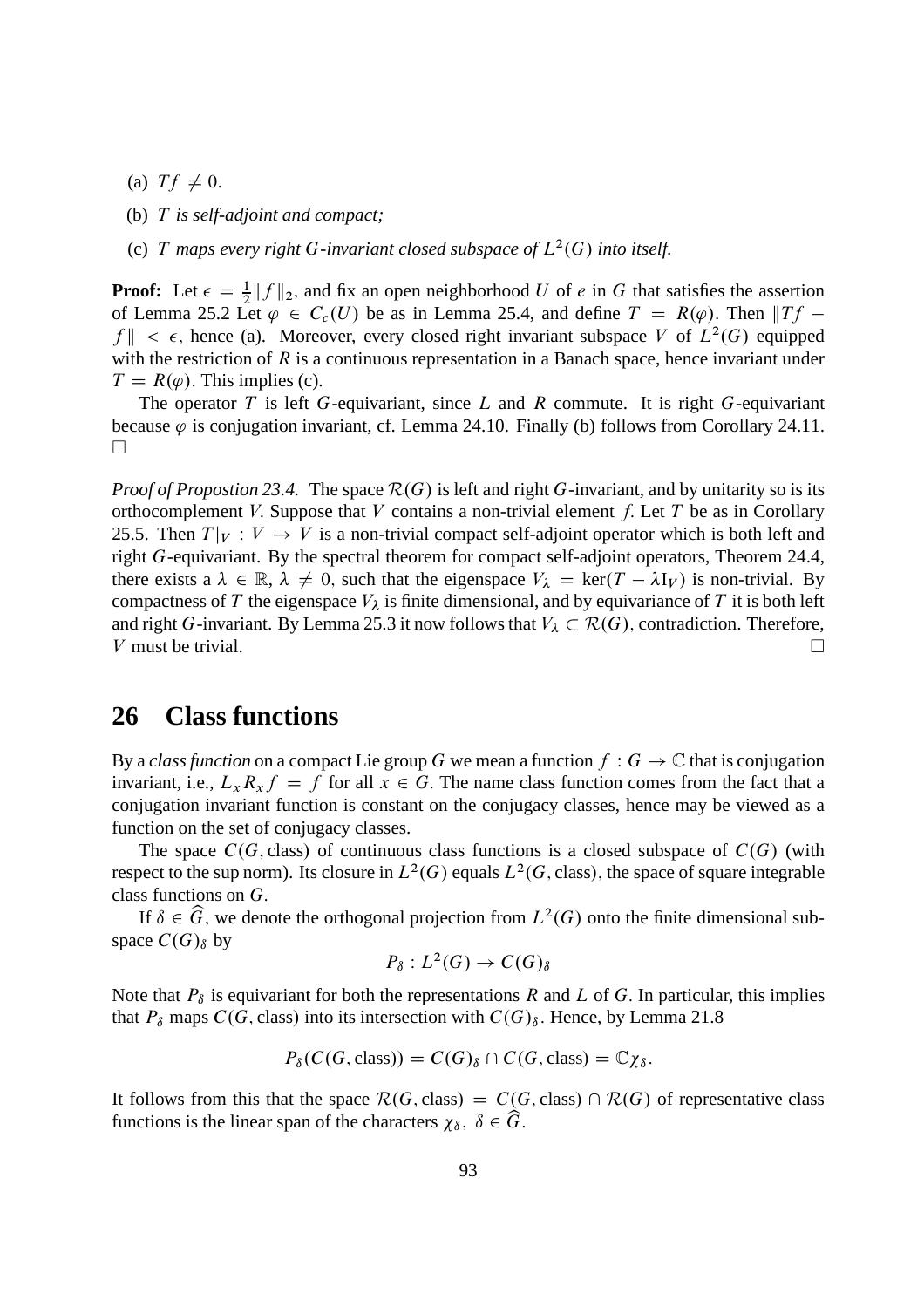**Lemma 26.1** *Let* G *be a compact Lie group. Then the characters*  $\chi_{\delta}$ ,  $\delta \in \widehat{G}$ , form a complete *orthonormal system for*  $L^2(G, class)$ .

**Proof:** By Schur orthogonality, the characters form an orthonormal system. To establish its completeness, let  $f \in L^2(G, \text{class})$  and assume that  $f \perp \chi_\delta$  for all  $\delta \in \widehat{G}$ .

From  $P_{\delta} f \in C(G)_{\delta} = \mathbb{C} \gamma_{\delta}$ , we see that

$$
P_{\delta} f = \langle P_{\delta} f , \chi_{\delta} \rangle \chi_{\delta} = \langle f , \chi_{\delta} \rangle \chi_{\delta} = 0.
$$

Hence  $f \perp \mathcal{R}(G)$ . By the Peter-Weyl theorem, the latter implies that  $f = 0$ .

**Corollary 26.2** *Let*  $f \in L^2(G, \text{class})$ *. Then* 

$$
f = \sum_{\delta \in \widehat{G}} \langle f, \chi_{\delta} \rangle \chi_{\delta},
$$

with convergence in the  $L^2$ -norm.

#### **27 Abelian groups and Fourier series**

In this section we consider the special case that the compact Lie group  $G$  is commutative. If, in addition, G is connected, then  $G \simeq \mathbb{R}^n / \mathbb{Z}^n$  for some  $n \in \mathbb{N}$ , and we will see that the Peter-Weyl theorem specializes to the theory of Fourier series.

By a *multiplicative character* of G we mean a continuous (hence smooth) group homomorphism  $\xi: G \to \mathbb{C}^*$ , where  $\mathbb{C}^* = \mathbb{C} \setminus \{0\}$  is equipped with complex multiplication. By the lemma below, if  $\xi$  is a multiplicative character, then  $|\xi(x)| = 1, x \in G$ .

**Lemma 27.1** *Let*  $H$  *be a compact subgroup of*  $\mathbb{C}^*$ *. Then*  $H \subset \mathbb{T}$ *.* 

**Proof:** By compactness, there exists a constant  $r > 0$  such that  $r^{-1} < |z| < r$  for all  $z \in H$ . Let  $w \in H$ , then applying the estimate to  $z = w^n$  we obtain that  $r^{-1/n} \le |w| \le r^{1/n}$ . Taking the limit for  $n \to \infty$  we see that  $|w| = 1$ .

**Lemma 27.2** *Let* G *be a commutative compact Lie group.* If  $(\delta, V_{\delta})$  *is a finite dimensional irreducible representation of* G, then  $\dim V_\delta = 1$ . Moreover,  $\delta(x) = \chi_\delta(x)I_{V_\delta}$ . The map  $\delta \mapsto \chi_\delta$ *induces a bijection from*  $\widehat{G}$  *onto the set of multiplicative characters of*  $G$ .

**Proof:** If  $x \in G$ , then  $\delta(y)\delta(x) = \delta(yx) = \delta(xy) = \delta(x)\delta(y)$  for all  $y \in G$ , hence  $\delta(x)$  is equivariant, and it follows that

$$
\delta(x) = \xi(x)I,\tag{33}
$$

for some  $\xi(x) \in \mathbb{C}$ , by Schur's lemma. It follows from this that every linear subspace of  $V_\delta$  is invariant. By irreducibility of  $\delta$  this implies that the dimension of  $V_\delta$  must be one. From the fact that  $\delta$  is a representation it follows immediately that  $x \mapsto \xi(x)$  is a character. Applying the trace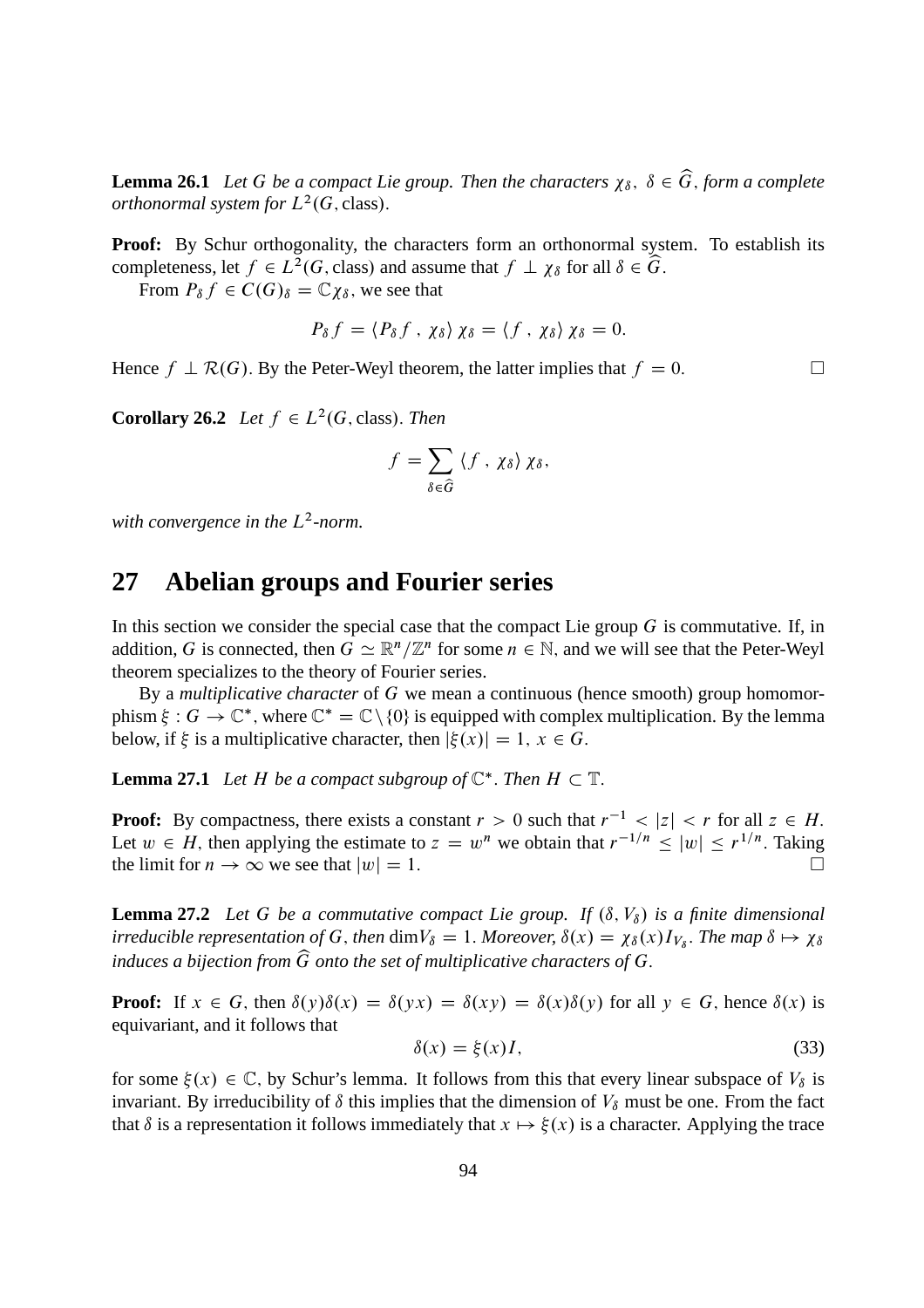to (33) we see that  $\xi = \chi_{\delta}$ , the character of  $\delta$ . Thus  $\delta \mapsto \chi_{\delta}$  induces a map from the space  $\widehat{G}$  of equivalence classes of finite dimensional irreducible representations to the set of multiplicative characters of G. This map is injective by Corollary 22.13. If  $\xi$  is a multiplicative character then (33) defines an irreducible representation  $\delta$  of G in C, and  $\xi = \chi_{\delta}$ . Therefore the map  $\delta \to \chi_{\delta}$  is surjective onto the set of multiplicative characters surjective onto the set of multiplicative characters.

**Corollary 27.3** *Assume that* G *is a commutative compact Lie group. Then the set of multiplica*tive characters  $\chi_{\delta}$ ,  $\delta \in \widehat{G}$ , is a complete orthonormal system for  $L^2(G)$ .

**Proof:** This follows immediately from the previous lemma combined with the theorem of Peter and Weyl (Theorem 23.5).

In the present setting we define the Fourier transform  $\hat{f}: \hat{G} \to \mathbb{C}$  of a function  $f \in L^2(G)$ by

$$
\hat{f}(\delta) = \langle f, \chi_{\delta} \rangle.
$$

Let  $\widehat{G}$  be equipped with the counting measure. Then the associated  $L^2$ -space is  $l^2(\widehat{G})$ , the space of functions  $\varphi : \widehat{G} \to \mathbb{C}$  such that  $\sum_{\delta \in \widehat{G}} |\varphi(\delta)|^2 < \infty$ , equipped with the inner product:

$$
\langle \varphi \, , \, \psi \rangle := \sum_{\delta \in \widehat{G}} \, \varphi(\delta) \, \overline{\psi(\delta)}.
$$

**Corollary 27.4** (The Plancherel theorem). *Let* G *be a commutative compact Lie group. Then* the Fourier transform  $f \mapsto \hat{f}$  is an isometry from  $L^2(G)$  onto  $l^2(\widehat{G})$ . Moreover, if  $f \in L^2(G)$ , *then*

$$
f = \sum_{\delta \in \widehat{G}} \widehat{f}(\delta) \chi_{\delta},
$$

with convergence in the L<sup>2</sup>-sense.

**Proof:** Exercise for the reader. □

If in addition it is assumed that the group G is connected, then  $G \simeq (\mathbb{R}/\mathbb{Z})^n$  for some  $n \in \mathbb{N}$ , see Theorem 6.1. The purpose of the following exercise is to accordingly view the classical theory of Fourier series as a special case of the Peter-Weyl theory.

**Exercise 27.5** Let  $G = \mathbb{R}^n / 2\pi \mathbb{Z}^n$ . If  $m \in \mathbb{Z}^n$ , show that

$$
\chi_m: x \mapsto e^{i(m \cdot x)}
$$

defines a multiplicative character of G. (Here  $m \cdot x = m_1x_1 + \cdots + m_nx_n$ .) Show that every multiplicative character is of this form. Thus  $\widehat{G} \simeq \mathbb{Z}^n$ . Accordingly for  $f \in L^2(G)$  we view the Fourier transform  $\hat{f}$  as a map  $\mathbb{Z}^n \to \mathbb{C}$ .

Show that the normalized Haar integral of  $G$  is given by

$$
I(f) = \frac{1}{(2\pi)^n} \int_0^{2\pi} \dots \int_0^{2\pi} f(x_1, \dots, x_n) \, dx_1 \dots dx_n.
$$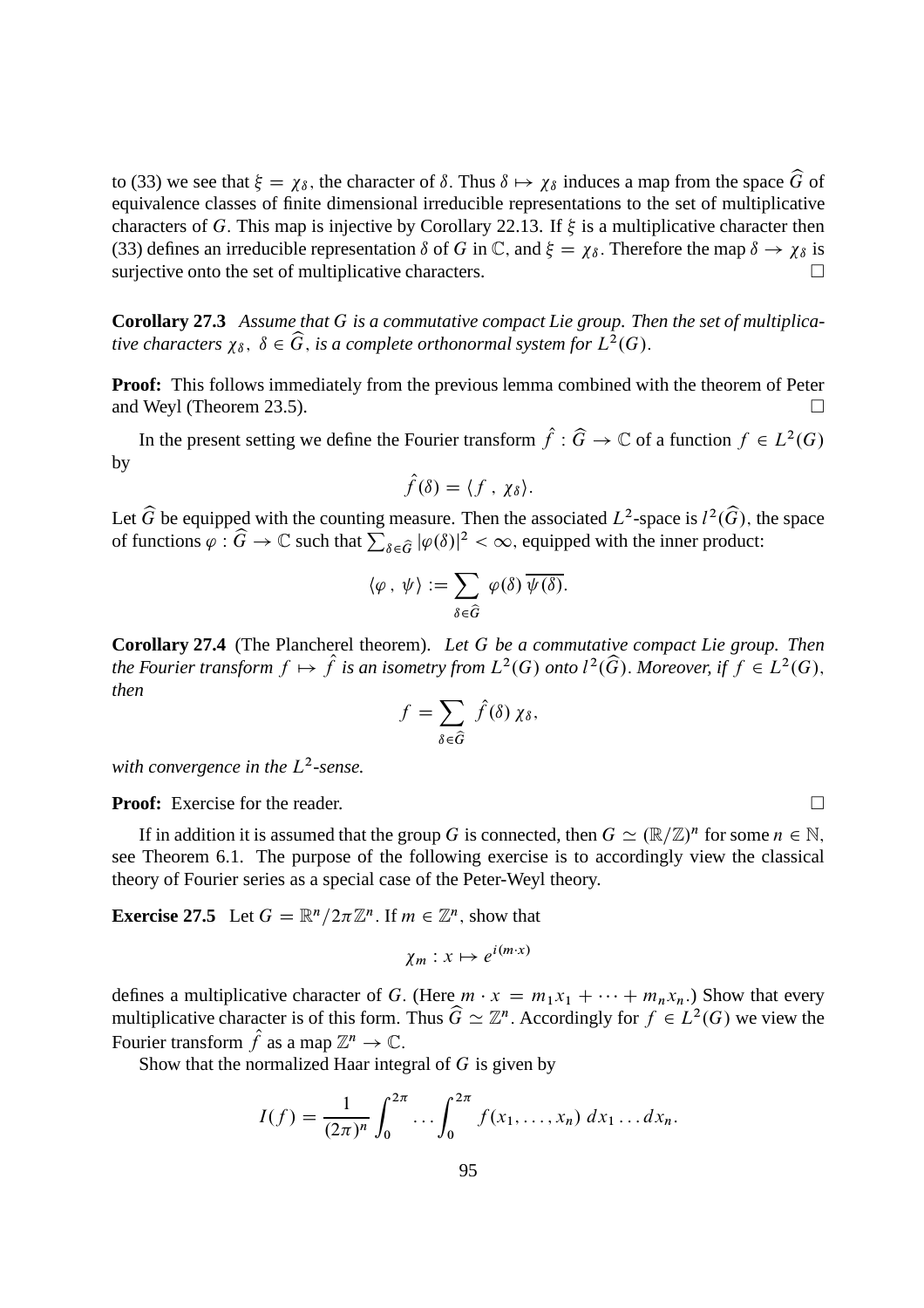Show that for  $f \in L^2(G)$ ,  $m \in \mathbb{Z}^n$  we have:

$$
\hat{f}(m) = \frac{1}{(2\pi)^n} \int_0^{2\pi} \dots \int_0^{2\pi} f(x_1, \dots, x_n) e^{-i(m_1x_1 + \dots + m_nx_n)} dx_1 \dots dx_n.
$$

Moreover, show that we have the inversion formula

$$
f(x) = \sum_{m \in \mathbb{Z}^n} \hat{f}(m) e^{i(m \cdot x)} \qquad (x \in \mathbb{R}^n / 2\pi \mathbb{Z}^n)
$$

in the  $L^2$ -sense.

## **28 The group SU(2)**

In this section we assume that G is the compact Lie group  $SU(2)$ .

Recall the definition of the representation  $\pi_n$  of SU(2) in the space  $V_n = P_n(\mathbb{C}^2)$  of homogeneous polynomials of degree *n* from Section 20. In Proposition 20.28 it was shown that  $\pi_n$  is irreducible. Moreover, the associated character is determined by the formula:

$$
\chi_n(t_\varphi) = \frac{\sin((n+1)\varphi)}{\sin(\varphi)} \qquad (\varphi \in \mathbb{R}) \tag{34}
$$

(see Exercise 22.9). The purpose of this section is to prove the following result:

**Proposition 28.1** *Every finite dimensional irreducible representation of* SU(2) *is equivalent to*  $\pi_n$ , *for some*  $n \in \mathbb{N}$ .

We recall that every element of SU(2) is conjugate to an element of  $T = \{t_{\omega} \mid \varphi \in \mathbb{R}\}\.$  Therefore a class function f on SU(2) is completely determined by its restriction  $f|_T$  to T. For every  $\varphi \in \mathbb{R}$  the diagonal matrices  $t_{\varphi}$  and  $t_{\varphi}^{-1} = t_{-\varphi}$  are conjugate. Therefore, the restriction  $f|_{T}$ is invariant under the substitution  $t \mapsto t^{-1}$ . Thus, if  $C(T)_{ev}$  denotes the space of continuous functions  $g: T \to \mathbb{C}$  satisfying  $g(t^{-1}) = g(t)$  for all  $t \in T$ , then restriction to T defines an injective linear map  $r : C(G, class) \rightarrow C(T)_{ev}$ .

**Lemma 28.2** *The map*  $r : C(G, class) \rightarrow C(T)_{ev}$  *is bijective. Moreover,* r *is isometric, i.e., it preserves the sup-norms.*

**Proof:** That r is isometric follows from the observation that the set of values of a function  $f \in C(G, class)$  is equal to the set of values of its restriction  $r(f)$ . Thus it remains to establish the surjectivity of r. Let  $g \in C(T)_{ev}$ . Then  $g(t_{\varphi}) = \tilde{g}(e^{i\varphi})$  for a unique continuous function  $\tilde{g}: \mathbb{T} \to \mathbb{C}$  satisfying  $\tilde{g}(z) = \tilde{g}(z^{-1})$ . Now  $\tilde{g}(z) = G(\text{Re}z)$  for a unique continuous function  $G : [-1, 1] \to \mathbb{C}$ . It follows that  $g(t_{\varphi}) = G(\cos \varphi)$ , for  $\varphi \in \mathbb{R}$ .

An element  $x \in SU(2)$  has two eigenvalues  $z(x)$  and  $z(x)^{-1}$ , with  $|z(x)| = 1$ . Clearly  $x \mapsto \text{Re}z(x)$  is a well defined continous function on SU(2).

Define  $f(x) = G(Rez(x))$ . Then f is a well defined continuous class function. Moreover,<br>  $g(x) = G(Re^{i\varphi}) = g(t_x)$ , hence  $r(f) = g$ .  $f(t_{\varphi}) = G(\text{Re}e^{i\varphi}) = g(t_{\varphi})$ , hence  $r(f) = g$ .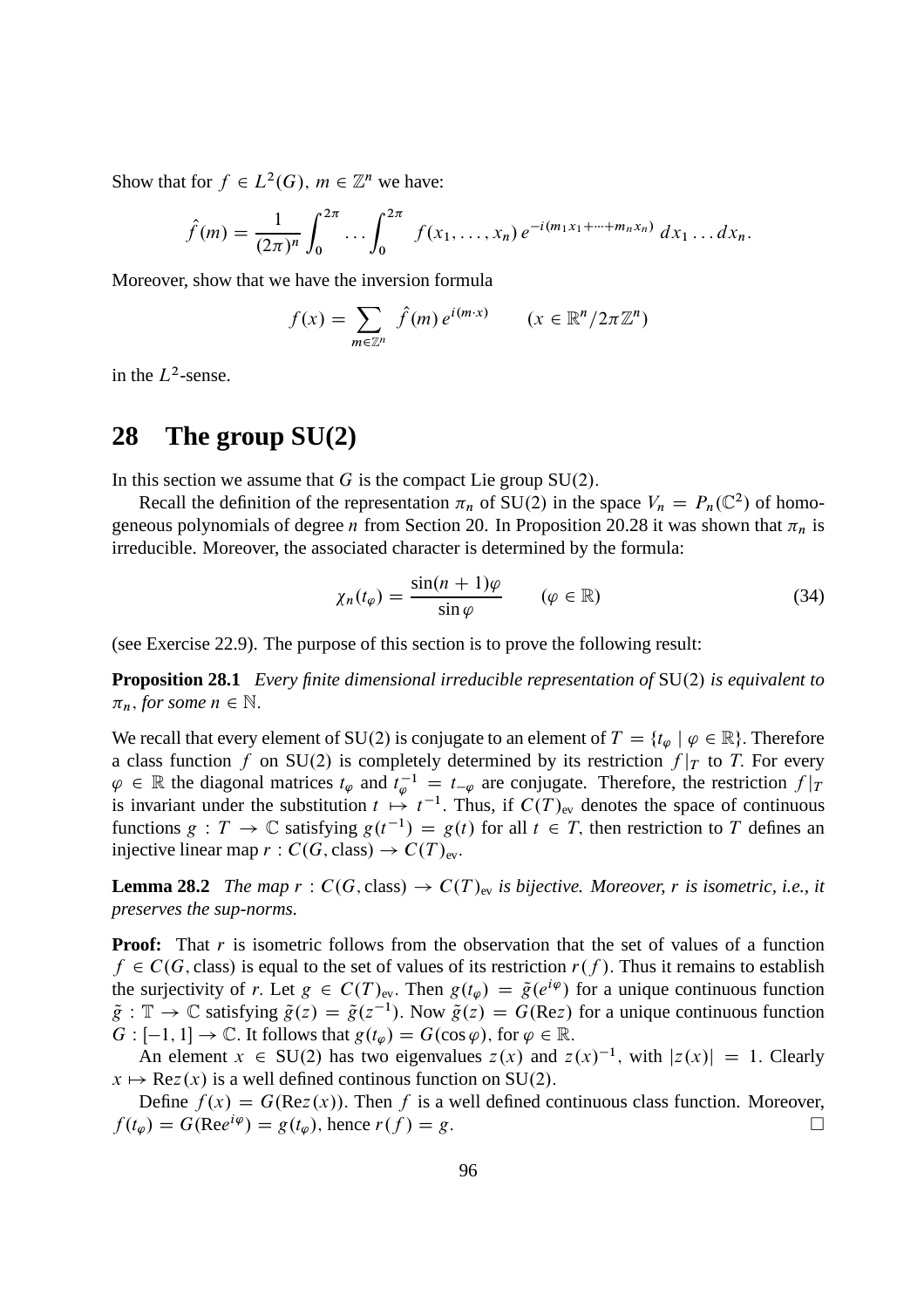**Corollary 28.3** *The linear span of the characters*  $\chi_n$ , *for*  $n \in \mathbb{N}$ , *is dense in*  $C(G, class)$ .

**Proof:** By Lemma 28.2 it suffices to show that the linear span S of the functions  $\chi_n|_T$  is dense in  $C(T)_{\text{ev}}$ . From formula (34) we see that  $\chi_n(t_\varphi) = \sum_{k=0}^n e^{i(n-2k)\varphi}$ . Hence S equals the linear span of the functions  $\gamma_n : t_{\varphi} \mapsto e^{in\varphi} + e^{-in\varphi} = 2 \cos n\varphi$ ,  $(n \in \mathbb{N})$ . The latter span is dense in  $C(T)_{\text{ev}}$ , by the classical theory of Fourier series.

**Corollary 28.4** *Let*  $f \in C(G, \text{class})$ . *If*  $f \perp \chi_n$  *for all*  $n \in \mathbb{N}$ , *then*  $f = 0$ .

**Remark 28.5** Once we know that the  $\pi_n$  exhaust  $\widehat{G}$  this follows from the Peter-Weyl theorem.

**Proof:** We first note that, for  $g \in C(G)$ ,

$$
||g||_{L^2}^2 = \int_G |g(x)|^2 dx \le ||g||_{\infty}^2,
$$

where  $\|\cdot\|_{\infty}$  denotes the sup norm. Using this estimate we see that the linear span of the characters  $\chi_n$  is dense in  $C(G, class)$  with respect to the  $L^2$ -norm. Thus, if  $f \in C(G, class)$  is perpendicular to all  $\chi_n$ , then it follows that  $f \perp C(G, \text{class})$ . In particular,  $|| f ||_2^2 = \langle f, f \rangle = 0$ . which implies that  $f = 0$ .

**Corollary 28.6** *Every finite dimensional irreducible representation of* SU.2/ *is equivalent to one of the*  $\pi_n$ ,  $n \in \mathbb{N}$ .

**Proof:** Suppose not. Then there exists a  $\delta \in \widehat{G}$  such that  $\delta$  is not equivalent to  $\pi_n$ , for every  $n \in \mathbb{N}$ . Hence the class function  $\chi_{\delta}$  is perpendicular to  $\chi_n$  for every  $n \in \mathbb{N}$ . This implies that  $\chi_{\delta} = 0$ . This is impossible, since  $\chi_{\delta}(e) = \dim(\delta) \geq 1$ .

From the fact that every element of  $SU(2)$  is conjugate to an element of T one might expect that there should exist a Jacobian  $J: T \to [0, \infty)$  such that for every continuous class function f on  $SU(2)$  we have

$$
\int_{\text{SU}(2)} f(x) \ dx = \int_0^{2\pi} f(t_\varphi) \ J(t_\varphi) \ d\varphi.
$$

It is indeed possible to compute this Jacobian by a substitution of variables. However, we shall obtain the above integration formula by other means.

**Lemma 28.7** *For every continuous class function*  $f : SU(2) \rightarrow \mathbb{C}$  *we have:* 

$$
\int_{\text{SU(2)}} f(x) dx = \int_0^{2\pi} f(t_\varphi) \frac{\sin^2 \varphi}{\pi} d\varphi.
$$
 (35)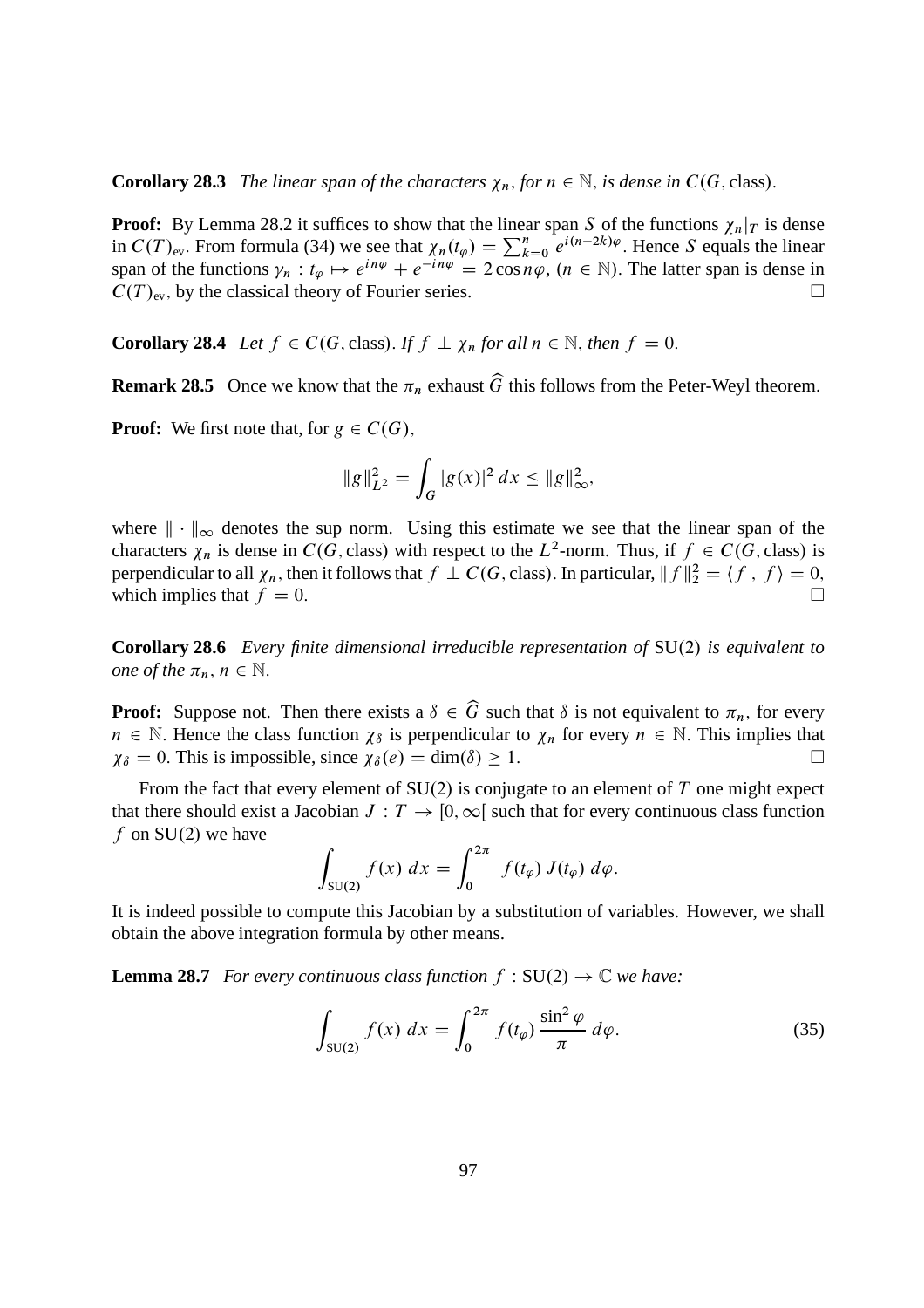**Proof:** Consider the linear map L which assigns to  $f \in C(G, class)$  the expression on the lefthand side minus the expression on the right-hand side of the above equation. Then we must show that  $L$  is zero.

Obviously the linear functional  $L : C(G, class) \to \mathbb{C}$  is continuous with respect to the sup norm. Hence by density of the span of the characters it suffices to show that  $L(\chi_n) = 0$  for every  $n \in \mathbb{N}$ . The function  $\chi_0$  is identically one; therefore left- and right-hand side of (35) both equal 1 if one substitutes  $f = \chi_0$ . Hence  $L(\chi_0) = 0$ . On the other hand, if  $n \ge 1$ , and  $f = \chi_n$ , then the left hand side of (35) equals  $\langle \chi_n, \chi_0 \rangle = 0$ . The right hand side of (35) also equals 0, hence  $L(\gamma_n) = 0$  for all n.  $L(\chi_n) = 0$  for all *n*.

**Corollary 28.8** *Let*  $f \in C(G)$ . *Then* 

$$
\int_G f(x) dx = \int_0^{2\pi} \int_G f(x t_\varphi x^{-1}) dx \frac{\sin^2 \varphi}{\pi} d\varphi
$$

**Remark 28.9** The interpretation of the above formula is that the integration over  $G = SU(2)$ may be split into an integration over conjugacy classes, followed by an integration over the circle group  $T$ .

**Proof:** Put

$$
F(y) = \int_G f(xyx^{-1}) dx.
$$

Then by bi-invariance of the Haar measure,  $F$  is a continuous class function. Hence by the previous result

$$
\int_G F(y) dy = \int_0^{2\pi} \int_G f(x t_\varphi x^{-1}) dx \frac{\sin^2 \varphi}{\pi} d\varphi.
$$

On the other hand,

$$
\int_{G} F(y) dy = \int_{G} \int_{G} f(xyx^{-1}) dx dy
$$

$$
= \int_{G} \int_{G} f(xyx^{-1}) dy dx,
$$

by Fubini's theorem. By bi-invariance of the Haar measure, the inner integral is independent of x: Therefore,

$$
\int_{G} F(y) dy = \int_{G} \int_{G} f(y) dy dx
$$

$$
= \int_{G} f(y) dy.
$$

This completes the proof.  $\Box$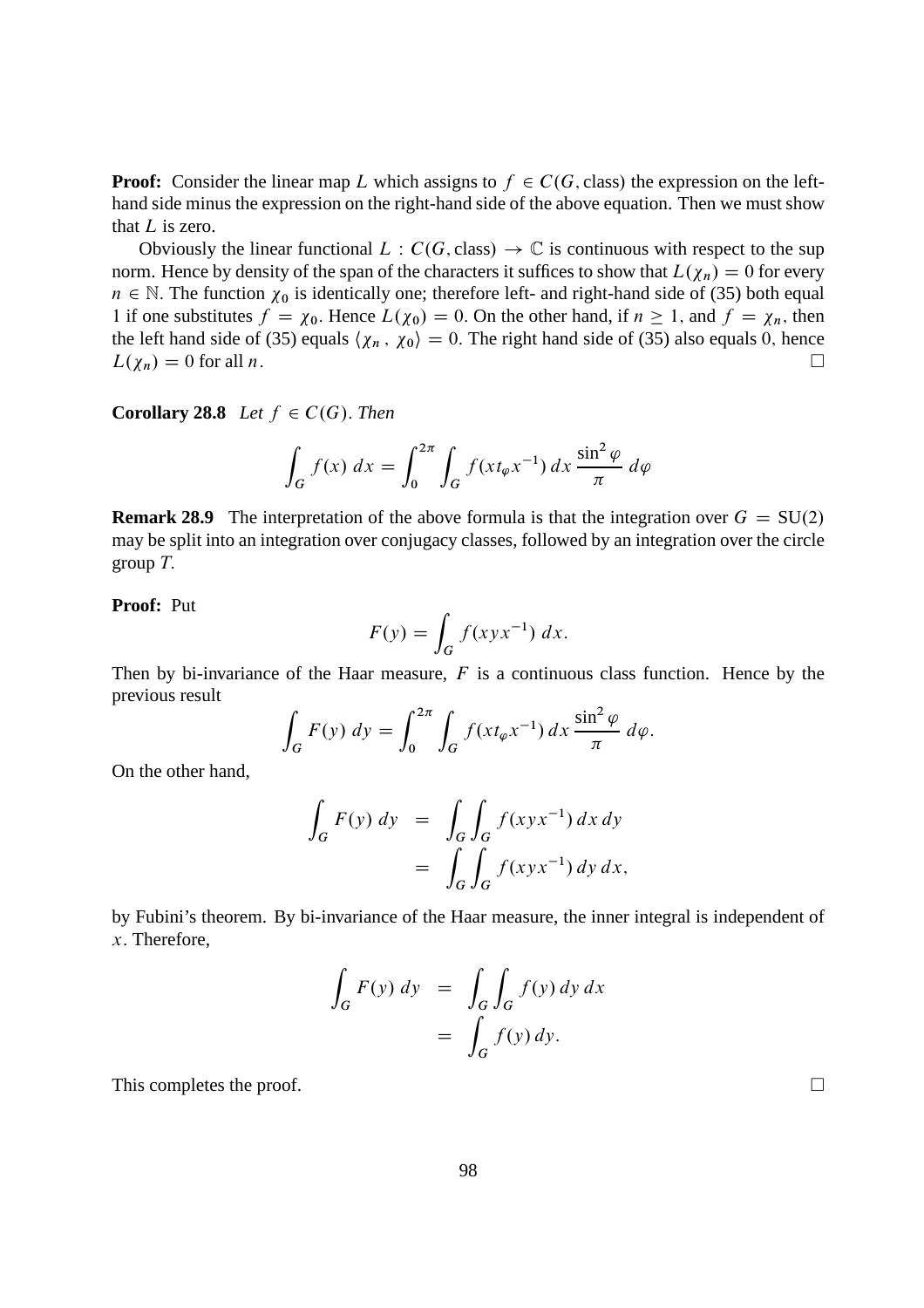We end this section with a description of all irreducible representations of  $SO(3)$ . From Section 10 we recall that there exists a surjective Lie group homomorphism  $\varphi : SU(2) \rightarrow SO(3)$ with kernel ker  $\varphi = \{-I, I\}$ . Accordingly,  $SO(3) \simeq SU(2)/\{\pm I\}$  (Thm. 17.4).

**Proposition 28.10** *For*  $k \in \mathbb{N}$  *the representation*  $\pi_{2k}$  *of* SU(2) *factors through a representation*  $\overline{\pi}_{2k}$  *of* SO(3)  $\simeq$  SU(2)/{ $\pm I$ }. The representations  $\overline{\pi}_{2k}$  *are mutually inequivalent and exhaust*  $\overline{SO(3)}$  $SO(3)$ .

**Proof:** One readily verifies that  $\pi_{2k}(x) = I$  for  $x \in \{\pm I\}$ . Hence  $\pi_{2k}$  factors through a representation  $\bar{\pi}_{2k}$  of SO(3). Every invariant subspace of the representation space  $V_{2k}$  of  $\pi_{2k}$  is  $\pi_{2k}(\text{SU}(2))$  invariant if and only if it is  $\bar{\pi}_{2k}(\text{SO}(3))$  invariant. A non-trivial SO(3)-equivariant map  $V_{2k} \rightarrow V_{2l}$  would also be SU(2)-equivariant. Hence the  $\bar{\pi}_{2k}$  are mutually inequivalent. Finally, to see that the representations  $\bar{\pi}_{2k}$  exhaust  $SO(3)$ , assume that  $(\pi, V)$  is an irreducible representation of SO(3). Then  $\varphi^* \pi := \pi \circ \varphi$  is an irreducible representation of SU(2), hence equivalent to some  $\pi_n$ ,  $n \in \mathbb{N}$ . From  $\varphi^* \pi = I$  on ker  $\varphi$  it follows that  $\pi_n = I$  on  $\{\pm I\}$ , hence  $\overline{n}$  is even.

#### **29 Lie algebra representations**

Let V be a finite dimensional complex linear space. If  $\pi$  is a continuous representation of G in V, then  $\pi$  is a (smooth) Lie group homomorphism  $G \to GL(V)$ , in view of Corollary 9.3. Accordingly, the tangent map  $\pi_* : \mathfrak{g} \to \text{End}(V)$  at *e* is a homomorphism of Lie algebras. Thus,  $\pi_*$  is a representation of g in V. In other words, we see that a finite dimensional Gmodule V automatically is a g-module (see Remark 20.6 and the text preceding the remark for the terminology used here).

By the chain rule one readily sees that

$$
\pi_*(X)v = \frac{d}{dt}\bigg|_{t=0} \pi(\exp tX)v,\tag{36}
$$

for  $v \in V$  and  $X \in \mathfrak{g}$ . On the other hand, it follows from Lemma 4.16 that for all  $X \in \mathfrak{g}$  we have:

$$
\pi(\exp X) = e^{\pi_*(X)}.\tag{37}
$$

When G is connected this equation allows us to compare the  $G$ - and the g-module structures on V: When there is no chance of confusion, we will omit the star in the notation of the representation of  $\mathfrak q$  in  $V$ .

Lemma 29.1 Assume that G is connected, and let V, V' be two finite dimensional G-modules.

- (a) *Let* W *be a linear subspace of* V: *Then* W *is* G*-invariant if and only if* W *is* g*-invariant.*
- (b) *The* G*-module* V *is irreducible if and only* V *is irreducible as a* g*-module.*
- (c) Let  $T: V \to V'$  be a linear map. Then T is G-equivariant if and only if T is  $\mathfrak g$ -equivariant.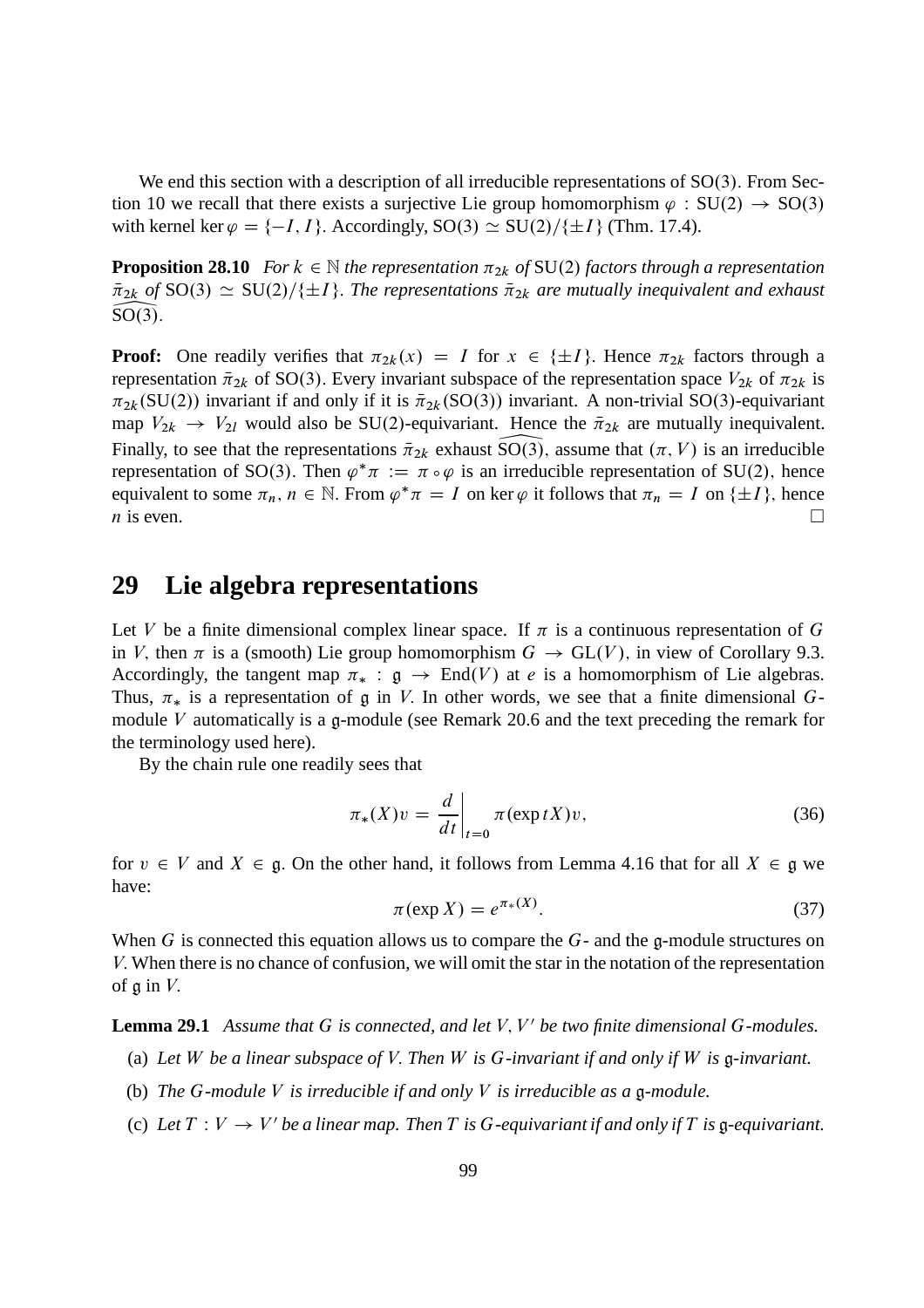(d) V and V' are isomorphic as G-modules if and only if they are isomorphic as  $\mathfrak g$ -modules.

**Proof:** Write  $\pi$  and  $\pi'$  for the representations of G in V and V' respectively. As agreed, we denote the associated representations of  $\mathfrak g$  in V and V' by the same symbols, i.e., we omit the stars in the notation.

(a): If W is g-invariant, then it follows from (37) that W is invariant under the group  $G_e$ which is generated by exp g. But  $G_e = G$ , since G is connected. The converse implication is proved by differentiating  $\pi(\exp(tX))$  at  $t = 0$ .

(b): This is now an immediate consequence of (a).

(c): Suppose that T is g-equivariant. Then for all  $X \in \mathfrak{g}$  we have:  $\pi'(X) \circ T = T \circ \pi(X)$ , hence  $\pi'(X)^n \circ T = T \circ \pi(X)^n$  for all  $n \in \mathbb{N}$ , and since T is continuous linear it follows that

$$
e^{\pi'(X)} \circ T = T \circ e^{\pi(X)}.
$$

From this it follows that  $\pi'(x) \circ T = T \circ \pi(x)$  for all  $x \in \exp \mathfrak{g}$ , and hence for  $x \in G_e = G$ . The reverse implication follows by a straightforward differentiation argument as in part (a) of this proof.

(d): This follows immediately from (c).  $\Box$ 

**Lemma 29.2** Let G be a connected compact Lie group, and let  $\pi$  be a representation of G in a *finite dimensional Hilbert space V. Then*  $\pi$  *is unitary if and only if* 

$$
\pi(X)^* = -\pi(X) \tag{38}
$$

*for all*  $X \in \mathfrak{g}$ .

**Proof:** We recall that  $\pi : G \to GL(V)$  is a Lie group homomorphism. Hence for all  $X \in \mathfrak{g}$ ,  $t \in$ R we have:

$$
\pi(\exp tX) = e^{t\pi(X)}.
$$

If  $\pi$  is unitary, then  $\pi(\exp tX)^* = \pi(\exp(-tX))$ , hence

$$
e^{t\pi(X)^*} = e^{-t\pi(X)}.
$$
\n(39)

Differentiating this relation at  $t = 0$  we find (38). Conversely, if (38) holds, then (39) holds for all X, t and it follows that  $\pi(x)$  is unitary for  $x \in \exp \mathfrak{g}$ . This implies that  $\pi(x)$  is unitary for  $x \in G_e = G$ .  $x \in G_e = G.$ 

It will turn out to be convenient to extend representations of  $\mathfrak g$  to its *complexification*  $\mathfrak g_{\mathbb C}$ . If E is a real linear space, its complexification  $E_{\mathbb{C}}$  is defined as the real linear space  $E \otimes_{\mathbb{R}} \mathbb{C}$ , equipped with the complex scalar multiplication  $\lambda(v \otimes z) = v \otimes \lambda z$ . We embed E as a real linear subspace of  $E_{\mathbb{C}}$  by the map  $v \mapsto v \otimes 1$ . Then  $E_{\mathbb{C}} = E \oplus iE$  as a real linear space. In terms of this decomposition, the complex scalar multiplication is given in the obvious fashion. If g is a real Lie algebra, then its complexification  $g_C$  is equipped with the complex bilinear extension of the Lie bracket. Thus,  $\mathfrak{g}_{\mathbb{C}}$  is a complex Lie algebra.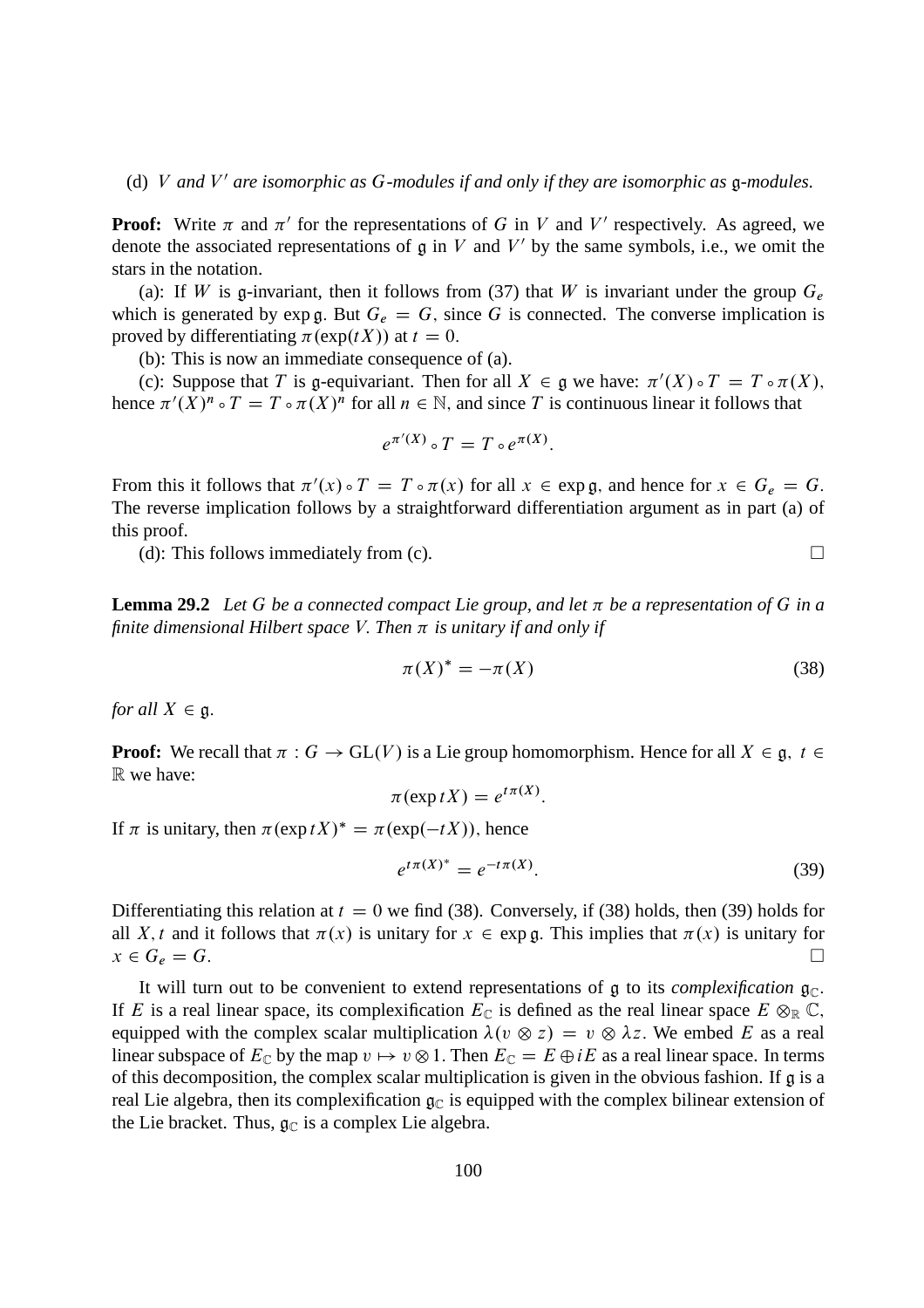Any representation  $\rho$  of g in a complex vector space V has a unique extension to a (complex) representation of  $\mathfrak{g}_{\mathbb{C}}$  in V; this extension, denoted  $\rho_{\mathbb{C}}$ , is given by

$$
\rho_{\mathbb{C}}(X+iY)=\rho(X)+i\rho(Y),
$$

for  $X, Y \in \mathfrak{g}$ .

**Lemma 29.3** Let V, V' be g-modules, and let  $W \subset V$  a (complex) linear subspace, and T :  $V \rightarrow V'$  a (complex) linear map.

- (a) *The space W* is g-invariant if and only if it is  $\mathfrak{g}_\mathbb{C}$ -invariant.
- (b) V *is irreducible as a*  $\mathfrak g$ -module *if and only if it is so as a*  $\mathfrak g_{\mathbb C}$ -module.
- (c) T is g-equivariant if and only if it is  $\mathfrak{g}_{\mathbb{C}}$ -equivariant.
- (d) V and V' are isomorphic as  $\mathfrak g$ -modules if and only if they are isomorphic as  $\mathfrak g_{\mathbb C}$ -modules.

**Proof:** Left to the reader. □

**Example 29.4** The Lie algebra  $\mathfrak{su}(2)$  of SU(2) consists of complex  $2 \times 2$  matrices  $A \in M(2, \mathbb{C})$ , satisfying  $trA = 0$  and  $A^* = -A$ . It follows from this that  $i\mathfrak{su}(2)$  is the real linear subspace of M(2, C) consisting of matrices A with tr $A = 0$  and  $A^* = A$ . In particular, we see that  $\mathfrak{su}(2) \cap i\mathfrak{su}(2) = \{0\}.$  Therefore, the embedding  $\mathfrak{su}(2) \hookrightarrow M(2,\mathbb{C})$  extends to a complex linear embedding

$$
j: \mathfrak{su}(2)_{\mathbb{C}} \hookrightarrow M(2,\mathbb{C}).
$$

Clearly, the image of j is contained in the Lie algebra of  $SL(2, \mathbb{C})$ , which is given by

$$
\mathfrak{sl}(2,\mathbb{C})=\{A\in\mathrm{M}(2,\mathbb{C})\mid\mathrm{tr}A=0\}.
$$

On the other hand, if  $A \in \mathfrak{sl}(2,\mathbb{C})$ , then  $\frac{1}{2}(A - A^*)$  belongs to  $\mathfrak{su}(2)$  and  $\frac{1}{2}(A + A^*)$  belongs to *i* su(2); summing these elements, we see that  $A \in j(\mathfrak{su}(2)_{\mathbb{C}})$ . Therefore, *j* is an isomorphism from  $\mathfrak{su}(2)_{\mathbb{C}}$  onto  $\mathfrak{sl}(2,\mathbb{C})$ , via which we shall identify from now on.

### **30 Representations of sl(2,C)**

It follows from the discussion in the previous section that the SU(2)-module  $P_n(\mathbb{C}^2)$ , for  $n \in$ N, carries a natural structure of  $\mathfrak{sl}(2,\mathbb{C})$ -module. The associated representation of  $\mathfrak{sl}(2,\mathbb{C})$  in  $P_n(\mathbb{C}^2)$  equals  $(\pi_{n*})_{\mathbb{C}}$ , the complexification of  $\pi_{n*}$ . We shall now compute this structure in terms of the basis  $p_0, \ldots, p_n$  of  $P_n(\mathbb{C}^2)$  given by

$$
p_j(z) = z_1^j z_2^{n-j}, \qquad (z \in \mathbb{C}^2).
$$

Let  $p \in P_n(\mathbb{C}^2)$ . Then we recall that, for  $x \in SU(2)$ ,  $[\pi_n(x)p](z) = p(x^{-1}z)$ ,  $z \in \mathbb{C}^2$ . It follows from this that, for  $\xi \in \mathfrak{su}(2)$ ,

$$
[\pi_{n*}(\xi)p](z) = \frac{d}{dt}p(e^{-t\xi}z)\Big|_{t=0},\,
$$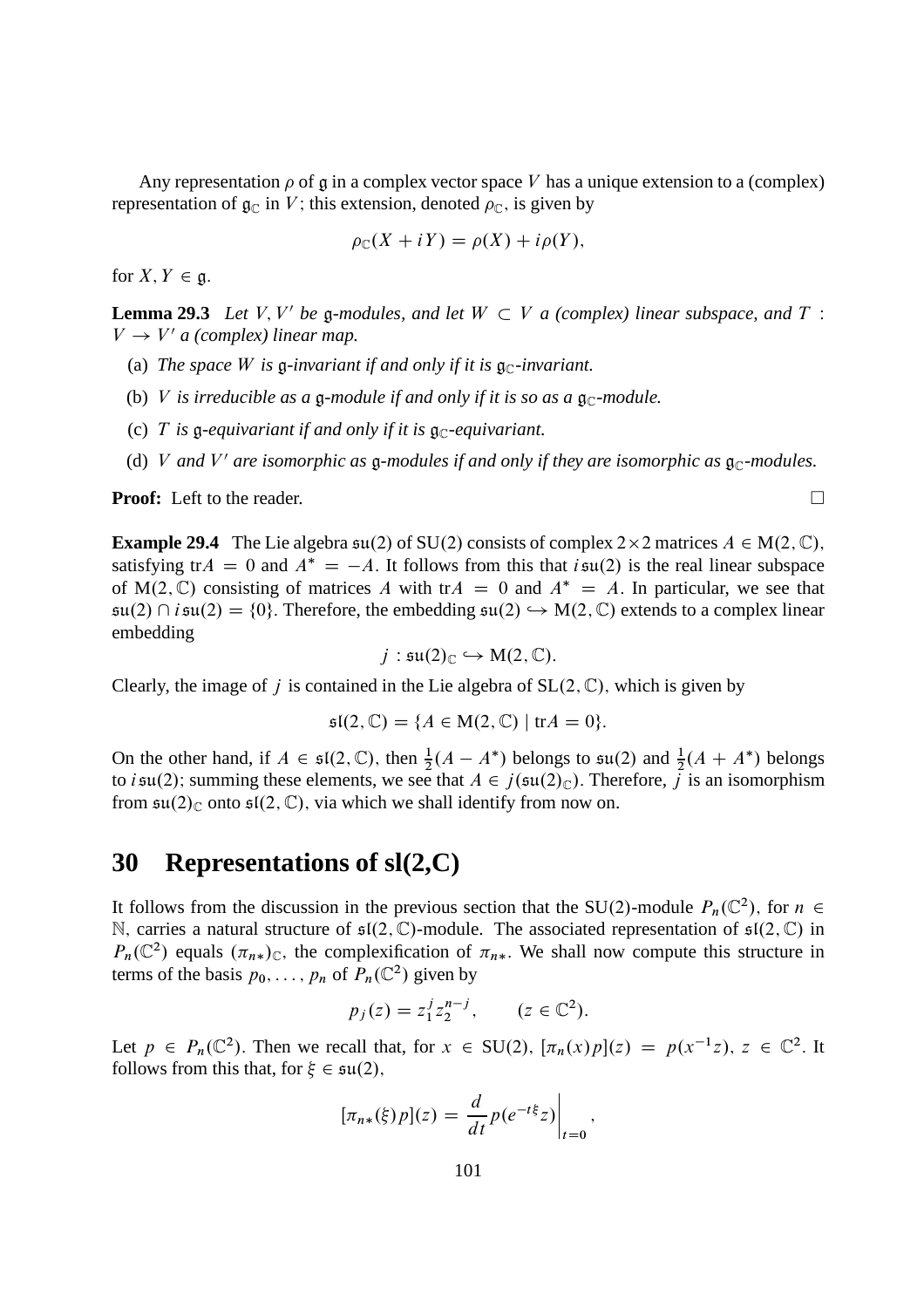hence, by the chain rule

$$
[\pi_{n*}(\xi)p](z) = \frac{\partial p}{\partial z_1}(z)(-\xi z)_1 + \frac{\partial p}{\partial z_2}(z)(-\xi z)_2.
$$

The expression on the right-hand side is complex linear in  $\xi$ ; hence it also gives  $\xi p = (\pi_{n*})_C(\xi) p$ for  $\xi \in \mathfrak{sl}(2,\mathbb{C})$ . Thus, we obtain, for  $\xi \in \mathfrak{sl}(2,\mathbb{C})$  and  $p \in P_n(\mathbb{C}^2)$ ,

$$
\xi p = -[(\xi z)_1 \frac{\partial}{\partial z_1} + (\xi z)_2 \frac{\partial}{\partial z_2}] p. \tag{40}
$$

We shall now compute the action of the basis H, X, Y of  $\mathfrak{sl}(2,\mathbb{C})$  given by

$$
H = \left(\begin{array}{cc} 1 & 0 \\ 0 & -1 \end{array}\right), \quad X = \left(\begin{array}{cc} 0 & 1 \\ 0 & 0 \end{array}\right), \quad Y = \left(\begin{array}{cc} 0 & 0 \\ 1 & 0 \end{array}\right).
$$

By a straightforward computation we see that

$$
[H, X] = 2X, \quad [H, Y] = -2Y, \quad [X, Y] = H.
$$
\n<sup>(41)</sup>

**Definition 30.1** Let I be a Lie algebra. By a *standard*  $\mathfrak{sl}(2)$ -*triple* in I we mean a collection of linear independent elements  $H, X, Y \in \mathfrak{l}$  satisfying the relations (41).

**Remark 30.2** Let I be a complex Lie algebra. Then the complex linear span of an  $\mathfrak{sl}(2)$ -triple in l is a Lie subalgebra isomorphic to  $\mathfrak{sl}(2,\mathbb{C})$ .

Substituting H, X and Y for  $\xi$  in (40), we obtain, for  $p \in P_n(\mathbb{C}^2)$ ,

$$
H p = [-z_1 \frac{\partial}{\partial z_1} + z_2 \frac{\partial}{\partial z_2}] p, \quad X p = -z_2 \frac{\partial}{\partial z_1} p, \quad Y p = -z_1 \frac{\partial}{\partial z_2} p. \tag{42}
$$

By a straightforward computation we now see that the action of the triple  $H, X, Y$  on the basis element  $p_i$  is given by

$$
Hp_j = (n-2j)p_j, \quad Xp_j = -jp_{j-1}, \quad Yp_j = (j-n)p_{j+1}.
$$

For the matrices of the action of H, X, Y on  $P_n(\mathbb{C}^2)$  relative to the basis  $p_0, \ldots, p_n$  we thus find

$$
mat(H) = \begin{pmatrix} n & 0 & \dots & 0 \\ 0 & n-2 & & \vdots \\ \vdots & & \ddots & \vdots \\ 0 & \dots & \dots & -n \end{pmatrix},
$$

and

$$
\text{mat}(X) = \begin{pmatrix} 0 & -1 & 0 & \dots & 0 \\ 0 & 0 & -2 & \dots & 0 \\ \vdots & & \ddots & \ddots & \vdots \\ 0 & \dots & & \dots & 0 \end{pmatrix} \quad \text{mat}(Y) = \begin{pmatrix} 0 & \dots & & \dots & 0 \\ -n & 0 & & \vdots \\ 0 & 1-n & 0 & \vdots \\ \vdots & & \ddots & \ddots & \vdots \\ 0 & \dots & 0 & -1 & 0 \end{pmatrix}.
$$

These matrices will guide us through the proof of the following theorem.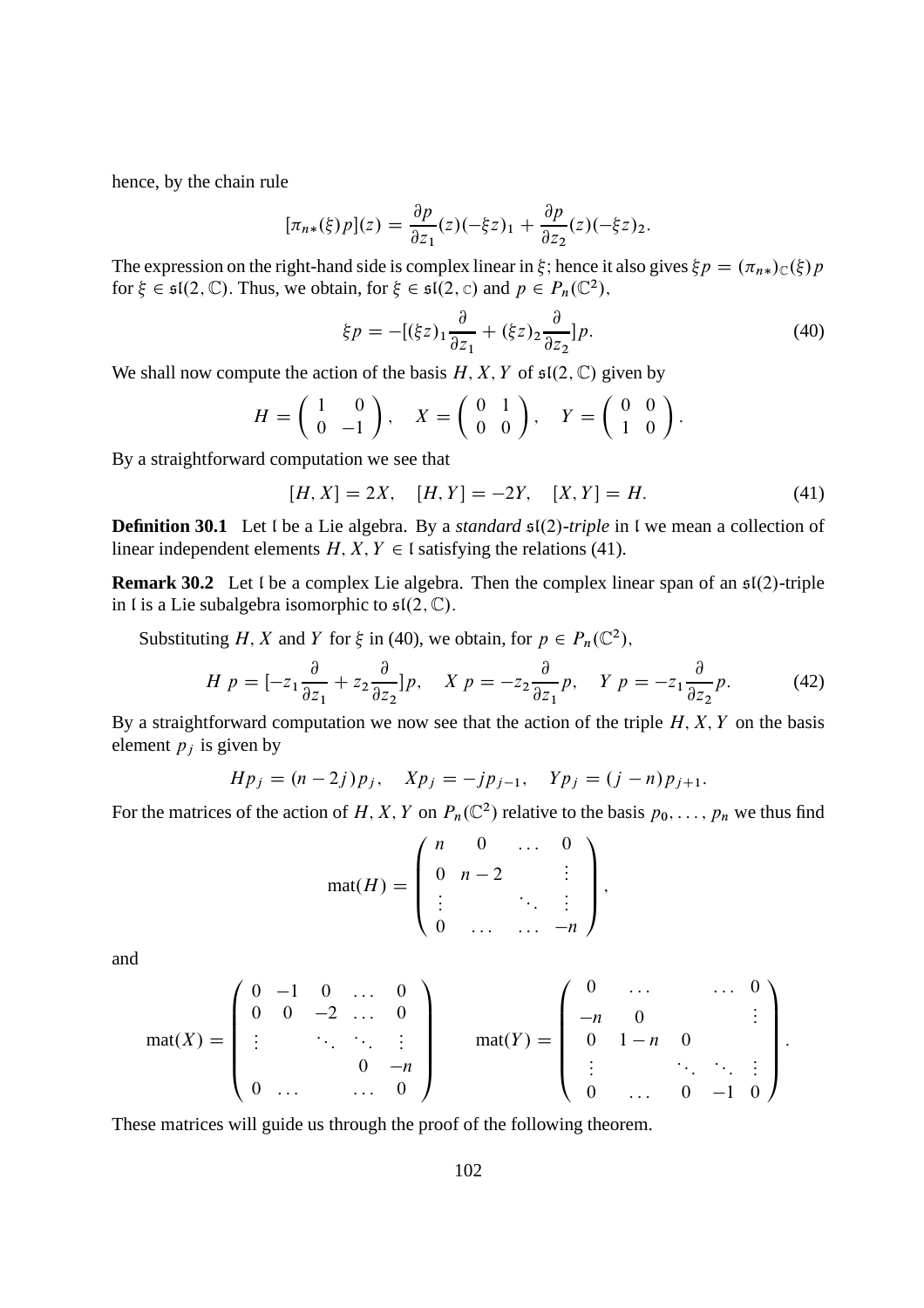**Theorem 30.3** *Every irreducible finite dimensional*  $\mathfrak{sl}(2,\mathbb{C})$ *-module is isomorphic to*  $P_n(\mathbb{C}^2)$ *, for some*  $n \in \mathbb{N}$ .

**Remark 30.4** From the above theorem we deduce again, using Lemmas 29.1 and 29.3, that every irreducible continuous finite dimensional representation of SU(2) is equivalent to  $\pi_n$ , for some  $n \in \mathbb{N}$ .

The proof of the the above theorem will be given in the rest of this section. Let  $V$  be an irreducible finite dimensional  $\mathfrak{sl}(2,\mathbb{C})$ -module.

Given  $\lambda \in \mathbb{C}$ , we shall write  $V_{\lambda} := \ker(H - \lambda I)$ . This space is non-trivial if and only if  $\lambda$  is an eigenvalue for the action of  $H$  on  $V$ .

**Lemma 30.5** *Let*  $\lambda \in \mathbb{C}$ *. Then* 

$$
XV_{\lambda} \subset V_{\lambda+2}, \quad YV_{\lambda} \subset V_{\lambda-2}.
$$

**Proof:** Let  $v \in V_\lambda$ . Then  $H X v = X H v + [H, X] v = \lambda X v + 2 X v = (\lambda + 2) X v$ , hence  $Xv \in V_{\lambda+2}$ . This proves the first inclusion. The second inclusion is proved in a similar manner.  $\Box$ 

By a *primitive vector* of V we mean a vector  $v \in V \setminus \{0\}$  with the property that  $Xv = 0$ . The idea behind this definition is to get hold of the analogue of  $p_0 \in P_n(\mathbb{C}^2)$ .

**Lemma 30.6** V *contains a primitive vector that is an eigenvector for* H:

**Proof:** Let  $\lambda$  be an eigenvalue of the action of H on V. Fix an eigenvector  $w \in V_{\lambda}$ ,  $w \neq 0$ and consider the sequence of vectors  $w_k, k \geq 0$ , defined by  $w_0 = w$  and  $w_{k+1} = Xw_k$ . Then  $w_k \in V_{\lambda+2k}$ . If all vectors  $w_k$  were non-zero, then they would be eigenvectors for different eigenvalues of  $H$ , hence they would be linear independent, contradicting the finite dimensionality of V. It follows that there exists a largest k such that  $w_k \neq 0$ . The vector  $w_k$  is primitive.

In the following we assume that  $v \in V$  is a fixed primitive vector that is an eigenvector for H. The associated eigenvalue is denoted by  $\lambda$ . We now consider the vectors  $v_k$  defined by  $v_0 = v$ and  $v_{k+1} = Y v_k$ . By a similar reasoning as in the above proof it follows that there exists a largest number *n* such that  $v_n \neq 0$ .

#### **Lemma 30.7**

- (a) The vectors  $v_k = Y^k v$ ,  $0 \le k \le n$ , *form a basis for* V.
- (b) The eigenvalue  $\lambda$  equals  $n = \text{dim}V 1$ .
- (c) *For every*  $0 \leq k \leq n$ ,

$$
Hv_k = (\lambda - 2k)v_k, \qquad Xv_k = k(\lambda - k + 1)v_{k-1}.
$$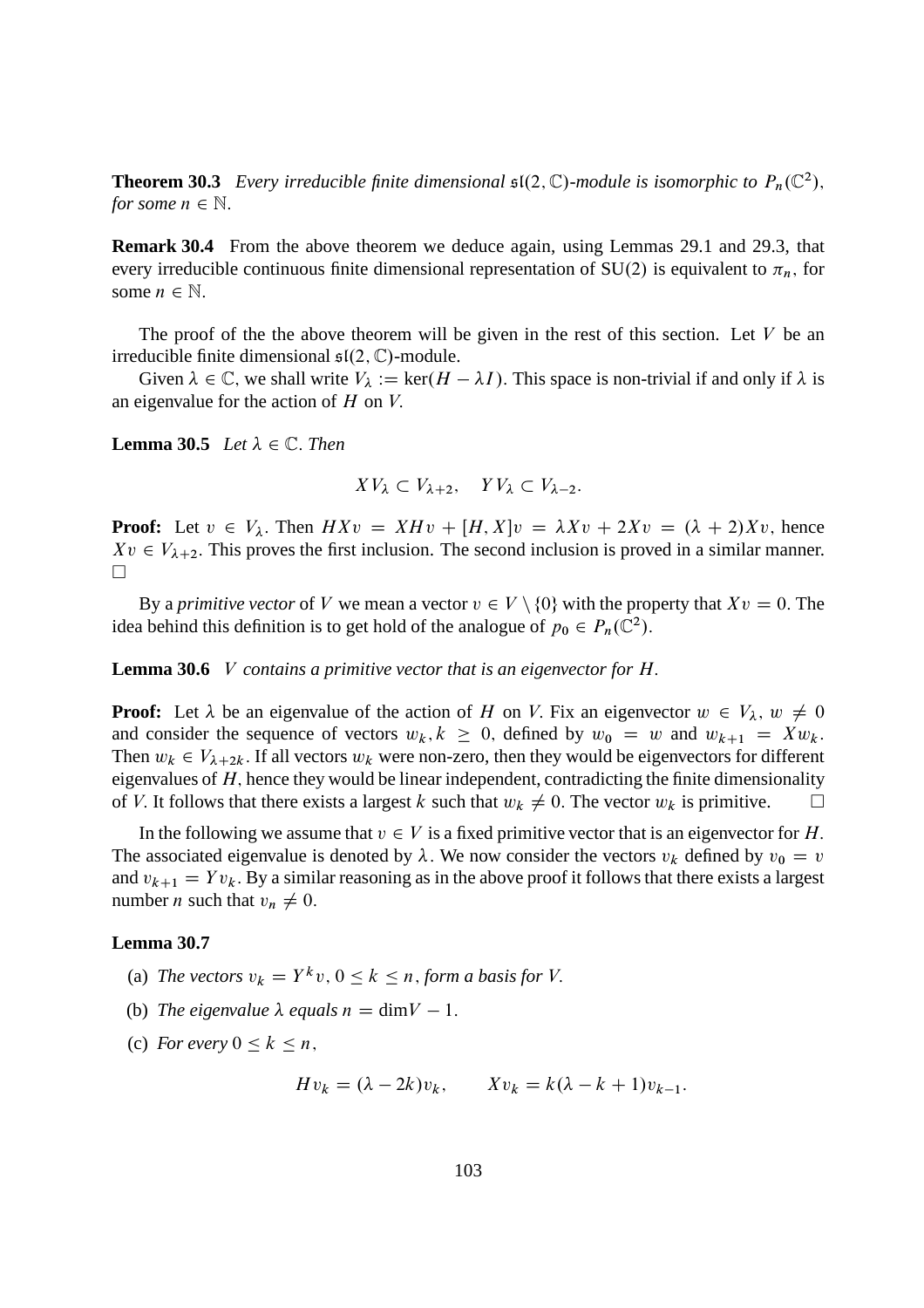#### (d) The primitive vectors in V are the non-zero multiples of  $v_0$ .

**Proof:** We first prove (c) for all  $k \in \mathbb{N}$  (but note that  $v_k = 0$  for  $k > n$ ). It follows from repeated application of Lemma 30.5 that  $v_k \in V_{\lambda-2k}$ , hence  $H v_k = (\lambda - 2k)v_k$ . We prove the second assertion of (c) by induction. Since  $v_0 = v$  is primitive, the second assertion of (c) holds for  $k = 0$ . Let now  $k > 0$  and assume that the assertion has been established for strictly smaller values of  $k$ . Then

$$
Xv_k = XYv_{k-1}
$$
  
=  $YXv_{k-1} + [X, Y]v_{k-1}$   
=  $YXv_{k-1} + Hv_{k-1}$   
=  $(k-1)(\lambda - (k-2))Yv_{k-2} + (\lambda - 2(k-1))v_{k-1}$   
=  $k(\lambda - k + 1)v_{k-1}$ 

and (c) follows.

Let W be the linear span of the vectors  $v_k$ , for  $0 \le k \le n$ . Then by definition of the vectors  $v_k$ ,  $Yv_k = v_{k+1}$ . Therefore, Y leaves W invariant. By (c), H and X leave W invariant as well. It follows that W is a non-trivial invariant subspace of V, hence  $V = W$  by irreducibility. The vectors  $v_k$ , for  $0 \le k \le n$ , must be linear independent since they are eigenvectors for H for distinct eigenvalues; hence (a).

Finally, we have established the second assertion of (c) for all  $k \ge 0$ , in particular for  $k =$  $n + 1$ . Now  $v_{n+1} = 0$ , hence  $0 = (n + 1)(\lambda - n)v_n$  and since  $v_n \neq 0$  it follows that  $\lambda = n$ . This establishes (b).

It follows from (a) and (c) that the only primitive vectors in V are non-zero multiples of  $v_0$ .  $\Box$ 

**Corollary 30.8** Let V and V' be two irreducible finite dimensional  $\mathfrak{sl}(2,\mathbb{C})$ *-modules. Then*  $V \simeq V'$  if and only if dim $V = \dim V'$ . Moreover, if v and v' are primitive vectors of V and V', *respectively, then there is a unique isomorphism*  $T: V \rightarrow V'$  *mapping v onto*  $v'$ .

**Proof:** Clearly if  $V \simeq V'$  then V and V' have equal dimension. Conversely, assume that  $\dim V = \dim V' = n$  and that v and v' are primitive vectors of V and V' respectively. Then by the above lemma, the vectors  $v_k = Y^k v$ ,  $0 \le k \le n$  form a basis of V. Similarly the vectors  $v'_k = Y^k v', 0 \le k \le n$  form a basis of V'. Any intertwining operator  $T : V \to V'$  that maps v onto v' must map the basis  $v_k$  onto the basis  $v'_k$ k, hence is uniquely determined. Let  $T: V \to V'$ be the linear map determined by  $Tv_k = v'_k$  $'_{k}$ , for  $0 \leq k \leq n$ . Then T is a linear bijection. Moreover, by the above lemma we see that T intertwines the actions of H, X, Y on V and V'. It follows that T is equivariant, hence  $V \simeq V'$ :

**Completion of the proof of Theorem 30.3:** The space  $P_n(\mathbb{C}^2)$  is an irreducible  $\mathfrak{sl}(2,\mathbb{C})$ module, of dimension  $n + 1$ . Hence if V is an irreducible  $\mathfrak{sl}(2, \mathbb{C})$ -module of dimension  $m \ge 1$ , then  $V \simeq P_n(\mathbb{C}^2)$ , with  $n = m - 1$ . then  $V \simeq P_n(\mathbb{C}^2)$ , with  $n = m - 1$ .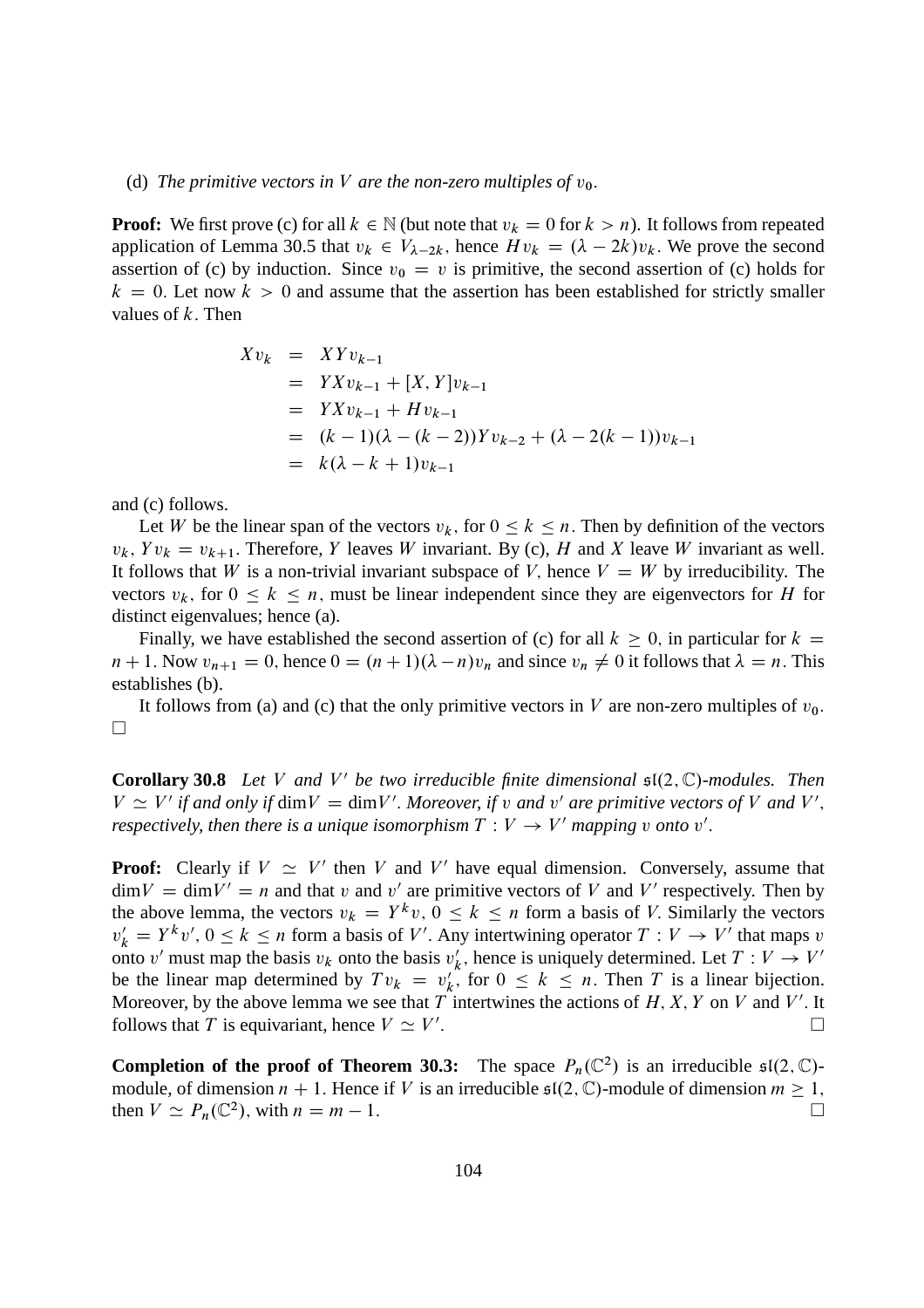#### **31 Roots and weights**

Let t be a finite dimensional commutative real Lie algebra, and let  $(\rho, V)$  be a finite dimensional representation of t in V:

Let  $t_{\mathbb{C}}^*$  denote the space of complex linear functionals on  $t_{\mathbb{C}}$ . Note that  $t^*$ , the space of real linear functionals on t may be identified with the space of  $\lambda \in \mathfrak{t}_{\mathbb{C}}^*$  that are real valued on t. Thus,  $t^*$  is viewed as a real linear subspace of  $t^*_C$ . Accordingly  $it^*$  equals the space of  $\lambda \in t^*_C$  such that  $\lambda|_t$  has values in *i* R.

If  $\lambda \in \mathfrak{t}_{\mathbb{C}}^*$ , then we define the following subspace of V:

$$
V_{\lambda} = \bigcap_{H \in \mathfrak{t}} \ker(\rho(H) - \lambda(H)I). \tag{43}
$$

In other words,  $V_{\lambda}$  consists of the space of  $v \in V$  such that  $\rho(H)v = \lambda(H)v$  for all  $H \in \mathfrak{t}$ . If  $V_{\lambda} \neq 0$ , then  $\lambda$  is called a *weight* of t in V, and  $V_{\lambda}$  is called the associated *weight space*. The set of weights of t in V is denoted by  $\Lambda(\rho)$ .

**Lemma 31.1** Let  $T \in End(V)$  be a p-intertwining linear endomorphism, then T leaves  $V_{\lambda}$ *invariant, for every*  $\lambda \in \Lambda(\rho)$ .

**Proof:** Let  $\lambda \in \Lambda(\rho)$ . The endomorphism T commutes with  $\rho(H)$  hence leaves the eigenspace  $\ker(\rho(H) - \lambda(H))$  invariant, for every  $H \in \mathfrak{t}$ . Hence T leaves the intersection  $V_{\lambda}$  of all these spaces invariant. spaces invariant.

**Lemma 31.2** The set  $\Lambda(\rho)$  is a non-empty finite subset of  $\mathfrak{t}_{\mathbb{C}}^*$ . Assume that  $\rho(X)$  is diagonaliz*able for every*  $X \in \mathfrak{t}$ *. Then* 

$$
V = \bigoplus_{\lambda \in \Lambda(\rho)} V_{\lambda}.
$$
 (44)

*Moreover, if* W *is a t-invariant subspace of* V, *then* W *is the direct sum of the spaces*  $W \cap V_\lambda$ , *for*  $\lambda \in \Lambda(\rho)$ .

**Proof:** Fix a basis  $X_1, \ldots, X_n$  of t. The endomorphism  $\rho(X_1)$  has at least one eigenvalue, say  $\lambda_1$ , with corresponding eigenspace  $E_1 \subset V$ . Since t is commutative, this eigenspace is invariant under the action of t. Proceeding by induction on dimt, we obtain a sequence of non-trivial subspaces  $E_n \subset E_{n-1} \subset \cdots \subset E_1$  such that  $X_j$  acts by a scalar  $\lambda_j$  on  $E_j$ , for each  $1 \leq j \leq n$ . Define  $\lambda \in \mathfrak{t}_{\mathbb{C}}^*$  by  $\lambda(X_j) = \lambda_j$ , then  $E_n \subset V_\lambda$ , hence  $\lambda \in \Lambda(\rho)$ . This establishes the first assertion.

If  $\rho(X)$  diagonalizes, for every  $X \in \mathfrak{t}$ , then, in particular, V admits a decomposition of eigenspaces for the endomorphism  $\rho(X_1)$ . Each of these eigenspaces is invariant under t. Therefore, by induction on dimt there exists a direct sum decomposition  $V = V_1 \oplus \cdots \oplus V_N$  such that  $X_j$  acts by a scalar  $\lambda_{ij}$  on  $V_i$ , for all  $1 \le i \le N$  and  $1 \le j \le n$ . Let  $\lambda_i \in \mathfrak{t}_{\mathbb{C}}^*$  be defined by  $\lambda_i(X_i) = \lambda_{ij}$ , for  $1 \le i \le N$ . Then  $\Lambda(\rho) = {\lambda_1, \dots, \lambda_N}$ . Moreover, one readily verifies that, for  $\lambda \in \lambda(\rho)$ ,  $V_{\lambda} = \bigoplus_{j:\lambda = \lambda} V_j$ . Hence, (44) follows.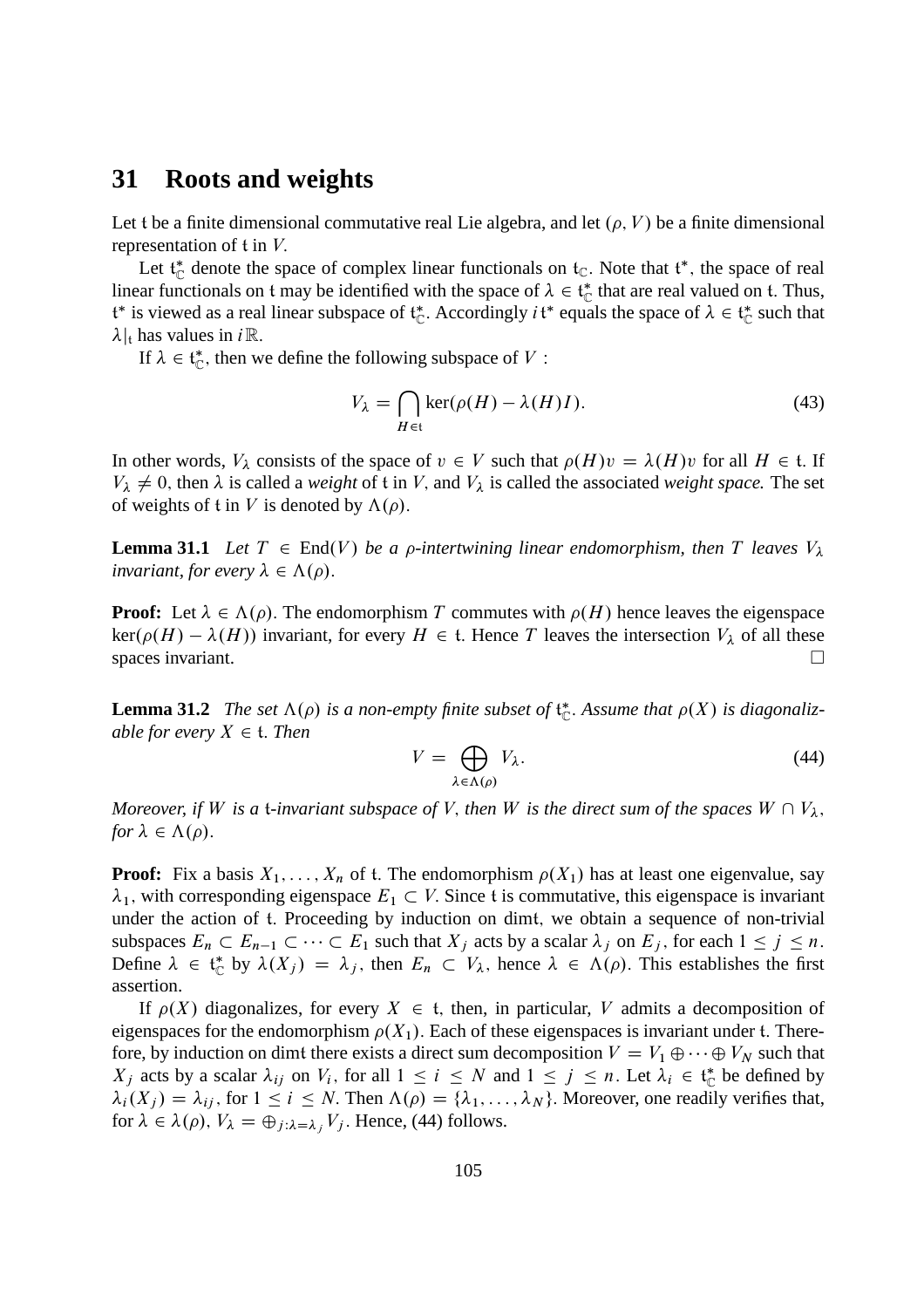For the final assertion, we observe that by finite dimensionality of V the set  $\Lambda(\rho)$  is finite. Hence, there exists a  $X_0 \in \mathfrak{t}$  such that  $(\nu - \mu)(X_0) \neq 0$  for all  $\nu, \mu \in \Lambda(\rho)$  with  $\nu \neq \mu$ . For  $\nu \in \Lambda(\rho)$ , let  $P_{\nu}: V \to V_{\nu}$  be the projection along the remaining summands in (44). We claim that

$$
P_{\nu} = \prod_{\mu \in \Lambda(\rho) \setminus \{\nu\}} (\nu(X_0) - \mu(X_0))^{-1} (\rho(X_0) - \mu(X_0)).
$$

Indeed this is readily checked on each of the summands  $V_{\lambda}$  of the decomposition in (44), for  $\lambda \in \Lambda(\rho).$ 

It follows from the above formula for  $P_\nu$  that  $P_\nu(W) \subset W$ . Hence,  $P_\nu(W) \subset W \cap V_\nu$ , and final assertion follows the final assertion follows.

**Assumption:** In the rest of this section we assume that G is a compact Lie group, with Lie algebra g:

**Definition 31.3** A *torus* in g is by definition a commutative subalgebra of g. A torus  $t \subset g$  is called *maximal* if there exists no torus of g that properly contains t:

From now on we assume that t is a fixed maximal torus in g.

**Lemma 31.4** *The centralizer of* t *in* g *equals* t:

**Proof:** Since t is abelian, it is contained in its centralizer. Conversely, assume that  $X \in \mathfrak{g}$ centralizes t. Then  $f' = f + \mathbb{R}X$  is a torus which contains t. Hence  $f' = f$  by maximality, and we see that  $X \in \mathfrak{t}$ .

Let  $(\pi, V)$  be a finite dimensional representation of  $\mathfrak{g}_{\mathbb{C}}$ , the complexification of the Lie algebra g; i.e.,  $\pi$  is a complex Lie algebra homomorphism from  $\mathfrak{g}_{\mathbb{C}}$  into End(V) (the latter is the space of complex linear endomorphisms equipped with the commutator Lie bracket). Alternatively we will also say that V is a finite dimensional  $\mathfrak{g}_{\mathbb{C}}$ -module. We denote by  $\Lambda(\pi_*) = \Lambda(\pi_*, \mathfrak{t})$  the set of weights of the representation  $\rho = \pi|_t$  of t in V. If  $\lambda \in \mathfrak{t}_{\mathbb{C}}^*$ , then as before,  $V_{\lambda}$  is defined as in (43), with  $\pi|_t$  in place of  $\rho$ . Thus

$$
V_{\lambda} = \{ v \in V \mid \pi(H)v = \lambda(H)v \quad \text{for all} \quad H \in \mathfrak{t} \}.
$$

From Lemma 31.2 we see that  $\Lambda(\pi_*)$  is a non-empty finite subset of  $\mathfrak{t}_{\mathbb{C}}^*$ .

Let  $(\pi, V)$  be a finite dimensional continuous representation of G. Then the map  $\pi : G \to$  $GL(V)$  is a homomorphism of Lie groups. Let  $\pi_* = T_e \pi$ . Then  $\pi_* : \mathfrak{g} \to End(V)$  is a Lie algebra homomorphism, or, differently said, a representation of  $\mathfrak g$  in  $V$ . The homomorphism  $\pi_*$  has a unique extension to a complex Lie algebra homomorphism from  $\mathfrak{g}_{\mathbb{C}}$  into End(V) (we recall that V is a complex linear space by assumption). This extension is called the *induced infinitesimal representation* of  $\mathfrak{g}_{\mathbb{C}}$  in V.

**Lemma 31.5** Let  $\pi$  be a finite dimensional continuous representation of G. Then  $\Lambda(\pi_*)$  is a finite subset of i<sup>t\*</sup>. Moreover,

$$
V=\bigoplus_{\lambda\in\Lambda(\pi_*)}V_\lambda.
$$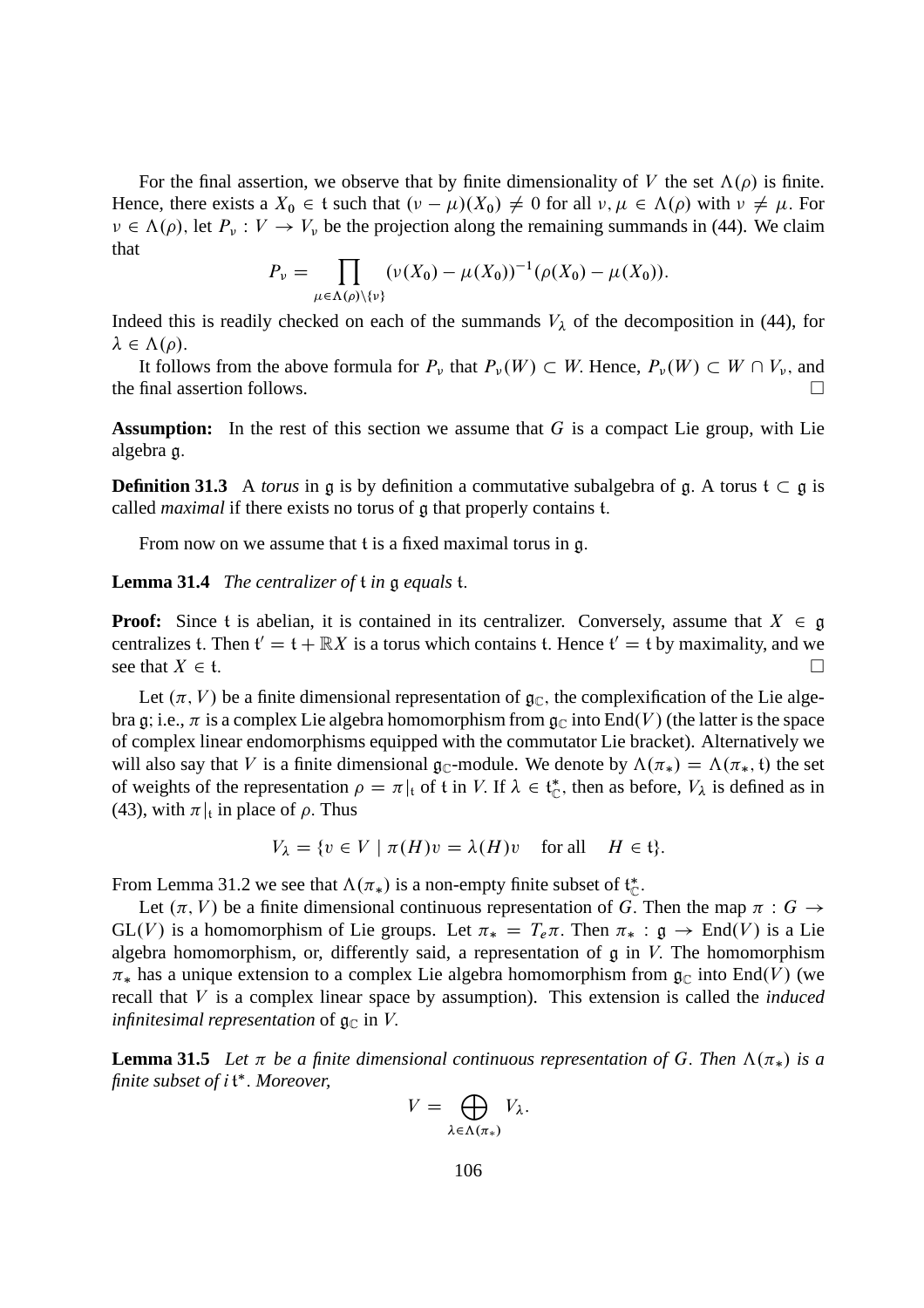*If V* is equipped with a G-invariant inner product, then for all  $\lambda, \mu \in \Lambda(\pi_*)$  with  $\lambda \neq \mu$  we *have*  $V_{\lambda} \perp V_{\mu}$ .

**Proof:** There exists a G-invariant inner product on V; assume such an inner product  $\langle \cdot, \cdot \rangle$  to be fixed. Then  $\pi$  maps G into U(V), the associated group of unitary transformations. It follows that  $\pi_*$  maps g into the Lie algebra  $\mathfrak{u}(V)$  of  $U(V)$ , which is the subalgebra of anti-Hermitian endomorphisms in End(V). It follows that for  $X \in \mathfrak{g}$  the endomorphism  $\pi_*(X)$  is anti-Hermitian, hence diagonalizable with imaginary eigenvalues. The proof is now completed by application of Lemma 31.2.

If  $A \in End(g)$ , then we denote by  $A_{\mathbb{C}}$  the complex linear extension of A to  $g_{\mathbb{C}}$ . Obviously the map  $A \mapsto A_{\mathbb{C}}$  induces a real linear embedding of End(g) into End(g<sub>C</sub>) := End<sub>C</sub>(g<sub>C</sub>). Accordingly we shall view End $(g)$  as a real linear subspace of the complex linear space End $(g_C)$  from now on. Thus, we may view Ad as a representation of G in the complexification  $\mathfrak{g}_{\mathbb{C}}$  of g. The associated infinitesimal representation is the adjoint representation ad of  $\mathfrak{g}_{\mathbb{C}}$  in  $\mathfrak{g}_{\mathbb{C}}$ . The associated collection  $\Lambda$  (ad) of weights contains the weight 0. Indeed the associated weight space  $\mathfrak{g}_{\mathbb{C}^0}$ equals the centralizer of t in  $g_C$ , which in turn equals  $t_C$ , by Lemma 31.4. Hence:

$$
\mathfrak{g}_{\mathbb{C} 0}=\mathfrak{t}_{\mathbb{C}}.
$$

**Definition 31.6** The weights of ad in  $\mathfrak{g}_{\mathbb{C}}$  different from 0 are called the *roots* of t in  $\mathfrak{g}_{\mathbb{C}}$ ; the set of these is denoted by  $R = R(g_{\mathbb{C}}, t)$ . Given  $\alpha \in R$ , the associated weight space  $g_{\mathbb{C}\alpha}$  is called a *root space.*

It follows from the definitions that

$$
\mathfrak{g}_{\mathbb{C}\alpha} = \{ X \in \mathfrak{g}_{\mathbb{C}} \mid [H, X] = \alpha(H)X \quad \text{for all} \quad H \in \mathfrak{t} \}.
$$

From Lemma 31.5 we now obtain the so called *root space decomposition* of  $\mathfrak{g}_{\mathbb{C}}$ , relative to the torus t:

**Corollary 31.7** *The collection*  $R = R(\mathfrak{g}_\mathbb{C}, \mathfrak{t})$  *of roots is a finite subset of i* $\mathfrak{t}^*$ *. Moreover, we have the following direct sum of vector spaces:*

$$
\mathfrak{g}_{\mathbb{C}} = \mathfrak{t}_{\mathbb{C}} \oplus \bigoplus_{\alpha \in R} \mathfrak{g}_{\mathbb{C}\alpha}.
$$
 (45)

**Example 31.8** The Lie algebra  $g = \mathfrak{su}(2)$  has complexification  $\mathfrak{sl}(2, \mathbb{C})$ , consisting of all complex 2  $\times$  2 matrices with trace zero. Let H, X, Y be the standard basis of  $\mathfrak{sl}(2,\mathbb{C})$ ; i.e.

$$
H = \left(\begin{array}{cc} 1 & 0 \\ 0 & -1 \end{array}\right), \qquad X = \left(\begin{array}{cc} 0 & 1 \\ 0 & 0 \end{array}\right), \qquad Y = \left(\begin{array}{cc} 0 & 0 \\ 1 & 0 \end{array}\right).
$$

Now  $t = i\mathbb{R}H$  is a maximal torus in  $\mathfrak{su}(2)$ . We recall that  $[H, X] = 2X$ ;  $[H, Y] = -2Y$ ;  $[X, Y] = H$ . Thus, if we define  $\alpha \in \mathfrak{t}_{\mathbb{C}}^*$  by  $\alpha(H) = 2$ , then  $R = R(\mathfrak{g}_{\mathbb{C}}, \mathfrak{t})$  equals  $\{\alpha, -\alpha\}$ . Moreover,  $\mathfrak{g}_{\mathbb{C}\alpha} = \mathbb{C}X$  and  $\mathfrak{g}_{\mathbb{C}(-\alpha)} = \mathbb{C}Y$ .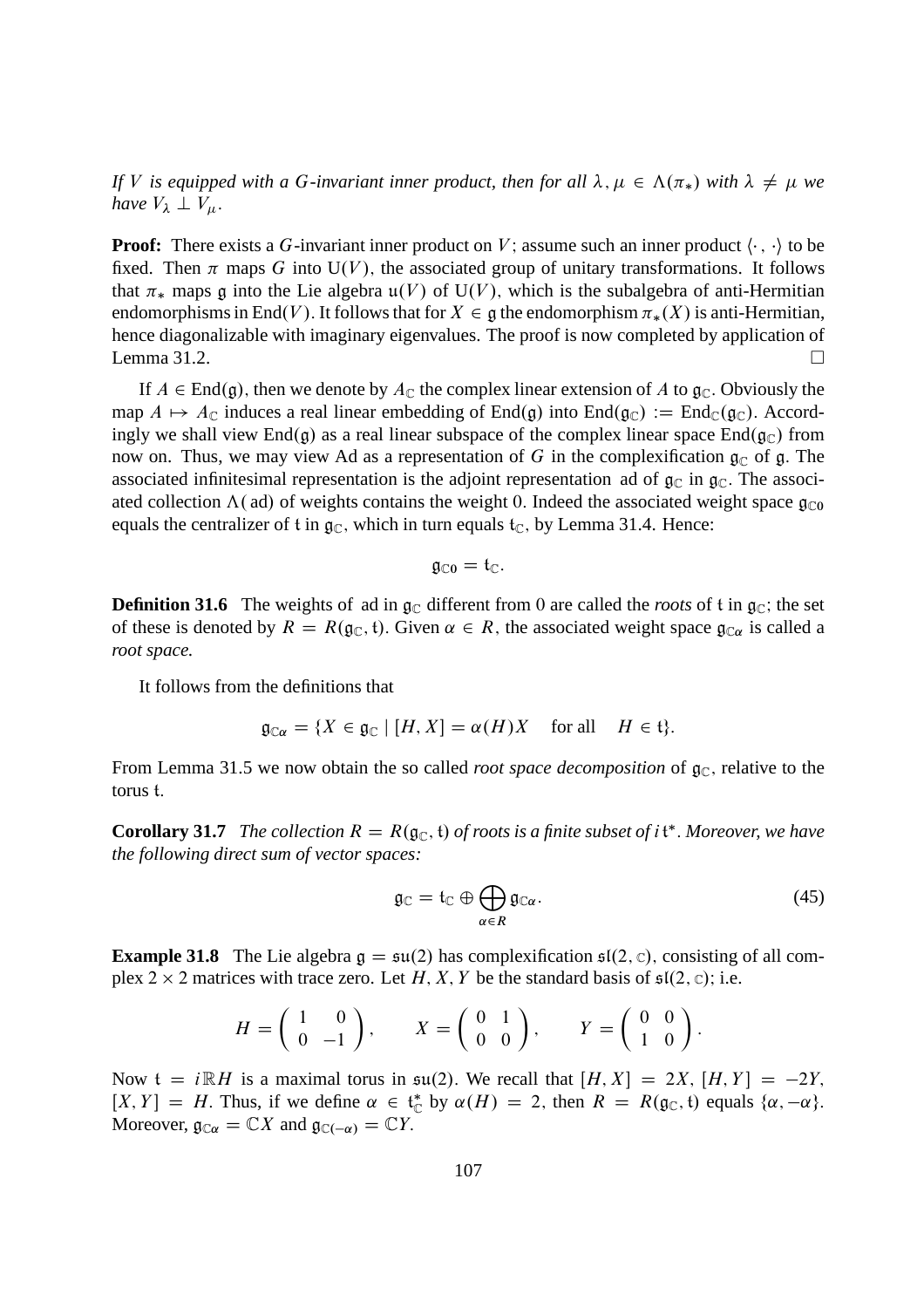We recall that, by definition, the center  $\mathfrak{z} = \mathfrak{z}_{\mathfrak{g}}$  of g is the ideal ker ad; i.e., it is the space of  $X \in \mathfrak{g}$  that commute with all  $Y \in \mathfrak{g}$ .

**Lemma 31.9** *The center of* g *is contained in* t *and equals the intersection of the root hyperplanes:*

$$
\mathfrak{z}_{\mathfrak{g}}=\bigcap_{\alpha\in R}\ker\alpha.
$$

In particular, if  $\mathfrak{z}_{\mathfrak{g}} = 0$ , then R spans the real linear space it<sup>\*</sup>.

**Proof:** The center of g centralizes t in particular, hence is contained in t, by Lemma 31.4. Let  $H \in \mathfrak{t}$  and assume that H centralizes g; then H centralizes g<sub>C</sub>, hence every root space of g<sub>C</sub>. This implies that  $\alpha(H) = 0$  for all  $\alpha \in R$ . Conversely, if  $H \in \mathfrak{t}$  is in the intersection of all the root hyperplanes, then H centralizes  $t_c$  and every root space  $g_{\text{C}\alpha}$ . By the root space decomposition it then follows that  $H \in \mathfrak{z}$ . This establishes the characterization of the center.

If  $\mathfrak{z} = 0$ , then the root hyperplanes ker  $\alpha$  ( $\alpha \in R$ ) have a zero intersection in t. This implies the set  $R \subset i\mathfrak{t}^*$  spans the real linear space  $i\mathfrak{t}^*$ . that the set  $R \subset i\mathfrak{t}^*$  spans the real linear space  $i\mathfrak{t}^*$ :

**Lemma 31.10** *Let*  $(\pi, V)$  *be a finite dimensional representation of*  $\mathfrak{g}_{\mathbb{C}}$ *. Then for all*  $\lambda \in \Lambda(\pi)$ *and all*  $\alpha \in R \cup \{0\}$  *we have:* 

$$
\pi(\mathfrak{g}_{\mathbb{C}\alpha})V_{\lambda}\subset V_{\lambda+\alpha}.
$$

*In particular, if*  $\lambda + \alpha \notin \Lambda(\pi)$ *, then*  $\pi(\mathfrak{g}_{\mathbb{C}\alpha})$  *anihilates*  $V_{\lambda}$ *.* 

**Proof:** Let  $X \in \mathfrak{g}_{\mathbb{C}\alpha}$  and  $v \in V_\lambda$ . Then, for  $H \in \mathfrak{t}$ ,

$$
\pi(H)\pi(X)v = \pi(X)\pi(H)v + [\pi(H), \pi(X)]v
$$
  
=  $\lambda(H)\pi(X)v + \pi([H, X])v = [\lambda(H) + \alpha(H)]\pi(X)v.$ 

Hence  $\pi(X)v \in V_{\lambda+\alpha}$ . If  $\lambda + \alpha$  is not a weight of  $\pi$ , then  $V_{\lambda+\alpha} = 0$  and it follows that  $\pi(X)v = 0$ .  $\pi(X)v = 0.$ 

**Corollary 31.11** *If*  $\alpha, \beta \in R \cup \{0\}$ , *then* 

$$
[\mathfrak{g}_{\mathbb{C}\alpha},\mathfrak{g}_{\mathbb{C}\beta}]\subset \mathfrak{g}_{\mathbb{C}(\alpha+\beta)}.
$$

*In particular, if*  $\alpha + \beta \notin R \cup \{0\}$ *, then*  $\mathfrak{g}_{\mathbb{C}\alpha}$  *and*  $\mathfrak{g}_{\mathbb{C}\beta}$  *commute.* 

**Proof:** This follows from the previous lemma applied to the adjoint representation.

 $\sum_{\alpha \in R} n_{\alpha} \alpha$ , with  $n_{\alpha} \in \mathbb{Z}$ . We shall write  $\mathbb{Z}R$  for the  $\mathbb{Z}$ -linear span of R, i.e., the  $\mathbb{Z}$ -module of elements of the form

In the following corollary we do not assume that  $\pi$  comes from a representation of G.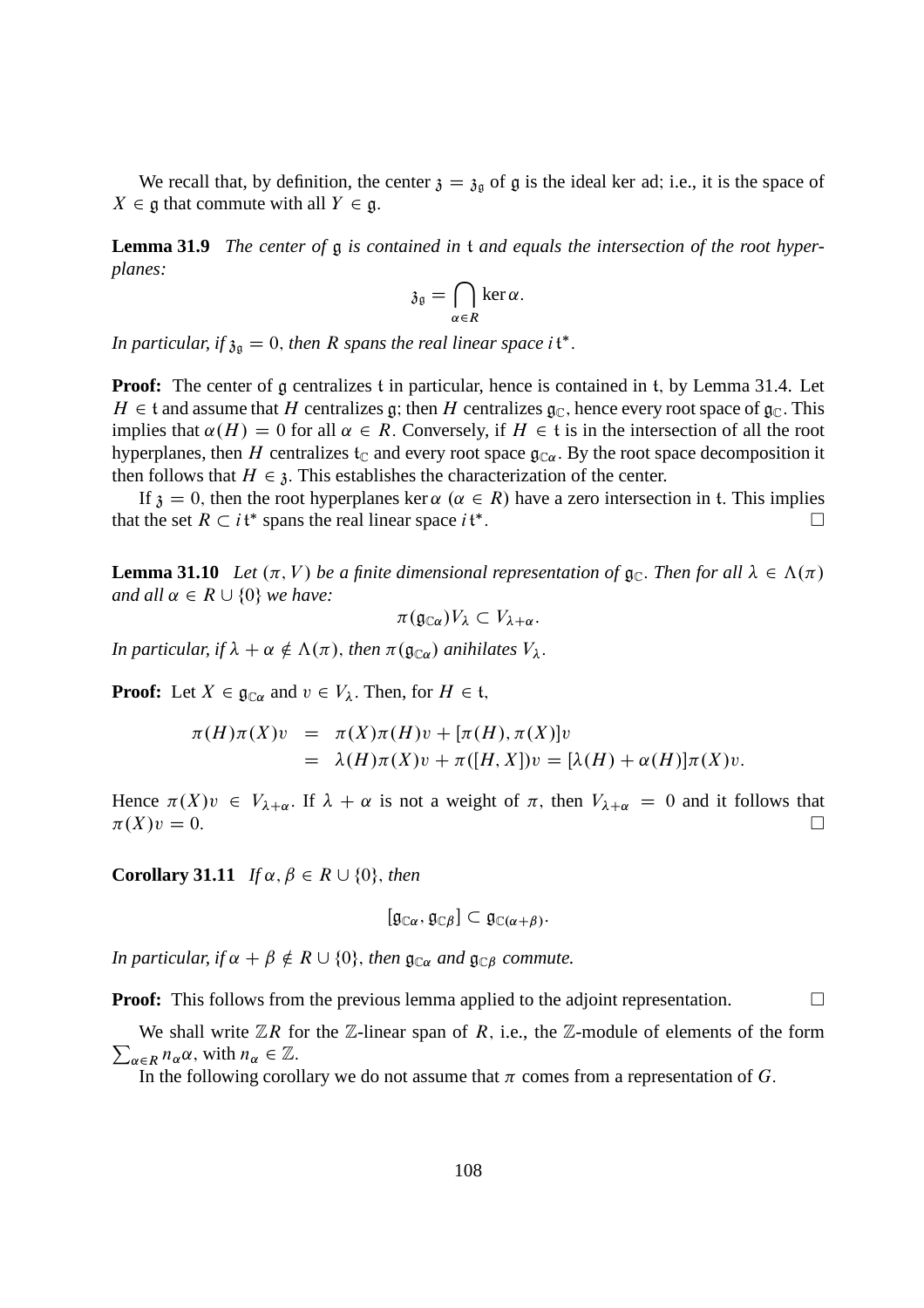**Corollary 31.12** *Let*  $(\pi, V)$  *be a finite dimensional representation of*  $\mathfrak{g}_{\mathbb{C}}$ *. Then* 

$$
W := \bigoplus_{\lambda \in \Lambda(\pi)} V_{\lambda} \tag{46}
$$

*is a non-trivial*  $\mathfrak{g}_\mathbb{C}$ -submodule. If  $\pi$  is irreducible, then  $W = V$ . Moreover, if  $\lambda, \mu \in \Lambda(\pi)$ , then  $\lambda - \mu \in \mathbb{Z}R$ .

**Proof:** By Lemma 31.2 the set  $\Lambda(\pi)$  is non-empty and finite, and therefore W is a non-trivial subspace of V. From Lemma 31.10 we see that W is  $\mathfrak{g}_{\mathbb{C}}$ -invariant. If  $\pi$  is irreducible, then  $W = V$ . To establish the last assertion we define an equivalence relation on  $\Lambda(\pi)$  by  $\lambda \sim$  $\mu \iff \lambda - \mu \in \mathbb{Z}R$ . If S is a class for  $\sim$ , then  $V_S = \bigoplus_{\lambda \in S} V_{\lambda}$  is a non-trivial  $\mathfrak{g}_{\mathbb{C}}$ -invariant subspace of V by Lemma 31.10. Hence  $V_S = V$  and it follows that  $S = \Lambda(\pi)$ subspace of V, by Lemma 31.10. Hence  $V_s = V$  and it follows that  $S = \Lambda(\pi)$ .

**Remark 31.13** If g has trivial center, then the above result actually holds for every finite dimensional V-module. To see that a condition like this is necessary, consider  $\mathfrak{g} = \mathbb{R}$ , the Lie algebra of the circle. Define a representation of  $\mathfrak g$  in  $V = \mathbb C^2$  by

$$
\pi(x) = \left(\begin{array}{cc} 0 & x \\ 0 & 0 \end{array}\right).
$$

Then  $\Lambda(\pi) = \{0\}$ , but  $V_0 = \mathbb{C} \times \{0\}$  is not all of V.

Note that this does not contradict the conclusion of Lemma 31.5, since  $\pi$  is not associated with a continuous representation of the circle group in  $\mathbb{C}^2$ .

**Lemma 31.14** Let *t* be a maximal torus in g, and R the associated collection of roots. If  $\alpha \in R$ *then*  $-\alpha \in R$ .

**Proof:** Let  $\tau$  be the conjugation of  $\mathfrak{g}_{\mathbb{C}}$  with respect to the real form g. That is:  $\tau(X + iY) =$  $X - iY$  for all  $X, Y \in \mathfrak{g}$ . One readily checks that  $\tau$  is an automorphism of  $\mathfrak{g}_{\mathbb{C}}$ , considered as a real Lie algebra (by forgetting the complex linear structure). Let  $\alpha \in R$ , and let  $X \in \mathfrak{g}_{\mathbb{C}\alpha}$ . Then for every  $H \in \mathfrak{t}$ ,

$$
[H, \tau(X)] = \tau[H, X] = \tau(\alpha(H)X) = \overline{\alpha(H)}\tau(X) = -\alpha(H)\tau(X).
$$

For the latter equation we used that  $\alpha$  has imaginary values on t. It follows that  $-\alpha \in R$  and that  $\tau$  maps  $\mathfrak{g}_{\mathbb{C}\alpha}$  into  $\mathfrak{g}_{\mathbb{C}-\alpha}$  (in fact is a bijection between these root spaces; why?).

We recall that we identify  $i \, t^*$  with the real linear subspace of  $t^*_{\mathbb{C}}$  consisting of  $\lambda$  such that  $\lambda | t$ has values in  $i\mathbb{R}$ ; the latter condition is equivalent to saying that  $\lambda|_{i}$  is real valued. One readily verifies that the restriction map  $\lambda \mapsto \lambda|_{it}$  defines a real linear isomorphism from  $it^*$  onto the real linear dual  $(it)^*$ . In the following we shall use this isomorphism to identify  $it^*$  with  $(it)^*$ . Now R is a finite subset of  $(i\mathfrak{t})^* \setminus \{0\}$ . Hence the complement of the hyperplanes ker  $\alpha \subset i\mathfrak{t}$ , for  $\alpha \in R$  is a finite union of connected components, which are all convex. These components are called the *Weyl chambers* associated with R: Let C be a fixed chamber. By definition every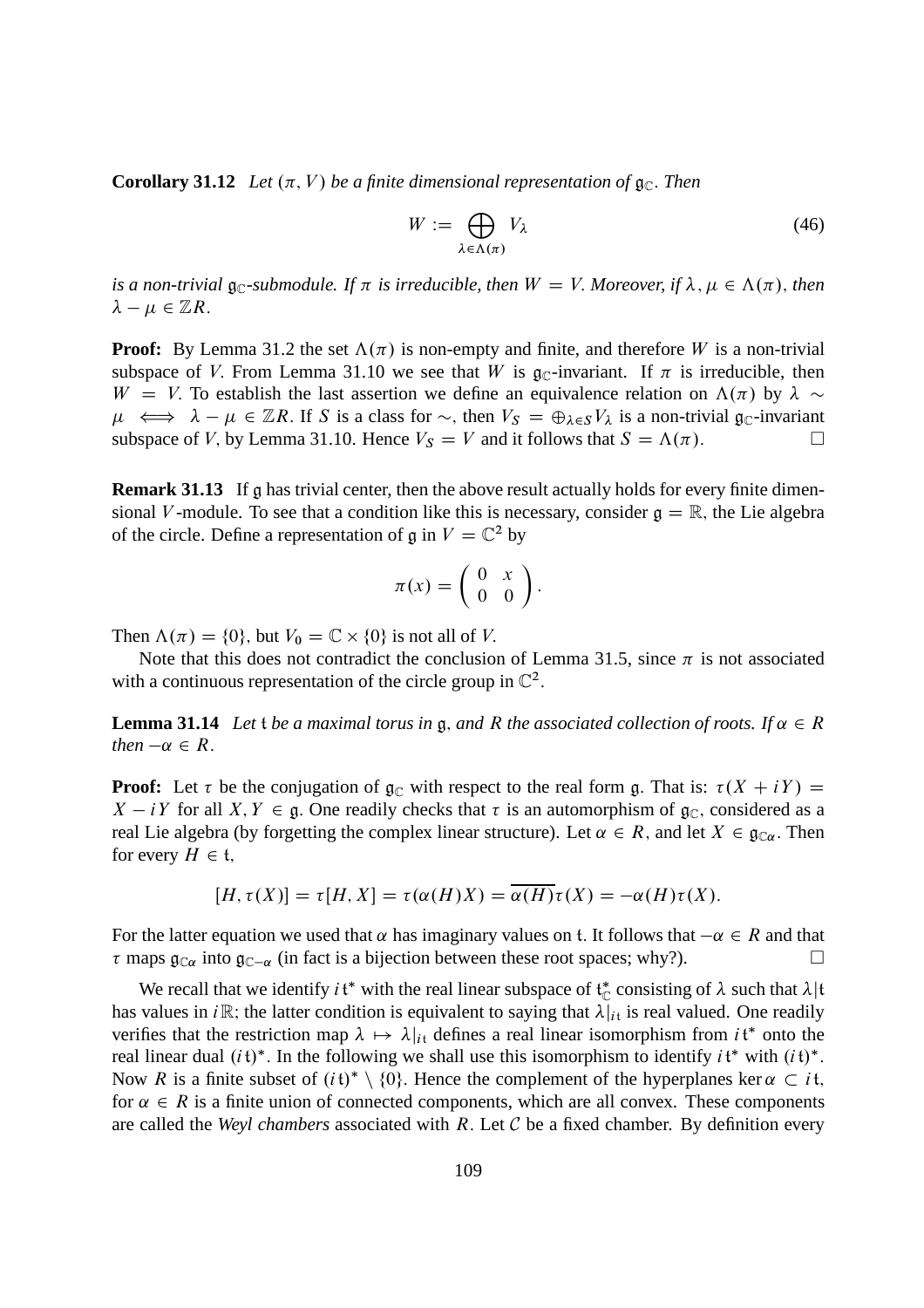root is either positive or negative on C. We define the *system of positive roots*  $R^+ := R^+(\mathcal{C})$ associated with  $C$  by

$$
R^+ = \{ \alpha \in R \mid \alpha > 0 \quad \text{on} \quad C \}.
$$

By what we said above, for every  $\alpha \in R$ , we have that either  $\alpha$  or  $-\alpha$  belongs to  $R^+$ , but not both. It follows that

$$
R = R^{+} \cup (-R^{+}) \quad \text{(disjoint union)}.
$$
 (47)

We write  $\mathbb{N}R^+$  for the subset of  $\mathbb{Z}R$  consisting of the elements that can be written as a sum of the form  $\sum_{\alpha \in R^+} n_{\alpha} \alpha$ , with  $n_{\alpha} \in \mathbb{N}$ .

**Lemma 31.15**  $\mathbb{N}R^+ \cap (-\mathbb{N}R^+) = 0.$ 

**Proof:** Let  $\mu \in \mathbb{N}R^+$ . Then  $\mu \geq 0$  on C, the chamber corresponding to  $R^+$ . If also  $-\mu \in \mathbb{N}R^+$ , then  $\mu \leq 0$  on C as well. Hence  $\mu = 0$  on C. Since C is a non-empty open subset of it\*, this implies that  $\mu = 0$ .

**Lemma 31.16** *The spaces*

$$
\mathfrak{g}^+_{\mathbb{C}}:=\sum_{\alpha\in R^+}\mathfrak{g}_{\mathbb{C}\alpha},\qquad \mathfrak{g}^-_{\mathbb{C}}:=\sum_{\beta\in -R^+}\mathfrak{g}_{\mathbb{C}\beta}
$$

*are* ad(t)-stable subalgebras of  $\mathfrak{g}_{\mathbb{C}}$ . Moreover,

$$
\mathfrak{g}_{\mathbb{C}}=\mathfrak{g}_{\mathbb{C}}^+\oplus\mathfrak{t}_{\mathbb{C}}\oplus\mathfrak{g}_{\mathbb{C}}^-.
$$

**Proof:** Let  $\alpha, \beta \in R^+$  and assume that  $[\mathfrak{g}_{\mathbb{C}\alpha}, \mathfrak{g}_{\mathbb{C}\beta}] \neq 0$ . Then  $\alpha + \beta \in R \cup \{0\}$ , and  $\alpha + \beta > 0$ on C. This implies that  $\alpha + \beta \in R^+$ , hence  $\mathfrak{g}_{\mathbb{C}(\alpha + \beta)} \subset \mathfrak{g}_{\mathbb{C}}^+$  $_{\mathbb{C}}^{+}$ . It follows that  $\mathfrak{g}_{\mathbb{C}}^{+}$  $_{\mathbb{C}}^{+}$  is a subalgebra. For similar reasons  $\mathfrak{g}_{\mathbb{C}}^-$  is a subalgebra. Both subalgebras are  $ad(t)$  stable, since root spaces are. The direct sum decomposition is an immediate consequence of (45) and (47).

We are now able to define the notion of a highest weight vector for a finite dimensional  $g_C$ module, relative to the system of positive roots  $R^+$ . This is the appropriate generalization of the notion of a primitive vector for  $\mathfrak{sl}(2,\mathbb{C})$ .

**Definition 31.17** Let V be a finite dimensional  $\mathfrak{g}_{\mathbb{C}}$ -module. Then a *highest weight vector* of V is by definition a non-trivial vector  $v \in V$  such that

(a) 
$$
\mathfrak{t}_{\mathbb{C}}v \subset \mathbb{C}v;
$$

(b)  $Xv = 0$  for all  $X \in \mathfrak{g}_{\mathbb{C}}^+$  $_{\mathbb{C}}^{+}.$ 

**Lemma 31.18** Let V be a finite dimensional  $\mathfrak{g}_{\mathbb{C}}$ -module. Then V has a highest weight vector.

**Proof:** We define the  $\mathfrak{g}_\mathbb{C}$ -submodule W of V as the sum of the  $t_\mathbb{C}$ -weight spaces, see Corollary 31.12.

Let C be the positive chamber determining  $R^+$ . Fix  $X \in \mathcal{C}$ . Then  $\alpha(X) > 0$  for all  $\alpha \in R^+$ . We may select  $\lambda_0 \in \Lambda(\pi)$  such that the real part of  $\lambda(X)$  is maximal. Then  $\lambda_0 + \alpha \notin \Lambda(\pi)$  for all  $\alpha \in R^+$ . By Lemma 31.10 this implies that  $\pi_*(\mathfrak{g}_{\mathbb{C}\alpha})V_\lambda \subset V_{\lambda_0+\alpha} = 0$  for all  $\alpha \in R^+$ . Hence  $\alpha_{\alpha}^+$  annihilates  $V_{\lambda_0}$ . Thus, every non-zero vector of  $V_{\lambda_0}$  is a highest weight vector.  $\mathfrak{g}^+_\mathbb{C}$  $_{\mathbb{C}}^{+}$  annihilates  $V_{\lambda_0}$ . Thus, every non-zero vector of  $V_{\lambda_0}$  is a highest weight vector.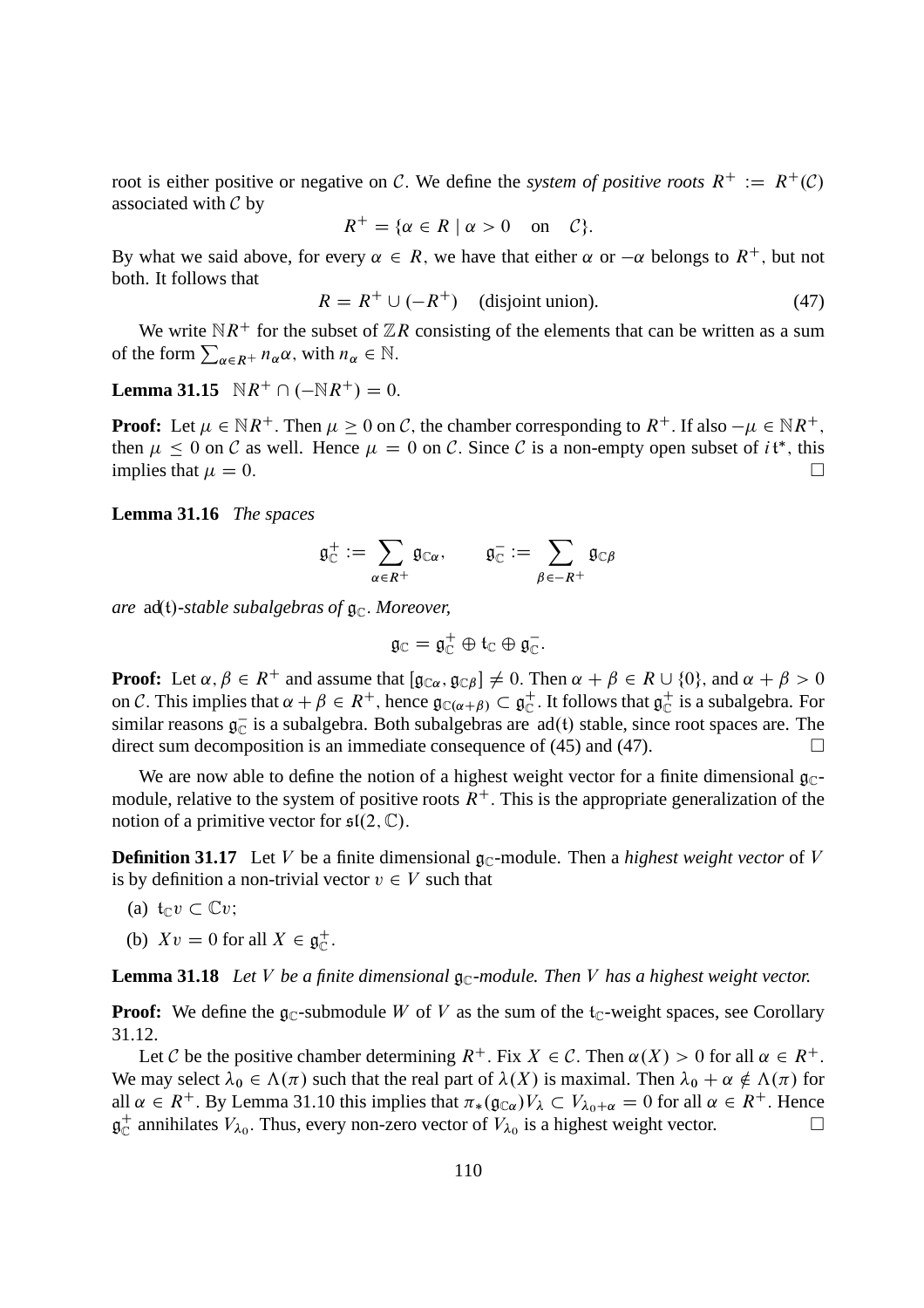**Definition 31.19** Let V be a finite dimensional  $\mathfrak{g}_\mathbb{C}$ -module. A vector  $v \in V$  is called *cyclic* if it generates the  $\mathfrak{g}_{\mathbb{C}}$ -module V, i.e., V is the smallest  $\mathfrak{g}_{\mathbb{C}}$ -submodule containing v.

Obviously, if  $V$  is irreducible, then every non-trivial vector is cyclic.

**Proposition 31.20** Let V be a finite dimensional  $\mathfrak{g}_{\mathbb{C}}$ -module and let  $v \in V$  be a cyclic highest *weight vector.*

- (a) *There exists a (unique)*  $\lambda \in \Lambda(V)$  *such that*  $v \in V_{\lambda}$ *. Moreover,*  $V_{\lambda} = \mathbb{C}v$ *.*
- (b) *The space* V is equal to the span of the vectors v and  $\pi(X_1) \cdots \pi(X_n)v$ , with  $n \in \mathbb{N}$  and  $X_j \in \mathfrak{g}_{\mathbb{C}}^-,$  for  $1 \leq j \leq n$ .
- (c) *Every weight*  $\mu \in \Lambda(V)$  *is of the form*  $\lambda \nu$ , *with*  $\nu \in \mathbb{N}R^+$ .
- (d) *The module* V *has a unique maximal proper submodule* W:
- (e) *The module* V *has a unique non-trivial irreducible quotient.*

**Proof:** The first assertion of (a) follows from the definition of highest weight vector. We define an increasing sequence of linear subspaces of V inductively by  $V_0 = \mathbb{C}v$  and  $V_{n+1} = V_n +$  $\pi(\mathfrak{g}_{\mathbb{C}}^{-})V_n$ . Let W be the union of the spaces  $V_n$ . We claim that W is an invariant subspace of V. To establish the claim, we note that by definition we have  $\pi(\mathfrak{g}_{\mathbb{C}})V_n \subset V_{n+1}$ ; hence W is  $\mathfrak{g}_{\mathbb{C}}$ invariant. The space  $V_0$  is t- and  $\mathfrak{g}_{\mathbb{C}}^+$  $_{\mathbb{C}}^{+}$ -invariant; by induction we will show that the same holds for  $V_n$ . Assume that  $V_n$  is t- and  $\mathfrak{g}_{\mathbb{C}}^+$  $_{\mathbb{C}}^+$ -invariant, and let  $v \in V_n$ ,  $Y \in \mathfrak{g}_{\mathbb{C}}^-$ . Then for H in t we have  $H Y v = Y H v + [H, Y] v$ . Now  $v \in V_n$  and by the inductive hypothesis it follows that  $H v \in V_n$ . Hence  $Y H v \in V_{n+1}$ . Also  $[H, Y] \in \mathfrak{g}_{\mathbb{C}}^-$  and it follows that  $[H, Y] v \in V_{n+1}$ . We conclude that  $H Y v \in V_{n+1}$ . It follows from this that

$$
\pi(\mathfrak{t})\pi(\mathfrak{g}_{\mathbb{C}}^{-})V_{n}\subset V_{n+1}.
$$

Hence  $V_{n+1}$  is t-invariant.

Let now  $v \in V_n$ ,  $Y \in \mathfrak{g}_{\mathbb{C}}^-$  and  $X \in \mathfrak{g}_{\mathbb{C}}^+$  $\int_{\mathbb{C}}^{+}$ . Then  $XYv = YXv + [X, Y]v$ . Now  $Xv \in V_n$ by the induction hypothesis and we see that  $YXv \in V_{n+1}$ . Also,  $[X, Y] \in \mathfrak{g}_{\mathbb{C}}$ . By the induction hypothesis it follows that  $\mathfrak{g}_{\mathbb{C}}V_n \subset V_{n+1}$ . Hence  $[X, Y]v \in V_{n+1}$ . We conclude that  $XYv \in V_{n+1}$ . It follows from this that

$$
\pi(\mathfrak{g}_{\mathbb{C}}^+)\pi(\mathfrak{g}_{\mathbb{C}}^-)V_n\subset V_{n+1}.
$$

Hence  $V_{n+1}$  is  $\mathfrak{g}_{\mathbb{C}}^+$  $_{\mathbb{C}}^{+}$ -invariant. This establishes the claim that W is a  $\mathfrak{g}_{\mathbb{C}}$ -invariant subspace of V.

Since W contains the cyclic vector v, it follows that  $W = V$ . Hence, (b) follows. Let  $w = \pi(Y_1) \cdots \pi(Y_n)v$ , with  $n \in \mathbb{N}$ ,  $Y_j \in \mathfrak{g}_{\mathbb{C}(-\alpha_j)}$ ,  $\alpha_j \in R^+$ . Then w belongs to the weight space  $V_{\lambda-\nu}$ , where  $\nu = \alpha_1 + \cdots + \alpha_n \in \mathbb{N}R^+$ . Since v and such elements w span  $W = V$ ; we conclude that every weight  $\mu$  in  $\Lambda(V)$  is of the form  $\lambda - \nu$  with  $\nu \in \mathbb{N}R^+$ . This establishes (c). Moreover, it follows from the above description that V equals the vector sum of  $Cv$  and V<sub>-</sub>, where V<sub>-</sub> denotes the sum of the weight spaces  $V_\mu$  with  $\mu \in \Lambda(V) \setminus \{\lambda\}$ . This implies that  $V_{\lambda} = \mathbb{C}v$ , whence the second assertion of (a).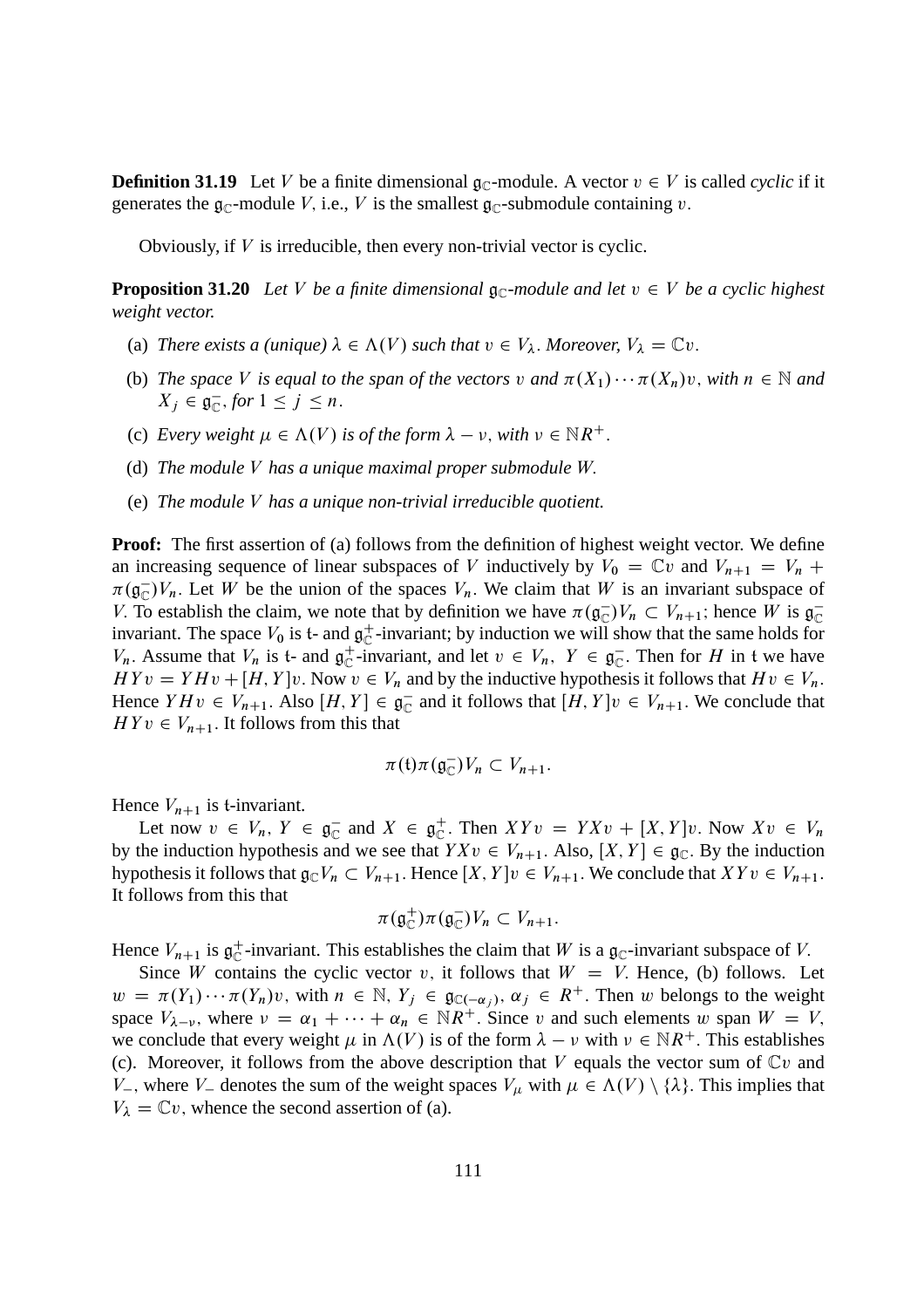We now turn to assertion (d). Let U be a submodule of V. In particular, U is a  $t_{\text{C}}$ -invariant subspace. Let  $\Lambda(U)$  be the collection of  $\mu \in \Lambda(V)$  for which  $U_{\mu} := U \cap V_{\mu} \neq 0$ . In view of Lemma 31.2, U is the direct sum of the spaces  $U_{\mu}$ , for  $\mu \in \Lambda(U)$ . If U is a proper submodule, then  $U_{\lambda} = 0$ , hence  $\Lambda(U) \subset \Lambda(V) \setminus {\lambda}$ . It follows that the vector sum W of all proper submodules satisfies  $\Lambda(W) \subset \Lambda(V) \setminus \{\lambda\}$  hence is still proper. Therefore, V has W as unique maximal submodule.

The final assertion (e) is equivalent to (d). To see this, let  $p: V \to V'$  be a surjective  $\mathfrak{g}_{\mathbb{C}}$ module homomorphism onto a non-trivial  $\mathfrak{g}_{\mathbb{C}}$ -module. Then  $U \mapsto p^{-1}(U)$  defines a bijection from the collection of proper submodules of  $V'$  onto the collection of proper submodules of V containing ker p. It follows that  $V'$  is irreducible if and only if ker p is a proper maximal submodule of V. The equivalence of (d) and (e) now readily follows.  $\Box$ 

**Corollary 31.21** *Let V be a finite dimensional irreducible*  $\mathfrak{g}_{\mathbb{C}}$ *-module. Then V has a highest weight vector* v*, which is unique up to a scalar factor. Let be the weight of* v: *Then assertions (a) - (c) of Proposition 31.20 are valid.*

**Proof:** It follows from Lemma 31.18 that V has a highest weight vector. Let v be any highest weight vector in V and let  $\lambda$  be its weight. By irreducibility of V, the vector v is cyclic. Hence all assertions of Proposition 31.20 are valid.

Let w be a second highest weight vector and let  $\mu$  be its weight. Then all assertions of Proposition 31.20 are valid. Hence  $\mu \in \lambda - \mathbb{N}R^+$  and  $\lambda \in \mu - \mathbb{N}R^+$ , from which  $\mu - \lambda \in \mathbb{N}R^+ \cap (-\mathbb{N}R^+) = \{0\}$ . It follows that  $\mu = \lambda$ ; hence  $w \in V_1 = \mathbb{C}v$ .  $\mathbb{N}R^+ \cap (-\mathbb{N}R^+) = \{0\}.$  It follows that  $\mu = \lambda$ ; hence  $w \in V_{\lambda} = \mathbb{C}v$ .

**Remark 31.22** For obvious reasons the above weight  $\lambda$  is called the *highest weight* of the irreducible  $\mathfrak{g}_{\mathbb{C}}$ -module V, relative to the choice  $R^+$  of positive roots.

The following theorem is the first step towards the classification of all finite dimensional irreducible representations of  $\mathfrak{g}_{\mathbb{C}}$ .

**Theorem 31.23** Let V and V' be irreducible  $\mathfrak{g}_{\mathbb{C}}$ -modules. If V and V' have the same highest weight (relative to  $R^+$ ), then V and V' are isomorphic (i.e., the associated  $\mathfrak{g}_\mathbb{C}$ -representations *are equivalent).*

**Proof:** We denote the highest weight by  $\lambda$  and fix associated highest weight vectors  $v \in V_{\lambda} \setminus \{0\}$ and  $v' \in V'_{\lambda}$  $\mathcal{A} \setminus \{0\}$ . We consider the direct sum  $\mathfrak{g}_{\mathbb{C}}$ -module  $V \oplus V'$  and denote by W the smallest  $\mathfrak{g}_{\mathbb{C}}$ -submodule containing the vector  $w := (v, v')$ . Then w is a cyclic weight vector of W, of weight  $\lambda$ .

Let  $p: V \oplus V' \rightarrow V$  be the projection onto the first component, and  $p': V \oplus V' \rightarrow V'$  the projection onto the second. Then p and p' are  $\mathfrak{g}_{\mathbb{C}}$ -module homomorphisms. Since  $p(w) = v$ , it follows that  $p|_W$  is surjective onto V. Similarly,  $p'|_W$  is surjective onto V'. It follows that V, V' are both irreducible quotients of W, hence isomorphic by Proposition 31.20 (e).  $\Box$ 

**Remark 31.24** In the above proof it is easy to deduce that in fact W is irreducible, and  $p|_W$  and  $p'|_W$  are isomorphisms from W onto V and V', respectively.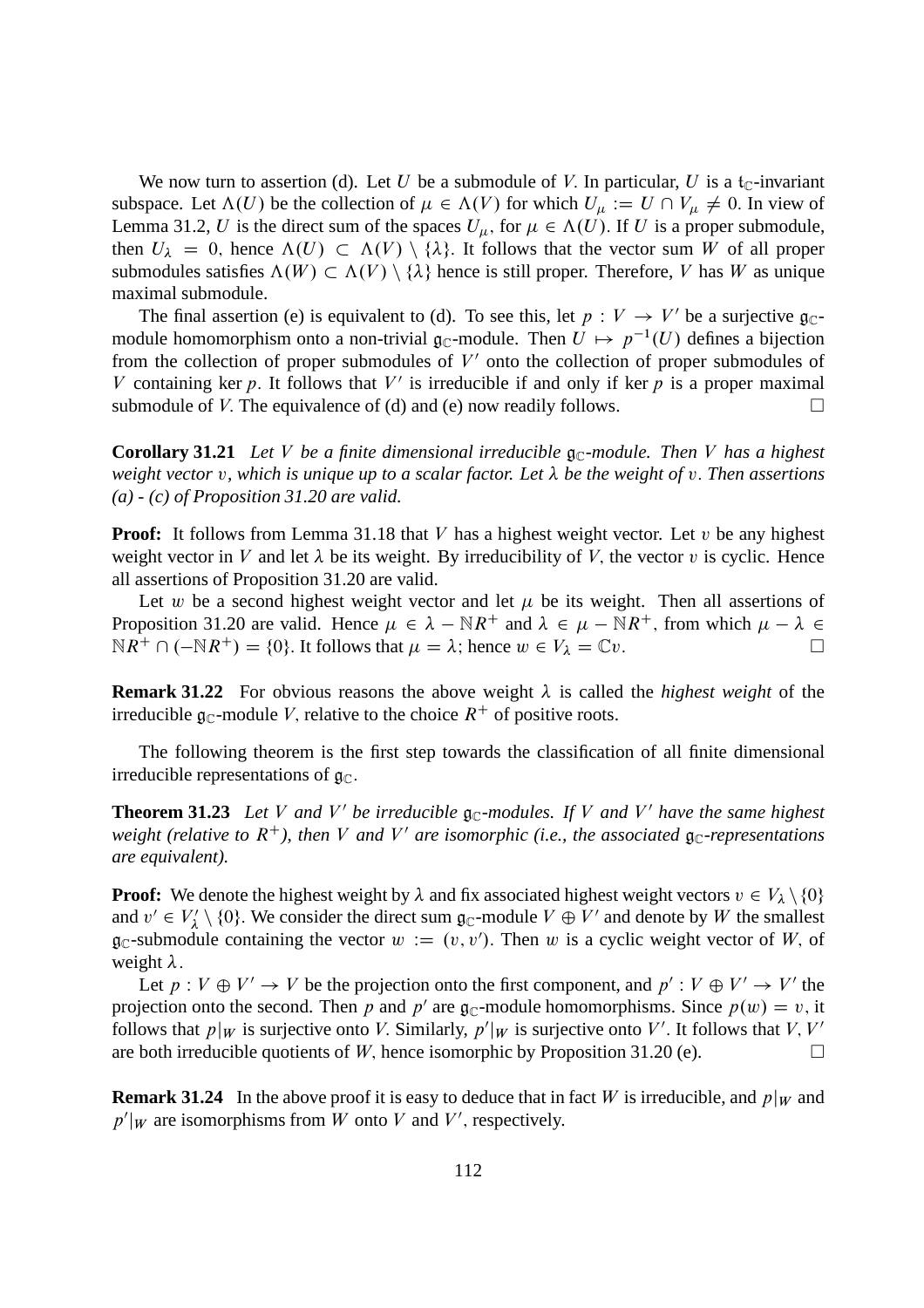### **32 Conjugacy of maximal tori**

We retain the notation of the previous section. In this section we shall investigate to what extent the collection  $R = R(g_C)$  depends on the choice of the maximal torus t. An element  $X \in \mathfrak{t}_\mathbb{C}$ will be called *regular* if  $\alpha(X) \neq 0$  for all  $\alpha \in R$ . The set of regular elements in t and t<sub>C</sub> will be denoted by  $\mathfrak{t}^{\text{reg}}$  and  $\mathfrak{t}^{\text{reg}}$ <sup>reg</sup>, respectively. Since R is finite,  $f^{\text{reg}}$  is an open dense subset of t; similarly t reg  $\int_{\mathbb{C}}^{\text{reg}}$  is an open dense subset of  $\mathfrak{t}_{\mathbb{C}}$ .

**Lemma 32.1** Let *t* be a maximal torus in  $\mathfrak{a}$ , and let  $X \in \mathfrak{t}$ . Then the following statements are *equivalent.*

- (a)  $X \in \mathfrak{t}^{\text{reg}};$
- (b) ker $(\text{ad}(X)) = \mathfrak{t}$ :
- (c) with respect to any G-invariant inner product on g we have  $t = \text{im}(\text{ad}(X))^{\perp}$ ;
- (d) *with respect to some* G-invariant inner product on  $\mathfrak a$  *we have*  $\mathfrak t = \text{im}(\text{ad}(X))^{\perp}$ .

**Proof:** Assume (a), and let  $Y \in \mathfrak{g}$  commute with X. In the complexification of g we may decompose  $Y = Y_0 + \sum_{\alpha \in R} Y_\alpha$ , with  $Y_0 \in \mathfrak{t}_{\mathbb{C}}$  and  $Y_\alpha \in \mathfrak{g}_{\mathbb{C}\alpha}$  for  $\alpha \in R$ . Then

$$
0 = [X, Y] = \sum_{\alpha \in R} \alpha(X) Y_{\alpha}.
$$

Since X is regular,  $\alpha(X) \neq 0$  for all  $\alpha$ , and it follows that  $Y_{\alpha} = 0$  for all  $\alpha \in R$ . Hence  $Y \in \mathfrak{g} \cap \mathfrak{t}_{\mathbb{C}}^* = \mathfrak{t}$ . This implies ker( $ad(X)$ )  $\subset \mathfrak{t}$ ; the converse inclusion is obvious, hence (b) follows.

Next, we assume that (b) holds. Since  $ad(X)$  is anti-symmetric with respect to any invariant inner product, it follows that im( $ad(X)$ )<sup> $\perp$ </sup> = ker( $ad(X)$ ). The latter space equals t by (b). Hence (c) follows.

That (c) implies (d) is obvious. Now assume that (d) holds. Then it follows that  $ad(X)$ induces a linear automorphism of  $g/t$ . All eigenvalues of a linear automorphism must be different from zero, hence  $\alpha(X) \neq 0$  for all  $\alpha \in R$ .

If  $g \in G$ , then Ad(g) is an automorphism of the Lie algebra g; hence Ad(g)t is a maximal torus in g: The following result asserts that all maximal tori of g arise in this way.

**Lemma 32.2** Let  $t$ ,  $t'$  be two maximal tori in  $\mathfrak{g}$ . Then there exists  $a \, g \in G$  such that

$$
\mathfrak{t}'=\mathrm{Ad}(g)\mathfrak{t}.
$$

**Proof:** By the method of averaging over G we see that there exists a G-invariant positive definite inner product on g; select such an inner product  $\langle \cdot, \cdot \rangle$ . Moreover, select regular elements  $X \in \mathfrak{t}$ and  $Y \in \mathfrak{t}'$ . Then by Lemma 32.1 we see that t equals the centralizer of X in g. We consider the smooth function  $f : G \to \mathbb{R}$  given by

$$
f(x) = \langle \mathrm{Ad}(x)X, Y \rangle.
$$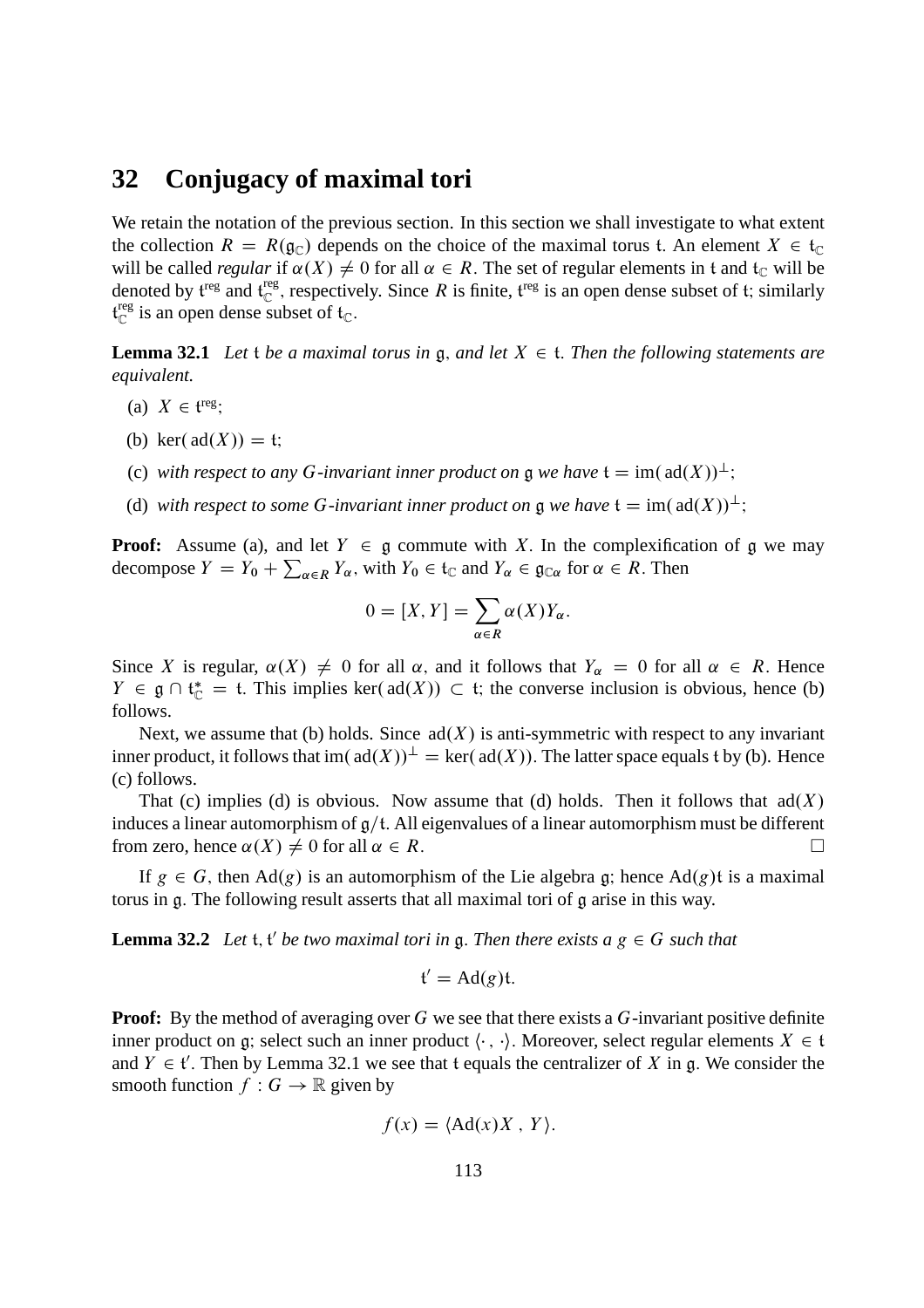By compactness of G, the continuous function f attains a minimal value at a point  $x_0 \in G$ . It follows that for every  $Z \in \mathfrak{g}$  the function  $t \mapsto f(x_0 \exp tZ)$  has a minimum at  $t = 0$ , hence

$$
0 = \frac{d}{dt}\bigg|_{t=0} f(x_0 \exp tZ) = \langle \mathrm{Ad}(x_0)[Z, X], Y \rangle = -\langle \mathrm{ad}(X)(Z), \mathrm{Ad}(x_0)^{-1}Y \rangle.
$$

By Lemma 32.1 we see that  $ad(X)$  maps g onto  $t^{\perp}$ . Hence  $Ad(x_0)^{-1}Y \in (t^{\perp})^{\perp} = t$ . It follows from this that the maximal torus  $t'' = Ad(x_0)t$  contains Y; obviously  $t''$  is contained in the centralizer of Y, which equals t', by Lemma 32.1. By maximality of t'' it follows that  $t' = t'' =$ Ad $(x_0)$ t.

If  $g \in G$ , then Ad $(g)$  is an automorphism of the Lie algebra g. More generally we now consider an automorphism  $\varphi$  of the Lie algebra g; its complex linear extension, also denoted by  $\varphi$  is an automorphism of the complex Lie algebra  $\mathfrak{g}_{\mathbb{C}}$ . If t is a maximal torus, then  $\mathfrak{t}' = \varphi(\mathfrak{t})$  is a maximal torus as well. The map  $\mathfrak{t}_{\mathbb{C}}^* \to \mathfrak{t}_{\mathbb{C}}^*$  given by  $\lambda \mapsto \lambda \circ \varphi^{-1}$  is a linear isomorphism, which we again denote by  $\varphi$ . With this notation we have:

**Lemma 32.3** Let  $\varphi$  be an automorphism of the Lie algebra g. If t is a maximal torus in g, then  $\mathfrak{t}'=\varphi(\mathfrak{t})$  is a maximal torus in  $\mathfrak g$  as well. Moreover, the induced linear isomorphism  $\varphi:\mathfrak{t}_\mathbb C^*\to\mathfrak{t}_\mathbb C'^*$  $maps\ R = R(g_{\mathbb{C}},\mathfrak{t})$  *bijectively onto*  $R' = R(g_{\mathbb{C}},\mathfrak{t}')$ . Finally, if  $\alpha \in R$ , then

$$
\varphi(\mathfrak{g}_{\mathbb{C}\alpha})=\mathfrak{g}_{\mathbb{C}\varphi(\alpha)}.
$$

**Proof:** Let  $\alpha \in R$  and let  $X \in \mathfrak{g}_{\mathbb{C}\alpha}$ . Then, for every  $H' \in \mathfrak{t}'$ ,

$$
[H', \varphi(X)] = \varphi([\varphi^{-1}(H'), X]) = \varphi(\alpha(\varphi^{-1}(H')X) = [\varphi(\alpha)](H')\varphi(X).
$$

From this we see that  $\varphi(\alpha) \in R'$  and  $\varphi(\mathfrak{g}_{\mathbb{C}\alpha}) \subset \mathfrak{g}_{\mathbb{C}\varphi(\alpha)}$ . The proof is completed by applying the same reasoning to the inverse of  $\varphi$ .

**Corollary 32.4** Let  $R$ ,  $R'$  be the collections of roots associated with two maximal tori  $t$ ,  $t'$  of  $g$ . Then there exists a bijective linear map from  $i \mathfrak{t}^*$  onto  $i \mathfrak{t}'^*$  which maps R onto R'.

**Proof:** By Lemma 32.2 there exists a  $g \in G$  such that  $Ad(g)t = t'$ . The map  $\varphi = Ad(g)$  is an automorphism of  $\mathfrak g$ . By Lemma 32.3 the induced isomorphism from  $\mathfrak t_{\mathbb C}^*$  onto  $\mathfrak t_{\mathbb C}^*$  satisfies all requirements.

### **33 Automorphisms of a Lie algebra**

In this section we assume that  $\alpha$  is a finite dimensional real or complex Lie algebra. We denote by Aut(g) the *group of automorphisms* of the Lie algebra g. This is clearly a subgroup of  $GL(g)$ . In fact, Aut(g) is the intersection, for  $X, Y \in \mathfrak{g}$ , of the subsets  $A_{X,Y}$  consisting of  $\varphi \in GL(\mathfrak{g})$ with  $\varphi([X, Y]) - [\varphi(X), \varphi(Y)] = 0$ . All of these subsets are closed, hence Aut(g) is a closed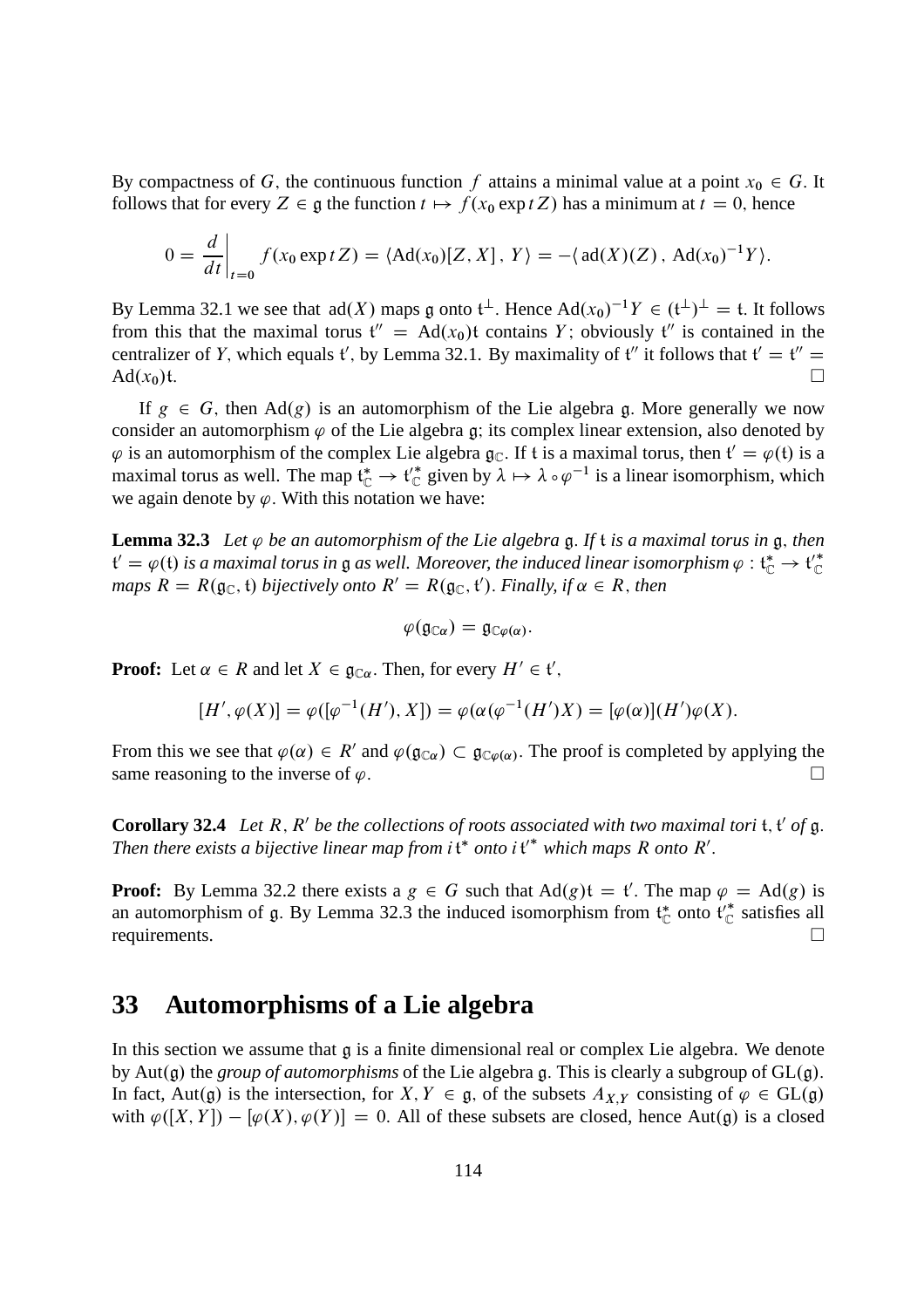subgroup of  $GL(g)$ . Its Lie algebra is a sub Lie algebra of  $End(g)$ , equipped with the commutator bracket.

A *derivation* of g is by definition a linear map  $D \in \text{End}(\mathfrak{g})$  such that

$$
D([X, Y]) = [D(X), Y] + [X, D(Y)] \qquad (X, Y \in \mathfrak{g}).
$$

One readily sees that the space  $Der(q)$  of all derivations of g is a Lie subalgebra of End $(q)$ .

**Proposition 33.1** Der(g) *is the Lie algebra of* Aut(g).

**Proof:** Let D be an element in the Lie algebra of Aut(q). Then  $exp(tD) \in Aut(q)$  for all  $t \in \mathbb{R}$ . Let  $X, Y \in \mathfrak{a}$ , then it follows that

$$
e^{tD}[X,Y] = [e^{tD}X, e^{tD}Y].
$$

Differentiating this expression with respect to t at  $t = 0$  we obtain that  $D[X, Y] = [DX, Y] +$ [X, DY]; hence D is a derivation. It follows that the Lie algebra of Aut(g) is contained in Der(g).

To prove the converse inclusion, let  $D \in \text{Der}(\mathfrak{g})$ , and let  $X, Y \in \mathfrak{g}$ . Consider the function  $c : \mathbb{R} \to \mathfrak{g}$  defined by

$$
c(t) = e^{-tD} [e^{tD} X, e^{tD} Y].
$$

Then  $c$  is differentiable, and its derivative is given by

$$
c'(t) = (\partial_t e^{-tD}) [e^{tD} X, e^{tD} Y] + e^{-tD} [(\partial_t e^{tD} X), e^{tD} Y] + e^{-tD} [e^{tD} X, (\partial_t e^{tD} Y)]
$$
  
=  $-e^{-tD} D([e^{tD} X, e^{tD} Y]) + e^{-tD} [De^{tD} X, e^{tD} Y] + e^{-tD} [e^{tD} X, De^{tD} Y]$   
= 0.

Hence c is constantly equal to  $c(0) = [X, Y]$ . It follows from this that  $e^{tD} \in Aut(\mathfrak{g})$  for all  $t \in \mathbb{R}$ , hence D belongs to the Lie algebra of Aut $(g)$ .

**Corollary 33.2** *The homomorphism* ad *maps*  $\mathfrak{g}$  *into*  $\text{Der}(\mathfrak{g})$ *. If*  $X \in \mathfrak{g}$ *, then*  $e^{adX}$  *is an automorphism of the Lie algebra* g:

**Proof:** The first assertion follows from the Jacobi identity. The last statement is now a consequence of the above lemma; indeed  $e^D \in Aut(\mathfrak{g})$ , for  $D \in Der(\mathfrak{g})$ .

The subgroup of Aut(g) generated by  $e^{ad(X)}$ ,  $X \in \mathfrak{g}$  is called the group of *interior automorphisms* of g, notation: Int(g). Its Lie algebra equals  $ad(g)$ , see Section 7.

# **34 The Killing form**

Let g be a finite dimensional Lie algebra over  $\mathbb{K} = \mathbb{R}, \mathbb{C}$ . Its *Killing form* is by definition the bilinear form  $\mathfrak{g} \times \mathfrak{g} \to \mathbb{K}$  defined by

$$
B(X, Y) = \text{tr}(\text{ad}(X) \circ \text{ad}(Y)), \qquad (X, Y \in \mathfrak{g}).
$$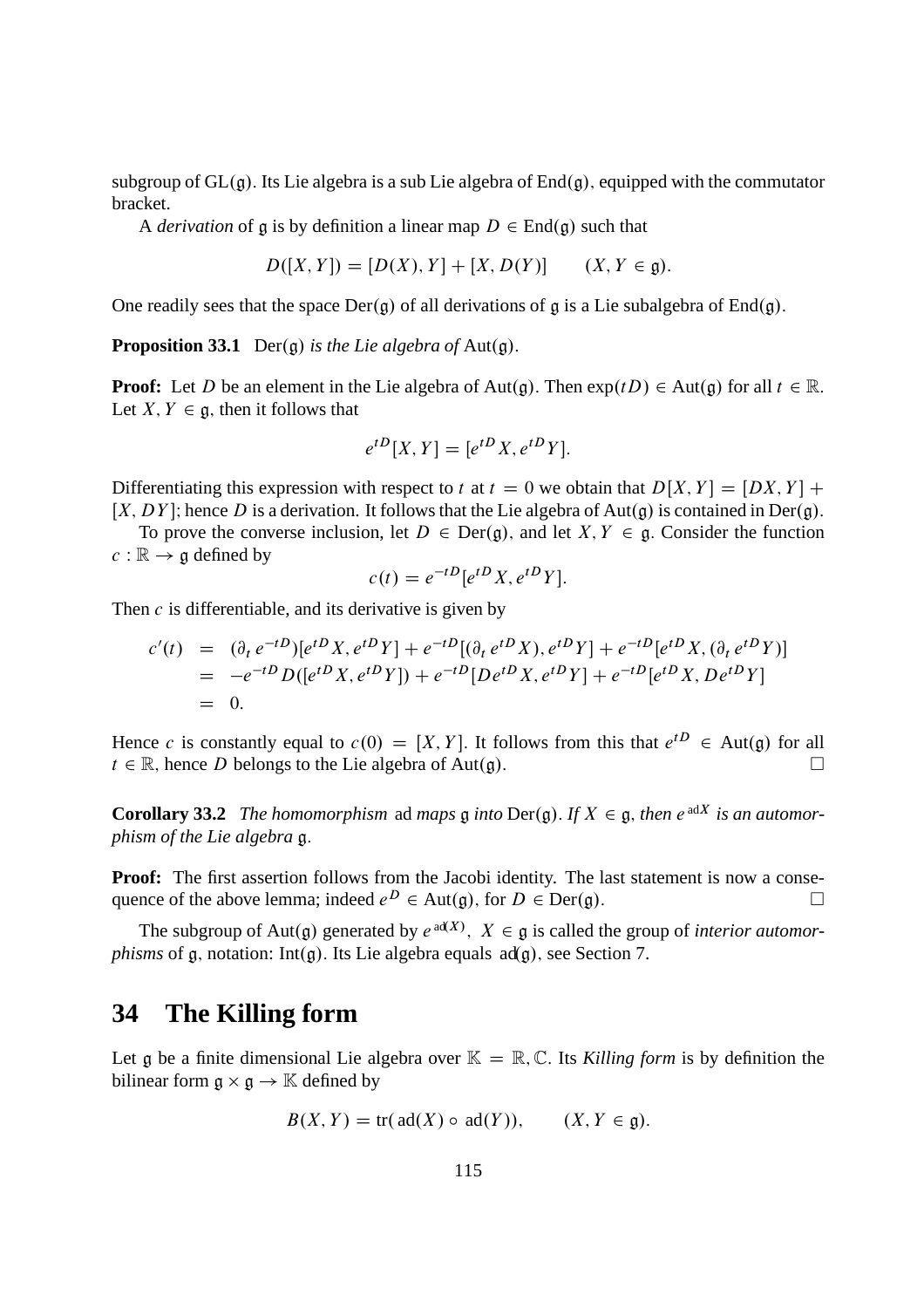**Lemma 34.1** *The Killing form is symmetric. Morever, if*  $\varphi \in \text{Aut}(\mathfrak{g})$ *, then* 

$$
B(\varphi(X), \varphi(Y)) = B(X, Y) \qquad (X, Y \in \mathfrak{g}). \tag{48}
$$

*Finally,*

$$
B([Z, X], Y) = -B(X, [Z, Y]) \qquad (X, Y, Z \in \mathfrak{g}). \tag{49}
$$

**Proof:** If A, B are endomorphisms of a linear space, it is well known that  $AB - BA$  has trace 0. Hence tr( $ad(X) \circ ad(Y) = tr(ad(Y) \circ ad(X))$ , for  $X, Y \in \mathfrak{g}$ , and the symmetry of B follows.

If  $\varphi$  is a Lie algebra automorphism of g, then it follows that  $\varphi \circ \text{ad}X = \text{ad}(\varphi(X)) \circ \varphi$ . Hence  $ad(\varphi(X)) = \varphi \circ ad(X) \circ \varphi^{-1}$ . Using this and conjugation invariance of the trace (48) follows.

Let  $t \in \mathbb{R}$ , then  $e^{t \text{ ad }Z} \in \text{Aut}(\mathfrak{g})$ ; thus (48) holds with  $e^{t \text{ ad }Z}$  inserted for  $\varphi$ . Differentiation of the resulting identity with respect to t at  $t = 0$  yields (49).

The latter identity can also be derived algebraically, as follows. We note that  $ad([Z, X]) =$  $ad(Z)$  ad $(X) - ad(X)$  ad $(Z)$ , hence

$$
B([Z, X], Y) = tr(\text{ad}(Z) \text{ad}(X) \text{ad}(Y)) - tr(\text{ad}(X) \text{ad}(Z) \text{ad}(Y))
$$
  
= tr(\text{ad}(X) \text{ad}(Y) \text{ad}(Z)) - tr(\text{ad}(Y) \text{ad}(Z) \text{ad}(X))  
= tr(\text{ad}(X) \text{ad}([Y, Z])) = -B(X, [Z, Y]).

The identity (49) is known as *invariance of the Killing form*. If  $\mathfrak v$  is a linear subspace of g, then by  $v^{\perp}$  we shall denote its orthocomplement with respect to B, i.e., the collection of  $Y \in \mathfrak{g}$ such that  $B(X, Y) = 0$  for all  $X \in \mathfrak{v}$ . Note that from the invariance of B the following lemma is an immediate consequence.

**Lemma 34.2** *Let*  $v \subset g$ . *If*  $v$  *is an ideal, then so is*  $v^{\perp}$ .

# **35 Compact and reductive Lie algebras**

Throughout this section g will be a real finite dimensional Lie algebra.

The algebra g is called *compact* if it is isomorphic to the Lie algebra of a compact Lie group. The purpose of this section is to derive useful criteria for a Lie algebra to be compact. Our starting point is the following result.

Let B denote the Killing form of g. We recall from Lemma 34.1 that B is a symmetric bilinear form. Since ad is a Lie algebra homomorphism, its kernel  $\lambda := \text{ker}$  ad is an ideal in g. This ideal is called the *center* of g:

**Lemma 35.1** *Let* g *be compact. Then the Killing form* B *is negative semi-definite. Moreover,*  $\mathfrak{g}^{\perp} = \mathfrak{z}.$ 

 $\Box$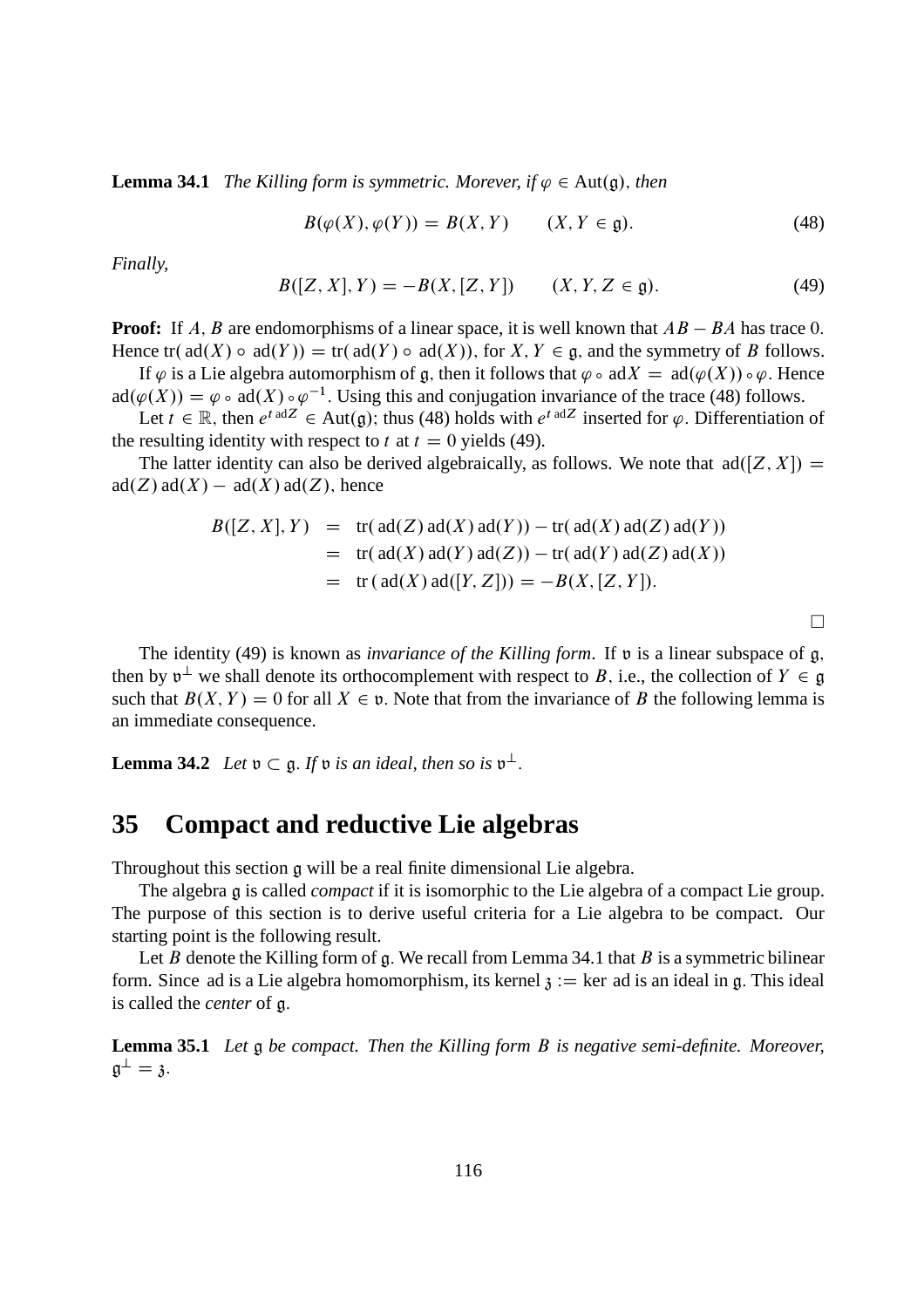**Proof:** We may assume that g is the Lie algebra of the compact group G. The representation Ad of G in  $\mathfrak{g}_{\mathbb{C}}$  is unitarizable, hence there exists a positive definite inner product on  $\mathfrak{g}_{\mathbb{C}}$  that is Ad(G)-invariant. With respect to this inner product we have Ad(G)  $\subset U(\mathfrak{g}_{\mathbb{C}})$ .

Since ad is the infinitesimal representation of  $\mathfrak g$  in  $\mathfrak g_{\mathbb C}$  associated with Ad, it follows that  $ad(g) \subset \mathfrak{u}(\mathfrak{g}_{\mathbb{C}})$ . Hence,  $ad(X)$  is an anti-symmetric Hermitian endomorphism of  $\mathfrak{g}_{\mathbb{C}}$ , for  $X \in \mathfrak{g}$ . This implies that  $adX$  has a an orthonormal basis of eigenvectors and imaginary eigenvalues. Hence  $ad(X)^2$  has the same orthonormal basis of eigenvectors with eigenvalues  $\leq 0$ . It follows that  $B(X, X) = \text{tr } ad(X)^2 \leq 0$ . Hence, B is negative semi-definite. Moreover, if  $B(X, X) = 0$ then tr ad $(X)^2 = 0$  and it follows that all eigenvalues of ad $(X)^2$ , hence of ad $(X)$  are zero. Hence,  $ad(X) = 0$ . This shows that  $\mathfrak{g}^{\perp} \subset \mathfrak{z}$ . The converse inclusion is obvious.

If v, we are subspaces of g, then by  $[v, w]$  we denote the subspace of g spanned by the elements [X, Y], where  $X \in \mathfrak{v}, Y \in \mathfrak{w}$ . If  $\mathfrak{v}, \mathfrak{w}$  are ideals, then  $[\mathfrak{v}, \mathfrak{w}]$  is an ideal of g. Indeed, this follows by a straightforward application of the Jacobi identity. In particular

$$
\mathcal{D}\mathfrak{g}:=[\mathfrak{g},\mathfrak{g}]
$$

is an ideal of g; called the *commutator ideal.*

If a, b are ideals of g, then  $a + b$  is an ideal of g as well. Two ideals a and b of g are said to be complementary if

$$
\mathfrak{g} = \mathfrak{a} \oplus \mathfrak{b} \tag{50}
$$

as linear spaces.

**Lemma 35.2** *If*  $\alpha$ ,  $\beta$  *are ideals of*  $\alpha$ , *then*  $[\alpha, \beta] \subset \alpha \cap \beta$ . *If*  $\alpha$  *and*  $\beta$  *are complementary, then*  $[a, b] = 0$ . *In that case, (50) is a direct sum of Lie algebras.* 

**Proof:** Since  $\alpha$  is an ideal,  $[\alpha, \beta] = [\beta, \alpha] \subset \alpha$ . Similarly,  $[\alpha, \beta] \subset \beta$ . Hence  $[\alpha, \beta] \subset \alpha \cap \beta$ . The last two assertions now readily follow. last two assertions now readily follow.

#### **Lemma 35.3** *Let* g *be a compact Lie algebra. Then every ideal of* g *has a complementary ideal.*

**Proof:** As in the proof of Lemma 35.1 there exists a positive definite inner product  $\langle \cdot, \cdot \rangle$  on g with respect to which Ad(G)  $\subset$  O(g). It follows that ad(g)  $\subset$  o(g), or, equivalently, that  $\langle [X, U], V \rangle = -\langle U, [X, V] \rangle$ , for all  $X, U, V \in \mathfrak{g}$ . By this property, if  $\mathfrak{a} \subset \mathfrak{g}$  is an ideal, then  $\mathfrak{a}^{\perp}$  is an ideal: moreover.  $\mathfrak{a} = \mathfrak{a} \oplus \mathfrak{a}^{\perp}$ .  $a^{\perp}$  is an ideal; moreover,  $\mathfrak{g} = \mathfrak{a} \oplus \mathfrak{a}$ <u>.</u><br>.

**Lemma 35.4** *Let* g *have the property that every ideal has a complementary ideal. Then*

$$
\mathfrak{g}=\mathfrak{z}\oplus\mathcal{D}\mathfrak{g}.
$$

**Proof:** The ideal  $\mathcal{D}g$  has a complementary ideal, say a. Since obviously [g, a]  $\subset \mathcal{D}g$ , we have  $[g, a] \subset a \cap \mathcal{D}g = 0$ , from which we conclude that  $a \subset \mathfrak{z}$ . It follows that  $g = \mathfrak{z} + \mathcal{D}g$ .

The ideal  $\beta$  has a complementary ideal, say b. Thus,  $\mathfrak{g} = \mathfrak{z} \oplus \mathfrak{b}$ . Now  $\mathcal{D}\mathfrak{g} = [\mathfrak{g}, \mathfrak{g}] \subset \mathfrak{z}^1 + [\mathfrak{g}, \mathfrak{b}] \subset \mathfrak{b}$ , from which we conclude that  $\mathfrak{z} \cap \mathcal{D}\mathfrak{g} = 0$  $[g, \zeta] + [g, \zeta] \subset \zeta$ , from which we conclude that  $\zeta \cap \mathcal{D} \zeta = 0$ .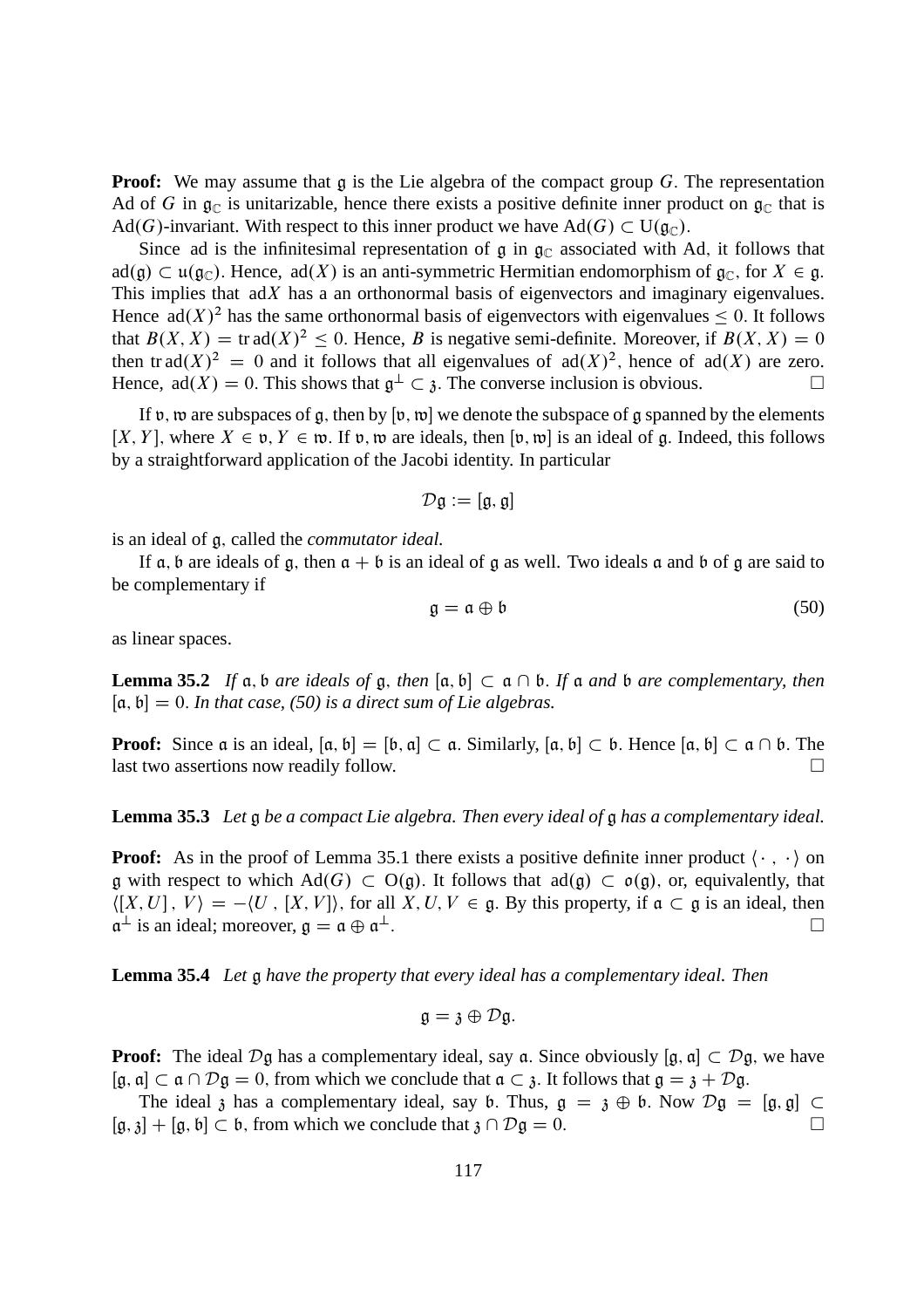**Theorem 35.5** *The following assertions are equivalent.*

- (a) g *is compact*
- (b)  $g = \mathfrak{z} \oplus \mathcal{D} \mathfrak{g}$  *and B is negative definite on*  $\mathcal{D} \mathfrak{g}$ .
- (c) There exists a subalgebra  $\mathfrak{g}' \subset \mathfrak{g}$  such that  $\mathfrak{g} = \mathfrak{z} + \mathfrak{g}'$  and such that B is negative definite *on*  $\mathfrak{g}'$ .

*Finally, if*  $\mathfrak{g}'$  *is as in (c) then*  $\mathfrak{g}' = \mathcal{D}\mathfrak{g}$ *.* 

**Proof:** First, assume that (a) is valid. Then  $g = \chi \oplus \mathcal{D}g$  by Lemma 35.4. By Lemma 35.1 it follows that  $B < 0$  on  $\mathcal{D}g$ . Hence (b). The implication (b)  $\Rightarrow$  (c) is obvious. The implication (c)  $\Rightarrow$  (a) and the final assertion will be established in the following lemma.  $\Rightarrow$  (a) and the final assertion will be established in the following lemma.

**Lemma 35.6** Let the Killing form of  $\mathfrak g$  be negative definite. Then Aut $(\mathfrak g)$  is compact. Moreover, ad *is a Lie algebra isomorphism from* g *onto*  $Der(g)$ . In particular it follows that g is compact *and has trivial center.*

**Proof:** Let  $O(g)$  denote the group of invertible transformations of g that are orthogonal relative to the positive definite inner product  $-B$ . Then  $O(g)$  is compact. From (48) it follows that the closed subgroup Aut(g) of  $GL(g)$  is contained in the compact group  $O(g)$ , hence is compact.

By definition of the Killing form, ker ad  $\subset \mathfrak{g}^{\perp}$ ; since B is non-degenerate, it follows that ad is an injective Lie algebra homomorphism. It follows from the Jacobi identity that ad maps g into  $Der(\mathfrak{g})$ .

If  $D \in \text{Der}(\mathfrak{g})$ , then for  $X \in \mathfrak{g}$  we have that  $[D \circ \text{ad}(X)](Y) = \text{ad}(DX)Y + [\text{ad}(X) \circ D](Y)$ for  $Y \in \mathfrak{g}$ . Hence

$$
[D, ad(X)] = ad(DX). \tag{51}
$$

It follows that  $ad(g)$  is an ideal in Der(g).

Now Der(g) is the Lie algebra of the compact group  $Aut(g)$ , see Proposition 33.1. It follows that Der(g) is compact. By application of Lemma 35.3 it follows that  $ad(g)$  has a complementary ideal b in Der(q). Let  $D \in \mathfrak{b}$ . Then D commutes with  $ad(\mathfrak{q})$ , hence from (51) we see that  $\text{ad}(DX) = 0$ , whence  $DX = 0$  for all  $X \in \mathfrak{g}$ . Hence  $D = 0$ . We conclude that  $\mathfrak{b} = 0$ , hence  $ad(\mathfrak{a}) = Der(\mathfrak{a}).$ 

It follows that ad is an isomorphism from g onto  $Der(g)$ ; the latter is the Lie algebra of the negative roup Aut(a). Hence a is compact. compact group  $Aut(g)$ . Hence g is compact.

**Completion of the proof of Theorem 35.5:** Assume that (c) holds. Then  $g'$  has negative definite Killing form, hence is compact. Since  $\mathfrak{z} = \ker \mathrm{ad} \subset \mathfrak{g}^{\perp}$  it follows that  $\mathfrak{z} \cap \mathfrak{g}' = 0$ . Hence,  $\mathfrak{g} = \mathfrak{z} \oplus \mathfrak{g}'$  as linear spaces. Since obviously  $[\mathfrak{z}, \mathfrak{g}'] = 0$ , the mentioned direct sum is a direct sum of Lie algebras.

Let G' be a compact Lie group with algebra isomorphic to  $g'$ . Let  $n = \dim \mathfrak{z}$ . Then  $\mathfrak{z} \simeq \mathbb{R}^n$ as abelian Lie algebras. Hence, the compact torus  $T := \mathbb{R}^n / \mathbb{Z}^n$  has Lie algebra isomorphic 3. It follows that the compact group  $G := T \times G'$  has Lie algebra isomorphic to  $\mathfrak{z} \oplus \mathfrak{g}' = \mathfrak{g}$ . (a) follows.

Finally, let  $\mathfrak{g}'$  be as in (c). Then by the above reasoning,  $\mathfrak{g} = \mathfrak{z} \oplus \mathfrak{g}'$  as Lie algebras. It follows that  $\mathcal{D} \mathfrak{g} \subset [\mathfrak{g}', \mathfrak{g}'] \subset \mathfrak{g}'.$  Now apply (b) to conclude that  $\mathcal{D} \mathfrak{g} = \mathfrak{g}'$ :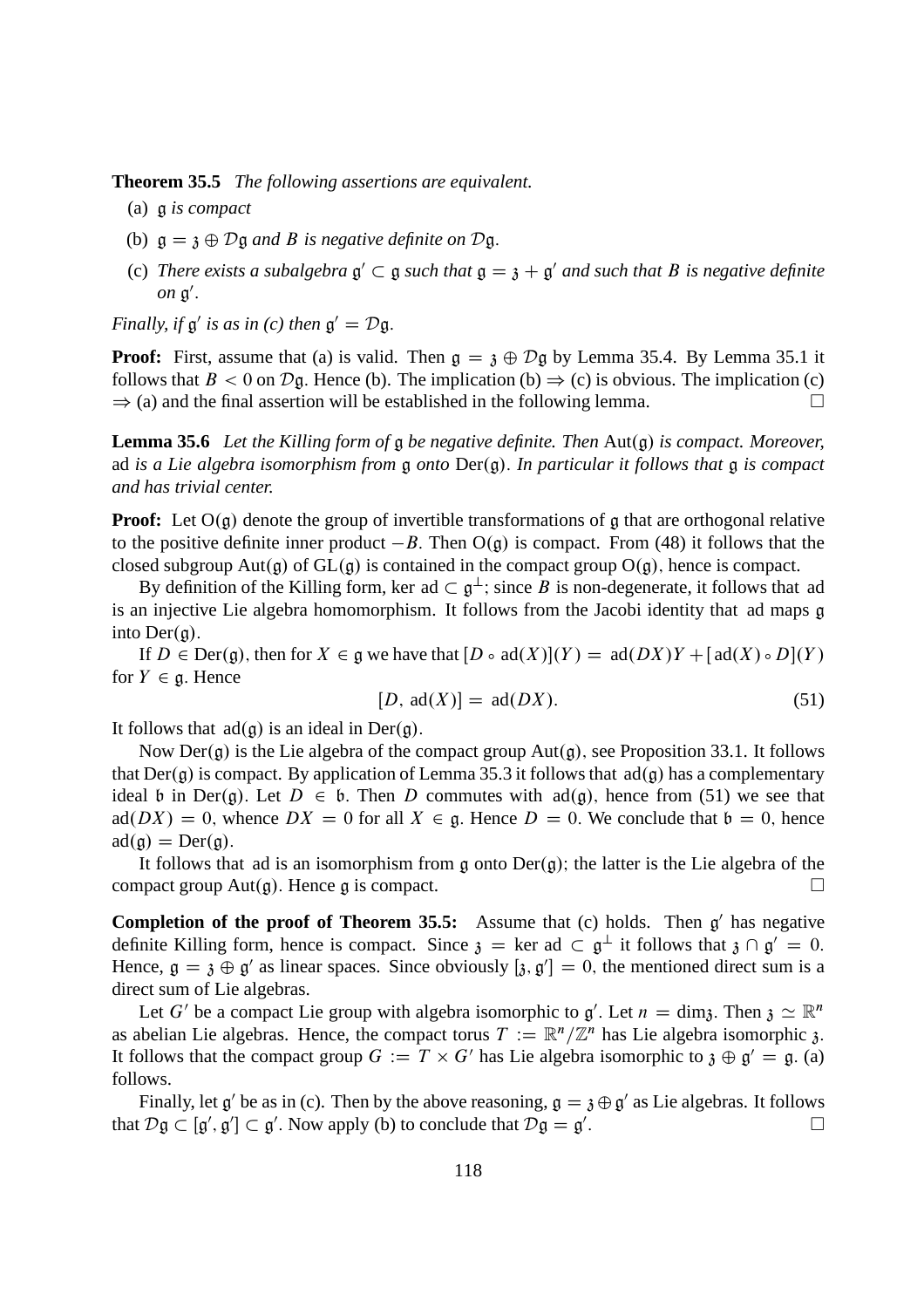The Lie algebra g is called *simple* if it is not abelian and has no ideals besides 0 and g: It is called *semisimple* if it is a direct sum of simple ideals.

#### **Lemma 35.7** *Let*  $\mathfrak g$  *be semisimple, then*  $\mathfrak z = 0$  *and*  $\mathcal D \mathfrak g = \mathfrak g$ .

**Proof:** Let  $g = g_1 \oplus \cdots \oplus g_n$  be a decomposition into simple ideals. We observe that each ideal  $g_i$ is non-abelian, hence  $[g_j, g_j]$  is a non-trivial ideal in  $g_j$ . Since the latter is simple, we conclude that  $D\mathfrak{g}_i = \mathfrak{g}_i$ . Since the  $\mathfrak{g}_i$  mutually commute, it follows that  $D\mathfrak{g} = D\mathfrak{g}_1 + \cdots + D\mathfrak{g}_n = \mathfrak{g}$ . If X belongs to the center of g, write  $X = X_1 + \cdots + X_n$ , according to the decomposition (52). Then X commutes with  $\mathfrak{g}_i$  and each  $X_j$ , for  $j \neq i$ , commutes with  $\mathfrak{g}_i$ . Hence,  $X_i$  commutes with  $\mathfrak{g}_i$  as well. Hence X belongs to the center  $\mathfrak{z}_i$  of  $\mathfrak{g}_i$ . This center is an ideal different from  $\mathfrak{g}_i$ , since  $\mathfrak{g}_i$  is not abelian. Since  $\mathfrak{g}_i$  is simple,  $\mathfrak{z}_i = 0$ . We conclude that  $X = 0$ . Hence,  $\mathfrak{z} = 0$ .

**Proposition 35.8** *The following assertions are equivalent.*

- (a) *The algebra* g *is compact and has trivial center;*
- (b) *The Killing form of* g *is negative definite;*
- (c) *The algebra* g *is compact and semisimple.*

**Proof:** Assume (a). Then by Theorem 35.5,  $g = Dg$  and (b) follows. Since the implication (c)  $\Rightarrow$  (a) follows from Lemma 35.7, it remains to establish the implication (b)  $\Rightarrow$  (c). Assume (b). If  $\alpha$ ,  $\beta$  are  $ad(g)$ -invariant subspaces of g with  $\alpha \subset \beta$ , then  $\alpha_1 := \alpha^{\perp} \cap \beta$  is an  $ad(g)$ -invariant subspace of g and  $\mathfrak{b} = \mathfrak{a} \oplus \mathfrak{a}_1$  is a direct sum decomposition of  $\mathfrak{b}$ . Applying this observation repeatedly, we obtain a direct sum decomposition

$$
\mathfrak{g} = \mathfrak{g}_1 \oplus \cdots \oplus \mathfrak{g}_n \tag{52}
$$

of non-trivial ad(g)-invariant subspaces, such that  $g_i$  has no ad(g)-invariant subspaces besides 0 and  $\mathfrak{g}_i$ , for each  $j \in \mathfrak{g}$ . The assertion that  $\mathfrak{g}_i$  is ad(g)-invariant is equivalent to the assertion that  $\mathfrak{g}_j$  is an ideal in g. Hence, (52) is a direct sum of ideals. It follows that  $[\mathfrak{g}_i, \mathfrak{g}_j] = 0$  for  $i \neq j$ . Hence every ideal  $\mathfrak a$  of  $\mathfrak g_i$  is also an ideal of  $\mathfrak g$ . We see that each algebra  $\mathfrak g_i$  has no ideals besides 0 and itself. If  $g_i$  were abelian, it would centralize  $g_i$  and  $g_j$  for all  $j \neq i$ , hence g. This would imply that  $\mathfrak{g}_i \subset \mathfrak{g}^{\perp} = 0$ , contradiction. Thus, each ideal  $\mathfrak{g}_i$  is simple, and it follows that  $\mathfrak{g}$  is semisimple.

**Lemma 35.9** *Let* g *be a finite dimensional Lie algebra, and let* a *be a simple ideal of* g: *If*  $\mathfrak{g} = \mathfrak{g}_1 \oplus \ldots \oplus \mathfrak{g}_n$  *is a direct sum of ideals, then there exists a unique*  $1 \leq j \leq n$  *such that*  $\mathfrak{g}_i \supset \mathfrak{a}.$ 

**Proof:** We note that  $[g, a] \subset a$  since a is an ideal, and  $[g, a] \supset [a, a] = a$  since a is simple. Hence  $[g, a] = a$ . From the direct sum decomposition it now follows that

$$
\mathfrak{a} = [\mathfrak{g}_1, \mathfrak{a}] + \cdots + [\mathfrak{g}_n, \mathfrak{a}].
$$

Hence there exists a j such that  $[g_i, a] \neq 0$ . Since a is simple and  $[g_i, a]$  is an ideal in a we must have  $[g_j, a] = a$ . This implies that  $a = [a, g_j] \subset g_j$ . Of course j is uniquely determined by the latter property. latter property.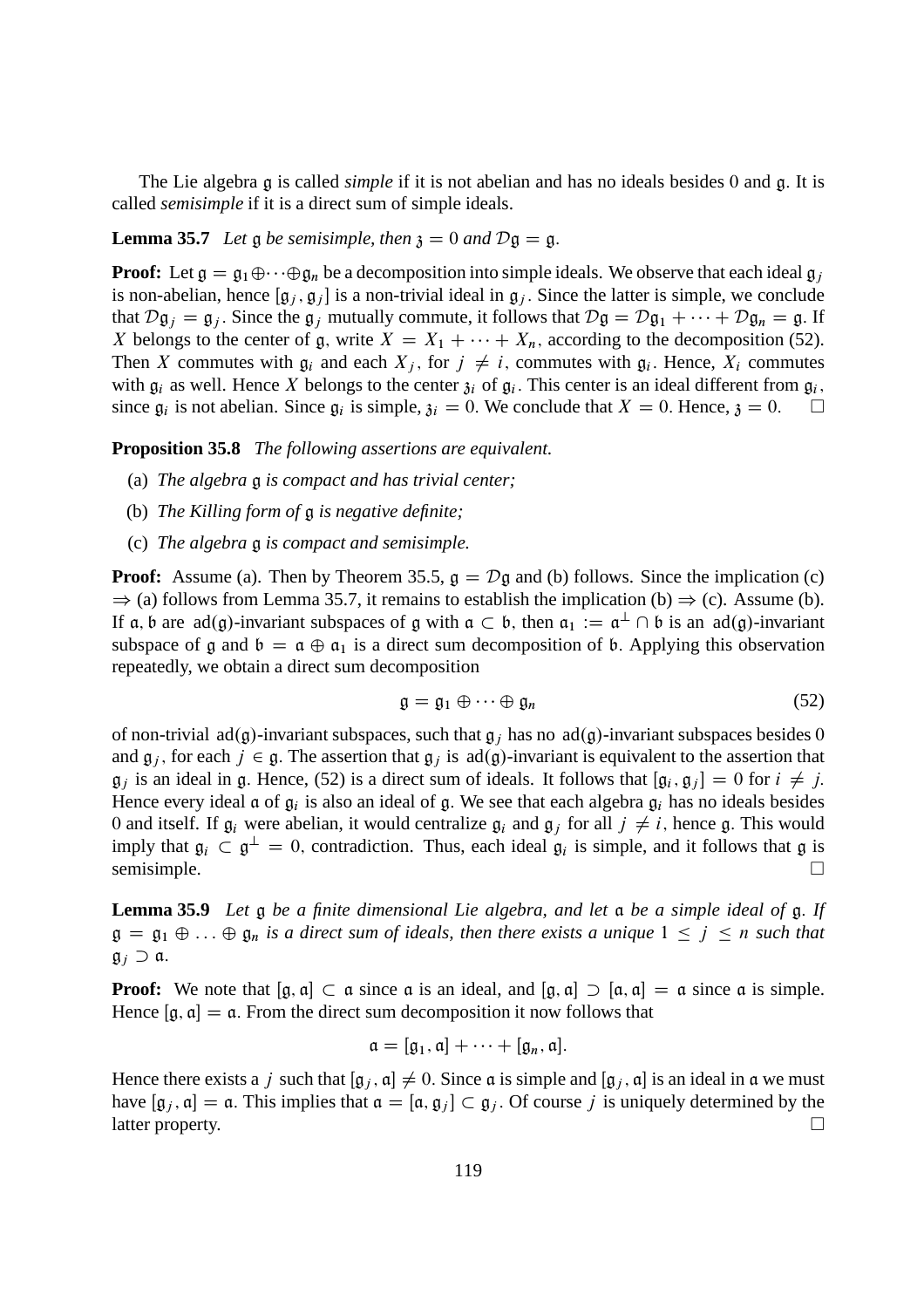**Lemma 35.10** *Let* g *be semisimple, and let* S *be the collection of simple ideals in* g: *Every ideal*  $\mathfrak{a} \subset \mathfrak{g}$  *is the direct sum of the ideals from* S *that are contained in*  $\mathfrak{a}$ . In particular,  $\mathfrak{g}$  *is the direct sum of the ideals from* S:

**Proof:** We may express g as a direct sum of simple ideals of the form (52). If  $a \in S$  then, by the previous lemma,  $\mathfrak{a} \subset \mathfrak{g}_j$  for some j. Since  $\mathfrak{g}_j$  is simple, it follows that  $\mathfrak{a} = \mathfrak{g}_j$ . We conclude that  $S = \{ \mathfrak{g}_1, \ldots, \mathfrak{g}_n \}.$ 

Let now  $\mathfrak{b} \subset \mathfrak{g}$  be any ideal. We will show that  $\mathfrak{b}$  is the direct sum of the simple ideals from  $S(\mathfrak{b}) := \{ \mathfrak{a} \in S \mid \mathfrak{a} \subset \mathfrak{b} \}$  by induction on #S. First, assume that #S = 1. Then g is simple, hence  $b = 0$  or  $b = g$  and the result follows. Now assume that  $\#S > 1$  and that the result has been established for g with S of strictly smaller cardinality. If  $\mathfrak{b} = 0$  there is nothing to prove. If  $\mathfrak{b} \neq 0$ , then  $[\mathfrak{g}, \mathfrak{b}] \neq 0$  since  $\mathfrak{z} = 0$ . It follows that  $[\mathfrak{g}_i, \mathfrak{b}] \neq 0$  for some j. But  $[\mathfrak{g}_i, \mathfrak{b}]$  is an ideal in the simple algebra  $g_j$ , hence  $g_j = [g_j, b] \subset b$ . Let  $g'$  be the direct sum of the ideals from the non-empty set  $S(\mathfrak{b})$ , and let  $\mathfrak{g}''$  be the direct sum of the ideals from  $S \setminus S(\mathfrak{b})$ . Then  $\mathfrak{g}' \subset \mathfrak{b}$  and  $\mathfrak{g} = \mathfrak{g}' \oplus \mathfrak{g}''$ , hence  $\mathfrak{b} = \mathfrak{g}' \oplus (\mathfrak{b} \cap \mathfrak{g}'')$ . Now  $\mathfrak{b} \cap \mathfrak{g}''$  is an ideal in the semisimple algebra  $\mathfrak{g}''$ . By the induction hypothesis,  $\mathfrak{b} \cap \mathfrak{g}''$  is the direct sum of the ideals from S contained in both  $\mathfrak{b}$  and  $\mathfrak{g}''$ . This set is empty, hence  $\mathfrak{b} \cap \mathfrak{g}'' = 0$  and the result follows.

## **36 Root systems for compact algebras**

In this section we assume that  $g$  is a compact Lie algebra with trivial center. Then  $B$ , the Killing form of g, is symmetric and negative definite, see Lemma 34.1 and Proposition 35.8. The extension of B to a complex bilinear form on  $\mathfrak{g}_{\mathbb{C}}$  equals the Killing form of  $\mathfrak{g}_{\mathbb{C}}$  and is also denoted by B. We fix a maximal torus t in g. Let R be the associated root system and let  $R^+$  be a choice of positive roots.

If  $\alpha \in R$ , then  $\alpha \in i\mathfrak{t}^*$ . Therefore, ker  $\alpha$  is a hyperplane in  $\mathfrak{t}_{\mathbb{C}}$ , which is the complexification of the hyperplane ker  $\mathfrak a \cap i\mathfrak t$  in it. The Killing form B is negative definite on t, hence positive definite on *i* t. It follows that there exists a unique element  $H_\alpha \in i$  t with the properties

$$
H_{\alpha} \perp \ker \alpha \qquad \text{and} \qquad \alpha(H_{\alpha}) = 2. \tag{53}
$$

**Lemma 36.1** *Let*  $\lambda, \mu \in \mathfrak{t}_{\mathbb{C}}^*$ .

(a) If  $\lambda + \mu \neq 0$ , then  $B = 0$  on  $\mathfrak{g}_{\mathbb{C}\lambda} \times \mathfrak{g}_{\mathbb{C}\mu}$ .

(b) *If*  $\alpha \in R$  *and*  $X \in \mathfrak{g}_{\mathbb{C}\alpha}$ ,  $Y \in \mathfrak{g}_{\mathbb{C}-\alpha}$ , then  $[X, Y] \in \mathfrak{t}_{\mathbb{C}}$  *and* 

$$
B([X,Y],H) = B(X,Y)\alpha(H) \qquad (H \in \mathfrak{t}_{\mathbb{C}}). \tag{54}
$$

(c)  $[g_{\mathbb{C}\alpha}, g_{\mathbb{C}-\alpha}] \subset \mathbb{C}H_{\alpha}$ .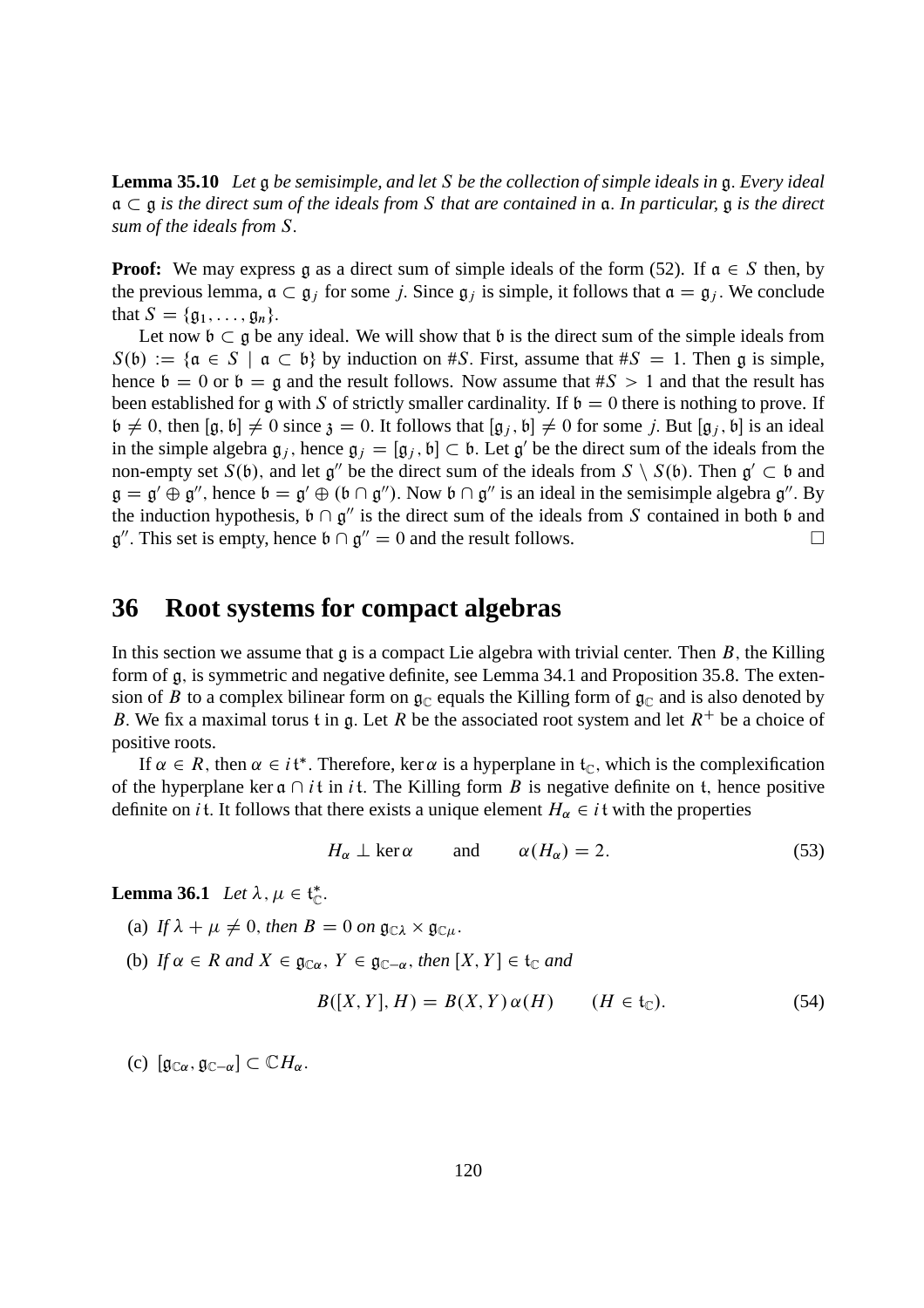**Proof:** Let  $X \in \mathfrak{g}_{\mathbb{C}\lambda}$  and  $Y \in \mathfrak{g}_{\mathbb{C}\mu}$ . Then by invariance of the Killing form we have, for all  $H \in \mathfrak{t}_{\mathbb{C}},$ 

$$
[\lambda(H) + \mu(H)] B(X, Y) = B([H, X], Y) + B(X, [H, Y]) = 0.
$$

From this, (a) follows.

Let now  $\alpha$ , X, Y be as in (b). Then  $[X, Y] \in \mathfrak{g}_{\mathbb{C}0} = \mathfrak{t}_{\mathbb{C}}$ , by Corollary 31.11 and Lemma 31.4. Moreover, for all  $H \in \mathfrak{t}_{\mathbb{C}}$  we have

$$
B([X,Y],H) = -B(Y,[X,H]) = B(Y,[H,X]) = B(Y,\alpha(H)X) = B(X,Y)\alpha(H).
$$

Hence, (b).

Finally, for (c) we note that (b) implies that  $[X, Y] \perp \ker \alpha$ , relative to B, for  $X \in \mathfrak{g}_{\mathbb{C}\alpha}$  and  $Y \in \mathfrak{g}_{\mathbb{C}-\alpha}$ . In view of (53) this implies that  $[\mathfrak{g}_{\mathbb{C}\alpha}, \mathfrak{g}_{\mathbb{C}-\alpha}] \subset \mathbb{C}H_{\alpha}$ .

 $\Box$ 

Let  $\tau : \mathfrak{g}_{\mathbb{C}} \to \mathfrak{g}_{\mathbb{C}}$  be the conjugation with respect to the real form g of  $\mathfrak{g}_{\mathbb{C}}$ . Thus,  $\tau = I$  on  $\mathfrak g$  and  $\tau = -I$  on i $\mathfrak g$ . We recall that  $\tau(\mathfrak g_{\mathbb C\alpha}) = \mathfrak g_{\mathbb C-\alpha}$ , for all  $\alpha \in R$ , see proof of Lemma 31.14. We denote the positive definite inner product  $-B(\cdot, \cdot)|_{\mathfrak{a}}$  by  $\langle \cdot, \cdot \rangle$  and extend it to a Hermitian positive definite inner product on  $\mathfrak{g}_{\mathbb{C}}$ . Then

$$
\langle X \, , \, Y \rangle = -B(X, \tau Y), \qquad (X, Y \in \mathfrak{g}_{\mathbb{C}}).
$$

The following result is now immediate.

**Corollary 36.2** *The root space decomposition*

$$
\mathfrak{g}_\mathbb{C}=\mathfrak{t}_\mathbb{C}\oplus\bigoplus_{\alpha\in R}\mathfrak{g}_{\mathbb{C}\alpha}
$$

*is orthogonal with respect to the inner product*  $\langle \cdot, \cdot \rangle$ *.* 

**Lemma 36.3** *Let*  $\alpha \in R$ . *Then there exists*  $a X_{\alpha} \in \mathfrak{g}_{\mathbb{C}\alpha}$  *such that*  $H_{\alpha}$ ,  $X_{\alpha}$  *and*  $Y_{\alpha} := -\tau X_{\alpha}$  *form a standard*  $\mathfrak{sl}(2,\mathbb{C})$ -triple.

**Proof:** We observe that  $\langle \cdot, \cdot \rangle$  is positive definite on  $\mathfrak{g}_{\mathbb{C}\alpha} \oplus \mathfrak{g}_{\mathbb{C}-\alpha}$ . Let X be a non-zero element in  $\mathfrak{g}_{\mathbb{C}\alpha}$ . Then  $X + \tau X \neq 0$ , hence  $0 < \langle X + \tau X, X + \tau X \rangle = -B(X + \tau X, X + \tau X) =$  $-2B(X, \tau X)$ , since  $\tau X$  belongs to the space  $\mathfrak{g}_{\mathbb{C}-\alpha}$  which is perpendicular to  $\mathfrak{g}_{\mathbb{C}-\alpha}$  with respect to the Killing form. Put  $Y = -\tau X$ , then

$$
B(X,Y)>0.
$$

Moreover,  $\tau[X, \tau X] = [\tau X, X] = -[X, \tau X]$ , hence  $[X, Y] = -[X, \tau X] \in i\mathfrak{g} \cap \mathfrak{t}_{\mathbb{C}} = i\mathfrak{t}$ . It now follows from Lemma 36.1 (c) that

$$
[X,Y]=cH_{\alpha},
$$

for some  $c \in \mathbb{R}$ . Substituting this in (54) with  $H = H_{\alpha}$ , we obtain  $B(cH_{\alpha}, H_{\alpha}) = 2B(X, Y)$ . Since B is positive definite on it, we have  $B(H_\alpha, H_\alpha) > 0$ . Hence  $c > 0$ . Take  $X_\alpha = \sqrt{c^{-1}X}$ . Then  $[X_{\alpha}, -\tau X_{\alpha}] = c^{-1} [X, -\tau X] = H_{\alpha}$ . Hence,  $X_{\alpha}$  satisfies the requirements.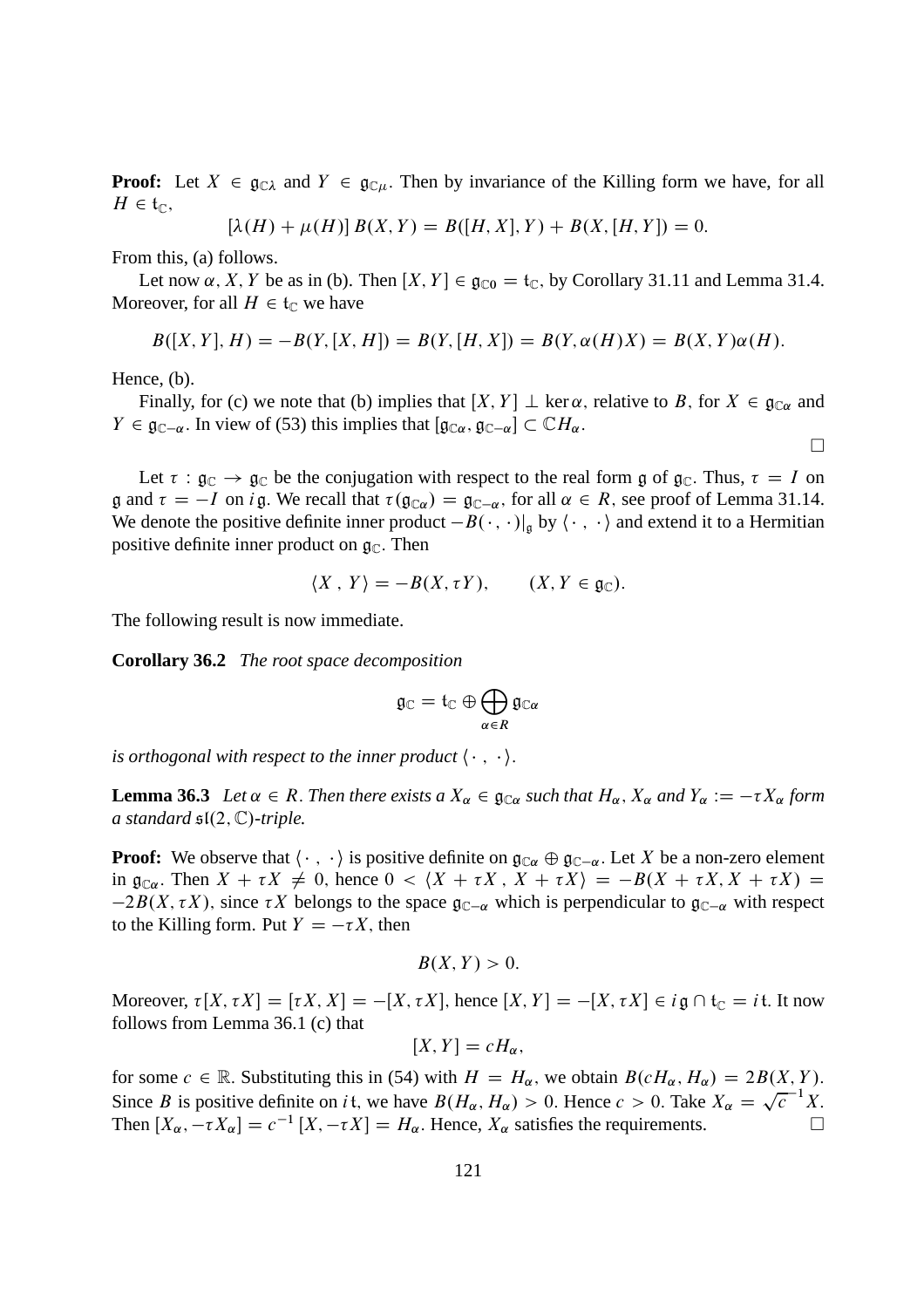**Example 36.4** Let  $g = \mathfrak{su}(2)$ . Then  $g_{\mathbb{C}} = \mathfrak{sl}(2, \mathbb{C})$  and the conjugation  $\tau$  is given by  $\tau A =$  $-A^*$ , where the star indicates that the Hermitian adjoint is taken. Let  $H, X, Y$  be the usual standard triple in  $\mathfrak{sl}(2,\mathbb{C})$ . Thus, H is diagonal with entries  $+1, -1$  and X is upper triangular with 1 in the upper right corner,  $Y$  is lower triangular with 1 in the lower left corner. Then  $t = i \mathbb{R}H$  is a maximal torus in g. Moreover,  $R = \{\alpha, -\alpha\}$ , where  $\alpha \in i\mathfrak{t}^*$  is determined by  $\alpha(H) = 2$ . Finally,  $\tau X = -Y$ , and we see that the above lemma with  $X_\alpha = X$  gives us the usual standard triple.

If I is a Lie subalgebra of g, then via the adjoint representation,  $g_{\mathbb{C}}$  may be viewed as a l-module.

**Lemma 36.5** *Let l be a Lie subalgebra of*  $\mathfrak{g}$  *and let*  $V \subset \mathfrak{g}_\mathbb{C}$  *be a* ad(*l*)*-invariant subspace. Then* V *decomposes as a direct sum of irreducible* l*-modules.*

**Proof:** We observe that, for every  $X \in I$ , the endomorphism ad(X) of  $\mathfrak{g}_{\mathbb{C}}$  is anti-symmetric with respect to  $\langle \cdot, \cdot \rangle$ . Indeed, this follows from invariance of the Killing form. Thus, if  $W \subset V$  is a ad(l)-invariant subspace, then so is  $W^{\perp} \cap V$ . The lemma follows by repeated application of this observation.  $\Box$ observation.

**Proposition 36.6** *Let*  $\alpha \in R$ . *Then* dim<sub>C</sub>  $\mathfrak{g}_{C\alpha} = 1$ . *Moreover,*  $R \cap \mathbb{R}\alpha = \{-\alpha, \alpha\}$ . *The algebra* 

$$
\mathfrak{s}_{\alpha}:=\mathfrak{g}_{\mathbb{C}-\alpha}\oplus \mathbb{C}H_{\alpha}\oplus \mathfrak{g}_{\mathbb{C}\alpha}
$$

*is isomorphic with*  $\mathfrak{sl}(2,\mathbb{C})$ . Its intersection with g is isomorphic with  $\mathfrak{su}(2)$ . *Finally*,  $\mathfrak{t}_{\alpha} := i \mathbb{R} H_{\alpha}$ *is a maximal torus in*  $\mathfrak{s}_\alpha \cap \mathfrak{g}$  *and the associated root system is equal to*  $\{\alpha|_{\mathfrak{t}_\alpha}, -\alpha|_{\mathfrak{t}_\alpha}\}$ .

**Proof:** We fix  $X_\alpha \in \mathfrak{g}_{\mathbb{C}\alpha}$  as in Lemma 36.3 and put  $\mathfrak{s} = \mathbb{C}H_\alpha \oplus \mathbb{C}X_\alpha \oplus \mathbb{C}Y_\alpha$ . Then  $\mathfrak{s}$  is isomorphic with  $\mathfrak{sl}(2,\mathbb{C})$ . Moreover,  $\mathfrak s$  is invariant under  $\tau$  and  $\mathfrak g \cap \mathfrak s = \ker(\tau - I) \cap \mathfrak s =$  $i\mathbb{R}H_{\alpha} + \mathbb{R}(X_{\alpha} - Y_{\alpha}) + i\mathbb{R}(X_{\alpha} + Y_{\alpha}) \simeq \mathfrak{su}(2)$ . The two last assertions of the proposition hold with  $\mathfrak s$  in place of  $\mathfrak s_\alpha$ .

We consider the subspace

$$
V=V(\alpha):=\sum_{\beta\in R\cap\mathbb{R}\alpha}\mathfrak{g}_{\mathbb{C}\beta}\oplus\mathbb{C}H_{\alpha}.
$$

and leave it to the reader to verify that  $V$  is invariant under the adjoint action of  $\mathfrak{s}$ . It follows that  $V$  splits as a direct sum of irreducible  $\mathfrak s$ -modules. The decomposition of each irreducible s-submodule in  $\mathbb{C}H_\alpha$ -weight spaces is compatible with the given weight space decomposition of V. All weights of the irreducible representations of  $\mathfrak s$  belong to  $\frac{1}{2}\mathbb{Z}\alpha_0$ , with  $\alpha_0 = \alpha|_{\mathbb{C}H_\alpha}$ . Thus, if  $\beta \in R \cap \mathbb{R}\alpha$ , then  $\beta|_{\mathbb{C}H_\alpha} \in \frac{1}{2}$  $\frac{1}{2}\alpha_0$ , from which we conclude that  $\beta \in R \cap \frac{1}{2}$  $\frac{1}{2}\mathbb{Z}\alpha$ . It follows that  $R \cap \mathbb{R} \alpha = R \cap \frac{1}{2}$  $\frac{1}{2}\mathbb{Z}\alpha$ . Put

$$
V_{ev} = \sum_{\beta \in R \cap \mathbb{Z}\alpha} \mathfrak{g}_{\mathbb{C}\beta} \oplus \mathbb{C}H_{\alpha}.
$$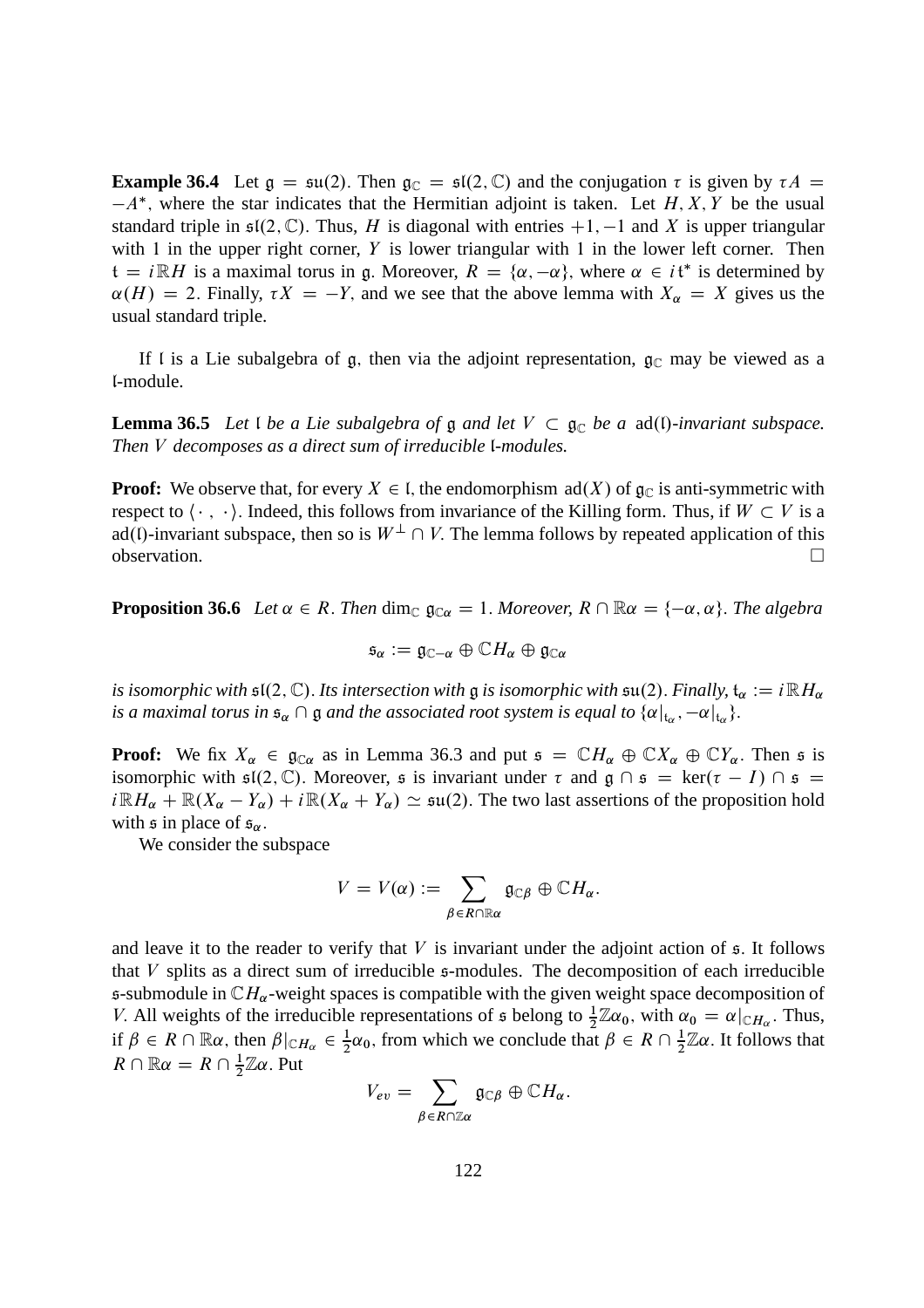and let  $V_{odd}$  be the sum of the remaining root spaces in V. Then both  $V_{ev}$  and  $V_{odd}$  are  $\mathfrak{s}_{\alpha}$ invariant. The first of these spaces splits as a direct sum of irreducible s-modules all of whose weights belong to  $\mathbb{Z}\alpha_0$ . By the classification of irreducible  $\mathfrak{sl}(2,\mathbb{C})$ -modules it follows that each of the irreducible summands has a zero weight space, which must be contained in  $\mathbb{C}H_{\alpha}$ . It follows that  $V_{ev}$  has only one irreducible summand, hence is irreducible. Since  $\epsilon \subset V_{ev}$  is an invariant subspace, it follows that  $\mathfrak{s} = V_{ev}$ . This implies that  $R \cap \mathbb{Z} \alpha = {\alpha, -\alpha}$  and  $\mathfrak{s} = \mathfrak{s}_{\alpha}$ .

It remains to be shown that  $V_{odd}$  is the zero space. Assume not. Then V has a  $\mathbb{C}H_{\alpha}$ weight of the form  $(2n + 1)/2\alpha_0$ , with  $n \in \mathbb{Z}$ . This weight occurs in an irreducible summand of the  $\mathfrak{s}_{\alpha}$ -module  $V_{odd}$ . From the classification of the irreducible  $\mathfrak{sl}(2,\mathbb{C})$ -modules, we see that 1  $\frac{1}{2}\alpha_0$  then also occurs as a weight in the irreducible summand, hence in V. Put  $\alpha' = \frac{1}{2}\alpha$ . Then it follows that  $\mathfrak{g}_{\mathbb{C}\alpha'} \neq 0$ , hence  $\alpha' \in R$ . Define  $\mathfrak{s}_{\alpha'}$  as above, with  $\alpha'$  in place of  $\alpha$ . Then  $V(\alpha) = V(\alpha') = V(\alpha')_{even}$ . By the first part of the proof, applied with  $\alpha'$  in place of  $\alpha$ , it follows that  $V(\alpha) = V(\alpha')_{ev} = \mathfrak{s}_{\alpha'}$ . This contradicts the fact that  $\mathfrak{g}_{\mathbb{C}\alpha} \subset V(\alpha)$ .

We conclude that  $V_{odd} = 0$ . Hence,  $V = V_{ev} = \mathfrak{s}_{\alpha} = \mathfrak{s}$  and all assertions follow.

Let  $\alpha \in R$ . Then by  $s_{\alpha}$  we denote the B-orthogonal reflection in the hyperplane ker  $\alpha$  in *i*t. Thus,  $s_{\alpha}(H_{\alpha}) = -H_{\alpha}$  and  $s_{\alpha} = I$  on ker  $\alpha$ , from which one readily deduces that

$$
s_{\alpha}(H) = H - \alpha(H)H_{\alpha} \qquad (H \in it).
$$

The complex linear extension of  $s_{\alpha}$  to  $t_{\alpha}$ , also denoted  $s_{\alpha}$ , is given by the same formula, for  $H \in \mathfrak{t}_{\mathbb{C}}$ .

If  $V$  is a finite dimensional real linear space, equipped with a positive definite inner product  $\langle \cdot, \cdot \rangle$ , then the map  $v \mapsto \langle v, \cdot \rangle$  defines a linear isomorphism  $j : V \to V^*$ . We equip  $V^*$ with the so called dual inner product. This is defined to be the unique inner product that makes *j* orthogonal. Thus, if  $\lambda, \mu \in V^*$  then

$$
\langle \lambda, \mu \rangle = \langle j^{-1} \lambda, j^{-1} \mu \rangle = \lambda (j^{-1} \mu) = \mu (j^{-1} \lambda).
$$

If  $A: V \to V$  is orthogonal, then so is  $j \circ A \circ j^{-1} : V^* \to V^*$ . Using the definitions one readily verifies that  $j \circ A \circ j^{-1} = A^{-1*}$ . In this case we agree to write A for the orthogonal map  $A^{-1*}: V^* \to V^*$ . Thus, for  $\eta \in V^*$  we write  $A\eta = \eta \circ A^{-1}$ .

Following the above convention for  $V = i$ t equipped with the positive definite inner product B, we obtain an orthogonal map  $s_\alpha : i\mathfrak{t}^* \to i\mathfrak{t}^*$  defined by  $s_\alpha \lambda = \lambda \circ s_\alpha^{-1} = \lambda \circ s_\alpha$ , for  $\lambda \in$  $i \mathfrak{t}^*$ . Let  $H \in i \mathfrak{t}$ ; then it follows by application of the above formula for the reflection  $s_\alpha$  that  $s_{\alpha}(\lambda)(H) = \lambda(H - \alpha(H)H_{\alpha}) = \lambda(H) - \lambda(H_{\alpha})\alpha(H)$ . From this we see that

$$
s_{\alpha}\lambda = \lambda - \lambda(H_{\alpha})\alpha, \qquad (\lambda \in i\mathfrak{t}^*).
$$

Thus,  $s_\alpha$  maps  $\alpha$  to  $-\alpha$  and is the identity on the hyperplane  $H_\alpha^0 := \{\lambda \mid \lambda(H_\alpha) = 0\}$ . Since  $s_\alpha$ is orthogonal it follows that  $H_{\alpha}^0 = \alpha^{\perp}$  and that  $s_{\alpha}$  is the orthogonal reflection in the hyperplane  $\alpha^{\perp}$ . The reflection  $s_{\alpha} \in \text{End}(i\mathfrak{t}^*)$  is therefore also given by the formula

$$
s_{\alpha}\lambda = \lambda - 2\frac{\langle \lambda, \alpha \rangle}{\langle \alpha, \alpha \rangle} \alpha, \qquad (\lambda \in i\mathfrak{t}^*).
$$

Comparing this formula with the previous one we see that  $j(H_\alpha) = 2\alpha/\langle \alpha, \alpha \rangle$ .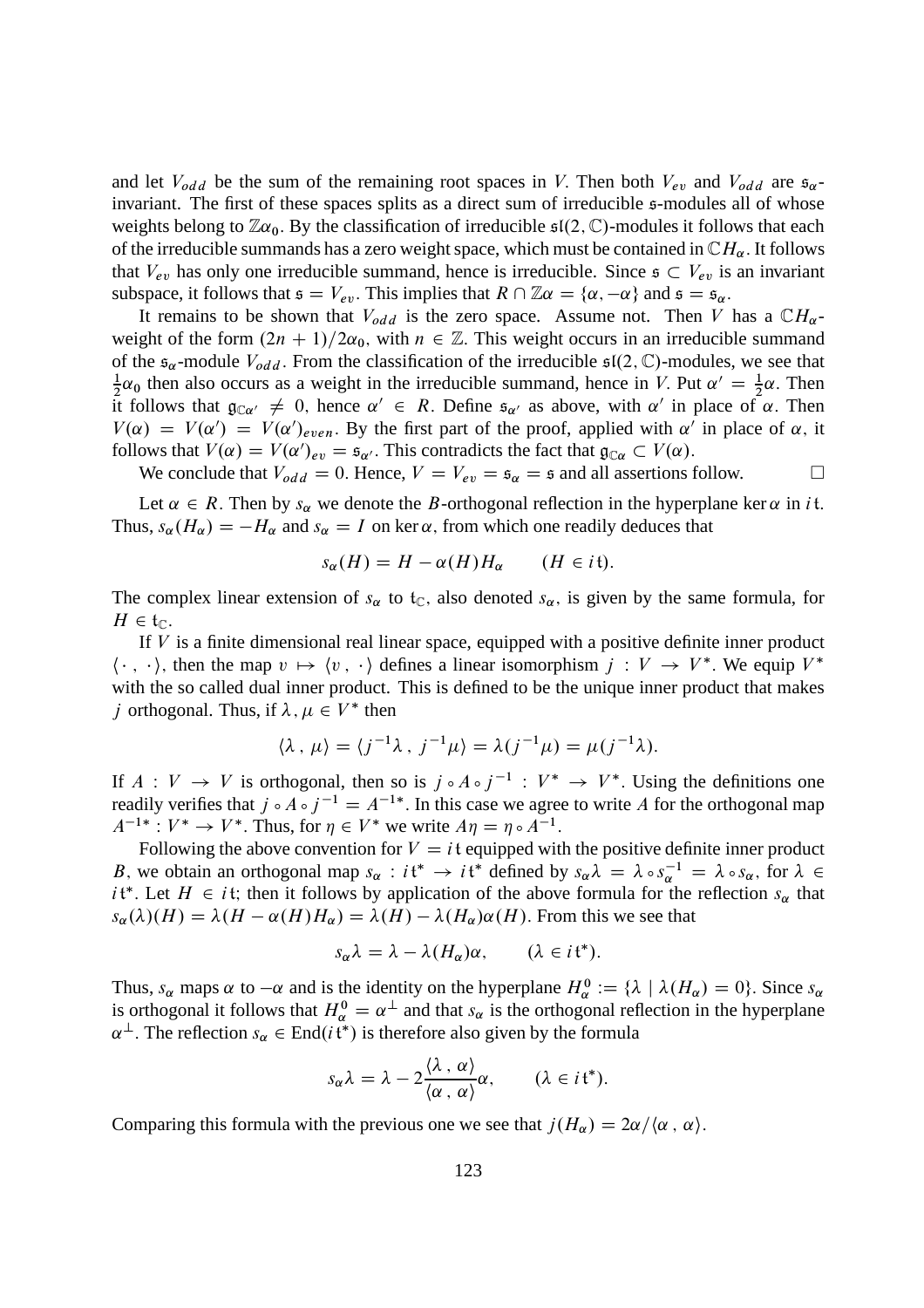**Lemma 36.7** *Let*  $\alpha \in R$ . *There exists an automorphism*  $\varphi$  *of*  $\mathfrak{g}_{\mathbb{C}}$ *, which leaves*  $\mathfrak{t}_{\mathbb{C}}$  *invariant* and has restriction  $s_{\alpha}$  to this space. The induced endomorphism  $s_{\alpha}$  of  $\mathfrak{t}_{\mathbb{C}}^*$  leaves R invariant. *Moreover, if*  $\alpha \in R$  *then*  $\beta - s_{\alpha}(\beta) \in \mathbb{Z}\alpha$ .

**Proof:** We fix  $X_\alpha$ ,  $Y_\alpha \in \mathfrak{s}_\alpha$  such that  $H_\alpha$ ,  $X_\alpha$ ,  $Y_\alpha$  is a standard triple. Moreover, we put

$$
U_{\alpha} = \frac{\pi}{2}(X_{\alpha} - Y_{\alpha})
$$

and  $\varphi := e^{adU_{\alpha}}$ . Then  $\varphi$  is an automorphism of  $\mathfrak{g}_{\mathbb{C}}$ . Since  $adU_{\alpha}$  annihilates every element of the subset ker  $\alpha$  it follows that  $\varphi = I$  on ker  $\alpha$ . On the other hand, we claim that  $\varphi(H_{\alpha}) = -H_{\alpha}$ .

To establish the claim, we observe that the identity is entirely formulated in terms of the structure of the Lie algebra  $\mathfrak{s}_{\alpha}$ . By isomorphism it suffices to show the similar identity in case  $H_{\alpha}$ ,  $X_{\alpha}$ ,  $Y_{\alpha}$  is the usual standard triple in  $\mathfrak{sl}(2,\mathbb{C})$ . The advantage in that situation is that we can use computations in the group  $SL(2, \mathbb{C})$ . In fact, we have

$$
U_{\alpha} = \frac{\pi}{2} \left( \begin{array}{cc} 0 & 1 \\ -1 & 0 \end{array} \right),
$$

hence

$$
\exp U_{\alpha} = \begin{pmatrix} \cos \frac{\pi}{2} & \sin \frac{\pi}{2} \\ -\sin \frac{\pi}{2} & \cos \frac{\pi}{2} \end{pmatrix} = \begin{pmatrix} 0 & 1 \\ -1 & 0 \end{pmatrix},
$$

from which we see that  $e^{adU_{\alpha}}H_{\alpha} = \text{Ad}(\exp(U_{\alpha}))H_{\alpha} = \exp(U_{\alpha})H_{\alpha} \exp(U_{\alpha})^{-1} = -H_{\alpha}$ . This establishes the claim.

We conclude that  $\varphi \in Aut(g_{\mathbb{C}}), \varphi(\mathfrak{t}_{\mathbb{C}}) = \mathfrak{t}_{\mathbb{C}}$  and  $\varphi|_{\mathfrak{t}_{\mathbb{C}}} = s_{\alpha}$ . It follows from Lemma 32.3 that the induced map  $s_{\alpha} \in GL(t_{\mathbb{C}}^{*})$  maps R to itself.

Finally, let  $\beta \in R$ . Then

$$
V = \sum_{k \in \mathbb{Z}} \mathfrak{g}_{\mathbb{C}(\beta + k\alpha)}
$$

is readily seen to be an  $\text{ad}(\mathfrak{s}_{\alpha})$ -invariant subspace. Since  $U_{\alpha} \in \mathfrak{s}_{\alpha}$  it follows that V is  $\text{ad}(U_{\alpha})$ invariant, and since V is closed, it follows that  $\varphi$  leaves V invariant. Therefore,

$$
\mathfrak{g}_{\mathbb{C}s_{\alpha}(\beta)}=\mathfrak{g}_{\mathbb{C}\varphi(\beta)}=\varphi(\mathfrak{g}_{\mathbb{C}\beta})\subset V
$$

and we conclude that  $s_{\alpha}(\beta) \in \beta + \mathbb{Z}\alpha$ .

**Definition 36.8** The subgroup  $W = W(\mathfrak{g}, \mathfrak{t})$  of  $GL(i\mathfrak{t}^*)$  generated by the reflections  $s_{\alpha}$ , for  $\alpha \in R$ , is called the *Weyl group* of  $(a, t)$ .

#### **Lemma 36.9** *The Weyl group* W *is finite.*

**Proof:** By Lemma 36.7, each reflection  $s_{\alpha}$  leaves R invariant. Hence  $w(R) \subset R$  for each  $w \in W$ . Since w is injective and R finite, it follows that  $w\vert_R$  belongs to the group Sym $(R)$  of bijections from R onto itself. Clearly the restriction map  $r : w \mapsto w|_R$ ,  $W \to \text{Sym}(R)$ , is a group homomorphism. Moreover, since R spans  $t^*$ , by Lemma 31.9, it follows that ker r is trivial. Hence  $\#W \leq \#Sym(R) < \infty$ .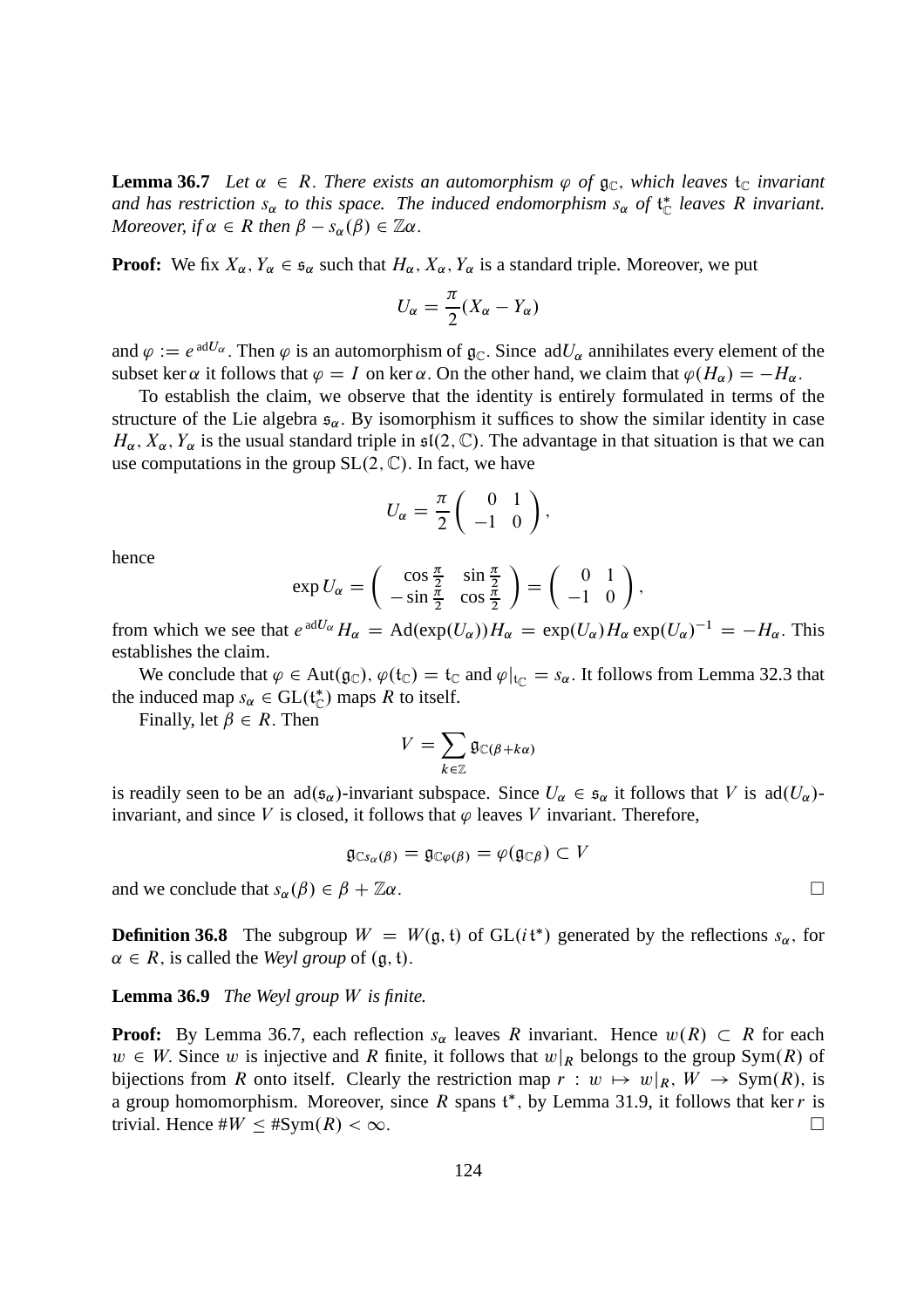Let E be a finite dimensional linear space. If  $\alpha \in E \setminus \{0\}$  then by a *reflection* in  $\alpha$  we mean a linear map  $s : E \to E$  with  $s(\alpha) = -\alpha$  and

$$
E=\mathbb{R}\alpha\oplus\ker(s-I).
$$

Note that any reflection satisfies  $s^2 = I$ . Hence  $s \in GL(E)$  and  $s^{-1} = s$ .

**Lemma 36.10** Let E be a finite dimensional real linear space, and  $R \subset E$  a finite subset that *spans* E. Then for every  $\alpha \in R$  *there is at most one reflection* s *in*  $\alpha$  *such that*  $s(R) = R$ .

**Proof:** Let K be the group of  $A \in GL(E)$  with  $A(R) = R$ . The restriction map  $r : A \mapsto A|_{R}$  is a group homomorphism from K to the group of bijections of R. Moreover,  $r$  has trivial kernel, since R spans E. It follows that K is a finite group. Hence, there exists an inner product on  $E$ for which K acts by orthogonal transformations (use averaging). If s is any reflection in a nonzero element  $\alpha$  of E which preserves R, then it must be an orthogonal transformation, hence the orthogonal reflection in the hyperplane  $\alpha^{\perp}$ . In particular, there exists at most one such reflection.  $\Box$ 

**Definition 36.11** A (general) *root system* is a pair  $(E, R)$  consisting of a finite dimensional real linear space E and a finite subset  $R \subset E \setminus \{0\}$  such that the following conditions are fulfilled.

- (a)  $R$  spans  $E$ .
- (b) If  $\alpha \in R$ , then  $R \cap \mathbb{R}\alpha = \{-\alpha, \alpha\}.$
- (c) If  $\alpha \in R$  then there exists a (necessarily unique) reflection  $s_{\alpha}$  in  $\alpha$  that maps R to itself.
- (d) If  $\alpha, \beta \in R$  then  $s_{\alpha}(\beta) \in \beta + \mathbb{Z}\alpha$ .

According to the results of this section, the pair consisting of  $E = i\mathfrak{t}^*$  and  $R = R(\mathfrak{g}, \mathfrak{t})$  is a root system in the sense of the above definition.

For a general root system, the subgroup W of  $GL(E)$ , generated by the reflections  $s_{\alpha}$ , for  $\alpha \in R$ , is called the *Weyl group* of the root system  $(E, R)$ . By the same proof as that of Lemma 36.9, it follows that  $W$  is finite. By averaging we see that  $E$  may be equipped with a positive definite inner product  $\langle \cdot, \cdot \rangle$  that is W-invariant. It follows that each reflection  $s_\alpha$ , for  $\alpha \in R$  is orthogonal relative to  $\langle \cdot, \cdot \rangle$ . Hence, it is given by the formula

$$
s_{\alpha}(\lambda) = \lambda - 2 \frac{\langle \lambda, \alpha \rangle}{\langle \alpha, \alpha \rangle} \alpha, \qquad (\lambda \in E). \tag{55}
$$

In terms of the inner product the condition (d) in the definition of root system may therefore be rephrased as

$$
2\frac{\langle \beta, \alpha \rangle}{\langle \alpha, \alpha \rangle} \in \mathbb{Z} \qquad (\alpha, \beta \in R).
$$

Two root systems  $(E, R)$  and  $(E', R')$  are called *isomorphic* if there exists a linear isomorphism  $T : E \to E'$  with  $T(R) = R'$ . If g is a compact semisimple Lie algebra, then it follows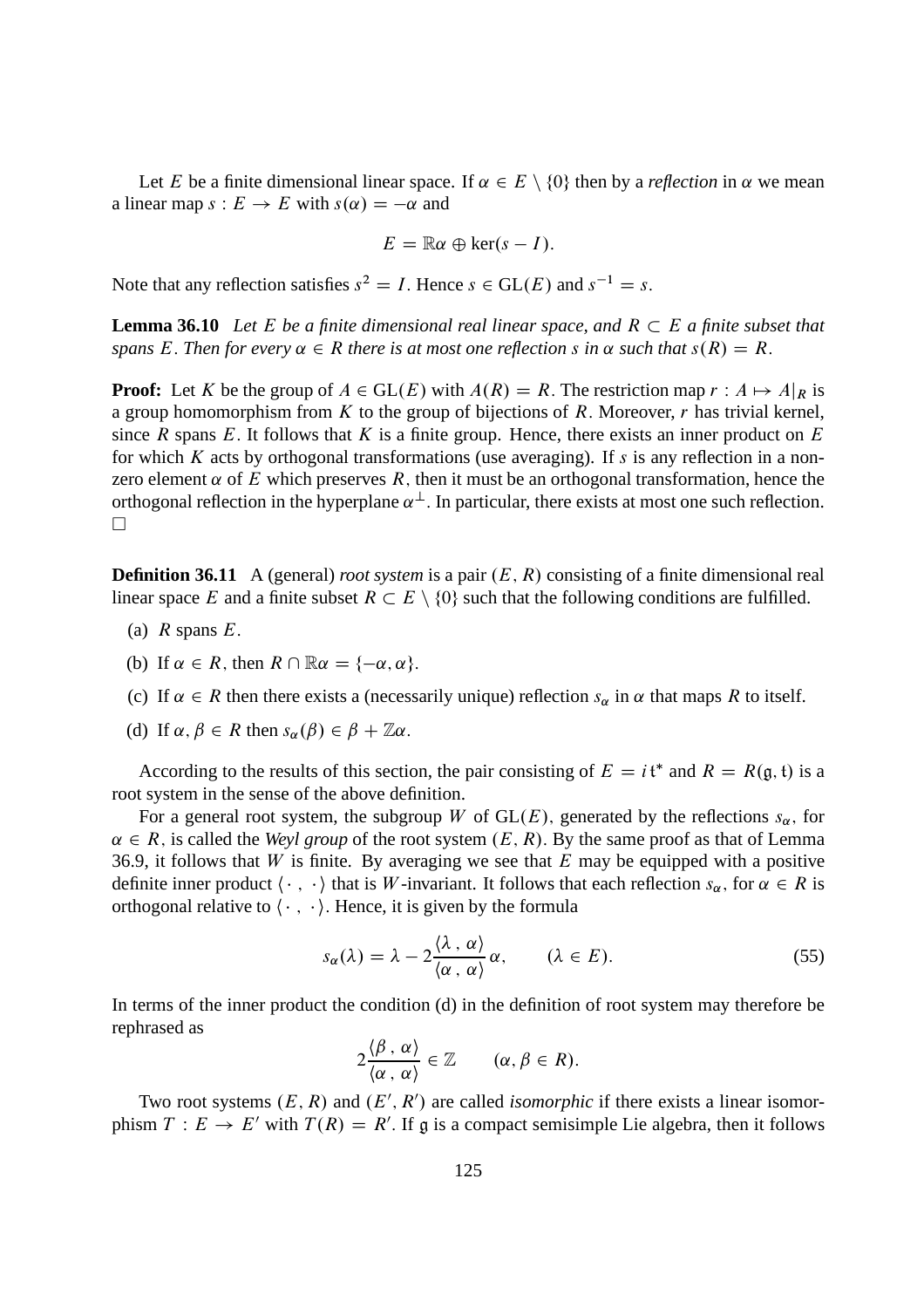from Lemmas 32.2 and 32.3 that the isomorphism class of the root system  $R(g, t)$  is independent of the choice of the maximal torus t:

We now have the following result, which we state without proof. It reduces the classification of all compact semisimple Lie algebras to the classification of all root systems.

**Theorem 36.12** *The map*  $\mathfrak{g} \to R(\mathfrak{g}_{\mathbb{C}}, \mathfrak{t}_{\mathbb{C}})$  *induces a map from* (*a*) *the isomorphism classes of real Lie algebras with negative definite Killing form to (b) the isomorphism classes of root systems. This map is a bijection.*

## **37 Weyl's formulas**

We retain the notation of the previous section. In this section we will describe the classification of of all irreducible representations of the compact semisimple Lie algebra g: Moreover, in terms of this classification we will state the beautiful character and dimension formulas due to Hermann Weyl.

The *weight lattice*  $\Lambda = \Lambda(\mathfrak{g}, \mathfrak{t})$  of the pair  $(\mathfrak{g}, \mathfrak{t})$  is defined as the set

$$
\Lambda = \{ \lambda \in it^* \mid \forall \alpha \in R : s_\alpha \lambda \in \lambda + \mathbb{Z}\alpha \}.
$$

Equip *i*t\* with any *W*-invariant positive definite inner product  $\langle \cdot, \cdot \rangle$ . Then from (55) we see that, alternatively,  $\Lambda(\mathfrak{g}, \mathfrak{t})$  may be defined as the set of elements  $\lambda \in i\mathfrak{t}^*$  such that

$$
2\frac{\langle \lambda, \alpha \rangle}{\langle \alpha, \alpha \rangle} \in \mathbb{Z} \quad \text{for all} \quad \alpha \in R.
$$

It follows from the definition of root system that the  $\mathbb{Z}$ -lattice spanned by R is contained in  $\Lambda$ .

The collection of *dominant weights* (relative to  $R^+$ ) is defined by

$$
\Lambda^+ = \{ \lambda \in i\mathfrak{t}^* \mid \forall \alpha \in R^+ : s_\alpha \lambda \in \lambda + \mathbb{N}(-\alpha) \}.
$$

Thus,  $\Lambda^+$  consists of the collection of weights in  $\Lambda$  that are contained in the convex cone

$$
C^+ = \{ \lambda \in it^* \mid \langle \lambda, \alpha \rangle \ge 0 \quad \text{for all} \quad \alpha \in R^+ \}.
$$

The following results amount to the classification of all irreducible representations of g.

**Theorem 37.1** *For every*  $\lambda \in \Lambda^+$  *there exists a unique (up to equivalence) irreducible representation*  $\pi_{\lambda}$  *of*  $\mathfrak g$  *with highest weight*  $\lambda$ .

From this result combined with Theorem 31.23 we obtain the following.

**Corollary 37.2** *The map*  $\lambda \mapsto \pi_{\lambda}$  *induces a bijection from*  $\Lambda^+$  *onto the collection of equivalence classes of irreducible representations of* g: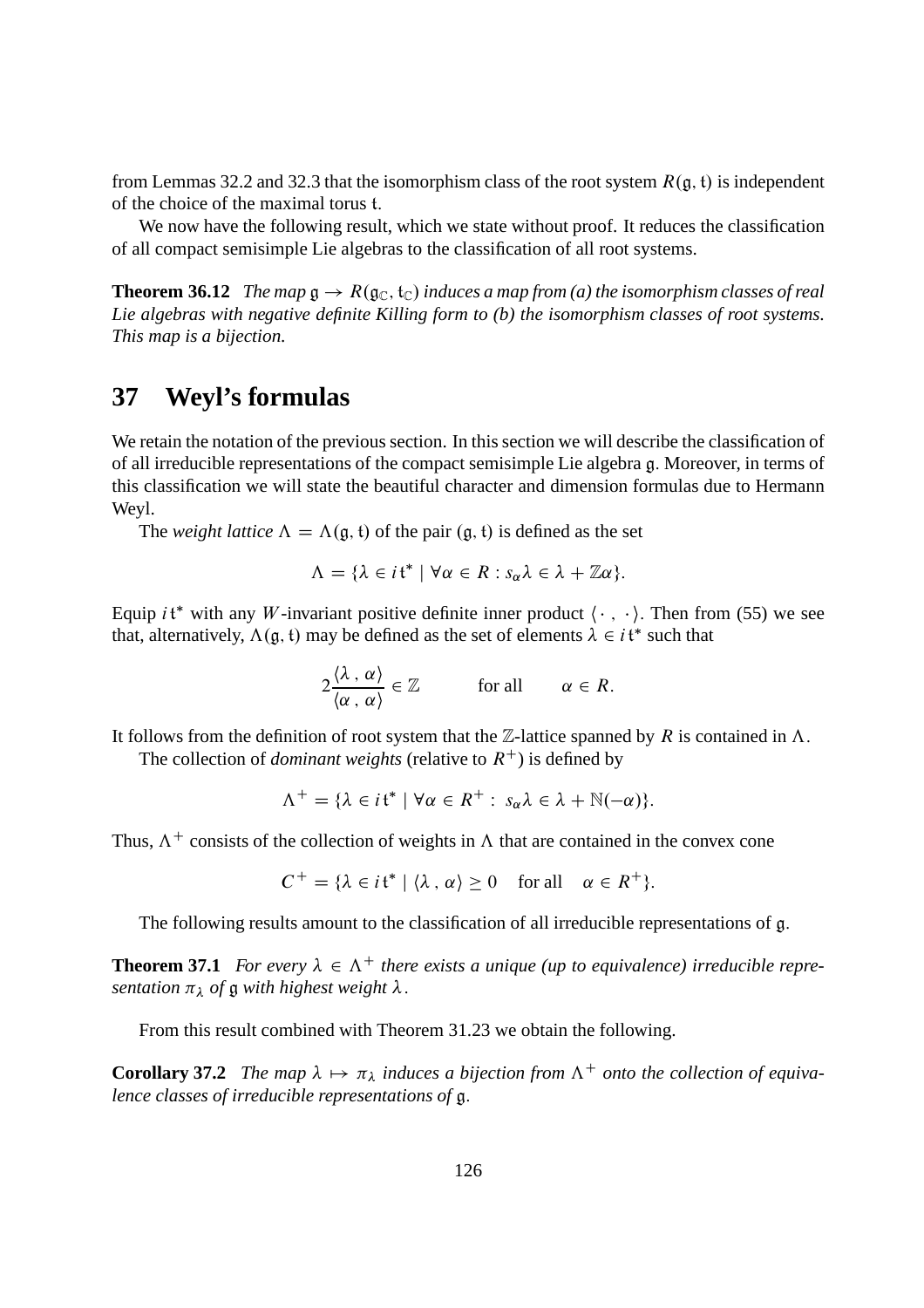Let now G be a compact connected Lie group with algebra g. Let  $\pi$  be a finite dimensional irreducible representation of G: Then the associated representation of the Lie algebra is equivalent to  $\pi_{\lambda}$  for a unique  $\lambda \in \Lambda^{+}$ . It turns out that in terms of this parametrization, there exist beautiful formulas for the character and dimension of  $\pi$ . The character  $\chi_{\pi}$  of  $\pi$  is conjugation invariant. In view of the following result, which we state without proof, it is completely determined by its restriction to  $T := \exp(t)$ .

**Proposition 37.3** *The group*  $T = \exp(t)$  *is a compact torus in* G. Moreover, each element of G *is conjugate to an element of* T:

If  $w \in W$  we write  $\epsilon(w) = \det(w)$  for the determinant of w; since w is orthogonal with respect to a suitable inner product, we have  $\epsilon(w) = \pm 1$ . We define the element  $\delta \in i \mathfrak{t}^*$  by

$$
\delta = \frac{1}{2} \sum_{\alpha \in R^+} \alpha.
$$

**Theorem 37.4** *(Weyl's formulas). Let*  $\pi$  *be an irreducible representation of*  $G$  *of highest weight*  $\lambda$ . *Then the character*  $\chi_{\pi}$  *is given by* 

$$
\chi_{\pi}(\exp X) = \frac{\sum_{w \in W} \epsilon(w) e^{w(\lambda + \delta)(X)}}{\sum_{w \in W} \epsilon(w) e^{w\delta(X)}},
$$

*for all*  $X \in \mathfrak{t}$  *for which the denominator is non-zero; these* X *form an open dense subset (Weyl's character formula). Moreover, the dimension of*  $\pi$  *is given by* 

$$
\dim \pi = \prod_{\alpha \in R^+} \frac{\langle \lambda + \delta, \alpha \rangle}{\langle \delta, \alpha \rangle}
$$

*(Weyl's dimension formula).*

**Example 37.5** We consider the example of  $g = \mathfrak{su}(2)$ , with the associated standard triple H, X, Y in  $\mathfrak{g}_{\mathbb{C}} = \mathfrak{sl}(2,\mathbb{C})$ . We recall that  $\mathfrak{t} = i \mathbb{R}H$  is a maximal torus in g. Moreover,  $R =$  $\{-\alpha, \alpha\}$ , where  $\alpha \in i\mathfrak{t}^*$  is determined by  $\alpha(H) = 2$ . Also,  $R^+ = {\alpha}$  is a choice of positive roots. The associated Weyl group consists of two elements, 1 and  $s_{\alpha}$ . Moreover,  $\delta = \frac{1}{2}\alpha$ . Hence,

$$
\Lambda^+ = \{ n\delta \mid n \in \mathbb{N} \}.
$$

The representation with highest weight n $\delta$  was earlier denoted by  $\pi_n$ . We note that  $(n\delta + \delta)(H) =$  $n + 1$  and  $[s_\alpha(n\delta + \delta)](H) = -(n + 1)$ . According to the above formula the character of  $\pi_n$  is therefore given by the formula

$$
\pi_n(\exp itH) = \frac{e^{i(n+1)t} - e^{-i(n+1)t}}{e^{it} - e^{-it}}
$$

which is consistent with what we computed earlier. The dimension of  $\pi_n$  is given by

$$
\dim(\pi_n) = \frac{\langle n\delta + \delta \,, \,\alpha \rangle}{\langle \delta \,, \,\alpha \rangle} = n + 1,
$$

consistent with what we discussed before.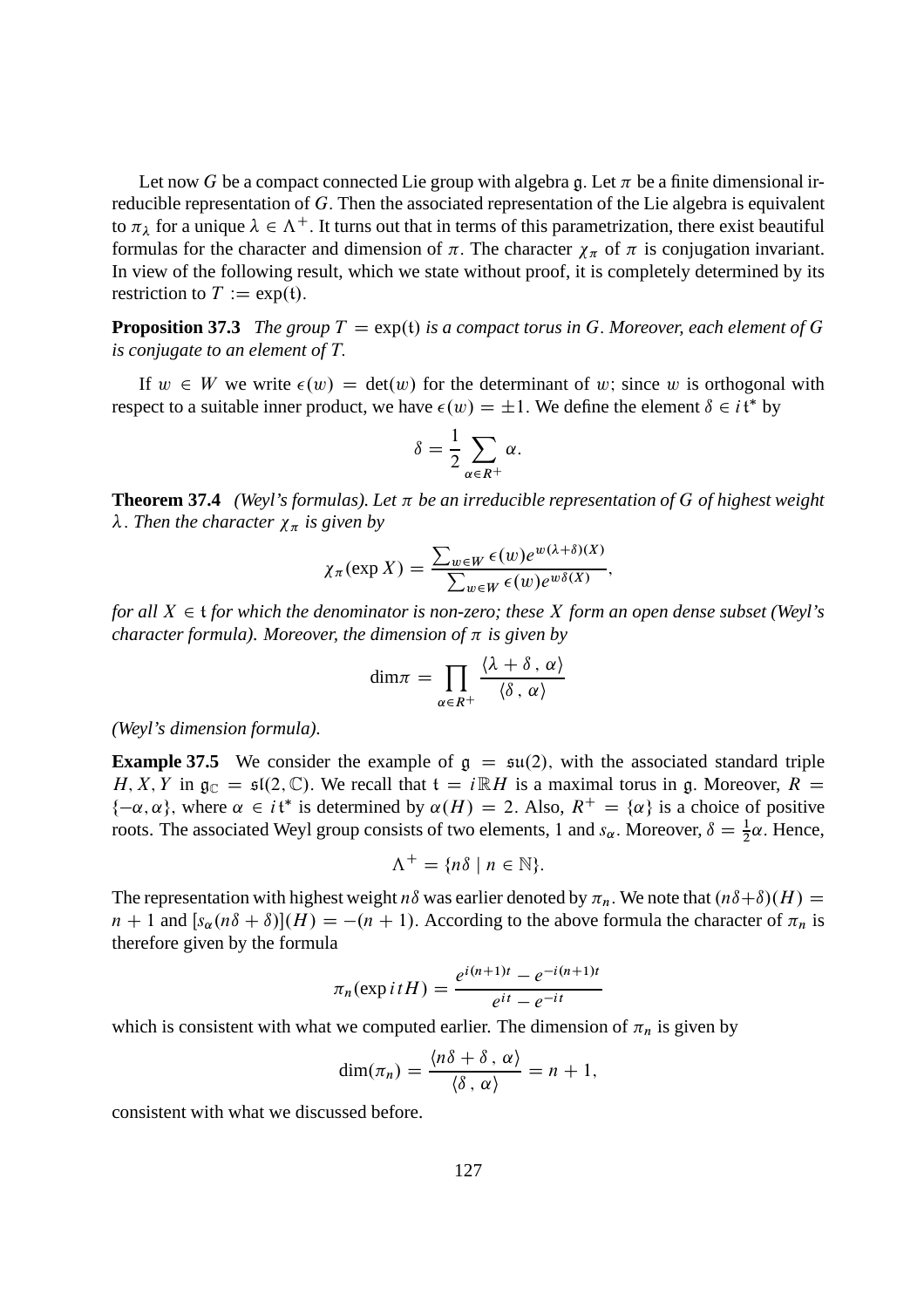### **38 The classification of root systems**

### **38.1 Cartan integers**

In this section we shall study some aspects of the theory of root systems. In particular we shall describe the first step towards their classification. The starting point of the theory is the definition of a root system as given in Definition 36.11. In the rest of this section we assume that  $(E, R)$  is such a root system. The dimension of E is called the *rank* of the root system.

By the process of averaging over the Weyl group  $W$  of the given root system, we select a W-invariant positive definite inner product  $\langle \cdot, \cdot \rangle$  om E. Then, for every  $\alpha \in R$  the reflection  $s_{\alpha}$  is given by the following formula, for  $\lambda \in E$ ,

$$
s_{\alpha}(\lambda)=\lambda-2\frac{\langle\lambda,\alpha\rangle}{\langle\alpha,\alpha\rangle}\alpha.
$$

For two roots  $\alpha, \beta \in R$  we define  $n_{\alpha\beta}$  to be the integer determined by

$$
s_{\alpha}(\beta) = \beta - n_{\alpha\beta}\alpha,\tag{56}
$$

see Definition 36.11 (d). These integers are called the *Cartan integers* for the root system. It follows from the above representation of the reflection in terms of the inner product that the Cartan integers are alternatively given by

$$
n_{\alpha\beta} = 2 \frac{\langle \beta, \alpha \rangle}{\langle \alpha, \alpha \rangle}.
$$
 (57)

**Lemma 38.1** Let  $\varphi$  be an isomorphism from  $(E, R)$  onto a second root system  $(E', R')$ . Then, *for all*  $\alpha, \beta \in R$ ,

- (a)  $\varphi \circ s_{\alpha} = s_{\varphi(\alpha)} \circ \varphi;$
- (b)  $n_{\varphi(\alpha)\varphi(\beta)} = n_{\alpha\beta}$ .

**Proof:** It is readily seen that  $s := \varphi \circ s_\alpha \circ \varphi^{-1} : E' \to E$  is a reflection in  $\varphi(\alpha)$ . Since  $s(R') =$  $\varphi s_{\alpha} \varphi^{-1}(\varphi R) = R'$ , (a) follows. Assertion (b) follows by application of (56).

We shall now discuss the possible values of the Cartan integers. If  $\alpha, \beta \in E \setminus \{0\}$ , then by the Cauchy-Schwarz inequality there is a unique  $\varphi_{\alpha\beta} \in [0, \pi]$  such that

$$
\langle \alpha \, , \, \beta \rangle = |\alpha| |\beta| \cos \varphi_{\alpha\beta}.
$$

The number  $\varphi_{\alpha\beta}$  is called the *angle* between  $\alpha$  and  $\beta$  (with respect to the given inner product).

Assume that  $\alpha, \beta \in R$  and  $\alpha \neq \pm \beta$ . Then

$$
2\frac{|\beta|}{|\alpha|}\cos\varphi_{\alpha\beta}=2\frac{\langle\beta,\,\alpha\rangle}{\langle\alpha,\,\alpha\rangle}=n_{\alpha\beta}\in\mathbb{Z}.
$$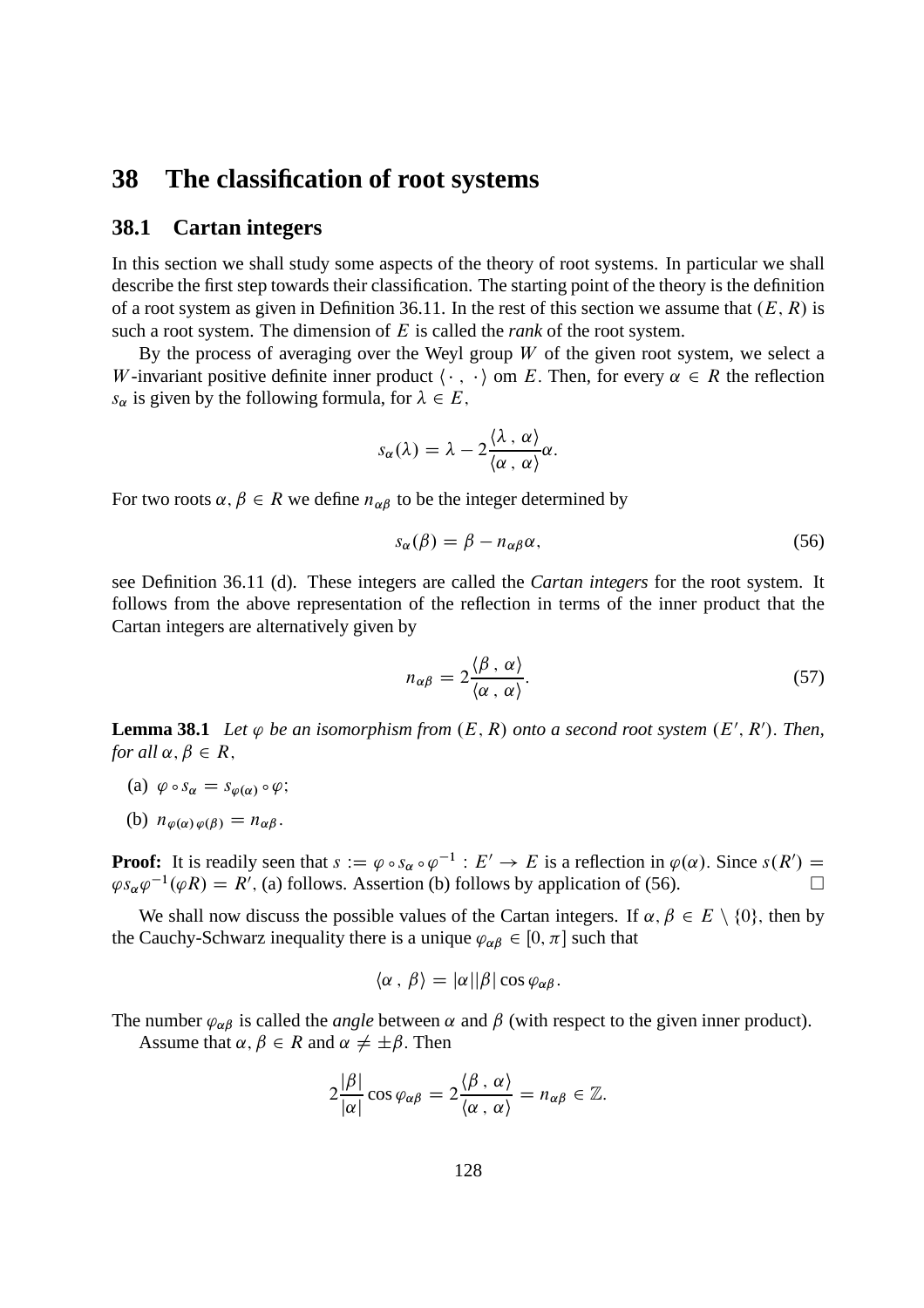It follows that

$$
n_{\alpha\beta}n_{\beta\alpha}=4\cos^2\varphi_{\alpha\beta}\in\mathbb{Z}.
$$

From this formula we see that the value of  $\varphi_{\alpha\beta}$  is independent of the particular choice of W invariant inner product on E. By Definition 36.11(b) the roots  $\alpha$ ,  $\beta$  are not proportional, hence  $|\cos \varphi_{\alpha\beta}|$  < 1. It follows that

$$
n_{\alpha\beta}n_{\beta\alpha}\in\{0,1,2,3\}.
$$

After renaming we may assume that  $|\alpha| \leq |\beta|$ . It then follows from (57) that  $|n_{\alpha\beta}| \geq |n_{\beta\alpha}|$ . By integrality of the Cartan integers we find that either  $\alpha \perp \beta$  or  $n_{\beta \alpha} = \pm 1$ . This leads to the following table of possibilities for  $n_{\alpha\beta}$  and  $\varphi_{\alpha\beta}$ .

**Lemma 38.2** *Let*  $\alpha, \beta \in R$  *be non-proportional roots with*  $|\alpha| < |\beta|$ *. Then the following table contains all possible combinations of values of*  $n_{\alpha\beta}$ ,  $n_{\beta\alpha}$  *and*  $\varphi_{\alpha\beta}$ . The question mark indicates *that the value involved is undetermined.*

| $n_{\alpha\beta}n_{\beta\alpha}$ | $n_{\alpha\beta}$ | $n_{\beta\alpha}$ | $\cos\varphi_{\alpha\beta}$ | $\varphi_{\alpha\beta}$ | $\frac{ \beta ^2}{ \alpha ^2}$<br>$=\frac{n_{\alpha\beta}}{n}$<br>$n_{\beta\alpha}$ |
|----------------------------------|-------------------|-------------------|-----------------------------|-------------------------|-------------------------------------------------------------------------------------|
| $\boldsymbol{0}$                 | 0                 | $\boldsymbol{0}$  | $\boldsymbol{0}$            | $\frac{\pi}{2}$         | $\overline{\cdot}$                                                                  |
| 1                                | 1                 | $\mathbf{1}$      | $\frac{1}{2}$               | $rac{\pi}{3}$           | 1                                                                                   |
| $\mathbf{1}$                     | $-1$              | $-1$              | $-\frac{1}{2}$              | $\frac{2\pi}{3}$        | 1                                                                                   |
| $\overline{2}$                   | $\overline{2}$    | $\mathbf{1}$      | $rac{1}{2}\sqrt{2}$         | $\frac{\pi}{4}$         | $\overline{2}$                                                                      |
| $\overline{2}$                   | $-2$              | $-1$              | $-\frac{1}{2}\sqrt{2}$      | $\frac{3\pi}{4}$        | $\overline{2}$                                                                      |
| 3                                | 3                 | $\mathbf{1}$      | $rac{1}{2}\sqrt{3}$         | $\frac{\pi}{6}$         | 3                                                                                   |
| 3                                | $-3$              | $-1$              | $-\frac{1}{2}\sqrt{3}$      | $rac{5\pi}{6}$          | 3                                                                                   |

**Example 38.3** Let  $E = \mathbb{R}^2$ , equipped with the standard inner product. Let  $\alpha$  be the first standard basis vector  $(1,0)$ , and  $\beta = \left(-\frac{1}{2}\right)$  $\frac{1}{2}, \frac{1}{2}$ 2  $\sqrt{3}$ ). Then  $|\beta| = |\alpha| = 1$  and  $\varphi_{\alpha\beta} = 2\pi/3$ . Moreover,  $\alpha + \beta = (\frac{1}{2})$  $\frac{1}{2}, \frac{1}{2}$ 2  $\sqrt{3}$ ) has angle  $\pi/3$  with both  $\alpha$  and  $\beta$ . It is easily verified that  $R =$  $\{\pm\alpha,\pm\beta,\pm(\alpha+\beta)\}\$ is a root system. Note that  $n_{\alpha\beta}=n_{\beta\alpha}=-1$ . This root system, called  $A_2$ , is depicted in the illustration following Lemma 38.16. Let  $r = s_{\alpha+\beta}s_{\alpha}$ . Then r is the rotation over angle  $2\pi/3$ . The reflection  $s = s_\alpha$  is the reflection in the line  $\alpha^{\perp} = \mathbb{R}(0, 1)$ . The Weyl group *W* equals  $\{1, r, r^{-1}, s, sr, sr^{-1}\}.$ 

The following lemma will be extremely useful in the further development of the theory.

**Lemma 38.4** *Let*  $\alpha$ ,  $\beta \in R$  *be non-proportional roots.* 

(a) *If*  $\langle \alpha, \beta \rangle > 0$  *then*  $\alpha - \beta \in R$ .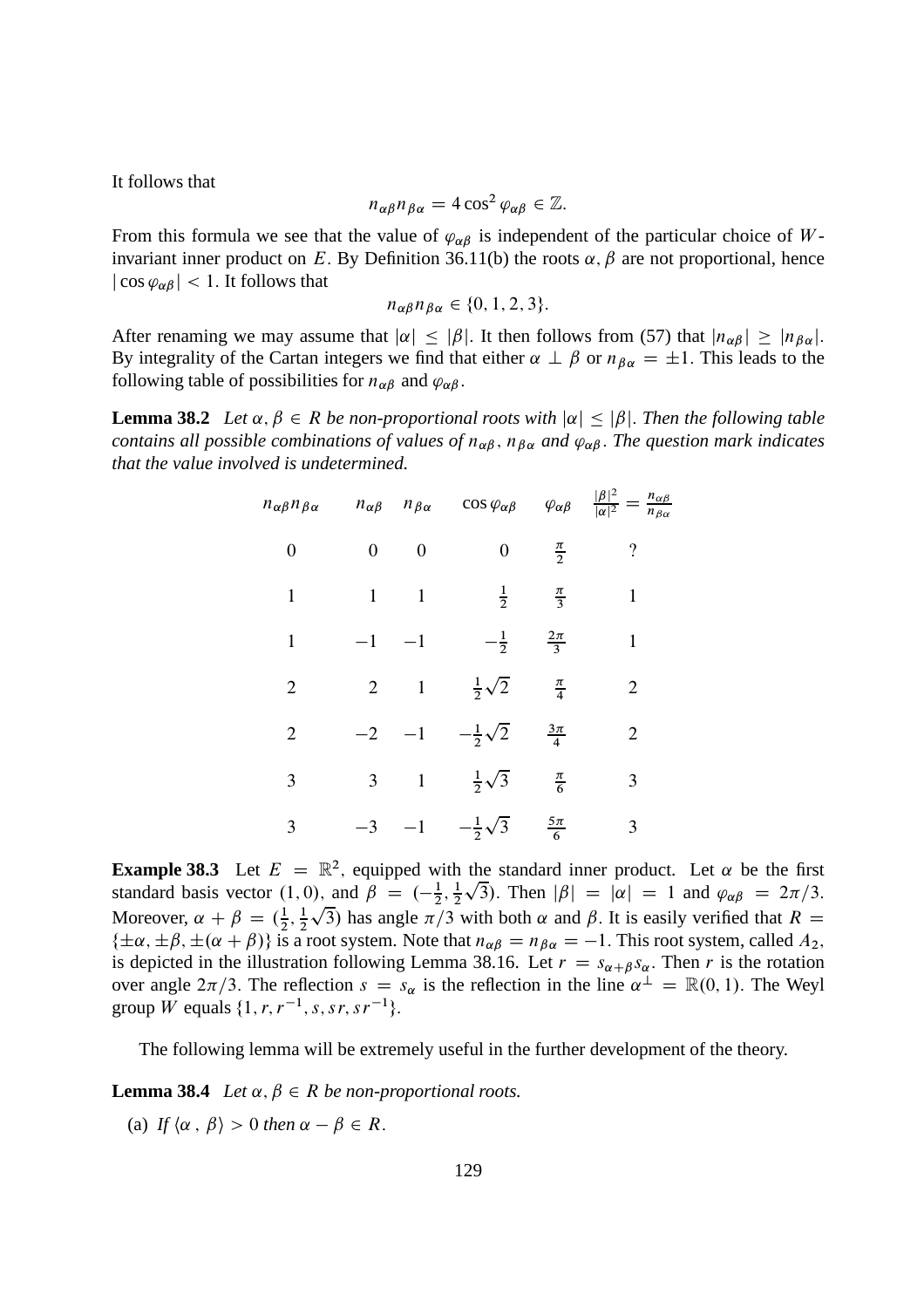(b) *If*  $\langle \alpha, \beta \rangle < 0$  *then*  $\alpha + \beta \in R$ .

**Proof:** It suffices to establish (a). Then (b) follows by replacing  $\beta$  with  $-\beta$ . Since  $\alpha - \beta \in R$  is equivalent to  $\beta - \alpha \in R$  we may as well assume that  $|\alpha| \leq |\beta|$ . Then it follows that  $0 < n_{\beta\alpha} \leq$  $n_{\alpha\beta}$ , hence  $n_{\beta\alpha} = 1$ . In view of (56) this implies that  $s_{\beta}(\alpha) = \alpha - \beta$ . Now use Definition 36.11 to conclude that  $\alpha - \beta \in R$ . to conclude that  $\alpha - \beta \in R$ .

Given non-proportional roots  $\alpha, \beta \in R$  we define the  $\alpha$ -string through  $\beta$  to be the set

$$
L_{\alpha}(\beta) := (\beta + \mathbb{Z}\alpha) \cap R.
$$

The following lemma expresses that root strings have no interruptions and have at most 4 elements.

**Lemma 38.5** *Let*  $\alpha, \beta \in R$  *be non-proportional.* 

- (a) *There exist unique*  $p, q \in \mathbb{Z}$  *with*  $p \leq q$  *such that*  $L_{\alpha}(\beta) = {\beta + k\alpha \mid p \leq k \leq q}$ .
- (b)  $p \le 0 \le q$  and  $p + q = -n_{\alpha\beta}$ .
- (c)  $#L_{\alpha}(\beta) < 4.$

**Proof:** We first establish (a). Write  $\lambda_j := \beta - j\alpha$ , for  $j \in \mathbb{Z}$ . Assume (a) does not hold. Then there exist integers  $k < l$  such that  $\lambda_k, \lambda_l \in R$  but  $\lambda_{k+1}, \lambda_{l-1} \notin R$ . It follows by application of Lemma 38.4 that

$$
\langle \lambda_k, \alpha \rangle \ge 0 \quad \text{and} \quad \langle \lambda_l, \alpha \rangle \le 0.
$$

On the other hand,

$$
\langle \lambda_k, \alpha \rangle = \langle \beta, \alpha \rangle + k |\alpha|^2 < \langle \beta, \alpha \rangle + l |\alpha|^2 = \langle \lambda_l, \alpha \rangle,
$$

contradiction. We conclude that (a) holds. Since  $\beta \in L_{\alpha}(\beta)$ , the first assertion of (b) follows. For the other assertion, we note that  $s_\alpha$  maps  $L_\alpha(\beta)$  bijectively onto itself. Hence  $s_\alpha(\beta + p\alpha) =$  $\beta + q\alpha$ , from which it follows that  $-n_{\alpha\beta}\alpha - p\alpha = q\alpha$ . This establishes (b).

For (c) we note that  $\gamma = \beta + p\alpha$  is a root. Clearly,  $L_{\alpha}(\beta) = L_{\alpha}(\gamma) = {\gamma + j\alpha \mid 0 \le \alpha}$  $j \le q - p$ , so that  $\#L_{\alpha}(\gamma) = q - p + 1$ . It now follows from (b) applied to the pair  $\alpha, \gamma$  that  $q - p = -n_{\alpha\gamma}$ , hence  $n_{\alpha\gamma} \le 0$  and  $q - p \in \{0, 1, 2, 3\}$ .  $q - p = -n_{\alpha\nu}$ , hence  $n_{\alpha\nu} \le 0$  and  $q - p \in \{0, 1, 2, 3\}$ .

### **38.2 Fundamental and positive systems**

If  $F$  is a finite subset of  $E$  we write

$$
\mathbb{N}F = \{ \sum_{f \in F} n_f f \mid n_f \in \mathbb{N} \}.
$$

Here  $\mathbb{N} = \{0, 1, 2, \ldots\}.$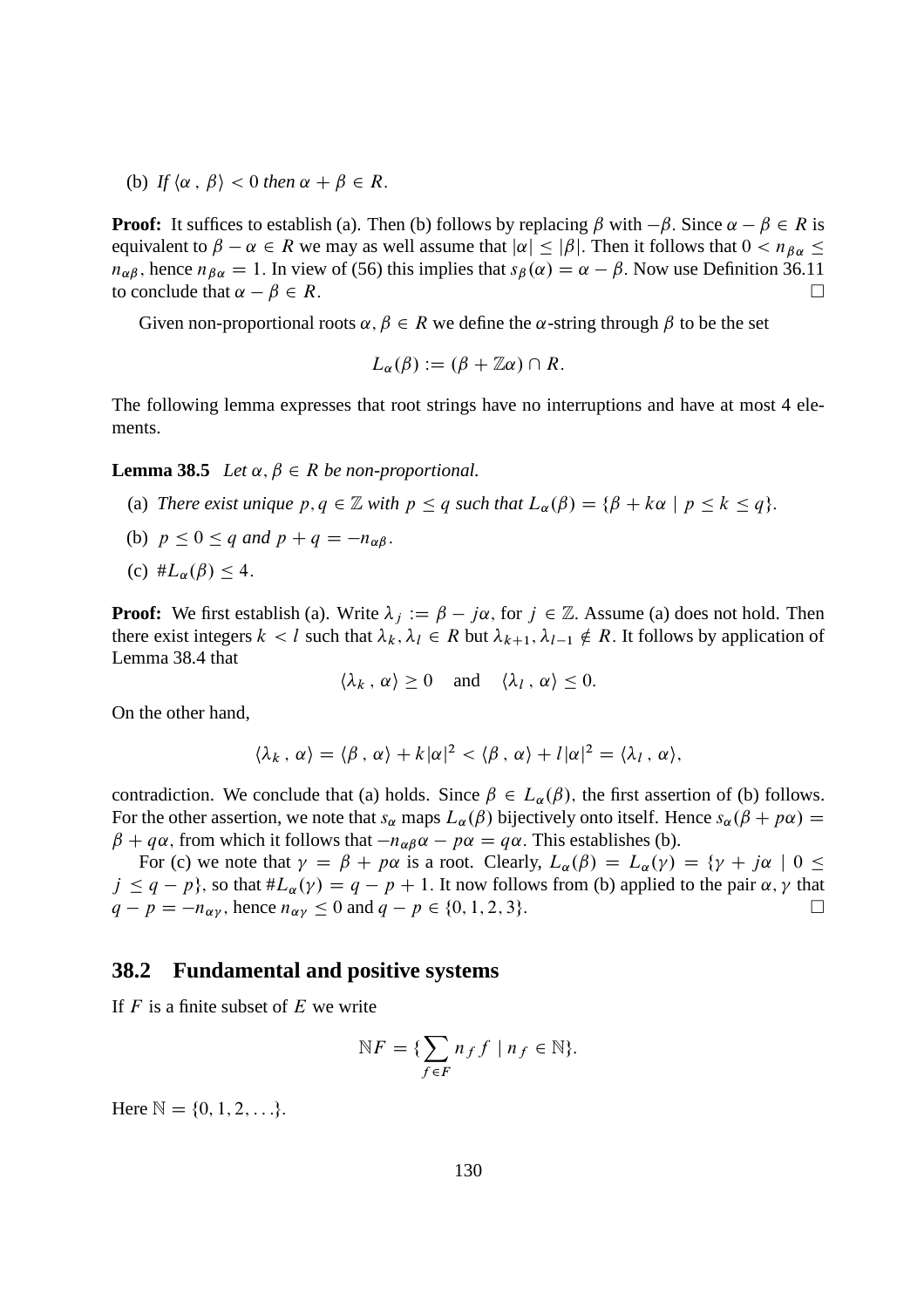**Definition 38.6** A *fundamental system* or *basis* for  $(E, R)$  is a subset  $S \subset R$  such that

- (a) S is a basis for  $E$ ;
- (b)  $R \subset \mathbb{N}S \cup \mathbb{N}(-S)$ .

Conditions (a) and (b) of the above definition may be restated as follows. Every root  $\beta \in R$ admits a unique expression of the form

$$
\beta = \sum_{\alpha \in S} k_{\alpha} \alpha,
$$

with  $k_\alpha \in \mathbb{R}$ . Moreover, either  $k_\alpha \in \mathbb{N}$  for all  $\alpha \in S$  or  $k_\alpha \in \mathbb{N}$  for all  $\alpha \in S$ . The *height* of  $\beta$ relative to  $S$  is defined by

$$
ht(\beta) = \sum_{\alpha \in S} k_{\alpha}
$$

**Lemma 38.7** *Let* S *be a fundamental system for the root system R. Then for all roots*  $\alpha, \beta \in S$ *with*  $\alpha \neq \beta$  *one has*  $\langle \alpha, \beta \rangle \leq 0$  *(or, equivalently,*  $\varphi_{\alpha\beta} \geq \pi/2$ *).* 

**Proof:** Since  $\alpha - \beta$  is a linear combination of the elements of S with both plus and minus signs, it cannot be a root. It follows from Lemma 38.4 that  $\langle \alpha, \beta \rangle \leq 0$ .

To ensure the existence of fundamental systems, we introduce the notion of a positive system. By an *open half space* of E we mean a set of the form  $E^+(\xi) = \{x \in E \mid \xi(x) > 0\}$ , where  $\xi$  is a non-zero element of the dual space  $E^* := \text{Hom}_{\mathbb{R}}(E, \mathbb{R})$ . Via the given inner product, we sometimes identify E with  $E^*$ . Accordingly, if  $\gamma \in E \setminus \{0\}$ , we write

$$
E^+(\gamma) = \{x \in E \mid \langle x, \gamma \rangle > 0\}.
$$

**Definition 38.8** A *positive system* or *choice of positive roots* for R is a subset  $P \subset R$  with the following properties.

- (a) There exists an open half space containing  $P$ .
- (b)  $R \subset P \cup (-P)$ .

Let P be a positive system for R: An *indecomposable* or *simple root* in P is defined to be a root that cannot be written as the sum of two roots from  $P$ . The set of these simple roots is denoted by  $S(P)$ .

**Lemma 38.9** *Let* P *be a positive system for* R. Then  $S(P)$  *is a fundamental system for* R *and*  $P = \mathbb{N}S(P) \cap R$ . The map  $P \mapsto S(P)$  is a bijective map from the collection P of positive *systems for* R *onto the collection* S *of fundamental systems for* R: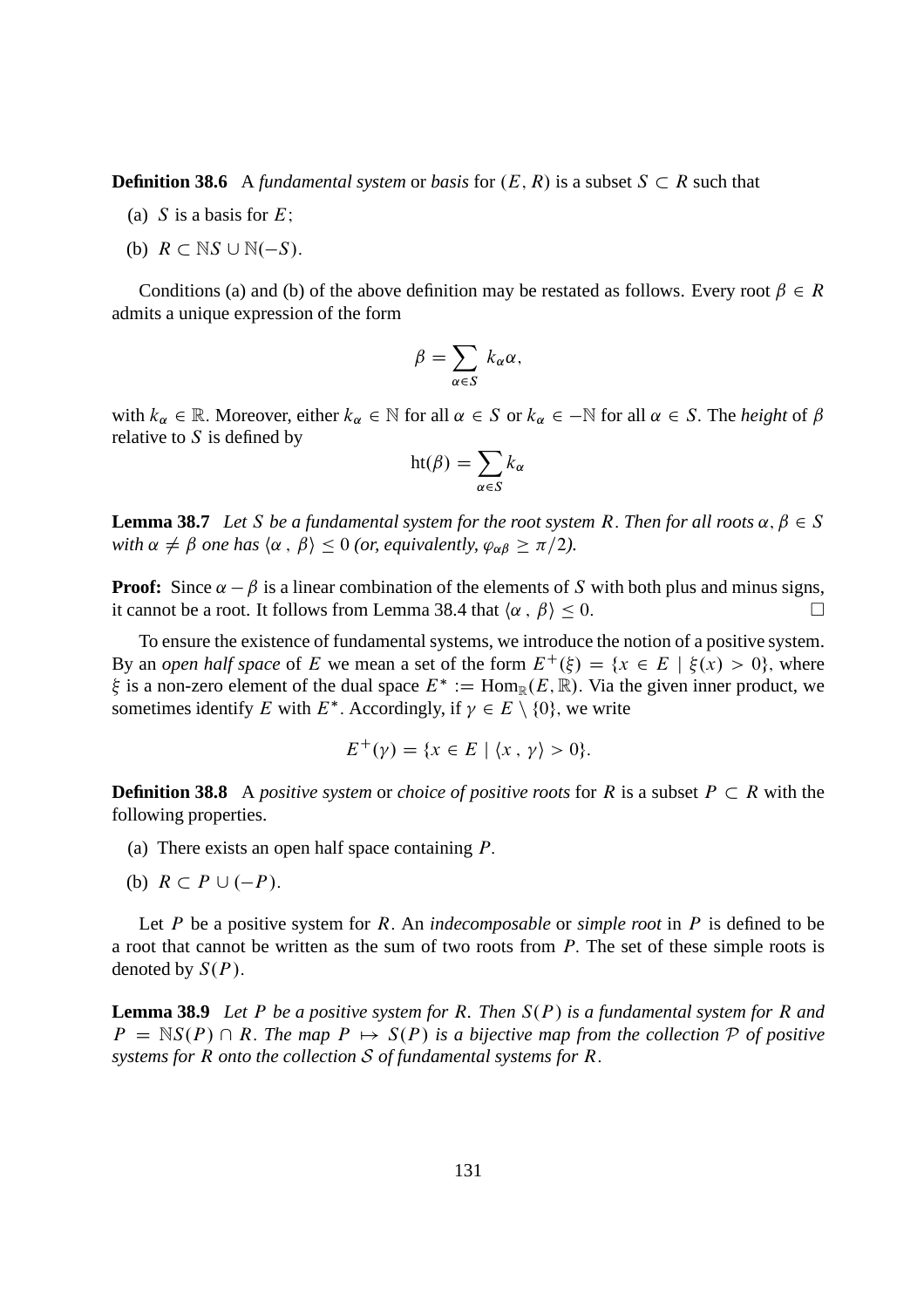**Proof:** Put  $S = S(P)$ . Let  $\alpha \in P$ . Then either  $\alpha \in S$ , or  $\alpha$  can be written as a sum  $\beta + \gamma$  with  $\beta, \gamma \in P$ . Proceeding in this way we see that  $P \subset \mathbb{N}S$ , hence condition (b) of Definition 38.6 holds. In particular, it follows that S spans E. It remains to be shown that the elements of S are linearly independent. Let  $\alpha$ ,  $\beta$  be distinct roots in S. By definition of S, neither  $\alpha - \beta$  nor  $\beta - \alpha$ does belong to P. Hence,  $\alpha - \beta \notin R$ . It follows by application of Lemma 38.4 that  $\langle \alpha, \beta \rangle \leq 0$ . From the lemma below it now follows that the elements of S are linearly independent. Hence S is a fundamental system. In the above we established  $P \subset \mathbb{N}S$ , whence  $-P \subset \mathbb{N}(-S)$  and since  $R = P \cup (-P)$  it follows that  $P = \mathbb{N}S \cap R$ .

We have shown that the map  $P \mapsto S(P)$  is injective  $P \rightarrow S$  and will finish the proof by establishing its surjectivity. For S a fundamental system of R we define  $R^+ = R^+(S)$  =  $\n *NS* \cap *R*. Since *S* is a basis for *E*, the linear functionals  $\langle \alpha, \cdot \rangle$ , for  $\alpha \in S$ , form a basis for$ the dual space  $E^*$ . It follows that there exists a  $\gamma \in E$  such that  $\langle \alpha, \gamma \rangle > 0$  for all  $\alpha \in S$ . We conclude that S, hence  $R^+$ , is contained in a half space. From  $R \subset \mathbb{N}S \cup (-\mathbb{N}S)$  it follows that  $R \subset R^+ \cup (-R^+)$ . Hence  $R^+(S)$  is a positive system. From  $S \subset R^+(S) \subset \mathbb{N}S$  it follows that  $S(R^+(S)) \subset S$ . Both sets of of this inclusion are bases for E; hence, they must be equal. We conclude that the map  $R \mapsto S(P)$ .  $P \to S$  is bijective with inverse  $S \mapsto R^+(S)$ . conclude that the map  $R \mapsto S(P), \mathcal{P} \to S$  is bijective with inverse  $S \mapsto R^+(S)$ .

**Lemma 38.10** *Let* E *be a finite dimensional real linear space, equipped with a positive definite inner product. Let*  $S \subset E$  *be a finite subset contained in a fixed open half space and such that*  $\langle \alpha, \beta \rangle \leq 0$  for all distinct  $\alpha, \beta \in S$ . Then the elements of S are linearly independent.

**Proof:** There exists  $a \xi \in E$  such that  $\langle \xi, \alpha \rangle > 0$  for all  $\alpha \in S$ . Let  $\lambda_{\alpha} \in \mathbb{R}$ , for  $\alpha \in S$ , be such that  $\sum_{\alpha \in S} \lambda_{\alpha} \alpha = 0$ . We define  $S_{\pm} := {\alpha \in S \mid \pm \lambda_{\alpha} > 0}$ . Then  $S_{+}$  and  $S_{-}$  are disjoint. We define  $\epsilon_{\pm} := \sum_{\alpha \in S_{\pm}} |\lambda_{\alpha}| \alpha$ . If one of the sets of summation is empty, the sum is understood to be zero. The linear relation between the elements of S may now be expressed as  $\epsilon_+ - \epsilon_- = 0$  or

$$
\epsilon_+ = \epsilon_-.
$$

From the fact that  $\langle \alpha, \beta \rangle \leq 0$  for all  $\alpha \in S_+$  and all  $\beta \in S_-$  it now follows that  $\langle \epsilon_+, \epsilon_+ \rangle =$  $\langle \epsilon_+, \epsilon_- \rangle \leq 0$ . Hence,  $\langle \epsilon_+, \epsilon_+ \rangle = 0$  and we conclude that  $\epsilon_+ = \epsilon_- = 0$ . We now observe that  $0 = \langle \xi, \epsilon_+ \rangle = \sum_{\alpha \in S_+} |\lambda_{\alpha}| \langle \xi, \alpha \rangle$ . Since each of the inner products  $\langle \xi, \alpha \rangle$  is strictly positive, it follows that  $S_+ = \emptyset$ . Similarly,  $S_- = \emptyset$  and we conclude that  $\lambda_{\alpha} = 0$  for all  $\alpha \in S$ . This establishes the linear independence. establishes the linear independence.

For each  $\alpha \in R$ , the set  $P_\alpha := \ker(I - s_\alpha)$  is called the root hyperplane associated with  $\alpha$ . Relative to the given W-invariant inner product,  $P_{\alpha} = \alpha^{\perp}$ . We define the set of regular points in  $E$  by

$$
E^{\text{reg}} := E \setminus \cup_{\alpha \in R} P_{\alpha}.
$$
 (58)

Since R is a finite set, it is easy to show that  $E^{\text{reg}}$  is an open dense subset of E; in particular, the set of regular points is non-empty.

We can now establish the existence of positive systems, hence also of fundamental systems. For  $\gamma \in E^{\text{reg}}$  we define

$$
R^+(\gamma) = R \cap E^+(\gamma) = \{ \alpha \in R \mid \langle \gamma, \alpha \rangle > 0 \}.
$$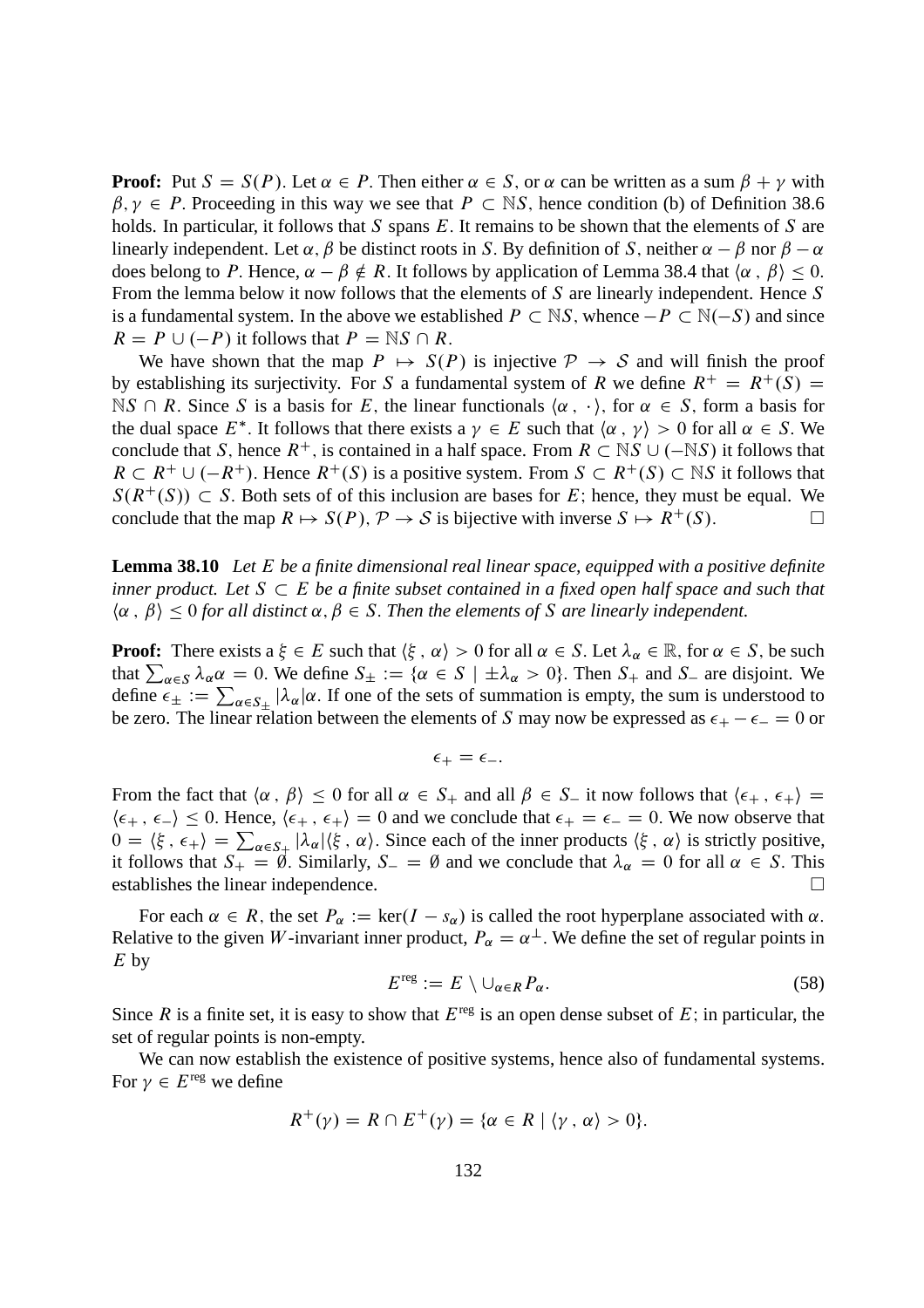**Lemma 38.11** *For every*  $\gamma \in E^{\text{reg}}$  *the set*  $R^+(\gamma)$  *is a positive system for* R. Moreover, every *positive system arises in this way.*

**Proof:** That  $R^+(\gamma)$  is a positive system is immediate from the definitions. Conversely, let P be a positive system for R, and let  $S = S(P)$  be the associated fundamental system. The linear functionals  $\langle \cdot, \alpha \rangle$ , for  $\alpha \in S$ , form a basis for the dual space  $E^*$ . Hence there exists a  $\gamma \in E$ such that  $\langle \gamma, \alpha \rangle > 0$  for all  $\alpha \in S$ . From  $P \subset \mathbb{N}S$  it now follows that  $P \subset R^+(\gamma)$ , hence also  $[-P] \cap R^+(\gamma) = \emptyset$ . Since P is a positive system,  $R^+(\gamma) \subset P \cup (-P)$ , so we must have that  $P = R^+(\gamma)$ .  $P = R^+(\gamma).$ 

**Definition 38.12** Let S be a fundamental system for R. The integers  $n_{\alpha\beta}$ , for  $\alpha, \beta \in S$ , are called the *Cartan integers* associated with S. The square matrix  $n : S \times S \to \mathbb{Z}$ ,  $(\alpha, \beta) \mapsto n_{\alpha\beta}$ is called the *Cartan matrix* for S:

We will end this section with a result that asserts that every root system is completely determined by the Cartan matrix of a fundamental system. It depends crucially on the following lemma and Lemma 38.5.

**Lemma 38.13** Let S be a fundamental system for R and  $R^+ = R \cap \mathbb{N}$ S the associated positive *system. If*  $\beta \in R^+ \setminus S$ , *then there exists an*  $\alpha \in S$  *such that*  $\beta - \alpha \in R^+$ .

**Proof:** Since  $\beta$  is not simple, it is of the form  $\sum_{\gamma \in S} k_{\gamma} \gamma$ ,  $k_{\gamma} \in \mathbb{N}$ , with at least two coefficients non-zero. Thus, if  $\alpha \in S$  and  $\beta - \alpha \in R$ , then at least one of the coefficients of  $\beta - \alpha$  is still positive, and it follows that  $\beta - \alpha \in R^+$ .

Assume that  $\beta - \alpha \notin R^+$  for all  $\alpha \in S$ . Then it follows that  $\beta - \alpha \notin R$  for all  $\alpha \in S$ . By Lemma 38.4 this implies that  $\langle \beta, \alpha \rangle \le 0$  for all  $\alpha \in S$ , hence  $\langle \beta, \beta \rangle \le 0$ , hence  $\beta = 0$ , contradiction. contradiction.

Given any finite set S we write  $E<sub>S</sub>$  for the real linear space with basis S. As a concrete model we may take the space  $\mathbb{R}^S$  of functions  $S \to \mathbb{R}$ ; here S is embedded in  $\mathbb{R}^S$  by identifying an element  $\alpha \in S$  with the function  $\delta_{\alpha} : S \to \mathbb{R}$  given by  $\beta \mapsto \delta_{\alpha\beta}$ . If  $v \in E_S$ , we put  $v = \sum_{\alpha \in S} v_{\alpha} \alpha$ . With the above identification, as an element of  $\mathbb{R}^S$ , the vector v is given by  $\alpha \mapsto v_{\alpha}$ .

Let E be a real linear space and  $f : S \to E$  a map, then f has a unique extension to a linear map  $E_S \to E$ , again denoted by f. Moreover, if  $f : S \to S'$  is a map, then f may be viewed as a map  $S \to E_{S'}$  which in turn has a unique linear extension to a map  $f : E_S \to E_{S'}$ .

**Theorem 38.14** *There exists a map* R *assigning to every pair consisting of a finite set* S *and a* function  $n : S \times S \to \mathbb{Z}$  a finite subset  $\mathcal{R}(S,n) \subset E_S$  with the following properties.

- (a) If  $\varphi : S' \to S$  is a bijection of finite sets, and  $n : S \times S \to \mathbb{Z}$  a function, then the induced  $map \varphi : E_{S'} \to E_S$  maps  $\mathcal{R}(S', \varphi^*n)$  bijectively onto  $\mathcal{R}(S, n)$ .
- (b) If  $(E, R)$  *is a root system with fundamental system* S *and Cartan matrix*  $n : S \times S \rightarrow \mathbb{Z}$ , then the natural map  $E_S \to E$  maps  $\mathcal{R}(S,n)$  bijectively onto R . In particular,  $(\mathbb{R}^S, \mathcal{R}(S,n))$ *is a root system isomorphic to*  $(E, R)$ .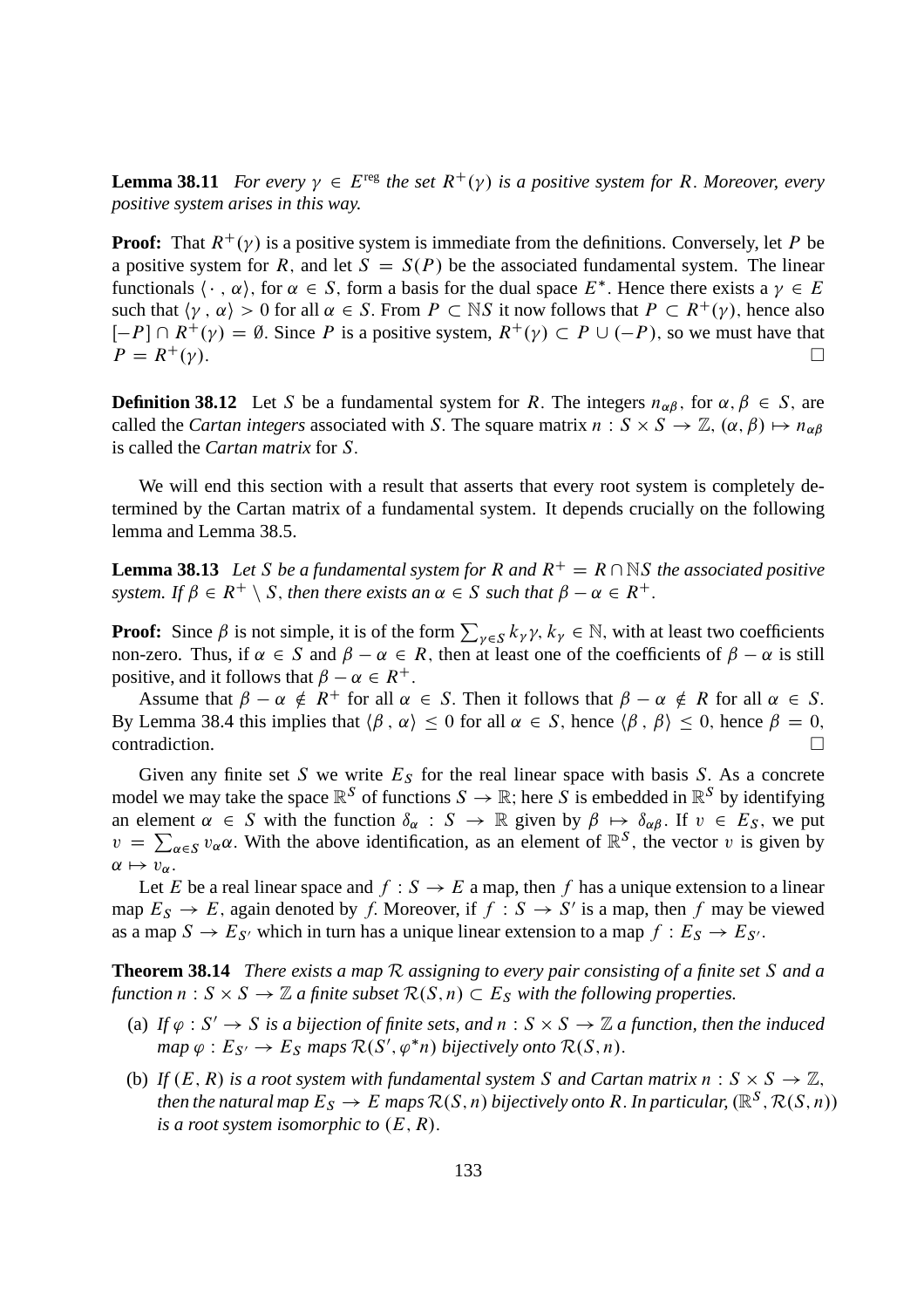**Remark 38.15** The above result guarantees that the isomorphism class of a root system can be retrieved from the Cartan matrix of a fundamental system. Later we will see that all fundamental systems are conjugate under the Weyl group, so that all Cartan matrices of a given root system are essentially equal, cf. Lemma 38.1.

In the proof of the above result the set  $\mathcal R$  will be defined by means of a recursive algorithm with input data  $S, n$ . This algorithm will provide us with a finite procedure for finding all root systems of a given rank. Let such a rank r be fixed. Let S be a given set with r elements. Each root system R of rank r can be realized in the linear space  $E<sub>S</sub>$ , having the standard basis as fundamental system.

The possible Cartan matrices run over the finite set of maps  $S \times S \rightarrow \{0, \pm 1, \pm 2, \pm 3\}.$ For each such map *n* it can be checked whether or not  $(E_S, \mathcal{R}(S, n))$  is a root system with fundamental system S. Condition (b) guarantees that all root systems of rank  $r$  are obtained in this way.

**Proof:** We shall describe the map  $\mathcal{R}$  and then show that it satisfies the requirements. Requirement (b) is motivational for the definition.

For each  $\alpha \in S$  we define the map  $n_{\alpha}: S \to \mathbb{Z}$  by  $n_{\alpha}(\beta) = n(\alpha, \beta)$ . As said above this map induces a linear map  $n_{\alpha}: E_S \to \mathbb{R}$ . If the linear maps  $n_{\alpha}$ , for  $\alpha \in S$ , are linearly dependent, we define  $\mathcal{R}(S, n) = \emptyset$  (we need not proceed, since *n* can impossibly be a Cartan matrix of a root system). Thus, assume that the  $n_{\alpha}$  are linearly independent linear functionals.

We consider the semi-lattice  $\Lambda = \mathbb{N}S \subset E_S$ . Then for each  $\alpha \in S$  the map  $n_\alpha$  has integral values on  $\Lambda$ . We define a height function on  $\Lambda$  in an obvious manner,

$$
ht(\lambda)=\sum_{\alpha\in S}\lambda_{\alpha}.
$$

Let  $\Lambda_k$  be the finite set of  $\lambda \in \Lambda$  with ht $(\lambda) = k$ . We put  $P_1 = S$  and more generally will define sets  $P_k \subset \Lambda_k$  by induction on k.

Let  $P_1, \ldots, P_k$  be given, then  $P_{k+1}$  is defined as the subset of  $\Lambda_{k+1}$  consisting of elements that can be expressed in the form  $\beta + \alpha$  with  $(\alpha, \beta) \in S \times P_k$  satisfying the following conditions.

- (i)  $\alpha$  and  $\beta$  are not proportional.
- (ii)  $|n_{\alpha}(\beta + \alpha)| < 3$ .
- (iii) Let p be the smallest integer such that  $\beta + p\alpha \in P_1 \cup \cdots \cup P_k$ ; then  $p n_\alpha(\beta) > 0$ .

We define  $\mathcal{P}(S,n)$  to be the union of the sets  $P_k$ , for  $k \ge 1$  and put  $\mathcal{R}(S,n) = \mathcal{P}(S,n) \cup$  $(-\mathcal{P}(S,n)).$ 

The set F of  $\beta \in E_S$  with  $n_\alpha(\beta) \in \{0, \pm 1, \pm 2, \pm 3\}$  for all  $\alpha \in S$  is finite, because the  $n_\alpha$  are linearly independent functionals. In fact,  $#F \leq (\#S)^7$ . From the above construction it follows that  $\mathcal{R}(S,n) \subset F$ , hence is finite. In particular, we see that the above inductive definition starts producing empty sets at some level. In fact, let  $N$  be an upper bound for the height function on F, then  $P(S, n) = P_1 \cup \cdots \cup P_N$ .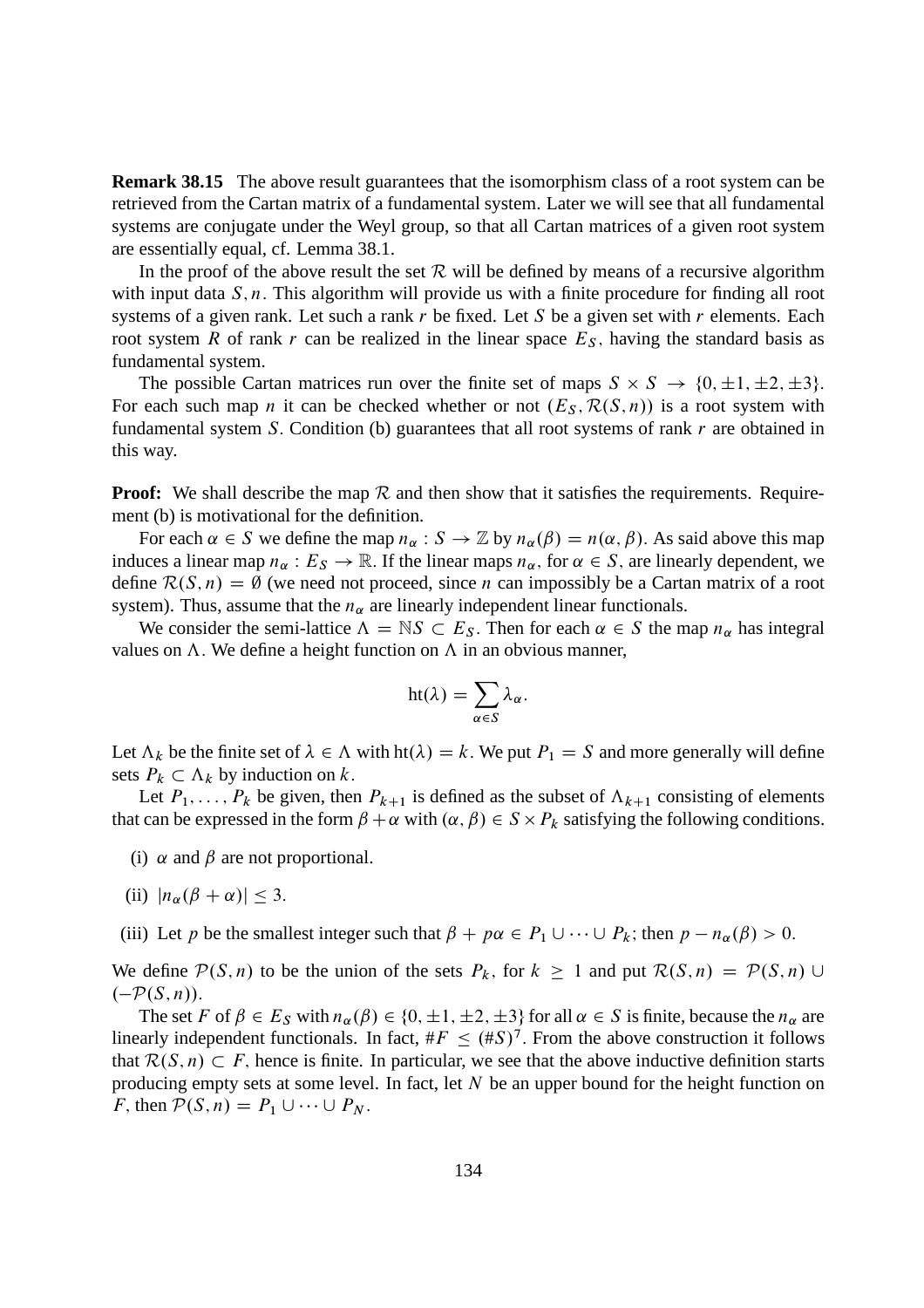From the definition it is readily seen that the map  $R$  defined above satisfies condition (a) of the theorem. We will finish the proof by showing that condition (b) holds. Sssume that S is a fundamental system for a root system  $(E, R)$ . Let  $R^+ = R \cap \mathbb{N}$  be the associated positive system and  $n : S \times S \to \mathbb{Z}$  the associated Cartan matrix. The inclusion map  $S \subset E$ induces a linear isomorphism  $E_S \to E$  via which we shall identify. Then it suffices to show that  $\mathcal{R}(S,n) = R$ . Since *n* is a genuine Cartan matrix, the functionals  $n_{\alpha}$ , for  $\alpha \in S$  are linearly independent. Thus it suffices to show that  $P_k = R \cap \Lambda_k$ , for every  $k \in \mathbb{N}$ . We will do this by induction on k. For  $k = 1$  we have  $R \cap \Lambda_k = S = P_1$ , and the statement holds. Let  $k \ge 1$  and assume that  $P_j = R \cap \Lambda_j$  for all  $j \leq k$ . We will show that  $P_{k+1} = R \cap \Lambda_{k+1}$ .

First, consider an element of  $P_{k+1}$ . It may be written as  $\beta + \alpha$  with  $(\alpha, \beta) \in S \times P_k$  satisfying the conditions (i)-(iii). By the inductive hypothesis,  $\beta \in R^+$ . Moreover, there exists a smallest integer  $p' \le 0$  such that  $\beta + p'\alpha \in R^+$ . By the inductive hypothesis it follows that  $p' = p$ . The  $\alpha$ -string through  $\beta$  now takes the form  $L_{\alpha}(\beta) = {\beta + k\alpha \mid p \leq k \leq q}$  with q the nonnegative integer determined by  $p + q = -n_{\alpha}(\beta)$ . From condition (iii) it follows that  $q > 0$ , hence  $\beta + \alpha \in R^+$ . It follows that  $P_{k+1} \subset R \cap \Lambda_{k+1}$ . For the converse inclusion, consider an element  $\beta_1 \in R^+$  of weight  $k + 1$ . Since  $k + 1 \geq 2$ , the root  $\beta_1$  does not belong to S. By Lemma 38.13 there exists a  $\alpha \in S$  such that  $\beta := \beta_1 - \alpha \in R^+$ . Clearly, ht $(\beta) = k$ , so  $\beta \in P_k$  by the inductive hypothesis. We will proceed to show that the pair  $(\alpha, \beta)$  satisfies conditions (i)-(iii). This will imply that  $\beta_1 \in P_{k+1}$ , completing the proof.

Since  $\beta_1$  is a root,  $\alpha \neq \beta$ , hence (i). Since  $n_{\alpha}(\beta_1) = n_{\alpha\beta_1}$ , condition (ii) holds by Lemma 38.2. The  $\alpha$ -root string through  $\beta$  has the form  $L_{\alpha}(\beta) = {\beta + k\alpha \mid p \le k \le q}$ , with p the smallest integer such that  $\beta + p\alpha$  is a root and with q the largest integer such that  $\beta + q\alpha$  is a root. We note that  $p \le 0$  and  $q \ge 1$ . By the inductive hypothesis, p is the smallest integer such that  $\beta \in P_1 \cup \cdots \cup P_k$ . Moreover, by Lemma 38.5,  $n_\alpha(\beta) = n_{\alpha\beta} = -(p+q)$  and (iii) follows.  $\Box$ 

### **38.3 The rank two root systems**

We can use the method of the proof of Theorem 38.14 to classify the (isomorphism classes of) rank two root systems. Let  $(E, R)$  be a rank two root system. Then R has a fundamental system S consisting of two elements,  $\alpha$  and  $\beta$ . Without loss of generality we may assume that  $|\alpha| \leq |\beta|$ . Moreover, changing the inner product on E by a positive scalar we may as well assume that  $|\alpha|=1$ . From Lemma 38.7 it follows that there are 4 possible values for  $n_{\alpha\beta}$ , namely 0, -1, -2, -3, with corresponding angles  $\varphi_{\alpha\beta}$  equal to  $\pi/2$ ,  $2\pi/3$ ,  $3\pi/4$ ,  $5\pi/6$ . If  $n_{\alpha\beta} = 0$  then the length of  $\beta$  is undetermined. In the remaining cases, the length of  $\beta$  equals 1,  $\sqrt{2}$  and  $\sqrt{3}$ , respectively. It follows from Theorem 38.14 that for each of these cases there exists at most one isomorphism class of root spaces. We shall discuss these cases separately.

*Case*  $n_{\alpha\beta} = 0$ . In the notation of the proof of Theorem 38.14,  $P_1 = {\alpha, \beta}$ ; It follows that  $P_2$  can only contain the element  $\beta + \alpha$ . In the notation of condition (iii) of the mentioned proof, we have  $p = 0$  and  $n_{\alpha}(\beta) = 0$ , hence  $\beta + \alpha \notin P_2$ . It follows that  $P_i = \emptyset$  for  $j \ge 2$ . Therefore,  $\mathcal{R} = \{\pm \alpha, \pm \beta\}$  is the only possible root system with the given Cartan matrix. We leave it to the reader to check that this is indeed a root system. It is called  $A_1 \times A_1$ .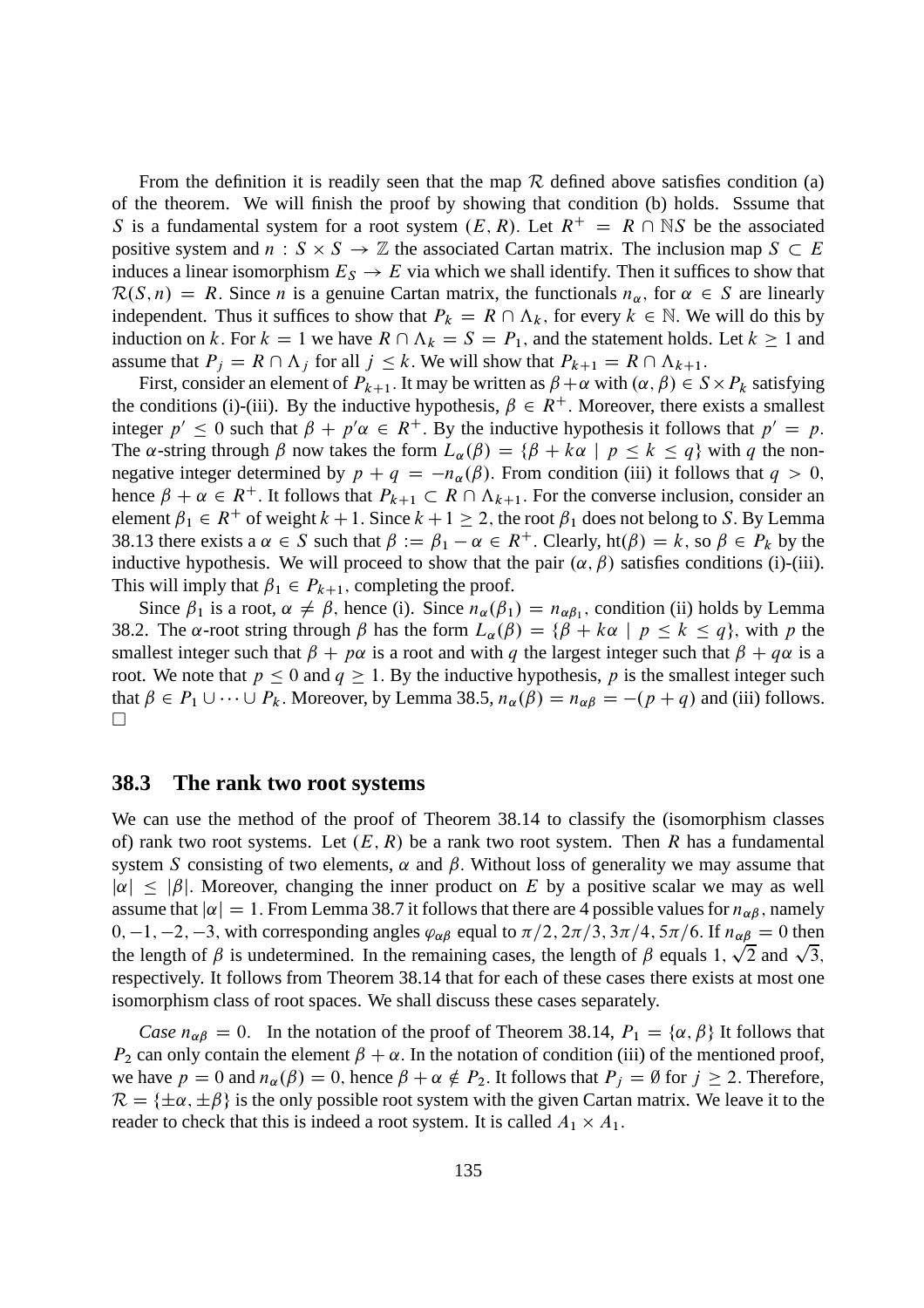*Case*  $n_{\alpha\beta} = -1$ . In this case  $P_1 = {\alpha, \beta}$ . There is only one possible element in  $P_2$ , namely  $\beta + \alpha$ . Here  $p = 0$  and  $n_{\alpha}(\beta) = -1$  whence  $-p - n_{\alpha}(\beta) > 0$  and it follows that  $\beta + \alpha \in P_2$ . The possible elements in  $P_3$  are  $(\alpha + \beta) + \alpha$  or  $(\alpha + \beta) + \beta$ . For the first element, Now  $p = -1$ and  $n_{\alpha}(\alpha + \beta) = 1$ , whence  $2\alpha + \beta \notin P_3$ . Similarly,  $(\alpha + \beta) + \beta \notin P_3$ . It follows that  $P_i = \emptyset$ for  $j \ge 3$ . Hence,  $R = {\pm \alpha, \pm \beta, \pm (\alpha + \beta)}$  is the only possible root system. We leave it to the reader to check that it is indeed a root system. It is called  $A_2$ .

*Case*  $n_{\alpha\beta} = -2$ . We have  $P_1 = {\alpha, \beta}$  and  $P_2 = {\alpha + \beta}$ . The only possible elements in  $P_3$ are  $(\alpha + \beta) + \alpha$  and  $(\alpha + \beta) + \beta$ . For the first of these we have From  $p = -1$  and  $n_{\alpha}(\alpha + \beta) = 0$ , so that  $-p - n_{\alpha}(\alpha_{+\beta}) > 0$  and  $\beta + 2\alpha \in P_3$ . For the second element we have From  $p = -1$ and  $n_\beta(\alpha + \beta) = 1$ , whence  $-p - n_\beta(\alpha + \beta) = 0$ , from which we infer that  $2\beta + \alpha \notin P_3$ . Thus,  $P_3 = {\beta + 2\alpha}$ .

The possible elements of  $P_4$  are  $(\beta + 2\alpha) + \alpha$  and  $(\beta + 2\alpha) + \beta$ . For the first element,  $p = -2$ and  $n_{\alpha}(\beta + 2\alpha) = 2$ , hence  $\beta + 3\alpha \notin P_4$ . For the second element,  $p = 0$  and  $n_{\beta}(\beta + 2\alpha) = 0$ , hence  $2\beta + 2\alpha \notin P_4$ . We conclude that  $P_j = \emptyset$  for  $j \ge 4$ .

Thus, in the present case the only possible root system is  $R = \{\pm \alpha, \pm \beta, \pm (\alpha + \beta), \pm (\beta + \beta)\}$  $2\alpha$ )}. Again we leave it to the reader to check that this is a root system. It is called  $B_2$ .

*Case*  $n_{\alpha\beta} = -3$ . We have  $P_1 = {\alpha, \beta}$  and  $P_2 = {\alpha + \beta}$ . The possible elements of  $P_3$  are  $\beta + 2\alpha$  and  $2\beta + \alpha$ . For the first element we have  $p_{\alpha,\alpha+\beta} = -1$  and  $n_{\alpha}(\alpha + \beta) = -1$ , hence  $\beta + 2\alpha \in P_3$ . For the second we have  $p_{\beta,\alpha+\beta} = -1$  and  $n_{\beta}(\alpha + \beta) = 1$ , hence  $2\beta + \alpha \notin P_3$ . Thus,  $P_3 = {\beta + 2\alpha}$ .

The possible elements of  $P_4$  are  $\beta + 3\alpha$  and  $2\beta + 2\alpha$ . For the first element we have  $p_{\alpha,2\alpha+\beta} =$  $-2$  and  $n_\alpha(2\alpha + \beta) = 1$ , hence  $\beta + 3\alpha \in P_3$ . For the second,  $p_{\beta,2\alpha+\beta} = 0$  and  $n_\beta(2\alpha + \beta) = 0$ , hence  $2\beta + 2\alpha \notin P_4$ . Thus,  $P_4 = {\beta + 3\alpha}$ .

The possible elements of  $P_5$  are  $\beta + 3\alpha + \alpha$  and  $\beta + 3\alpha + \beta$ . For the first element we have  $p = -3$  and  $n_{\alpha}(\beta + 3\alpha) = 3$ , whence  $\beta + 4\alpha \notin P_5$ . For the second element we have  $p = -1$ and  $n_{\beta}(\beta + 3\alpha) = -1$ , whence  $2\beta + 3\alpha \in P_5$ , and we conclude that  $P_5 = \{2\beta + 3\alpha\}.$ 

The possible elements of  $P_6$  are  $2\beta + 3\alpha + \alpha$  and  $2\beta + 3\alpha + \beta$ . For the first element we have  $p = 0$  and  $n_{\alpha}(2\beta + 3\alpha) = 0$ , and for the second  $p = -1$  and  $n_{\beta}(2\beta + 3\alpha) = 1$ . Hence  $P_i = \emptyset$  for  $j \geq 6$ .

We conclude that the only possible root system is  $R = \pm \{\alpha, \beta, \alpha + \beta, 2\alpha + \beta, 3\alpha + \beta, 3\alpha + \beta\}$  $2\beta$ }. We leave it to the reader to check that this is indeed a root system, called  $G_2$ .

**Lemma 38.16** *Up to isomorphism, the rank two root systems are completely classified by the integer*  $n_{\alpha\beta}n_{\beta\alpha}$ , for  $\{\alpha, \beta\}$  *a fundamental system. The integer takes the values*  $\{0, 1, 2, 3\}$ , *giving the root systems*  $A_1 \times A_1$ ,  $A_2$ ,  $B_2$  *and*  $G_2$ , *respectively.* 

**Proof:** This has been established above.

The rank 2 root systems are depicted below.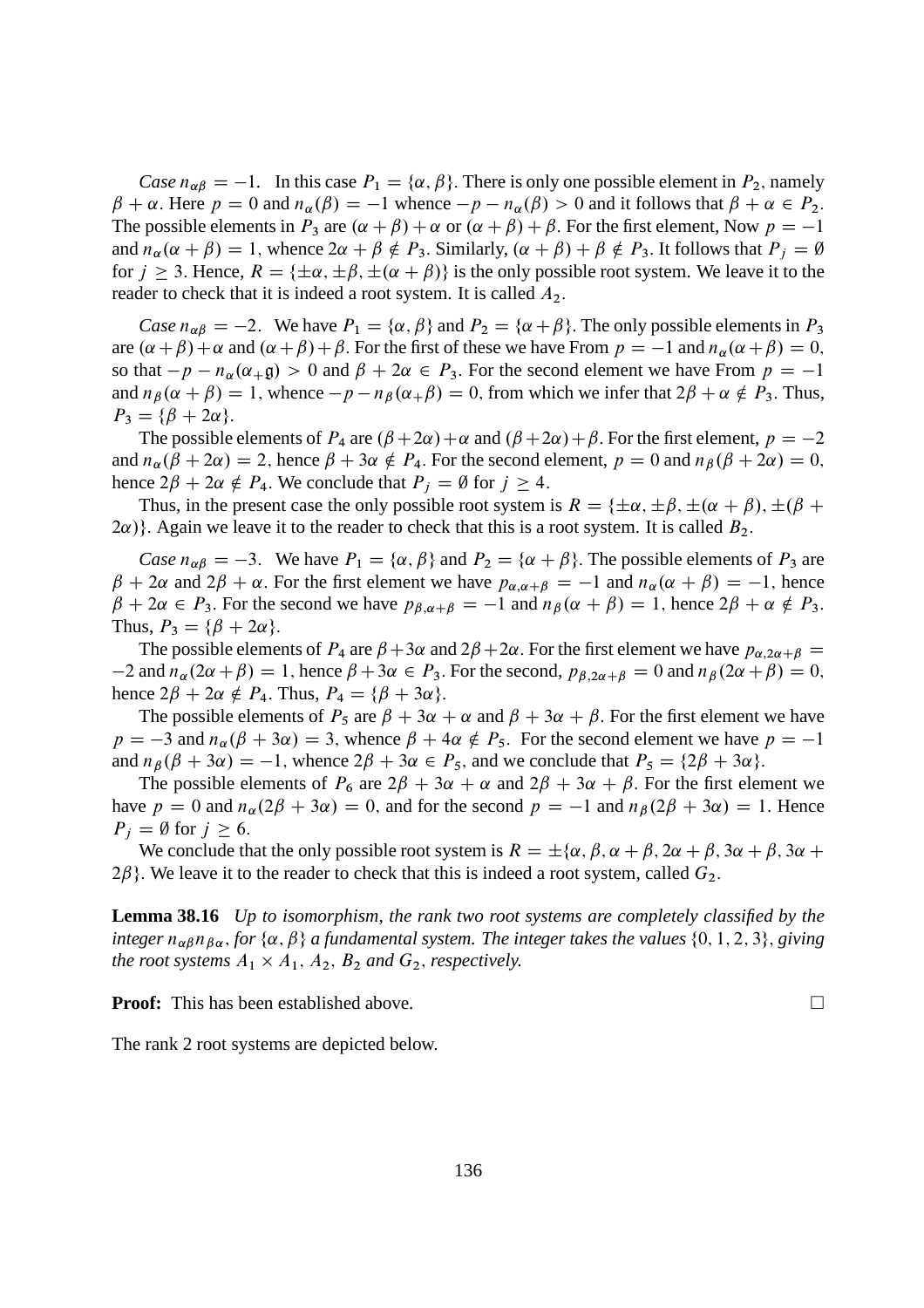



### **38.4 Weyl chambers**

We proceed to investigate the collection of fundamental systems of the root system  $(E, R)$ . An important role is played by the connected components of Ereg ; see (58), called the *Weyl chambers* of R:

For every  $\alpha \in R$ , the complement  $E \setminus P_\alpha$  is the disjoint union of the open half spaces  $E^+(\alpha)$ . and  $E^+(-\alpha)$ . Since  $E^{\text{reg}}$  is the intersection of the complements  $E \setminus P_\alpha$ , each Weyl chamber can be written in the form  $\cap_{\alpha \in F} E^+(\alpha)$ , with  $\alpha \in F$ ,  $F \subset R$ . It follows that each Weyl chamber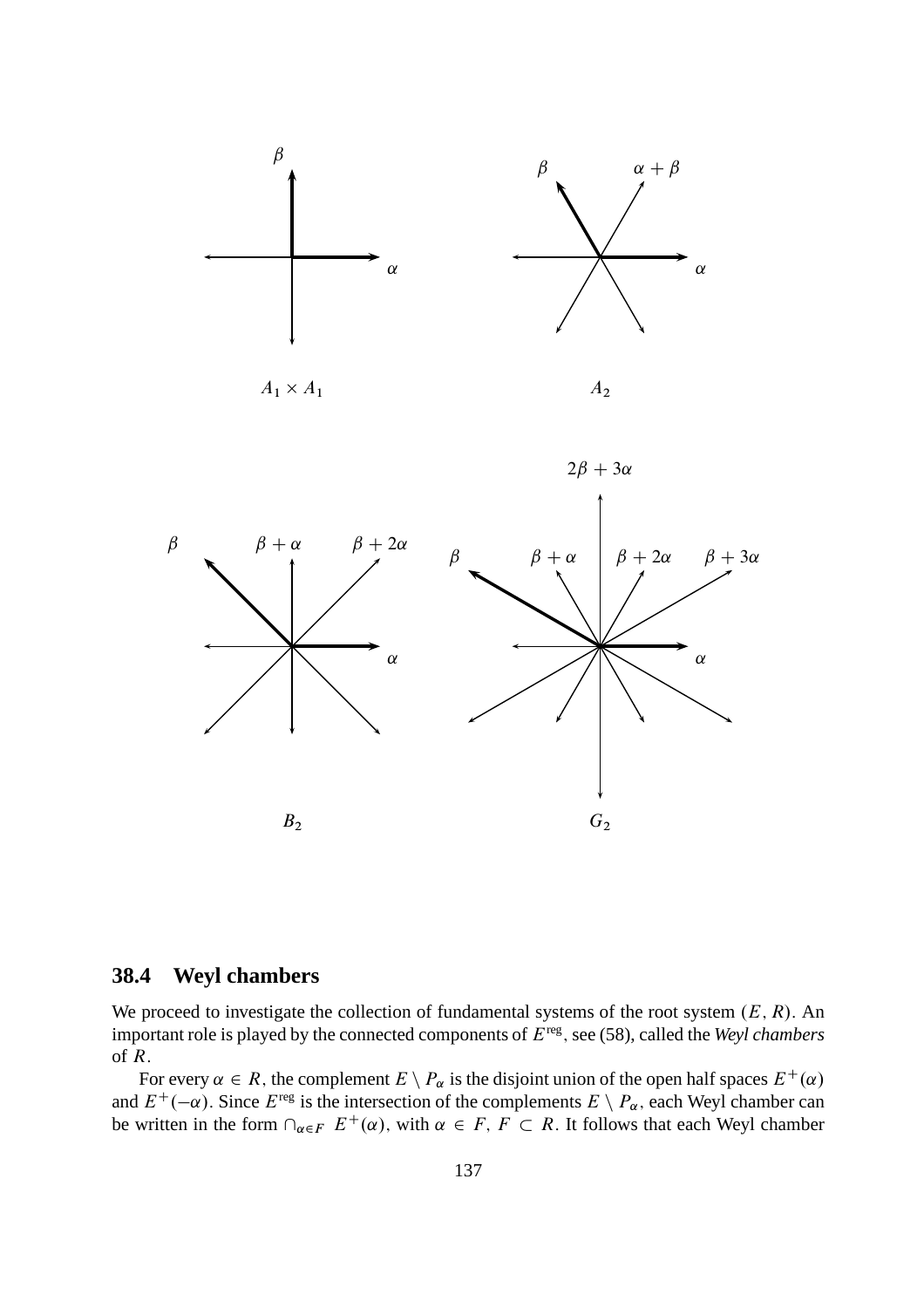is an open polyhedral cone. We denote the set of Weyl chambers by C. If  $C \in \mathcal{C}$  then for every  $\alpha \in R$  the functional  $\langle \alpha, \cdot \rangle$  is nowhere zero on C, hence either everywhere positive or everywhere negative. We define

$$
R^+(C) = \{ \alpha \in R \mid \langle \alpha, \cdot \rangle > 0 \text{ on } C \}.
$$

Note that for every  $\gamma \in C$  we have  $R^+(C) = R^+(\gamma)$ . Thus, by Lemma 38.11 the set  $R^+(C)$  is a positive system for R and every positive system arises in this way.

If C is a Weyl chamber, then by  $S(C)$  we denote the collection of simple roots in the positive system  $R^+(C)$ . According to Lemma 38.9 this is a fundamental system for R.

#### **Proposition 38.17**

- (a) The map  $C \mapsto R^+(C)$  defines a bijection between the collection of Weyl chambers and *the collection of positive systems for* R:
- (b) *The map*  $C \mapsto S(C)$  *defines a bijection between the collection of Weyl chambers and the collection of fundamental systems for* R:
- (c) *Is* C *is a Weyl chamber, then*

$$
C = \{x \in E \mid \forall \alpha \in R^{+}(C): \langle x, \alpha \rangle > 0\} = \{x \in E \mid \forall \alpha \in S(C): \langle x, \alpha \rangle > 0\}.
$$

**Proof:** Recall that we denote the collections of Weyl chambers, positive systems and fundamental systems by  $C$ ,  $P$  and  $S$ , respectively.

If  $P \in \mathcal{P}$  we define  $C(P) := \{x \in E \mid \forall \alpha \in P : \langle x, \alpha \rangle > 0\}$ , and if  $S \in \mathcal{S}$  we put  $C(S) := \{x \in E \mid \forall \alpha \in S : \langle x, \alpha \rangle > 0\}$ . With this notation, assertion (c) becomes  $C = C(R^+(C)) = C(S(C))$  for every  $C \in \mathcal{C}$ .

Let  $S \in S$ . Then the set  $C(S)$  is non-empty and convex, hence connected. Since  $R \subset$  $NS \cup [-NS]$ , it follows that  $C(S) \subset E^{\text{reg}}$ . We conclude that there exists a connected component  $C \in \mathcal{C}$  such that  $C(S) \subset C$ . Every root from R has the same sign on C as on  $C(S)$ ; hence,  $C \subset C(S)$ . We conclude that  $C(S) = C$ . In particular,  $S \mapsto C(S)$  maps S into C.

Let  $P \in \mathcal{P}$  and let S be the collection of simple roots in P. From  $S \subset P \subset \mathbb{N}S$  it readily follows that  $C(S) = C(P)$ . In particular,  $C(P) \in \mathcal{C}$ .

From Lemma 38.11 it follows that the map  $C \mapsto R^+(C)$  is surjective. If  $C \in \mathcal{C}$  then from the definitions it is obvious that  $C \subset C(R^+(C)) \subset C(S(C))$ . The extreme members in this chain of inclusions are Weyl chambers, i.e., connected components of  $E^{\text{reg}}$ , hence equal. Thus (c) follows. Moreover,  $C(R^+(C)) = C$ , from which it follows that  $C \mapsto R^+(C)$  is injective, whence (a). Finally, (b) follows from (a) and (c) combined with Lemma 38.9. whence (a). Finally, (b) follows from (a) and (c) combined with Lemma 38.9.

The following result gives a useful characterization of the simple roots in terms of the associated Weyl chamber.

**Lemma 38.18** Let C be an open Weyl chamber. A root  $\alpha \in R$  belongs to the associated *fundamental system*  $S(C)$  *if and only if the following two conditions are fulfilled.* 

(a)  $\langle \alpha, \cdot \rangle > 0$  *on* C;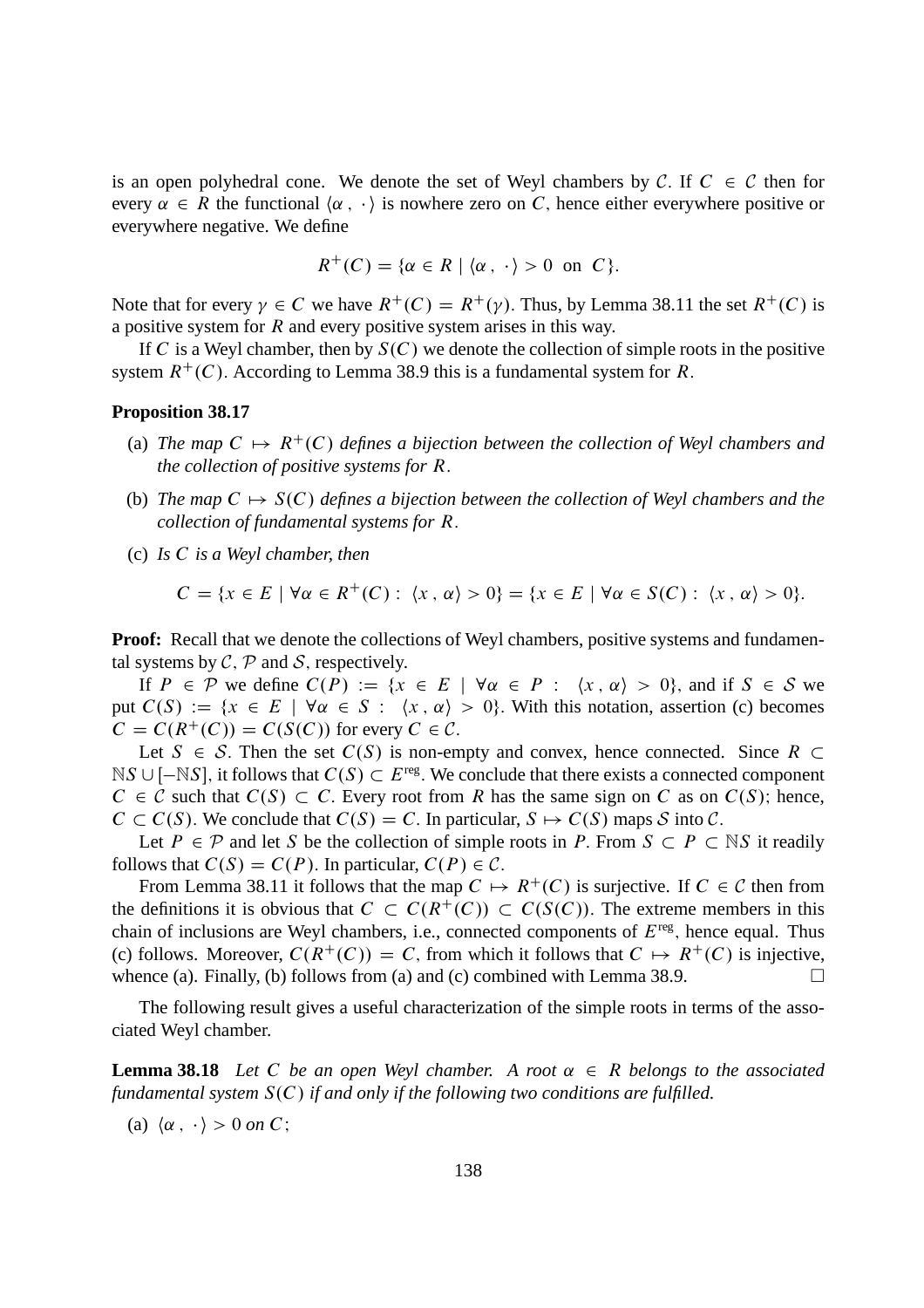# (b)  $\overline{C} \cap \alpha^{\perp}$  has non-empty interior in  $\alpha^{\perp}$ .

**Proof:** Put  $S = S(C)$  and assume that  $\alpha \in S$ . Then (a) follows by definition. From Proposition 38.17 we know that C consists of the points  $x \in E$  with  $\langle x, \beta \rangle > 0$  for all  $\beta \in S$ . Since S is a basis of the linear space E, it is readily seen that  $\overline{C}$  consists of the points  $x \in E$  with  $\langle x, \beta \rangle \ge 0$  for all  $\beta \in S$ . The functionals  $\langle \beta, \cdot \rangle |_{\alpha}$ , for  $\beta \in S \setminus \{\alpha\}$ , form a basis of  $\alpha^{\perp}$ , hence the set  $\overline{C} \cap \alpha^{\perp}$  contains the non-empty open subset of  $\alpha^{\perp}$  consisting of the points  $x \in \alpha^{\perp}$  with  $\langle x, \beta \rangle > 0$  for all  $\beta \in S \setminus \{ \alpha \}$ . This implies (b).

Conversely, assume that  $\alpha$  is a root and that (a) and (b) are fulfilled. From (a) it follows that  $\alpha \in R^+(C)$ . It remains to be shown that  $\alpha$  is indecomposable. Assume the latter were not true. Then  $\alpha = \beta + \gamma$ , for  $\beta, \gamma \in R^+(C)$ . From (b) it follows that  $\langle \beta, \cdot \rangle \ge 0$  and  $\langle \gamma, \cdot \rangle \ge 0$  on an open subset U of  $\alpha^{\perp}$  On the other hand,  $\langle \beta + \gamma, \cdot \rangle = 0$  on U. It follows that  $\langle \beta, \cdot \rangle$  and  $\langle \gamma, \cdot \rangle$ are zero on U, hence on  $\alpha^{\perp}$  by linearity. From this it follows in turn that  $\beta^{\perp} = \alpha^{\perp} = \gamma^{\perp}$ . Hence  $\beta$  and  $\gamma$  are proportional to  $\alpha$ , contradiction.

The Weyl group leaves  $R$ , hence  $E^{\text{reg}}$ , invariant. It follows that  $W$  acts on the set of connected components on  $E^{\text{reg}}$ , i.e., on the set C of Weyl chambers. Clearly, W acts on the set of positive systems and on the set of fundamental systems, and the actions are compatible with the maps of Proposition 38.17. More precisely, if  $w \in W$  and  $C \in \mathcal{C}$ , then  $R^+(wC) = wR^+(C)$  and  $S(wC) = wS(C).$ 

**Lemma 38.19** *Let*  $R^+$  *be a positive system for* R *and let*  $\alpha$  *be an associated simple root. Then*  $s_{\alpha}$  *maps*  $R^+ \setminus {\alpha}$  *onto itself.* 

**Proof:** Let S be the set of simple roots in  $R^+$  and let  $\beta \in R^+$ ,  $\beta \neq \alpha$ . Then  $\beta = \sum_{\gamma \in S} k_{\gamma} \gamma$ , with  $k_{\gamma} \in \mathbb{N}$  and  $k_{\gamma 0} > 0$  for at least one  $\gamma_0$  different from  $\alpha$ . Now  $s_{\alpha}(\beta) = \sum_{\gamma \in S \setminus {\{\alpha\}}} k_{\gamma} \gamma + l_{\alpha} \alpha$ for some  $l_\alpha \in \mathbb{Z}$ . Since  $s_\alpha \beta$  is a root, it either belongs to NS or to  $-\mathbb{N}S$ . The latter possibility is excluded by  $k_{\nu_0} > 0$ . Hence  $s_{\alpha} \beta \in \mathbb{N} \cap R = R^+$ .

If  $R^+$  is a positive system for R, we define  $\delta(R^+) = \delta$  to be half the sum of the positive roots, i.e.,

$$
\delta = \frac{1}{2} \sum_{\gamma \in R^+} \gamma.
$$

**Corollary 38.20** *If*  $\alpha$  *is simple in*  $R^+$ , *then*  $s_{\alpha} \delta = \delta - \alpha$ .

**Proof:** Write  $\delta = \frac{1}{2} \sum_{\gamma \in R^+ \setminus \{\alpha\}} \gamma + \frac{1}{2} \alpha$ . The sum in the first term is fixed by  $s_{\alpha}$ , whereas the term  $\frac{1}{2}\alpha$  is mapped onto  $-\frac{1}{2}$ 2  $\alpha$ .

Two Weyl chambers C, C' are said to be separated by the root hyperplane  $\alpha^{\perp}$  if the linear functional  $\langle \alpha, \cdot \rangle$  has different signs on C and C'. We will write  $d(C, C')$  for the number of root hyperplanes separating C and C'. If P is any positive system for R then  $d(C, C')$  is the number of  $\alpha \in P$  such that  $\langle \alpha, \cdot \rangle$  has different signs on C and C' (use that R is the disjoint union of P and  $-P$  and that roots define the same hyperplane if and only if they are proportional). In particular,

$$
d(C, C') = #[ R^+(C) \setminus R^+(C')].
$$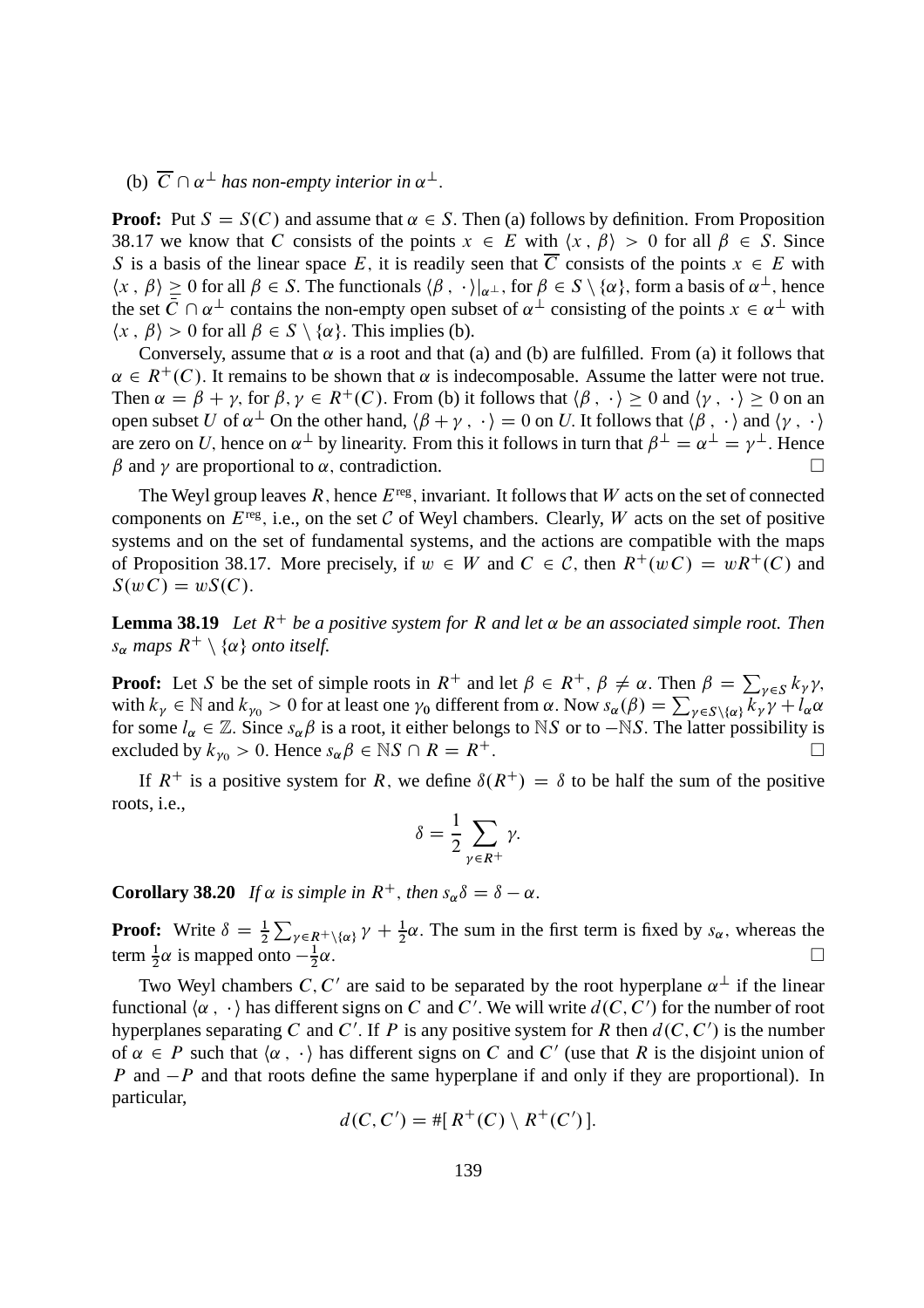**Definition 38.21** Two Weyl chambers C and C' are called *adjacent* if  $d(C, C') = 1$ , i.e., the chambers are separated by precisely one root hyperplane.

**Lemma 38.22** *Let* C, C' be Weyl chambers. Then C, C' are adjacent if and only if  $C' = s_\alpha(C)$ *for some*  $\alpha \in S(C)$ . *If the latter holds, then*  $-\alpha \in S(C')$ .

**Proof:** Let C and C' be adjacent. Then  $R^+(C) \setminus R^+(C') = \{\alpha\}$  for a unique root  $\alpha$ . From  $S(C) \setminus R^+(C') = \emptyset$  it would follow that  $S(C) \subset R^+(C')$ , whence  $R^+(C) \subset R^+(C')$ . Since both members of this inclusion have half the cardinality of  $R$ , they must be equal, contradiction. Hence  $S(C) \setminus R^+(C')$  contains a root, which must be  $\alpha$ . Similarly,  $S(C')$  contains the root  $-\alpha$ . Since  $R^+(C')$  and  $R^+(C)$  have the same cardinality, we infer that  $R^+(C') = [R^+(C) \setminus \mathbb{R}^+(C')]$  ${\alpha}$   $\{ \alpha \}$   $\cup$   ${\{-\alpha\}}$  =  $s_{\alpha}(R^+(C))$ , by Lemma 38.19. It follows that  $R^+(C') = R^+(s_{\alpha}(C))$ , hence  $C' = s_{\alpha}(C).$ 

Conversely, assume that  $\alpha \in S(C)$  and  $s_{\alpha}(C) = C'$ . Then  $R^+(C') = s_{\alpha}R^+(C) = [R^+(C) \setminus R^+(C')]$  $\{\alpha\}$   $\cup$  {- $\alpha$ } from which one sees that  $\#R^+(C) \setminus R^+(C') = 1$ . Hence, C and C' are adjacent.  $\Box$ 

**Lemma 38.23** Let C, C' be distinct Weyl chambers. Then there exists a chamber C" that is *adjacent to*  $C'$  *and such that*  $d(C, C'') = d(C, C') - 1$ .

**Proof:** There must be a root  $\alpha \in S(C') \setminus R^+(C)$ , for otherwise  $S(C') \subset R^+(C)$ , hence  $R^+(C') \subset R^+(C)$ , contradiction. Let  $C'' = s_\alpha(C')$ . Then C' and C'' are adjacent by the previous lemma. Also, by Lemma 38.19,  $R^+(C') = s_\alpha R^+(C') = [R^+(C') \setminus {\alpha}] \cup {\{-\alpha\}}$ . From this we see that  $R^+(C') \setminus R^+(C)$  is the disjoint union of  $R^+(C'') \setminus R^+(C)$  and  $\{\alpha\}$ . It follows that  $d(C, C'') = d(C, C') - 1$ .  $(-1.$ 

**Lemma 38.24** *Let* C *be a Weyl chamber and*  $S = S(C)$  *the associated fundamental system.* Then for every Weyl chamber  $C' \neq C$  there exists a sequence  $s_1, \ldots s_n$  of reflections in roots *from S such that*  $C' = s_1 \cdots s_n(C)$ .

**Proof:** We give the proof by induction on  $d = d(C, C')$ . If  $d = 1$ , then the result follows from Lemma 38.22. Thus, let  $d > 1$  and assume the result has been established for C' with  $d(C, C') < d$ . By the previous lemma, there exists a chamber C'', adjacent to C' and such that  $d(C, C'') = d(C, C') - 1$ . By Lemma 38.22,  $C'' = s_{\alpha}(C')$  for a simple root  $\alpha \in S(C')$ .

By the induction hypothesis there exists a  $w \in W$  that can be expressed as a product of reflections in roots from  $S(C)$  such that  $w(C) = C''$ . Thus,  $s_{\alpha}w(C) = s_{\alpha}(C'') = C'$ . Moreover,  $s_{\alpha}w = ws_{w-1_{\alpha}} = ws_{-w-1_{\alpha}}$ , and since  $-\alpha \in S(C'')$ , it follows that  $\beta := -w^{-1}\alpha$  belongs to  $S(C) = w^{-1}S(C'')$ . We conclude that  $C' = ws(C)$  with w a product of reflections from roots in  $S(C)$  and with  $s = s_{\beta}$ , reflection in a root from  $S(C)$ .

**Lemma 38.25** *Let* S *be a fundamental system for* R: *Then every root from* R *is conjugate to a root from* S *by an element of* W *that can be written as a product of simple reflections, i.e., reflections in roots from* S: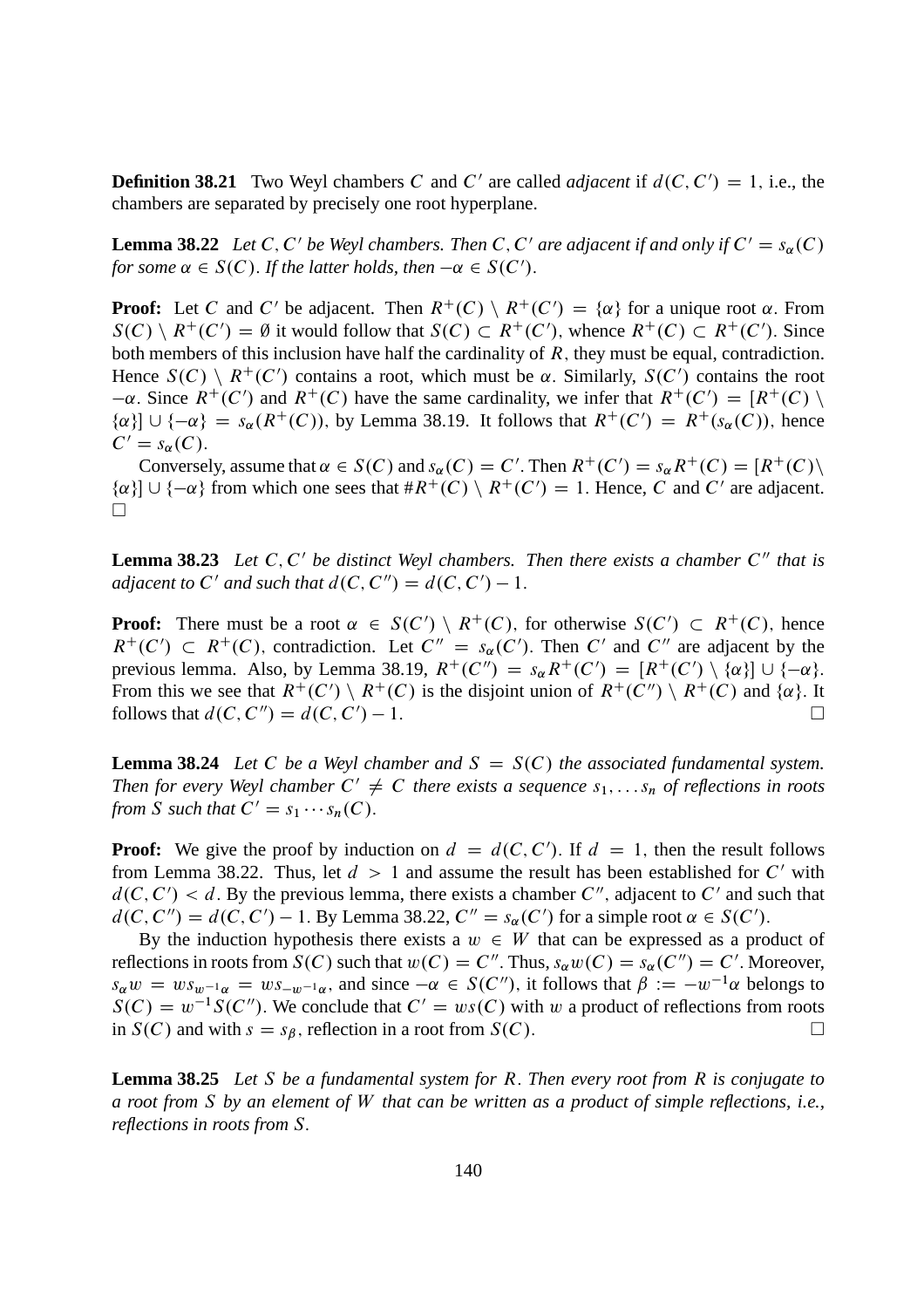**Proof:** Let  $\alpha \in R$ . There exists a Weyl chamber C such that  $\alpha^{\perp} \cap \overline{C}$  has non-empty interior in  $\alpha^{\perp}$ . By Lemma 38.18 it follows that either  $\alpha$  or  $-\alpha$  belongs to  $S(C)$ . Replacing C by  $s_{\alpha}(C)$  if necessary, we may assume that  $\alpha \in S(C)$ . Let  $C^+$  be the unique Weyl chamber with  $S(C^+)$ S. Then there exists a Weyl group element of the form stated such that  $w^{-1}(C) = C^+$ . It follows that  $w\alpha \in S(C^+) = S$ .

**Corollary 38.26** *Let* S *be a fundamental system for* R: *Then* W *is already generated by the associated collection of simple reflections.*

**Proof:** Let  $W_0$  be the subgroup of W generated by reflections in roots from S. Let  $\alpha \in R$ . Then by the previous lemma there exists a  $w \in W_0$  such that  $\alpha = w\beta$ , with  $\beta \in S$ . It follows that  $s_{\alpha} = ws_{\beta}w^{-1} \in W_0$ . Since W is generated by the  $s_{\alpha}$ , for  $\alpha \in R$ , it follows that  $W = W_0$ .

**Definition 38.27** Let S be a fundamental system for R. If  $w \in W$  then an expression  $w =$  $s_1 \cdots s_n$  of w in terms of simple reflections is called a *reduced expression* if it is not possible to extract a non-empty collection of factors without changing the product.

**Lemma 38.28** *Let*  $\alpha_1, \ldots, \alpha_n \in S$  *be simple roots (possibly with repetitions), and let*  $s_j = s_{\alpha_j}$ *be the associated simple reflections. Assume that*  $s_1 \cdots s_n(\alpha_n)$  *is positive relative to* S. *Then*  $s_1 \cdots s_n$  *is not a reduced expression. More precisely, there exists a*  $1 \leq k < n$  *such that* 

$$
s_1\cdots s_n=s_1\cdots s_{k-1}s_{k+1}\cdots s_{n-1}.
$$

**Proof:** Write  $\beta_j = s_{j+1} \dots s_{n-1}(\alpha_n)$ , for  $0 \leq j \leq n$ . Let P be the positive system determined by S. Then  $\beta_0 \in -P$  and  $\beta_{n-1} = \alpha_n \in P$ , hence there exists a smallest index  $1 \leq k \leq n-1$ such that  $\beta_k \in P$ . We have that  $s_k(\beta_k) = \beta_{k-1} \in -P$ , hence, by Lemma 38.19,  $\beta_k = \alpha_k$ . We now observe that for every  $w \in W$  we have  $ws_n = s_{w\alpha_n}w$ . Applying this with  $w = s_{k+1} \dots s_{n-1}$ we obtain  $s_{k+1} \cdots s_{n-1} s_n = s_{\beta_k} s_{k+1} \cdots s_{n-1} = s_k \cdots s_{n-1}$ . This implies that

$$
s_1\cdots s_n=s_1\cdots s_ks_k\cdots s_{n-1}=s_1\cdots s_{k-1}s_{k+1}\cdots s_{n-1}.
$$

 $\Box$ 

#### **Lemma 38.29** *The Weyl group acts simply transitively on the set of Weyl chambers.*

**Proof:** Let C denote the collection of Weyl chambers. The transitivity of the action of W on  $C$  follows from Lemma 38.24. To establish that the action is simple, we must show that for all  $C \in \mathcal{C}$  and  $w \in W$ ;  $wC = C \Rightarrow w = 1$ .

Fix  $C \in \mathcal{C}$  and let  $S = S(C)$  be the associated fundamental system for R. Let  $w \in W \setminus \{1\}$ . Then  $w^{-1}$  has a reduced expression of the form  $w^{-1} = s_1 \cdots s_n$ , with  $n \ge 1$ ,  $s_j = s_{\alpha_j}$ ,  $\alpha_j \in$  $S(C)$ . From Lemma 38.28 it follows that  $w^{-1}\alpha_n < 0$  on C, hence  $\alpha_n < 0$  on  $w(C)$ . It follows that  $w(C) \neq C$ .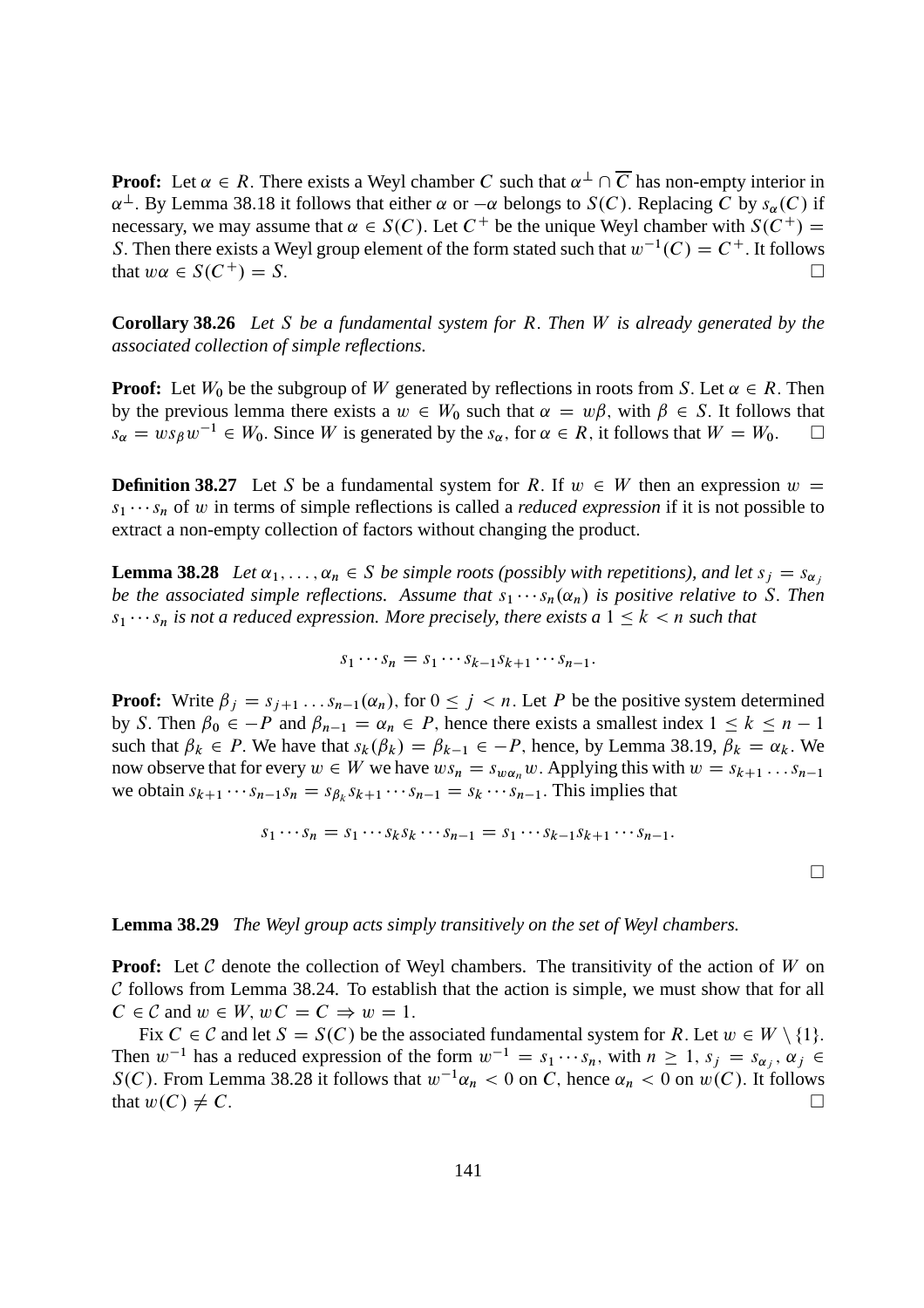**Remark 38.30** It follows from the above result, combined with Proposition 38.17, that the Weyl group acts simply transitively on the collection of fundamental systems for  $R$  as well as on the collection of positive systems.

Let  $S$ ,  $S'$  be two fundamental systems, and let w be the unique Weyl group element such that  $w(S) = S'$ . Let  $n : S \times S \to Z$  and  $n' : S' \times S' \to \mathbb{Z}$  be the associated Cartan matrices. Then it follows from Lemma 38.1 that  $n'(w\alpha, w\beta) = n(\alpha, \beta)$  for all  $\alpha, \beta \in S$ , or more briefly,  $w^*n' = n$ . Thus, the Cartan matrices are essentially equal.

Let S be a fixed fundamental system for  $R$ . From now on we denote the associated positive system by  $R^+$ . The elements of S are called the simple roots, those of  $R^+$  are called the positive roots. The associated Weyl chamber

$$
E^+ = \{x \in E \mid \forall \alpha \in R^+ : \langle \alpha, x \rangle > 0\}
$$

is called the associated positive chamber. Given a root  $\alpha$ , we will use the notation  $\alpha > 0$  to indicate that  $\alpha \in R^+$ ; this is equivalent to  $\langle \alpha, \cdot \rangle > 0$  on  $E^+$ .

We define numbers  $l_S(w) = l(w)$  and  $n_S(w) = n(w)$  for a Weyl group element  $w \in W$ . Firstly,  $l(w)$ , the length of w, is by definition the shortest length of a reduced expression for w. Secondly,  $n(W)$  is the number of positive roots  $\alpha \in R^+$  such that w $\alpha$  is negative, i.e.,  $w\alpha \in -R^+$ .

**Remark 38.31** In general, the numbers  $l_S(w)$  and  $n_S(w)$  do depend on the particular choice of fundamental system. This can already be verified for the root system  $A_2$ .

**Lemma 38.32** *For every*  $w \in W$ ,

$$
n(w) = l(w) = d(E^+, w^{-1}(E^+)) = d(E^+, w(E^+)).
$$

*Moreover, any reduced expression for*  $w$ *, relative to*  $S$ *, has length*  $l(w)$ *.* 

**Proof:**  $d(E^+, w^{-1}(E^+))$  equals the number of positive roots  $\alpha \in R^+$  such that  $\alpha < 0$  on  $w^{-1}(E^+)$ . The latter condition is equivalent with  $w\alpha < 0$  on  $E^+$  or  $w\alpha \in -R^+$ . Thus,  $n(w) =$  $d(E^+, w^{-1}(E^+))$ . On the other hand, clearly

$$
d(E^+, w^{-1}(E^+)) = d(wE^+, ww^{-1}E^+) = d(E^+, wE^+).
$$

It follows from the proof of Lemma 38.24 that any reduced expression has length at most  $d(E, wE^+)$ . In particular,  $l(w) \leq d(E^+, wE^+)$ .

We will finish the proof by showing that  $n(w) \leq l(w)$ , by induction on  $l(w)$ . If  $l(w) = 1$ , then w is a simple reflection, and the inequality is obvious. Thus, let  $n > 1$  and assume the estimate has been established for all w with  $l(w) < n$ . Let  $w \in W$  with  $l(w) = n$ . Then w has a reduced expression of the form  $w = s_1 \cdots s_{n-1}s_\alpha$ , with  $\alpha \in S(C)$ . Put  $v = s_1 \cdots s_{n-1}$ ; this expression must be reduced, hence  $l(v) < n$  and it follows that  $n(v) \leq n - 1$  by the inductive hypothesis. On the other hand, from Lemma 38.28 it follows that  $w\alpha \in -R^+$ , hence  $\beta := v\alpha > 0$ . The root  $\beta$  belongs to  $S(vE^+)$ , hence  $R^+(wE^+) = R^+(s_B vE^+) = [R^+(vE^+) \setminus$ { $\beta$ }]  $\cup$  {- $\beta$ }. It follows that  $R^+ \setminus R^+(wE^+)$  is the disjoint union of  $R^+ \setminus R^+(vE^+)$  and { $\beta$ }.<br>Hence  $n(w) = d(E^+, wE^+) = d(E^+, vE^+) + 1 = n(v) + 1 \le l(v) + 1 \le l(w)$ . Hence  $n(w) = d(E^+, wE^+) = d(E^+, vE^+) + 1 = n(v) + 1 < l(v) + 1 < l(w).$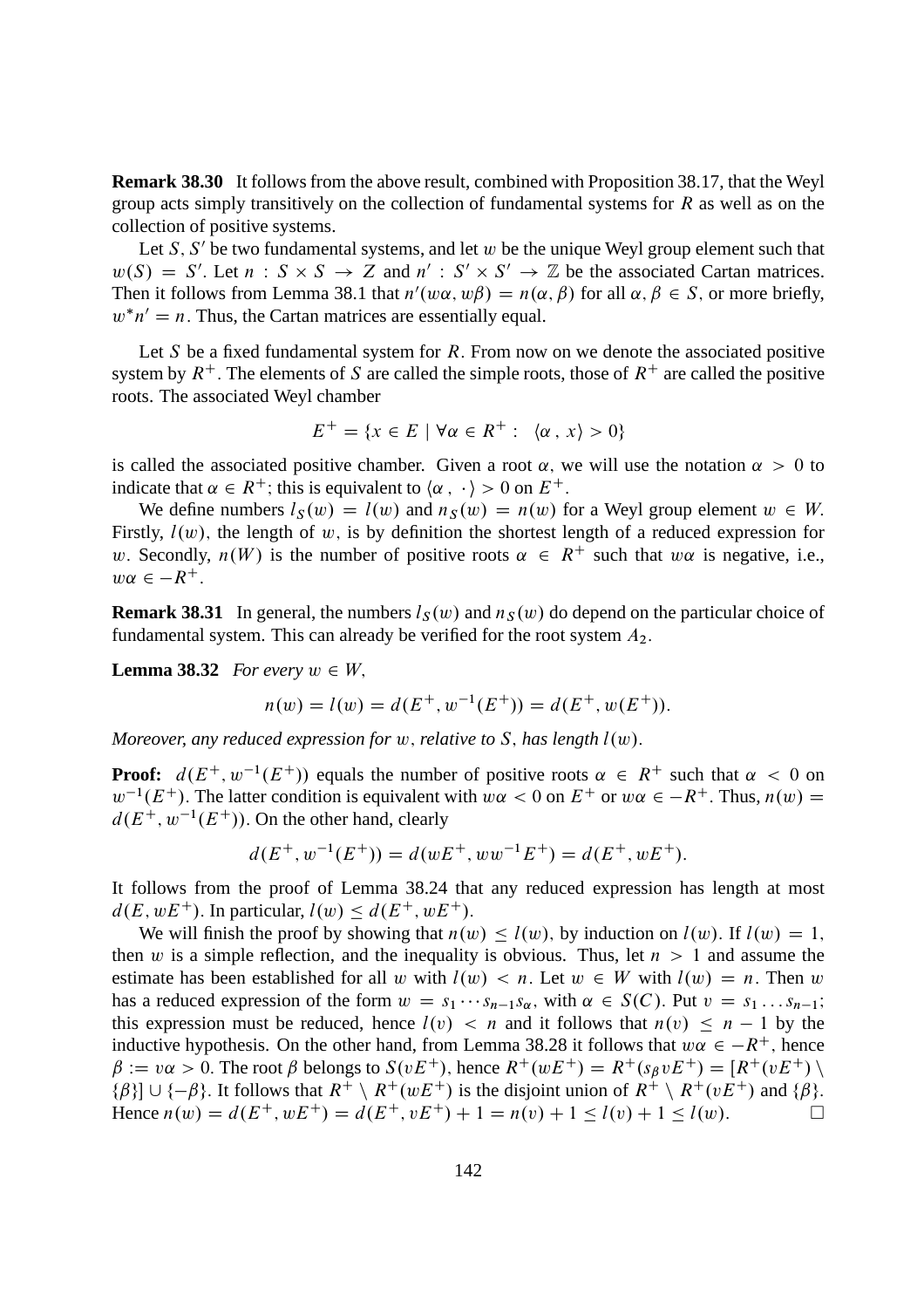### **38.5 Dynkin diagrams**

Let  $(E, R)$  be a root system, S a fundamental system for R. The *Coxeter graph* attached to S is defined as follows. The vertices of the graph are in bijective correspondence with the roots of  $S$ ; two vertices  $\alpha$ ,  $\beta$  are connected by  $n_{\alpha\beta} \cdot n_{\beta\alpha}$  edges. Thus, every pair is connected by 0, 1, 2 or 3 edges, see the table in Lemma 38.2.

The *Dynkin diagram* of S consists of the Coxeter graph together with the symbol  $>$  or  $<$ attached to each multiple edge, pointing towards the shorter root. From Lemma 38.16 it follows that (up to isomorphism) the Dynkin diagrams of the rank-2 root systems are given by the following list:



It follows from Remark 38.30 that the Dynkin diagrams for two different choices of fundamental systems for  $R$  are isomorphic (in an obvious sense). We may thus speak of the Dynkin diagram of a root system. The following result expresses that the classification of root systems amounts to describing the list of all possible Dynkin diagrams.

**Theorem 38.33** *Let*  $R_1$ ,  $R_2$  *be two root systems. If the Dynkin diagrams associated with*  $R_1$ *and*  $R_2$  *are isomorphic, then*  $R_1$  *and*  $R_2$  *are isomorphic as well.* 

**Proof:** Let  $S_1$  and  $S_2$  be fundamental systems for  $R_1$  and  $R_2$ , respectively. It follows from Lemma 38.2 that the Cartan matrices  $n_1$  and  $n_2$  of  $S_1$  and  $S_2$  are completely determined by their Dynkin diagrams. An isomorphism between these Dynkin diagrams gives rise to a bijection  $\varphi : S_1 \to S_2$  such that,  $n_1 = \varphi^* n_2$ . By Theorem 38.14 it follows that  $R_1$  and  $R_2$  are isomorphic.  $\Box$ 

**Remark 38.34** It follows from the above result combined with Theorem 36.12 that the (isomorphism classes of) Dynkin diagrams are in bijective correspondence with the isomorphism classes of semisimple compact Lie algebras.

Let  $S$  be a fundamental system. The decomposition of its Dynkin diagram  $D$  into connected components  $D_i$ ,  $(1 \le i \le p)$ , determines a decomposition of S into a disjoint union of subsets  $S_i$ ,  $(1 \le j \le p)$ . Here  $S_j$  consists of the roots labelling the vertices in D<sub>i</sub>. The decomposition of S is uniquely determined by the conditions that  $S_i \perp S_j$  if  $i \neq j$ , and that every  $S_j$  cannot be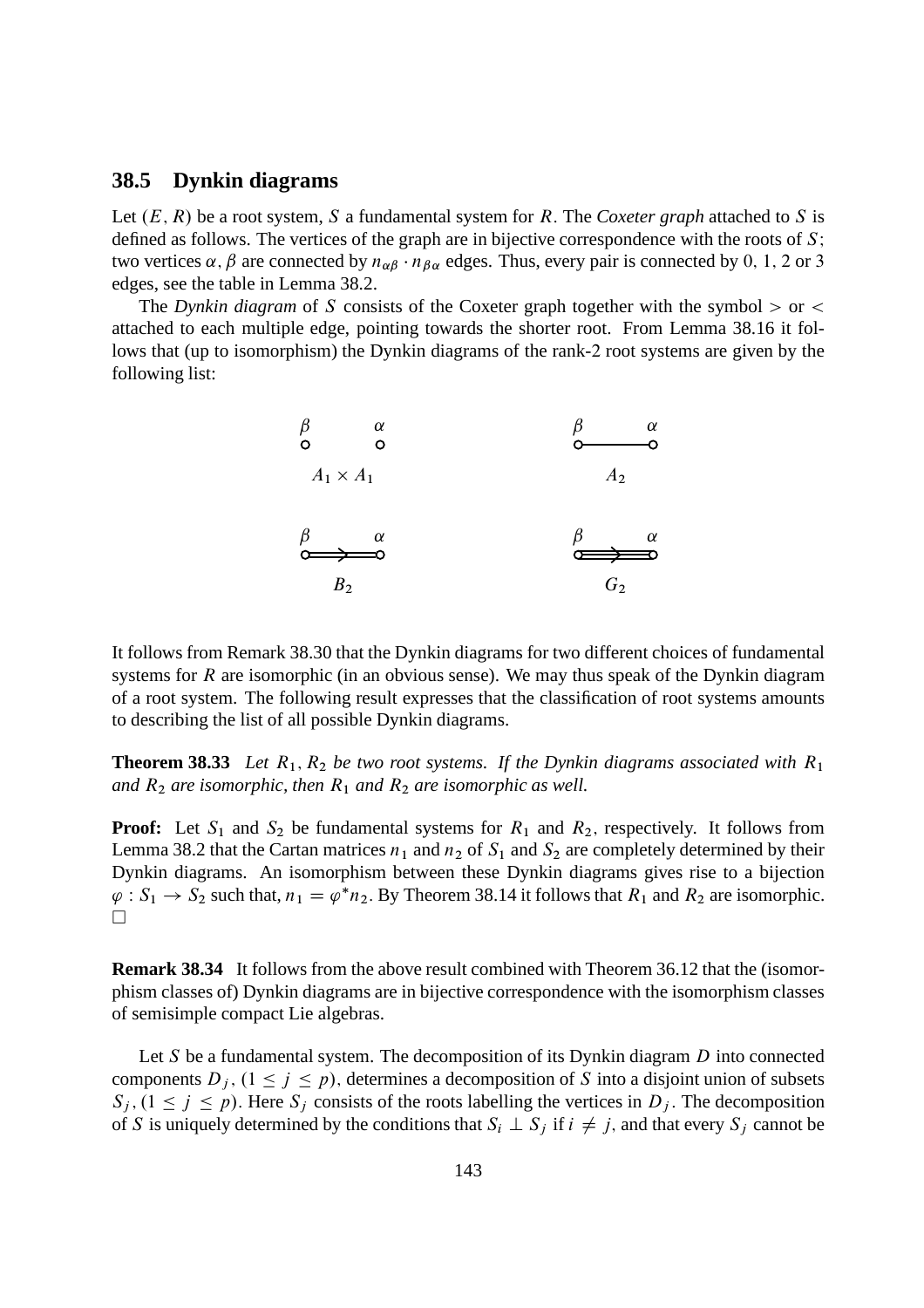written as a disjoint union of proper subsets  $S_{i1}$ ,  $S_{i2}$  with  $S_{i1} \perp S_{i2}$ . We will investigate what this means for the root system *.* 

If  $(E_i, R_j)$ , with  $j = 1, 2$ , are two root systems, we define their direct sum  $(E, R)$  as follows. First,  $E := E_1 \oplus E_2$ . Via the natural embeddings  $E_i \rightarrow E$ , the sets  $R_1$  and  $R_2$  may be viewed as subsets of E; accordingly we define R to be their union. If  $\alpha \in R_1$ , the map  $s_{\alpha} \oplus I$ is a reflection in  $(\alpha, 0)$  preserving R. By a similar remark for  $R_2$ , we see that R is a root system. Moreover, for all  $\alpha \in R_1$  and  $\beta \in R_2$ ,  $n_{\alpha\beta} = 0$ . From this we see that  $E_1 \perp E_2$  for every W-invariant inner product on E. Every reflection preserves both  $R_1$  and  $R_2$ , hence  $E_1$  and  $E_2$ are invariant subspaces for the Weyl group. Moreover, the maps  $v \mapsto v \otimes I$  and  $w \mapsto I \otimes w$ define embeddings  $W_1 \hookrightarrow W$  and  $W_2 \hookrightarrow W$  via which we shall identify. Accordingly we have  $W = W_1 \times W_2$ . Similar remarks hold for the direct sum of finitely many root systems.

**Definition 38.35** A root system  $(E, R)$  is called *reducible* if R is the union of two non-empty subsets  $R_1$  and  $R_2$  such that  $E = \text{span}(R_1) \oplus \text{span}(R_2)$ . It is called *irreducible* if it is not reducible.

The following result expresses that every root system allows a decomposition as a direct sum of irreducibles, which is essentially unique.

**Proposition 38.36** *Let*  $(E, R)$  *be a root system. Then there exist finitely many linear subspaces*  $E_j$ ,  $1 \le j \le n$ , such that  $R_j := E_j \cap R$  is an irreducible root system for every j, and such that  $R = \bigcup_j R_j$ . The  $E_j$  are uniquely determined up to order.

*If*  $S_i$  *is a fundamental system of*  $R_i$ , *for*  $j = 1 \cdots n$ , *then*  $S = S_1 \cup \cdots \cup S_n$  *is a fundamental system for* R: *Every fundamental system for* R *arises in this way.*

*If*  $P_i$  *is a positive system of*  $P_j$ *, for*  $j = 1 \cdots n$ *, then*  $P = P_1 \cup \cdots \cup P_n$  *is a positive system for* R: *Every positive system of* R *arises in this way.*

**Proof:** From the definition of irreducibility, it follows that  $(E, R)$  has a decomposition as stated. We will establish its uniqueness at the end of the proof.

If the  $S_i$  are fundamental systems as stated, then it is readily checked from the definition that their union S is a fundamental system for R. Let  $P_i$  be positive systems as stated, then again from the definition it is readily verified that their union  $P$  is a positive system for  $R$ .

Conversely, let P be a positive system for R. Then it is readily verified that every set  $P_i :=$  $P \cap R_i$  is a positive system for  $R_i$ . Moreover, let S be a fundamental system for R. Since R is the disjoint union of the sets  $R_j$ , it follows that S is the disjoint union of the sets  $S_j := S \cap R_j$ . Each  $S_j$  is linearly independent, hence for dimensional reasons a basis of  $E_j$ . Now  $R_j \subset (NS \cup$  $(-NS)$ ) and  $R_j \subset \mathbb{R}S_j$ . By linear independence this implies that  $R_j \subset \mathbb{N}S_j \cup (-\mathbb{N}S_j)$  for every j. Hence every  $S_i$  is a fundamental system.

We now turn to uniqueness of the decomposition as stated. Let  $E = \bigoplus_{1 \le j \le m} E'_j$  be a decomposition with similar properties. Fix a fundamental system  $S'_j$  for  $R'_j = R \cap E'_j$ , for every j. The union S' is a fundamental system for R hence of the form  $S = S_1 \cup \cdots \cup S_n$ , with  $S_j$  a fundamental system for  $R_j$ , for each j. It follows that  $S'_1$  is the disjoint union of the sets  $S'_1 \cap S_j$ ,  $1 \le j \le n$ . Hence  $E'_1$  is the direct sum of the spaces  $E'_1 \cap E_j$  and  $R'_1$  is the union of the sets  $R'_1 \cap R_j = R'_1 \cap E_j$ . From the irreducibility of  $E'_1$  it follows that there exists a unique j such that  $E_1' = E_j$ . The other components may be treated similarly.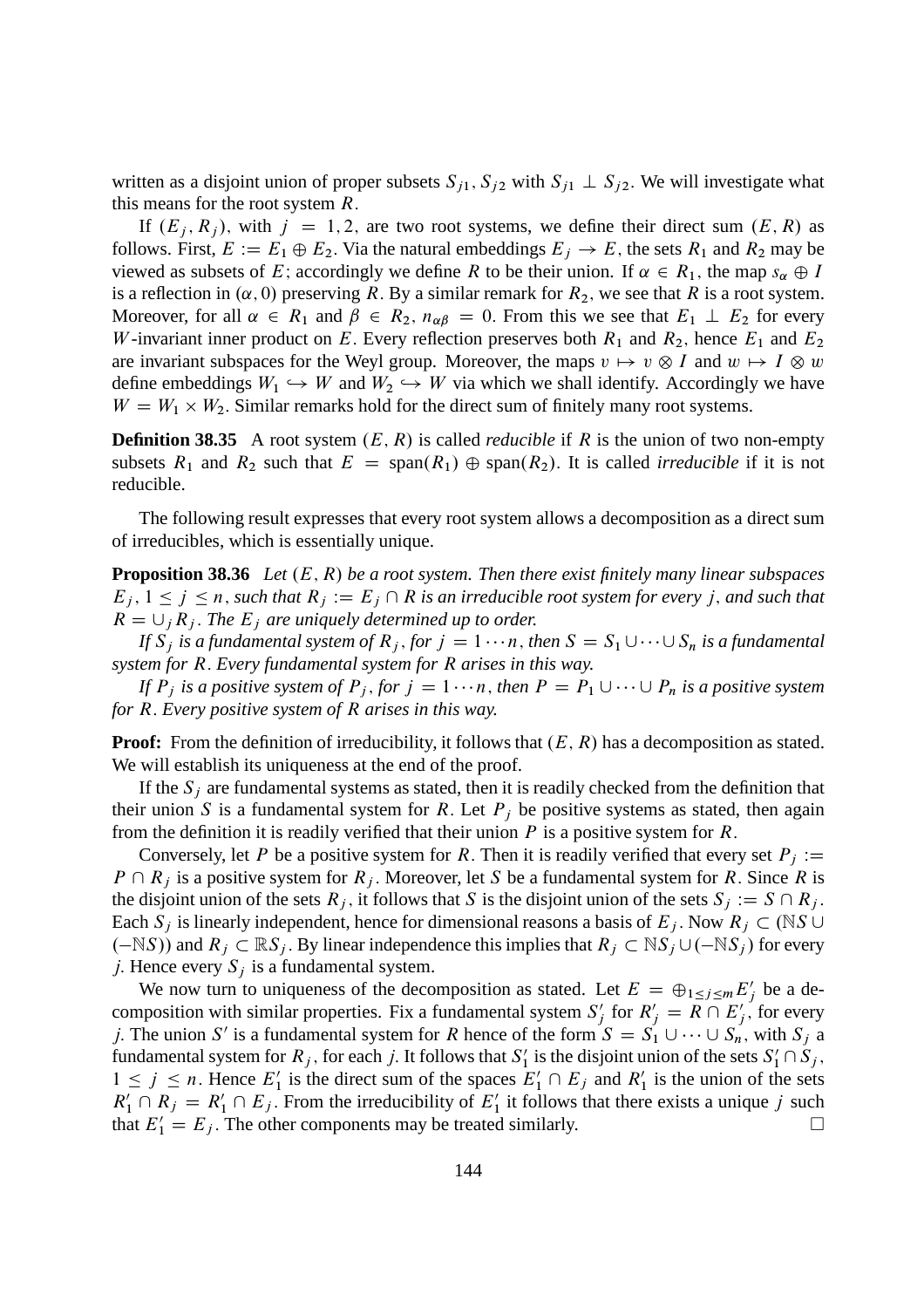In view of the above result we may now call the uniquely determined  $(E_i, R_j)$  the irreducible components of the root system  $(E, R)$ .

## **Lemma 38.37**

- (a) *Let* R *be a root system. Then the Dynkin diagram of* R *is the disjoint union of the Dynkin diagrams of the irreducible components of* R:
- (b) *A root system is irreducible if and only if the associated Dynkin diagram is connected.*

**Proof:** Let  $(E, R)$  be an root system, with irreducible components  $(E_i, R_j)$ . Select a fundamental system  $S_j$  for each  $R_j$  and let S be their union. The inclusion  $S_j \subset S$  induces an inclusion of  $D_j \hookrightarrow D$  via which we may identify. For distinct indices i, j we have  $n_{\alpha\beta} = 0$  for all  $\alpha \in S_i$ ,  $\beta \in S_j$ . Hence no vertex of  $D_i$  is connected with any vertex of  $D_j$ . It follows that D is the disjoint union of the  $D_i$ , and (a) follows.

We turn to (b). If R is reducible, then by (a), the associated Dynkin diagram is not connected. Conversely, assume that the Dynkin diagram of  $R$  is not connected. Then it may be written as the disjoint union of two non-empty diagrams  $D_1$  and  $D_2$ . Fix a fundamental system S of R. Then S decomposes into a disjoint union of two non-empty subsets  $S_1$  and  $S_2$  such that the elements of  $S_i$  label the vertices of  $D_i$ . It follows that for all  $\alpha \in S_1$  and all  $\beta \in S_2$ ,  $n_{\alpha\beta} = 0$ . Put  $E_j$  = span(S<sub>i</sub>), then it follows that for each  $\alpha \in S$  the reflection s<sub> $\alpha$ </sub> leaves the decomposition  $E = E_1 \oplus E_2$  invariant. Hence, the Weyl group W of R leaves the decomposition invariant. Let  $\beta \in R$ , then there exists a  $w \in W$  such that  $w\beta \in S = S_1 \cup S_2$ . It follows that  $\beta$  lies either in  $E_1$  or in  $E_2$ . Hence  $R = R_1 \cup R_2$  with  $R_i = E_i \cap R$ , and we see that R is reducible.  $E_1$  or in  $E_2$ . Hence  $R = R_1 \cup R_2$  with  $R_j = E_j \cap R$ , and we see that R is reducible.

The following result relates the notion of irreducibiliy of a root system with decomposability of a semisimple Lie algebra.

**Proposition 38.38** *Let* g *be a compact semisimple Lie algebra with Dynkin diagram* D: *Let*  $D = D_1 \cup ... \cup D_n$  be the decomposition of D into its connected components. Then every  $D_i$ *is the Dynkin diagram of a compact simple Lie algebra*  $\mathfrak{g}_i$ *. Moreover,* 

$$
\mathfrak{g}\simeq \mathfrak{g}_1\oplus\cdots\oplus\mathfrak{g}_n.
$$

*In particular,* g *is simple if and only if* D *is connected.*

**Remark 38.39** Note that in view of Lemma 35.10 the above result implies that the connected components of  $D$  are in bijective correspondence with the simple ideals of  $\mathfrak{g}$ .

**Proof:** Let  $g = \bigoplus_i f_i$  be the decomposition of g into its simple ideals. For each j we fix a maximal torus  $t_i \subset \mathfrak{h}_i$ . Then  $t := t_1 \oplus \cdots \oplus t_n$  is a maximal torus in g (use that  $\mathfrak{h}_i$  commutes with  $\mathfrak{h}_j$  for every  $i \neq j$ ). Via the direct sum decomposition of t, we view  $\mathfrak{t}_j^*$  as the linear subspace of elements of  $\mathfrak{t}^*$  that vanish on  $\mathfrak{t}_k$  for every  $k \neq j$ . Accordingly,  $\mathfrak{t}^* = \mathfrak{t}_1^* \oplus \cdots \oplus \mathfrak{t}_n^*$ , and a similar decomposition of the complexification. Let  $R_i$  be the root system of  $t_i$  in  $h_j$ . Since  $\mathfrak{g}_{\mathbb{C}}$  is the direct sum of  $\mathfrak{t}_{\mathbb{C}}$  and the root spaces  $\mathfrak{g}_{\mathbb{C}\alpha}$ , for  $\alpha \in R_1 \cup \cdots \cup R_n$ , it follows that the root system R of t in g equals the disjoint union of the  $R_j$ . Hence, R is the direct sum of the  $R_j$ .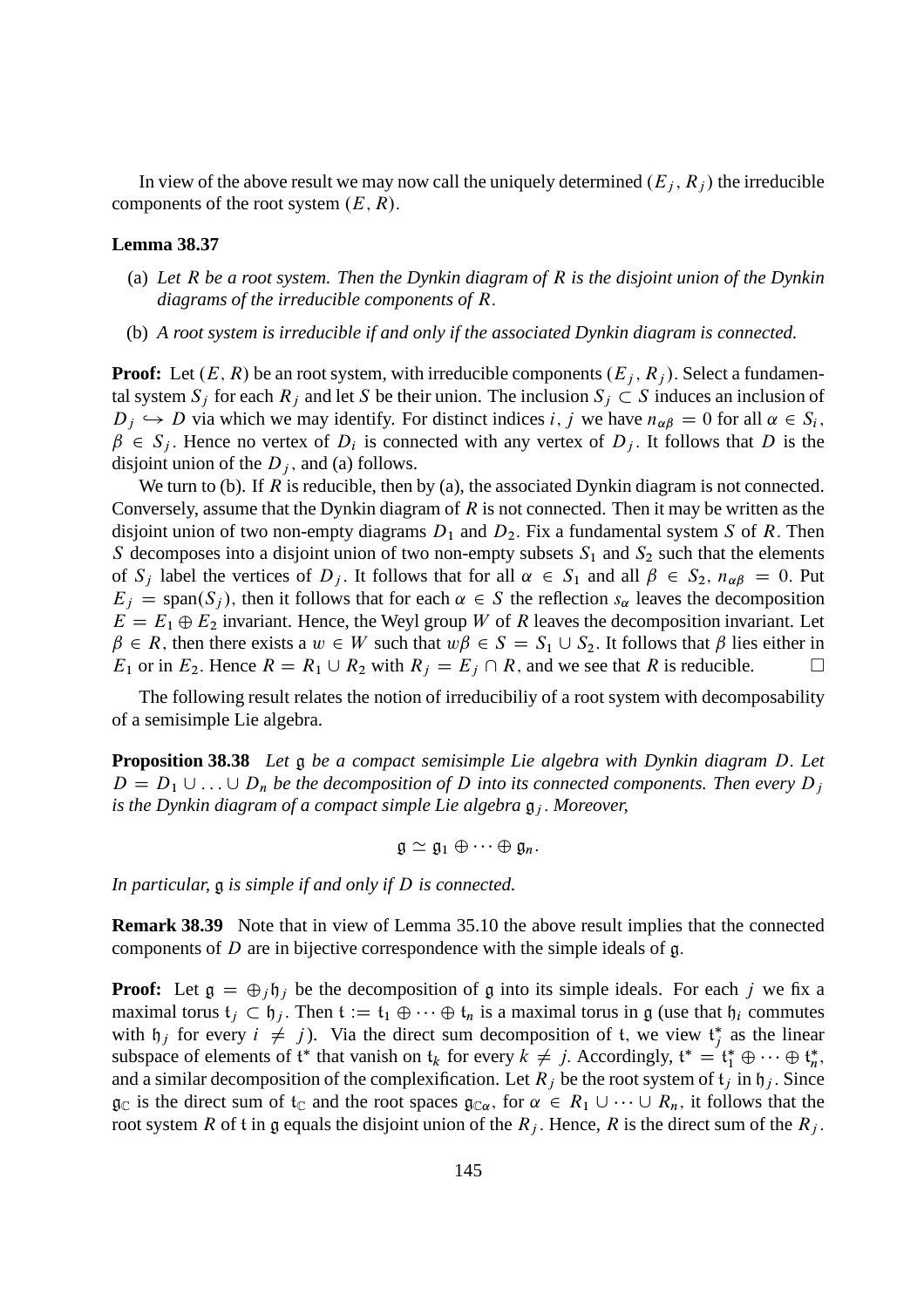The Dynkin diagram of R is the disjoint union of the Dynkin diagrams of the  $R_i$ . The proof will be finished if we can show that the Dynkin diagram of  $R_i$ , is connected, for each j. By Lemma 38.37 this is equivalent to the assertion that each  $R_i$  is irreducible.

Thus, we may assume g is simple, t a maximal torus in g; and then we must show that  $R = R(g, t)$  is irreducible. Assume not. Then we may decompose R as the disjoint union of two non-empty subsets  $R_1$  and  $R_2$  whose spans have zero intersection. Put  $E = i\mathfrak{t}^*$ , and for  $j = 1, 2$ , define  $E_j = \text{span}(R_j)$ . Then  $E = E_1 \oplus E_2$ . Let

$$
\mathfrak{t}_1 := \cap_{\alpha \in R_2} \ker \alpha \quad \text{ and } \quad \mathfrak{t}_2 := \cap_{\beta \in R_1} \ker \beta.
$$

Then  $t = t_1 \oplus t_2$  and, accordingly,  $E_j \simeq i t_j^*$ . For  $j = 1, 2$ , let

$$
\mathfrak{g}_j=\mathfrak{t}_j\oplus(\mathfrak{g}\cap\sum_{\alpha\in R_j}\mathfrak{g}_{\mathbb{C}\alpha}).
$$

Then  $\mathfrak{g} = \mathfrak{g}_1 \oplus \mathfrak{g}_2$  as a vector space. Moreover, adt normalizes this decomposition,  $t_1$  centralizes  $g_2$  and  $t_2$  centralizes  $g_1$ . If  $\alpha, \beta \in R$  and  $\alpha + \beta \in R$ , then we must have that  $\{\alpha, \beta\}$  is a subset of either  $R_1$  or  $R_2$ . From this we readily see that  $\mathfrak{g}_1$  and  $\mathfrak{g}_2$  are subalgebras of g. Moreover, if  $\alpha \in R_1$  and  $\beta \in R_2$ , then  $\alpha + \beta \notin R$ , hence  $\mathfrak{g}_{\mathbb{C}(\alpha+\beta)} = 0$ . It follows that  $[\mathfrak{g}_1, \mathfrak{g}_2] = 0$ . We conclude that  $\mathfrak{g} = \mathfrak{g}_1 \oplus \mathfrak{g}_2$  as a direct sum of ideals, contradicting the assumption that  $\mathfrak{g}$  is simple.  $\Box$ 

In view of the above the following result amounts to the classification of all simple compact Lie algebras.

**Theorem 38.40** *The following is a list of all connected Dynkin diagrams of root systems. These diagrams are in bijective correspondence with the (isomorphism classes of) the simple compact Lie algebras.*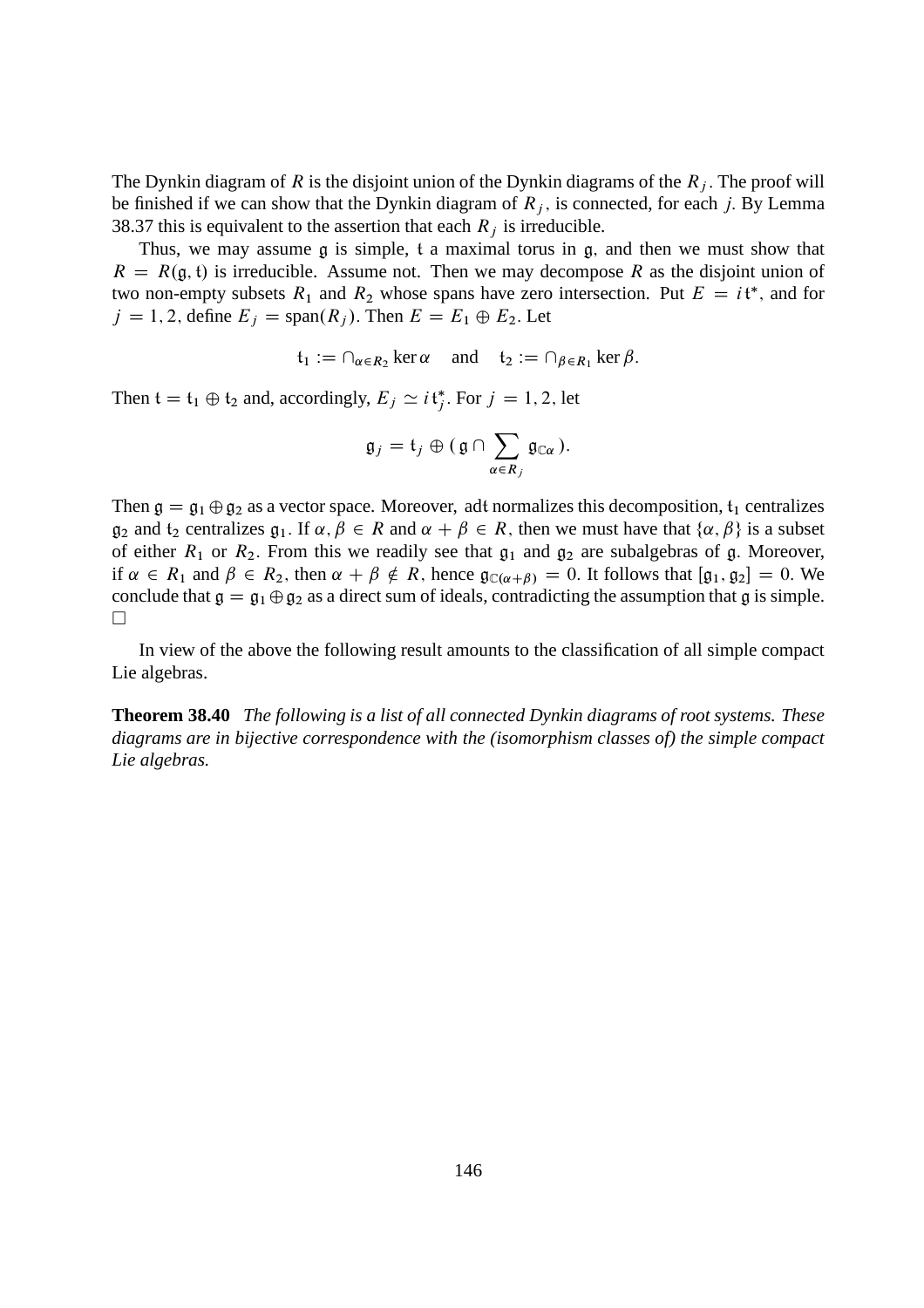

Acknowledgement: I warmly thank Lotte Hollands for providing me with LATEX files for these and all other pictures in the lecture notes.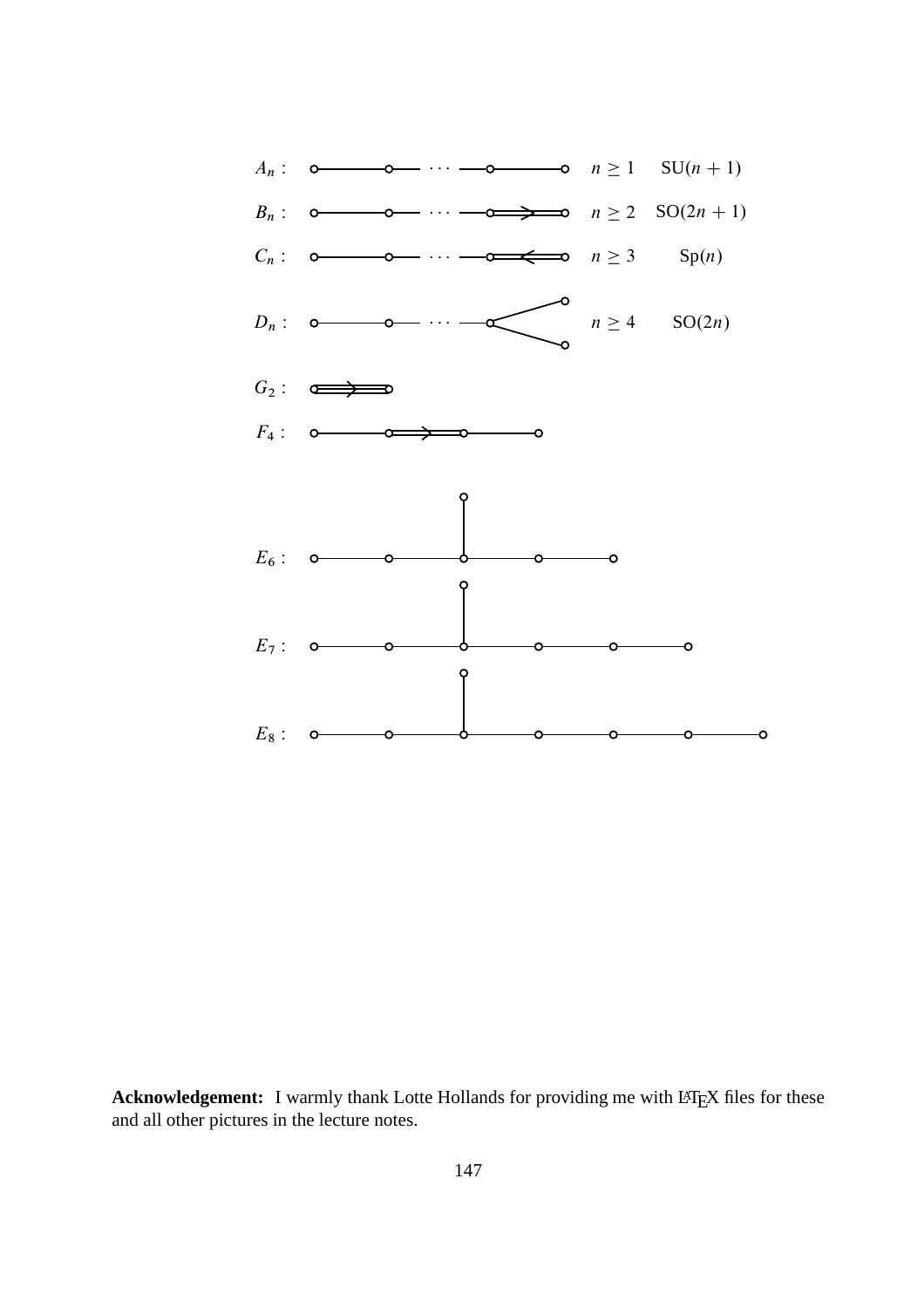## **Index**

abelian group, 4 action of a group, 43 adjacent Weyl chambers, 140 adjoint representation, of G, 18 angle, between roots, 128 anti-symmetry, of Lie bracket, 20 arcwise connected, 8 associativity, 4 automorphism, of a Lie group, 7 Banach space, 69 Banach-Steinhaus theorem, 71 barrelled space, 71 base space, of principal bundle, 48 basis, of root system, 131 Cartan integer, 128 Cartan integers, 133 Cartan matrix, 133 center of a group, 5 center, of a Lie algebra, 116 character of a representation, 80 character, multiplicative, 94 choice of positive roots, 131 class function, 93 closed subgroup, 12 commutative group, 4 commutative Lie algebra, 22 commuting elements, of the Lie algebra, 22 compact Lie algebra, 116 complex Hilbert space, 72 complexification, of a Lie algebra, 100 component of the identity, 23 conjugation, 5 connected, 8 continuous action, 43 continuous representation, 69 contragredient representation, 82 coset space, 6 coset, left, 6

Coxeter graph, 143 cyclic vector, 111 densities, bundle of, 63 density, invariant, 64 density, on a linear space, 62 density, on a manifold, 63 derivation, 115 direct sum of representations, 83 dominant, 126 dual of a representation, 82 Dynkin diagram, 143 equivalence class, 5 equivalence relation, 5 equivalent representations, 74 equivariant map, 43, 74 exponential map, 16 fiber, of a map, 5 finite dimensional representation, 69 frame bundle, 48 free action, 50 fundamental system, 131 G-space, 43 group, 4 group of automorphisms, 114 group of interior automorphisms, 115 Haar measure, 66 Haar measure, normalized, 66 half space, 131 height of a root, 131 Hermitian inner product, 72 highest weight, 112 highest weight vector, 110 Hilbert space, 69 homogeneous, 55 homomorphism, of groups, 4 homomorphism, of Lie groups, 7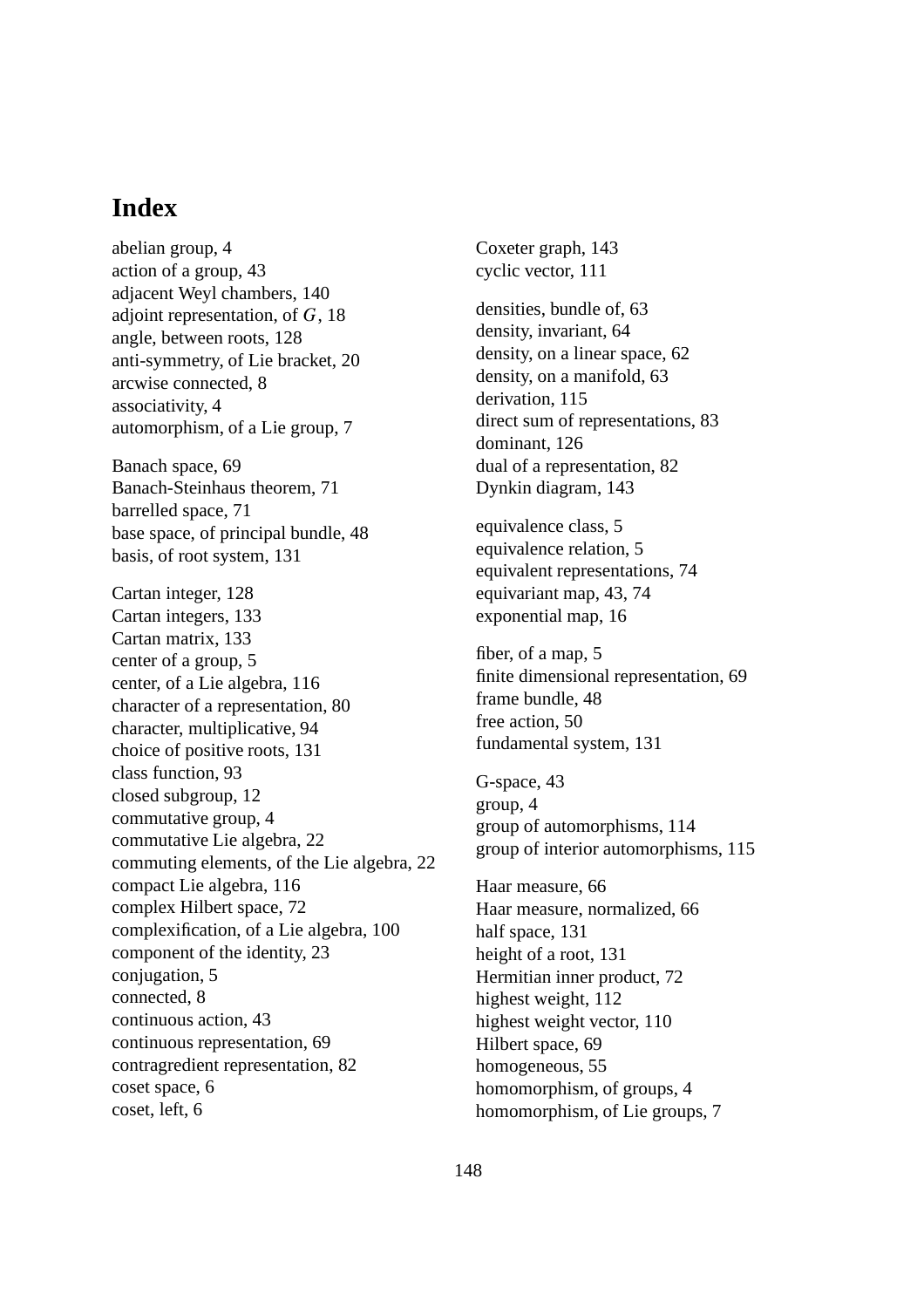ideal, 60 image, of a homomorphism, 4 indecomposable root, 131 induced infinitesimal representation, 106 integral curve, 16 integral operator, 89 integral, of a density, 64 intertwining map, 43, 74 invariance, of Killing form, 116 invariant density, 64 invariant subspace, 72 inverse function theorem, 17 irreducible representation, 72 isomorphic, 4 isomorphism, 4 isomorphism of Lie groups, 7 isomorphism of root systems, 125 Jacobi identity, 21 kernel, of a group homomorphism, 4 kernel, of an integral operator, 89 killing form, 115 Lebesgue measure, 63 left action, 43 left invariant vector field, 15 left regular representation, 70 left translation, 5 Lie algebra, 21 Lie algebra homomorphism, 21 Lie subgroup, 28

local trivialization, of principal bundle, 48 locally convex space, 69 Lorentz group, 13

matrix coefficient, of representation, 73 maximal torus, 106 module, for a Lie algebra, 70 module, of a Lie group, 71 monomorphism, 4 multiplicative character, 94 multiplicity, of an irreducible representation, 84

neutral element, 4

normal subgroup, 6 normalized Haar measure, 66 one parameter subgroup, 18 open half space, 131 open subgoup, 24 orbit space, 44 orbits, for group action, 44 orthogonal group, 13 partition, 5 Peter-Weyl theorem, 86 positive density, 63 positive density, on a manifold, 63 positive root, 110 positive system, 131 primitive vector of an sl(2)-module, 103 principal fiber bundle, 48 product density, 88 proper action, 49 proper map between topological spaces, 49 Radon measure, 65 rank, of a root system, 128 real symplectic group, 13 reducible root system, 144 reflection, 125 regular element, 113 relation, 5 representation, of a Lie algebra, 70 representative functions, 85 right action, 43 right regular representation, 70 right translation, 5 root space, 107 root space decompostion, 107 root system, general, 125 roots, 107

Schur orthogonality, 79 Schur orthogonality relations, 79 Schur's lemma, 75 semisimple Lie algebra, 119 sesquilinear form, 72